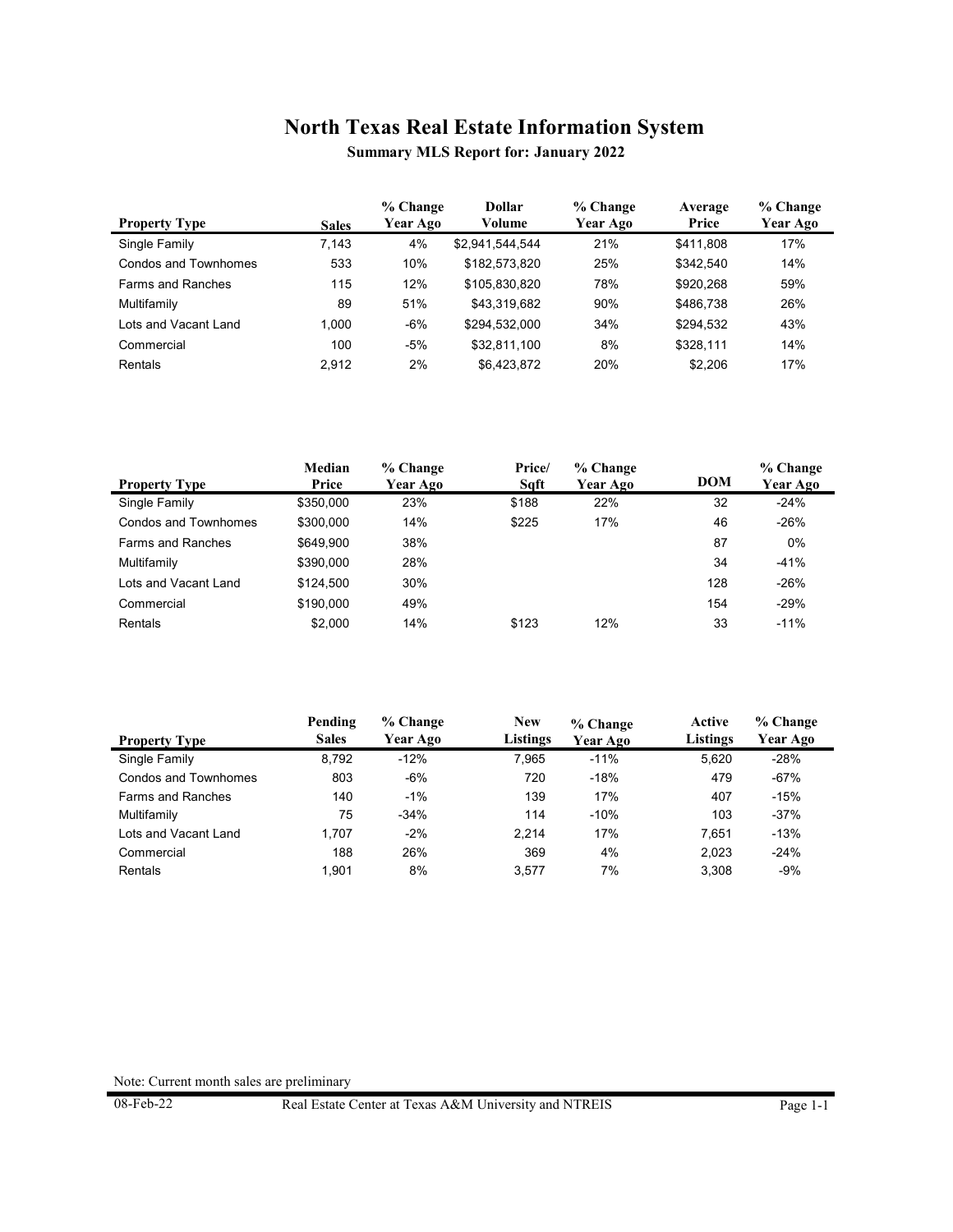**Year-to-Date Summary MLS Report for: January 2022**

| <b>Property Type</b>     | <b>Sales</b> | % Change<br>Year Ago | <b>Dollar</b><br>Volume | % Change<br>Year Ago | Average<br>Price | % Change<br><b>Year Ago</b> |
|--------------------------|--------------|----------------------|-------------------------|----------------------|------------------|-----------------------------|
| Single Family            | 7.143        | 4%                   | \$2,941,544,544         | 21%                  | \$411.808        | 17%                         |
| Condos and Townhomes     | 533          | 10%                  | \$182,573,820           | 25%                  | \$342.540        | 14%                         |
| <b>Farms and Ranches</b> | 115          | 12%                  | \$105.830.820           | 78%                  | \$920.268        | 59%                         |
| Multifamily              | 89           | 51%                  | \$43,319,682            | 90%                  | \$486,738        | 26%                         |
| Lots and Vacant Land     | 1.000        | $-6%$                | \$294.532.000           | 34%                  | \$294,532        | 43%                         |
| Commercial               | 100          | $-5%$                | \$32,811,100            | 8%                   | \$328.111        | 14%                         |
| Rentals                  | 2.912        | 2%                   | \$6.423.872             | 20%                  | \$2,206          | 17%                         |

|                          | Median    | % Change | Price/ | % Change |            | % Change |
|--------------------------|-----------|----------|--------|----------|------------|----------|
| <b>Property Type</b>     | Price     | Year Ago | Saft   | Year Ago | <b>DOM</b> | Year Ago |
| Single Family            | \$350,000 | 23%      | \$188  | 22%      | 32         | $-24%$   |
| Condos and Townhomes     | \$300,000 | 14%      | \$225  | 17%      | 46         | $-26%$   |
| <b>Farms and Ranches</b> | \$649.900 | 38%      |        |          | 87         | $0\%$    |
| Multifamily              | \$390,000 | 28%      |        |          | 34         | $-41%$   |
| Lots and Vacant Land     | \$124.500 | 30%      |        |          | 128        | $-26%$   |
| Commercial               | \$190,000 | 49%      |        |          | 154        | $-29%$   |
| Rentals                  | \$2.000   | 14%      | \$123  | 12%      | 33         | $-11%$   |

|                          | Pending      | % Change | <b>New</b> | % Change | Active   | % Change |
|--------------------------|--------------|----------|------------|----------|----------|----------|
| <b>Property Type</b>     | <b>Sales</b> | Year Ago | Listings   | Year Ago | Listings | Year Ago |
| Single Family            | 8,792        | $-12%$   | 7.965      | $-11%$   | 5.620    | $-28%$   |
| Condos and Townhomes     | 803          | $-6%$    | 720        | $-18%$   | 479      | -67%     |
| <b>Farms and Ranches</b> | 140          | $-1%$    | 139        | 17%      | 407      | $-15%$   |
| Multifamily              | 75           | $-34%$   | 114        | $-10%$   | 103      | $-37%$   |
| Lots and Vacant Land     | 1.707        | $-2%$    | 2.214      | 17%      | 7.651    | $-13%$   |
| Commercial               | 188          | 26%      | 369        | 4%       | 2.023    | $-24%$   |
| Rentals                  | 1.901        | 8%       | 3.577      | 7%       | 3.308    | $-9%$    |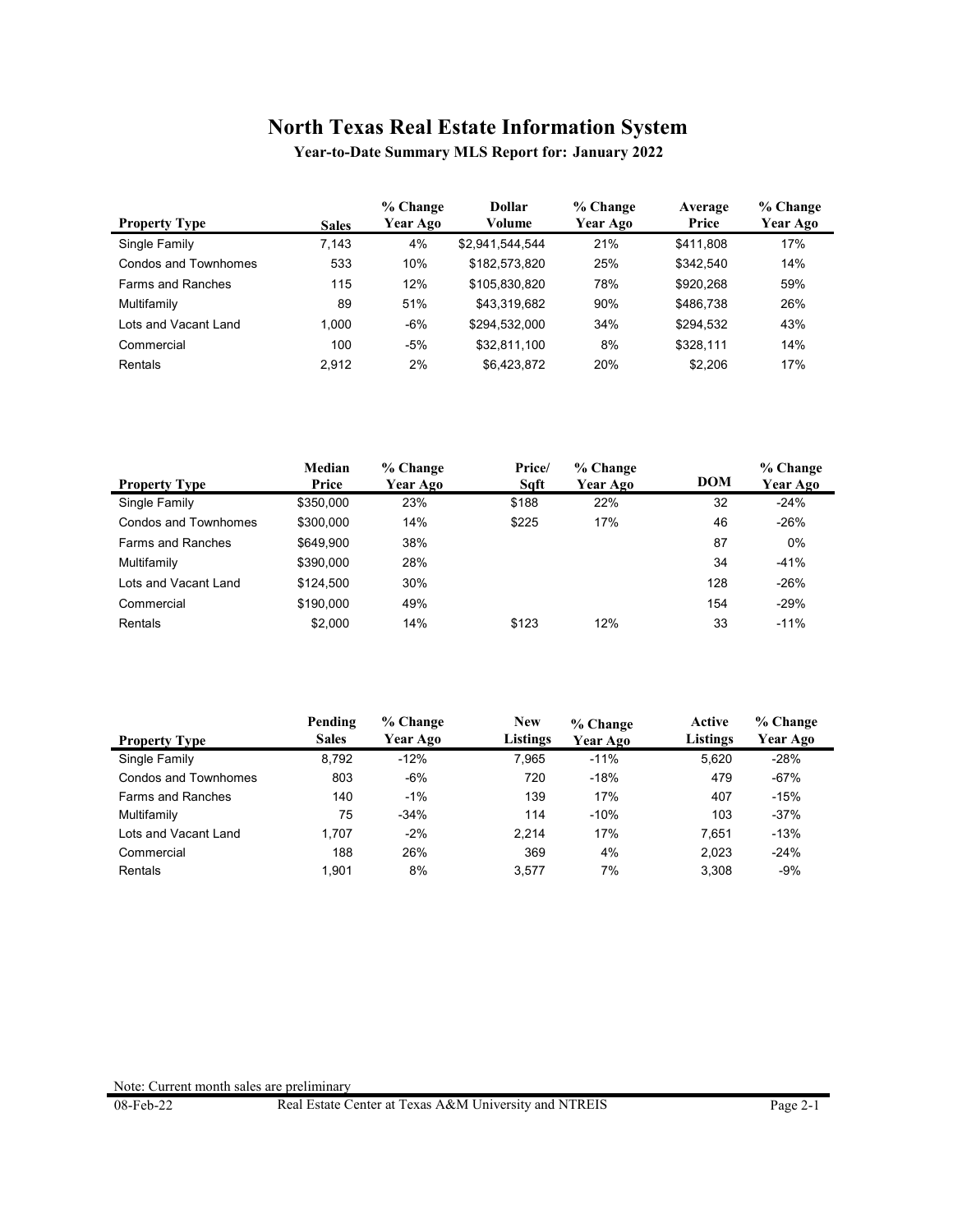**Sales Closed by Month: January 2022 Single Family**

| Year | Month | <b>Sales</b> | Average<br>Price | Median<br>Price | Price per<br>Sqft | <b>New</b><br><b>Listings</b> | Active<br><b>Listings</b> | Pending<br><b>Sales</b> | <b>DOM</b> | Sold to<br><b>List Price</b> |
|------|-------|--------------|------------------|-----------------|-------------------|-------------------------------|---------------------------|-------------------------|------------|------------------------------|
| 2020 | Jan   | 6,377        | \$308,187        | \$259,000       | \$136             | 11,038                        | 20,631                    | 9,236                   | 63         | 97.3%                        |
| 2020 | Feb   | 7,534        | \$317,415        | \$265,000       | \$139             | 11,385                        | 20,723                    | 10,166                  | 63         | 97.5%                        |
| 2020 | Mar   | 9,252        | \$323,566        | \$270,000       | \$141             | 12,176                        | 20,853                    | 9,831                   | 56         | 97.8%                        |
| 2020 | Apr   | 7,913        | \$320,603        | \$275,000       | \$140             | 10,511                        | 20,881                    | 8,991                   | 51         | 98.0%                        |
| 2020 | May   | 8,418        | \$318,854        | \$270,700       | \$140             | 13,485                        | 19,398                    | 13,342                  | 51         | 97.8%                        |
| 2020 | Jun   | 11,896       | \$339,651        | \$284,140       | \$145             | 13,191                        | 17,222                    | 14,379                  | 50         | 98.0%                        |
| 2020 | Jul   | 13,679       | \$354,032        | \$292,000       | \$147             | 13,503                        | 16,177                    | 13,501                  | 47         | 98.1%                        |
| 2020 | Aug   | 11,908       | \$350,932        | \$290,000       | \$148             | 12,220                        | 14,642                    | 13,162                  | 43         | 98.3%                        |
| 2020 | Sep   | 11,324       | \$351,839        | \$290,000       | \$149             | 11,030                        | 13,432                    | 11,495                  | 41         | 98.4%                        |
| 2020 | Oct   | 11,093       | \$359,985        | \$295,000       | \$152             | 10,803                        | 12,600                    | 11,046                  | 40         | 98.3%                        |
| 2020 | Nov   | 9,337        | \$359,285        | \$295,000       | \$154             | 8,263                         | 10,624                    | 9,652                   | 38         | 98.4%                        |
| 2020 | Dec   | 10,621       | \$364,107        | \$295,000       | \$156             | 7,208                         | 9,039                     | 8,234                   | 40         | 98.2%                        |
| 2021 | Jan   | 6,901        | \$352,590        | \$285,000       | \$154             | 8,966                         | 7,806                     | 9,955                   | 42         | 98.5%                        |
| 2021 | Feb   | 6,919        | \$379,406        | \$301,040       | \$162             | 7,180                         | 6,687                     | 8,252                   | 40         | 99.1%                        |
| 2021 | Mar   | 9,503        | \$392,482        | \$311,500       | \$167             | 10,996                        | 6,085                     | 11,429                  | 36         | 100.1%                       |
| 2021 | Apr   | 9,952        | \$407,521        | \$325,000       | \$174             | 12,314                        | 6,967                     | 11,495                  | 28         | 101.4%                       |
| 2021 | May   | 10,464       | \$424,172        | \$340,000       | \$179             | 11,907                        | 7,067                     | 11,709                  | 24         | 102.3%                       |
| 2021 | Jun   | 11,332       | \$432,332        | \$350,000       | \$182             | 13,284                        | 8,603                     | 11,762                  | 20         | 102.8%                       |
| 2021 | Jul   | 11,086       | \$421,870        | \$346,300       | \$181             | 14,480                        | 11,105                    | 11,833                  | 19         | 102.6%                       |
| 2021 | Aug   | 11,129       | \$415,987        | \$345,000       | \$182             | 12,133                        | 10,417                    | 12,236                  | 20         | 101.8%                       |
| 2021 | Sep   | 10,725       | \$414,561        | \$344,900       | \$183             | 11,173                        | 10,348                    | 10,939                  | 22         | 100.7%                       |
| 2021 | Oct   | 9,884        | \$413,202        | \$345,000       | \$183             | 10,440                        | 9,753                     | 10,788                  | 26         | 100.7%                       |
| 2021 | Nov   | 9,571        | \$411,350        | \$346,500       | \$184             | 8,721                         | 8,268                     | 9,937                   | 27         | 100.8%                       |
| 2021 | Dec   | 10,066       | \$423,183        | \$351,000       | \$189             | 6,999                         | 7,250                     | 8,318                   | 30         | 100.7%                       |
| 2022 | Jan   | 7,143        | \$411,808        | \$350,000       | \$188             | 7,965                         | 5,620                     | 8,792                   | 32         | 101.0%                       |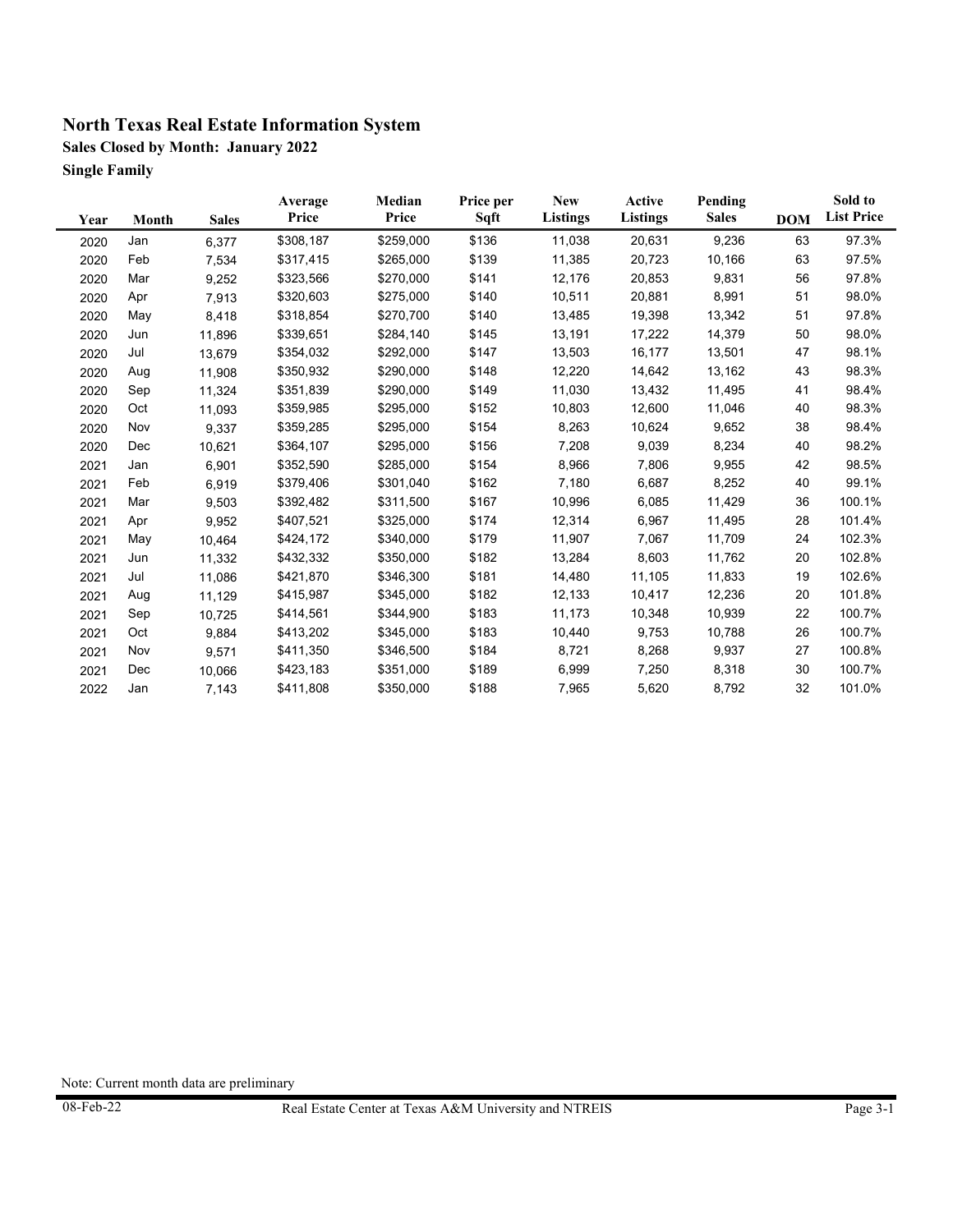**Sales Closed by Month: January 2022**

**Condos and Townhomes**

| Year | Month | <b>Sales</b> | Average<br>Price | Median<br>Price | Price per<br>Sqft | <b>New</b><br><b>Listings</b> | <b>Active</b><br><b>Listings</b> | Pending<br><b>Sales</b> | <b>DOM</b> | Sold to<br><b>List Price</b> |
|------|-------|--------------|------------------|-----------------|-------------------|-------------------------------|----------------------------------|-------------------------|------------|------------------------------|
| 2020 | Jan   | 358          | \$281,855        | \$225,000       | \$189             | 861                           | 1,926                            | 579                     | 67         | 96.5%                        |
| 2020 | Feb   | 446          | \$272,615        | \$232,540       | \$184             | 886                           | 2,017                            | 652                     | 75         | 97.3%                        |
| 2020 | Mar   | 536          | \$274,417        | \$240,500       | \$177             | 848                           | 2,030                            | 450                     | 62         | 97.4%                        |
| 2020 | Apr   | 412          | \$278,605        | \$263,820       | \$179             | 678                           | 2,165                            | 423                     | 59         | 97.3%                        |
| 2020 | May   | 408          | \$276,457        | \$237,250       | \$179             | 974                           | 2,212                            | 698                     | 61         | 97.4%                        |
| 2020 | Jun   | 617          | \$269,386        | \$250,000       | \$177             | 1,071                         | 2,184                            | 829                     | 60         | 97.4%                        |
| 2020 | Jul   | 763          | \$280,260        | \$249,900       | \$182             | 1,103                         | 2,293                            | 806                     | 58         | 97.3%                        |
| 2020 | Aug   | 668          | \$289,909        | \$250,000       | \$187             | 936                           | 2,253                            | 760                     | 50         | 97.7%                        |
| 2020 | Sep   | 673          | \$292,952        | \$265,000       | \$189             | 913                           | 2,156                            | 760                     | 59         | 97.6%                        |
| 2020 | Oct   | 687          | \$294,524        | \$261,000       | \$185             | 926                           | 2,125                            | 711                     | 55         | 97.8%                        |
| 2020 | Nov   | 592          | \$297,388        | \$255,000       | \$194             | 675                           | 1,904                            | 648                     | 56         | 97.1%                        |
| 2020 | Dec   | 726          | \$288,772        | \$268,000       | \$186             | 580                           | 1,611                            | 633                     | 57         | 97.7%                        |
| 2021 | Jan   | 485          | \$301,206        | \$263,300       | \$193             | 879                           | 1,450                            | 855                     | 62         | 96.5%                        |
| 2021 | Feb   | 578          | \$328,083        | \$284,500       | \$205             | 668                           | 1,266                            | 737                     | 61         | 97.7%                        |
| 2021 | Mar   | 792          | \$320,933        | \$275,500       | \$205             | 969                           | 1,075                            | 997                     | 58         | 98.2%                        |
| 2021 | Apr   | 915          | \$328,807        | \$290,000       | \$212             | 991                           | 1,117                            | 945                     | 47         | 99.1%                        |
| 2021 | May   | 789          | \$344,783        | \$307,040       | \$216             | 975                           | 1,059                            | 995                     | 44         | 99.3%                        |
| 2021 | Jun   | 900          | \$340,398        | \$285,980       | \$219             | 1,009                         | 1,144                            | 918                     | 42         | 99.3%                        |
| 2021 | Jul   | 813          | \$328,513        | \$295,000       | \$212             | 1,038                         | 1,258                            | 864                     | 41         | 99.8%                        |
| 2021 | Aug   | 805          | \$329,603        | \$295,000       | \$214             | 897                           | 1,216                            | 846                     | 38         | 99.7%                        |
| 2021 | Sep   | 792          | \$321,418        | \$299,700       | \$213             | 851                           | 1,126                            | 908                     | 35         | 99.5%                        |
| 2021 | Oct   | 756          | \$330,812        | \$280,000       | \$216             | 782                           | 1,004                            | 780                     | 39         | 99.3%                        |
| 2021 | Nov   | 651          | \$316,928        | \$285,000       | \$212             | 608                           | 858                              | 747                     | 42         | 99.5%                        |
| 2021 | Dec   | 746          | \$345,933        | \$288,140       | \$226             | 503                           | 688                              | 655                     | 39         | 99.0%                        |
| 2022 | Jan   | 533          | \$342,540        | \$300,000       | \$225             | 720                           | 479                              | 803                     | 46         | 99.3%                        |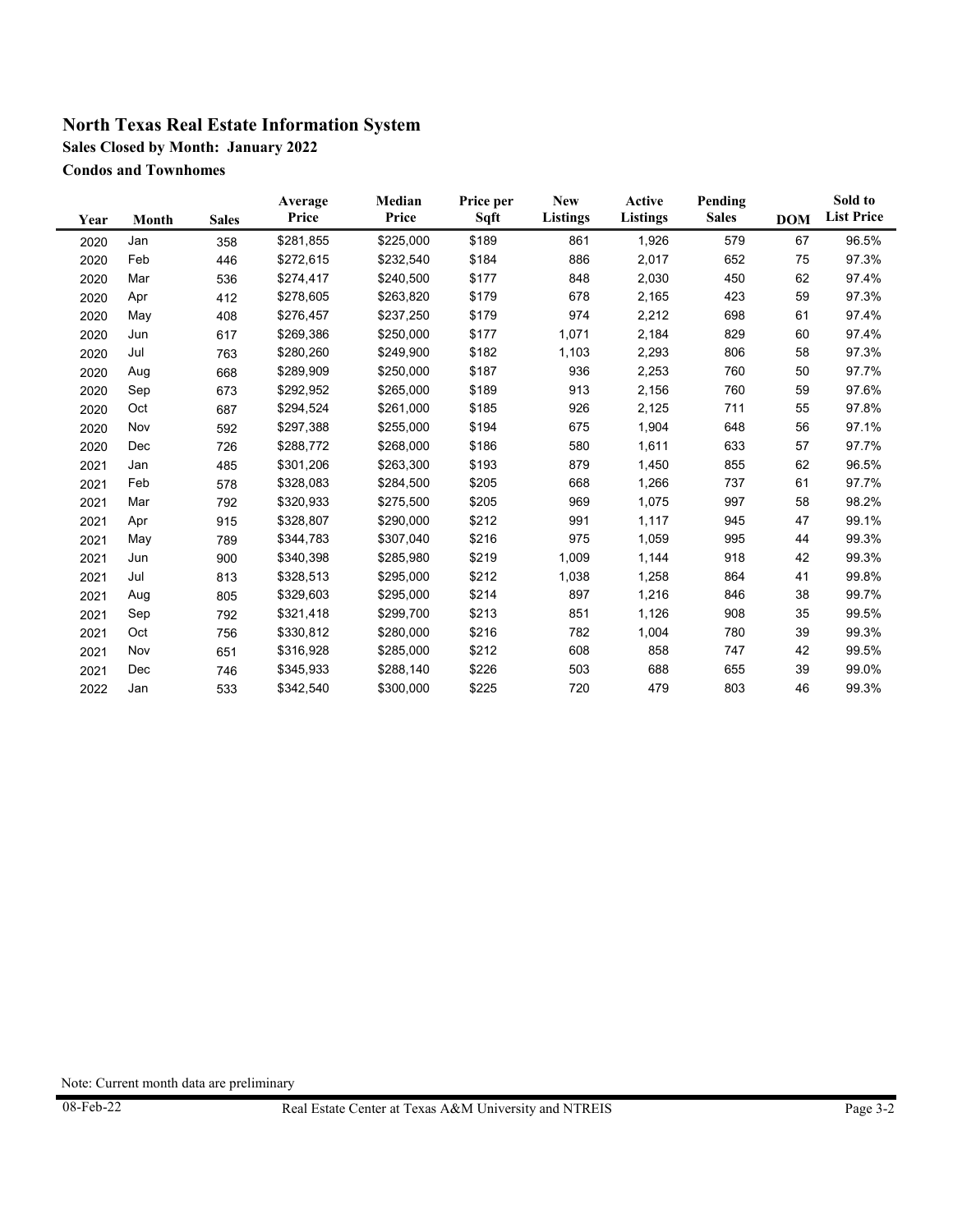**Sales Closed by Month: January 2022**

**Farms and Ranches**

| Year | Month | <b>Sales</b> | Average<br>Price | Median<br>Price | Price per<br>Sqft | <b>New</b><br><b>Listings</b> | Active<br><b>Listings</b> | Pending<br><b>Sales</b> | <b>DOM</b> | Sold to<br><b>List Price</b> |
|------|-------|--------------|------------------|-----------------|-------------------|-------------------------------|---------------------------|-------------------------|------------|------------------------------|
| 2020 | Jan   | 60           | \$517,906        | \$352,750       |                   | 181                           | 892                       | 115                     | 109        | 93.8%                        |
| 2020 | Feb   | 88           | \$462,257        | \$360,000       |                   | 186                           | 908                       | 128                     | 132        | 93.5%                        |
| 2020 | Mar   | 91           | \$579,451        | \$390,000       |                   | 188                           | 888                       | 97                      | 129        | 95.2%                        |
| 2020 | Apr   | 85           | \$494,477        | \$385,000       |                   | 137                           | 879                       | 97                      | 103        | 92.8%                        |
| 2020 | May   | 78           | \$481,137        | \$351,250       |                   | 178                           | 867                       | 130                     | 119        | 92.8%                        |
| 2020 | Jun   | 105          | \$532,714        | \$390,000       |                   | 232                           | 855                       | 150                     | 96         | 95.4%                        |
| 2020 | Jul   | 110          | \$573,801        | \$422,500       |                   | 216                           | 856                       | 170                     | 119        | 93.1%                        |
| 2020 | Aug   | 142          | \$559,787        | \$404,000       |                   | 181                           | 803                       | 165                     | 113        | 93.8%                        |
| 2020 | Sep   | 141          | \$721,870        | \$466,500       |                   | 163                           | 724                       | 168                     | 130        | 94.0%                        |
| 2020 | Oct   | 148          | \$632,576        | \$508,000       |                   | 182                           | 695                       | 153                     | 106        | 94.1%                        |
| 2020 | Nov   | 117          | \$630,994        | \$480,000       |                   | 137                           | 649                       | 138                     | 93         | 96.8%                        |
| 2020 | Dec   | 152          | \$704,579        | \$499,950       |                   | 114                           | 558                       | 138                     | 89         | 92.6%                        |
| 2021 | Jan   | 103          | \$577,522        | \$472,000       |                   | 119                           | 480                       | 141                     | 87         | 95.5%                        |
| 2021 | Feb   | 93           | \$956,487        | \$531,400       |                   | 99                            | 400                       | 139                     | 119        | 91.2%                        |
| 2021 | Mar   | 149          | \$788,946        | \$552,000       |                   | 165                           | 394                       | 153                     | 111        | 94.7%                        |
| 2021 | Apr   | 138          | \$785,155        | \$552,500       |                   | 181                           | 377                       | 150                     | 99         | 95.5%                        |
| 2021 | May   | 125          | \$839,988        | \$595,000       |                   | 198                           | 397                       | 181                     | 109        | 94.8%                        |
| 2021 | Jun   | 118          | \$767,857        | \$554,500       |                   | 203                           | 455                       | 140                     | 67         | 96.0%                        |
| 2021 | Jul   | 145          | \$793,300        | \$575,000       |                   | 283                           | 535                       | 140                     | 78         | 95.3%                        |
| 2021 | Aug   | 133          | \$860,717        | \$600,000       |                   | 219                           | 551                       | 171                     | 65         | 97.0%                        |
| 2021 | Sep   | 121          | \$984,471        | \$550,000       |                   | 208                           | 570                       | 143                     | 59         | 96.7%                        |
| 2021 | Oct   | 129          | \$789,018        | \$565,000       |                   | 178                           | 558                       | 143                     | 56         | 94.8%                        |
| 2021 | Nov   | 121          | \$850,773        | \$625,000       |                   | 158                           | 531                       | 145                     | 67         | 94.2%                        |
| 2021 | Dec   | 147          | \$1,001,796      | \$540,000       |                   | 103                           | 436                       | 147                     | 73         | 92.8%                        |
| 2022 | Jan   | 115          | \$920,268        | \$649,900       |                   | 139                           | 407                       | 140                     | 87         | 95.2%                        |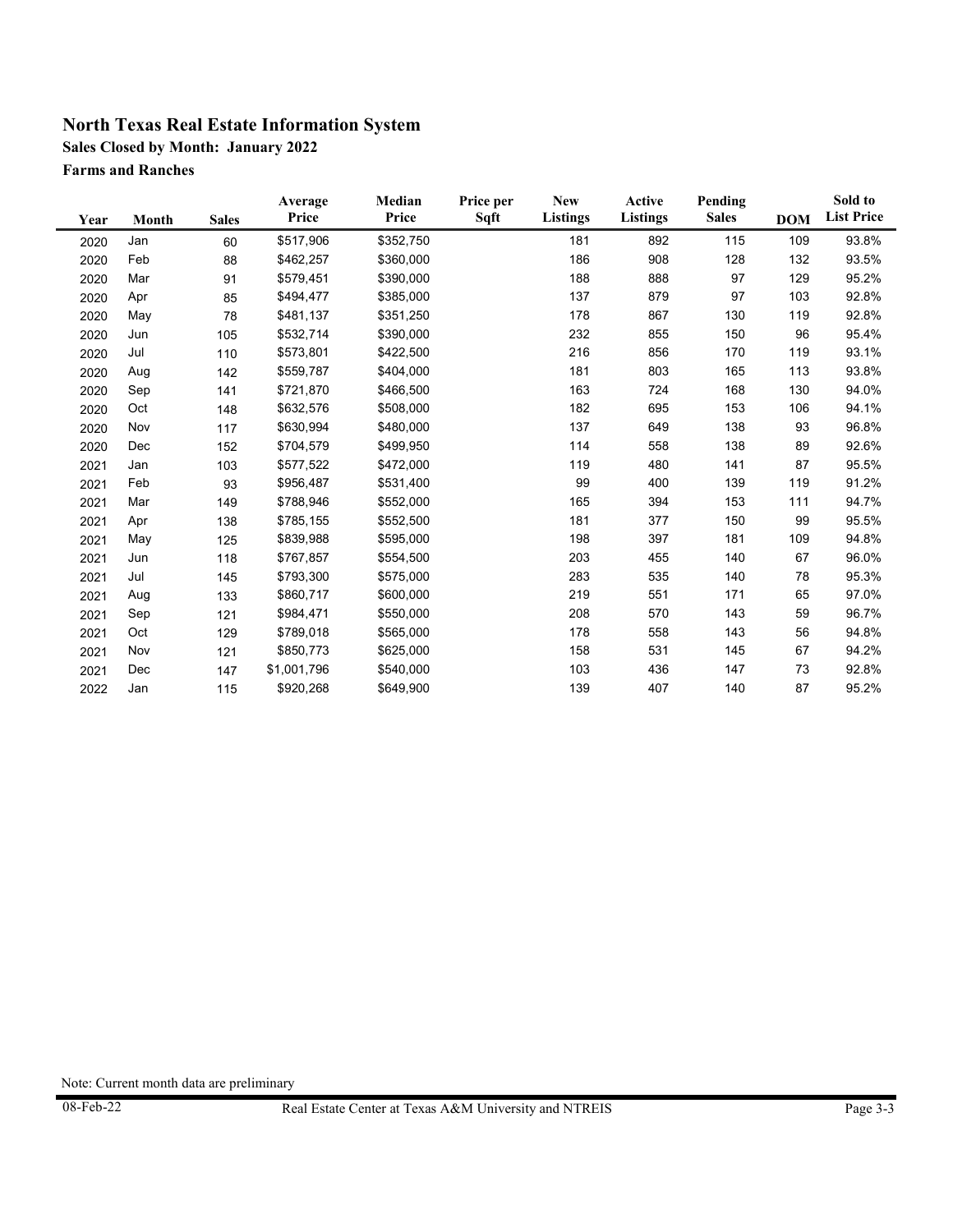**Sales Closed by Month: January 2022 Multifamily**

| Year | Month | <b>Sales</b> | Average<br>Price | Median<br>Price | Price per<br>Sqft | <b>New</b><br>Listings | <b>Active</b><br><b>Listings</b> | Pending<br><b>Sales</b> | <b>DOM</b> | Sold to<br><b>List Price</b> |
|------|-------|--------------|------------------|-----------------|-------------------|------------------------|----------------------------------|-------------------------|------------|------------------------------|
| 2020 | Jan   | 58           | \$358,623        | \$319,000       |                   | 98                     | 189                              | 77                      | 46         | 93.2%                        |
| 2020 | Feb   | 61           | \$313,249        | \$267,500       |                   | 122                    | 200                              | 91                      | 59         | 96.7%                        |
| 2020 | Mar   | 56           | \$378,598        | \$292,500       |                   | 91                     | 202                              | 62                      | 42         | 96.5%                        |
| 2020 | Apr   | 48           | \$326,870        | \$319,350       |                   | 85                     | 222                              | 49                      | 31         | 96.9%                        |
| 2020 | May   | 34           | \$288,275        | \$278,750       |                   | 88                     | 210                              | 57                      | 30         | 95.0%                        |
| 2020 | Jun   | 61           | \$404,573        | \$384,900       |                   | 81                     | 205                              | 75                      | 54         | 97.9%                        |
| 2020 | Jul   | 78           | \$360,752        | \$279,750       |                   | 125                    | 212                              | 102                     | 46         | 95.8%                        |
| 2020 | Aug   | 60           | \$377,368        | \$330,000       |                   | 89                     | 198                              | 90                      | 44         | 97.5%                        |
| 2020 | Sep   | 76           | \$374,145        | \$333,500       |                   | 145                    | 197                              | 119                     | 44         | 101.0%                       |
| 2020 | Oct   | 84           | \$410,494        | \$261,000       |                   | 91                     | 190                              | 82                      | 40         | 98.5%                        |
| 2020 | Nov   | 72           | \$417,101        | \$238,000       |                   | 80                     | 176                              | 82                      | 55         | 95.6%                        |
| 2020 | Dec   | 64           | \$467,287        | \$331,240       |                   | 94                     | 175                              | 73                      | 57         | 95.2%                        |
| 2021 | Jan   | 59           | \$386,890        | \$305,000       |                   | 127                    | 163                              | 113                     | 58         | 96.2%                        |
| 2021 | Feb   | 58           | \$396,471        | \$327,500       |                   | 73                     | 137                              | 113                     | 44         | 96.4%                        |
| 2021 | Mar   | 95           | \$438,316        | \$352,000       |                   | 129                    | 157                              | 89                      | 43         | 96.5%                        |
| 2021 | Apr   | 90           | \$479,290        | \$371,250       |                   | 108                    | 147                              | 110                     | 64         | 95.4%                        |
| 2021 | May   | 64           | \$483,714        | \$344,500       |                   | 144                    | 159                              | 115                     | 23         | 98.3%                        |
| 2021 | Jun   | 111          | \$466,945        | \$320,160       |                   | 168                    | 150                              | 138                     | 35         | 98.3%                        |
| 2021 | Jul   | 113          | \$460,829        | \$385,000       |                   | 129                    | 158                              | 129                     | 33         | 98.5%                        |
| 2021 | Aug   | 113          | \$434,226        | \$351,300       |                   | 125                    | 164                              | 112                     | 27         | 98.5%                        |
| 2021 | Sep   | 85           | \$509,336        | \$358,550       |                   | 104                    | 157                              | 99                      | 40         | 98.0%                        |
| 2021 | Oct   | 86           | \$513,135        | \$367,500       |                   | 108                    | 129                              | 109                     | 46         | 98.6%                        |
| 2021 | Nov   | 70           | \$568,010        | \$426,200       |                   | 84                     | 122                              | 93                      | 41         | 96.9%                        |
| 2021 | Dec   | 110          | \$534,589        | \$369,250       |                   | 70                     | 83                               | 91                      | 42         | 97.5%                        |
| 2022 | Jan   | 89           | \$486,738        | \$390,000       |                   | 114                    | 103                              | 75                      | 34         | 85.7%                        |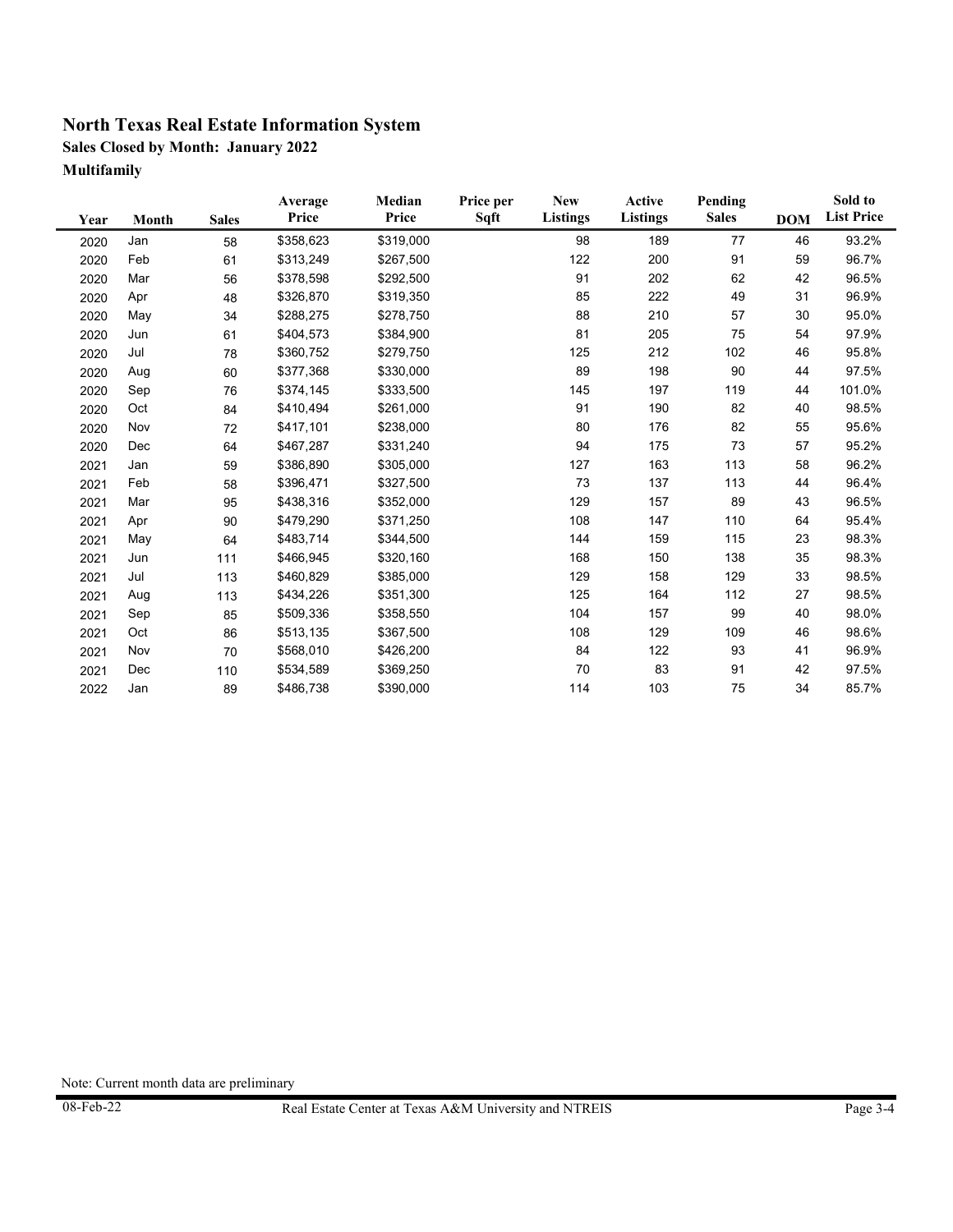**Sales Closed by Month: January 2022**

**Lots and Vacant Land**

| Year | Month | <b>Sales</b> | Average<br>Price | Median<br>Price | Price per<br>Sqft | <b>New</b><br><b>Listings</b> | Active<br><b>Listings</b> | Pending<br><b>Sales</b> | <b>DOM</b> | Sold to<br><b>List Price</b> |
|------|-------|--------------|------------------|-----------------|-------------------|-------------------------------|---------------------------|-------------------------|------------|------------------------------|
| 2020 | Jan   | 715          | \$224,639        | \$90,000        |                   | 1,966                         | 13,119                    | 1,016                   | 176        | 88.9%                        |
| 2020 | Feb   | 758          | \$148,552        | \$77,500        |                   | 1,950                         | 13,145                    | 1,063                   | 166        | 92.8%                        |
| 2020 | Mar   | 797          | \$180,559        | \$80,000        |                   | 1,665                         | 13,147                    | 895                     | 183        | 91.2%                        |
| 2020 | Apr   | 647          | \$155,497        | \$79,900        |                   | 1,471                         | 12,942                    | 851                     | 166        | 91.1%                        |
| 2020 | May   | 732          | \$163,015        | \$80,000        |                   | 1,578                         | 12,549                    | 1,206                   | 180        | 89.9%                        |
| 2020 | Jun   | 1,106        | \$179,421        | \$89,250        |                   | 1,844                         | 11,960                    | 1,516                   | 182        | 90.3%                        |
| 2020 | Jul   | 1,235        | \$177,510        | \$85,000        |                   | 1,832                         | 11,294                    | 1,548                   | 191        | 91.2%                        |
| 2020 | Aug   | 1,287        | \$181,970        | \$89,000        |                   | 1,772                         | 10,734                    | 1,666                   | 174        | 91.4%                        |
| 2020 | Sep   | 1,193        | \$197,341        | \$92,500        |                   | 1,687                         | 10,424                    | 1,328                   | 176        | 92.4%                        |
| 2020 | Oct   | 1,219        | \$201,538        | \$85,000        |                   | 1,887                         | 10,303                    | 1,413                   | 170        | 91.4%                        |
| 2020 | Nov   | 1,012        | \$201,221        | \$93,750        |                   | 1,631                         | 10,075                    | 1,183                   | 220        | 89.0%                        |
| 2020 | Dec   | 1,182        | \$238,339        | \$100,000       |                   | 1,380                         | 9,297                     | 1,284                   | 152        | 92.6%                        |
| 2021 | Jan   | 1,068        | \$206,075        | \$95,500        |                   | 1,899                         | 8,812                     | 1,748                   | 174        | 88.9%                        |
| 2021 | Feb   | 1,087        | \$192,806        | \$92,580        |                   | 1,573                         | 8,203                     | 1,697                   | 183        | 92.7%                        |
| 2021 | Mar   | 1,784        | \$209,858        | \$86,750        |                   | 2,085                         | 7,738                     | 1,878                   | 659        | 92.9%                        |
| 2021 | Apr   | 1,567        | \$239,897        | \$110,500       |                   | 2,076                         | 7,643                     | 1,836                   | 150        | 95.0%                        |
| 2021 | May   | 1,415        | \$245,130        | \$110,000       |                   | 2,157                         | 7,970                     | 1,601                   | 177        | 94.0%                        |
| 2021 | Jun   | 1,445        | \$272,145        | \$105,000       |                   | 2,434                         | 8,315                     | 1,517                   | 127        | 92.8%                        |
| 2021 | Jul   | 1,256        | \$258,940        | \$105,000       |                   | 2,290                         | 8,805                     | 1,474                   | 121        | 94.1%                        |
| 2021 | Aug   | 1,268        | \$242,955        | \$101,000       |                   | 2,360                         | 8,911                     | 1,547                   | 121        | 95.2%                        |
| 2021 | Sep   | 1,267        | \$276,252        | \$110,000       |                   | 2,008                         | 8,854                     | 1,432                   | 101        | 93.6%                        |
| 2021 | Oct   | 1,216        | \$249,918        | \$117,600       |                   | 1,945                         | 8,819                     | 1,483                   | 91         | 94.5%                        |
| 2021 | Nov   | 1,180        | \$288,816        | \$123,250       |                   | 1,682                         | 8,646                     | 1,368                   | 95         | 93.9%                        |
| 2021 | Dec   | 1,295        | \$373,722        | \$129,900       |                   | 1,490                         | 7,936                     | 1,337                   | 118        | 92.8%                        |
| 2022 | Jan   | 1,000        | \$294,532        | \$124,500       |                   | 2,214                         | 7,651                     | 1,707                   | 128        | 94.1%                        |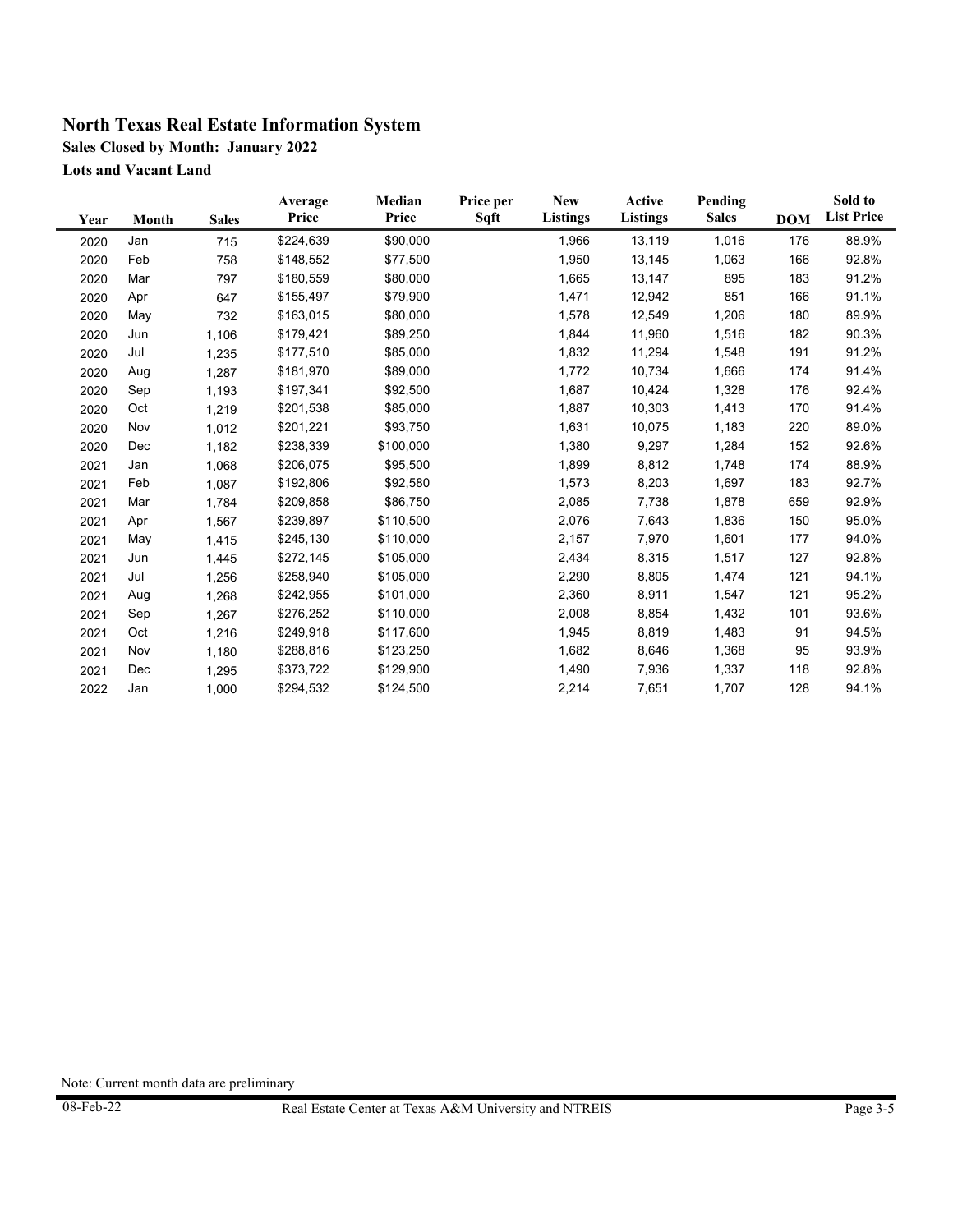**Sales Closed by Month: January 2022**

**Commercial**

| Year | Month | <b>Sales</b> | Average<br>Price | Median<br>Price | Price per<br>Sqft | <b>New</b><br>Listings | Active<br>Listings | Pending<br><b>Sales</b> | <b>DOM</b> | Sold to<br><b>List Price</b> |
|------|-------|--------------|------------------|-----------------|-------------------|------------------------|--------------------|-------------------------|------------|------------------------------|
| 2020 | Jan   | 100          | \$273,634        | \$90,250        |                   | 454                    | 2,928              | 140                     | 217        | 87.1%                        |
| 2020 | Feb   | 99           | \$241,932        | \$145,000       |                   | 412                    | 2,955              | 140                     | 154        | 89.8%                        |
| 2020 | Mar   | 86           | \$218,936        | \$124,500       |                   | 369                    | 3,000              | 103                     | 161        | 82.9%                        |
| 2020 | Apr   | 75           | \$196,769        | \$86,000        |                   | 265                    | 2,973              | 73                      | 176        | 85.4%                        |
| 2020 | May   | 67           | \$185,694        | \$69,300        |                   | 309                    | 2,961              | 118                     | 147        | 89.4%                        |
| 2020 | Jun   | 116          | \$236,000        | \$100,000       |                   | 333                    | 2,889              | 161                     | 161        | 88.9%                        |
| 2020 | Jul   | 141          | \$222,053        | \$137,000       |                   | 388                    | 2,885              | 177                     | 211        | 84.4%                        |
| 2020 | Aug   | 134          | \$200,418        | \$122,500       |                   | 395                    | 2,908              | 162                     | 167        | 81.7%                        |
| 2020 | Sep   | 135          | \$262,481        | \$159,900       |                   | 390                    | 2,894              | 145                     | 209        | 88.1%                        |
| 2020 | Oct   | 122          | \$284,672        | \$161,250       |                   | 323                    | 2,859              | 157                     | 215        | 88.7%                        |
| 2020 | Nov   | 95           | \$287,351        | \$169,000       |                   | 276                    | 2,840              | 131                     | 190        | 89.0%                        |
| 2020 | Dec   | 121          | \$315,069        | \$185,000       |                   | 277                    | 2,665              | 113                     | 204        | 87.9%                        |
| 2021 | Jan   | 105          | \$288,252        | \$127,940       |                   | 355                    | 2,673              | 149                     | 218        | 86.2%                        |
| 2021 | Feb   | 110          | \$287,621        | \$132,500       |                   | 296                    | 2,558              | 157                     | 159        | 90.2%                        |
| 2021 | Mar   | 170          | \$256,269        | \$107,500       |                   | 342                    | 2,445              | 261                     | 197        | 88.0%                        |
| 2021 | Apr   | 181          | \$269,911        | \$150,000       |                   | 415                    | 2,416              | 223                     | 172        | 92.0%                        |
| 2021 | May   | 156          | \$241,980        | \$165,000       |                   | 357                    | 2,398              | 192                     | 196        | 91.1%                        |
| 2021 | Jun   | 175          | \$370,893        | \$180,000       |                   | 339                    | 2,367              | 205                     | 169        | 91.8%                        |
| 2021 | Jul   | 165          | \$351,597        | \$215,000       |                   | 319                    | 2,309              | 191                     | 174        | 91.9%                        |
| 2021 | Aug   | 132          | \$282,875        | \$199,250       |                   | 347                    | 2,321              | 172                     | 183        | 91.5%                        |
| 2021 | Sep   | 143          | \$251,543        | \$150,000       |                   | 340                    | 2,273              | 183                     | 172        | 93.6%                        |
| 2021 | Oct   | 152          | \$389,958        | \$199,000       |                   | 316                    | 2,231              | 193                     | 146        | 88.0%                        |
| 2021 | Nov   | 135          | \$307,309        | \$175,000       |                   | 247                    | 2,169              | 155                     | 133        | 92.6%                        |
| 2021 | Dec   | 148          | \$417,814        | \$215,500       |                   | 226                    | 1,992              | 143                     | 186        | 88.9%                        |
| 2022 | Jan   | 100          | \$328,111        | \$190,000       |                   | 369                    | 2,023              | 188                     | 154        | 91.8%                        |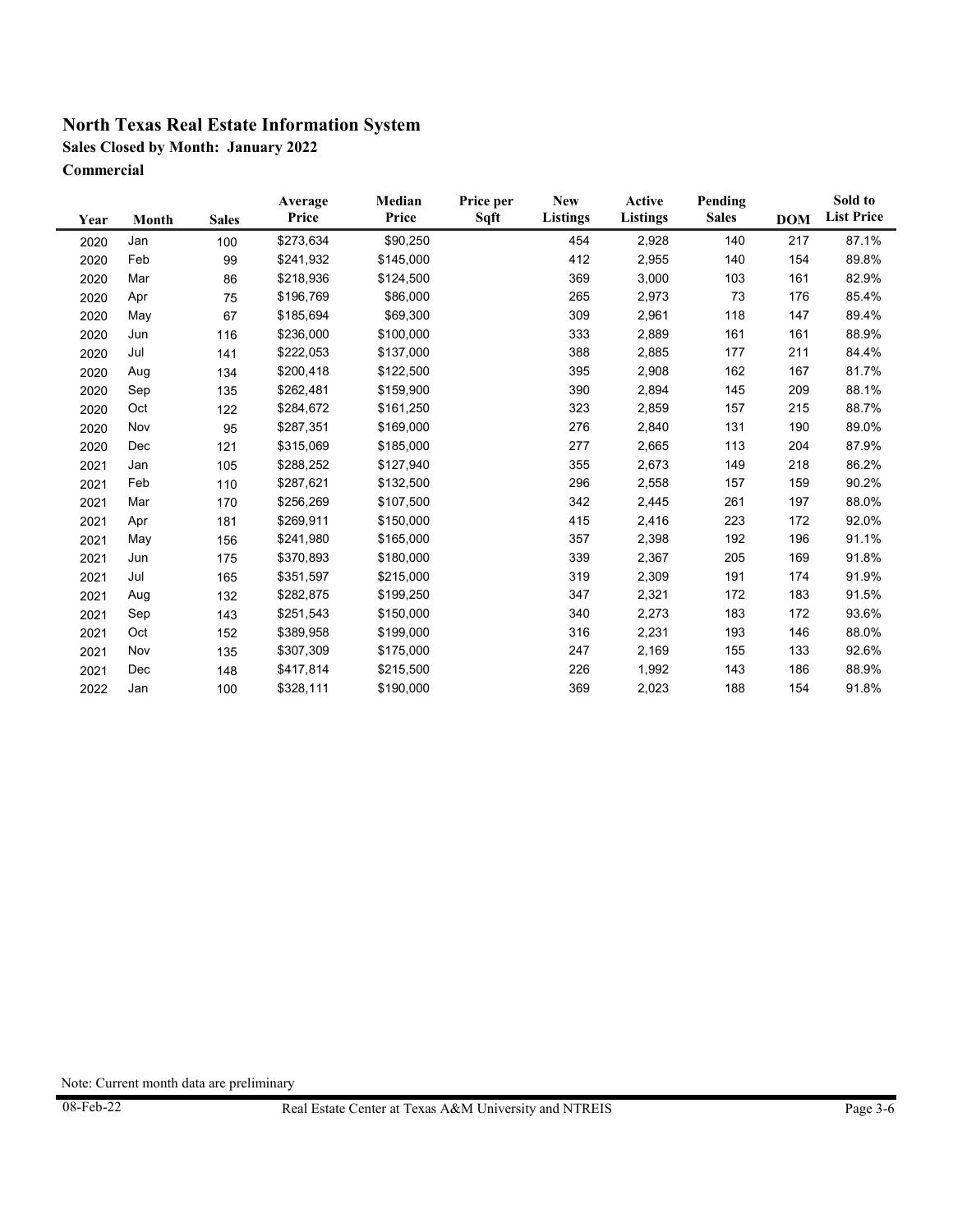**Sales Closed by Month: January 2022 Rentals**

| Year | Month | <b>Leases</b> | Average<br>Rent | Median<br>Rent | Price per<br>100 Sqft | <b>New</b><br>Listings | Active<br><b>Listings</b> | Pending<br><b>Sales</b> | <b>DOM</b> | Sold to<br><b>List Price</b> |
|------|-------|---------------|-----------------|----------------|-----------------------|------------------------|---------------------------|-------------------------|------------|------------------------------|
| 2020 | Jan   | 3,309         | \$1,787         | \$1,670        | \$99                  | 4,178                  | 5,668                     | 1,969                   | 49         | 99.9%                        |
| 2020 | Feb   | 3,382         | \$1,794         | \$1,680        | \$100                 | 3,619                  | 5,145                     | 1,949                   | 49         | 99.7%                        |
| 2020 | Mar   | 3,570         | \$1,800         | \$1,700        | \$101                 | 4,068                  | 5,068                     | 1,953                   | 41         | 99.6%                        |
| 2020 | Apr   | 3,517         | \$1,805         | \$1,700        | \$100                 | 4,031                  | 4,762                     | 2,080                   | 39         | 99.6%                        |
| 2020 | May   | 4,106         | \$1,875         | \$1,750        | \$100                 | 4,469                  | 4,349                     | 2,479                   | 37         | 99.7%                        |
| 2020 | Jun   | 4,301         | \$1,947         | \$1,800        | \$105                 | 4,696                  | 4,252                     | 2,658                   | 33         | 99.9%                        |
| 2020 | Jul   | 4,254         | \$1,940         | \$1,800        | \$105                 | 4,778                  | 4,175                     | 2,597                   | 31         | 99.9%                        |
| 2020 | Aug   | 3,831         | \$1,980         | \$1,800        | \$94                  | 4,210                  | 4,069                     | 2,204                   | 31         | 99.8%                        |
| 2020 | Sep   | 3,206         | \$1,988         | \$1,800        | \$109                 | 3,684                  | 3,935                     | 1,910                   | 31         | 100.2%                       |
| 2020 | Oct   | 3,171         | \$1,934         | \$1,780        | \$107                 | 3,690                  | 4,095                     | 1,771                   | 32         | 99.7%                        |
| 2020 | Nov   | 2,648         | \$1,934         | \$1,750        | \$109                 | 3,163                  | 3,991                     | 1,503                   | 34         | 99.6%                        |
| 2020 | Dec   | 2,819         | \$1,898         | \$1,750        | \$108                 | 3,145                  | 3,787                     | 1,614                   | 36         | 99.9%                        |
| 2021 | Jan   | 2,847         | \$1,886         | \$1,750        | \$110                 | 3,345                  | 3,628                     | 1,765                   | 37         | 99.8%                        |
| 2021 | Feb   | 2,630         | \$2,002         | \$1,800        | \$111                 | 2,634                  | 3,159                     | 1,595                   | 37         | 100.5%                       |
| 2021 | Mar   | 3,526         | \$2,049         | \$1,800        | \$118                 | 3,513                  | 2,567                     | 2,204                   | 33         | 101.0%                       |
| 2021 | Apr   | 3,195         | \$2,070         | \$1,900        | \$117                 | 3,317                  | 2,275                     | 2,026                   | 28         | 100.8%                       |
| 2021 | May   | 3,126         | \$2,165         | \$1,950        | \$121                 | 3,473                  | 2,258                     | 2,111                   | 25         | 101.6%                       |
| 2021 | Jun   | 3,432         | \$2,150         | \$2,000        | \$118                 | 3,801                  | 2,269                     | 2,203                   | 25         | 101.0%                       |
| 2021 | Jul   | 3,591         | \$2,227         | \$2,000        | \$121                 | 3,894                  | 2,268                     | 2,348                   | 22         | 100.9%                       |
| 2021 | Aug   | 3,172         | \$2,213         | \$2,000        | \$121                 | 3,524                  | 2,373                     | 1,921                   | 25         | 100.7%                       |
| 2021 | Sep   | 2,805         | \$2,173         | \$2,020        | \$121                 | 3,343                  | 2,680                     | 1,806                   | 24         | 100.5%                       |
| 2021 | Oct   | 2,815         | \$2,181         | \$2,020        | \$121                 | 3,609                  | 2,975                     | 1,756                   | 25         | 100.6%                       |
| 2021 | Nov   | 2,598         | \$2,153         | \$2,000        | \$121                 | 3,379                  | 3,355                     | 1,722                   | 27         | 100.5%                       |
| 2021 | Dec   | 2,693         | \$2,158         | \$2,000        | \$122                 | 3,156                  | 3,413                     | 1,546                   | 32         | 100.0%                       |
| 2022 | Jan   | 2,912         | \$2,206         | \$2,000        | \$123                 | 3,577                  | 3,308                     | 1,901                   | 33         | 100.1%                       |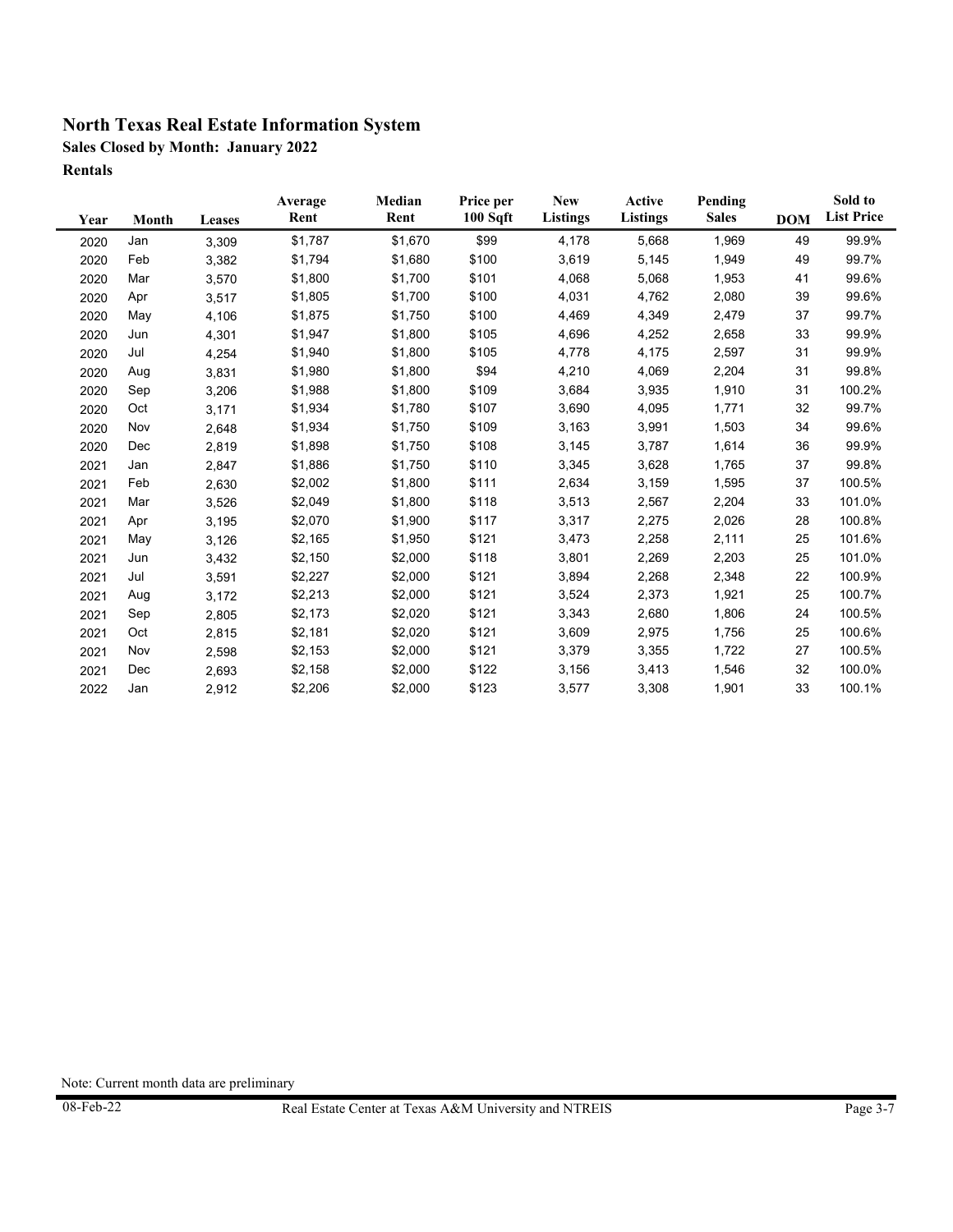**Sales Closed by Price Class for: January 2022**

**Single Family**

 $\blacksquare$ 

| <b>Price Class</b>     | <b>Sales</b> | Percent<br><b>Distribution</b> | <b>Sales</b><br>Year-to-Date | % Change<br>Year Ago | Active<br><b>Listings</b> | <b>Months</b><br>Inventory |
|------------------------|--------------|--------------------------------|------------------------------|----------------------|---------------------------|----------------------------|
| \$1 to \$19,999        | 6            | 0.1%                           | $\,6\,$                      | 50%                  | $10$                      | 1.7                        |
| \$20,000 to \$29,999   | 3            | 0.0%                           | 3                            | $-67%$               | 8                         | 2.7                        |
| \$30,000 to \$39,999   | 8            | 0.1%                           | 8                            | $-47%$               | 14                        | 1.8                        |
| \$40,000 to \$49,999   | 19           | 0.3%                           | 19                           | 0%                   | 14                        | 0.7                        |
| \$50,000 to \$59,999   | 17           | 0.2%                           | 17                           | $-15%$               | 21                        | 1.2                        |
| \$60,000 to \$69,999   | 21           | 0.3%                           | 21                           | $-16%$               | 39                        | 1.9                        |
| \$70,000 to \$79,999   | 22           | 0.3%                           | 22                           | $-44%$               | 34                        | 1.5                        |
| \$80,000 to \$89,999   | 26           | 0.4%                           | 26                           | $-35%$               | 60                        | 2.3                        |
| \$90,000 to \$99,999   | 21           | 0.3%                           | 21                           | $-53%$               | 59                        | 2.8                        |
| \$100,000 to \$109,999 | 20           | 0.3%                           | 20                           | $-47%$               | 29                        | 1.5                        |
| \$110,000 to \$119,999 | 38           | 0.5%                           | 38                           | $-12%$               | 44                        | 1.2                        |
| \$120,000 to \$129,999 | 44           | 0.6%                           | 44                           | $-33%$               | 83                        | 1.9                        |
| \$130,000 to \$139,999 | 54           | 0.8%                           | 54                           | $-31%$               | 69                        | 1.3                        |
| \$140,000 to \$149,999 | 56           | 0.8%                           | 56                           | $-30%$               | 67                        | 1.2                        |
| \$150,000 to \$159,999 | 68           | 1.0%                           | 68                           | $-43%$               | 82                        | 1.2                        |
| \$160,000 to \$169,999 | 69           | 1.0%                           | 69                           | $-47%$               | 82                        | 1.2                        |
| \$170,000 to \$179,999 | 74           | 1.0%                           | 74                           | $-50%$               | 102                       | 1.4                        |
| \$180,000 to \$189,999 | 93           | 1.3%                           | 93                           | $-45%$               | 80                        | 0.9                        |
| \$190,000 to \$199,999 | 98           | 1.4%                           | 98                           | $-42%$               | 90                        | 0.9                        |
| \$200,000 to \$249,999 | 674          | 9.4%                           | 674                          | $-45%$               | 398                       | 0.6                        |
| \$250,000 to \$299,999 | 1042         | 14.6%                          | 1,042                        | $-18%$               | 577                       | 0.6                        |
| \$300,000 to \$399,999 | 2000         | 28.0%                          | 2,000                        | 37%                  | 1,032                     | 0.5                        |
| \$400,000 to \$499,999 | 1136         | 15.9%                          | 1,136                        | 46%                  | 838                       | 0.7                        |
| \$500,000 to \$599,999 | 588          | 8.2%                           | 588                          | 68%                  | 474                       | 0.8                        |
| \$600,000 to \$699,999 | 340          | 4.8%                           | 340                          | 70%                  | 328                       | 1.0                        |
| \$700,000 to \$799,999 | 199          | 2.8%                           | 199                          | 78%                  | 190                       | 1.0                        |
| \$800,000 to \$899,999 | 130          | 1.8%                           | 130                          | 110%                 | 137                       | 1.1                        |
| \$900,000 to \$999,999 | 75           | 1.0%                           | 75                           | 114%                 | 110                       | 1.5                        |
| \$1,000,000 and more   | 208          | 2.9%                           | 208                          | 36%                  | 549                       | 2.6                        |
| Total                  | 7,143        |                                | 7,143                        | 4%                   | 5,620                     | 0.8                        |

 $\overline{a}$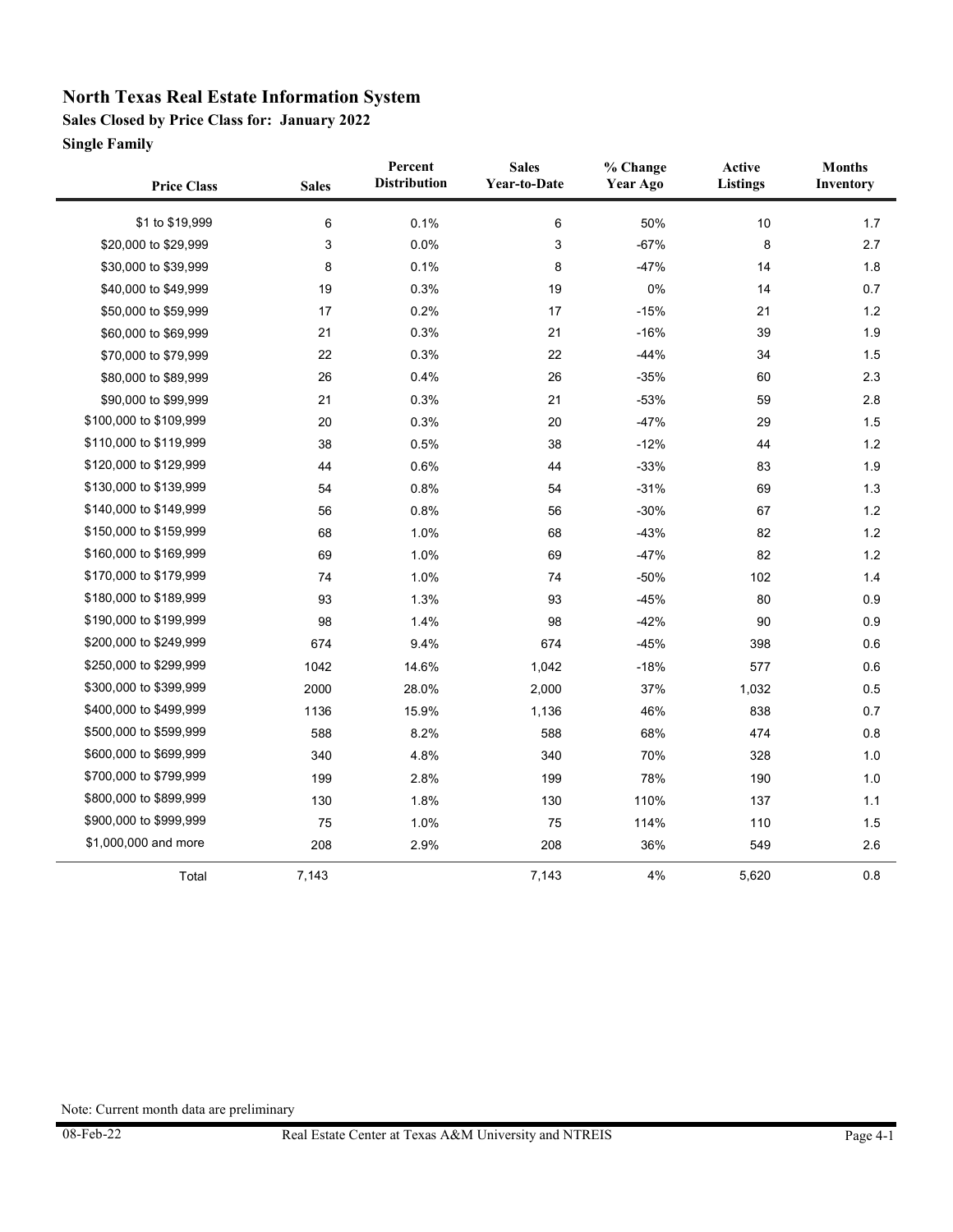**Sales Closed by Price Class for: January 2022**

**Condos and Townhomes**

| <b>Price Class</b>     | <b>Sales</b>     | Percent<br><b>Distribution</b> | <b>Sales</b><br>Year-to-Date | % Change<br><b>Year Ago</b> | Active<br><b>Listings</b> | <b>Months</b><br>Inventory |
|------------------------|------------------|--------------------------------|------------------------------|-----------------------------|---------------------------|----------------------------|
| \$1 to \$19,999        | 0                | 0.0%                           | $\pmb{0}$                    |                             | 0                         |                            |
| \$20,000 to \$29,999   | 0                | 0.0%                           | 0                            |                             | 0                         |                            |
| \$30,000 to \$39,999   | 0                | 0.0%                           | 0                            |                             | 0                         |                            |
| \$40,000 to \$49,999   | 0                | 0.0%                           | 0                            |                             | 0                         |                            |
| \$50,000 to \$59,999   | 4                | 0.8%                           | 4                            | 33%                         | 0                         | $0.0\,$                    |
| \$60,000 to \$69,999   | 0                | 0.0%                           | 0                            |                             | $\mathbf{1}$              |                            |
| \$70,000 to \$79,999   | 1                | 0.2%                           | 1                            | $-83%$                      | 2                         | 2.0                        |
| \$80,000 to \$89,999   | 4                | 0.8%                           | 4                            | $-20%$                      | 3                         | 0.8                        |
| \$90,000 to \$99,999   | 3                | 0.6%                           | 3                            | $-57%$                      | $\mathbf{1}$              | 0.3                        |
| \$100,000 to \$109,999 | 8                | 1.5%                           | 8                            | $-20%$                      | 6                         | 0.8                        |
| \$110,000 to \$119,999 | 7                | 1.3%                           | 7                            | $0\%$                       | 5                         | 0.7                        |
| \$120,000 to \$129,999 | 6                | 1.1%                           | 6                            | $-60%$                      | 6                         | 1.0                        |
| \$130,000 to \$139,999 | 9                | 1.7%                           | 9                            | $-18%$                      | 5                         | 0.6                        |
| \$140,000 to \$149,999 | 9                | 1.7%                           | 9                            | $-31%$                      | 5                         | 0.6                        |
| \$150,000 to \$159,999 | 19               | 3.6%                           | 19                           | 19%                         | 6                         | 0.3                        |
| \$160,000 to \$169,999 | 12               | 2.3%                           | 12                           | $-43%$                      | 11                        | 0.9                        |
| \$170,000 to \$179,999 | 19               | 3.6%                           | 19                           | 12%                         | 5                         | 0.3                        |
| \$180,000 to \$189,999 | 16               | 3.0%                           | 16                           | $-20%$                      | 3                         | 0.2                        |
| \$190,000 to \$199,999 | 9                | 1.7%                           | 9                            | $-18%$                      | 10                        | 1.1                        |
| \$200,000 to \$249,999 | 91               | 17.1%                          | 91                           | 44%                         | 36                        | 0.4                        |
| \$250,000 to \$299,999 | 49               | 9.2%                           | 49                           | $-33%$                      | 41                        | 0.8                        |
| \$300,000 to \$399,999 | 120              | 22.5%                          | 120                          | 15%                         | 92                        | 0.8                        |
| \$400,000 to \$499,999 | 87               | 16.3%                          | 87                           | 102%                        | 73                        | 0.8                        |
| \$500,000 to \$599,999 | 25               | 4.7%                           | 25                           | 56%                         | 41                        | 1.6                        |
| \$600,000 to \$699,999 | 18               | 3.4%                           | 18                           | 200%                        | 16                        | 0.9                        |
| \$700,000 to \$799,999 | 5                | 0.9%                           | 5                            | $0\%$                       | 10                        | 2.0                        |
| \$800,000 to \$899,999 | $\boldsymbol{2}$ | 0.4%                           | $\overline{c}$               | 0%                          | 16                        | 8.0                        |
| \$900,000 to \$999,999 | 3                | 0.6%                           | 3                            |                             | 12                        | 4.0                        |
| \$1,000,000 and more   | 9                | 1.7%                           | 9                            | $-18%$                      | 73                        | 8.1                        |
| Total                  | 533              |                                | 533                          | 10%                         | 479                       | 0.9                        |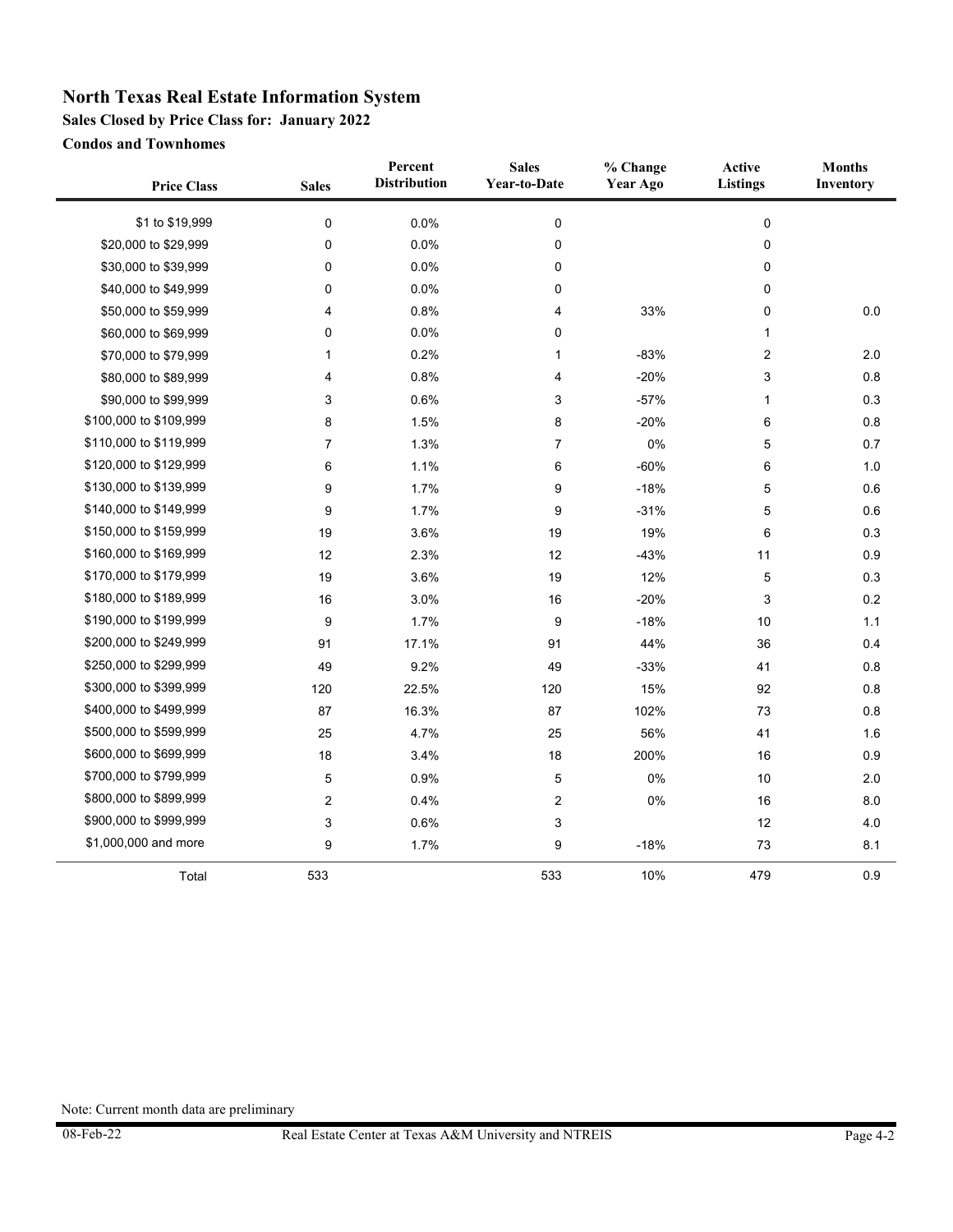**Sales Closed by Price Class for: January 2022**

**Lots and Vacant Land**

| <b>Price Class</b>     | <b>Sales</b> | Percent<br><b>Distribution</b> | <b>Sales</b><br><b>Year-to-Date</b> | % Change<br><b>Year Ago</b> | Active<br><b>Listings</b> | <b>Months</b><br>Inventory |
|------------------------|--------------|--------------------------------|-------------------------------------|-----------------------------|---------------------------|----------------------------|
| \$1 to \$19,999        | 79           | 7.9%                           | 79                                  | $-30%$                      | 417                       | 5.3                        |
| \$20,000 to \$29,999   | 45           | 4.5%                           | 45                                  | $-29%$                      | 283                       | 6.3                        |
| \$30,000 to \$39,999   | 50           | 5.0%                           | 50                                  | $-2%$                       | 357                       | 7.1                        |
| \$40,000 to \$49,999   | 50           | 5.0%                           | 50                                  | $-34%$                      | 337                       | 6.7                        |
| \$50,000 to \$59,999   | 58           | 5.8%                           | 58                                  | 4%                          | 269                       | 4.6                        |
| \$60,000 to \$69,999   | 54           | 5.4%                           | 54                                  | $-4%$                       | 255                       | 4.7                        |
| \$70,000 to \$79,999   | 33           | 3.3%                           | 33                                  | $-28%$                      | 239                       | 7.2                        |
| \$80,000 to \$89,999   | 37           | 3.7%                           | 37                                  | $-12%$                      | 215                       | 5.8                        |
| \$90,000 to \$99,999   | 30           | 3.0%                           | 30                                  | $-33%$                      | 220                       | 7.3                        |
| \$100,000 to \$109,999 | 41           | 4.1%                           | 41                                  | 116%                        | 120                       | 2.9                        |
| \$110,000 to \$119,999 | 15           | 1.5%                           | 15                                  | $-58%$                      | 146                       | 9.7                        |
| \$120,000 to \$129,999 | 31           | 3.1%                           | 31                                  | 0%                          | 211                       | 6.8                        |
| \$130,000 to \$139,999 | 25           | 2.5%                           | 25                                  | 4%                          | 137                       | 5.5                        |
| \$140,000 to \$149,999 | 22           | 2.2%                           | 22                                  | $-31%$                      | 118                       | 5.4                        |
| \$150,000 to \$159,999 | 34           | 3.4%                           | 34                                  | 89%                         | 167                       | 4.9                        |
| \$160,000 to \$169,999 | 15           | 1.5%                           | 15                                  | $-35%$                      | 138                       | 9.2                        |
| \$170,000 to \$179,999 | 22           | 2.2%                           | 22                                  | 22%                         | 138                       | 6.3                        |
| \$180,000 to \$189,999 | 20           | 2.0%                           | 20                                  | 11%                         | 113                       | 5.7                        |
| \$190,000 to \$199,999 | 13           | 1.3%                           | 13                                  | $-7%$                       | 166                       | 12.8                       |
| \$200,000 to \$249,999 | 58           | 5.8%                           | 58                                  | $-6%$                       | 361                       | 6.2                        |
| \$250,000 to \$299,999 | 50           | 5.0%                           | 50                                  | 22%                         | 414                       | 8.3                        |
| \$300,000 to \$399,999 | 64           | 6.4%                           | 64                                  | 28%                         | 576                       | 9.0                        |
| \$400,000 to \$499,999 | 38           | 3.8%                           | 38                                  | 0%                          | 371                       | 9.8                        |
| \$500,000 to \$599,999 | 24           | 2.4%                           | 24                                  | $-8%$                       | 222                       | 9.3                        |
| \$600,000 to \$699,999 | 16           | 1.6%                           | 16                                  | 14%                         | 193                       | 12.1                       |
| \$700,000 to \$799,999 | 15           | 1.5%                           | 15                                  | 88%                         | 165                       | 11.0                       |
| \$800,000 to \$899,999 | 8            | 0.8%                           | 8                                   | 14%                         | 147                       | 18.4                       |
| \$900,000 to \$999,999 | 9            | 0.9%                           | 9                                   | $-18%$                      | 147                       | 16.3                       |
| \$1,000,000 and more   | 60           | 6.0%                           | 60                                  | 100%                        | 1,009                     | 16.8                       |
| Total                  | 1,000        |                                | 1,000                               | $-6%$                       | 7,651                     | 7.7                        |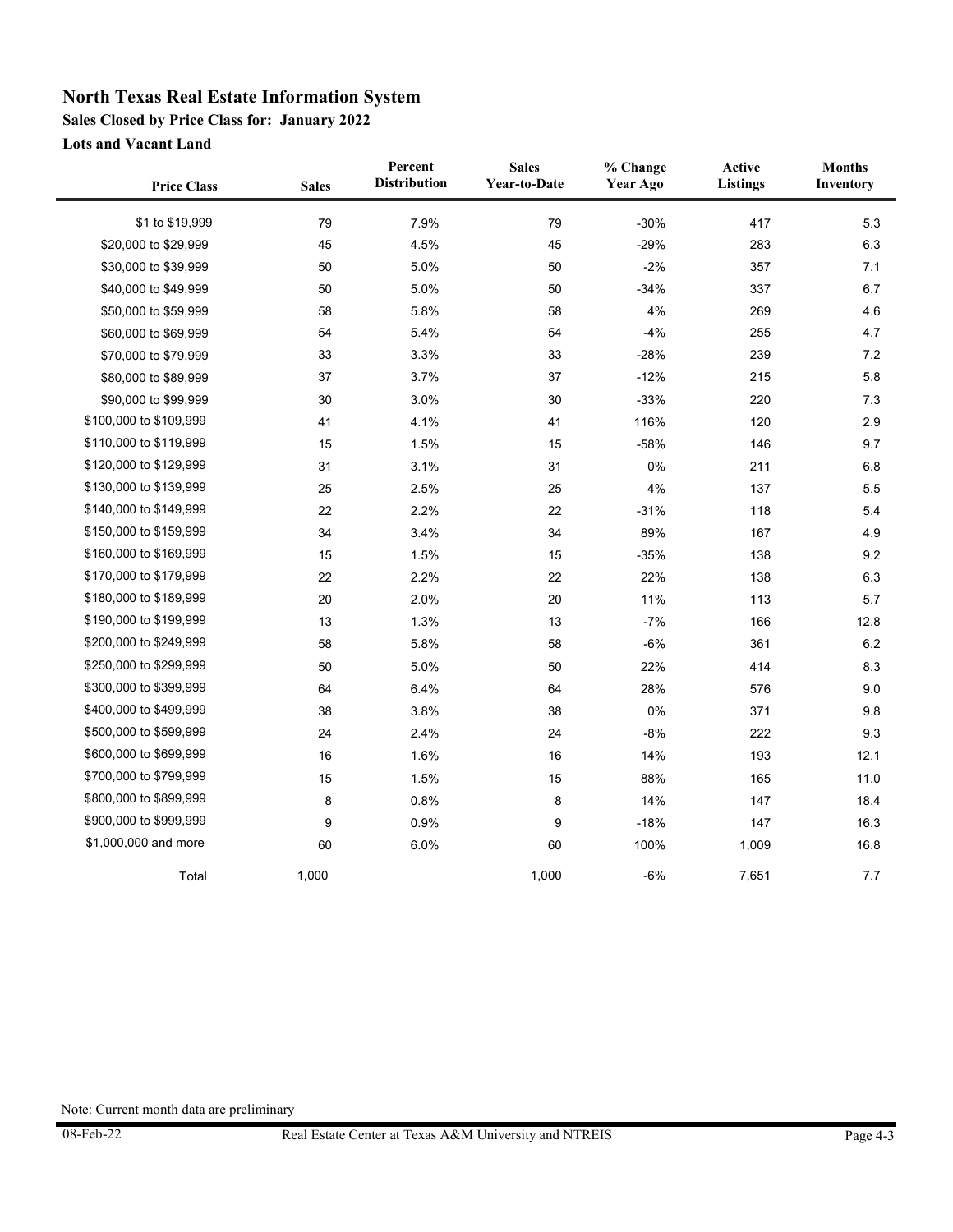#### **Residential Sales Closed by Area, Ranked by Hotness for: January 2022**

| Area         | <b>Area Name</b>                 | <b>Hotness</b><br>Ratio* | Pending<br><b>Sales</b> | <b>Sales</b> | <b>DOM</b> | Active<br><b>Listings</b> | <b>Months</b><br>Inventory |
|--------------|----------------------------------|--------------------------|-------------------------|--------------|------------|---------------------------|----------------------------|
| 16           | Dallas Northwest                 | 561.5                    | 73                      | 42           | 35         | 13                        | 0.2                        |
| 130          | FW-Summerfield/Park Glen         | 438.5                    | 114                     | 115          | 20         | 26                        | 0.2                        |
| 50           | Wylie ISD                        | 436.4                    | 96                      | 60           | 25         | 22                        | 0.2                        |
| 127          | N Richland Hills/Richland Hills  | 422.2                    | 76                      | 57           | 17         | 18                        | 0.2                        |
| 22           | Carrollton/Farmers Branch        | 410.0                    | 123                     | 94           | 28         | 30                        | 0.2                        |
| 126          | Keller                           | 400.0                    | 68                      | 45           | 29         | 17                        | 0.2                        |
| 122          | Hurst                            | 384.6                    | 50                      | 45           | 21         | 13                        | 0.2                        |
| 28           | Duncanville                      | 373.3                    | 56                      | 37           | 23         | 15                        | 0.3                        |
| 53           | McKinney ISD                     | 367.5                    | 147                     | 138          | 27         | 40                        | 0.2                        |
| 31           | <b>Denton County</b>             | 355.1                    | 593                     | 435          | 26         | 167                       | 0.3                        |
| 20           | Plano                            | 344.0                    | 172                     | 190          | 23         | 50                        | 0.2                        |
| 55           | Frisco / Denton County East      | 341.9                    | 147                     | 164          | 22         | 43                        | 0.1                        |
| 111          | FW (South Of I20/Crowley)        | 332.3                    | 206                     | 193          | 23         | 62                        | 0.3                        |
| 51           | Allen ISD                        | 312.0                    | 78                      | 59           | 30         | 25                        | 0.2                        |
| 83           | <b>Arlington Central NW</b>      | 308.3                    | 37                      | 40           | 26         | 12                        | 0.3                        |
| 87           | Arlington SW                     | 294.4                    | 53                      | 45           | 31         | 18                        | 0.3                        |
| 24           | Garland                          | 291.1                    | 163                     | 149          | 23         | 56                        | 0.3                        |
| 104          | Fort Worth East                  | 281.0                    | 59                      | 55           | 25         | 21                        | 0.3                        |
| 41           | Denton County Southeast          | 275.0                    | 253                     | 194          | 23         | 92                        | 0.3                        |
| 26           | Irving                           | 270.6                    | 92                      | 78           | 29         | 34                        | 0.3                        |
| $\mathbf{1}$ | Cedar Hill                       | 269.2                    | 35                      | 31           | 20         | 13                        | 0.3                        |
| 59           | Prosper ISD                      | 266.7                    | 72                      | 56           | 27         | 27                        | 0.2                        |
| 54           | Princeton ISD                    | 252.4                    | 53                      | 55           | 14         | 21                        | 0.3                        |
| 102          | Fort Worth(Saginaw/Northside)    | 251.6                    | 239                     | 193          | 27         | 95                        | 0.4                        |
| 63           | Anna ISD                         | 250.0                    | 65                      | 44           | 12         | 26                        | 0.5                        |
| 88           | Arlington SE                     | 250.0                    | 60                      | 53           | 17         | 24                        | 0.3                        |
| 23           | Richardson                       | 242.9                    | 85                      | 81           | 26         | 35                        | 0.3                        |
| 5            | Mesquite                         | 241.1                    | 135                     | 119          | 25         | 56                        | 0.4                        |
| 15           | Dallas South Oak Cliff           | 236.0                    | 59                      | 37           | 28         | 25                        | 0.6                        |
| 107          | FW-Central West & Southwest(TCU) | 232.3                    | 72                      | 52           | 35         | 31                        | 0.5                        |
| 60           | Celina ISD                       | 225.0                    | 45                      | 50           | 80         | 20                        | 0.4                        |
| 154          | Parker County 154                | 221.4                    | 31                      | 14           | 60         | 14                        | 0.8                        |
| 10           | Addison/Far North Dallas         | 219.4                    | 79                      | 64           | 33         | 36                        | 0.3                        |
| 52           | Lovejoy ISD                      | 216.7                    | 26                      | 19           | 51         | 12                        | 0.3                        |
| 18           | Dallas Northeast                 | 212.0                    | 53                      | 46           | 37         | 25                        | 0.4                        |
| 109          | FW NW(Eagle Mt.Lk/Riv.Oaks/Azle) | 208.5                    | 171                     | 133          | 26         | 82                        | 0.5                        |
| 124          | Grapevine                        | 206.3                    | 33                      | 24           | 28         | 16                        | 0.3                        |
| 85           | Arlington Central SW             | 194.4                    | 35                      | 34           | 32         | 18                        | 0.3                        |
| 120          | Bedford                          | 194.4                    | 35                      | 43           | 26         | 18                        | 0.4                        |
| 56           | <b>Community RHSD</b>            | 193.8                    | 31                      | 21           | 22         | 16                        | 0.5                        |
| 82           | Arlington North                  | 187.5                    | 30                      | 30           | 25         | 16                        | 0.4                        |
| 148          | Parker County 148                | 187.5                    | 30                      | 17           | 50         | 16                        | 0.7                        |
| 105          | Fort Worth-SE (Rosedale)         | 187.1                    | 58                      | 41           | 29         | 31                        | 0.7                        |
| 151          | Parker County 151                | 183.3                    | 22                      | 12           | 30         | 12                        | 0.9                        |
| 89           | Arlington (Mansfield)            | 180.7                    | 103                     | 74           | 21         | 57                        | 0.5                        |
| 112          | FW Far West-Benbrook/Wh.Settlem. | 179.2                    | 138                     | 103          | 53         | 77                        | 0.5                        |
| $\sqrt{2}$   | DeSoto                           | 177.1                    | 62                      | 44           | 20         | 35                        | 0.6                        |
| 57           | Royse City Isd                   | 172.7                    | 19                      | 5            | 34         | 11                        | $1.3$                      |

Note: Current month data are preliminary. The hotness ratio is pending sales as a percent of active listings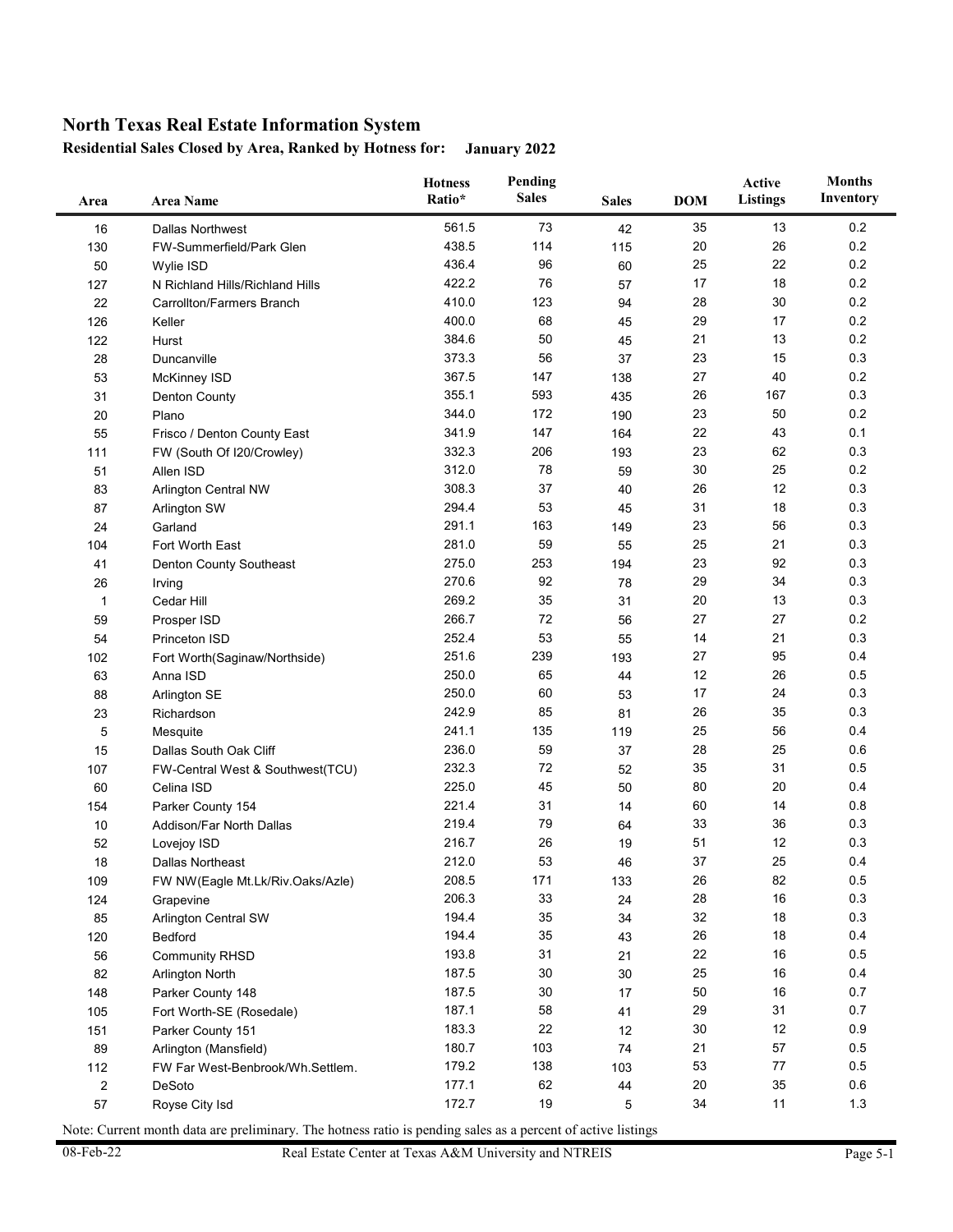**Residential Sales Closed by Area, Ranked by Hotness for: January 2022**

| Area | <b>Area Name</b>              | <b>Hotness</b><br>Ratio* | Pending<br><b>Sales</b> | <b>Sales</b>   | <b>DOM</b> | Active<br><b>Listings</b> | <b>Months</b><br>Inventory |
|------|-------------------------------|--------------------------|-------------------------|----------------|------------|---------------------------|----------------------------|
| 153  | Parker County 153             | 172.7                    | 19                      | 9              | 62         | 11                        | 1.3                        |
| 129  | FW-Haltom City/Riverside      | 166.7                    | 45                      | 34             | 18         | 27                        | 0.7                        |
| 304  | Abilene City 304              | 164.3                    | 46                      | 30             | 25         | 28                        | 0.6                        |
| 12   | <b>Dallas East</b>            | 163.3                    | 209                     | 161            | 31         | 128                       | 0.6                        |
| 125  | Southlake                     | 160.0                    | 24                      | 24             | 32         | 15                        | 0.3                        |
| 146  | Parker County 146             | 158.8                    | 27                      | 23             | 39         | 17                        | 0.6                        |
| 13   | <b>Dallas Southeast</b>       | 154.3                    | 71                      | 79             | 24         | 46                        | 0.6                        |
| 8    | Sachse/Rowlett                | 153.7                    | 83                      | 62             | 19         | 54                        | 0.5                        |
| 123  | Colleyville                   | 150.0                    | 21                      | 18             | 42         | 14                        | 0.4                        |
| 303  | Abilene City 303              | 144.1                    | 85                      | 77             | 30         | 59                        | 0.7                        |
| 149  | Parker County 149             | 141.7                    | 17                      | 19             | 43         | 12                        | 0.5                        |
| 35   | Kaufman County                | 140.6                    | 350                     | 269            | 44         | 249                       | 0.8                        |
| 3    | Lancaster                     | 140.0                    | 21                      | 25             | 20         | 15                        | 0.5                        |
| 38   | Johnson County                | 137.1                    | 233                     | 235            | 28         | 170                       | 0.6                        |
| 25   | University Park/Highland Park | 136.8                    | 52                      | 27             | 29         | 38                        | 0.6                        |
| 128  | Watauga                       | 135.7                    | 19                      | 22             | 20         | 14                        | 0.4                        |
| 34   | Rockwall County               | 135.5                    | 164                     | 174            | 41         | 121                       | 0.6                        |
| 6    | <b>Ellis County</b>           | 132.7                    | 300                     | 222            | 34         | 226                       | 0.8                        |
| 301  | Abilene City 301              | 129.4                    | 22                      | 18             | 48         | 17                        | 0.9                        |
| 73   | <b>Hood County</b>            | 123.5                    | 126                     | 128            | 33         | 102                       | 0.7                        |
| 14   | Dallas North Oak Cliff        | 123.4                    | 158                     | 106            | 41         | 128                       | 0.9                        |
| 276  | <b>GRAND PRAIRIE-NEW 5</b>    | 121.1                    | 23                      | 20             | 30         | 19                        | 0.7                        |
| 145  | Parker County 145             | 121.1                    | 23                      | 19             | 24         | 19                        | 0.8                        |
| 37   | <b>Grayson County</b>         | 120.5                    | 241                     | 180            | 30         | 200                       | 1.0                        |
| 72   | <b>Wise County</b>            | 116.0                    | 109                     | 65             | 55         | 94                        | 1.0                        |
| 11   | Dallas North                  | 114.6                    | 47                      | 32             | 32         | 41                        | 0.6                        |
| 131  | Roanoke                       | 114.3                    | 16                      | 18             | 35         | 14                        | 0.5                        |
| 43   | Cooke County                  | 112.9                    | 35                      | 28             | 29         | 31                        | 0.8                        |
| 302  | Abilene City 302              | 109.5                    | 23                      | 8              | 48         | 21                        | 1.1                        |
| 600  | <b>WEST OF SERVICE AREA</b>   | 105.6                    | 19                      | 4              | 35         | 18                        | 2.7                        |
| 329  | Callahan                      | 100.0                    | 14                      | $\overline{7}$ | 74         | 14                        | 1.1                        |
| 45   | <b>Hopkins County</b>         | 100.0                    | 28                      | 28             | 50         | 28                        | 1.1                        |
| 33   | <b>Hunt County</b>            | 96.9                     | 158                     | 117            | 35         | 163                       | 1.1                        |
| 156  | MCCLENNAN COUNTY              | 94.4                     | 17                      | 8              | 27         | 18                        | 1.9                        |
| 155  | Parker County 155             | 93.9                     | 62                      | 46             | 27         | 66                        | 1.5                        |
| 309  | Taylor County 309             | 93.8                     | 15                      | 17             | 37         | 16                        | $1.0$                      |
| 48   | Navarro County                | 93.5                     | 43                      | 34             | 61         | 46                        | 1.1                        |
| 96   | Montague County               | 90.6                     | 29                      | 31             | 41         | 32                        | $1.4$                      |
| 61   | Rains ISD                     | 89.5                     | $17$                    | 20             | 61         | 19                        | $1.3$                      |
| 108  | Fort Worth Central West       | 84.1                     | 69                      | 56             | 37         | 82                        | $1.0\,$                    |
| 42   | <b>Henderson County</b>       | 80.8                     | 118                     | 61             | 37         | 146                       | $1.5$                      |
| 307  | Taylor County 307             | 80.0                     | 20                      | 16             | 89         | 25                        | $1.2$                      |
| 36   | Van Zandt County              | 79.1                     | 53                      | 47             | 35         | 67                        | $1.3$                      |
| 140  | Weatherford NE                | 78.4                     | 40                      | 28             | 63         | 51                        | 1.9                        |
| 94   | <b>Young County</b>           | 73.3                     | 11                      | 11             | 76         | 15                        | 1.1                        |
| 17   | Dallas Oak Lawn               | 69.2                     | 9                       | 9              | 66         | 13                        | 1.1                        |
| 49   | Not Used                      | 66.7                     | $10\,$                  | 4              | 64         | 15                        | 2.0                        |
| 44   | <b>Hill County</b>            | 65.7                     | 44                      | 33             | 44         | 67                        | 1.7                        |
|      |                               |                          |                         |                |            |                           |                            |

Note: Current month data are preliminary. The hotness ratio is pending sales as a percent of active listings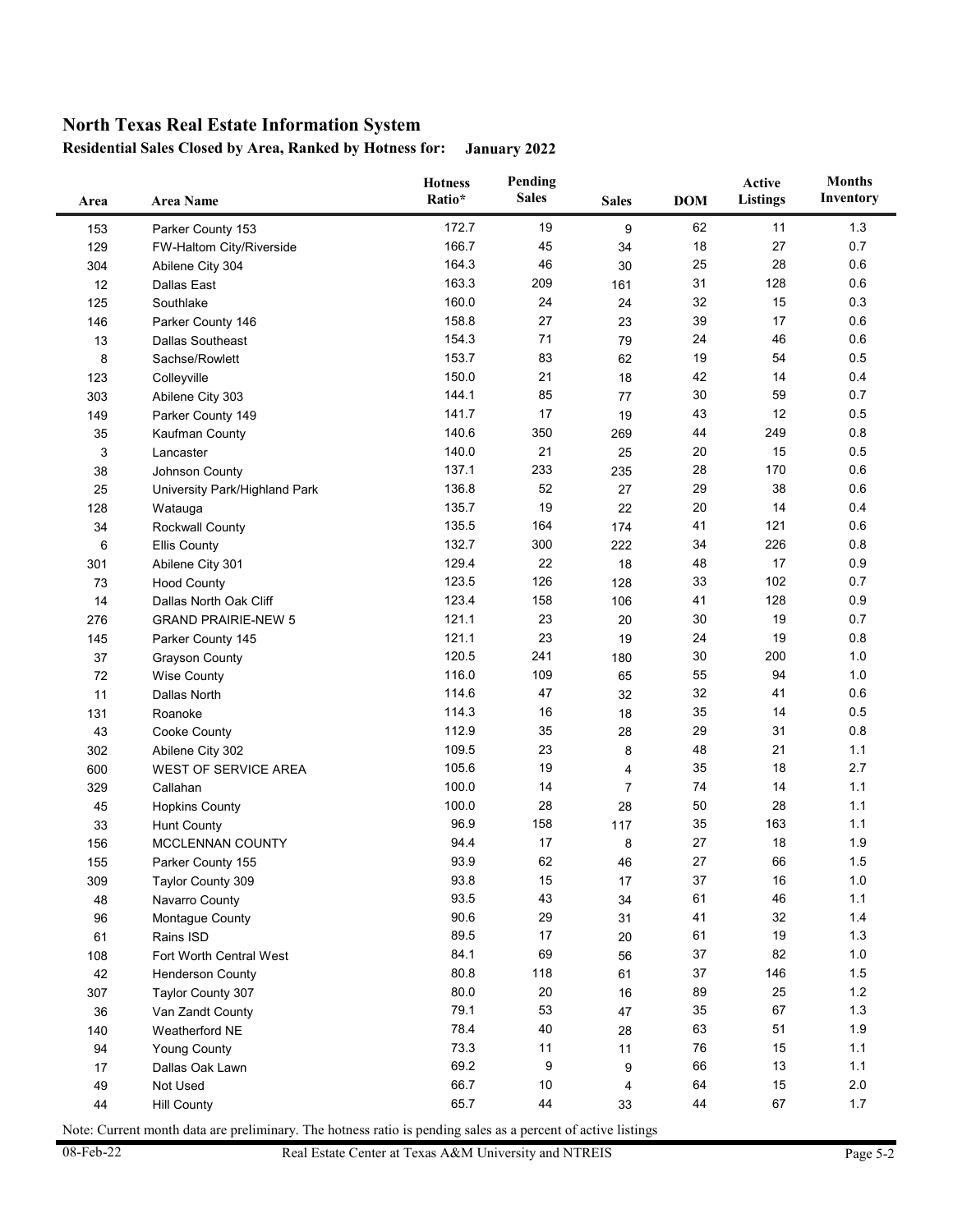**Residential Sales Closed by Area, Ranked by Hotness for: January 2022**

| Area | <b>Area Name</b>            | <b>Hotness</b><br>Ratio* | Pending<br><b>Sales</b> | <b>Sales</b>   | <b>DOM</b> | Active<br><b>Listings</b> | <b>Months</b><br>Inventory |
|------|-----------------------------|--------------------------|-------------------------|----------------|------------|---------------------------|----------------------------|
| 74   | <b>Wood County</b>          | 64.2                     | 43                      | 36             | 51         | 67                        | 1.8                        |
| 332  | <b>Brown</b>                | 63.9                     | 46                      | 23             | 77         | 72                        | 1.8                        |
| 92   | <b>Bosque County</b>        | 63.0                     | 17                      | 12             | 38         | 27                        | 2.1                        |
| 98   | Smith County                | 58.9                     | 43                      | 37             | 29         | 73                        | 1.2                        |
| 325  | Jones                       | 58.6                     | 17                      | 11             | 64         | 29                        | 2.2                        |
| 77   | Jack County                 | 57.1                     | 8                       | 1              | 4          | 14                        | 2.8                        |
| 78   | Erath County                | 54.5                     | 24                      | 40             | 48         | 44                        | 1.0                        |
| 157  | <b>LIMESTONE COUNTY</b>     | 53.8                     | $\overline{7}$          | 11             | 65         | 13                        | 2.5                        |
| 152  | Parker County 152           | 53.3                     | 8                       | 4              | 15         | 15                        | 2.1                        |
| 76   | Palo Pinto County           | 51.6                     | 33                      | 32             | 47         | 64                        | 1.6                        |
| 800  | <b>EAST OF SERVICE AREA</b> | 50.0                     | 32                      | 16             | 59         | 64                        | $2.2\,$                    |
| 46   | Lamar County                | 43.5                     | 20                      | 22             | 30         | 46                        | 1.9                        |
| 81   | Comanche                    | 42.4                     | 14                      | 9              | 46         | 33                        | 2.9                        |
| 99   | Not Used                    | 32.0                     | 8                       | 6              | 72         | 25                        | 3.2                        |
| 321  | Haskell                     | 30.8                     | 4                       | $\overline{2}$ | 9          | 13                        | 2.7                        |
| 158  | <b>FREESTONE COUNTY</b>     | 29.7                     | 11                      | 13             | 45         | 37                        | 2.5                        |
| 71   | <b>Fannin County</b>        | 25.4                     | 30                      | 33             | 38         | 118                       | 3.7                        |
| 335  | McCulloch                   | 25.0                     | 3                       | 2              | 4          | 12                        | 2.6                        |
| 95   | <b>Eastland County</b>      | 20.9                     | 9                       | 5              | 22         | 43                        | 2.9                        |
| 331  | Coleman                     | 16.7                     | 4                       | $\overline{7}$ | 51         | 24                        | 3.5                        |
| 700  | SOUTH OF SERVICE AREA       | 16.0                     | 4                       | 6              | 37         | 25                        | 2.6                        |

Note: Current month data are preliminary. The hotness ratio is pending sales as a percent of active listings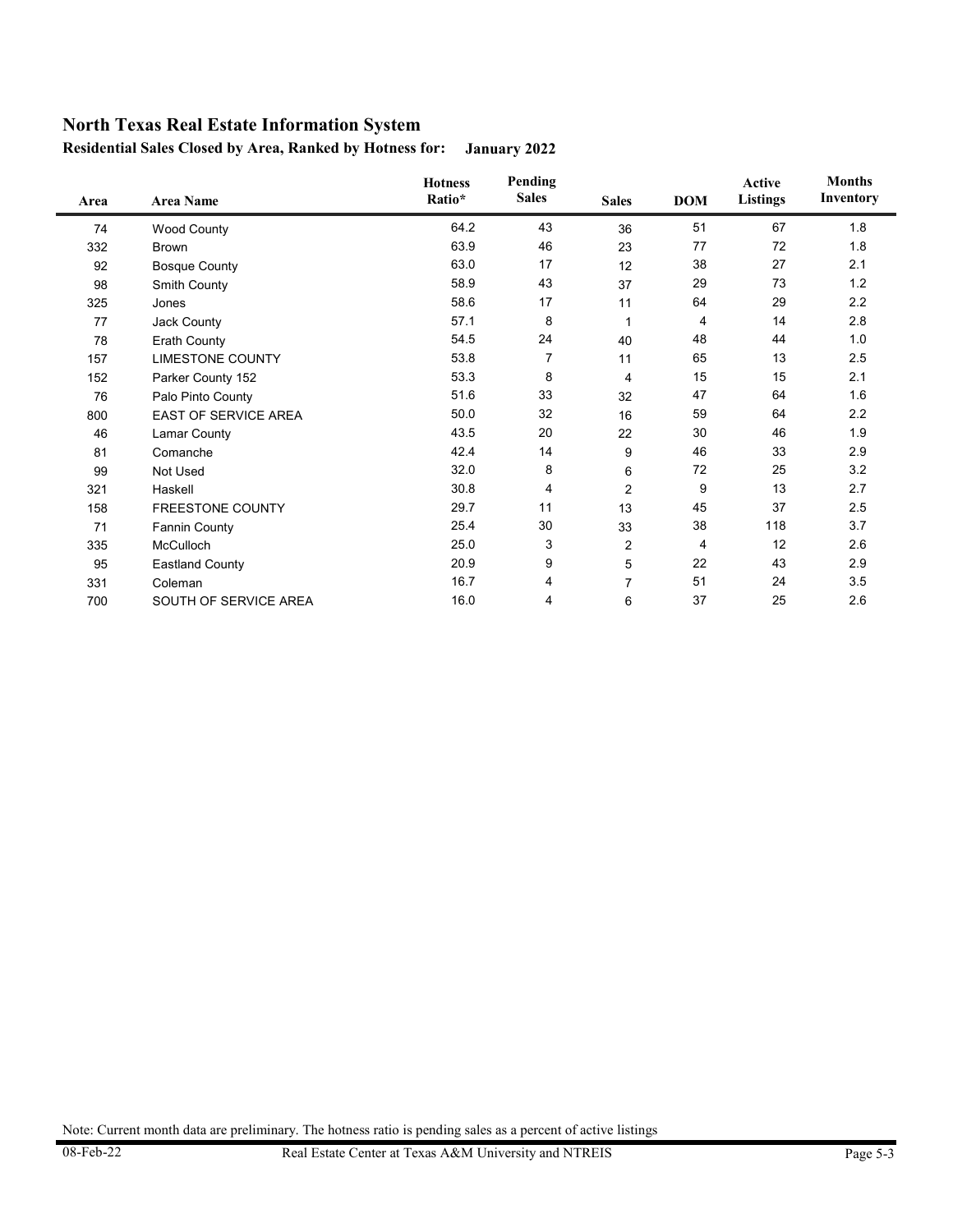**Sales Closed by Area for: January 2022**

**Single Family**

|                      | Single Family    |              |                  |                        | <b>Sales</b>      | Sold             |                      |                               |                           |                         |          |                                       |
|----------------------|------------------|--------------|------------------|------------------------|-------------------|------------------|----------------------|-------------------------------|---------------------------|-------------------------|----------|---------------------------------------|
|                      | <b>Year Mont</b> | <b>Sales</b> | Average<br>Price | Median<br>Price        | Price<br>per Sqft | to List<br>Price | Coop<br><b>Sales</b> | <b>New</b><br><b>Listings</b> | Active<br><b>Listings</b> | Pending<br><b>Sales</b> |          | <b>Months</b><br><b>DOM</b> Inventory |
| Area: 1              |                  |              |                  |                        |                   |                  |                      |                               |                           |                         |          |                                       |
| 2021                 | Jan              | 37           | \$309,746        | \$249,000              | \$129             | 99%              | 97%                  | 44                            | 24                        | 47                      | 37       | 0.5                                   |
| 2022 Jan             |                  | 31           | \$422,162        | \$335,000              | \$167             | 103%             | 97%                  | 29                            | 13                        | 35                      | 20       | 0.3                                   |
| Area: 2              |                  |              |                  |                        |                   |                  |                      |                               |                           |                         |          |                                       |
| 2021 Jan             |                  | 50           | \$288,060        | \$268,500              | \$113             | 100%             | 90%                  | 43                            | 26                        | 58                      | 32       | 0.4                                   |
| 2022 Jan             |                  | 44           | \$349,508        | \$336,750              | \$142             | 102%             | 95%                  | 73                            | 35                        | 62                      | 20       | 0.6                                   |
| Area: 3              |                  |              |                  |                        |                   |                  |                      |                               |                           |                         |          |                                       |
| 2021                 | Jan              | 28           | \$234,929        | \$233,000              | \$111             | 100%             | 89%                  | 32                            | 14                        | 33                      | 28       | 0.4                                   |
| 2022 Jan             |                  | 25           | \$285,226        | \$278,500              | \$154             | 102%             | 92%                  | 27                            | 15                        | 21                      | 20       | 0.5                                   |
| Area: 4              |                  |              |                  |                        |                   |                  |                      |                               |                           |                         |          |                                       |
| 2021 Jan             |                  | 5            | \$211,880        | \$210,000              | \$116             | 99%              | 80%                  | $\overline{2}$                | 2                         | 7                       | 32       | 0.3                                   |
| 2022 Jan             |                  | 3            | \$376,333        | \$240,000              | \$165             | 109%             | 100%                 | 6                             | 7                         | 5                       | 4        | 1.6                                   |
| Area: 5              |                  |              |                  |                        |                   |                  |                      |                               |                           |                         |          |                                       |
| 2021 Jan             |                  | 127          | \$214,046        | \$207,000              | \$124             | 100%             | 96%                  | 115                           | 68                        | 130                     | 29       | 0.5                                   |
| 2022 Jan             |                  | 119          | \$271,005        | \$270,200              | \$156             | 101%             | 92%                  | 122                           | 56                        | 135                     | 25       | 0.4                                   |
| Area: 6              |                  |              |                  |                        |                   |                  |                      |                               |                           |                         |          |                                       |
| 2021 Jan             |                  | 187          | \$315,408        | \$299,800              | \$139             | 99%              | 91%                  | 220                           | 213                       | 260                     | 41       | 0.7                                   |
| 2022 Jan             |                  | 222          | \$395,109        | \$377,820              | \$176             | 100%             | 92%                  | 268                           | 226                       | 300                     | 34       | 0.8                                   |
| Area: 8              |                  |              |                  |                        |                   |                  |                      |                               |                           |                         |          |                                       |
| 2021                 | Jan              | 78           | \$323,779        | \$315,000              | \$134             | 99%              | 92%                  | 97                            | 83                        | 98                      | 39       | 0.8                                   |
| 2022 Jan             |                  | 62           | \$402,716        | \$377,250              | \$169             | 102%             | 92%                  | 75                            | 54                        | 83                      | 19       | 0.5                                   |
| Area: 9              |                  |              |                  |                        |                   |                  |                      |                               |                           |                         |          |                                       |
| 2021                 | Jan              | 36           | \$298,514        | \$273,560              | \$151             | 100%             | 97%                  | 29                            | 18                        | 35                      | 19       | 0.4                                   |
| 2022 Jan             |                  | 30           | \$382,325        | \$348,250              | \$188             | 102%             | 93%                  | 30                            | 10                        | 34                      | 35       | 0.2                                   |
| Area: 10             |                  |              |                  |                        |                   |                  |                      |                               |                           |                         |          |                                       |
| 2021                 | Jan              | 76           | \$526,430        | \$459,950              | \$182             | 97%              | 87%                  | 95                            | 74                        | 94                      | 45       | 0.8                                   |
| 2022 Jan             |                  | 64           | \$696,645        | \$597,000              | \$233             | 100%             | 92%                  | 69                            | 36                        | 79                      | 33       | 0.3                                   |
| Area: 11             |                  |              |                  |                        |                   |                  |                      |                               |                           |                         |          |                                       |
| 2021 Jan             |                  | 45           | \$1,363,006      | \$885,000              | \$307             | 95%              | 84%                  | 77                            | 153                       | 100                     | 102      | 2.4                                   |
| 2022 Jan             |                  | 32           | \$1,346,059      | \$875,000              | \$362             | 100%             | 81%                  | 56                            | 41                        | 47                      | 32       | 0.6                                   |
| Area: 12             |                  |              |                  |                        |                   |                  |                      |                               |                           |                         |          |                                       |
| 2021                 | Jan              | 159          | \$444,117        | \$388,000              | \$221             | 98%              | 92%                  | 241                           | 210                       | 268                     | 41       | 0.9                                   |
| 2022 Jan             |                  | 161          | \$462,475        | \$375,000              | \$251             | 100%             | 90%                  | 197                           | 128                       | 209                     | 31       | 0.6                                   |
| Area: 13             |                  |              |                  |                        |                   |                  |                      |                               |                           |                         |          |                                       |
| 2021 Jan             |                  | 61           | \$188,489        | \$180.000              | \$125             | 99%              | 95%                  | 70                            | 67                        | 84                      | 44       | 0.9                                   |
| 2022 Jan             |                  | 79           | \$244,183        | \$245,000              | \$158             | 101%             | 94%                  | 79                            | 46                        | 71                      | 24       | 0.6                                   |
| Area: 14             |                  |              |                  |                        |                   |                  |                      |                               |                           |                         |          |                                       |
| 2021                 | Jan              | 105          | \$267,721        | \$232,000<br>\$266,000 | \$166             | 98%              | 90%                  | 171                           | 212                       | 167                     | 55       | 1.5                                   |
| 2022 Jan             |                  | 106          | \$307,064        |                        | \$193             | 99%              | 83%                  | 151                           | 128                       | 158                     | 41       | $0.9\,$                               |
| Area: 15             |                  |              | \$182,186        |                        |                   |                  |                      |                               |                           |                         |          |                                       |
| 2021 Jan<br>2022 Jan |                  | 35<br>37     |                  | \$185,000<br>\$225,500 | \$115             | 95%<br>100%      | 97%<br>89%           | 41<br>60                      | 24<br>25                  | 44<br>59                | 33<br>28 | $0.5\,$<br>0.6                        |
| Area: 16             |                  |              | \$242,857        |                        | \$149             |                  |                      |                               |                           |                         |          |                                       |
|                      |                  |              |                  |                        |                   |                  |                      |                               |                           |                         |          |                                       |
| 2021 Jan<br>2022 Jan |                  | 37<br>42     | \$473,759        | \$400,000<br>\$487,500 | \$210<br>\$268    | 97%<br>101%      | 86%<br>93%           | 69<br>50                      | 75<br>13                  | 79<br>73                | 49<br>35 | 1.3<br>0.2                            |
| Area: 17             |                  |              | \$600,637        |                        |                   |                  |                      |                               |                           |                         |          |                                       |
| 2021 Jan             |                  | 11           | \$1,103,527      | \$700,000              | \$347             | 97%              | 64%                  | 15                            | $35\,$                    | $20\,$                  | 141      | 3.9                                   |
| 2022 Jan             |                  | 9            | \$848,889        | \$700,000              | \$340             | 98%              | 89%                  | 11                            | 13                        | 9                       | 66       | 1.1                                   |
|                      |                  |              |                  |                        |                   |                  |                      |                               |                           |                         |          |                                       |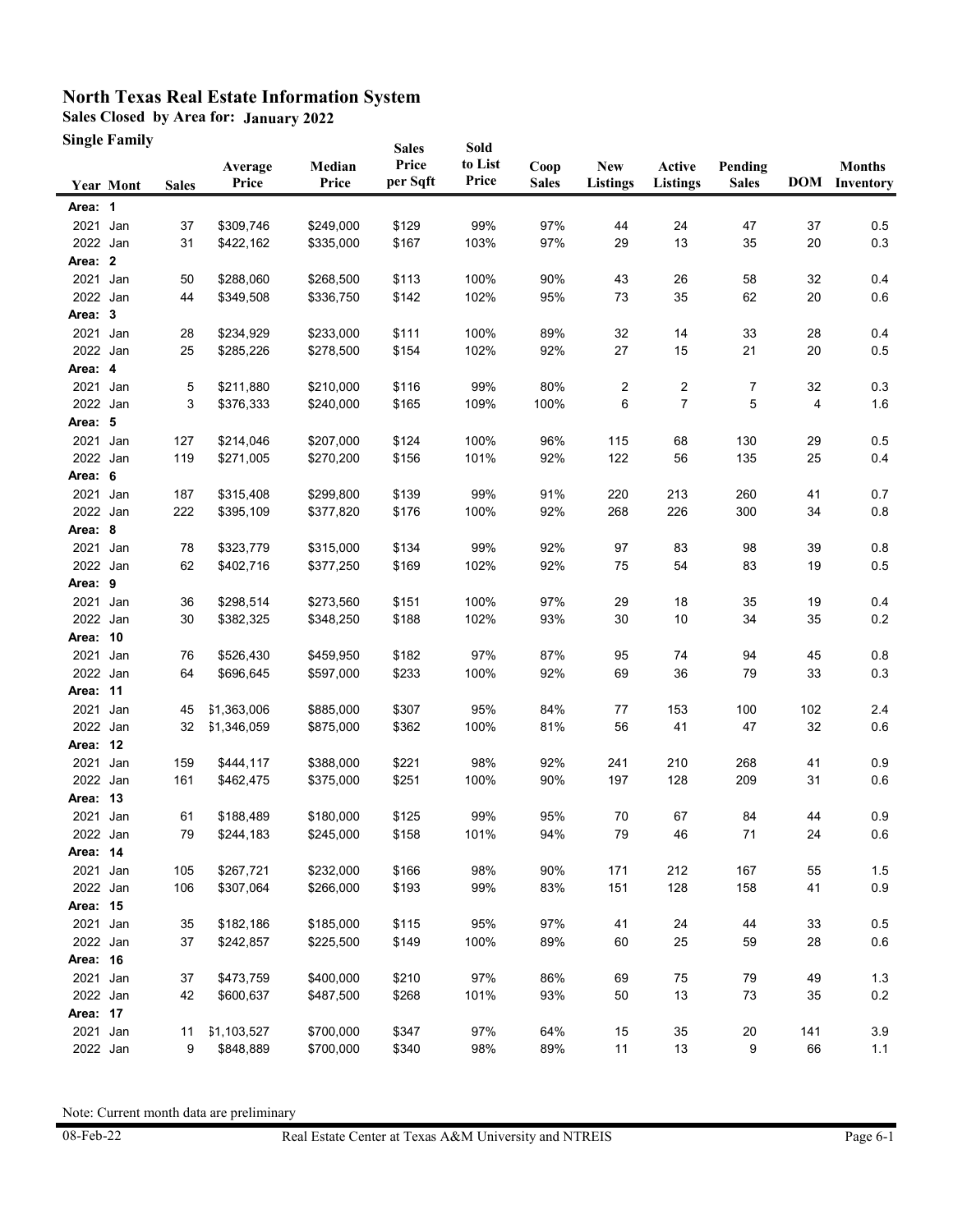**Sales Closed by Area for: January 2022**

**Single Family**

|          | Single Family    |              |                  |                 | <b>Sales</b>      | Sold             |                      |                               |                           |                         |     |                                       |
|----------|------------------|--------------|------------------|-----------------|-------------------|------------------|----------------------|-------------------------------|---------------------------|-------------------------|-----|---------------------------------------|
|          | <b>Year Mont</b> | <b>Sales</b> | Average<br>Price | Median<br>Price | Price<br>per Sqft | to List<br>Price | Coop<br><b>Sales</b> | <b>New</b><br><b>Listings</b> | Active<br><b>Listings</b> | Pending<br><b>Sales</b> |     | <b>Months</b><br><b>DOM</b> Inventory |
| Area: 18 |                  |              |                  |                 |                   |                  |                      |                               |                           |                         |     |                                       |
| 2021     | Jan              | 42           | \$469,777        | \$467,000       | \$192             | 98%              | 81%                  | 59                            | 60                        | 81                      | 52  | 0.8                                   |
| 2022 Jan |                  | 46           | \$557,800        | \$527,500       | \$231             | 100%             | 87%                  | 39                            | 25                        | 53                      | 37  | 0.4                                   |
| Area: 19 |                  |              |                  |                 |                   |                  |                      |                               |                           |                         |     |                                       |
| 2021 Jan |                  | 9            | \$532,432        | \$405,000       | \$167             | 98%              | 89%                  | 9                             | 13                        | 13                      | 84  | 1.2                                   |
| 2022 Jan |                  | 2            | \$645,250        | \$645,250       | \$200             | 102%             | 100%                 | 2                             | 7                         | 2                       | 6   | 0.8                                   |
| Area: 20 |                  |              |                  |                 |                   |                  |                      |                               |                           |                         |     |                                       |
| 2021     | Jan              | 200          | \$470,546        | \$408,500       | \$162             | 99%              | 93%                  | 244                           | 102                       | 290                     | 37  | 0.3                                   |
| 2022 Jan |                  | 190          | \$572,178        | \$481,000       | \$203             | 104%             | 98%                  | 159                           | 50                        | 172                     | 23  | 0.2                                   |
| Area: 21 |                  |              |                  |                 |                   |                  |                      |                               |                           |                         |     |                                       |
| 2021     | Jan              | 24           | \$479,342        | \$481,000       | \$173             | 99%              | 88%                  | 24                            | 23                        | 36                      | 41  | 0.5                                   |
| 2022 Jan |                  | 22           | \$604,368        | \$570,000       | \$219             | 105%             | 100%                 | 30                            | 5                         | 26                      | 33  | 0.1                                   |
| Area: 22 |                  |              |                  |                 |                   |                  |                      |                               |                           |                         |     |                                       |
| 2021 Jan |                  | 98           | \$358,138        | \$320,250       | \$161             | 99%              | 96%                  | 141                           | 64                        | 157                     | 34  | 0.4                                   |
| 2022 Jan |                  | 94           | \$443,841        | \$396,000       | \$200             | 103%             | 97%                  | 110                           | 30                        | 123                     | 28  | 0.2                                   |
| Area: 23 |                  |              |                  |                 |                   |                  |                      |                               |                           |                         |     |                                       |
| 2021 Jan |                  | 69           | \$354,349        | \$330,000       | \$165             | 99%              | 96%                  | 91                            | 79                        | 105                     | 37  | 0.7                                   |
| 2022 Jan |                  | 81           | \$401,833        | \$380,000       | \$204             | 101%             | 93%                  | 79                            | 35                        | 85                      | 26  | 0.3                                   |
| Area: 24 |                  |              |                  |                 |                   |                  |                      |                               |                           |                         |     |                                       |
| 2021     | Jan              | 161          | \$246,861        | \$239,000       | \$132             | 100%             | 95%                  | 170                           | 86                        | 189                     | 28  | 0.5                                   |
| 2022 Jan |                  | 149          | \$308,233        | \$290,000       | \$169             | 101%             | 93%                  | 144                           | 56                        | 163                     | 23  | 0.3                                   |
| Area: 25 |                  |              |                  |                 |                   |                  |                      |                               |                           |                         |     |                                       |
| 2021     | Jan              | 39           | \$2,277,767      | \$1,240,000     | \$509             | 96%              | 79%                  | 74                            | 138                       | 81                      | 102 | 2.0                                   |
| 2022 Jan |                  | 27           | \$1,806,790      | \$1,212,500     | \$553             | 100%             | 81%                  | 51                            | 38                        | 52                      | 29  | 0.6                                   |
| Area: 26 |                  |              |                  |                 |                   |                  |                      |                               |                           |                         |     |                                       |
| 2021     | Jan              | 107          | \$379,437        | \$338,000       | \$156             | 99%              | 91%                  | 97                            | 68                        | 123                     | 37  | 0.6                                   |
| 2022 Jan |                  | 78           | \$412,917        | \$338,000       | \$187             | 100%             | 91%                  | 84                            | 34                        | 92                      | 29  | 0.3                                   |
| Area: 28 |                  |              |                  |                 |                   |                  |                      |                               |                           |                         |     |                                       |
| 2021 Jan |                  | 37           | \$261,231        | \$235,000       | \$128             | 100%             | 95%                  | 50                            | 24                        | 47                      | 24  | 0.5                                   |
| 2022 Jan |                  | 37           | \$294,398        | \$275,000       | \$156             | 101%             | 92%                  | 45                            | 15                        | 56                      | 23  | 0.3                                   |
| Area: 31 |                  |              |                  |                 |                   |                  |                      |                               |                           |                         |     |                                       |
| 2021     | Jan              | 433          | \$336,862        | \$308,000       | \$148             | 99%              | 94%                  | 630                           | 385                       | 657                     | 41  | 0.6                                   |
| 2022 Jan |                  | 435          | \$441,946        | \$400,000       | \$196             | 102%             | 96%                  | 493                           | 167                       | 593                     | 26  | 0.3                                   |
| Area: 33 |                  |              |                  |                 |                   |                  |                      |                               |                           |                         |     |                                       |
| 2021 Jan |                  | 98           | \$240,720        | \$213,900       | \$128             | 99%              | 94%                  | 114                           | 148                       | 146                     | 35  | 1.2                                   |
| 2022 Jan |                  | 117          | \$295,612        | \$279,500       | \$166             | 100%             | 96%                  | 143                           | 163                       | 158                     | 35  | 1.1                                   |
| Area: 34 |                  |              |                  |                 |                   |                  |                      |                               |                           |                         |     |                                       |
| 2021     | Jan              | 161          | \$361,899        | \$314,000       | \$143             | 98%              | 90%                  | 201                           | 178                       | 192                     | 36  | $0.8\,$                               |
| 2022 Jan |                  | 174          | \$460,343        | \$395,000       | \$182             | 100%             | 97%                  | 157                           | 121                       | 164                     | 41  | $0.6\,$                               |
| Area: 35 |                  |              |                  |                 |                   |                  |                      |                               |                           |                         |     |                                       |
| 2021 Jan |                  | 220          | \$266,089        | \$255,900       | \$128             | 99%              | 94%                  | 282                           | 299                       | 317                     | 39  | 1.0                                   |
| 2022 Jan |                  | 269          | \$327,012        | \$310,900       | \$160             | 100%             | 97%                  | 282                           | 249                       | 350                     | 44  | 0.8                                   |
| Area: 36 |                  |              |                  |                 |                   |                  |                      |                               |                           |                         |     |                                       |
| 2021 Jan |                  | 31           | \$219,861        | \$228,000       | \$120             | 98%              | 87%                  | 34                            | 67                        | 51                      | 51  | 1.4                                   |
| 2022 Jan |                  | 47           | \$319,211        | \$291,000       | \$168             | 98%              | 89%                  | 48                            | 67                        | 53                      | 35  | $1.3$                                 |
| Area: 37 |                  |              |                  |                 |                   |                  |                      |                               |                           |                         |     |                                       |
| 2021 Jan |                  | 166          | \$252,801        | \$214,200       | \$126             | 98%              | 87%                  | 185                           | 231                       | 208                     | 56  | 1.2                                   |
| 2022 Jan |                  | 180          | \$325,974        | \$275,000       | \$173             | 100%             | 86%                  | 204                           | 200                       | 241                     | 30  | $1.0$                                 |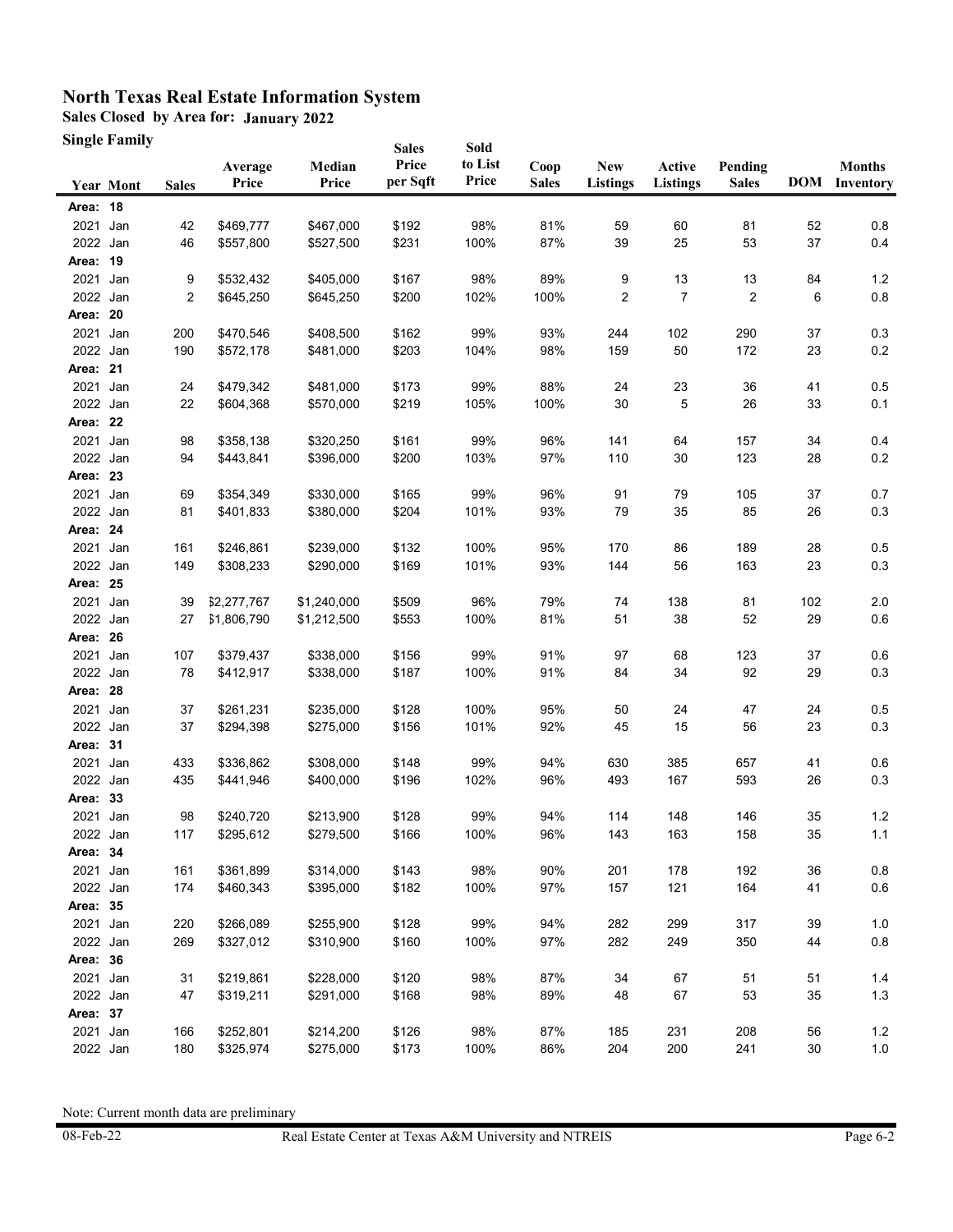**Sales Closed by Area for: January 2022**

**Single Family**

|                  | Single Family    |                |                  |                 | <b>Sales</b>      | Sold             |                      |                               |                           |                         |        |                                       |
|------------------|------------------|----------------|------------------|-----------------|-------------------|------------------|----------------------|-------------------------------|---------------------------|-------------------------|--------|---------------------------------------|
|                  | <b>Year Mont</b> | <b>Sales</b>   | Average<br>Price | Median<br>Price | Price<br>per Sqft | to List<br>Price | Coop<br><b>Sales</b> | <b>New</b><br><b>Listings</b> | Active<br><b>Listings</b> | Pending<br><b>Sales</b> |        | <b>Months</b><br><b>DOM</b> Inventory |
| Area: 38         |                  |                |                  |                 |                   |                  |                      |                               |                           |                         |        |                                       |
| 2021             | Jan              | 201            | \$251,870        | \$232,000       | \$129             | 99%              | 92%                  | 266                           | 224                       | 287                     | 40     | 0.8                                   |
| 2022 Jan         |                  | 235            | \$324,515        | \$302,170       | \$167             | 101%             | 95%                  | 239                           | 170                       | 233                     | 28     | 0.6                                   |
| Area: 41         |                  |                |                  |                 |                   |                  |                      |                               |                           |                         |        |                                       |
| 2021 Jan         |                  | 249            | \$461,571        | \$390,000       | \$165             | 99%              | 95%                  | 287                           | 200                       | 306                     | 37     | 0.5                                   |
| 2022 Jan         |                  | 194            | \$552,982        | \$443,500       | \$210             | 102%             | 93%                  | 253                           | 92                        | 253                     | 23     | 0.3                                   |
| Area: 42         |                  |                |                  |                 |                   |                  |                      |                               |                           |                         |        |                                       |
| 2021             | Jan              | 56             | \$366,972        | \$270,000       | \$173             | 96%              | 79%                  | 77                            | 170                       | 102                     | 63     | 1.8                                   |
| 2022 Jan         |                  | 61             | \$345,365        | \$255,500       | \$194             | 98%              | 77%                  | 94                            | 146                       | 118                     | 37     | 1.5                                   |
| Area: 43         |                  |                |                  |                 |                   |                  |                      |                               |                           |                         |        |                                       |
| 2021             | Jan              | 27             | \$283,152        | \$194,000       | \$144             | 95%              | 85%                  | 36                            | 47                        | 39                      | 35     | 1.1                                   |
| 2022 Jan         |                  | 28             | \$268,441        | \$265,000       | \$148             | 104%             | 86%                  | 36                            | 31                        | 35                      | 29     | 0.8                                   |
| Area: 44         |                  |                |                  |                 |                   |                  |                      |                               |                           |                         |        |                                       |
| 2021             | Jan              | 24             | \$187,521        | \$168,200       | \$115             | 96%              | 79%                  | 38                            | 61                        | 36                      | 77     | 2.0                                   |
| 2022 Jan         |                  | 33             | \$203,794        | \$140,000       | \$128             | 97%              | 73%                  | 46                            | 67                        | 44                      | 44     | 1.7                                   |
| Area: 45         |                  |                |                  |                 |                   |                  |                      |                               |                           |                         |        |                                       |
| 2021 Jan         |                  | 25             | \$195,428        | \$164,000       | \$113             | 97%              | 56%                  | 27                            | 31                        | 27                      | 54     | 1.3                                   |
| 2022 Jan         |                  | 28             | \$254,387        | \$207,000       | \$139             | 100%             | 86%                  | 26                            | 28                        | 28                      | 50     | 1.1                                   |
| Area: 46         |                  |                |                  |                 |                   |                  |                      |                               |                           |                         |        |                                       |
| 2021             | Jan              | 19             | \$220,842        | \$189,000       | \$94              | 97%              | 47%                  | 17                            | 35                        | 22                      | 62     | 1.7                                   |
| 2022 Jan         |                  | 22             | \$247,255        | \$221,850       | \$118             | 97%              | 64%                  | 26                            | 46                        | $20\,$                  | 30     | 1.9                                   |
| Area: 47         |                  |                |                  |                 |                   |                  |                      |                               |                           |                         |        |                                       |
| 2021             | Jan              | 5              | \$267,300        | \$250,000       | \$109             | 94%              | 40%                  | 7                             | 4                         | 5                       | 105    | 1.0                                   |
| 2022 Jan         |                  | $\overline{7}$ | \$303,529        | \$178,700       | \$145             | 98%              | 86%                  | 8                             | 6                         | 7                       | 54     | $1.2$                                 |
| Area: 48         |                  |                |                  |                 |                   |                  |                      |                               |                           |                         |        |                                       |
| 2021             | Jan              | 33             | \$249,462        | \$207,000       | \$130             | 100%             | 88%                  | 32                            | 36                        | 46                      | 28     | 1.0                                   |
| 2022 Jan         |                  | 34             | \$307,063        | \$233,250       | \$172             | 98%              | 88%                  | 30                            | 46                        | 43                      | 61     | 1.1                                   |
| Area: 49         |                  |                |                  |                 |                   |                  |                      |                               |                           |                         |        |                                       |
| 2021 Jan         |                  | 6              | \$119,567        | \$105,600       | \$76              | 94%              | 67%                  | 7                             | 10                        | 15                      | 45     | 1.3                                   |
| 2022 Jan         |                  | 4              | \$101,396        | \$86,540        | \$38              | 90%              | 75%                  | 11                            | 15                        | 10                      | 64     | $2.0\,$                               |
| Area: 50         |                  |                |                  |                 |                   |                  |                      |                               |                           |                         |        |                                       |
| 2021             | Jan              | 71             | \$360,811        | \$345,000       | \$147             | 100%             | 94%                  | 70                            | 31                        | 77                      | 34     | 0.3                                   |
| 2022 Jan         |                  | 60             | \$448,022        | \$410,000       | \$182             | 102%             | 100%                 | 76                            | 22                        | 96                      | 25     | 0.2                                   |
| Area: 51         |                  |                |                  |                 |                   |                  |                      |                               |                           |                         |        |                                       |
| 2021 Jan         |                  | 85             | \$408,782        | \$380,000       | \$151             | 100%             | 93%                  | 95                            | 25                        | 98                      | 41     | 0.2                                   |
| 2022 Jan         |                  | 59             | \$515,030        | \$497,000       | \$202             | 104%             | 97%                  | 74                            | 25                        | 78                      | $30\,$ | $0.2\,$                               |
| Area: 52<br>2021 | Jan              | 20             | \$827,160        | \$703,350       | \$202             | 98%              | 75%                  | 28                            | 23                        | 35                      | 46     | 0.7                                   |
| 2022 Jan         |                  | 19             | \$1,075,367      | \$768,150       | \$286             | 99%              | 100%                 | 19                            | 12                        | 26                      | 51     | 0.3                                   |
| Area: 53         |                  |                |                  |                 |                   |                  |                      |                               |                           |                         |        |                                       |
| 2021 Jan         |                  | 123            | \$457,839        | \$410,000       | \$155             | 99%              | 89%                  | 201                           | 109                       | 192                     | 33     | 0.4                                   |
| 2022 Jan         |                  | 138            | \$523,939        | \$492,600       | \$206             | 104%             | 98%                  | 121                           | 40                        | 147                     | 27     | 0.2                                   |
| Area: 54         |                  |                |                  |                 |                   |                  |                      |                               |                           |                         |        |                                       |
| 2021             | Jan              | 43             | \$283,310        | \$272,900       | \$129             | 99%              | 91%                  | 104                           | 100                       | 176                     | 20     | 2.1                                   |
| 2022 Jan         |                  | 55             | \$328,859        | \$331,450       | \$168             | 102%             | 96%                  | 49                            | 21                        | 53                      | 14     | 0.3                                   |
| Area: 55         |                  |                |                  |                 |                   |                  |                      |                               |                           |                         |        |                                       |
| 2021 Jan         |                  | 163            | \$522,925        | \$465,000       | \$162             | 99%              | 91%                  | 239                           | 107                       | 264                     | 46     | 0.3                                   |
| 2022 Jan         |                  | 164            | \$685,864        | \$650,000       | \$226             | 105%             | 96%                  | 142                           | 43                        | 147                     | 22     | 0.1                                   |
|                  |                  |                |                  |                 |                   |                  |                      |                               |                           |                         |        |                                       |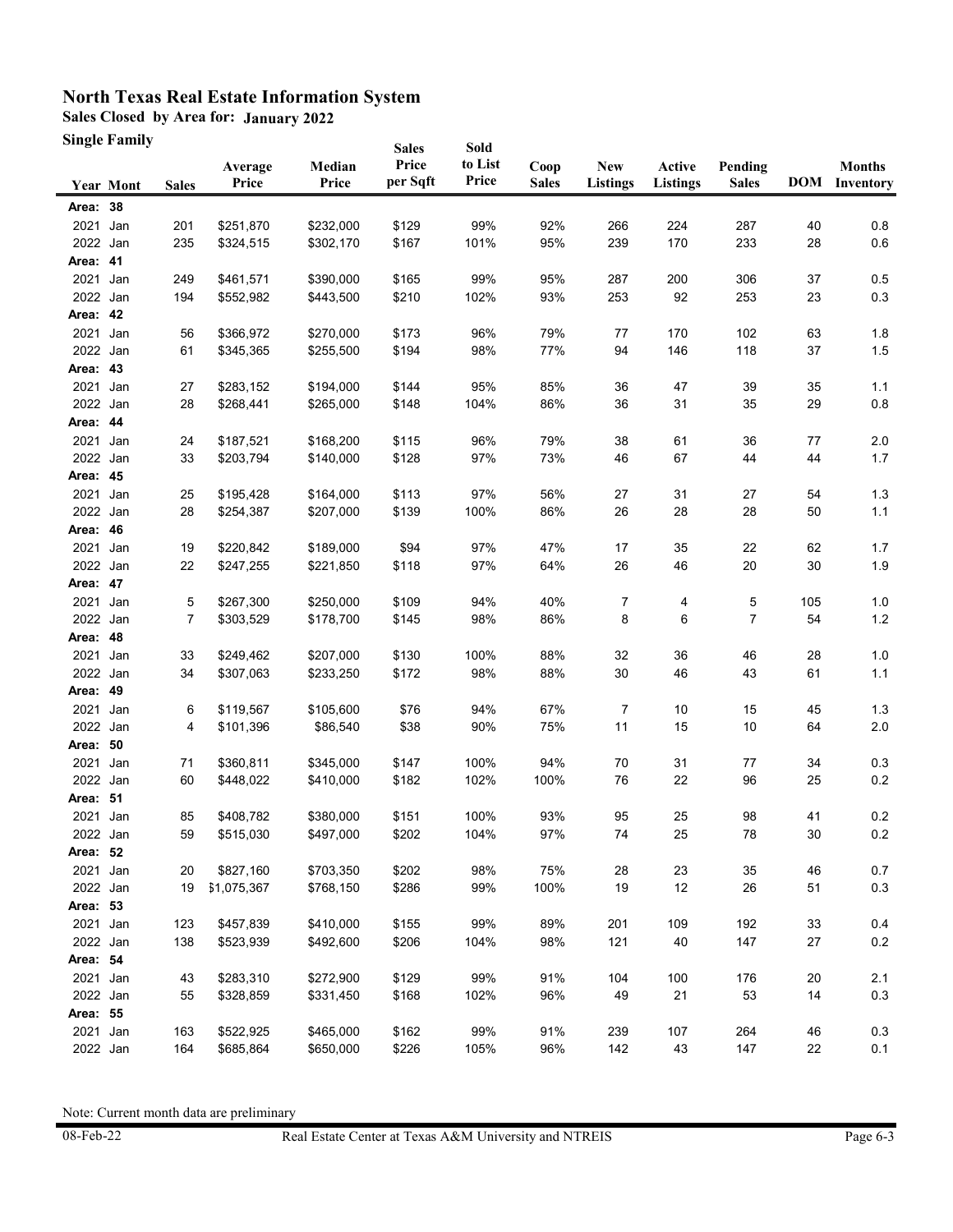**Sales Closed by Area for: January 2022**

**Single Family**

|                      | Single Family    |                |                  |                 | <b>Sales</b>      | Sold             |                      |                               |                           |                         |          |                                       |
|----------------------|------------------|----------------|------------------|-----------------|-------------------|------------------|----------------------|-------------------------------|---------------------------|-------------------------|----------|---------------------------------------|
|                      | <b>Year Mont</b> | <b>Sales</b>   | Average<br>Price | Median<br>Price | Price<br>per Sqft | to List<br>Price | Coop<br><b>Sales</b> | <b>New</b><br><b>Listings</b> | Active<br><b>Listings</b> | Pending<br><b>Sales</b> |          | <b>Months</b><br><b>DOM</b> Inventory |
| Area: 56             |                  |                |                  |                 |                   |                  |                      |                               |                           |                         |          |                                       |
| 2021                 | Jan              | 32             | \$313,494        | \$304,210       | \$145             | 100%             | 94%                  | 36                            | 40                        | 39                      | 41       | 1.5                                   |
| 2022 Jan             |                  | 21             | \$385,743        | \$384,050       | \$172             | 102%             | 86%                  | 29                            | 16                        | 31                      | 22       | 0.5                                   |
| Area: 57             |                  |                |                  |                 |                   |                  |                      |                               |                           |                         |          |                                       |
| 2021 Jan             |                  | 6              | \$309,498        | \$266,000       | \$148             | 100%             | 67%                  | 6                             | 4                         | 13                      | 21       | 0.3                                   |
| 2022 Jan             |                  | 5              | \$385,581        | \$324,000       | \$176             | 102%             | 100%                 | 13                            | 11                        | 19                      | 34       | 1.3                                   |
| Area: 58             |                  |                |                  |                 |                   |                  |                      |                               |                           |                         |          |                                       |
| 2021                 | Jan              | 14             | \$276,111        | \$227,400       | \$133             | 98%              | 93%                  | 17                            | 19                        | 15                      | 48       | 1.2                                   |
| 2022 Jan             |                  | 17             | \$466,370        | \$462,300       | \$203             | 102%             | 88%                  | 24                            | 7                         | 22                      | 20       | 0.4                                   |
| Area: 59             |                  |                |                  |                 |                   |                  |                      |                               |                           |                         |          |                                       |
| 2021                 | Jan              | 67             | \$525,681        | \$484,380       | \$173             | 99%              | 99%                  | 121                           | 67                        | 127                     | 53       | 0.5                                   |
| 2022                 | Jan              | 56             | \$807,742        | \$710,000       | \$239             | 106%             | 96%                  | 69                            | 27                        | $72\,$                  | 27       | 0.2                                   |
| Area:                | 60               |                |                  |                 |                   |                  |                      |                               |                           |                         |          |                                       |
| 2021                 | Jan              | 43             | \$427,744        | \$412,760       | \$162             | 97%              | 98%                  | 48                            | 36                        | 54                      | 62       | 0.6                                   |
| 2022 Jan             |                  | 50             | \$595,633        | \$581,460       | \$219             | 102%             | 94%                  | 40                            | 20                        | 45                      | 80       | 0.4                                   |
| Area: 61             |                  |                |                  |                 |                   |                  |                      |                               |                           |                         |          |                                       |
| 2021 Jan             |                  | 8              | \$259,812        | \$212,750       | \$131             | 97%              | 100%                 | 16                            | 20                        | 20                      | 24       | 1.5                                   |
| 2022 Jan             |                  | 20             | \$409,945        | \$390,000       | \$202             | 101%             | 100%                 | 12                            | 19                        | 17                      | 61       | 1.3                                   |
| Area: 63             |                  |                |                  |                 |                   |                  |                      |                               |                           |                         |          |                                       |
| 2021                 | Jan              | 44             | \$290,497        | \$279,950       | \$136             | 100%             | 100%                 | 72                            | 11                        | 83                      | 32       | 0.2                                   |
| 2022 Jan             |                  | 44             | \$374,701        | \$354,900       | \$184             | 103%             | 89%                  | 49                            | 26                        | 65                      | 12       | 0.5                                   |
| Area: 66             |                  |                |                  |                 |                   |                  |                      |                               |                           |                         |          |                                       |
| 2021                 | Jan              | 2              | \$296,500        | \$296,500       | \$119             | 96%              | 50%                  | 1                             | 3                         | 1                       | 74       | 2.4                                   |
| 2022 Jan             |                  | $\overline{7}$ | \$376,257        | \$368,800       | \$173             | 99%              | 57%                  | 1                             |                           | 3                       | 39       |                                       |
| Area: 67             |                  |                |                  |                 |                   |                  |                      |                               |                           |                         |          |                                       |
| 2021                 | Jan              | 6              | \$193,186        | \$190,000       | \$132             | 94%              | 100%                 | 6                             | 3                         | 8                       | 47       | 0.7                                   |
| 2022 Jan             |                  | 1              | \$260,000        | \$260,000       | \$196             | 104%             | 100%                 | 5                             | 5                         | 9                       | 46       | 1.3                                   |
| Area: 68             |                  |                |                  |                 |                   |                  |                      |                               |                           |                         |          |                                       |
| 2021 Jan             |                  | 40             | \$375,808        | \$360,940       | \$144             | 99%              | 98%                  | 45                            | 20                        | 43                      | 54       | 0.4                                   |
| 2022 Jan             |                  | 33             | \$529,779        | \$491,410       | \$202             | 102%             | 91%                  | 29                            | 8                         | 39                      | 52       | 0.2                                   |
| Area: 69             |                  |                |                  |                 |                   |                  |                      |                               |                           |                         |          |                                       |
| 2021                 | Jan              | 3              | \$202,333        | \$189,000       | \$105             | 100%             | 100%                 | 2                             | 5                         | 3                       | 44       | 1.3                                   |
| 2022 Jan             |                  | 5              | \$186,675        | \$168,380       | \$100             | 93%              | 80%                  | 9                             | 7                         | 5                       | 53       | 1.6                                   |
| Area: 71             |                  |                |                  |                 |                   |                  |                      |                               |                           |                         |          |                                       |
| 2021 Jan             |                  | 25             | \$206,540        | \$200.000       | \$112             | 98%              | 92%                  | 31                            | 49                        | 35                      | 63       | 1.9                                   |
| 2022 Jan             |                  | 33             | \$282,548        | \$282,000       | \$152             | 99%              | 91%                  | 27                            | 118                       | $30\,$                  | 38       | 3.7                                   |
| Area: 72             |                  |                |                  |                 |                   |                  |                      |                               |                           |                         |          |                                       |
| 2021 Jan             |                  | 63             | \$312,014        | \$272,500       | \$147             | 99%              | 90%                  | 109                           | 117                       | 115                     | 59       | 1.3                                   |
| 2022 Jan             |                  | 65             | \$378,128        | \$333,200       | \$179             | 99%              | 91%                  | 115                           | 94                        | 109                     | 55       | $1.0$                                 |
| Area: 73             |                  |                |                  |                 |                   |                  |                      |                               |                           |                         |          |                                       |
| 2021 Jan             |                  | 97             | \$295,790        | \$264,000       | \$152             | 98%              | 79%                  | 135                           | 127                       | 143                     | 40       | $1.0$                                 |
| 2022 Jan             |                  | 128            | \$363,684        | \$330,000       | \$186             | 99%              | 89%                  | 126                           | 102                       | 126                     | 33       | 0.7                                   |
| Area: 74             |                  |                |                  |                 |                   |                  |                      |                               |                           |                         |          |                                       |
| 2021 Jan             |                  | 21             | \$243,090        | \$239,500       | \$123             | 98%              | 71%                  | 32                            | 46                        | 31                      | 61       | 1.4                                   |
| 2022 Jan<br>Area: 75 |                  | 36             | \$353,409        | \$272,000       | \$167             | 97%              | 78%                  | 45                            | 67                        | 43                      | 51       | 1.8                                   |
|                      |                  |                |                  |                 |                   |                  |                      |                               |                           |                         |          |                                       |
| 2021 Jan<br>2022 Jan |                  | 10<br>8        | \$325,580        | \$339,450       | \$159             | 100%<br>96%      | 90%<br>75%           | $\,6$<br>$\overline{7}$       | 10<br>9                   | 8<br>9                  | 59<br>44 | 1.5<br>0.9                            |
|                      |                  |                | \$355,812        | \$344,500       | \$177             |                  |                      |                               |                           |                         |          |                                       |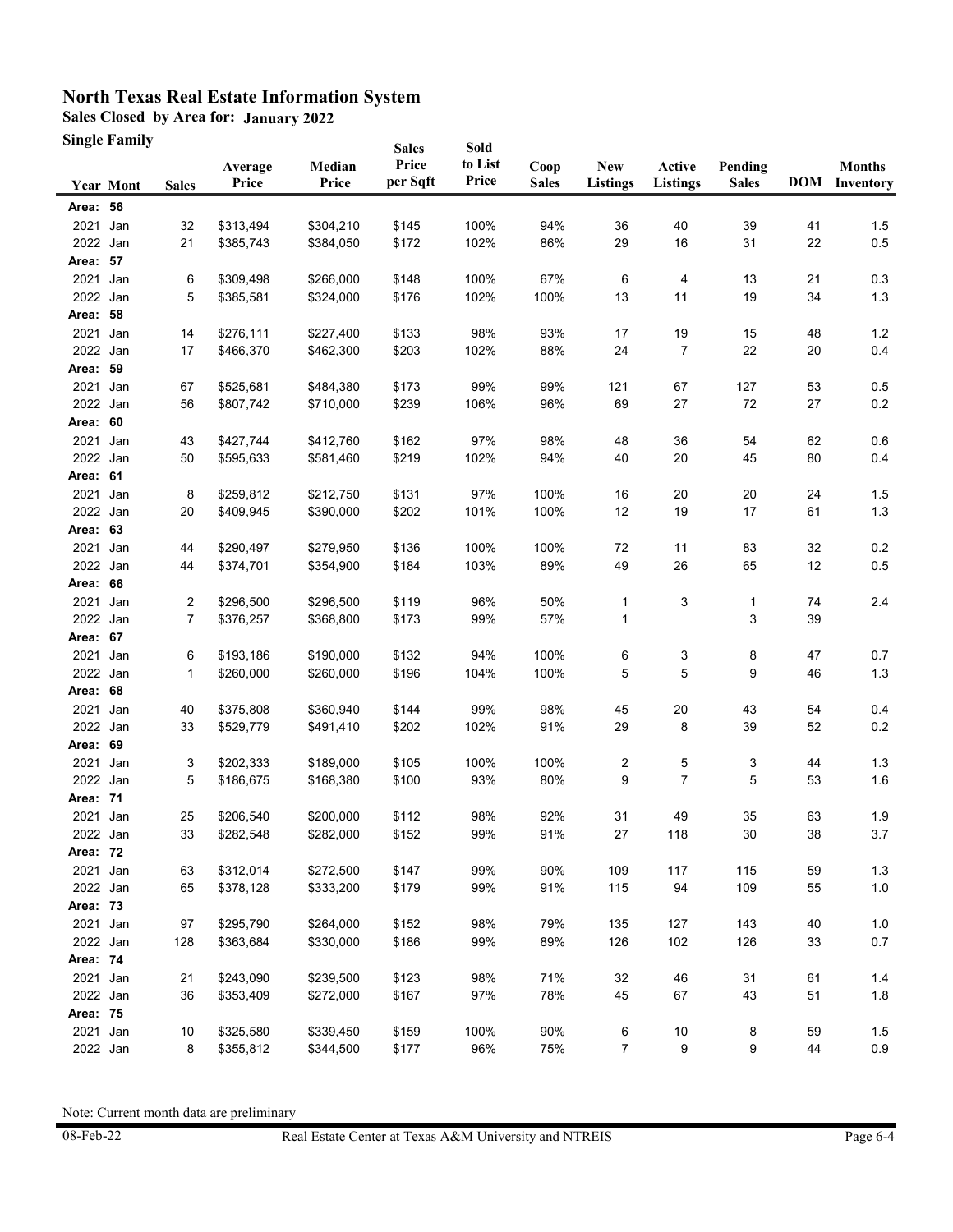**Sales Closed by Area for: January 2022**

**Single Family**

|          | Single Family    |              |                  |                 | <b>Sales</b>      | Sold             |                      |                               |                           |                         |          |                                       |
|----------|------------------|--------------|------------------|-----------------|-------------------|------------------|----------------------|-------------------------------|---------------------------|-------------------------|----------|---------------------------------------|
|          | <b>Year Mont</b> | <b>Sales</b> | Average<br>Price | Median<br>Price | Price<br>per Sqft | to List<br>Price | Coop<br><b>Sales</b> | <b>New</b><br><b>Listings</b> | Active<br><b>Listings</b> | Pending<br><b>Sales</b> |          | <b>Months</b><br><b>DOM</b> Inventory |
| Area: 76 |                  |              |                  |                 |                   |                  |                      |                               |                           |                         |          |                                       |
| 2021     | Jan              | 25           | \$311,660        | \$205,000       | \$161             | 96%              | 80%                  | 64                            | 101                       | 41                      | 71       | 2.9                                   |
| 2022 Jan |                  | 32           | \$257,052        | \$211,000       | \$170             | 93%              | 81%                  | 36                            | 64                        | 33                      | 47       | 1.6                                   |
| Area: 77 |                  |              |                  |                 |                   |                  |                      |                               |                           |                         |          |                                       |
| 2021 Jan |                  | 4            | \$366,250        | \$345,000       | \$219             | 96%              | 100%                 | 4                             | 7                         | 19                      | 29       | 1.6                                   |
| 2022 Jan |                  | 1            | \$184,500        | \$184,500       | \$92              | 101%             | 100%                 | 7                             | 14                        | 8                       | 4        | 2.8                                   |
| Area: 78 |                  |              |                  |                 |                   |                  |                      |                               |                           |                         |          |                                       |
| 2021     | Jan              | 35           | \$214,251        | \$182,000       | \$119             | 96%              | 77%                  | 33                            | 46                        | 35                      | 72       | 1.3                                   |
| 2022 Jan |                  | 40           | \$310,194        | \$261,500       | \$180             | 97%              | 88%                  | 26                            | 44                        | 24                      | 48       | 1.0                                   |
| Area: 79 |                  |              |                  |                 |                   |                  |                      |                               |                           |                         |          |                                       |
| 2021     | Jan              | 3            | \$190,500        | \$170,000       | \$107             | 99%              | 33%                  | 3                             | 9                         | 6                       | 29       | 2.3                                   |
| 2022 Jan |                  | 3            | \$276,133        | \$229,900       | \$139             | 96%              | 67%                  | 4                             | 8                         | 5                       | 64       | 2.1                                   |
| Area: 81 |                  |              |                  |                 |                   |                  |                      |                               |                           |                         |          |                                       |
| 2021     | Jan              | 12           | \$211,708        | \$153,750       | \$118             | 96%              | 67%                  | 14                            | 30                        | 15                      | 73       | 2.6                                   |
| 2022 Jan |                  | 9            | \$150,656        | \$121,000       | \$108             | 90%              | 56%                  | 21                            | 33                        | 14                      | 46       | 2.9                                   |
| Area: 82 |                  |              |                  |                 |                   |                  |                      |                               |                           |                         |          |                                       |
| 2021 Jan |                  | 26           | \$343,285        | \$322,500       | \$134             | 99%              | 81%                  | 28                            | 18                        | 31                      | 34       | 0.5                                   |
| 2022 Jan |                  | 30           | \$377,577        | \$360,500       | \$169             | 102%             | 87%                  | 33                            | 16                        | 30                      | 25       | 0.4                                   |
| Area: 83 |                  |              |                  |                 |                   |                  |                      |                               |                           |                         |          |                                       |
| 2021     | Jan              | 33           | \$278,492        | \$241,250       | \$124             | 98%              | 91%                  | 29                            | 14                        | 43                      | 45       | 0.3                                   |
| 2022 Jan |                  | 40           | \$341,021        | \$292,500       | \$163             | 102%             | 98%                  | 31                            | 12                        | 37                      | 26       | 0.3                                   |
| Area: 84 |                  |              |                  |                 |                   |                  |                      |                               |                           |                         |          |                                       |
| 2021     | Jan              | 18           | \$192,094        | \$194,000       | \$134             | 99%              | 94%                  | 18                            | 4                         | 26                      | 24       | 0.2                                   |
| 2022 Jan |                  | 14           | \$237,596        | \$238,000       | \$161             | 103%             | 100%                 | 20                            | 9                         | 31                      | 21       | 0.4                                   |
| Area: 85 |                  |              |                  |                 |                   |                  |                      |                               |                           |                         |          |                                       |
| 2021     | Jan              | 34           | \$287,206        | \$264,000       | \$133             | 100%             | 91%                  | 37                            | 24                        | 44                      | 20       | 0.5                                   |
| 2022 Jan |                  | 34           | \$407,343        | \$330,750       | \$161             | 100%             | 94%                  | 38                            | 18                        | 35                      | 32       | 0.3                                   |
| Area: 86 |                  |              |                  |                 |                   |                  |                      |                               |                           |                         |          |                                       |
| 2021 Jan |                  | 20           | \$212,448        | \$216,720       | \$136             | 101%             | 95%                  | 15                            | 9                         | $20\,$                  | 20       | 0.5                                   |
| 2022 Jan |                  | 11           | \$258,225        | \$257,500       | \$171             | 104%             | 100%                 | 11                            | 7                         | 16                      | 33       | 0.4                                   |
| Area: 87 |                  |              |                  |                 |                   |                  |                      |                               |                           |                         |          |                                       |
| 2021     | Jan              | 42           | \$326,511        | \$256,000       | \$147             | 99%              | 98%                  | 61                            | 24                        | 52                      | 22       | 0.4                                   |
| 2022 Jan |                  | 45           | \$362,701        | \$341,500       | \$157             | 102%             | 96%                  | 50                            | 18                        | 53                      | 31       | 0.3                                   |
| Area: 88 |                  |              |                  |                 |                   |                  |                      |                               |                           |                         |          |                                       |
| 2021 Jan |                  | 65           | \$259,491        | \$255,000       | \$128             | 101%             | 94%                  | 68                            | 24                        | 69                      | 20       | 0.3                                   |
| 2022 Jan |                  | 53           | \$316,956        | \$317,000       | \$154             | 102%             | 96%                  | 63                            | 24                        | 60                      | $17\,$   | 0.3                                   |
| Area: 89 |                  |              |                  |                 |                   |                  |                      |                               |                           |                         |          |                                       |
| 2021     | Jan              | 67           | \$372,861        | \$377,000       | \$133             | 99%              | 94%                  | 76                            | $57\,$                    | $90\,$                  | 30       | 0.5                                   |
| 2022 Jan |                  | 74           | \$434,006        | \$423,910       | \$172             | 102%             | 95%                  | 86                            | $57\,$                    | 103                     | 21       | $0.5\,$                               |
| Area: 90 |                  |              |                  |                 |                   |                  |                      |                               |                           |                         |          |                                       |
| 2021 Jan |                  | 7            | \$306,336        | \$262,250       | \$151             | 100%             | 86%                  | 7                             | 12                        | 7                       | 9        | $1.2$                                 |
| 2022 Jan |                  | 11           | \$366,398        | \$370,900       | \$177             | 103%             | 100%                 | 5                             | 3                         | 7                       | 36       | 0.3                                   |
| Area: 91 |                  |              |                  |                 |                   |                  |                      |                               |                           |                         |          |                                       |
| 2021 Jan |                  | 3            | \$154,667        | \$164,000       | \$89              | 99%              | 100%                 | $13$                          | 30                        | 7                       | 139      | 4.6                                   |
| 2022 Jan |                  | 4            | \$277,475        | \$140,000       | \$163             | 99%              | 75%                  | 5                             | 9                         | 4                       | 86       | 1.1                                   |
| Area: 92 |                  |              |                  |                 |                   |                  |                      |                               |                           |                         |          |                                       |
| 2021 Jan |                  | 7<br>12      | \$207,086        | \$156,600       | \$109             | 96%<br>94%       | 86%<br>92%           | 8<br>16                       | 27<br>$27\,$              | 14<br>17                | 91<br>38 | 2.3<br>2.1                            |
| 2022 Jan |                  |              | \$213,565        | \$125,000       | \$125             |                  |                      |                               |                           |                         |          |                                       |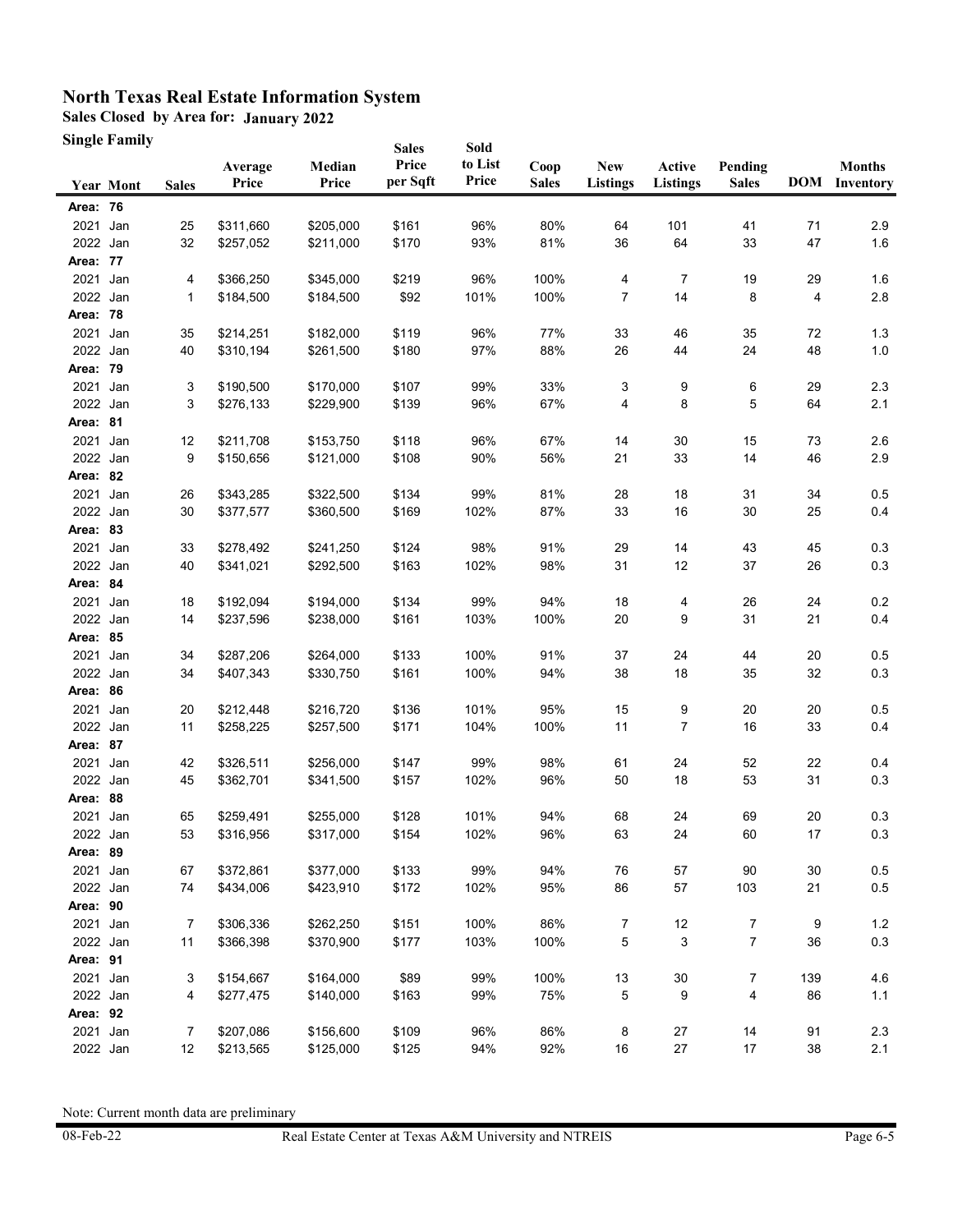**Sales Closed by Area for: January 2022**

| <b>Single Family</b> |
|----------------------|
|                      |

|           | Single Family    |              |                  |                 | <b>Sales</b>      | Sold             |                      |                               |                           |                         |     |                                       |
|-----------|------------------|--------------|------------------|-----------------|-------------------|------------------|----------------------|-------------------------------|---------------------------|-------------------------|-----|---------------------------------------|
|           | <b>Year Mont</b> | <b>Sales</b> | Average<br>Price | Median<br>Price | Price<br>per Sqft | to List<br>Price | Coop<br><b>Sales</b> | <b>New</b><br><b>Listings</b> | Active<br><b>Listings</b> | Pending<br><b>Sales</b> |     | <b>Months</b><br><b>DOM</b> Inventory |
| Area: 93  |                  |              |                  |                 |                   |                  |                      |                               |                           |                         |     |                                       |
| 2021      | Jan              | 4            | \$271,125        | \$189,000       | \$115             | 98%              | 50%                  | 7                             | 10                        | 4                       | 26  | 2.6                                   |
| 2022 Jan  |                  | 2            | \$225,000        | \$225,000       | \$133             | 98%              | 50%                  | 8                             | 6                         | 5                       | 29  | 1.4                                   |
| Area: 94  |                  |              |                  |                 |                   |                  |                      |                               |                           |                         |     |                                       |
| 2021      | Jan              | 8            | \$107,675        | \$67,500        | \$67              | 94%              | 50%                  | 14                            | 30                        | 14                      | 173 | 2.5                                   |
| 2022 Jan  |                  | 11           | \$147,920        | \$142,500       | \$91              | 94%              | 73%                  | 8                             | 15                        | 11                      | 76  | 1.1                                   |
| Area: 95  |                  |              |                  |                 |                   |                  |                      |                               |                           |                         |     |                                       |
| 2021      | Jan              | 5            | \$203,600        | \$190,000       | \$92              | 91%              | 80%                  | 13                            | 31                        | 15                      | 13  | 3.1                                   |
| 2022 Jan  |                  | 5            | \$171,000        | \$60,000        | \$114             | 95%              | 60%                  | 8                             | 43                        | 9                       | 22  | 2.9                                   |
| Area: 96  |                  |              |                  |                 |                   |                  |                      |                               |                           |                         |     |                                       |
| 2021      | Jan              | 14           | \$251,357        | \$180,000       | \$128             | 94%              | 57%                  | 25                            | 33                        | 27                      | 74  | 1.7                                   |
| 2022 Jan  |                  | 31           | \$238,838        | \$170,000       | \$133             | 98%              | 74%                  | 21                            | 32                        | 29                      | 41  | 1.4                                   |
| Area: 97  |                  |              |                  |                 |                   |                  |                      |                               |                           |                         |     |                                       |
| 2022 Jan  |                  | 1            | \$175,000        | \$175,000       | \$85              | 90%              | 100%                 | 3                             | 7                         |                         | 28  | 21.0                                  |
| Area: 98  |                  |              |                  |                 |                   |                  |                      |                               |                           |                         |     |                                       |
| 2021 Jan  |                  | 47           | \$323,703        | \$280,000       | \$135             | 97%              | 79%                  | 66                            | 109                       | 85                      | 44  | 1.6                                   |
| 2022 Jan  |                  | 37           | \$342,522        | \$275,000       | \$153             | 98%              | 89%                  | 48                            | 73                        | 43                      | 29  | 1.2                                   |
| Area: 99  |                  |              |                  |                 |                   |                  |                      |                               |                           |                         |     |                                       |
| 2021 Jan  |                  | 4            | \$184,612        | \$201,720       | \$99              | 98%              | 75%                  | 4                             | 24                        | 7                       | 64  | 3.2                                   |
| 2022 Jan  |                  | 6            | \$131,808        | \$93,950        | \$95              | 98%              | 50%                  | 7                             | 25                        | 8                       | 72  | $3.2\,$                               |
| Area: 101 |                  |              |                  |                 |                   |                  |                      |                               |                           |                         |     |                                       |
| 2021 Jan  |                  | 4            | \$135,975        | \$147,450       | \$98              | 104%             | 50%                  | 7                             | 12                        | 4                       | 53  | 4.1                                   |
| 2022 Jan  |                  | 3            | \$310,633        | \$270,000       | \$202             | 102%             | 67%                  | 6                             | 9                         | 5                       | 3   | 2.1                                   |
| Area: 102 |                  |              |                  |                 |                   |                  |                      |                               |                           |                         |     |                                       |
| 2021      | Jan              | 166          | \$291,595        | \$280,000       | \$131             | 99%              | 93%                  | 253                           | 163                       | 244                     | 36  | 0.7                                   |
| 2022 Jan  |                  | 193          | \$365,952        | \$345,450       | \$169             | 102%             | 97%                  | 186                           | 95                        | 239                     | 27  | 0.4                                   |
| Area: 104 |                  |              |                  |                 |                   |                  |                      |                               |                           |                         |     |                                       |
| 2021 Jan  |                  | 48           | \$249,761        | \$236,500       | \$124             | 99%              | 88%                  | 84                            | 45                        | 91                      | 35  | 0.7                                   |
| 2022 Jan  |                  | 55           | \$284,091        | \$275,000       | \$158             | 103%             | 96%                  | 61                            | 21                        | 59                      | 25  | 0.3                                   |
| Area: 105 |                  |              |                  |                 |                   |                  |                      |                               |                           |                         |     |                                       |
| 2021 Jan  |                  | 30           | \$167,152        | \$171,500       | \$120             | 98%              | 83%                  | 45                            | 22                        | 41                      | 31  | 0.5                                   |
| 2022 Jan  |                  | 41           | \$198,776        | \$200,000       | \$139             | 100%             | 95%                  | 54                            | 31                        | 58                      | 29  | 0.7                                   |
| Area: 106 |                  |              |                  |                 |                   |                  |                      |                               |                           |                         |     |                                       |
| 2021      | Jan              | 28           | \$239,002        | \$212,750       | \$127             | 99%              | 89%                  | 32                            | 18                        | 24                      | 32  | 0.6                                   |
| 2022 Jan  |                  | 17           | \$202,206        | \$218,250       | \$142             | 102%             | 94%                  | 21                            | 10                        | 30                      | 17  | 0.4                                   |
| Area: 107 |                  |              |                  |                 |                   |                  |                      |                               |                           |                         |     |                                       |
| 2021 Jan  |                  | 44           | \$401,410        | \$256,500       | \$221             | 97%              | 91%                  | 65                            | 79                        | 75                      | 58  | 1.2                                   |
| 2022 Jan  |                  | 52           | \$418,537        | \$325,000       | \$221             | 97%              | 88%                  | 54                            | 31                        | $72\,$                  | 35  | 0.5                                   |
| Area: 108 |                  |              |                  |                 |                   |                  |                      |                               |                           |                         |     |                                       |
| 2021 Jan  |                  | 53           | \$494,793        | \$385,000       | \$203             | 95%              | 87%                  | 91                            | 119                       | 81                      | 57  | 1.5                                   |
| 2022 Jan  |                  | 56           | \$453,122        | \$325,000       | \$218             | 98%              | 100%                 | 80                            | 82                        | 69                      | 37  | 1.0                                   |
| Area: 109 |                  |              |                  |                 |                   |                  |                      |                               |                           |                         |     |                                       |
| 2021 Jan  |                  | 127          | \$271,209        | \$245,500       | \$135             | 99%              | 95%                  | 172                           | 112                       | 208                     | 35  | 0.6                                   |
| 2022 Jan  |                  | 133          | \$346,918        | \$315,000       | \$172             | 100%             | 93%                  | 159                           | 82                        | 171                     | 26  | 0.5                                   |
| Area: 111 |                  |              |                  |                 |                   |                  |                      |                               |                           |                         |     |                                       |
| 2021 Jan  |                  | 135          | \$258,665        | \$245,730       | \$120             | 100%             | 96%                  | 181                           | 81                        | 223                     | 22  | 0.4                                   |
| 2022 Jan  |                  | 193          | \$306,818        | \$304,900       | \$154             | 101%             | 97%                  | 158                           | 62                        | 206                     | 23  | 0.3                                   |
| Area: 112 |                  |              |                  |                 |                   |                  |                      |                               |                           |                         |     |                                       |
| 2021 Jan  |                  | 103          | \$281,792        | \$241,000       | \$143             | 99%              | 85%                  | 137                           | 106                       | 156                     | 29  | 0.8                                   |
| 2022 Jan  |                  | 103          | \$373,825        | \$339,500       | \$175             | 100%             | 96%                  | 120                           | 77                        | 138                     | 53  | 0.5                                   |
|           |                  |              |                  |                 |                   |                  |                      |                               |                           |                         |     |                                       |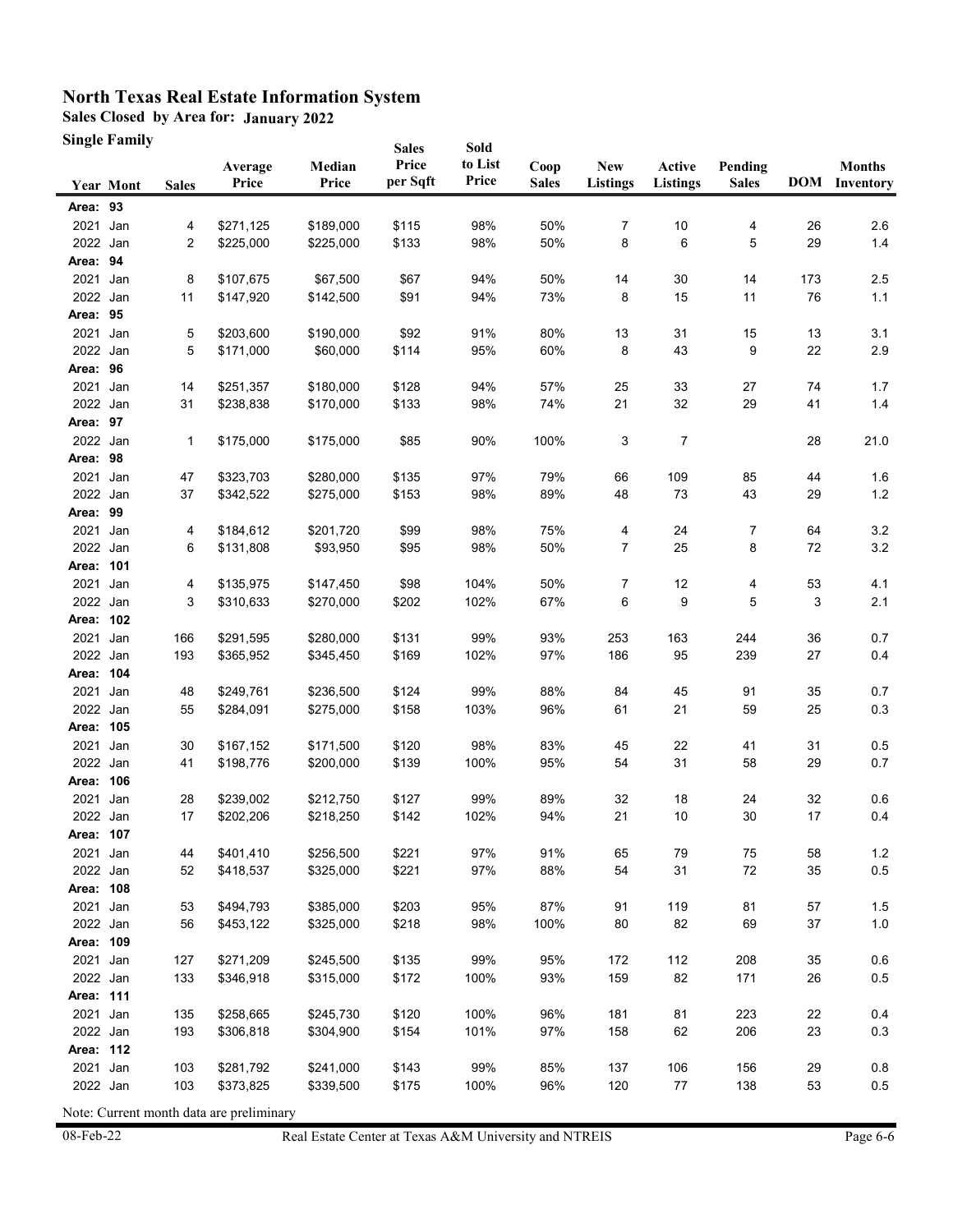**Sales Closed by Area for: January 2022**

**Single Family**

|                       | Single Family    |              |                  |                 | <b>Sales</b>      | Sold             |                      |                               |                           |                         |    |                                       |
|-----------------------|------------------|--------------|------------------|-----------------|-------------------|------------------|----------------------|-------------------------------|---------------------------|-------------------------|----|---------------------------------------|
|                       | <b>Year Mont</b> | <b>Sales</b> | Average<br>Price | Median<br>Price | Price<br>per Sqft | to List<br>Price | Coop<br><b>Sales</b> | <b>New</b><br><b>Listings</b> | Active<br><b>Listings</b> | Pending<br><b>Sales</b> |    | <b>Months</b><br><b>DOM</b> Inventory |
| Area: 120             |                  |              |                  |                 |                   |                  |                      |                               |                           |                         |    |                                       |
| 2021                  | Jan              | 22           | \$297,157        | \$292,450       | \$152             | 100%             | 86%                  | 30                            | 12                        | 36                      | 37 | 0.2                                   |
| 2022 Jan              |                  | 43           | \$352,330        | \$335,000       | \$186             | 101%             | 98%                  | 34                            | 18                        | 35                      | 26 | 0.4                                   |
| Area: 121             |                  |              |                  |                 |                   |                  |                      |                               |                           |                         |    |                                       |
| 2021 Jan              |                  | 45           | \$331,067        | \$294,500       | \$147             | 99%              | 96%                  | 57                            | 49                        | 62                      | 31 | 1.0                                   |
| 2022 Jan              |                  | 37           | \$383,988        | \$361,000       | \$187             | 103%             | 100%                 | 32                            | 10                        | 42                      | 31 | 0.2                                   |
| Area: 122             |                  |              |                  |                 |                   |                  |                      |                               |                           |                         |    |                                       |
| 2021                  | Jan              | 40           | \$341,751        | \$289,500       | \$151             | 99%              | 93%                  | 29                            | 8                         | 39                      | 27 | 0.1                                   |
| 2022 Jan              |                  | 45           | \$375,821        | \$350,000       | \$181             | 104%             | 98%                  | 44                            | 13                        | 50                      | 21 | 0.2                                   |
| Area: 123             |                  |              |                  |                 |                   |                  |                      |                               |                           |                         |    |                                       |
| 2021 Jan              |                  | 23           | \$624,920        | \$550,000       | \$176             | 99%              | 96%                  | 34                            | 28                        | 31                      | 32 | 0.7                                   |
| 2022 Jan              |                  | 18           | \$919,412        | \$750,000       | \$231             | 101%             | 100%                 | 23                            | 14                        | 21                      | 42 | 0.4                                   |
| Area: 124             |                  |              |                  |                 |                   |                  |                      |                               |                           |                         |    |                                       |
| 2021 Jan              |                  | 20           | \$388,806        | \$365,000       | \$177             | 98%              | 85%                  | 28                            | 23                        | 41                      | 52 | 0.5                                   |
| 2022 Jan              |                  | 24           | \$501,281        | \$472,000       | \$243             | 102%             | 100%                 | 35                            | 16                        | 33                      | 28 | 0.3                                   |
| Area: 125             |                  |              |                  |                 |                   |                  |                      |                               |                           |                         |    |                                       |
| 2021 Jan              |                  | 28           | \$1,036,815      | \$781,750       | \$233             | 98%              | 82%                  | 39                            | 25                        | 49                      | 44 | 0.5                                   |
| 2022 Jan              |                  | 24           | \$1,253,387      | \$1,100,000     | \$276             | 97%              | 88%                  | 21                            | 15                        | 24                      | 32 | 0.3                                   |
| Area: 126             |                  |              |                  |                 |                   |                  |                      |                               |                           |                         |    |                                       |
| 2021                  | Jan              | 53           | \$470,820        | \$440,000       | \$160             | 100%             | 91%                  | 51                            | 36                        | 64                      | 37 | 0.5                                   |
| 2022 Jan              |                  | 45           | \$747,158        | \$605,000       | \$230             | 101%             | 84%                  | 52                            | 17                        | 68                      | 29 | 0.2                                   |
| Area: 127             |                  |              |                  |                 |                   |                  |                      |                               |                           |                         |    |                                       |
| 2021                  | Jan              | 65           | \$294,083        | \$260,000       | \$146             | 99%              | 97%                  | 58                            | 63                        | 69                      | 37 | 0.7                                   |
| 2022 Jan<br>Area: 128 |                  | 57           | \$369,592        | \$327,500       | \$182             | 103%             | 95%                  | 70                            | 18                        | 76                      | 17 | 0.2                                   |
| 2021                  | Jan              | 21           | \$226,138        | \$220,000       | \$151             | 102%             | 95%                  | 24                            | 8                         | 28                      | 13 | 0.2                                   |
| 2022 Jan              |                  | 22           | \$260,643        | \$255,000       | \$181             | 101%             | 91%                  | 20                            | 14                        | 19                      | 20 | 0.4                                   |
| Area: 129             |                  |              |                  |                 |                   |                  |                      |                               |                           |                         |    |                                       |
| 2021 Jan              |                  | 34           | \$204,413        | \$187,000       | \$131             | 100%             | 97%                  | 42                            | 34                        | 48                      | 28 | 0.9                                   |
| 2022 Jan              |                  | 34           | \$245,147        | \$240,000       | \$168             | 101%             | 97%                  | 39                            | 27                        | 45                      | 18 | 0.7                                   |
| Area: 130             |                  |              |                  |                 |                   |                  |                      |                               |                           |                         |    |                                       |
| 2021                  | Jan              | 103          | \$288,132        | \$279,140       | \$126             | 100%             | 95%                  | 125                           | 40                        | 137                     | 28 | 0.2                                   |
| 2022 Jan              |                  | 115          | \$383,231        | \$360,000       | \$163             | 102%             | 94%                  | 97                            | 26                        | 114                     | 20 | 0.2                                   |
| Area: 131             |                  |              |                  |                 |                   |                  |                      |                               |                           |                         |    |                                       |
| 2021 Jan              |                  | 16           | \$390,589        | \$381,000       | \$156             | 100%             | 100%                 | 29                            | 21                        | 26                      | 56 | 0.6                                   |
| 2022 Jan              |                  | 18           | \$455,820        | \$395,000       | \$180             | 104%             | 89%                  | 20                            | 14                        | $16\,$                  | 35 | 0.5                                   |
| Area: 132             |                  |              |                  |                 |                   |                  |                      |                               |                           |                         |    |                                       |
| 2021 Jan              |                  | 24           | \$1,083,081      | \$586,500       | \$256             | 96%              | 96%                  | 20                            | $18$                      | 22                      | 80 | 0.6                                   |
| 2022 Jan              |                  | 16           | \$1,406,227      | \$700,000       | \$350             | 99%              | 88%                  | 17                            | 4                         | 21                      | 18 | $0.2\,$                               |
| Area: 140             |                  |              |                  |                 |                   |                  |                      |                               |                           |                         |    |                                       |
| 2021 Jan              |                  | 27           | \$290,372        | \$291,000       | \$140             | 98%              | 89%                  | 30                            | 24                        | 30                      | 49 | $1.2$                                 |
| 2022 Jan              |                  | 28           | \$444,067        | \$405,000       | \$199             | 98%              | 93%                  | 43                            | 51                        | 40                      | 63 | 1.9                                   |
| Area: 141             |                  |              |                  |                 |                   |                  |                      |                               |                           |                         |    |                                       |
| 2021 Jan              |                  | 17           | \$330,007        | \$247,500       | \$167             | 98%              | 82%                  | 21                            | 20                        | 12                      | 43 | 1.5                                   |
| 2022 Jan              |                  | 8            | \$235,206        | \$222,000       | \$162             | 99%              | 100%                 | 12                            | 10                        | 17                      | 40 | $0.8\,$                               |
| Area: 142             |                  |              |                  |                 |                   |                  |                      |                               |                           |                         |    |                                       |
| 2021 Jan              |                  | 4            | \$296,975        | \$309,950       | \$140             | 95%              | 100%                 | $\overline{7}$                | 9                         | 8                       | 71 | 1.6                                   |
| 2022 Jan              |                  | 6            | \$255,667        | \$227,500       | \$165             | 99%              | 83%                  | $10$                          | 3                         | 15                      | 56 | 0.4                                   |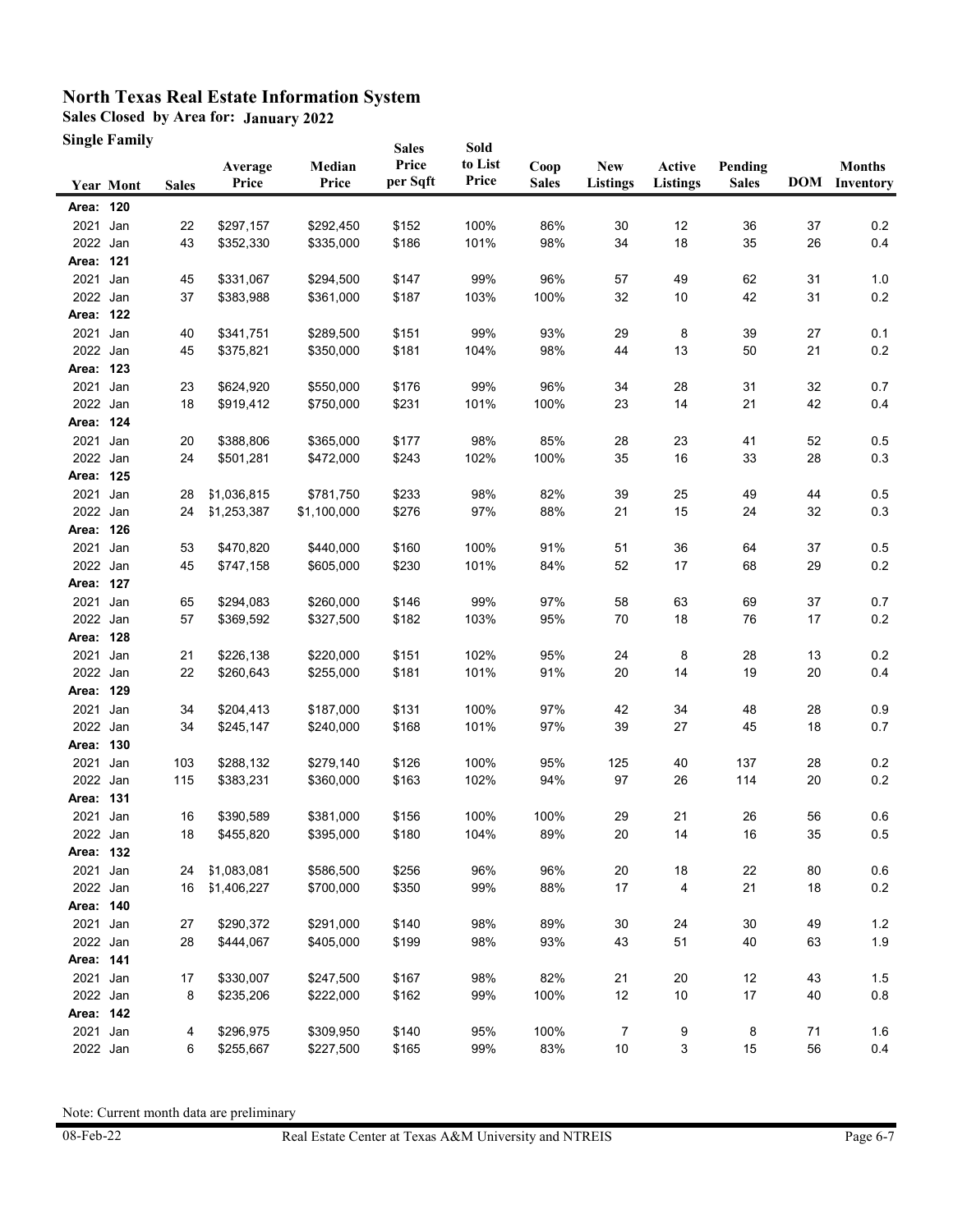**Sales Closed by Area for: January 2022**

**Single Family**

|                  | <b>Single Family</b> |              |                        |                        | <b>Sales</b>      | Sold             |                      |                               |                           |                         |          |                                       |
|------------------|----------------------|--------------|------------------------|------------------------|-------------------|------------------|----------------------|-------------------------------|---------------------------|-------------------------|----------|---------------------------------------|
|                  | <b>Year Mont</b>     | <b>Sales</b> | Average<br>Price       | Median<br>Price        | Price<br>per Sqft | to List<br>Price | Coop<br><b>Sales</b> | <b>New</b><br><b>Listings</b> | Active<br><b>Listings</b> | Pending<br><b>Sales</b> |          | <b>Months</b><br><b>DOM</b> Inventory |
| Area: 143        |                      |              |                        |                        |                   |                  |                      |                               |                           |                         |          |                                       |
| 2021 Jan         |                      | 6            | \$215,450              | \$192,500              | \$138             | 100%             | 100%                 | 4                             | 5                         | 6                       | 25       | 0.7                                   |
| 2022 Jan         |                      | 9            | \$266,173              | \$244,900              | \$165             | 96%              | 78%                  | 8                             | 5                         | 12                      | 35       | 0.7                                   |
| Area: 144        |                      |              |                        |                        |                   |                  |                      |                               |                           |                         |          |                                       |
| 2021 Jan         |                      | 3            | \$356,050              | \$397,150              | \$161             | 103%             | 67%                  | 4                             | 3                         | 2                       | 14       | 0.5                                   |
| 2022 Jan         |                      | 5            | \$429,800              | \$490,000              | \$200             | 98%              | 100%                 | 6                             | 5                         | 5                       | 58       | 0.7                                   |
| Area: 145        |                      |              |                        |                        |                   |                  |                      |                               |                           |                         |          |                                       |
| 2021 Jan         |                      | 20           | \$461,732              | \$399,920              | \$164             | 98%              | 95%                  | 18                            | 19                        | 23                      | 54       | 0.7                                   |
| 2022 Jan         |                      | 19           | \$479,223              | \$464,950              | \$195             | 102%             | 84%                  | 13                            | 19                        | 23                      | 24       | $0.8\,$                               |
| Area: 146        |                      |              |                        |                        |                   |                  |                      |                               |                           |                         |          |                                       |
| 2021 Jan         |                      | 20           | \$422,724              | \$379,500              | \$162             | 98%              | 85%                  | 19                            | 31                        | 29                      | 57       | 1.3                                   |
| 2022 Jan         |                      | 23           | \$486,749              | \$452,260              | \$193             | 101%             | 91%                  | 20                            | 17                        | 27                      | 39       | 0.6                                   |
| Area: 147        |                      |              |                        |                        |                   |                  |                      |                               |                           |                         |          |                                       |
| 2021 Jan         |                      | 12           | \$545,854              | \$448,500              | \$173             | 98%              | 100%                 | 25                            | 10                        | 31                      | 58       | 0.4                                   |
| 2022 Jan         |                      | 12           | \$548,618              | \$430,500              | \$209             | 100%             | 92%                  | 13                            | 5                         | 18                      | 51       | $0.2\,$                               |
| Area: 148        |                      |              |                        |                        |                   |                  |                      |                               |                           |                         |          |                                       |
| 2021 Jan         |                      | 19           | \$377,602              | \$295,000              | \$144             | 98%              | 95%                  | 19                            | 18                        | 23                      | 46       | 0.7                                   |
| 2022 Jan         |                      | 17           | \$591,409              | \$520,650              | \$195             | 99%              | 82%                  | 25                            | 16                        | 30                      | 50       | 0.7                                   |
| Area: 149        |                      |              |                        |                        |                   |                  |                      |                               |                           |                         |          |                                       |
| 2021 Jan         |                      | 14           | \$377,386              | \$351,000<br>\$339,970 | \$160             | 98%              | 79%                  | 24                            | 32                        | 16                      | 53       | 1.7                                   |
| 2022 Jan         |                      | 19           | \$369,707              |                        | \$179             | 100%             | 100%                 | 7                             | 12                        | 17                      | 43       | 0.5                                   |
| Area: 150        |                      |              |                        |                        |                   |                  |                      |                               |                           |                         |          |                                       |
| 2021<br>2022 Jan | Jan                  | 5<br>2       | \$415,800<br>\$521,750 | \$399,000<br>\$521,750 | \$171<br>\$200    | 99%<br>99%       | 100%<br>100%         | 1<br>4                        | 6<br>5                    | 6<br>5                  | 42<br>64 | 0.7<br>0.8                            |
| Area: 151        |                      |              |                        |                        |                   |                  |                      |                               |                           |                         |          |                                       |
| 2021             | Jan                  | 12           | \$315,000              | \$281,250              | \$140             | 100%             | 83%                  | 16                            | 17                        | 10                      | 50       | 1.4                                   |
| 2022 Jan         |                      | 12           | \$552,118              | \$410,000              | \$276             | 100%             | 100%                 | 17                            | 12                        | 22                      | 30       | 0.9                                   |
| Area: 152        |                      |              |                        |                        |                   |                  |                      |                               |                           |                         |          |                                       |
| 2021 Jan         |                      | 1            | \$309,000              | \$309,000              | \$123             | 100%             | 0%                   | 12                            | 13                        | 11                      | 3        | 1.8                                   |
| 2022 Jan         |                      | 4            | \$326,125              | \$307,500              | \$181             | 99%              | 100%                 | 9                             | 15                        | 8                       | 15       | 2.1                                   |
| Area: 153        |                      |              |                        |                        |                   |                  |                      |                               |                           |                         |          |                                       |
| 2021 Jan         |                      | 3            | \$370,833              | \$400,000              | \$170             | 100%             | 100%                 | 4                             | 7                         | 6                       | 14       | 0.9                                   |
| 2022 Jan         |                      | 9            | \$612,489              | \$535,000              | \$231             | 98%              | 89%                  | 13                            | 11                        | 19                      | 62       | $1.3$                                 |
| Area: 154        |                      |              |                        |                        |                   |                  |                      |                               |                           |                         |          |                                       |
| 2021 Jan         |                      | 14           | \$273,021              | \$262,500              | \$142             | 100%             | 100%                 | 10                            | 15                        | 18                      | 40       | 0.9                                   |
| 2022 Jan         |                      | 14           | \$338,185              | \$360,000              | \$166             | 99%              | 100%                 | 23                            | 14                        | 31                      | 60       | $0.8\,$                               |
| Area: 155        |                      |              |                        |                        |                   |                  |                      |                               |                           |                         |          |                                       |
| 2021 Jan         |                      | 36           | \$278,432              | \$260,000              | \$147             | 100%             | 100%                 | 59                            | 46                        | 55                      | 38       | $1.0\,$                               |
| 2022 Jan         |                      | 46           | \$381,921              | \$393,500              | \$186             | 99%              | 91%                  | 58                            | 66                        | 62                      | 27       | $1.5\,$                               |
| Area: 156        |                      |              |                        |                        |                   |                  |                      |                               |                           |                         |          |                                       |
| 2021 Jan         |                      | 6            | \$115,250              | \$139,000              | \$84              | 98%              | 67%                  | 8                             | $18$                      | $10\,$                  | 28       | $3.0\,$                               |
| 2022 Jan         |                      | 8            | \$303,424              | \$233,000              | \$181             | 100%             | 75%                  | 12                            | $18$                      | $17\,$                  | 27       | 1.9                                   |
| Area: 157        |                      |              |                        |                        |                   |                  |                      |                               |                           |                         |          |                                       |
| 2021 Jan         |                      | 2            | \$236,250              | \$236,250              | \$91              | 95%              | 50%                  | 4                             | 10                        | 1                       | 36       | 4.8                                   |
| 2022 Jan         |                      | 11           | \$199,350              | \$141,300              | \$89              | 94%              | 55%                  | 6                             | 13                        | 7                       | 65       | 2.5                                   |
| Area: 158        |                      |              |                        |                        |                   |                  |                      |                               |                           |                         |          |                                       |
| 2021 Jan         |                      | 12           | \$125,650              | \$103,000              | \$71              | 91%              | 75%                  | 13                            | 22                        | 12                      | 82       | 1.8                                   |
| 2022 Jan         |                      | 13           | \$205,958              | \$227,000              | \$95              | 94%              | 92%                  | 14                            | 37                        | 11                      | 45       | 2.5                                   |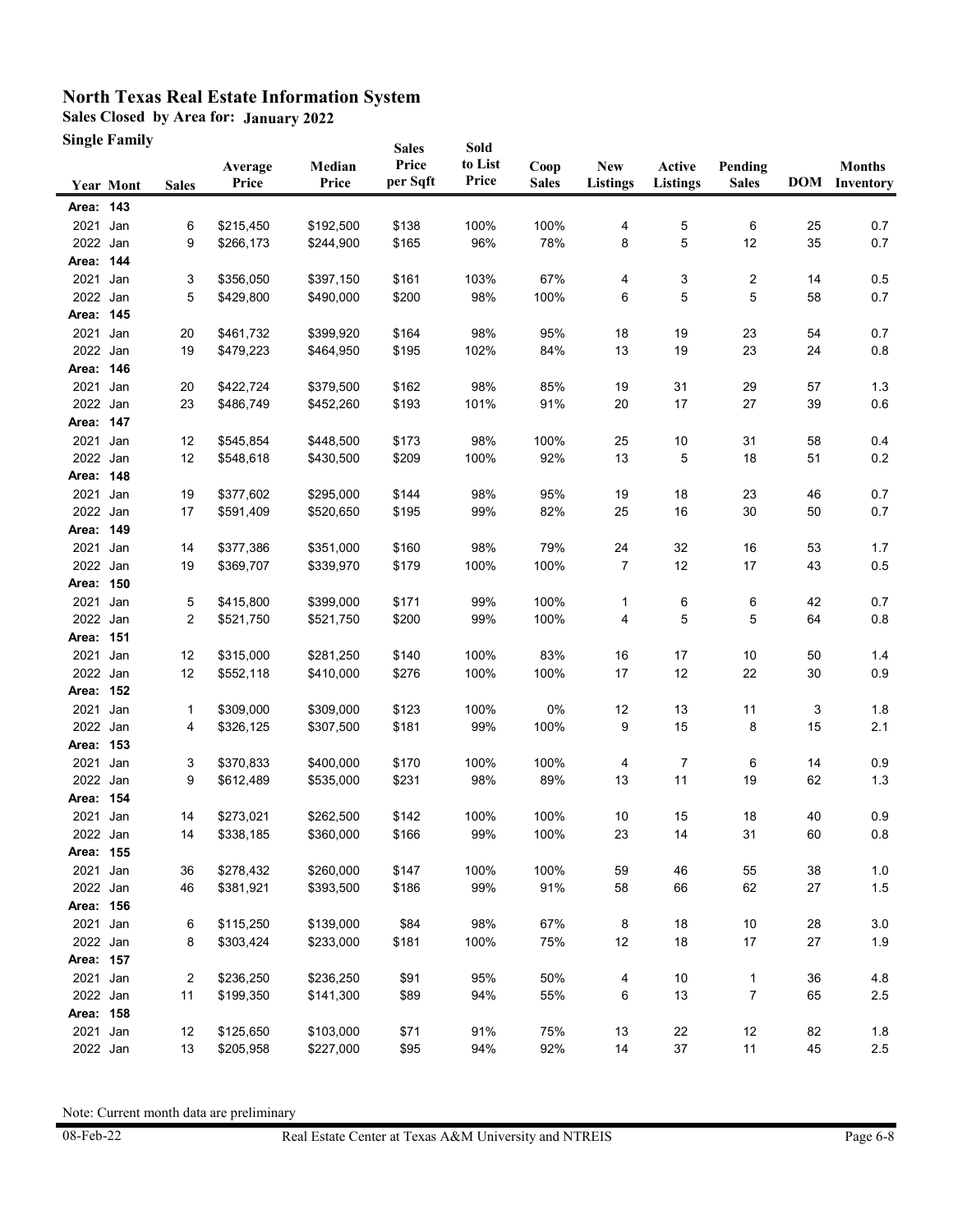**Sales Closed by Area for: January 2022**

**Single Family**

|                       | <b>Single Family</b> |              |                  |                 | <b>Sales</b>      | Sold             |                      |                               |                           |                         |     |                                       |
|-----------------------|----------------------|--------------|------------------|-----------------|-------------------|------------------|----------------------|-------------------------------|---------------------------|-------------------------|-----|---------------------------------------|
|                       | <b>Year Mont</b>     | <b>Sales</b> | Average<br>Price | Median<br>Price | Price<br>per Sqft | to List<br>Price | Coop<br><b>Sales</b> | <b>New</b><br><b>Listings</b> | Active<br><b>Listings</b> | Pending<br><b>Sales</b> |     | <b>Months</b><br><b>DOM</b> Inventory |
| Area: 271             |                      |              |                  |                 |                   |                  |                      |                               |                           |                         |     |                                       |
| 2021 Jan              |                      | 12           | \$265,875        | \$267,500       | \$123             | 99%              | 75%                  | 14                            | 6                         | 14                      | 38  | 0.4                                   |
| 2022 Jan              |                      | 15           | \$365,638        | \$345,000       | \$157             | 101%             | 93%                  | 13                            | 3                         | 19                      | 29  | 0.2                                   |
| Area: 272             |                      |              |                  |                 |                   |                  |                      |                               |                           |                         |     |                                       |
| 2021 Jan              |                      | 2            | \$189,745        | \$189,740       | \$143             | 101%             | 100%                 | 5                             | 5                         | 3                       | 32  | 1.5                                   |
| 2022 Jan              |                      | 1            | \$175,000        | \$175,000       | \$177             | 100%             | 100%                 | 5                             | 2                         | 4                       | 93  | 0.4                                   |
| Area: 273             |                      |              |                  |                 |                   |                  |                      |                               |                           |                         |     |                                       |
| 2021 Jan              |                      | 15           | \$229,567        | \$235,000       | \$121             | 100%             | 80%                  | 26                            | 14                        | 27                      | 17  | 0.8                                   |
| 2022 Jan              |                      | 20           | \$254,173        | \$253,000       | \$178             | 103%             | 95%                  | 17                            | 6                         | 16                      | 15  | $0.3\,$                               |
| Area: 274             |                      |              |                  |                 |                   |                  |                      |                               |                           |                         |     |                                       |
| 2021 Jan              |                      | 21           | \$275,452        | \$265,000       | \$129             | 99%              | 100%                 | 18                            | 6                         | $20\,$                  | 29  | 0.2                                   |
| 2022 Jan              |                      | 16           | \$324,620        | \$300,000       | \$159             | 104%             | 94%                  | 18                            | 3                         | 15                      | 14  | 0.1                                   |
| Area: 275             |                      |              |                  |                 |                   |                  |                      |                               |                           |                         |     |                                       |
| 2021 Jan              |                      | 28           | \$299,882        | \$292,450       | \$120             | 101%             | 89%                  | 36                            | 14                        | 37                      | 20  | 0.4                                   |
| 2022 Jan              |                      | 19           | \$342,411        | \$334,000       | \$151             | 102%             | 95%                  | 19                            | 8                         | 22                      | 17  | 0.2                                   |
| Area: 276             |                      |              |                  |                 |                   |                  |                      |                               |                           |                         |     |                                       |
| 2021 Jan              |                      | 20           | \$406,571        | \$352,500       | \$126             | 100%             | 95%                  | 29                            | 15                        | 26                      | 17  | 0.5                                   |
| 2022 Jan              |                      | 20           | \$473,644        | \$447,000       | \$156             | 102%             | 95%                  | 24                            | 19                        | 23                      | 30  | 0.7                                   |
| Area: 301             |                      |              |                  |                 |                   |                  |                      |                               |                           |                         |     |                                       |
| 2021 Jan              |                      | 13           | \$134,669        | \$137,000       | \$83              | 98%              | 69%                  | 13                            | 13                        | 15                      | 29  | 0.8                                   |
| 2022 Jan              |                      | 18           | \$146,905        | \$157,500       | \$96              | 98%              | 78%                  | 20                            | 17                        | 22                      | 48  | 0.9                                   |
| Area: 302             |                      |              |                  |                 |                   |                  |                      |                               |                           |                         |     |                                       |
| 2021                  | Jan                  | 10           | \$155,680        | \$167,950       | \$92              | 97%              | 70%                  | 13                            | $27\,$                    | 15                      | 53  | 1.8                                   |
| 2022 Jan              |                      | 8            | \$193,000        | \$198,750       | \$117             | 97%              | 75%                  | 24                            | 21                        | 23                      | 48  | 1.1                                   |
| Area:                 | 303                  |              |                  |                 |                   |                  |                      |                               |                           |                         |     |                                       |
| 2021                  | Jan                  | 53           | \$189,475        | \$180,000       | \$105             | 99%              | 77%                  | 64                            | 52                        | 79                      | 41  | 0.6                                   |
| 2022 Jan              |                      | 77           | \$237,539        | \$242,800       | \$133             | 99%              | 71%                  | 79                            | 59                        | 85                      | 30  | 0.7                                   |
| Area: 304             |                      |              |                  |                 |                   |                  |                      |                               |                           |                         |     |                                       |
| 2021                  | Jan                  | 35           | \$232,674        | \$229,300       | \$120             | 99%              | 60%                  | 38                            | 32                        | 57                      | 38  | 0.7                                   |
| 2022 Jan              |                      | 30           | \$217,355        | \$185,250       | \$138             | 100%             | 80%                  | 52                            | 28                        | 46                      | 25  | 0.6                                   |
| Area: 305             |                      |              |                  |                 |                   |                  |                      |                               |                           |                         |     |                                       |
| 2021 Jan              |                      | 3            | \$175,333        | \$225,000       | \$118             | 104%             | 100%                 | 2                             | 4                         | 2                       | 32  | 3.0                                   |
| 2022 Jan              |                      | 1            | \$445,000        | \$445,000       | \$123             | 97%              | 100%                 | $\overline{\mathbf{c}}$       | 4                         | 2                       | 4   | 1.7                                   |
| Area: 306             |                      |              |                  |                 |                   |                  |                      |                               |                           |                         |     |                                       |
| 2021 Jan              |                      | 1            | \$179,000        | \$179,000       | \$108             | 100%             | 100%                 |                               |                           | 1                       | 8   |                                       |
| Area: 307             |                      |              |                  |                 |                   |                  |                      |                               |                           |                         |     |                                       |
| 2021 Jan              |                      | 8            | \$283,200        | \$247,000       | \$126             | 99%              | 63%                  | 21                            | 30                        | 19                      | 63  | 1.5                                   |
| 2022 Jan              |                      | 16           | \$360,960        | \$335,000       | \$149             | 97%              | 56%                  | 18                            | 25                        | $20\,$                  | 89  | $1.2$                                 |
| Area: 309             |                      |              |                  |                 |                   |                  |                      |                               |                           |                         |     |                                       |
| 2021 Jan              |                      | 10           | \$336,880        | \$351,450       | \$137             | 98%              | 100%                 | 11                            | 12                        | 13                      | 94  | $0.8\,$                               |
| 2022 Jan              |                      | 17           | \$351,314        | \$338,280       | \$165             | 99%              | 71%                  | 15                            | $16\,$                    | 15                      | 37  | 1.0                                   |
| Area: 321             |                      |              |                  |                 |                   |                  |                      |                               |                           |                         |     |                                       |
| 2021 Jan              |                      | 3            | \$59,667         | \$42,000        | \$36              | 83%              | 0%                   | 7                             | 18                        | 5                       | 116 | 4.9                                   |
| 2022 Jan              |                      | 2            | \$92,500         | \$92,500        | \$69              | 96%              | 50%                  | 6                             | 13                        | 4                       | 9   | 2.7                                   |
| Area: 323             |                      |              |                  |                 |                   |                  |                      |                               |                           |                         |     |                                       |
| 2021 Jan<br>Area: 324 |                      | 1            | \$86,000         | \$86,000        | \$83              | 96%              | 0%                   |                               | $\mathbf{1}$              | 2                       | 46  | 3.0                                   |
| 2022 Jan              |                      |              | \$255,000        | \$255,000       |                   |                  |                      |                               |                           | $\overline{c}$          |     |                                       |
|                       |                      | 1            |                  |                 | \$110             | 155%             | 100%                 | 3                             | 5                         |                         | 22  | 2.9                                   |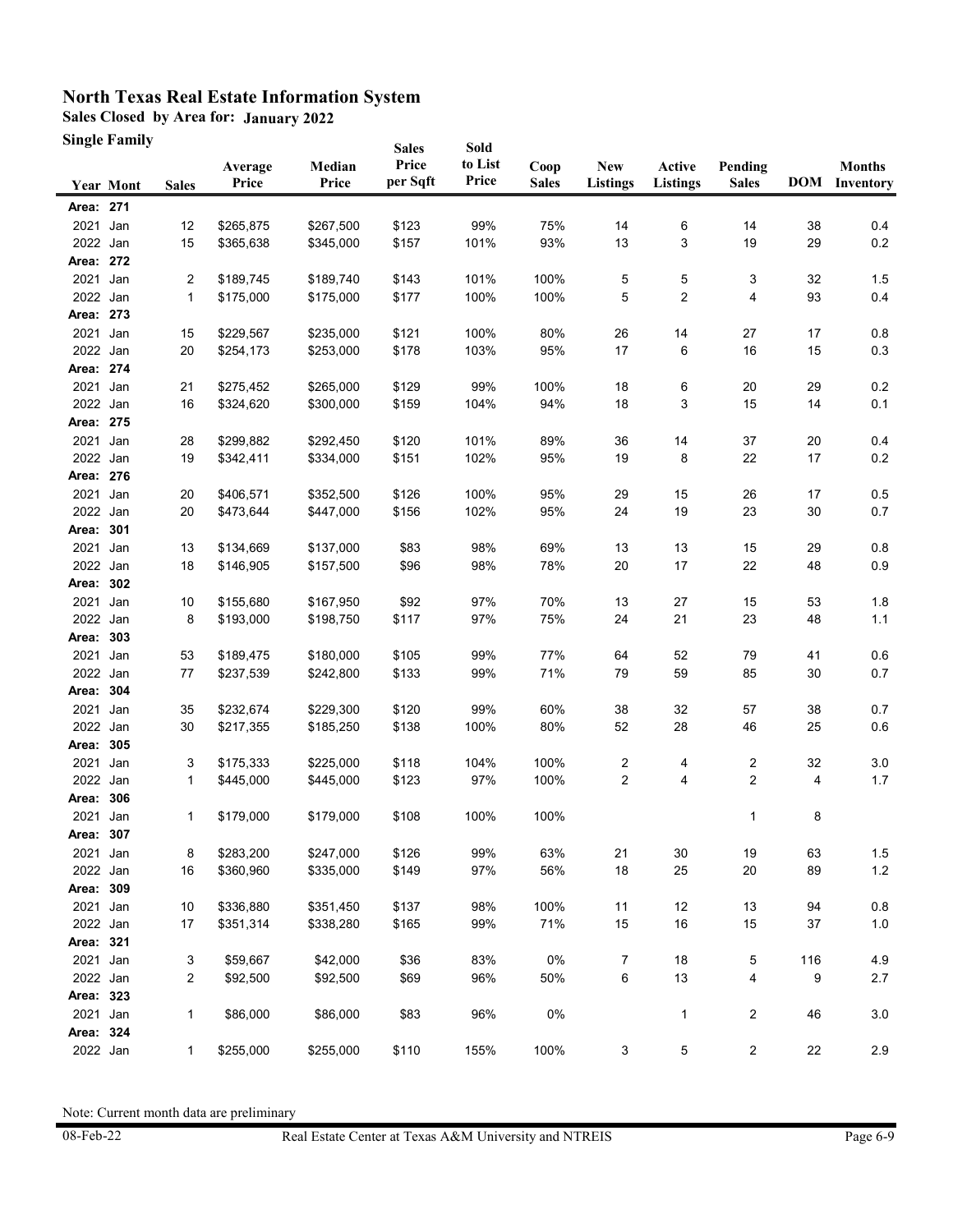**Sales Closed by Area for: January 2022**

**Single Family**

| <b>Single Family</b> |                                                                                                                                                                                                                                                                                                                                                     |                                                                                         |                                                                                                                                                                                                |                                                                                                                                                                                                                         |                                                                                                                                                          |                                                                                                                                      |                                                                                                                    |                                                                   |                                                                                        |                                                                                        |                                                                                                        |
|----------------------|-----------------------------------------------------------------------------------------------------------------------------------------------------------------------------------------------------------------------------------------------------------------------------------------------------------------------------------------------------|-----------------------------------------------------------------------------------------|------------------------------------------------------------------------------------------------------------------------------------------------------------------------------------------------|-------------------------------------------------------------------------------------------------------------------------------------------------------------------------------------------------------------------------|----------------------------------------------------------------------------------------------------------------------------------------------------------|--------------------------------------------------------------------------------------------------------------------------------------|--------------------------------------------------------------------------------------------------------------------|-------------------------------------------------------------------|----------------------------------------------------------------------------------------|----------------------------------------------------------------------------------------|--------------------------------------------------------------------------------------------------------|
| <b>Year Mont</b>     | <b>Sales</b>                                                                                                                                                                                                                                                                                                                                        | Average<br>Price                                                                        | Median<br>Price                                                                                                                                                                                | Price<br>per Sqft                                                                                                                                                                                                       | to List<br>Price                                                                                                                                         | Coop<br><b>Sales</b>                                                                                                                 | <b>New</b><br><b>Listings</b>                                                                                      | Active<br><b>Listings</b>                                         | Pending<br><b>Sales</b>                                                                |                                                                                        | <b>Months</b><br><b>DOM</b> Inventory                                                                  |
| Area: 325            |                                                                                                                                                                                                                                                                                                                                                     |                                                                                         |                                                                                                                                                                                                |                                                                                                                                                                                                                         |                                                                                                                                                          |                                                                                                                                      |                                                                                                                    |                                                                   |                                                                                        |                                                                                        |                                                                                                        |
|                      | 6                                                                                                                                                                                                                                                                                                                                                   | \$85,667                                                                                |                                                                                                                                                                                                | \$52                                                                                                                                                                                                                    |                                                                                                                                                          | 67%                                                                                                                                  | 10                                                                                                                 | 23                                                                |                                                                                        | 60                                                                                     | 1.9                                                                                                    |
| 2022 Jan             | 11                                                                                                                                                                                                                                                                                                                                                  | \$170,844                                                                               | \$162,500                                                                                                                                                                                      | \$97                                                                                                                                                                                                                    | 96%                                                                                                                                                      | 64%                                                                                                                                  | 21                                                                                                                 | 29                                                                | 17                                                                                     | 64                                                                                     | $2.2\,$                                                                                                |
| Area: 326            |                                                                                                                                                                                                                                                                                                                                                     |                                                                                         |                                                                                                                                                                                                |                                                                                                                                                                                                                         |                                                                                                                                                          |                                                                                                                                      |                                                                                                                    |                                                                   |                                                                                        |                                                                                        |                                                                                                        |
| 2021<br>Jan          | 1                                                                                                                                                                                                                                                                                                                                                   | \$160,000                                                                               | \$160,000                                                                                                                                                                                      | \$85                                                                                                                                                                                                                    | 100%                                                                                                                                                     | 100%                                                                                                                                 |                                                                                                                    | 6                                                                 |                                                                                        | 1                                                                                      | 6.0                                                                                                    |
| Area: 329            |                                                                                                                                                                                                                                                                                                                                                     |                                                                                         |                                                                                                                                                                                                |                                                                                                                                                                                                                         |                                                                                                                                                          |                                                                                                                                      |                                                                                                                    |                                                                   |                                                                                        |                                                                                        |                                                                                                        |
| 2021 Jan             | 7                                                                                                                                                                                                                                                                                                                                                   | \$142,000                                                                               | \$150,000                                                                                                                                                                                      | \$99                                                                                                                                                                                                                    | 99%                                                                                                                                                      | 86%                                                                                                                                  | 6                                                                                                                  | 14                                                                | 13                                                                                     | 88                                                                                     | 1.1                                                                                                    |
| 2022 Jan             | 7                                                                                                                                                                                                                                                                                                                                                   | \$128,909                                                                               | \$120,000                                                                                                                                                                                      | \$97                                                                                                                                                                                                                    | 93%                                                                                                                                                      | 57%                                                                                                                                  | 12                                                                                                                 | 14                                                                | 14                                                                                     | 74                                                                                     | 1.1                                                                                                    |
| Area: 330            |                                                                                                                                                                                                                                                                                                                                                     |                                                                                         |                                                                                                                                                                                                |                                                                                                                                                                                                                         |                                                                                                                                                          |                                                                                                                                      |                                                                                                                    |                                                                   |                                                                                        |                                                                                        |                                                                                                        |
| 2021<br>Jan          | 1                                                                                                                                                                                                                                                                                                                                                   | \$150,000                                                                               | \$150,000                                                                                                                                                                                      | \$51                                                                                                                                                                                                                    | 79%                                                                                                                                                      | 100%                                                                                                                                 |                                                                                                                    | 1                                                                 |                                                                                        | 175                                                                                    | 2.4                                                                                                    |
| Area: 331            |                                                                                                                                                                                                                                                                                                                                                     |                                                                                         |                                                                                                                                                                                                |                                                                                                                                                                                                                         |                                                                                                                                                          |                                                                                                                                      |                                                                                                                    |                                                                   |                                                                                        |                                                                                        |                                                                                                        |
| 2021<br>Jan          | 3                                                                                                                                                                                                                                                                                                                                                   | \$161,667                                                                               | \$75,000                                                                                                                                                                                       | \$96                                                                                                                                                                                                                    | 99%                                                                                                                                                      | 33%                                                                                                                                  | 8                                                                                                                  | 31                                                                | 7                                                                                      | 88                                                                                     | 4.7                                                                                                    |
| 2022 Jan             | 7                                                                                                                                                                                                                                                                                                                                                   | \$104,571                                                                               | \$60,000                                                                                                                                                                                       | \$76                                                                                                                                                                                                                    | 99%                                                                                                                                                      | 14%                                                                                                                                  | 3                                                                                                                  | 24                                                                | 4                                                                                      | 51                                                                                     | $3.5\,$                                                                                                |
| Area: 332            |                                                                                                                                                                                                                                                                                                                                                     |                                                                                         |                                                                                                                                                                                                |                                                                                                                                                                                                                         |                                                                                                                                                          |                                                                                                                                      |                                                                                                                    |                                                                   |                                                                                        |                                                                                        |                                                                                                        |
| 2021 Jan             | 42                                                                                                                                                                                                                                                                                                                                                  | \$178,159                                                                               | \$126,250                                                                                                                                                                                      | \$102                                                                                                                                                                                                                   | 93%                                                                                                                                                      | 69%                                                                                                                                  | 43                                                                                                                 | 71                                                                | 52                                                                                     | 99                                                                                     | 1.8                                                                                                    |
| 2022 Jan             | 23                                                                                                                                                                                                                                                                                                                                                  | \$249,591                                                                               | \$197,500                                                                                                                                                                                      | \$126                                                                                                                                                                                                                   |                                                                                                                                                          |                                                                                                                                      |                                                                                                                    |                                                                   |                                                                                        |                                                                                        | 1.8                                                                                                    |
|                      |                                                                                                                                                                                                                                                                                                                                                     |                                                                                         |                                                                                                                                                                                                |                                                                                                                                                                                                                         |                                                                                                                                                          |                                                                                                                                      |                                                                                                                    |                                                                   |                                                                                        |                                                                                        |                                                                                                        |
|                      | 1                                                                                                                                                                                                                                                                                                                                                   |                                                                                         |                                                                                                                                                                                                |                                                                                                                                                                                                                         |                                                                                                                                                          |                                                                                                                                      |                                                                                                                    | 4                                                                 |                                                                                        |                                                                                        | 2.8                                                                                                    |
|                      |                                                                                                                                                                                                                                                                                                                                                     |                                                                                         |                                                                                                                                                                                                |                                                                                                                                                                                                                         |                                                                                                                                                          |                                                                                                                                      |                                                                                                                    |                                                                   |                                                                                        |                                                                                        | 2.8                                                                                                    |
|                      |                                                                                                                                                                                                                                                                                                                                                     |                                                                                         |                                                                                                                                                                                                |                                                                                                                                                                                                                         |                                                                                                                                                          |                                                                                                                                      |                                                                                                                    |                                                                   |                                                                                        |                                                                                        |                                                                                                        |
|                      |                                                                                                                                                                                                                                                                                                                                                     | \$164,738                                                                               |                                                                                                                                                                                                |                                                                                                                                                                                                                         |                                                                                                                                                          |                                                                                                                                      |                                                                                                                    |                                                                   |                                                                                        |                                                                                        | 2.4                                                                                                    |
|                      |                                                                                                                                                                                                                                                                                                                                                     |                                                                                         |                                                                                                                                                                                                |                                                                                                                                                                                                                         |                                                                                                                                                          |                                                                                                                                      |                                                                                                                    |                                                                   |                                                                                        |                                                                                        | 2.6                                                                                                    |
|                      |                                                                                                                                                                                                                                                                                                                                                     |                                                                                         |                                                                                                                                                                                                |                                                                                                                                                                                                                         |                                                                                                                                                          |                                                                                                                                      |                                                                                                                    |                                                                   |                                                                                        |                                                                                        |                                                                                                        |
|                      |                                                                                                                                                                                                                                                                                                                                                     |                                                                                         |                                                                                                                                                                                                |                                                                                                                                                                                                                         |                                                                                                                                                          |                                                                                                                                      |                                                                                                                    |                                                                   |                                                                                        |                                                                                        | 6.6                                                                                                    |
|                      |                                                                                                                                                                                                                                                                                                                                                     |                                                                                         |                                                                                                                                                                                                |                                                                                                                                                                                                                         |                                                                                                                                                          |                                                                                                                                      |                                                                                                                    |                                                                   |                                                                                        |                                                                                        | 0.7                                                                                                    |
|                      |                                                                                                                                                                                                                                                                                                                                                     |                                                                                         |                                                                                                                                                                                                |                                                                                                                                                                                                                         |                                                                                                                                                          |                                                                                                                                      |                                                                                                                    |                                                                   |                                                                                        |                                                                                        |                                                                                                        |
|                      |                                                                                                                                                                                                                                                                                                                                                     |                                                                                         |                                                                                                                                                                                                |                                                                                                                                                                                                                         |                                                                                                                                                          |                                                                                                                                      |                                                                                                                    |                                                                   |                                                                                        |                                                                                        | 3.0                                                                                                    |
|                      |                                                                                                                                                                                                                                                                                                                                                     |                                                                                         |                                                                                                                                                                                                |                                                                                                                                                                                                                         |                                                                                                                                                          |                                                                                                                                      |                                                                                                                    |                                                                   |                                                                                        |                                                                                        | 10.7                                                                                                   |
|                      |                                                                                                                                                                                                                                                                                                                                                     |                                                                                         |                                                                                                                                                                                                |                                                                                                                                                                                                                         |                                                                                                                                                          |                                                                                                                                      |                                                                                                                    |                                                                   |                                                                                        |                                                                                        |                                                                                                        |
|                      |                                                                                                                                                                                                                                                                                                                                                     |                                                                                         |                                                                                                                                                                                                |                                                                                                                                                                                                                         |                                                                                                                                                          |                                                                                                                                      |                                                                                                                    |                                                                   |                                                                                        |                                                                                        | 0.8                                                                                                    |
|                      |                                                                                                                                                                                                                                                                                                                                                     |                                                                                         |                                                                                                                                                                                                |                                                                                                                                                                                                                         |                                                                                                                                                          |                                                                                                                                      |                                                                                                                    |                                                                   |                                                                                        |                                                                                        |                                                                                                        |
|                      |                                                                                                                                                                                                                                                                                                                                                     |                                                                                         |                                                                                                                                                                                                |                                                                                                                                                                                                                         |                                                                                                                                                          |                                                                                                                                      |                                                                                                                    |                                                                   |                                                                                        |                                                                                        | 2.8<br>2.7                                                                                             |
|                      |                                                                                                                                                                                                                                                                                                                                                     |                                                                                         |                                                                                                                                                                                                |                                                                                                                                                                                                                         |                                                                                                                                                          |                                                                                                                                      |                                                                                                                    |                                                                   |                                                                                        |                                                                                        |                                                                                                        |
|                      |                                                                                                                                                                                                                                                                                                                                                     |                                                                                         |                                                                                                                                                                                                |                                                                                                                                                                                                                         |                                                                                                                                                          |                                                                                                                                      |                                                                                                                    |                                                                   |                                                                                        |                                                                                        | 3.0                                                                                                    |
|                      |                                                                                                                                                                                                                                                                                                                                                     |                                                                                         |                                                                                                                                                                                                |                                                                                                                                                                                                                         |                                                                                                                                                          |                                                                                                                                      |                                                                                                                    |                                                                   |                                                                                        |                                                                                        | 2.6                                                                                                    |
|                      |                                                                                                                                                                                                                                                                                                                                                     |                                                                                         |                                                                                                                                                                                                |                                                                                                                                                                                                                         |                                                                                                                                                          |                                                                                                                                      |                                                                                                                    |                                                                   |                                                                                        |                                                                                        |                                                                                                        |
|                      |                                                                                                                                                                                                                                                                                                                                                     |                                                                                         |                                                                                                                                                                                                |                                                                                                                                                                                                                         |                                                                                                                                                          |                                                                                                                                      |                                                                                                                    |                                                                   |                                                                                        |                                                                                        | $3.8\,$                                                                                                |
|                      |                                                                                                                                                                                                                                                                                                                                                     |                                                                                         |                                                                                                                                                                                                |                                                                                                                                                                                                                         |                                                                                                                                                          |                                                                                                                                      |                                                                                                                    |                                                                   |                                                                                        |                                                                                        | $2.2\,$                                                                                                |
|                      |                                                                                                                                                                                                                                                                                                                                                     |                                                                                         |                                                                                                                                                                                                |                                                                                                                                                                                                                         |                                                                                                                                                          |                                                                                                                                      |                                                                                                                    |                                                                   |                                                                                        |                                                                                        |                                                                                                        |
|                      |                                                                                                                                                                                                                                                                                                                                                     |                                                                                         |                                                                                                                                                                                                |                                                                                                                                                                                                                         |                                                                                                                                                          |                                                                                                                                      |                                                                                                                    |                                                                   |                                                                                        |                                                                                        | 1.2                                                                                                    |
|                      |                                                                                                                                                                                                                                                                                                                                                     |                                                                                         |                                                                                                                                                                                                |                                                                                                                                                                                                                         |                                                                                                                                                          |                                                                                                                                      |                                                                                                                    |                                                                   |                                                                                        |                                                                                        |                                                                                                        |
| 2021 Jan             | $\overline{7}$                                                                                                                                                                                                                                                                                                                                      | \$183,486                                                                               | \$210,000                                                                                                                                                                                      | \$109                                                                                                                                                                                                                   | 96%                                                                                                                                                      | 57%                                                                                                                                  | 19                                                                                                                 | 32                                                                | $16\,$                                                                                 | 62                                                                                     | 2.4                                                                                                    |
|                      | 2021 Jan<br>Area: 333<br>2021 Jan<br>2022 Jan<br>Area: 335<br>2021 Jan<br>2022 Jan<br>Area: 336<br>2021<br>Jan<br>2022 Jan<br>Area: 337<br>2021<br>Jan<br>2022 Jan<br>Area: 338<br>2021<br>Jan<br>Area: 600<br>2021 Jan<br>2022 Jan<br>Area: 700<br>2021 Jan<br>2022 Jan<br>Area: 800<br>2021 Jan<br>2022 Jan<br>Area: 900<br>2021 Jan<br>Area: 999 | 2<br>8<br>2<br>2<br>2<br>1<br>3<br>$\overline{2}$<br>5<br>4<br>4<br>6<br>15<br>16<br>10 | \$100,920<br>\$335,000<br>\$141,500<br>\$152,500<br>\$317,500<br>\$365,000<br>\$241,633<br>\$51,700<br>\$131,600<br>\$289,250<br>\$234,438<br>\$245,835<br>\$211,777<br>\$235,960<br>\$527,150 | \$82,000<br>\$100,920<br>\$335,000<br>\$199,450<br>\$141,500<br>\$152,500<br>\$317,500<br>\$365,000<br>\$254,900<br>\$51,700<br>\$134,000<br>\$275,000<br>\$235,000<br>\$223,750<br>\$143,000<br>\$229,900<br>\$527,500 | <b>Sales</b><br>\$101<br>\$144<br>\$80<br>\$96<br>\$105<br>\$135<br>\$298<br>\$129<br>\$45<br>\$81<br>\$117<br>\$130<br>\$128<br>\$116<br>\$110<br>\$265 | Sold<br>101%<br>97%<br>92%<br>97%<br>98%<br>103%<br>97%<br>95%<br>91%<br>95%<br>95%<br>96%<br>98%<br>95%<br>98%<br>95%<br>94%<br>99% | 61%<br>100%<br>100%<br>25%<br>0%<br>0%<br>50%<br>0%<br>100%<br>50%<br>0%<br>50%<br>50%<br>83%<br>80%<br>81%<br>60% | 37<br>2<br>7<br>4<br>1<br>6<br>3<br>10<br>9<br>3<br>38<br>38<br>4 | 72<br>3<br>12<br>12<br>11<br>2<br>1<br>8<br>1<br>22<br>18<br>37<br>25<br>94<br>64<br>6 | 6<br>46<br>2<br>1<br>3<br>3<br>2<br>3<br>2<br>1<br>4<br>19<br>12<br>4<br>30<br>32<br>8 | 77<br>24<br>82<br>131<br>4<br>114<br>111<br>76<br>38<br>144<br>115<br>35<br>58<br>37<br>60<br>59<br>22 |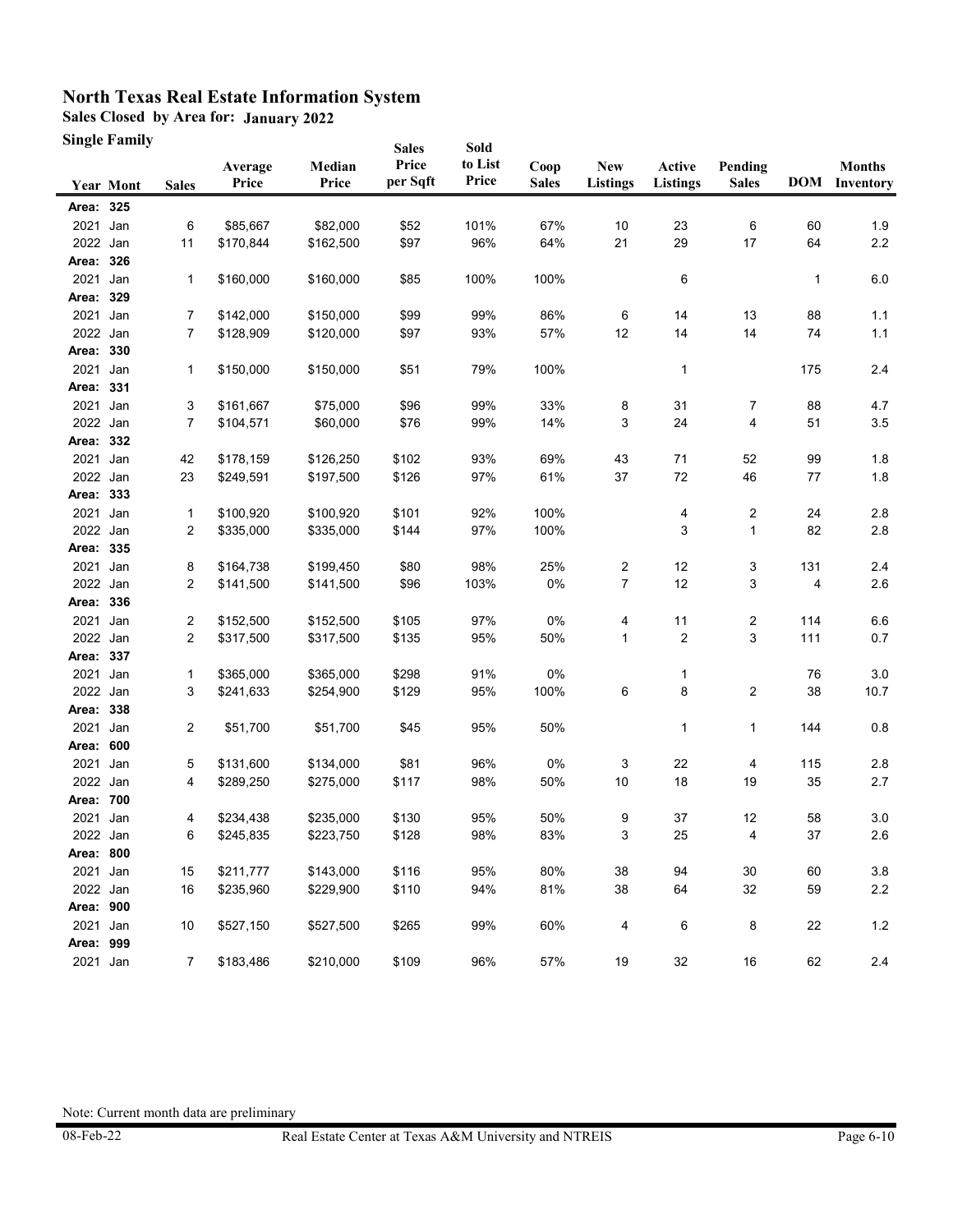**Sales Closed by Area for: January 2022**

**Condos and Townhomes**

| <b>Condos and Townhomes</b> |                  |              |                        | <b>Sales</b>           | Sold              |                  |                      |                               |                           |                         |          |                                       |
|-----------------------------|------------------|--------------|------------------------|------------------------|-------------------|------------------|----------------------|-------------------------------|---------------------------|-------------------------|----------|---------------------------------------|
|                             | <b>Year Mont</b> | <b>Sales</b> | Average<br>Price       | Median<br>Price        | Price<br>per Sqft | to List<br>Price | Coop<br><b>Sales</b> | <b>New</b><br><b>Listings</b> | Active<br><b>Listings</b> | Pending<br><b>Sales</b> |          | <b>Months</b><br><b>DOM</b> Inventory |
| Area: 5                     |                  |              |                        |                        |                   |                  |                      |                               |                           |                         |          |                                       |
| 2021                        | Jan              | 1            | \$130,000              | \$130,000              | \$157             | 96%              | 100%                 | 3                             | 3                         | 3                       | 18       | 1.6                                   |
| 2022 Jan                    |                  | 6            | \$248,535              | \$284,240              | \$165             | 102%             | 100%                 | 15                            | 4                         | 11                      | 10       | 0.8                                   |
| Area: 6                     |                  |              |                        |                        |                   |                  |                      |                               |                           |                         |          |                                       |
| 2021 Jan                    |                  | 1            | \$167,500              | \$167,500              | \$119             | 100%             | 100%                 |                               |                           |                         | 55       |                                       |
| Area: 8                     |                  |              |                        |                        |                   |                  |                      |                               |                           |                         |          |                                       |
| 2022 Jan                    |                  | 3            | \$303,594              | \$305,680              | \$161             | 101%             | 100%                 | 9                             | 2                         | 10                      | 116      | 1.0                                   |
| Area: 9                     |                  |              |                        |                        |                   |                  |                      |                               |                           |                         |          |                                       |
| 2021                        | Jan              | 2            | \$272,500              | \$272,500              | \$164             | 101%             | 100%                 | 1                             | 3                         | 2                       | 22       | 1.9                                   |
| 2022 Jan                    |                  | 1            | \$325,000              | \$325,000              | \$181             | 96%              | 100%                 | 3                             | 2                         | 2                       | 47       | 1.1                                   |
| Area: 10                    |                  |              |                        |                        |                   |                  |                      |                               |                           |                         |          |                                       |
| 2021                        | Jan              | 33           | \$253,936              | \$235,000              | \$178             | 98%              | 100%                 | 64                            | 88                        | 58                      | 50       | 2.1                                   |
| 2022 Jan                    |                  | 37           | \$254,663              | \$220,000              | \$196             | 99%              | 86%                  | 39                            | 21                        | 49                      | 37       | 0.4                                   |
| Area: 11                    |                  |              |                        |                        |                   |                  |                      |                               |                           |                         |          |                                       |
| 2021                        | Jan              | 17           | \$270,474              | \$226,000              | \$169             | 96%              | 88%                  | 25                            | 90                        | 29                      | 84       | 4.4                                   |
| 2022 Jan                    |                  | 21           | \$229,738              | \$221,990              | \$197             | 99%              | 86%                  | 32                            | 18                        | 41                      | 36       | 0.6                                   |
| Area: 12                    |                  |              |                        |                        |                   |                  |                      |                               |                           |                         |          |                                       |
| 2021 Jan                    |                  | 40           | \$299,972              | \$288,250              | \$218             | 98%              | 98%                  | 82                            | 116                       | 85                      | 74       | 2.1                                   |
| 2022 Jan                    |                  | 54           | \$419,780              | \$465,000              | \$262             | 100%             | 93%                  | 49                            | 16                        | 66                      | 36       | 0.2                                   |
| Area: 13                    |                  |              |                        |                        |                   |                  |                      |                               |                           |                         |          |                                       |
| 2021                        | Jan              | 2            | \$87,500               | \$87,500               | \$79              | 91%              | 100%                 | 2                             | 1                         | 2                       | 34       | 0.7                                   |
| 2022 Jan                    |                  | 3            | \$213,000              | \$210,000              | \$165             | 97%              | 100%                 | 5                             | 1                         | 6                       | 60       | 0.9                                   |
| Area: 14                    |                  |              |                        |                        |                   |                  |                      |                               |                           |                         |          |                                       |
| 2021                        | Jan              | 6            | \$151,000              | \$130,000              | \$109             | 98%              | 100%                 | 12                            | 26                        | 14                      | 66       | 2.9                                   |
| 2022 Jan                    |                  | 11           | \$501,508              | \$491,950              | \$260             | 99%              | 100%                 | 18                            | 12                        | 22                      | 57       | 0.8                                   |
| Area: 15                    |                  |              |                        |                        |                   |                  |                      |                               |                           |                         |          |                                       |
| 2021                        | Jan              | 1            | \$232,500              | \$232,500              | \$115             | 91%              | 100%                 | $\mathbf{1}$                  |                           | 1                       | 17       |                                       |
| Area: 16                    |                  |              |                        |                        |                   |                  |                      |                               |                           |                         |          |                                       |
| 2021                        | Jan              | 2            | \$124,000              | \$124,000              | \$126             | 98%              | 100%                 | 3                             | 8                         | 4                       | 68       | 2.0                                   |
| 2022 Jan                    |                  | 4            | \$166,252              | \$115,000              | \$152             | 97%              | 100%                 | 8                             | 4                         | 12                      | 86       | 0.8                                   |
| Area: 17                    |                  |              |                        |                        |                   |                  |                      |                               |                           |                         |          |                                       |
| 2021                        | Jan              | 72           | \$468,556              | \$352,450              | \$295             | 95%              | 96%                  | 167                           | 395                       | 123                     | 86       | 4.6                                   |
| 2022 Jan                    |                  | 78           | \$530,242              | \$374,900              | \$336             | 97%              | 94%                  | 103                           | 92                        | 121                     | 44       | 0.7                                   |
| Area: 18                    |                  |              |                        |                        |                   |                  |                      |                               |                           |                         |          |                                       |
| 2021 Jan                    |                  | 26           | \$142,881              | \$119,800              | \$127             | 98%              | 88%                  | 40                            | 55                        | 42                      | 46       | 1.9                                   |
| 2022 Jan                    |                  | $30\,$       | \$164,716              | \$168,950              | \$158             | 99%              | 93%                  | 47                            | 22                        | 38                      | 26       | $0.6\,$                               |
| Area: 20                    |                  |              |                        |                        |                   |                  |                      |                               |                           |                         |          |                                       |
| 2021 Jan                    |                  | 23           | \$297,304              | \$280,000              | \$183             | 98%              | 83%                  | 31                            | 29<br>24                  | 41                      | 44       | 1.4<br>$0.8\,$                        |
| 2022 Jan                    |                  | 20           | \$406,187              | \$385,000              | \$220             | 101%             | 90%                  | 26                            |                           | 27                      | 27       |                                       |
| Area: 21                    |                  |              |                        |                        |                   |                  |                      |                               |                           |                         |          |                                       |
| 2021 Jan<br>2022 Jan        |                  | 3<br>1       | \$188,667<br>\$387,500 | \$190,000<br>\$387,500 | \$150<br>\$202    | 95%<br>105%      | 100%<br>100%         | 1                             | 1                         | 2                       | 38<br>12 | 0.4                                   |
| Area: 22                    |                  |              |                        |                        |                   |                  |                      |                               |                           |                         |          |                                       |
| 2021 Jan                    |                  | 17           |                        | \$324,000              | \$161             | 99%              | 88%                  |                               | 40                        | 25                      | 58       | $2.2\,$                               |
| 2022 Jan                    |                  | 16           | \$294,537<br>\$310,209 | \$333,000              | \$197             | 103%             | 100%                 | 27<br>23                      | 12                        | 29                      | 19       | $0.5\,$                               |
| Area: 23                    |                  |              |                        |                        |                   |                  |                      |                               |                           |                         |          |                                       |
| 2021                        | Jan              | 12           | \$181,367              | \$171,500              | \$147             | 98%              | 100%                 | $26\,$                        | 31                        | $18$                    | 59       | 1.7                                   |
| 2022 Jan                    |                  | 11           | \$171,590              | \$133,700              | \$172             | 99%              | 100%                 | 15                            | 6                         | 19                      | 20       | 0.3                                   |
|                             |                  |              |                        |                        |                   |                  |                      |                               |                           |                         |          |                                       |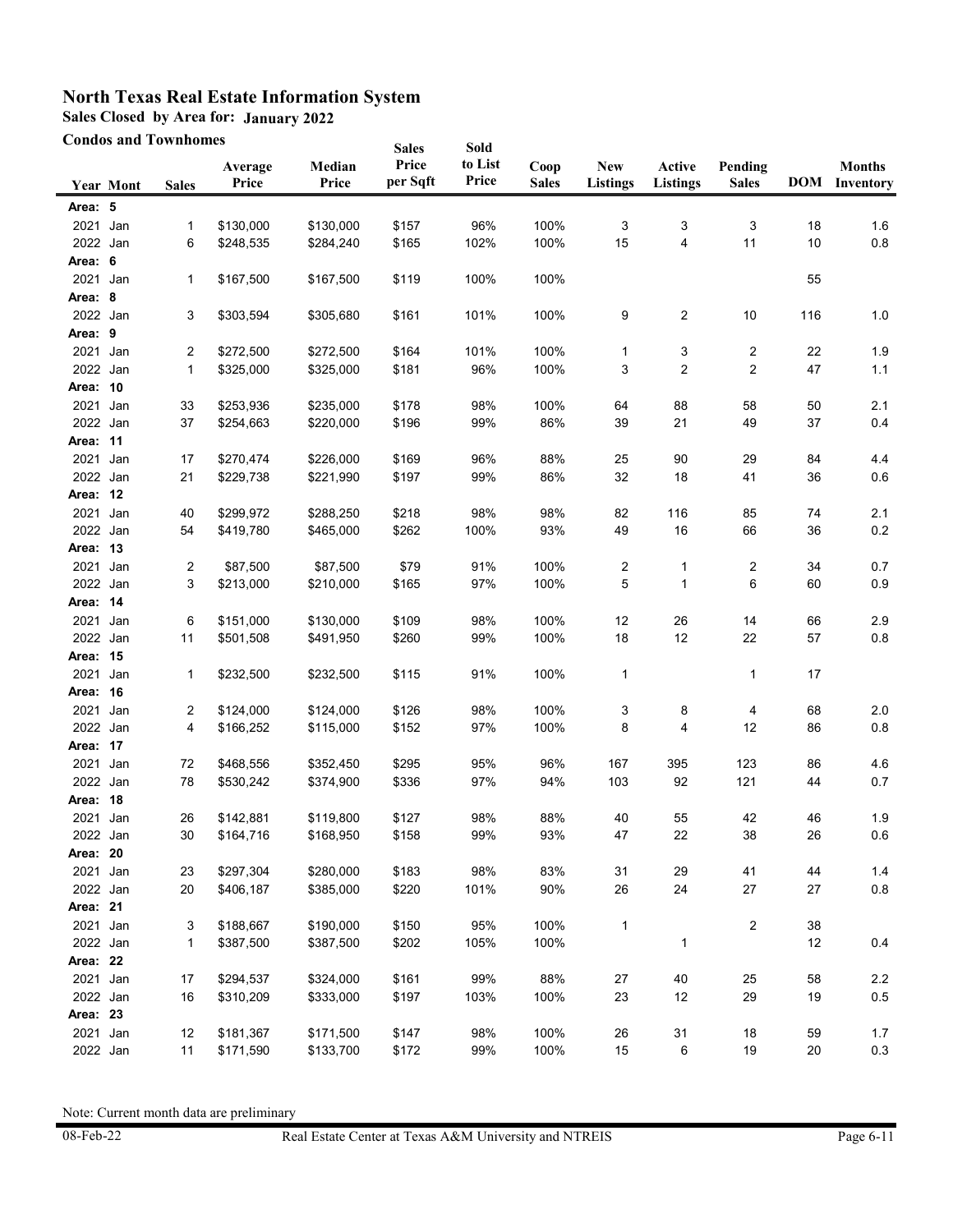**Sales Closed by Area for: January 2022**

**Condos and Townhomes**

| Sold<br><b>Sales</b><br>Price<br>to List<br>Median<br>Coop<br><b>New</b><br>Active<br>Pending<br><b>Months</b><br>Average<br>per Sqft<br>Price<br><b>DOM</b> Inventory<br>Price<br><b>Sales</b><br><b>Listings</b><br>Price<br><b>Listings</b><br><b>Sales</b><br><b>Year Mont</b><br><b>Sales</b><br>Area: 24<br>2021<br>99%<br>100%<br>Jan<br>\$190,540<br>\$131<br>21<br>13<br>28<br>51<br>10<br>\$194,392<br>89%<br>18<br>5<br>33<br>2022 Jan<br>18<br>\$185,000<br>\$165<br>99%<br>19<br>\$209,514<br>Area: 25<br>95%<br>40<br>22<br>2021<br>\$449,992<br>\$365,440<br>\$252<br>94%<br>24<br>71<br>Jan<br>16<br>97%<br>2022 Jan<br>5<br>\$228<br>80%<br>16<br>16<br>13<br>57<br>\$449,780<br>\$504,900<br>Area: 26<br>2021<br>42<br>Jan<br>36<br>\$247,190<br>\$190,000<br>\$161<br>98%<br>78%<br>41<br>51<br>50<br>2022 Jan<br>15<br>32<br>\$185<br>101%<br>100%<br>34<br>44<br>39<br>\$323,747<br>\$327,500<br>Area: 28<br>2021<br>Jan<br>\$124,000<br>\$118<br>95%<br>100%<br>$\overline{c}$<br>1<br>\$124,000<br>2<br>2<br>25<br>2022<br>\$129<br>88%<br>100%<br>Jan<br>1<br>\$140,000<br>\$140,000<br>31<br>Area:<br>2021<br>99%<br>80%<br>35<br>Jan<br>15<br>\$279,215<br>\$288,000<br>\$165<br>10<br>13<br>17<br>100%<br>2022 Jan<br>13<br>\$286,823<br>\$298,500<br>\$212<br>100%<br>29<br>14<br>33<br>220<br>Area: 33<br>2022 Jan<br>2<br>\$255,566<br>\$255,570<br>\$131<br>99%<br>100%<br>9<br>15<br>5<br>26<br>Area: 34<br>100%<br>2021 Jan<br>\$199,125<br>\$168,750<br>\$146<br>99%<br>5<br>103<br>4<br>6<br>5<br>99%<br>71%<br>6<br>2022 Jan<br>\$233,986<br>\$219,900<br>\$213<br>9<br>11<br>19<br>7<br>Area: 37<br>2022 Jan<br>2<br>101%<br>100%<br>1<br>1<br>\$228,000<br>\$228,000<br>\$151<br>1<br>26<br>Area: 38<br>2021<br>98%<br>100%<br>Jan<br>1<br>\$260,000<br>\$260,000<br>\$143<br>20<br>1<br>2022 Jan<br>1<br>\$273,000<br>\$273,000<br>\$144<br>99%<br>100%<br>2<br>1<br>11<br>1<br>Area: 41<br>2021<br>98%<br>92%<br>13<br>\$290,209<br>\$295,000<br>\$155<br>29<br>28<br>35<br>27<br>Jan<br>2022 Jan<br>8<br>\$362,500<br>\$193<br>103%<br>100%<br>18<br>12<br>26<br>12<br>\$364,875<br>Area: 42<br>2021<br>2<br>\$87<br>86%<br>100%<br>2<br>4<br>188<br>Jan<br>\$104,500<br>\$104,500<br>1<br>Area: 50<br>2021<br>\$270,390<br>\$176<br>96%<br>100%<br>11<br>3<br>42<br>Jan<br>2<br>\$270,390<br>2<br>2022 Jan<br>100%<br>100%<br>5<br>5<br>9<br>\$336,075<br>\$356,220<br>\$207<br>29<br>$\mathbf{1}$<br>Area: 51<br>2021 Jan<br>\$310,000<br>\$170<br>98%<br>100%<br>25<br>17<br>3<br>\$298,333<br>18<br>144<br>2022 Jan<br>101%<br>100%<br>164<br>\$446,085<br>\$447,150<br>\$263<br>8<br>12<br>4<br>9<br>Area: 53 |         |
|-------------------------------------------------------------------------------------------------------------------------------------------------------------------------------------------------------------------------------------------------------------------------------------------------------------------------------------------------------------------------------------------------------------------------------------------------------------------------------------------------------------------------------------------------------------------------------------------------------------------------------------------------------------------------------------------------------------------------------------------------------------------------------------------------------------------------------------------------------------------------------------------------------------------------------------------------------------------------------------------------------------------------------------------------------------------------------------------------------------------------------------------------------------------------------------------------------------------------------------------------------------------------------------------------------------------------------------------------------------------------------------------------------------------------------------------------------------------------------------------------------------------------------------------------------------------------------------------------------------------------------------------------------------------------------------------------------------------------------------------------------------------------------------------------------------------------------------------------------------------------------------------------------------------------------------------------------------------------------------------------------------------------------------------------------------------------------------------------------------------------------------------------------------------------------------------------------------------------------------------------------------------------------------------------------------------------------------------------------------------------------------------------------------------------------------------------------------------------------------------------------------------------------------------------------------------------------------------------------------------------------------------------------------|---------|
|                                                                                                                                                                                                                                                                                                                                                                                                                                                                                                                                                                                                                                                                                                                                                                                                                                                                                                                                                                                                                                                                                                                                                                                                                                                                                                                                                                                                                                                                                                                                                                                                                                                                                                                                                                                                                                                                                                                                                                                                                                                                                                                                                                                                                                                                                                                                                                                                                                                                                                                                                                                                                                                             |         |
|                                                                                                                                                                                                                                                                                                                                                                                                                                                                                                                                                                                                                                                                                                                                                                                                                                                                                                                                                                                                                                                                                                                                                                                                                                                                                                                                                                                                                                                                                                                                                                                                                                                                                                                                                                                                                                                                                                                                                                                                                                                                                                                                                                                                                                                                                                                                                                                                                                                                                                                                                                                                                                                             |         |
|                                                                                                                                                                                                                                                                                                                                                                                                                                                                                                                                                                                                                                                                                                                                                                                                                                                                                                                                                                                                                                                                                                                                                                                                                                                                                                                                                                                                                                                                                                                                                                                                                                                                                                                                                                                                                                                                                                                                                                                                                                                                                                                                                                                                                                                                                                                                                                                                                                                                                                                                                                                                                                                             | 0.8     |
|                                                                                                                                                                                                                                                                                                                                                                                                                                                                                                                                                                                                                                                                                                                                                                                                                                                                                                                                                                                                                                                                                                                                                                                                                                                                                                                                                                                                                                                                                                                                                                                                                                                                                                                                                                                                                                                                                                                                                                                                                                                                                                                                                                                                                                                                                                                                                                                                                                                                                                                                                                                                                                                             | 0.3     |
|                                                                                                                                                                                                                                                                                                                                                                                                                                                                                                                                                                                                                                                                                                                                                                                                                                                                                                                                                                                                                                                                                                                                                                                                                                                                                                                                                                                                                                                                                                                                                                                                                                                                                                                                                                                                                                                                                                                                                                                                                                                                                                                                                                                                                                                                                                                                                                                                                                                                                                                                                                                                                                                             |         |
|                                                                                                                                                                                                                                                                                                                                                                                                                                                                                                                                                                                                                                                                                                                                                                                                                                                                                                                                                                                                                                                                                                                                                                                                                                                                                                                                                                                                                                                                                                                                                                                                                                                                                                                                                                                                                                                                                                                                                                                                                                                                                                                                                                                                                                                                                                                                                                                                                                                                                                                                                                                                                                                             |         |
|                                                                                                                                                                                                                                                                                                                                                                                                                                                                                                                                                                                                                                                                                                                                                                                                                                                                                                                                                                                                                                                                                                                                                                                                                                                                                                                                                                                                                                                                                                                                                                                                                                                                                                                                                                                                                                                                                                                                                                                                                                                                                                                                                                                                                                                                                                                                                                                                                                                                                                                                                                                                                                                             | 3.4     |
|                                                                                                                                                                                                                                                                                                                                                                                                                                                                                                                                                                                                                                                                                                                                                                                                                                                                                                                                                                                                                                                                                                                                                                                                                                                                                                                                                                                                                                                                                                                                                                                                                                                                                                                                                                                                                                                                                                                                                                                                                                                                                                                                                                                                                                                                                                                                                                                                                                                                                                                                                                                                                                                             | 0.9     |
|                                                                                                                                                                                                                                                                                                                                                                                                                                                                                                                                                                                                                                                                                                                                                                                                                                                                                                                                                                                                                                                                                                                                                                                                                                                                                                                                                                                                                                                                                                                                                                                                                                                                                                                                                                                                                                                                                                                                                                                                                                                                                                                                                                                                                                                                                                                                                                                                                                                                                                                                                                                                                                                             |         |
|                                                                                                                                                                                                                                                                                                                                                                                                                                                                                                                                                                                                                                                                                                                                                                                                                                                                                                                                                                                                                                                                                                                                                                                                                                                                                                                                                                                                                                                                                                                                                                                                                                                                                                                                                                                                                                                                                                                                                                                                                                                                                                                                                                                                                                                                                                                                                                                                                                                                                                                                                                                                                                                             | 1.6     |
|                                                                                                                                                                                                                                                                                                                                                                                                                                                                                                                                                                                                                                                                                                                                                                                                                                                                                                                                                                                                                                                                                                                                                                                                                                                                                                                                                                                                                                                                                                                                                                                                                                                                                                                                                                                                                                                                                                                                                                                                                                                                                                                                                                                                                                                                                                                                                                                                                                                                                                                                                                                                                                                             | 0.4     |
|                                                                                                                                                                                                                                                                                                                                                                                                                                                                                                                                                                                                                                                                                                                                                                                                                                                                                                                                                                                                                                                                                                                                                                                                                                                                                                                                                                                                                                                                                                                                                                                                                                                                                                                                                                                                                                                                                                                                                                                                                                                                                                                                                                                                                                                                                                                                                                                                                                                                                                                                                                                                                                                             |         |
|                                                                                                                                                                                                                                                                                                                                                                                                                                                                                                                                                                                                                                                                                                                                                                                                                                                                                                                                                                                                                                                                                                                                                                                                                                                                                                                                                                                                                                                                                                                                                                                                                                                                                                                                                                                                                                                                                                                                                                                                                                                                                                                                                                                                                                                                                                                                                                                                                                                                                                                                                                                                                                                             |         |
|                                                                                                                                                                                                                                                                                                                                                                                                                                                                                                                                                                                                                                                                                                                                                                                                                                                                                                                                                                                                                                                                                                                                                                                                                                                                                                                                                                                                                                                                                                                                                                                                                                                                                                                                                                                                                                                                                                                                                                                                                                                                                                                                                                                                                                                                                                                                                                                                                                                                                                                                                                                                                                                             |         |
|                                                                                                                                                                                                                                                                                                                                                                                                                                                                                                                                                                                                                                                                                                                                                                                                                                                                                                                                                                                                                                                                                                                                                                                                                                                                                                                                                                                                                                                                                                                                                                                                                                                                                                                                                                                                                                                                                                                                                                                                                                                                                                                                                                                                                                                                                                                                                                                                                                                                                                                                                                                                                                                             |         |
|                                                                                                                                                                                                                                                                                                                                                                                                                                                                                                                                                                                                                                                                                                                                                                                                                                                                                                                                                                                                                                                                                                                                                                                                                                                                                                                                                                                                                                                                                                                                                                                                                                                                                                                                                                                                                                                                                                                                                                                                                                                                                                                                                                                                                                                                                                                                                                                                                                                                                                                                                                                                                                                             | 2.8     |
|                                                                                                                                                                                                                                                                                                                                                                                                                                                                                                                                                                                                                                                                                                                                                                                                                                                                                                                                                                                                                                                                                                                                                                                                                                                                                                                                                                                                                                                                                                                                                                                                                                                                                                                                                                                                                                                                                                                                                                                                                                                                                                                                                                                                                                                                                                                                                                                                                                                                                                                                                                                                                                                             | 0.9     |
|                                                                                                                                                                                                                                                                                                                                                                                                                                                                                                                                                                                                                                                                                                                                                                                                                                                                                                                                                                                                                                                                                                                                                                                                                                                                                                                                                                                                                                                                                                                                                                                                                                                                                                                                                                                                                                                                                                                                                                                                                                                                                                                                                                                                                                                                                                                                                                                                                                                                                                                                                                                                                                                             |         |
|                                                                                                                                                                                                                                                                                                                                                                                                                                                                                                                                                                                                                                                                                                                                                                                                                                                                                                                                                                                                                                                                                                                                                                                                                                                                                                                                                                                                                                                                                                                                                                                                                                                                                                                                                                                                                                                                                                                                                                                                                                                                                                                                                                                                                                                                                                                                                                                                                                                                                                                                                                                                                                                             | 7.2     |
|                                                                                                                                                                                                                                                                                                                                                                                                                                                                                                                                                                                                                                                                                                                                                                                                                                                                                                                                                                                                                                                                                                                                                                                                                                                                                                                                                                                                                                                                                                                                                                                                                                                                                                                                                                                                                                                                                                                                                                                                                                                                                                                                                                                                                                                                                                                                                                                                                                                                                                                                                                                                                                                             |         |
|                                                                                                                                                                                                                                                                                                                                                                                                                                                                                                                                                                                                                                                                                                                                                                                                                                                                                                                                                                                                                                                                                                                                                                                                                                                                                                                                                                                                                                                                                                                                                                                                                                                                                                                                                                                                                                                                                                                                                                                                                                                                                                                                                                                                                                                                                                                                                                                                                                                                                                                                                                                                                                                             | 1.0     |
|                                                                                                                                                                                                                                                                                                                                                                                                                                                                                                                                                                                                                                                                                                                                                                                                                                                                                                                                                                                                                                                                                                                                                                                                                                                                                                                                                                                                                                                                                                                                                                                                                                                                                                                                                                                                                                                                                                                                                                                                                                                                                                                                                                                                                                                                                                                                                                                                                                                                                                                                                                                                                                                             | 0.8     |
|                                                                                                                                                                                                                                                                                                                                                                                                                                                                                                                                                                                                                                                                                                                                                                                                                                                                                                                                                                                                                                                                                                                                                                                                                                                                                                                                                                                                                                                                                                                                                                                                                                                                                                                                                                                                                                                                                                                                                                                                                                                                                                                                                                                                                                                                                                                                                                                                                                                                                                                                                                                                                                                             |         |
|                                                                                                                                                                                                                                                                                                                                                                                                                                                                                                                                                                                                                                                                                                                                                                                                                                                                                                                                                                                                                                                                                                                                                                                                                                                                                                                                                                                                                                                                                                                                                                                                                                                                                                                                                                                                                                                                                                                                                                                                                                                                                                                                                                                                                                                                                                                                                                                                                                                                                                                                                                                                                                                             | 0.9     |
|                                                                                                                                                                                                                                                                                                                                                                                                                                                                                                                                                                                                                                                                                                                                                                                                                                                                                                                                                                                                                                                                                                                                                                                                                                                                                                                                                                                                                                                                                                                                                                                                                                                                                                                                                                                                                                                                                                                                                                                                                                                                                                                                                                                                                                                                                                                                                                                                                                                                                                                                                                                                                                                             |         |
|                                                                                                                                                                                                                                                                                                                                                                                                                                                                                                                                                                                                                                                                                                                                                                                                                                                                                                                                                                                                                                                                                                                                                                                                                                                                                                                                                                                                                                                                                                                                                                                                                                                                                                                                                                                                                                                                                                                                                                                                                                                                                                                                                                                                                                                                                                                                                                                                                                                                                                                                                                                                                                                             | 2.4     |
|                                                                                                                                                                                                                                                                                                                                                                                                                                                                                                                                                                                                                                                                                                                                                                                                                                                                                                                                                                                                                                                                                                                                                                                                                                                                                                                                                                                                                                                                                                                                                                                                                                                                                                                                                                                                                                                                                                                                                                                                                                                                                                                                                                                                                                                                                                                                                                                                                                                                                                                                                                                                                                                             | 1.7     |
|                                                                                                                                                                                                                                                                                                                                                                                                                                                                                                                                                                                                                                                                                                                                                                                                                                                                                                                                                                                                                                                                                                                                                                                                                                                                                                                                                                                                                                                                                                                                                                                                                                                                                                                                                                                                                                                                                                                                                                                                                                                                                                                                                                                                                                                                                                                                                                                                                                                                                                                                                                                                                                                             |         |
|                                                                                                                                                                                                                                                                                                                                                                                                                                                                                                                                                                                                                                                                                                                                                                                                                                                                                                                                                                                                                                                                                                                                                                                                                                                                                                                                                                                                                                                                                                                                                                                                                                                                                                                                                                                                                                                                                                                                                                                                                                                                                                                                                                                                                                                                                                                                                                                                                                                                                                                                                                                                                                                             | 1.7     |
|                                                                                                                                                                                                                                                                                                                                                                                                                                                                                                                                                                                                                                                                                                                                                                                                                                                                                                                                                                                                                                                                                                                                                                                                                                                                                                                                                                                                                                                                                                                                                                                                                                                                                                                                                                                                                                                                                                                                                                                                                                                                                                                                                                                                                                                                                                                                                                                                                                                                                                                                                                                                                                                             | 0.6     |
|                                                                                                                                                                                                                                                                                                                                                                                                                                                                                                                                                                                                                                                                                                                                                                                                                                                                                                                                                                                                                                                                                                                                                                                                                                                                                                                                                                                                                                                                                                                                                                                                                                                                                                                                                                                                                                                                                                                                                                                                                                                                                                                                                                                                                                                                                                                                                                                                                                                                                                                                                                                                                                                             |         |
|                                                                                                                                                                                                                                                                                                                                                                                                                                                                                                                                                                                                                                                                                                                                                                                                                                                                                                                                                                                                                                                                                                                                                                                                                                                                                                                                                                                                                                                                                                                                                                                                                                                                                                                                                                                                                                                                                                                                                                                                                                                                                                                                                                                                                                                                                                                                                                                                                                                                                                                                                                                                                                                             | 0.9     |
|                                                                                                                                                                                                                                                                                                                                                                                                                                                                                                                                                                                                                                                                                                                                                                                                                                                                                                                                                                                                                                                                                                                                                                                                                                                                                                                                                                                                                                                                                                                                                                                                                                                                                                                                                                                                                                                                                                                                                                                                                                                                                                                                                                                                                                                                                                                                                                                                                                                                                                                                                                                                                                                             |         |
|                                                                                                                                                                                                                                                                                                                                                                                                                                                                                                                                                                                                                                                                                                                                                                                                                                                                                                                                                                                                                                                                                                                                                                                                                                                                                                                                                                                                                                                                                                                                                                                                                                                                                                                                                                                                                                                                                                                                                                                                                                                                                                                                                                                                                                                                                                                                                                                                                                                                                                                                                                                                                                                             |         |
|                                                                                                                                                                                                                                                                                                                                                                                                                                                                                                                                                                                                                                                                                                                                                                                                                                                                                                                                                                                                                                                                                                                                                                                                                                                                                                                                                                                                                                                                                                                                                                                                                                                                                                                                                                                                                                                                                                                                                                                                                                                                                                                                                                                                                                                                                                                                                                                                                                                                                                                                                                                                                                                             | 8.3     |
|                                                                                                                                                                                                                                                                                                                                                                                                                                                                                                                                                                                                                                                                                                                                                                                                                                                                                                                                                                                                                                                                                                                                                                                                                                                                                                                                                                                                                                                                                                                                                                                                                                                                                                                                                                                                                                                                                                                                                                                                                                                                                                                                                                                                                                                                                                                                                                                                                                                                                                                                                                                                                                                             | 0.2     |
|                                                                                                                                                                                                                                                                                                                                                                                                                                                                                                                                                                                                                                                                                                                                                                                                                                                                                                                                                                                                                                                                                                                                                                                                                                                                                                                                                                                                                                                                                                                                                                                                                                                                                                                                                                                                                                                                                                                                                                                                                                                                                                                                                                                                                                                                                                                                                                                                                                                                                                                                                                                                                                                             |         |
|                                                                                                                                                                                                                                                                                                                                                                                                                                                                                                                                                                                                                                                                                                                                                                                                                                                                                                                                                                                                                                                                                                                                                                                                                                                                                                                                                                                                                                                                                                                                                                                                                                                                                                                                                                                                                                                                                                                                                                                                                                                                                                                                                                                                                                                                                                                                                                                                                                                                                                                                                                                                                                                             | 3.0     |
|                                                                                                                                                                                                                                                                                                                                                                                                                                                                                                                                                                                                                                                                                                                                                                                                                                                                                                                                                                                                                                                                                                                                                                                                                                                                                                                                                                                                                                                                                                                                                                                                                                                                                                                                                                                                                                                                                                                                                                                                                                                                                                                                                                                                                                                                                                                                                                                                                                                                                                                                                                                                                                                             | 1.1     |
|                                                                                                                                                                                                                                                                                                                                                                                                                                                                                                                                                                                                                                                                                                                                                                                                                                                                                                                                                                                                                                                                                                                                                                                                                                                                                                                                                                                                                                                                                                                                                                                                                                                                                                                                                                                                                                                                                                                                                                                                                                                                                                                                                                                                                                                                                                                                                                                                                                                                                                                                                                                                                                                             |         |
| 2021<br>Jan<br>\$276,350<br>97%<br>83%<br>34<br>$20\,$<br>43<br>18<br>\$335,575<br>\$174<br>67                                                                                                                                                                                                                                                                                                                                                                                                                                                                                                                                                                                                                                                                                                                                                                                                                                                                                                                                                                                                                                                                                                                                                                                                                                                                                                                                                                                                                                                                                                                                                                                                                                                                                                                                                                                                                                                                                                                                                                                                                                                                                                                                                                                                                                                                                                                                                                                                                                                                                                                                                              | $1.2$   |
| 2022 Jan<br>8<br>\$232<br>102%<br>100%<br>2<br>$20\,$<br>\$429,476<br>\$391,000<br>18<br>6                                                                                                                                                                                                                                                                                                                                                                                                                                                                                                                                                                                                                                                                                                                                                                                                                                                                                                                                                                                                                                                                                                                                                                                                                                                                                                                                                                                                                                                                                                                                                                                                                                                                                                                                                                                                                                                                                                                                                                                                                                                                                                                                                                                                                                                                                                                                                                                                                                                                                                                                                                  | 0.1     |
| Area: 55                                                                                                                                                                                                                                                                                                                                                                                                                                                                                                                                                                                                                                                                                                                                                                                                                                                                                                                                                                                                                                                                                                                                                                                                                                                                                                                                                                                                                                                                                                                                                                                                                                                                                                                                                                                                                                                                                                                                                                                                                                                                                                                                                                                                                                                                                                                                                                                                                                                                                                                                                                                                                                                    |         |
| 2021<br>Jan<br>\$332,880<br>\$179<br>98%<br>94%<br>14<br>24<br>16<br>\$333,484<br>20<br>54                                                                                                                                                                                                                                                                                                                                                                                                                                                                                                                                                                                                                                                                                                                                                                                                                                                                                                                                                                                                                                                                                                                                                                                                                                                                                                                                                                                                                                                                                                                                                                                                                                                                                                                                                                                                                                                                                                                                                                                                                                                                                                                                                                                                                                                                                                                                                                                                                                                                                                                                                                  | $0.6\,$ |
| 2022 Jan<br>17<br>\$204<br>103%<br>100%<br>24<br>8<br>15<br>17<br>\$387,578<br>\$381,130                                                                                                                                                                                                                                                                                                                                                                                                                                                                                                                                                                                                                                                                                                                                                                                                                                                                                                                                                                                                                                                                                                                                                                                                                                                                                                                                                                                                                                                                                                                                                                                                                                                                                                                                                                                                                                                                                                                                                                                                                                                                                                                                                                                                                                                                                                                                                                                                                                                                                                                                                                    | $0.3\,$ |
| Area: 59                                                                                                                                                                                                                                                                                                                                                                                                                                                                                                                                                                                                                                                                                                                                                                                                                                                                                                                                                                                                                                                                                                                                                                                                                                                                                                                                                                                                                                                                                                                                                                                                                                                                                                                                                                                                                                                                                                                                                                                                                                                                                                                                                                                                                                                                                                                                                                                                                                                                                                                                                                                                                                                    |         |
| 2021 Jan<br>\$196<br>$\overline{\mathbf{c}}$<br>3<br>2<br>\$316,500<br>\$316,500<br>98%<br>100%<br>1<br>68                                                                                                                                                                                                                                                                                                                                                                                                                                                                                                                                                                                                                                                                                                                                                                                                                                                                                                                                                                                                                                                                                                                                                                                                                                                                                                                                                                                                                                                                                                                                                                                                                                                                                                                                                                                                                                                                                                                                                                                                                                                                                                                                                                                                                                                                                                                                                                                                                                                                                                                                                  | 1.3     |
| Area: 72                                                                                                                                                                                                                                                                                                                                                                                                                                                                                                                                                                                                                                                                                                                                                                                                                                                                                                                                                                                                                                                                                                                                                                                                                                                                                                                                                                                                                                                                                                                                                                                                                                                                                                                                                                                                                                                                                                                                                                                                                                                                                                                                                                                                                                                                                                                                                                                                                                                                                                                                                                                                                                                    |         |
| 2021<br>\$90<br>95%<br>50%<br>$\mathbf 1$<br>2<br>112<br>Jan<br>2<br>\$144,500<br>\$144,500<br>$\mathbf{1}$                                                                                                                                                                                                                                                                                                                                                                                                                                                                                                                                                                                                                                                                                                                                                                                                                                                                                                                                                                                                                                                                                                                                                                                                                                                                                                                                                                                                                                                                                                                                                                                                                                                                                                                                                                                                                                                                                                                                                                                                                                                                                                                                                                                                                                                                                                                                                                                                                                                                                                                                                 | 0.7     |
| Area: 73                                                                                                                                                                                                                                                                                                                                                                                                                                                                                                                                                                                                                                                                                                                                                                                                                                                                                                                                                                                                                                                                                                                                                                                                                                                                                                                                                                                                                                                                                                                                                                                                                                                                                                                                                                                                                                                                                                                                                                                                                                                                                                                                                                                                                                                                                                                                                                                                                                                                                                                                                                                                                                                    |         |
| 2021<br>Jan<br>3<br>3<br>272<br>\$306,000<br>\$306,000<br>\$125<br>91%<br>100%<br>7<br>1                                                                                                                                                                                                                                                                                                                                                                                                                                                                                                                                                                                                                                                                                                                                                                                                                                                                                                                                                                                                                                                                                                                                                                                                                                                                                                                                                                                                                                                                                                                                                                                                                                                                                                                                                                                                                                                                                                                                                                                                                                                                                                                                                                                                                                                                                                                                                                                                                                                                                                                                                                    | 0.9     |
| 4<br>$\overline{\mathbf{c}}$<br>2022 Jan<br>\$109,500<br>\$75<br>100%<br>$0\%$<br>1<br>0<br>1<br>\$109,500                                                                                                                                                                                                                                                                                                                                                                                                                                                                                                                                                                                                                                                                                                                                                                                                                                                                                                                                                                                                                                                                                                                                                                                                                                                                                                                                                                                                                                                                                                                                                                                                                                                                                                                                                                                                                                                                                                                                                                                                                                                                                                                                                                                                                                                                                                                                                                                                                                                                                                                                                  | 0.4     |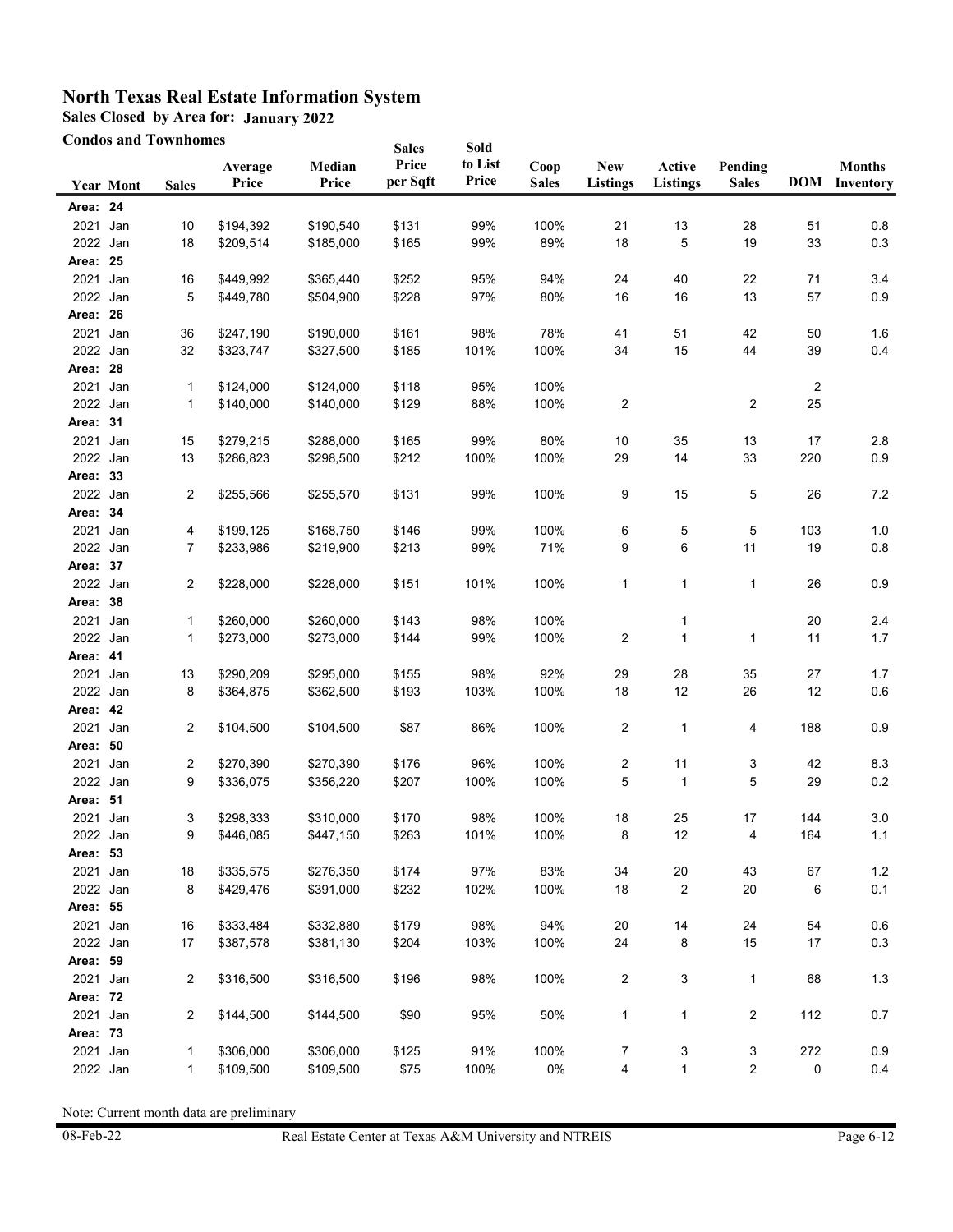**Sales Closed by Area for: January 2022**

**Condos and Townhomes**

| <b>Condos and Townhomes</b> |           |              | <b>Sales</b>     | Sold            |                   |                  |                      |                               |                           |                         |     |                                       |
|-----------------------------|-----------|--------------|------------------|-----------------|-------------------|------------------|----------------------|-------------------------------|---------------------------|-------------------------|-----|---------------------------------------|
|                             | Year Mont | <b>Sales</b> | Average<br>Price | Median<br>Price | Price<br>per Sqft | to List<br>Price | Coop<br><b>Sales</b> | <b>New</b><br><b>Listings</b> | Active<br><b>Listings</b> | Pending<br><b>Sales</b> |     | <b>Months</b><br><b>DOM</b> Inventory |
| Area: 74                    |           |              |                  |                 |                   |                  |                      |                               |                           |                         |     |                                       |
| 2022 Jan                    |           | 1            | \$125,000        | \$125,000       | \$71              | 94%              | 100%                 | $\overline{2}$                |                           | 2                       | 25  |                                       |
| Area: 76                    |           |              |                  |                 |                   |                  |                      |                               |                           |                         |     |                                       |
| 2021                        | Jan       | 1            | \$400,000        | \$400,000       | \$206             | 92%              | 0%                   | 3                             | 8                         | 4                       | 46  | 1.7                                   |
| Area: 82                    |           |              |                  |                 |                   |                  |                      |                               |                           |                         |     |                                       |
| 2021 Jan                    |           | 10           | \$158,550        | \$139,500       | \$139             | 98%              | 100%                 | 21                            | 10                        | 16                      | 35  | 0.8                                   |
| 2022 Jan                    |           | 8            | \$176,156        | \$143,500       | \$182             | 100%             | 88%                  | 13                            | 6                         | 15                      | 29  | 0.4                                   |
| Area: 83                    |           |              |                  |                 |                   |                  |                      |                               |                           |                         |     |                                       |
| 2021                        | Jan       | 6            | \$178,917        | \$171,500       | \$116             | 97%              | 100%                 | 6                             | 4                         | 8                       | 14  | 1.1                                   |
| 2022 Jan                    |           | 4            | \$281,250        | \$247,500       | \$150             | 100%             | 75%                  | 1                             | 3                         | 2                       | 81  | 0.5                                   |
| Area: 84                    |           |              |                  |                 |                   |                  |                      |                               |                           |                         |     |                                       |
| 2022 Jan                    |           | 2            | \$291,500        | \$291,500       | \$228             | 102%             | 50%                  |                               |                           |                         | 14  |                                       |
| Area: 85                    |           |              |                  |                 |                   |                  |                      |                               |                           |                         |     |                                       |
| 2021                        | Jan       | 1            | \$257,500        | \$257,500       | \$175             | 97%              | 100%                 | $\mathbf{1}$                  | $\mathbf{1}$              | 1                       | 122 | 0.4                                   |
| 2022 Jan                    |           | 1            | \$254,000        | \$254,000       | \$138             | 98%              | 100%                 | 2                             |                           | 1                       | 42  |                                       |
| Area: 86                    |           |              |                  |                 |                   |                  |                      |                               |                           |                         |     |                                       |
| 2022 Jan                    |           | 1            | \$200,000        | \$200,000       | \$125             | 91%              | 100%                 | 3                             |                           | 3                       | 24  |                                       |
| Area: 89                    |           |              |                  |                 |                   |                  |                      |                               |                           |                         |     |                                       |
| 2021 Jan                    |           | 1            | \$372,000        | \$372,000       | \$158             | 98%              | 100%                 | 1                             | 4                         |                         | 45  | 16.0                                  |
| Area: 93                    |           |              |                  |                 |                   |                  |                      |                               |                           |                         |     |                                       |
| 2022 Jan                    |           | 1            | \$180,000        | \$180,000       | \$91              | 90%              | 0%                   | 1                             | 1                         | 1                       | 110 | 6.0                                   |
| Area: 98                    |           |              |                  |                 |                   |                  |                      |                               |                           |                         |     |                                       |
| 2021                        | Jan       | 1            | \$263,000        | \$263,000       | \$105             | 99%              | 100%                 | 3                             | 10                        | 3                       | 336 | 5.7                                   |
| 2022 Jan                    |           | 2            | \$183,000        | \$183,000       | \$129             | 97%              | 50%                  | 1                             |                           | 3                       | 31  |                                       |
| Area: 101                   |           |              |                  |                 |                   |                  |                      |                               |                           |                         |     |                                       |
| 2021                        | Jan       | 16           | \$389,544        | \$276,500       | \$274             | 88%              | 100%                 | 11                            | 53                        | 14                      | 80  | 7.1                                   |
| 2022 Jan<br>Area: 102       |           | 12           | \$342,591        | \$340,000       | \$260             | 98%              | 100%                 | 12                            | 16                        | 16                      | 64  | 1.4                                   |
| 2022 Jan                    |           |              |                  | \$235,000       |                   | 99%              | 100%                 |                               |                           |                         | 23  |                                       |
| Area: 104                   |           | 3            | \$219,300        |                 | \$157             |                  |                      | $\mathbf{1}$                  |                           | 2                       |     |                                       |
| 2021                        | Jan       | 1            | \$207,000        | \$207,000       | \$125             | 100%             | 100%                 | 5                             | 4                         | 3                       | 125 | 0.9                                   |
| 2022 Jan                    |           | 3            | \$136,000        | \$113,000       | \$113             | 95%              | 100%                 | 12                            | 6                         | 8                       | 124 | $1.2$                                 |
| Area: 105                   |           |              |                  |                 |                   |                  |                      |                               |                           |                         |     |                                       |
| 2022 Jan                    |           | 1            | \$343,500        | \$343,500       | \$267             | 100%             | 0%                   |                               |                           |                         | 110 |                                       |
| Area: 106                   |           |              |                  |                 |                   |                  |                      |                               |                           |                         |     |                                       |
| 2022 Jan                    |           | 1            | \$181,000        | \$181,000       | \$133             | 98%              | 100%                 |                               | 2                         |                         | 31  | 3.4                                   |
| Area: 107                   |           |              |                  |                 |                   |                  |                      |                               |                           |                         |     |                                       |
| 2021 Jan                    |           | 5            | \$257,040        | \$230,000       | \$182             | 98%              | 100%                 | 6                             | 7                         | 3                       | 74  | 1.4                                   |
| 2022 Jan                    |           | 8            | \$309,938        | \$347,500       | \$209             | 98%              | 88%                  | 8                             | 5                         | 6                       | 45  | 0.9                                   |
| Area: 108                   |           |              |                  |                 |                   |                  |                      |                               |                           |                         |     |                                       |
| 2021 Jan                    |           | 14           | \$396,464        | \$402,950       | \$215             | 95%              | 79%                  | 24                            | 76                        | 17                      | 59  | 5.2                                   |
| 2022 Jan                    |           | 12           | \$378,536        | \$390,000       | \$206             | 99%              | 75%                  | $17$                          | 22                        | $17\,$                  | 60  | $1.0$                                 |
| Area: 109                   |           |              |                  |                 |                   |                  |                      |                               |                           |                         |     |                                       |
| 2021 Jan                    |           | 1            | \$251,250        | \$251,250       | \$126             | 99%              | 100%                 |                               | $\mathbf{1}$              | 1                       | 98  | $0.6\,$                               |
| 2022 Jan                    |           | $\mathbf{1}$ | \$217,500        | \$217,500       | \$149             | 99%              | 100%                 | 3                             | 2                         | 2                       | 92  | 2.0                                   |
| Area: 111                   |           |              |                  |                 |                   |                  |                      |                               |                           |                         |     |                                       |
| 2021 Jan                    |           | 4            | \$287,217        | \$285,780       | \$150             | 99%              | 75%                  | 6                             | 2                         | 3                       | 61  | 1.3                                   |
| Area: 112                   |           |              |                  |                 |                   |                  |                      |                               |                           |                         |     |                                       |
| 2022 Jan                    |           | 5            | \$238,280        | \$205,000       | \$152             | 100%             | 100%                 |                               | $\mathbf{1}$              |                         | 25  | 0.7                                   |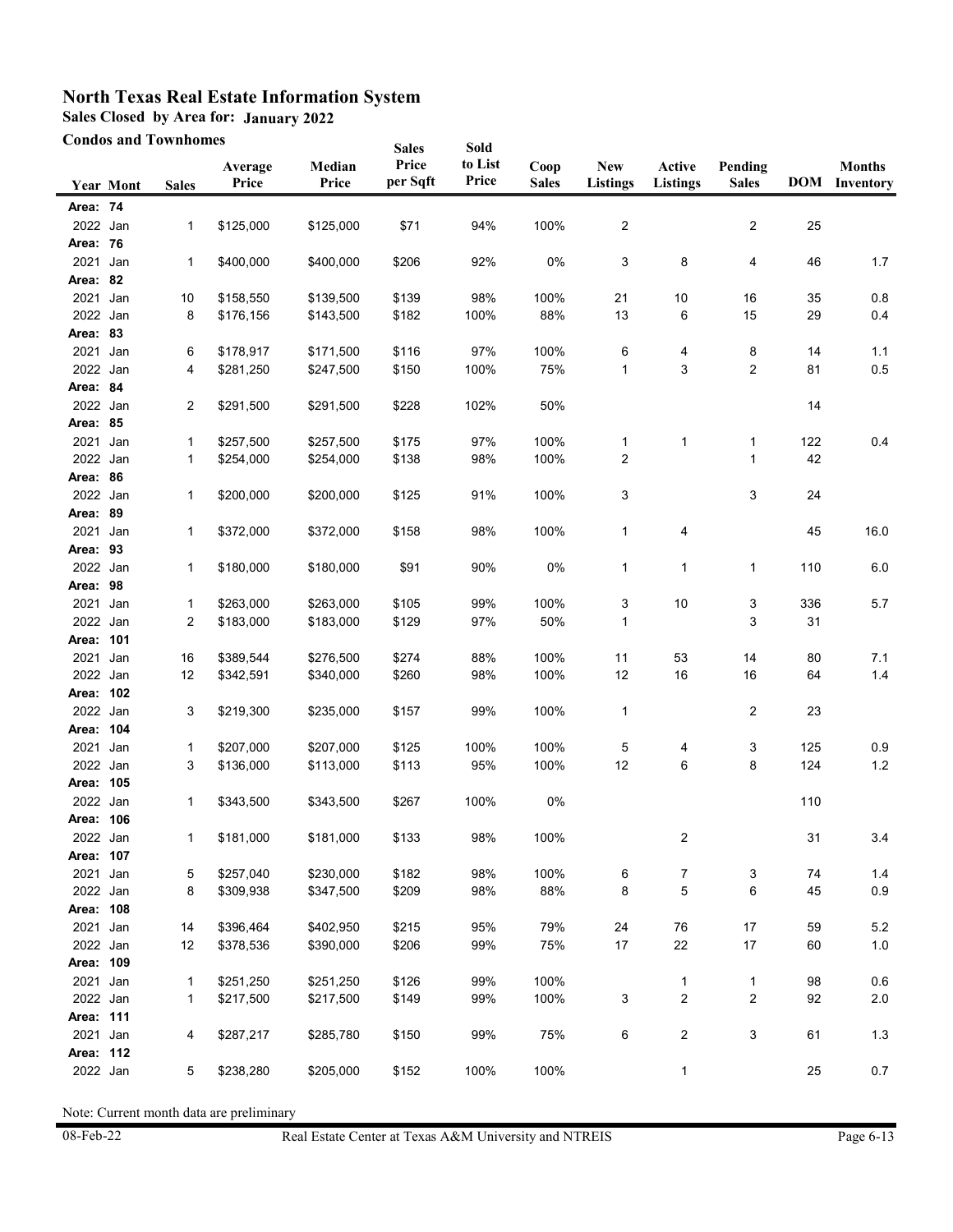**Sales Closed by Area for: January 2022**

**Condos and Townhomes**

|           |           | <b>Condos and Townhomes</b> |                  |                 | <b>Sales</b>      | Sold             |                      |                               |                           |                         |                         |                                       |
|-----------|-----------|-----------------------------|------------------|-----------------|-------------------|------------------|----------------------|-------------------------------|---------------------------|-------------------------|-------------------------|---------------------------------------|
|           | Year Mont | <b>Sales</b>                | Average<br>Price | Median<br>Price | Price<br>per Sqft | to List<br>Price | Coop<br><b>Sales</b> | <b>New</b><br><b>Listings</b> | Active<br><b>Listings</b> | Pending<br><b>Sales</b> |                         | <b>Months</b><br><b>DOM</b> Inventory |
| Area: 120 |           |                             |                  |                 |                   |                  |                      |                               |                           |                         |                         |                                       |
| 2021      | Jan       | $\mathbf{1}$                | \$230,000        | \$230,000       | \$155             | 100%             | 100%                 | 1                             | 2                         | 1                       | 1                       | 0.5                                   |
| 2022 Jan  |           | 3                           | \$260,667        | \$245,000       | \$172             | 100%             | 67%                  | 5                             | 1                         | 5                       | 38                      | 0.2                                   |
| Area: 121 |           |                             |                  |                 |                   |                  |                      |                               |                           |                         |                         |                                       |
| 2021 Jan  |           | 6                           | \$288,583        | \$289,750       | \$152             | 99%              | 100%                 | 13                            | 11                        | 18                      | 53                      | 1.1                                   |
| 2022 Jan  |           | 9                           | \$357,556        | \$340,000       | \$208             | 97%              | 100%                 | 6                             |                           | 8                       | 48                      |                                       |
| Area: 122 |           |                             |                  |                 |                   |                  |                      |                               |                           |                         |                         |                                       |
| 2021      | Jan       | 3                           | \$174,000        | \$162,000       | \$144             | 97%              | 100%                 | 1                             |                           | 2                       | 12                      |                                       |
| 2022 Jan  |           | 5                           | \$159,300        | \$155,000       | \$195             | 98%              | 40%                  |                               | 1                         |                         | 56                      | 0.4                                   |
| Area: 124 |           |                             |                  |                 |                   |                  |                      |                               |                           |                         |                         |                                       |
| 2021 Jan  |           | $\overline{c}$              | \$408,700        | \$408,700       | \$201             | 98%              | 100%                 | 6                             | 5                         | 4                       | 48                      | 1.5                                   |
| Area: 125 |           |                             |                  |                 |                   |                  |                      |                               |                           |                         |                         |                                       |
| 2021 Jan  |           | 2                           | \$412,500        | \$412,500       | \$195             | 99%              | 50%                  | 5                             | 8                         |                         | 94                      | 4.0                                   |
| 2022 Jan  |           | 4                           | \$689,000        | \$443,500       | \$363             | 99%              | 75%                  | 3                             | 5                         | 4                       | 134                     | 1.9                                   |
| Area: 126 |           |                             |                  |                 |                   |                  |                      |                               |                           |                         |                         |                                       |
| 2021 Jan  |           | $\mathbf{1}$                | \$409,000        | \$409,000       | \$192             | 98%              | 0%                   |                               |                           |                         | 26                      |                                       |
| Area: 127 |           |                             |                  |                 |                   |                  |                      |                               |                           |                         |                         |                                       |
| 2021 Jan  |           | 3                           | \$276,833        | \$280,500       | \$148             | 99%              | 100%                 | 8                             | 10                        | 10                      | 56                      | 1.5                                   |
| 2022 Jan  |           | 6                           | \$376,806        | \$383,750       | \$192             | 99%              | 100%                 | 7                             | 9                         | 6                       | 22                      | 1.2                                   |
| Area: 130 |           |                             |                  |                 |                   |                  |                      |                               |                           |                         |                         |                                       |
| 2021      | Jan       | $\mathbf{1}$                | \$210,000        | \$210,000       | \$140             | 100%             | 100%                 | 3                             | 1                         | 3                       | 137                     | 0.5                                   |
| Area: 131 |           |                             |                  |                 |                   |                  |                      |                               |                           |                         |                         |                                       |
| 2022 Jan  |           | 1                           | \$799,167        | \$799,170       | \$270             | 105%             | 100%                 |                               |                           |                         | 379                     |                                       |
| Area: 141 |           |                             |                  |                 |                   |                  |                      |                               |                           |                         |                         |                                       |
| 2021      | Jan       | 1                           | \$185,000        | \$185,000       | \$156             | 99%              | 100%                 |                               |                           |                         | $\overline{\mathbf{c}}$ |                                       |
| 2022      | Jan       | $\mathbf{1}$                | \$279,900        | \$279,900       | \$150             | 100%             | 100%                 |                               |                           | 1                       | 5                       |                                       |
| Area: 146 |           |                             |                  |                 |                   |                  |                      |                               |                           |                         |                         |                                       |
| 2022 Jan  |           | 2                           | \$412,539        | \$412,540       | \$254             | 101%             | 100%                 |                               | 1                         | 1                       | 210                     | 0.9                                   |
| Area: 156 |           |                             |                  |                 |                   |                  |                      |                               |                           |                         |                         |                                       |
| 2022 Jan  |           | $\mathbf{1}$                | \$173,500        | \$173,500       | \$116             | 92%              | 100%                 |                               |                           | 1                       | 87                      |                                       |
| Area: 271 |           |                             |                  |                 |                   |                  |                      |                               |                           |                         |                         |                                       |
| 2021 Jan  |           | 2                           | \$214,500        | \$214,500       | \$147             | 99%              | 100%                 | 2                             | 2                         |                         | 14                      | 0.8                                   |
| 2022 Jan  |           | 2                           | \$208,500        | \$208,500       | \$149             | 100%             | 100%                 | 8                             |                           | 7                       | 8                       |                                       |
| Area: 273 |           |                             |                  |                 |                   |                  |                      |                               |                           |                         |                         |                                       |
| 2022 Jan  |           | 1                           | \$201,000        | \$201,000       | \$122             | 112%             | 100%                 | 1                             |                           | 2                       | 5                       |                                       |
| Area: 274 |           |                             |                  |                 |                   |                  |                      |                               |                           |                         |                         |                                       |
| 2021 Jan  |           | 1                           | \$138,000        | \$138,000       | \$85              | 97%              | 100%                 | 2                             | 1                         | 2                       | 36                      | 0.5                                   |
| Area: 275 |           |                             |                  |                 |                   |                  |                      |                               |                           |                         |                         |                                       |
| 2022 Jan  |           | $\mathbf{1}$                | \$278,000        | \$278,000       | \$196             | 96%              | 100%                 |                               |                           |                         | $\overline{7}$          |                                       |
| Area: 276 |           |                             |                  |                 |                   |                  |                      |                               |                           |                         |                         |                                       |
| 2021      | Jan       | $\mathbf 1$                 | \$278,000        | \$278,000       | \$139             | 99%              | 100%                 | 9                             | $10$                      | $\overline{7}$          | 47                      | 6.0                                   |
| Area: 303 |           |                             |                  |                 |                   |                  |                      |                               |                           |                         |                         |                                       |
| 2022 Jan  |           | $\mathbf{1}$                | \$150,000        | \$150,000       | \$134             | 91%              | 100%                 |                               | 1                         |                         | 34                      | 2.4                                   |
| Area: 304 |           |                             |                  |                 |                   |                  |                      |                               |                           |                         |                         |                                       |
| 2022 Jan  |           | $\mathbf{1}$                | \$130,000        | \$130,000       | \$134             | 103%             | 100%                 | $\mathbf{1}$                  |                           | $\overline{c}$          | 0                       |                                       |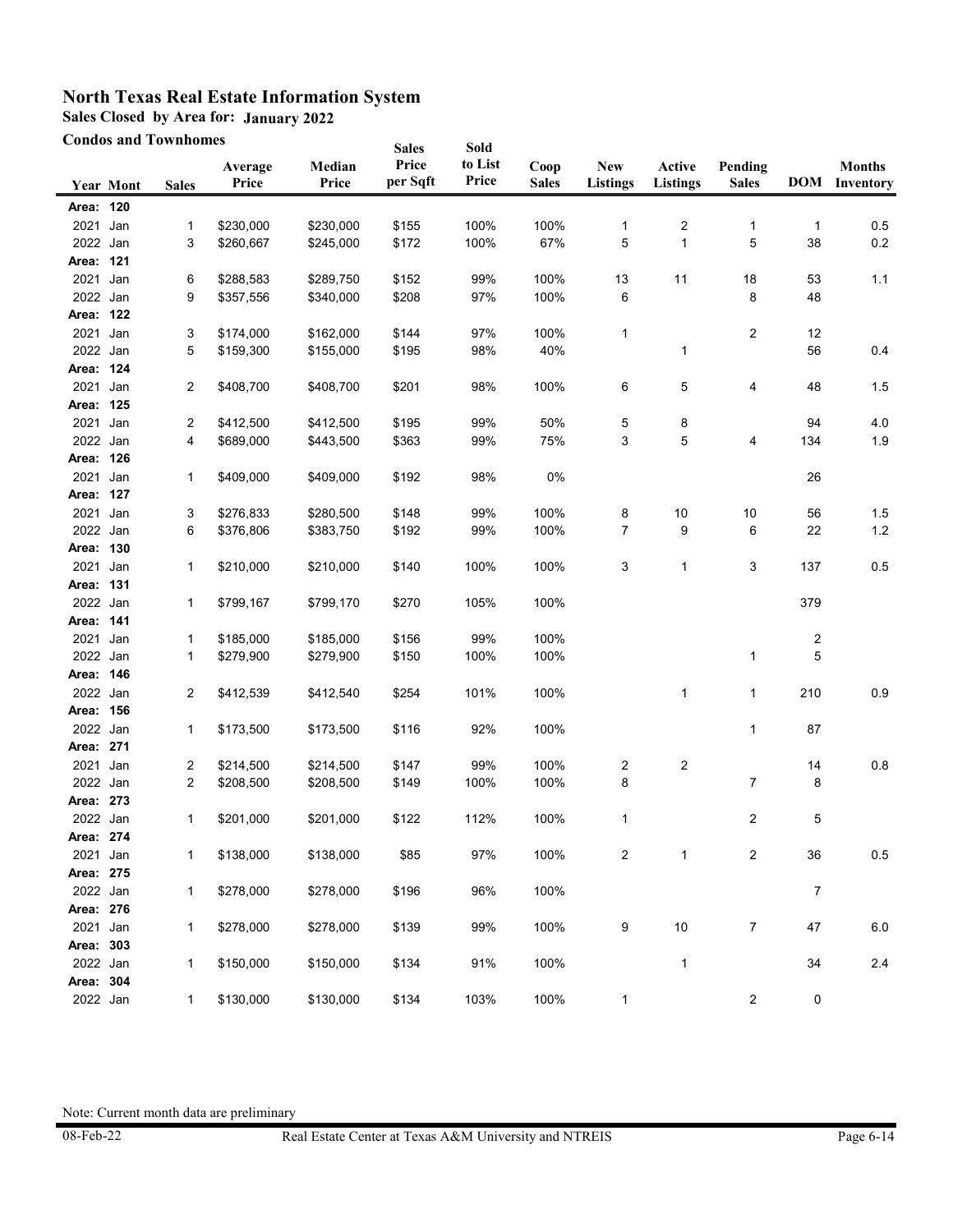**Sales Closed by Area for: January 2022**

**Lots and Vacant Land**

|          |                  | Lots and Vacant Land |                  |                 | <b>Sales</b>      | Sold             |                      |                               |                           |                         |        |                                       |
|----------|------------------|----------------------|------------------|-----------------|-------------------|------------------|----------------------|-------------------------------|---------------------------|-------------------------|--------|---------------------------------------|
|          | <b>Year Mont</b> | <b>Sales</b>         | Average<br>Price | Median<br>Price | Price<br>per Sqft | to List<br>Price | Coop<br><b>Sales</b> | <b>New</b><br><b>Listings</b> | Active<br><b>Listings</b> | Pending<br><b>Sales</b> |        | <b>Months</b><br><b>DOM</b> Inventory |
| Area: 1  |                  |                      |                  |                 |                   |                  |                      |                               |                           |                         |        |                                       |
| 2021     | Jan              | 13                   | \$153,577        | \$103,000       |                   | 93%              | 77%                  | 9                             | 28                        | 16                      | 107    | 2.6                                   |
| 2022 Jan |                  | 1                    | \$200,000        | \$200,000       |                   | 67%              | 100%                 | 19                            | 30                        | 12                      | 112    | $3.2\,$                               |
| Area: 2  |                  |                      |                  |                 |                   |                  |                      |                               |                           |                         |        |                                       |
| 2021 Jan |                  | 4                    | \$130,750        | \$92,500        |                   | 82%              | 75%                  | 1                             | 13                        | 4                       | 88     | 4.6                                   |
| 2022 Jan |                  | 3                    | \$72,500         | \$75,000        |                   | 85%              | 33%                  | 6                             | 15                        | 4                       | 119    | 5.3                                   |
| Area: 3  |                  |                      |                  |                 |                   |                  |                      |                               |                           |                         |        |                                       |
| 2021     | Jan              | 2                    | \$49,750         | \$49,750        |                   | 125%             | 50%                  | 3                             | 18                        | 2                       | 12     | $6.8\,$                               |
| 2022 Jan |                  | 1                    | \$96,000         | \$96,000        |                   | 107%             | 100%                 | 10                            | 18                        | 4                       | 8      | 6.4                                   |
| Area: 4  |                  |                      |                  |                 |                   |                  |                      |                               |                           |                         |        |                                       |
| 2021 Jan |                  | 2                    | \$211,875        | \$211,880       |                   | 100%             | 0%                   | 5                             | 10                        | 2                       | 133    | 7.1                                   |
| 2022 Jan |                  | 1                    | \$160,000        | \$160,000       |                   | 80%              | 0%                   | 1                             | 9                         | 1                       | 54     | 12.0                                  |
| Area: 5  |                  |                      |                  |                 |                   |                  |                      |                               |                           |                         |        |                                       |
| 2021 Jan |                  | 1                    | \$20,000         | \$20,000        |                   | 68%              | 100%                 | 6                             | 51                        | 5                       | 409    | 24.5                                  |
| 2022 Jan |                  | 1                    | \$275,000        | \$275,000       |                   | 102%             | 100%                 | 3                             | 38                        | 2                       | 233    | 9.5                                   |
| Area: 6  |                  |                      |                  |                 |                   |                  |                      |                               |                           |                         |        |                                       |
| 2021 Jan |                  | 21                   | \$276,318        | \$123,880       |                   | 77%              | 81%                  | 62                            | 244                       | 31                      | 265    | 8.2                                   |
| 2022 Jan |                  | 42                   | \$309,961        | \$126,000       |                   | 96%              | 83%                  | 72                            | 251                       | 48                      | 110    | 7.3                                   |
| Area: 8  |                  |                      |                  |                 |                   |                  |                      |                               |                           |                         |        |                                       |
| 2022 Jan |                  | 2                    | \$190,000        | \$190,000       |                   | 90%              | 100%                 | 11                            | 45                        | 5                       | 16     | 12.6                                  |
| Area: 9  |                  |                      |                  |                 |                   |                  |                      |                               |                           |                         |        |                                       |
| 2021     | Jan              | 1                    | \$325,000        | \$325,000       |                   | 93%              | 100%                 | 1                             | 4                         |                         | 601    | 4.4                                   |
| Area: 10 |                  |                      |                  |                 |                   |                  |                      |                               |                           |                         |        |                                       |
| 2021     | Jan              | 1                    | \$515,000        | \$515,000       |                   | 90%              | 100%                 | 6                             | 9                         | 1                       | 104    | 21.6                                  |
| 2022 Jan |                  | 2                    | \$362,500        | \$362,500       |                   | 91%              | 100%                 | 1                             | 1                         | 1                       | 116    | 1.5                                   |
| Area: 11 |                  |                      |                  |                 |                   |                  |                      |                               |                           |                         |        |                                       |
| 2021     | Jan              | 6                    | \$884,767        | \$792,500       |                   | 95%              | 67%                  | 8                             | 33                        | 8                       | 138    | 5.6                                   |
| 2022 Jan |                  | 4                    | \$850,000        | \$825,000       |                   | 93%              | 100%                 | 6                             | 15                        | 5                       | 85     | 2.9                                   |
| Area: 12 |                  |                      |                  |                 |                   |                  |                      |                               |                           |                         |        |                                       |
| 2021 Jan |                  | 10                   | \$230,221        | \$163,610       |                   | 88%              | 90%                  | 29                            | 76                        | $20\,$                  | 70     | 5.2                                   |
| 2022 Jan |                  | 16                   | \$220,133        | \$65,000        |                   | 95%              | 81%                  | 31                            | 75                        | 20                      | 100    | $5.2\,$                               |
| Area: 13 |                  |                      |                  |                 |                   |                  |                      |                               |                           |                         |        |                                       |
| 2021     | Jan              | 9                    | \$89,922         | \$62,000        |                   | 95%              | 78%                  | 17                            | 48                        | $16\,$                  | 26     | 6.8                                   |
| 2022 Jan |                  | 9                    | \$63,944         | \$63,000        |                   | 91%              | 89%                  | 19                            | 51                        | 17                      | 61     | 6.7                                   |
| Area: 14 |                  |                      |                  |                 |                   |                  |                      |                               |                           |                         |        |                                       |
| 2021 Jan |                  | 24                   | \$70,883         | \$52,500        |                   | 97%              | 83%                  | 34                            | 93                        | 33                      | $77\,$ | 6.1                                   |
| 2022 Jan |                  | 8                    | \$105,750        | \$117,500       |                   | 90%              | 50%                  | 39                            | 91                        | 26                      | 77     | 4.9                                   |
| Area: 15 |                  |                      |                  |                 |                   |                  |                      |                               |                           |                         |        |                                       |
| 2021 Jan |                  | 7                    | \$43,357         | \$49,000        |                   | 89%              | 29%                  | 24                            | 33                        | 11                      | 17     | $5.5\,$                               |
| 2022 Jan |                  | 4                    | \$83,475         | \$60,950        |                   | 95%              | 100%                 | 13                            | 52                        | 8                       | 114    | $7.3$                                 |
| Area: 16 |                  |                      |                  |                 |                   |                  |                      |                               |                           |                         |        |                                       |
| 2022 Jan |                  | 2                    | \$359,000        | \$359,000       |                   | 92%              | 100%                 | 2                             | 2                         |                         | 36     | 1.8                                   |
| Area: 17 |                  |                      |                  |                 |                   |                  |                      |                               |                           |                         |        |                                       |
| 2021 Jan |                  | 2                    | \$531,000        | \$531,000       |                   | 92%              | 100%                 | 2                             | 10                        | 3                       | 141    | 5.5                                   |
| 2022 Jan |                  | $\mathbf{1}$         | \$879,000        | \$879,000       |                   | 98%              | 100%                 | 1                             | 6                         | 4                       | 31     | $5.5\,$                               |
| Area: 19 |                  |                      |                  |                 |                   |                  |                      |                               |                           |                         |        |                                       |
| 2021 Jan |                  | 1                    | \$160,000        | \$160,000       |                   | 107%             | 100%                 | 1                             | 25                        | 6                       | 5      | 25.0                                  |
| Area: 20 |                  |                      |                  |                 |                   |                  |                      |                               |                           |                         |        |                                       |
| 2021 Jan |                  | $\overline{2}$       | \$152,500        | \$152,500       |                   | 94%              | 100%                 | 4                             | 22                        | $\overline{\mathbf{c}}$ | 29     | 11.5                                  |
| 2022 Jan |                  | 1                    | \$1,635,000      | \$1,635,000     |                   | 91%              | 100%                 | 5                             | 8                         | 2                       | 132    | 3.4                                   |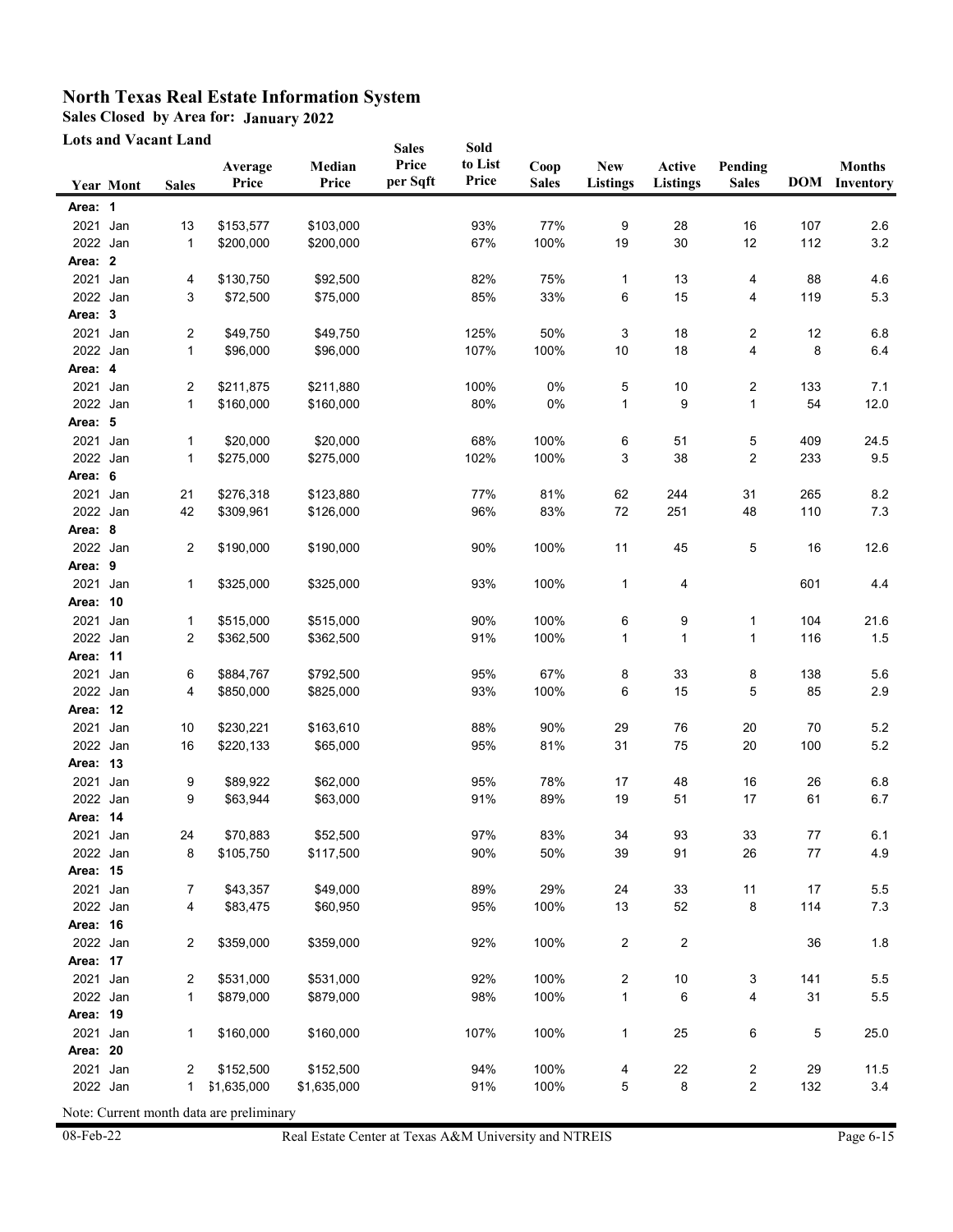**Sales Closed by Area for: January 2022**

**Lots and Vacant Land**

| Lots and Vacant Land |                  |              | <b>Sales</b> | Sold        |          |         |              |                 |                 |              |     |                      |
|----------------------|------------------|--------------|--------------|-------------|----------|---------|--------------|-----------------|-----------------|--------------|-----|----------------------|
|                      |                  |              | Average      | Median      | Price    | to List | Coop         | <b>New</b>      | Active          | Pending      |     | <b>Months</b>        |
|                      | <b>Year Mont</b> | <b>Sales</b> | Price        | Price       | per Sqft | Price   | <b>Sales</b> | <b>Listings</b> | <b>Listings</b> | <b>Sales</b> |     | <b>DOM</b> Inventory |
| Area: 21             |                  |              |              |             |          |         |              |                 |                 |              |     |                      |
| 2021                 | Jan              | 1            | \$950,000    | \$950,000   |          | 87%     | 0%           | 2               | 4               | 1            | 240 | 24.0                 |
| Area: 22             |                  |              |              |             |          |         |              |                 |                 |              |     |                      |
| 2022 Jan             |                  | 2            | \$212,500    | \$212,500   |          | 102%    | 100%         | 3               | 15              |              | 202 | 8.6                  |
| Area: 24             |                  |              |              |             |          |         |              |                 |                 |              |     |                      |
| 2021 Jan             |                  | 4            | \$76,250     | \$80,000    |          | 92%     | 75%          | $\overline{2}$  | 22              | 3            | 101 | 13.9                 |
| 2022 Jan             |                  | 2            | \$1,893,207  | \$1,893,210 |          | 91%     | 100%         | 2               | 15              | 3            | 260 | 6.4                  |
| Area: 25             |                  |              |              |             |          |         |              |                 |                 |              |     |                      |
| 2021                 | Jan              | 1            | \$635,000    | \$635,000   |          | 98%     | 100%         | 10              | 23              | 6            | 34  | 6.9                  |
| 2022 Jan             |                  | 1            | \$1,300,000  | \$1,300,000 |          | 100%    | 0%           | 7               | 8               | 4            | 9   | 2.2                  |
| Area: 26             |                  |              |              |             |          |         |              |                 |                 |              |     |                      |
| 2021                 | Jan              | 2            | \$163,625    | \$163,620   |          | 95%     | 100%         | 2               | 14              | 3            | 6   | $6.2\,$              |
| 2022 Jan             |                  | 1            | \$400,000    | \$400,000   |          | 100%    | 100%         | 4               | 9               | 1            | 180 | 4.5                  |
| Area: 28             |                  |              |              |             |          |         |              |                 |                 |              |     |                      |
| 2021                 | Jan              | 3            | \$247,333    | \$67,000    |          | 74%     | 67%          | 1               | 10              | 1            | 72  | 5.7                  |
| 2022 Jan             |                  | 1            | \$145,000    | \$145,000   |          | 97%     | 100%         | 5               | 13              | 1            | 36  | 15.6                 |
| Area: 31             |                  |              |              |             |          |         |              |                 |                 |              |     |                      |
| 2021 Jan             |                  | 27           | \$235,956    | \$146,480   |          | 93%     | 56%          | 55              | 227             | 45           | 226 | 8.0                  |
| 2022 Jan             |                  | 31           | \$792,969    | \$500,000   |          | 98%     | 74%          | 46              | 121             | 41           | 163 | 3.8                  |
| Area: 33             |                  |              |              |             |          |         |              |                 |                 |              |     |                      |
| 2021                 | Jan              | 54           | \$131,843    | \$93,750    |          | 99%     | 76%          | 101             | 265             | 68           | 87  | 5.9                  |
| 2022 Jan             |                  | 44           | \$197,426    | \$77,500    |          | 95%     | 82%          | 94              | 260             | 93           | 72  | 4.8                  |
| Area: 34             |                  |              |              |             |          |         |              |                 |                 |              |     |                      |
| 2021                 | Jan              | 17           | \$213,825    | \$189,640   |          | 94%     | 71%          | 14              | 118             | 23           | 172 | 8.7                  |
| 2022 Jan             |                  | 5            | \$205,600    | \$120,000   |          | 97%     | 100%         | 19              | 86              | 16           | 100 | 6.4                  |
| Area: 35             |                  |              |              |             |          |         |              |                 |                 |              |     |                      |
| 2021                 | Jan              | 30           | \$84,202     | \$58,500    |          | 91%     | 77%          | 51              | 234             | 52           | 96  | $8.2\,$              |
| 2022 Jan             |                  | 31           | \$307,606    | \$150,000   |          | 89%     | 74%          | 65              | 192             | 42           | 108 | $5.2\,$              |
| Area: 36             |                  |              |              |             |          |         |              |                 |                 |              |     |                      |
| 2021                 | Jan              | 23           | \$144,170    | \$90,000    |          | 96%     | 65%          | 56              | 199             | 35           | 118 | 8.0                  |
| 2022 Jan             |                  | 25           | \$179,467    | \$100,000   |          | 89%     | 56%          | 50              | 175             | 53           | 88  | 4.7                  |
| Area: 37             |                  |              |              |             |          |         |              |                 |                 |              |     |                      |
| 2021                 | Jan              | 75           | \$233,866    | \$125,000   |          | 89%     | 60%          | 125             | 592             | 139          | 218 | 9.0                  |
| 2022 Jan             |                  | 81           | \$422,851    | \$130,000   |          | 95%     | 77%          | 115             | 394             | 113          | 92  | 4.4                  |
| Area: 38             |                  |              |              |             |          |         |              |                 |                 |              |     |                      |
| 2021 Jan             |                  | 45           | \$191,262    | \$79,500    |          | 92%     | 56%          | 76              | 420             | $77\,$       | 174 | 9.8                  |
| 2022 Jan             |                  | 27           | \$352,733    | \$126,250   |          | 97%     | 85%          | 103             | 410             | 45           | 139 | 8.5                  |
| Area: 41             |                  |              |              |             |          |         |              |                 |                 |              |     |                      |
| 2021 Jan             |                  | 13           | \$368,343    | \$144,000   |          | 94%     | 77%          | 9               | 88              | 16           | 127 | 10.6                 |
| 2022 Jan             |                  | 7            | \$280,064    | \$275,950   |          | 104%    | 57%          | 9               | 47              | 24           | 138 | $3.9\,$              |
| Area: 42             |                  |              |              |             |          |         |              |                 |                 |              |     |                      |
| 2021 Jan             |                  | 38           | \$89,946     | \$49,500    |          | 94%     | 76%          | 41              | 283             | 65           | 118 | 8.8                  |
| 2022 Jan             |                  | 36           | \$109,958    | \$52,120    |          | 94%     | 50%          | 122             | 263             | 68           | 60  | 5.3                  |
| Area: 43             |                  |              |              |             |          |         |              |                 |                 |              |     |                      |
| 2021 Jan             |                  | 20           | \$316,290    | \$114,500   |          | 97%     | 85%          | 44              | 125             | 40           | 134 | 6.2                  |
| 2022 Jan             |                  | 22           | \$324,971    | \$226,240   |          | 98%     | 55%          | 50              | 97              | 47           | 127 | 4.1                  |
| Area: 44             |                  |              |              |             |          |         |              |                 |                 |              |     |                      |
| 2021 Jan             |                  | 44           | \$99,560     | \$17,390    |          | 95%     | 77%          | 71              | 344             | 63           | 144 | 12.0                 |
| 2022 Jan             |                  | 26           | \$173,325    | \$135,000   |          | 96%     | 85%          | 99              | 375             | 56           | 118 | 7.4                  |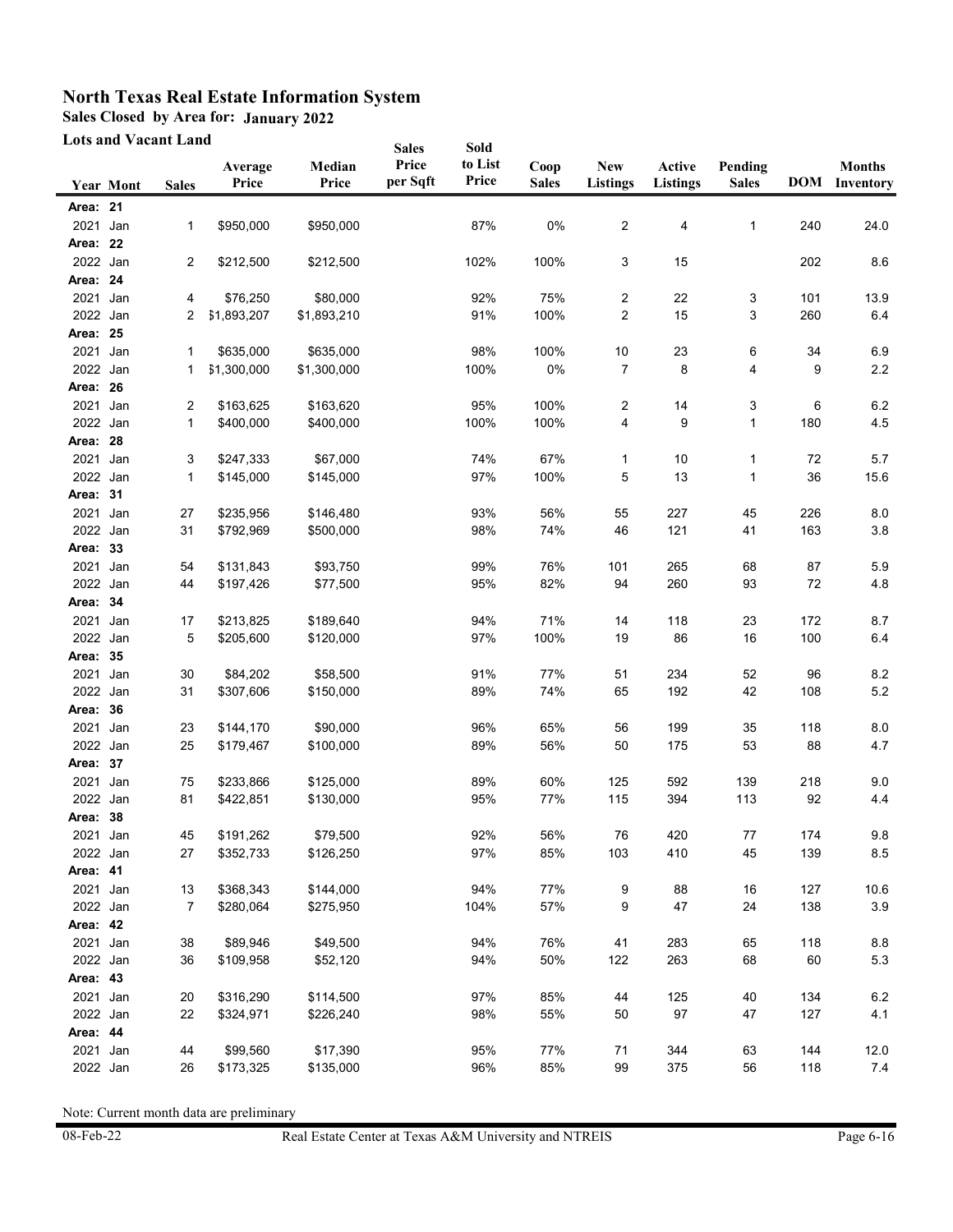**Sales Closed by Area for: January 2022**

**Lots and Vacant Land**

|          |           | Lots and Vacant Land |                                          |                 | <b>Sales</b>      | Sold             |                      |                               |                           |                         |      |                                       |
|----------|-----------|----------------------|------------------------------------------|-----------------|-------------------|------------------|----------------------|-------------------------------|---------------------------|-------------------------|------|---------------------------------------|
|          | Year Mont | <b>Sales</b>         | Average<br>Price                         | Median<br>Price | Price<br>per Sqft | to List<br>Price | Coop<br><b>Sales</b> | <b>New</b><br><b>Listings</b> | Active<br><b>Listings</b> | Pending<br><b>Sales</b> |      | <b>Months</b><br><b>DOM</b> Inventory |
| Area: 45 |           |                      |                                          |                 |                   |                  |                      |                               |                           |                         |      |                                       |
| 2021     | Jan       | 15                   | \$275,505                                | \$135,000       |                   | 95%              | 80%                  | 23                            | 99                        | 23                      | 250  | 8.7                                   |
| 2022 Jan |           | 14                   | \$235,114                                | \$221,000       |                   | 97%              | 57%                  | 22                            | 88                        | 22                      | 92   | 5.8                                   |
| Area: 46 |           |                      |                                          |                 |                   |                  |                      |                               |                           |                         |      |                                       |
| 2021     | Jan       | 6                    | \$92,232                                 | \$68,560        |                   | 100%             | 33%                  | 23                            | 63                        | 3                       | 59   | 13.0                                  |
| 2022 Jan |           | 17                   | \$214,486                                | \$53,550        |                   | 91%              | 71%                  | 16                            | 65                        | 15                      | 83   | 6.3                                   |
| Area: 47 |           |                      |                                          |                 |                   |                  |                      |                               |                           |                         |      |                                       |
| 2021     | Jan       | 2                    | \$199,130                                | \$199,130       |                   | 89%              | 50%                  | 5                             | 8                         | 9                       | 234  | 2.0                                   |
| 2022 Jan |           | 2                    | \$95,000                                 | \$95,000        |                   | 81%              | 50%                  | 3                             | 11                        | 3                       | 91   | 4.0                                   |
| Area: 48 |           |                      |                                          |                 |                   |                  |                      |                               |                           |                         |      |                                       |
| 2021     | Jan       | 31                   | \$88,072                                 | \$40,000        |                   | 95%              | 68%                  | 52                            | 152                       | 29                      | 86   | 3.7                                   |
| 2022 Jan |           | 21                   | \$178,755                                | \$105,000       |                   | 100%             | 62%                  | 60                            | 137                       | 38                      | 249  | 3.6                                   |
| Area: 49 |           |                      |                                          |                 |                   |                  |                      |                               |                           |                         |      |                                       |
| 2021     | Jan       | 4                    | \$164,181                                | \$113,860       |                   | 100%             | 25%                  | $\overline{2}$                | 7                         | 5                       | 185  | 2.3                                   |
| Area: 50 |           |                      |                                          |                 |                   |                  |                      |                               |                           |                         |      |                                       |
| 2021 Jan |           | 1                    | \$252,000                                | \$252,000       |                   | 97%              | 100%                 | 4                             | 13                        | 3                       | 29   | 8.7                                   |
| Area: 52 |           |                      |                                          |                 |                   |                  |                      |                               |                           |                         |      |                                       |
| 2021 Jan |           | 3                    | \$221,000                                | \$248,000       |                   | 89%              | 67%                  | 6                             | 22                        | 6                       | 111  | 7.1                                   |
| 2022 Jan |           | 2                    | \$1,149,500                              | \$1,149,500     |                   | 93%              | 100%                 | 6                             | 12                        | 6                       | 39   | 5.8                                   |
| Area: 53 |           |                      |                                          |                 |                   |                  |                      |                               |                           |                         |      |                                       |
| 2021     | Jan       | 7                    | \$510,530                                | \$270,000       |                   | 92%              | 86%                  | 33                            | 61                        | $18$                    | 396  | 8.0                                   |
| 2022 Jan |           | 13                   | \$760,301                                | \$260,000       |                   | 92%              | 92%                  | 9                             | 36                        | $10$                    | 160  | 3.5                                   |
| Area: 54 |           |                      |                                          |                 |                   |                  |                      |                               |                           |                         |      |                                       |
| 2021     | Jan       | 3                    | \$92,167                                 | \$80,000        |                   | 94%              | 67%                  | 9                             | 21                        | 3                       | 101  | 9.0                                   |
| 2022 Jan |           | 1                    | \$322,000                                | \$322,000       |                   | 92%              | 100%                 | 5                             | 11                        | 4                       | 32   | 3.1                                   |
| Area: 55 |           |                      |                                          |                 |                   |                  |                      |                               |                           |                         |      |                                       |
| 2022 Jan |           | 2                    | \$455,000                                | \$455,000       |                   | 98%              | 50%                  | 2                             | 17                        | 6                       | 54   | $3.2\,$                               |
| Area: 56 |           |                      |                                          |                 |                   |                  |                      |                               |                           |                         |      |                                       |
| 2021     | Jan       | 7                    | \$96,571                                 | \$85,000        |                   | 98%              | 71%                  | $\overline{2}$                | $37\,$                    | 12                      | 56   | 8.9                                   |
| Area: 57 |           |                      |                                          |                 |                   |                  |                      |                               |                           |                         |      |                                       |
| 2021 Jan |           | 2                    | \$45,000                                 | \$45,000        |                   | 82%              | 0%                   |                               | 2                         | 1                       | 25   | 2.0                                   |
| 2022 Jan |           | 1                    | \$350,000                                | \$350,000       |                   | 100%             | 100%                 |                               | 3                         | 1                       | 10   | $6.0\,$                               |
| Area: 58 |           |                      |                                          |                 |                   |                  |                      |                               |                           |                         |      |                                       |
| 2021     | Jan       | 2                    | \$301,518                                | \$301,520       |                   | 98%              | 50%                  | 3                             | 27                        | 3                       | 1286 | 7.0                                   |
| 2022 Jan |           | 4                    | \$361,469                                | \$125,000       |                   | 91%              | 50%                  | 10                            | 37                        | 6                       | 737  | 4.9                                   |
| Area: 59 |           |                      |                                          |                 |                   |                  |                      |                               |                           |                         |      |                                       |
| 2021 Jan |           | 1                    | \$1,100,000                              | \$1,100,000     |                   | 85%              | 100%                 |                               | 12                        |                         | 45   | 16.0                                  |
| Area: 60 |           |                      |                                          |                 |                   |                  |                      |                               |                           |                         |      |                                       |
| 2021 Jan |           | 6                    | \$756,667                                | \$295,000       |                   | 82%              | 100%                 | 4                             | 27                        | 44                      | 367  | 9.8                                   |
| 2022 Jan |           | 5                    | \$1,755,844                              | \$1,020,000     |                   | 104%             | 80%                  | 8                             | 16                        | 3                       | 129  | 2.1                                   |
| Area: 61 |           |                      |                                          |                 |                   |                  |                      |                               |                           |                         |      |                                       |
| 2021 Jan |           | 11                   | \$160,036                                | \$60,000        |                   | 91%              | 45%                  | 11                            | 45                        | 14                      | 334  | 5.4                                   |
| 2022 Jan |           | 5                    | \$182,000                                | \$195,000       |                   | 116%             | 80%                  | 26                            | 69                        | 15                      | 50   | $6.8\,$                               |
| Area: 63 |           |                      |                                          |                 |                   |                  |                      |                               |                           |                         |      |                                       |
| 2021 Jan |           | 3                    | \$848,095                                | \$435,000       |                   | 26%              | 33%                  | 2                             | 17                        | 7                       | 311  | 4.4                                   |
| 2022 Jan |           | 3                    | \$176,667                                | \$175,000       |                   | 91%              | 100%                 | 5                             | 18                        | 5                       | 63   | $6.0\,$                               |
| Area: 67 |           |                      |                                          |                 |                   |                  |                      |                               |                           |                         |      |                                       |
| 2022 Jan |           | 2                    | \$170,000                                | \$170,000       |                   | 92%              | 100%                 | $\overline{2}$                | 19                        | 8                       | 84   | $5.0\,$                               |
| Area: 68 |           |                      |                                          |                 |                   |                  |                      |                               |                           |                         |      |                                       |
| 2022 Jan |           | 3                    | \$1,558,764                              | \$1,275,000     |                   | 84%              | 100%                 | 4                             | $13$                      | 4                       | 118  | 4.3                                   |
|          |           |                      | Note: Current month data are preliminary |                 |                   |                  |                      |                               |                           |                         |      |                                       |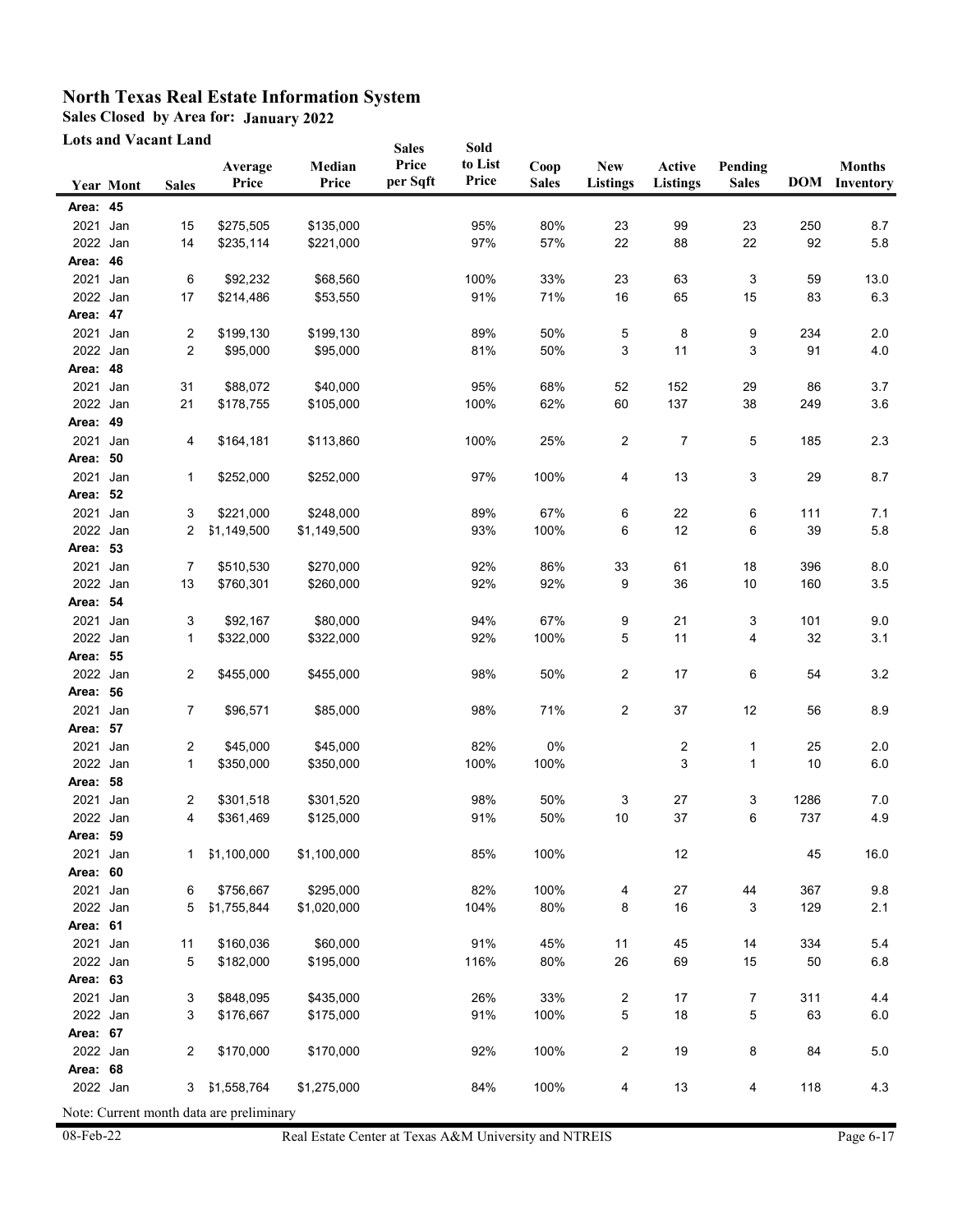**Sales Closed by Area for: January 2022**

**Lots and Vacant Land**

|                      |                  | <b>Lots and Vacant Land</b> |                  |                 | <b>Sales</b>      | Sold             |                      |                               |                           |                         |     |                                       |
|----------------------|------------------|-----------------------------|------------------|-----------------|-------------------|------------------|----------------------|-------------------------------|---------------------------|-------------------------|-----|---------------------------------------|
|                      | <b>Year Mont</b> | <b>Sales</b>                | Average<br>Price | Median<br>Price | Price<br>per Sqft | to List<br>Price | Coop<br><b>Sales</b> | <b>New</b><br><b>Listings</b> | Active<br><b>Listings</b> | Pending<br><b>Sales</b> |     | <b>Months</b><br><b>DOM</b> Inventory |
| Area: 69             |                  |                             |                  |                 |                   |                  |                      |                               |                           |                         |     |                                       |
| 2021 Jan             |                  | 3                           | \$228,090        | \$41,000        |                   | 85%              | 0%                   | 2                             | 26                        | 7                       | 154 | 8.0                                   |
| 2022 Jan             |                  | 2                           | \$220,000        | \$220,000       |                   | 85%              | 50%                  | 5                             | 8                         |                         | 98  | 2.4                                   |
| Area: 71             |                  |                             |                  |                 |                   |                  |                      |                               |                           |                         |     |                                       |
| 2021 Jan             |                  | 11                          | \$133,882        | \$127,700       |                   | 98%              | 73%                  | 18                            | 90                        | 19                      | 49  | 5.7                                   |
| 2022 Jan             |                  | 20                          | \$279,583        | \$265,000       |                   | 92%              | 85%                  | 19                            | 90                        | 39                      | 294 | 3.9                                   |
| Area: 72             |                  |                             |                  |                 |                   |                  |                      |                               |                           |                         |     |                                       |
| 2021 Jan             |                  | 46                          | \$105,887        | \$91,000        |                   | 94%              | 48%                  | 54                            | 596                       | 76                      | 687 | 13.3                                  |
| 2022 Jan             |                  | 35                          | \$236,077        | \$109,900       |                   | 98%              | 57%                  | 55                            | 296                       | 58                      | 214 | 4.4                                   |
| Area: 73             |                  |                             |                  |                 |                   |                  |                      |                               |                           |                         |     |                                       |
| 2021                 | Jan              | 34                          | \$179,179        | \$68,500        |                   | 94%              | 68%                  | 42                            | 156                       | 46                      | 109 | 5.7                                   |
| 2022 Jan             |                  | 38                          | \$98,233         | \$20,750        |                   | 94%              | 74%                  | 58                            | 142                       | 62                      | 100 | 3.5                                   |
| Area: 74             |                  |                             |                  |                 |                   |                  |                      |                               |                           |                         |     |                                       |
| 2021 Jan             |                  | 23                          | \$60,461         | \$37,000        |                   | 91%              | 43%                  | 20                            | 111                       | 25                      | 151 | 8.1                                   |
| 2022 Jan             |                  | 12                          | \$93,591         | \$59,000        |                   | 97%              | 50%                  | 14                            | 102                       | 14                      | 133 | 5.6                                   |
| Area: 75             |                  |                             |                  |                 |                   |                  |                      |                               |                           |                         |     |                                       |
| 2021 Jan             |                  | 6                           | \$166,167        | \$66,500        |                   | 84%              | 83%                  | 4                             | 57                        | 3                       | 55  | 9.8                                   |
| 2022 Jan             |                  | 6                           | \$184,483        | \$97,000        |                   | 92%              | 33%                  | 13                            | 53                        | 18                      | 300 | 9.4                                   |
| Area: 76             |                  |                             |                  |                 |                   |                  |                      |                               |                           |                         |     |                                       |
| 2021 Jan             |                  | 16                          | \$236,888        | \$65,000        |                   | 88%              | 56%                  | 72                            | 402                       | 35                      | 314 | 15.1                                  |
| 2022 Jan             |                  | 40                          | \$136,199        | \$50,000        |                   | 92%              | 55%                  | 93                            | 347                       | 57                      | 254 | 8.4                                   |
| Area: 77             |                  |                             |                  |                 |                   |                  |                      |                               |                           |                         |     |                                       |
| 2021                 | Jan              | 7                           | \$250,570        | \$168,000       |                   | 96%              | 57%                  | 3                             | 17                        | 5                       | 194 | 4.4                                   |
| 2022 Jan             |                  | 9                           | \$316,791        | \$155,000       |                   | 94%              | 89%                  | 32                            | 47                        | 11                      | 60  | 8.8                                   |
| Area: 78             |                  |                             |                  |                 |                   |                  |                      |                               |                           |                         |     |                                       |
| 2021                 | Jan              | 20                          | \$167,139        | \$47,500        |                   | 95%              | 70%                  | 24                            | 111                       | 32                      | 136 | 5.9                                   |
| 2022 Jan             |                  | 20                          | \$253,933        | \$75,000        |                   | 87%              | 65%                  | 44                            | 117                       | 33                      | 145 | 4.4                                   |
| Area: 79             |                  |                             |                  |                 |                   |                  |                      |                               |                           |                         |     |                                       |
| 2021                 | Jan              | 2<br>3                      | \$107,500        | \$107,500       |                   | 90%              | 100%                 | 3                             | 18                        | 9                       | 59  | 6.2                                   |
| 2022 Jan<br>Area: 80 |                  |                             | \$203,333        | \$150,000       |                   | 94%              | 100%                 | 5                             | 28                        | 5                       | 53  | 11.6                                  |
| 2021 Jan             |                  | 2                           | \$656,188        | \$656,190       |                   | 93%              | 0%                   |                               | 5                         | 1                       | 76  | 6.7                                   |
| 2022 Jan             |                  | 4                           | \$508,465        | \$192,130       |                   | 76%              | 75%                  | 2                             | 7                         | 2                       | 20  | 9.3                                   |
| Area: 81             |                  |                             |                  |                 |                   |                  |                      |                               |                           |                         |     |                                       |
| 2021 Jan             |                  | 19                          | \$244,964        | \$162,500       |                   | 90%              | 26%                  | 20                            | 48                        | 18                      | 158 | 4.8                                   |
| 2022 Jan             |                  |                             | \$308,025        | \$292,300       |                   | 97%              | 57%                  | 7                             | 62                        | $17\,$                  | 99  | 5.8                                   |
| Area: 82             |                  |                             |                  |                 |                   |                  |                      |                               |                           |                         |     |                                       |
| 2022 Jan             |                  | 1                           | \$350,000        | \$350,000       |                   | 89%              | 100%                 |                               | 1                         | 2                       | 559 | 1.3                                   |
| Area: 83             |                  |                             |                  |                 |                   |                  |                      |                               |                           |                         |     |                                       |
| 2022 Jan             |                  | 1                           | \$124,000        | \$124,000       |                   | 95%              | 100%                 |                               | 2                         |                         | 191 | 2.4                                   |
| Area: 84             |                  |                             |                  |                 |                   |                  |                      |                               |                           |                         |     |                                       |
| 2021                 | Jan              | 1                           | \$36,500         | \$36,500        |                   | 122%             | 100%                 | 1                             | 4                         | 1                       | 6   | 12.0                                  |
| Area: 85             |                  |                             |                  |                 |                   |                  |                      |                               |                           |                         |     |                                       |
| 2021 Jan             |                  | 1                           | \$139,000        | \$139,000       |                   | 100%             | 100%                 | 3                             | 5                         | 4                       | 62  | 3.0                                   |
| Area: 87             |                  |                             |                  |                 |                   |                  |                      |                               |                           |                         |     |                                       |
| 2021 Jan             |                  | 1                           | \$127,500        | \$127,500       |                   | 94%              | 100%                 | 1                             | 5                         | 4                       | 0   | 2.5                                   |
| 2022 Jan             |                  | 1                           | \$121,500        | \$121,500       |                   | 94%              | 100%                 | 1                             | 17                        | 1                       | 0   | 9.7                                   |
| Area: 88             |                  |                             |                  |                 |                   |                  |                      |                               |                           |                         |     |                                       |
| 2021 Jan             |                  | $\overline{2}$              | \$930,000        | \$930,000       |                   | 73%              | 100%                 | 1                             | 6                         | $\overline{c}$          | 200 | 18.0                                  |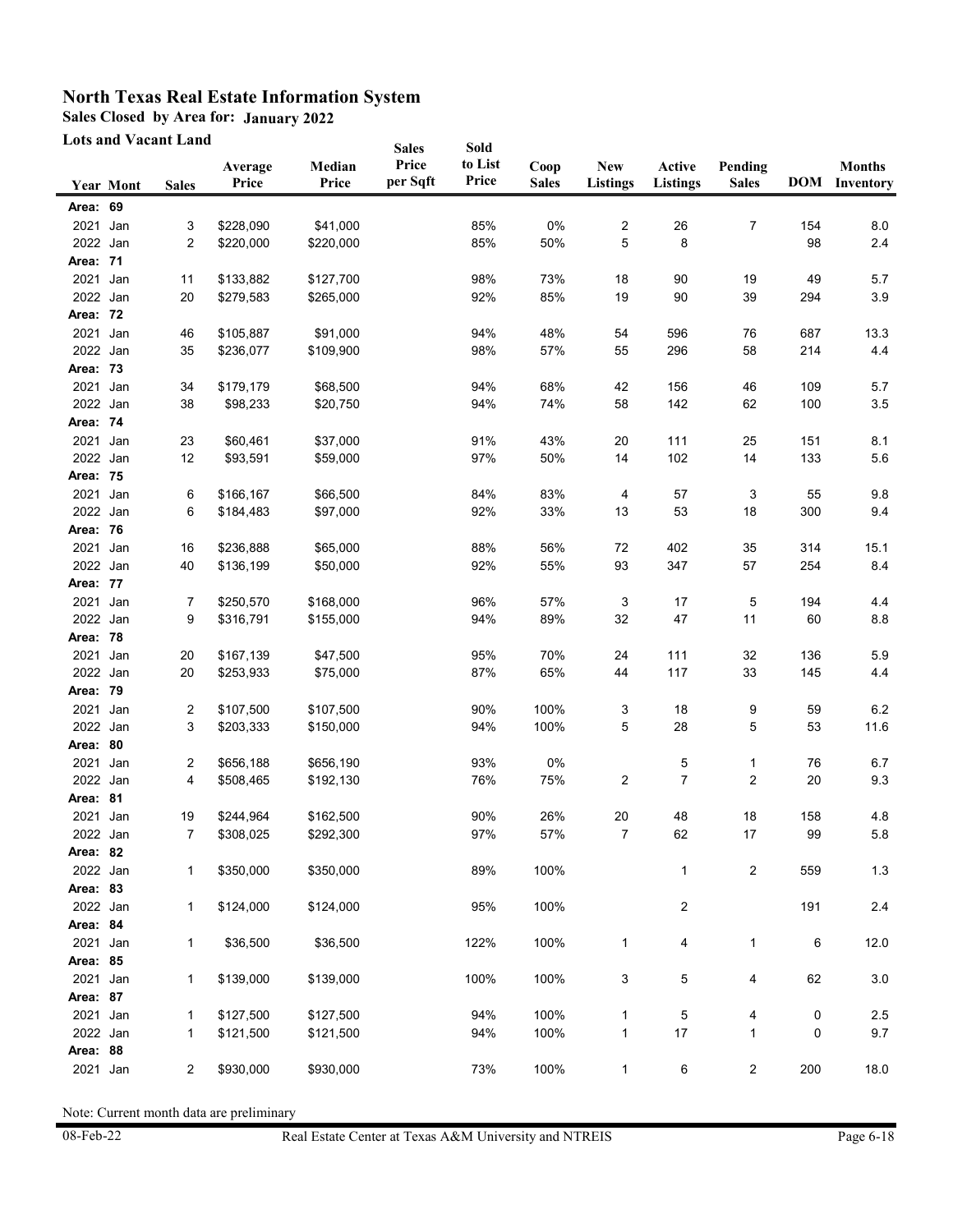**Sales Closed by Area for: January 2022**

**Lots and Vacant Land**

|           | Lots and Vacant Land |                |                  |                 | <b>Sales</b>      | Sold             |                      |                               |                           |                         |     |                                       |
|-----------|----------------------|----------------|------------------|-----------------|-------------------|------------------|----------------------|-------------------------------|---------------------------|-------------------------|-----|---------------------------------------|
|           | Year Mont            | <b>Sales</b>   | Average<br>Price | Median<br>Price | Price<br>per Sqft | to List<br>Price | Coop<br><b>Sales</b> | <b>New</b><br><b>Listings</b> | Active<br><b>Listings</b> | Pending<br><b>Sales</b> |     | <b>Months</b><br><b>DOM</b> Inventory |
| Area: 89  |                      |                |                  |                 |                   |                  |                      |                               |                           |                         |     |                                       |
| 2021      | Jan                  | 3              | \$142,667        | \$139,000       |                   | 90%              | 100%                 |                               | 36                        | 4                       | 151 | 11.1                                  |
| 2022 Jan  |                      | 2              | \$412,500        | \$412,500       |                   | 100%             | 100%                 | 12<br>9                       | 36                        | 6                       | 86  | 8.2                                   |
| Area: 90  |                      |                |                  |                 |                   |                  |                      |                               |                           |                         |     |                                       |
| 2021 Jan  |                      | 1              | \$55,000         | \$55,000        |                   | 92%              | 100%                 |                               | 2                         | 2                       | 52  | 2.7                                   |
| Area: 91  |                      |                |                  |                 |                   |                  |                      |                               |                           |                         |     |                                       |
| 2021 Jan  |                      | 5              | \$350,400        | \$100,000       |                   | 93%              | 20%                  | 16                            | 54                        | 5                       | 100 | 10.6                                  |
| 2022 Jan  |                      | 4              | \$198,634        | \$170,500       |                   | 96%              | 25%                  | 20                            | 46                        | 12                      | 122 | 4.7                                   |
| Area: 92  |                      |                |                  |                 |                   |                  |                      |                               |                           |                         |     |                                       |
| 2021 Jan  |                      | 12             | \$784,726        | \$57,500        |                   | 93%              | 17%                  | 18                            | 52                        | 8                       | 289 | 5.6                                   |
| 2022 Jan  |                      | 5              | \$87,200         | \$80,000        |                   | 88%              | 60%                  | 17                            | 60                        | 8                       | 76  | 7.5                                   |
| Area: 94  |                      |                |                  |                 |                   |                  |                      |                               |                           |                         |     |                                       |
| 2021 Jan  |                      | 8              | \$316,553        | \$231,420       |                   | 97%              | 50%                  | 3                             | 14                        | 4                       | 233 | 4.2                                   |
| 2022 Jan  |                      | 2              | \$262,000        | \$262,000       |                   | 98%              | 50%                  | 5                             | 21                        | 3                       | 194 | 4.8                                   |
| Area: 95  |                      |                |                  |                 |                   |                  |                      |                               |                           |                         |     |                                       |
| 2021 Jan  |                      | 8              | \$253,208        | \$276,390       |                   | 96%              | 38%                  | 14                            | 42                        | 14                      | 129 | $6.6\,$                               |
| 2022 Jan  |                      | 4              | \$568,432        | \$457,360       |                   | 93%              | 50%                  | 11                            | 59                        | 5                       | 81  | 7.5                                   |
| Area: 96  |                      |                |                  |                 |                   |                  |                      |                               |                           |                         |     |                                       |
| 2021 Jan  |                      | 29             | \$183,768        | \$157,500       |                   | 92%              | 62%                  | 27                            | 86                        | 23                      | 85  | 5.4                                   |
| 2022 Jan  |                      | 22             | \$260,970        | \$127,500       |                   | 97%              | 68%                  | 36                            | 124                       | 36                      | 54  | $6.0\,$                               |
| Area: 97  |                      |                |                  |                 |                   |                  |                      |                               |                           |                         |     |                                       |
| 2021      | Jan                  | 1              | \$40,000         | \$40,000        |                   | 89%              | 100%                 | $\mathbf{1}$                  | 10                        | 5                       | 37  | 4.3                                   |
| 2022 Jan  |                      | 1              | \$179,800        | \$179,800       |                   | 97%              | 100%                 | 15                            | $26\,$                    | 1                       | 43  | 9.2                                   |
| Area: 98  |                      |                |                  |                 |                   |                  |                      |                               |                           |                         |     |                                       |
| 2021      | Jan                  | 11             | \$126,877        | \$74,900        |                   | 95%              | 27%                  | 21                            | 180                       | 26                      | 93  | 18.8                                  |
| 2022 Jan  |                      | 6              | \$116,000        | \$95,500        |                   | 97%              | 50%                  | 28                            | 121                       | $20\,$                  | 110 | 8.6                                   |
| Area: 99  |                      |                |                  |                 |                   |                  |                      |                               |                           |                         |     |                                       |
| 2021 Jan  |                      | 4              | \$1,141,082      | \$904,660       |                   | 94%              | 75%                  | 3                             | 27                        | 3                       | 106 | 10.1                                  |
| 2022 Jan  |                      | 1              | \$52,000         | \$52,000        |                   | 87%              | $0\%$                | 2                             | 14                        | 4                       | 21  | 4.2                                   |
| Area: 101 |                      |                |                  |                 |                   |                  |                      |                               |                           |                         |     |                                       |
| 2021 Jan  |                      | 3              | \$110,000        | \$30,000        |                   | 100%             | 33%                  | 7                             | 26                        | 10                      | 24  | 5.7                                   |
| 2022 Jan  |                      | 4              | \$51,500         | \$50,500        |                   | 93%              | 50%                  | 4                             | 9                         | 6                       | 45  | $2.0\,$                               |
| Area: 102 |                      |                |                  |                 |                   |                  |                      |                               |                           |                         |     |                                       |
| 2021      | Jan                  | 4              | \$62,500         | \$56,000        |                   | 100%             | 75%                  | 6                             | 18                        | 14                      | 22  | 5.5                                   |
| 2022 Jan  |                      | 2              | \$31,500         | \$31,500        |                   | 90%              | 100%                 | 9                             | 23                        | 4                       | 70  | 5.5                                   |
| Area: 104 |                      |                |                  |                 |                   |                  |                      |                               |                           |                         |     |                                       |
| 2021 Jan  |                      | 4              | \$69,250         | \$68,500        |                   | 96%              | 50%                  | 15                            | 20                        | $16\,$                  | 77  | 6.7                                   |
| Area: 105 |                      |                |                  |                 |                   |                  |                      |                               |                           |                         |     |                                       |
| 2021      | Jan                  | $\overline{7}$ | \$61,000         | \$37,500        |                   | 95%              | 57%                  | 8                             | 40                        | 10                      | 60  | $6.8\,$                               |
| 2022 Jan  |                      | 7              | \$79,286         | \$55,000        |                   | 101%             | 86%                  | 8                             | $35\,$                    | 14                      | 100 | $4.0$                                 |
| Area: 106 |                      |                |                  |                 |                   |                  |                      |                               |                           |                         |     |                                       |
| 2022 Jan  |                      | 3              | \$130,167        | \$100,000       |                   | 69%              | 100%                 | 2                             | $\overline{7}$            |                         | 47  | 4.9                                   |
| Area: 107 |                      |                |                  |                 |                   |                  |                      |                               |                           |                         |     |                                       |
| 2021      | Jan                  | 1              | \$515,000        | \$515,000       |                   | 91%              | 0%                   | 6                             | 13                        | 2                       | 408 | 6.0                                   |
| Area: 108 |                      |                |                  |                 |                   |                  |                      |                               |                           |                         |     |                                       |
| 2021      | Jan                  | 2              | \$151,250        | \$151,250       |                   | 85%              | 50%                  | 8                             | 55                        | $10$                    | 684 | 18.3                                  |
| Area: 109 |                      |                |                  |                 |                   |                  |                      |                               |                           |                         |     |                                       |
| 2021      | Jan                  | 8              | \$118,612        | \$116,000       |                   | 90%              | 75%                  | 6                             | 55                        | 10                      | 94  | 7.2                                   |
| 2022 Jan  |                      | $19$           | \$109,583        | \$76,500        |                   | 96%              | 79%                  | 17                            | 43                        | 15                      | 66  | $4.0$                                 |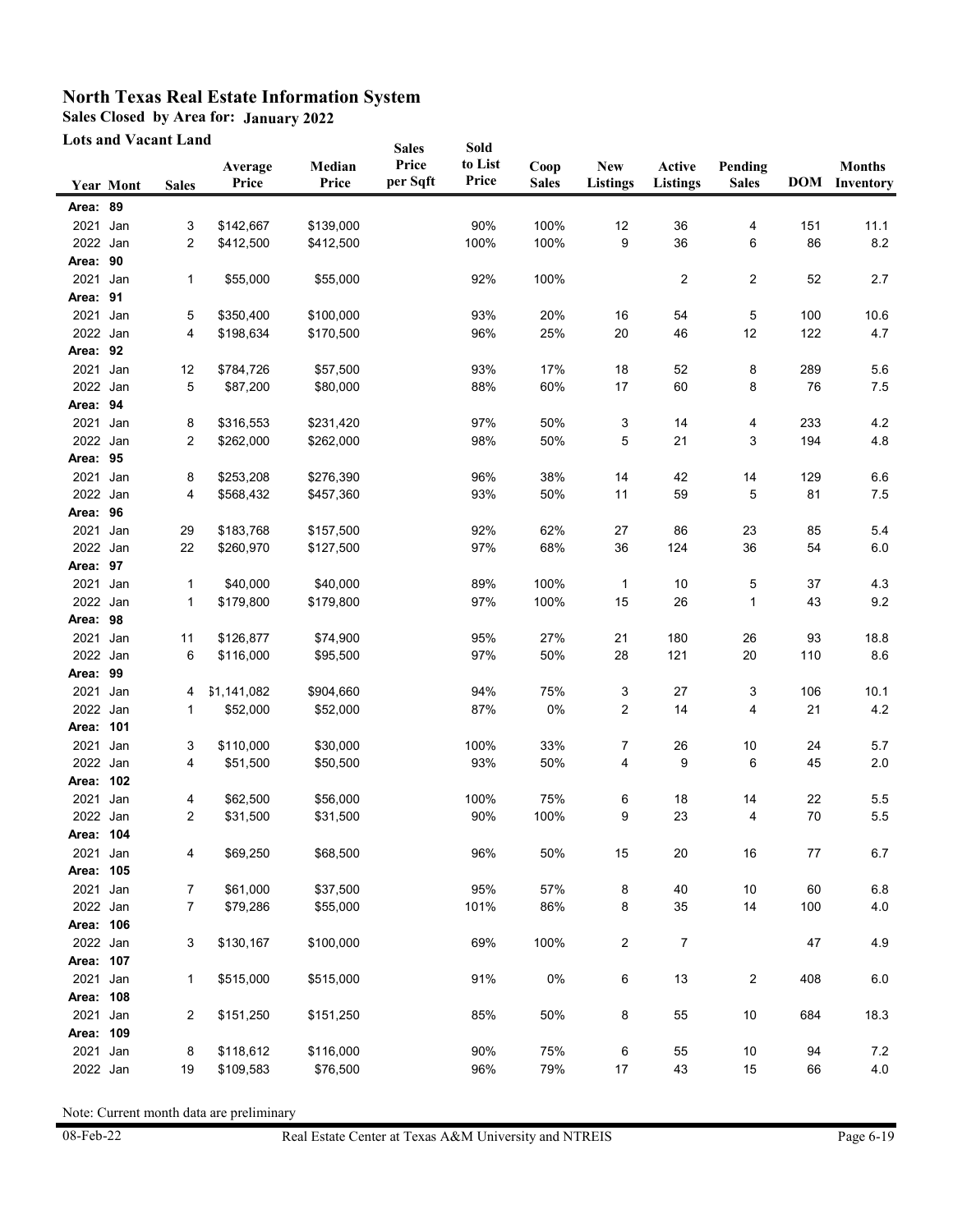**Sales Closed by Area for: January 2022**

**Lots and Vacant Land**

| <b>Lots and Vacant Land</b> |                  |                |                  |                 | <b>Sales</b>      | Sold             |                      |                               |                           |                         |      |                                       |
|-----------------------------|------------------|----------------|------------------|-----------------|-------------------|------------------|----------------------|-------------------------------|---------------------------|-------------------------|------|---------------------------------------|
|                             | <b>Year Mont</b> | <b>Sales</b>   | Average<br>Price | Median<br>Price | Price<br>per Sqft | to List<br>Price | Coop<br><b>Sales</b> | <b>New</b><br><b>Listings</b> | Active<br><b>Listings</b> | Pending<br><b>Sales</b> |      | <b>Months</b><br><b>DOM</b> Inventory |
| Area: 111                   |                  |                |                  |                 |                   |                  |                      |                               |                           |                         |      |                                       |
| 2021                        | Jan              | 2              | \$302,425        | \$302,420       |                   | 98%              | 0%                   | 5                             | 25                        | 2                       | 256  | 12.0                                  |
| 2022 Jan                    |                  | 11             | \$188,926        | \$32,500        |                   | 98%              | 82%                  | 4                             | 19                        | 12                      | 79   | 4.5                                   |
| Area: 112                   |                  |                |                  |                 |                   |                  |                      |                               |                           |                         |      |                                       |
| 2021 Jan                    |                  | 4              | \$125,625        | \$111,250       |                   | 96%              | 75%                  | 8                             | 38                        | 11                      | 34   | 6.3                                   |
| 2022 Jan                    |                  | 5              | \$171,500        | \$155,000       |                   | 95%              | 40%                  | 6                             | 36                        | $10$                    | 121  | 6.5                                   |
| Area: 121                   |                  |                |                  |                 |                   |                  |                      |                               |                           |                         |      |                                       |
| 2022 Jan                    |                  | 2              | \$35,000         | \$35,000        |                   | 88%              | 0%                   | 4                             | 4                         | 4                       | 7    | 8.0                                   |
| Area: 123                   |                  |                |                  |                 |                   |                  |                      |                               |                           |                         |      |                                       |
| 2021                        | Jan              | 2              | \$474,500        | \$474,500       |                   | 73%              | 100%                 | 1                             | 6                         |                         | 384  | 4.5                                   |
| Area: 125                   |                  |                |                  |                 |                   |                  |                      |                               |                           |                         |      |                                       |
| 2021                        | Jan              | 3              | \$508,000        | \$510,000       |                   | 90%              | 100%                 | 6                             | 28                        | 4                       | 120  | 9.3                                   |
| 2022 Jan                    |                  | 7              | \$1,380,714      | \$720,000       |                   | 87%              | 86%                  | 8                             | 16                        | 3                       | 156  | 4.0                                   |
| Area: 126                   |                  |                |                  |                 |                   |                  |                      |                               |                           |                         |      |                                       |
| 2021 Jan                    |                  | 5              | \$256,280        | \$255,000       |                   | 98%              | 100%                 | 4                             | 34                        | 4                       | 83   | 7.8                                   |
| 2022 Jan                    |                  | 1              | \$90,000         | \$90,000        |                   | 86%              | 100%                 | 2                             | 37                        | 2                       | 103  | 12.0                                  |
| Area: 127                   |                  |                |                  |                 |                   |                  |                      |                               |                           |                         |      |                                       |
| 2022 Jan                    |                  | 1              | \$117,420        | \$117,420       |                   | 85%              | 100%                 | 5                             | 17                        | 2                       | 23   | 7.8                                   |
| Area: 129                   |                  |                |                  |                 |                   |                  |                      |                               |                           |                         |      |                                       |
| 2022 Jan                    |                  | $\overline{2}$ | \$80,000         | \$80,000        |                   | 87%              | 100%                 | 5                             | 13                        | 4                       | 81   | 5.4                                   |
| Area: 131                   |                  |                |                  |                 |                   |                  |                      |                               |                           |                         |      |                                       |
| 2022 Jan<br>Area: 132       |                  | 1              | \$370,000        | \$370,000       |                   | 93%              | 100%                 |                               | 18                        |                         | 124  | 19.6                                  |
| 2021                        | Jan              | 3              | \$775,000        | \$750,000       |                   | 98%              | 33%                  | 6                             | 27                        | 4                       | 355  | 11.2                                  |
| 2022 Jan                    |                  | 1              | \$1,795,000      | \$1,795,000     |                   | 100%             | 100%                 | 6                             | 11                        | 2                       | 1408 | 3.8                                   |
| Area: 140                   |                  |                |                  |                 |                   |                  |                      |                               |                           |                         |      |                                       |
| 2021                        | Jan              | 7              | \$411,000        | \$125,000       |                   | 100%             | 57%                  | 17                            | 25                        | 14                      | 61   | 7.5                                   |
| 2022 Jan                    |                  | 3              | \$131,675        | \$108,120       |                   | 90%              | 67%                  | 26                            | 42                        | 7                       | 26   | 3.3                                   |
| Area: 141                   |                  |                |                  |                 |                   |                  |                      |                               |                           |                         |      |                                       |
| 2022 Jan                    |                  | 1              | \$326,000        | \$326,000       |                   | 82%              | 100%                 | 5                             | $26\,$                    | 3                       | 21   | 13.0                                  |
| Area: 143                   |                  |                |                  |                 |                   |                  |                      |                               |                           |                         |      |                                       |
| 2021                        | Jan              | 1              | \$40,000         | \$40,000        |                   | 89%              | 0%                   | 1                             | 9                         | 2                       | 54   | 12.0                                  |
| Area: 145                   |                  |                |                  |                 |                   |                  |                      |                               |                           |                         |      |                                       |
| 2021                        | Jan              | 1              | \$191,750        | \$191,750       |                   | 96%              | 100%                 | 2                             | 24                        | 4                       | 1    | 7.0                                   |
| 2022 Jan                    |                  | 1              | \$160,000        | \$160,000       |                   | 94%              | 100%                 | 3                             | 14                        | 2                       | 78   | 4.1                                   |
| Area: 146                   |                  |                |                  |                 |                   |                  |                      |                               |                           |                         |      |                                       |
| 2021 Jan                    |                  | 4              | \$122,500        | \$90,000        |                   | 101%             | 100%                 |                               | 32                        |                         | 117  | 15.4                                  |
| 2022 Jan                    |                  | $\overline{c}$ | \$267,000        | \$267,000       |                   | 96%              | 50%                  | 4                             | 12                        | 3                       | 515  | 5.5                                   |
| Area: 147                   |                  |                |                  |                 |                   |                  |                      |                               |                           |                         |      |                                       |
| 2022 Jan                    |                  | 5              | \$164,600        | \$185,000       |                   | 100%             | 80%                  | $\sqrt{2}$                    | $\overline{7}$            | $\overline{c}$          | 440  | 2.4                                   |
| Area: 148                   |                  |                |                  |                 |                   |                  |                      |                               |                           |                         |      |                                       |
| 2021 Jan                    |                  | 2              | \$107,500        | \$107,500       |                   | 90%              | 50%                  | 11                            | 40                        | 7                       | 192  | 7.4                                   |
| 2022 Jan                    |                  | 5              | \$274,720        | \$220,000       |                   | 93%              | 60%                  | 12                            | 79                        | 9                       | 216  | 12.3                                  |
| Area: 149                   |                  |                |                  |                 |                   |                  |                      |                               |                           |                         |      |                                       |
| 2021 Jan                    |                  | 2              | \$307,500        | \$307,500       |                   | 87%              | 50%                  | $\overline{7}$                | 53                        | 5                       | 396  | 9.2                                   |
| 2022 Jan                    |                  | 11             | \$120,505        | \$110,000       |                   | 99%              | 55%                  | $38\,$                        | 49                        | 34                      | 105  | $3.8\,$                               |
| Area: 150                   |                  |                |                  |                 |                   |                  |                      |                               |                           |                         |      |                                       |
| 2021 Jan                    |                  | 6              | \$212,750        | \$76,500        |                   | 98%              | 33%                  | 1                             | 73                        | 4                       | 157  | 26.5                                  |
| 2022 Jan                    |                  | 3              | \$205,167        | \$260,000       |                   | 94%              | 100%                 | 2                             | 33                        | 5                       | 96   | 7.5                                   |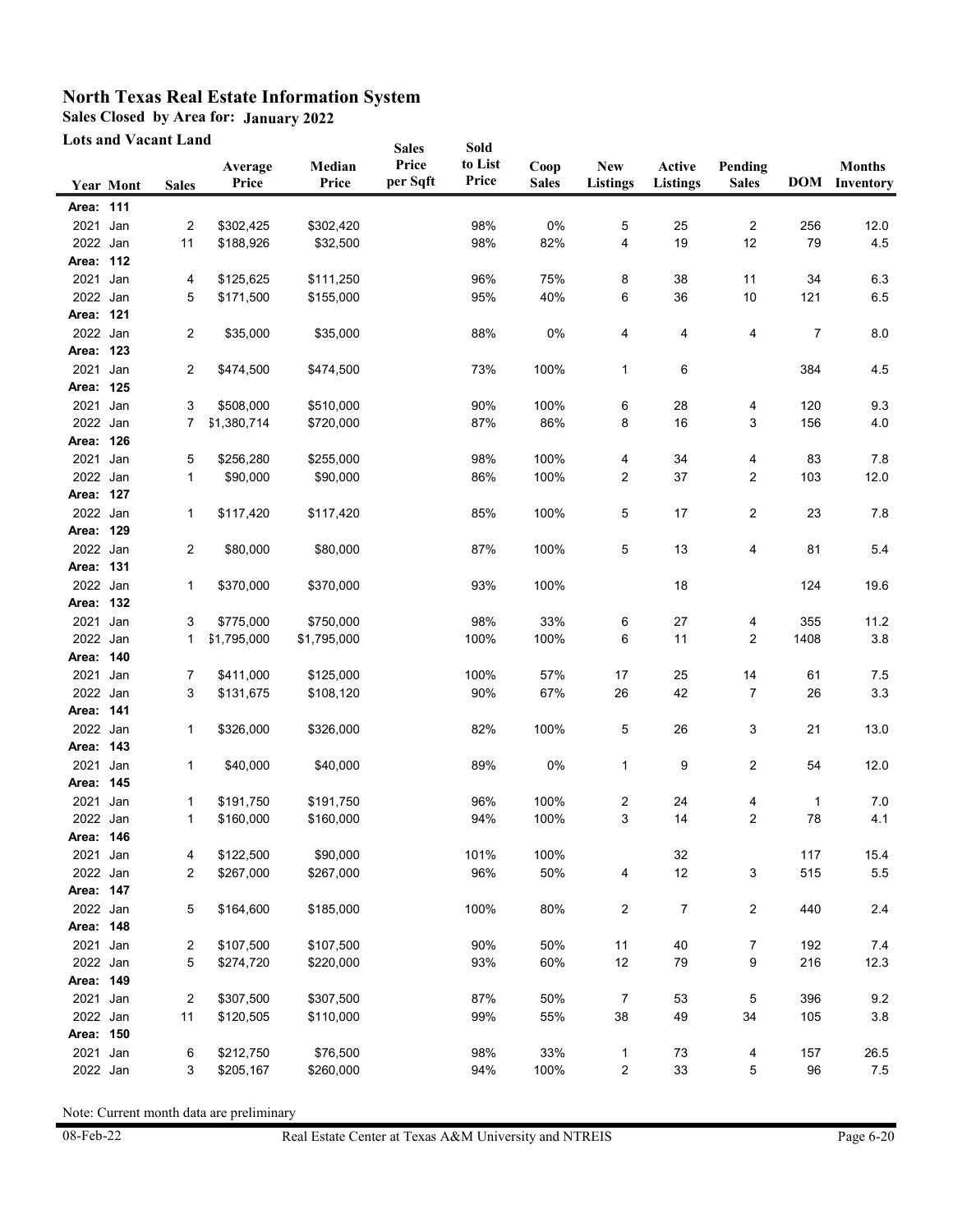**Sales Closed by Area for: January 2022**

**Lots and Vacant Land**

|           | <b>Lots and Vacant Land</b> |                |                  |                 | <b>Sales</b>      | Sold             |                      |                               |                           |                         |     |                                       |
|-----------|-----------------------------|----------------|------------------|-----------------|-------------------|------------------|----------------------|-------------------------------|---------------------------|-------------------------|-----|---------------------------------------|
|           | <b>Year Mont</b>            | <b>Sales</b>   | Average<br>Price | Median<br>Price | Price<br>per Sqft | to List<br>Price | Coop<br><b>Sales</b> | <b>New</b><br><b>Listings</b> | Active<br><b>Listings</b> | Pending<br><b>Sales</b> |     | <b>Months</b><br><b>DOM</b> Inventory |
| Area: 151 |                             |                |                  |                 |                   |                  |                      |                               |                           |                         |     |                                       |
| 2021      | Jan                         | 4              | \$60,875         | \$57,500        |                   | 91%              | 0%                   | 4                             | 22                        | 5                       | 102 | 7.8                                   |
| 2022 Jan  |                             | 3              | \$273,333        | \$175,000       |                   | 98%              | 100%                 | 7                             | 26                        | 6                       | 125 | $7.8$                                 |
| Area: 152 |                             |                |                  |                 |                   |                  |                      |                               |                           |                         |     |                                       |
| 2021 Jan  |                             | 4              | \$146,162        | \$97,500        |                   | 90%              | 75%                  | 8                             | 37                        | 8                       | 394 | 9.9                                   |
| 2022 Jan  |                             | 4              | \$178,025        | \$174,750       |                   | 93%              | 50%                  | 4                             | 20                        | 6                       | 268 | 3.3                                   |
| Area: 153 |                             |                |                  |                 |                   |                  |                      |                               |                           |                         |     |                                       |
| 2021 Jan  |                             | 3              | \$200,750        | \$188,500       |                   | 97%              | 0%                   | 4                             | 10                        | 6                       | 58  | 1.5                                   |
| 2022 Jan  |                             | 5              | \$154,980        | \$135,000       |                   | 97%              | 40%                  | 25                            | 27                        | 9                       | 98  | 4.9                                   |
| Area: 154 |                             |                |                  |                 |                   |                  |                      |                               |                           |                         |     |                                       |
| 2021      | Jan                         | 5              | \$245,800        | \$160,000       |                   | 98%              | 100%                 | 14                            | 25                        | 11                      | 161 | 5.5                                   |
| 2022 Jan  |                             | 2              | \$42,500         | \$42,500        |                   | 83%              | 100%                 | 5                             | 30                        | 3                       | 116 | 6.8                                   |
| Area: 155 |                             |                |                  |                 |                   |                  |                      |                               |                           |                         |     |                                       |
| 2021 Jan  |                             | 4              | \$116,825        | \$49,900        |                   | 89%              | 75%                  | 5                             | 29                        | 2                       | 48  | 5.3                                   |
| 2022 Jan  |                             | 4              | \$193,000        | \$210,000       |                   | 98%              | 75%                  | 5                             | 20                        | 5                       | 98  | 3.3                                   |
| Area: 156 |                             |                |                  |                 |                   |                  |                      |                               |                           |                         |     |                                       |
| 2021 Jan  |                             | 1              | \$241,000        | \$241,000       |                   | 93%              | 100%                 | 6                             | 16                        | 6                       | 24  | 13.7                                  |
| Area: 158 |                             |                |                  |                 |                   |                  |                      |                               |                           |                         |     |                                       |
| 2021 Jan  |                             | 5              | \$117,882        | \$124,000       |                   | 93%              | 40%                  | 11                            | 37                        | $10\,$                  | 43  | 4.0                                   |
| 2022 Jan  |                             | 7              | \$419,216        | \$100,710       |                   | 92%              | 100%                 | 12                            | 32                        | 7                       | 83  | 3.0                                   |
| Area: 271 |                             |                |                  |                 |                   |                  |                      |                               |                           |                         |     |                                       |
| 2021      | Jan                         | 3              | \$343,333        | \$110,000       |                   | 94%              | 67%                  |                               | 6                         | 1                       | 498 | 7.2                                   |
| 2022 Jan  |                             | 2              | \$40,500         | \$40,500        |                   | 98%              | 50%                  | 3                             | 8                         | 5                       | 6   | 16.0                                  |
| Area: 273 |                             |                |                  |                 |                   |                  |                      |                               |                           |                         |     |                                       |
| 2021      | Jan                         | 1              | \$30,000         | \$30,000        |                   | 120%             | 100%                 |                               | 4                         |                         | 5   | $3.2\,$                               |
| 2022 Jan  |                             | 2              | \$80,000         | \$80,000        |                   | 100%             | 0%                   | 3                             | 6                         | 1                       | 1   | 7.2                                   |
| Area: 275 |                             |                |                  |                 |                   |                  |                      |                               |                           |                         |     |                                       |
| 2021      | Jan                         | 1              | \$55,000         | \$55,000        |                   | 92%              | 100%                 | 1                             | 2                         | 1                       | 5   | 24.0                                  |
| Area: 302 |                             |                |                  |                 |                   |                  |                      |                               |                           |                         |     |                                       |
| 2022 Jan  |                             | 1              | \$52,500         | \$52,500        |                   | 81%              | 100%                 | 5                             | 27                        | 2                       | 0   | 29.5                                  |
| Area: 303 |                             |                |                  |                 |                   |                  |                      |                               |                           |                         |     |                                       |
| 2021 Jan  |                             | 8              | \$25,750         | \$28,500        |                   | 93%              | 13%                  | 3                             | 69                        | 8                       | 2   | 24.4                                  |
| 2022 Jan  |                             | 2              | \$15,000         | \$15,000        |                   | 77%              | 50%                  | 2                             | 53                        | 3                       | 5   | 12.0                                  |
| Area: 304 |                             |                |                  |                 |                   |                  |                      |                               |                           |                         |     |                                       |
| 2021 Jan  |                             | 1              | \$573,397        | \$573,400       |                   | 31%              | 100%                 | 1                             | 41                        | 1                       | 521 | 44.7                                  |
| 2022 Jan  |                             | 4              | \$280,750        | \$229,500       |                   | 91%              | 50%                  | 3                             | 43                        | 7                       | 403 | 24.6                                  |
| Area: 305 |                             |                |                  |                 |                   |                  |                      |                               |                           |                         |     |                                       |
| 2021 Jan  |                             | $\overline{c}$ | \$422,100        | \$422,100       |                   | 92%              | 50%                  | 4                             | 12                        | $\overline{2}$          | 199 | 7.6                                   |
| 2022 Jan  |                             | $\mathbf{1}$   | \$60,995         | \$61,000        |                   | 100%             | 0%                   | 4                             | 6                         |                         | 66  | $2.5\,$                               |
| Area: 306 |                             |                |                  |                 |                   |                  |                      |                               |                           |                         |     |                                       |
| 2022 Jan  |                             | 1              | \$142,781        | \$142,780       |                   | 101%             | 0%                   | 2                             | 6                         |                         | 11  | 10.3                                  |
| Area: 307 |                             |                |                  |                 |                   |                  |                      |                               |                           |                         |     |                                       |
| 2021 Jan  |                             | 7              | \$173,107        | \$45,000        |                   | 88%              | 86%                  | 28                            | 77                        | 17                      | 475 | 10.3                                  |
| 2022 Jan  |                             | 3              | \$221,047        | \$258,140       |                   | 92%              | 67%                  | 6                             | 63                        | 5                       | 55  | 8.1                                   |
| Area: 309 |                             |                |                  |                 |                   |                  |                      |                               |                           |                         |     |                                       |
| 2021 Jan  |                             | 3              | \$138,713        | \$110,000       |                   | 97%              | 100%                 | 24                            | 34                        | 5                       | 14  | 12.0                                  |
| 2022 Jan  |                             | 3              | \$164,156        | \$105,470       |                   | 96%              | 67%                  | 2                             | 15                        | 3                       | 167 | $3.7$                                 |
| Area: 320 |                             |                |                  |                 |                   |                  |                      |                               |                           |                         |     |                                       |
| 2021 Jan  |                             | 1              | \$2,692,767      | \$2,692,770     |                   | 91%              | 100%                 | $\mathbf{1}$                  | 3                         |                         | 416 | 7.2                                   |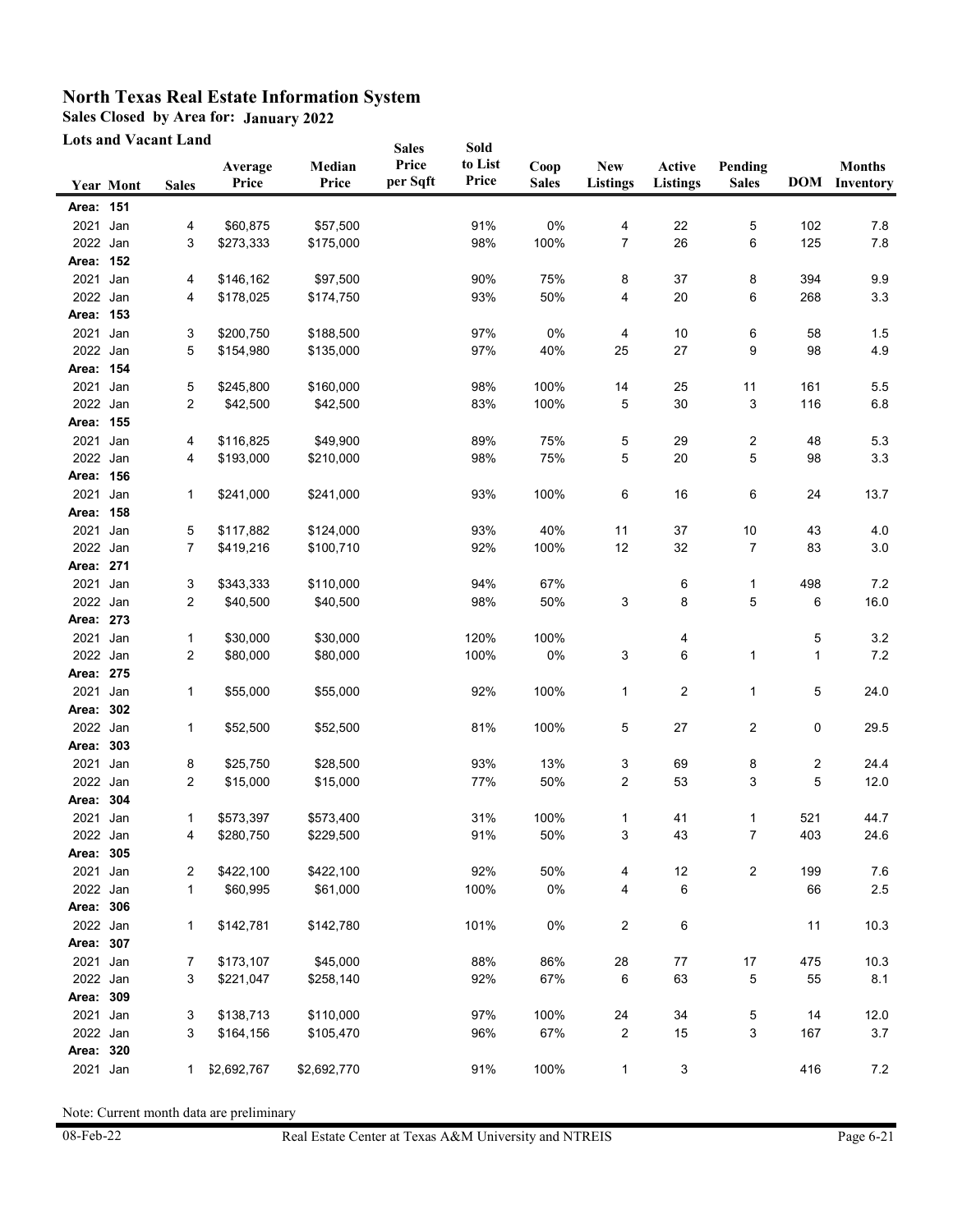**Sales Closed by Area for: January 2022**

**Lots and Vacant Land**

|           | LUIS АНИ 1 АСАНІ LAHU |              |                  |                 | <b>Sales</b>      | Sold             |                      |                         |                           |                         |     |                                       |
|-----------|-----------------------|--------------|------------------|-----------------|-------------------|------------------|----------------------|-------------------------|---------------------------|-------------------------|-----|---------------------------------------|
|           | <b>Year Mont</b>      | <b>Sales</b> | Average<br>Price | Median<br>Price | Price<br>per Sqft | to List<br>Price | Coop<br><b>Sales</b> | New<br><b>Listings</b>  | Active<br><b>Listings</b> | Pending<br><b>Sales</b> |     | <b>Months</b><br><b>DOM</b> Inventory |
| Area: 321 |                       |              |                  |                 |                   |                  |                      |                         |                           |                         |     |                                       |
| 2021      | Jan                   | 3            | \$337,233        | \$240,000       |                   | 94%              | 0%                   | $\overline{\mathbf{c}}$ | 10                        | 6                       | 310 | 4.3                                   |
| 2022 Jan  |                       | $\mathbf{1}$ | \$4,900          | \$4,900         |                   | 100%             | 0%                   | 3                       | 14                        | 5                       | 23  | 4.9                                   |
| Area:     | 322                   |              |                  |                 |                   |                  |                      |                         |                           |                         |     |                                       |
| 2021      | Jan                   | 1            | \$308,000        | \$308,000       |                   | 90%              | 100%                 |                         | 7                         |                         | 17  | 21.0                                  |
| 2022 Jan  |                       | 1            | \$452,556        | \$452,560       |                   | 98%              | 0%                   |                         |                           |                         | 14  |                                       |
| Area: 324 |                       |              |                  |                 |                   |                  |                      |                         |                           |                         |     |                                       |
| 2021 Jan  |                       | 1            | \$120,480        | \$120,480       |                   | 80%              | 0%                   | 1                       | 11                        | 2                       | 10  | 11.0                                  |
| 2022 Jan  |                       | 3            | \$621,762        | \$202,100       |                   | 97%              | 33%                  |                         | 4                         | 4                       | 151 | 3.2                                   |
| Area: 325 |                       |              |                  |                 |                   |                  |                      |                         |                           |                         |     |                                       |
| 2021 Jan  |                       | 3            | \$400,931        | \$380,000       |                   | 91%              | 33%                  | 18                      | 42                        | 3                       | 142 | 12.9                                  |
| 2022 Jan  |                       | 5            | \$120,200        | \$135,000       |                   | 89%              | 0%                   | 12                      | 60                        | 13                      | 114 | 9.5                                   |
| Area: 329 |                       |              |                  |                 |                   |                  |                      |                         |                           |                         |     |                                       |
| 2021      | Jan                   | 2            | \$510,496        | \$510,500       |                   | 91%              | 50%                  | 11                      | 43                        | 1                       | 166 | 14.3                                  |
| 2022 Jan  |                       | 6            | \$417,523        | \$222,320       |                   | 96%              | 67%                  | 5                       | 32                        | 6                       | 369 | 4.6                                   |
| Area: 331 |                       |              |                  |                 |                   |                  |                      |                         |                           |                         |     |                                       |
| 2021      | Jan                   | 3            | \$237,500        | \$300,000       |                   | 94%              | 0%                   | 7                       | 32                        | 5                       | 22  | 9.4                                   |
| 2022 Jan  |                       | 4            | \$225,370        | \$184,690       |                   | 94%              | 25%                  | 8                       | 33                        | 11                      | 37  | $6.6\,$                               |
| Area: 332 |                       |              |                  |                 |                   |                  |                      |                         |                           |                         |     |                                       |
| 2021 Jan  |                       | 12           | \$185,815        | \$94,000        |                   | 92%              | 42%                  | 12                      | 154                       | 21                      | 157 | 9.6                                   |
| 2022 Jan  |                       | 19           | \$232,705        | \$134,250       |                   | 96%              | 32%                  | 48                      | 202                       | 21                      | 82  | 11.1                                  |
| Area: 333 |                       |              |                  |                 |                   |                  |                      |                         |                           |                         |     |                                       |
| 2022 Jan  |                       | 2            | \$290,000        | \$290,000       |                   | 97%              | 100%                 | 3                       | $\overline{7}$            | 4                       | 12  | 2.0                                   |
| Area: 335 |                       |              |                  |                 |                   |                  |                      |                         |                           |                         |     |                                       |
| 2022 Jan  |                       | 3            | \$1,516,000      | \$500,000       |                   | 92%              | 33%                  | 9                       | 18                        | 5                       | 57  | 13.5                                  |
| Area: 336 |                       |              |                  |                 |                   |                  |                      |                         |                           |                         |     |                                       |
| 2021      | Jan                   | 2            | \$185,000        | \$185,000       |                   | 99%              | 50%                  | 1                       | 5                         | 1                       | 16  | 6.0                                   |
| 2022 Jan  |                       | 2            | \$564,000        | \$564,000       |                   | 96%              | 0%                   | 1                       | $\overline{7}$            | 1                       | 888 | 5.6                                   |
| Area: 337 |                       |              |                  |                 |                   |                  |                      |                         |                           |                         |     |                                       |
| 2022 Jan  |                       | $\mathbf{1}$ | \$415,460        | \$415,460       |                   | 92%              | 100%                 | 3                       | 13                        | 5                       | 34  | 11.1                                  |
| Area:     | 338                   |              |                  |                 |                   |                  |                      |                         |                           |                         |     |                                       |
| 2021      | Jan                   | 1            | \$175,014        | \$175,010       |                   | 89%              | 0%                   | 2                       | 5                         | 4                       | 2   | 4.0                                   |
| 2022 Jan  |                       | 4            | \$141,875        | \$158,750       |                   | 92%              | 50%                  | 6                       | 13                        | 4                       | 98  | 5.6                                   |
| Area: 354 |                       |              |                  |                 |                   |                  |                      |                         |                           |                         |     |                                       |
| 2022 Jan  |                       | 1            | \$35,000         | \$35,000        |                   | 100%             | 0%                   | 1                       | $\overline{c}$            |                         | 7   | 2.7                                   |
| Area: 600 |                       |              |                  |                 |                   |                  |                      |                         |                           |                         |     |                                       |
| 2021 Jan  |                       | 2            | \$124,250        | \$124,250       |                   | 98%              | 0%                   | $10\,$                  | 41                        | 9                       | 8   | 12.3                                  |
| 2022 Jan  |                       | 2            | \$300,000        | \$300,000       |                   | 74%              | 0%                   | 5                       | 24                        | 3                       | 20  | 5.9                                   |
| Area: 700 |                       |              |                  |                 |                   |                  |                      |                         |                           |                         |     |                                       |
| 2021 Jan  |                       | 12           | \$147,722        | \$92,000        |                   | 90%              | 33%                  | 23                      | 155                       | 14                      | 78  | 15.9                                  |
| 2022 Jan  |                       | 6            | \$976,082        | \$390,520       |                   | 95%              | 67%                  | $10$                    | 95                        | $18$                    | 157 | 8.2                                   |
| Area: 800 |                       |              |                  |                 |                   |                  |                      |                         |                           |                         |     |                                       |
| 2021 Jan  |                       | 12           | \$118,975        | \$50,750        |                   | 91%              | 75%                  | 26                      | 165                       | 19                      | 231 | 11.1                                  |
| 2022 Jan  |                       | 18           | \$91,812         | \$63,000        |                   | 90%              | 78%                  | 41                      | 186                       | $18$                    | 91  | 11.4                                  |
| Area: 900 |                       |              |                  |                 |                   |                  |                      |                         |                           |                         |     |                                       |
| 2021 Jan  |                       | 3            | \$1,547,389      | \$442,170       |                   | 92%              | 67%                  | 3                       | 18                        | 2                       | 288 | 8.6                                   |
| Area: 999 |                       |              |                  |                 |                   |                  |                      |                         |                           |                         |     |                                       |
| 2021 Jan  |                       | 4            | \$103,802        | \$80,500        |                   | 89%              | 75%                  | 8                       | 55                        | $10\,$                  | 64  | 12.9                                  |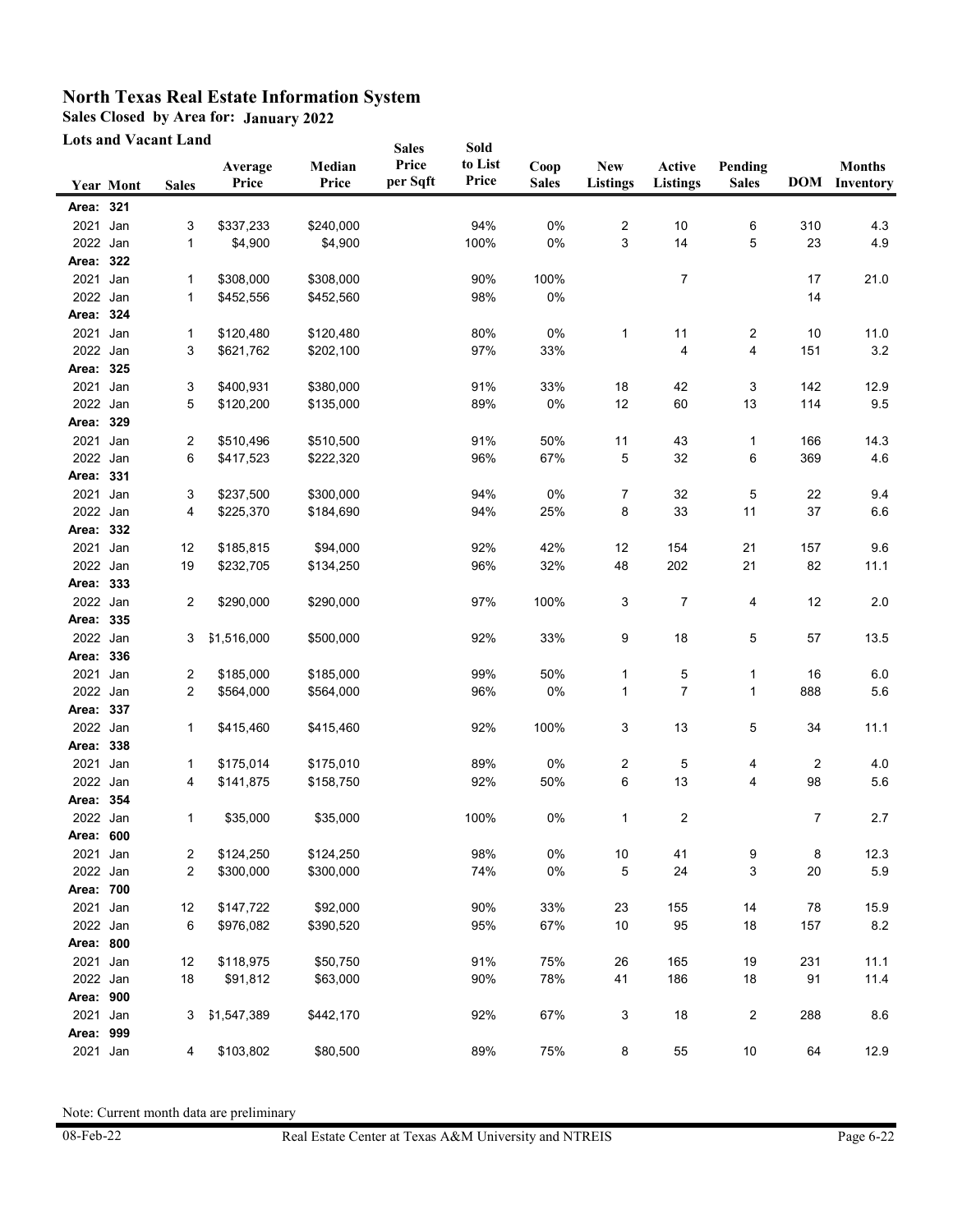**Sales Closed by Area for: January 2022**

| Rentals |
|---------|
|---------|

|          |                  |         |         |         | Rent     | Sold    |        |                 |                 |         |    |                      |
|----------|------------------|---------|---------|---------|----------|---------|--------|-----------------|-----------------|---------|----|----------------------|
|          |                  |         | Average | Median  | per      | to List | Coop   | <b>New</b>      | Active          | Pending |    | <b>Months</b>        |
|          | <b>Year Mont</b> | Leases  | Rent    | Rent    | 100 Sqft | Price   | Leases | <b>Listings</b> | <b>Listings</b> | Leases  |    | <b>DOM</b> Inventory |
| Area: 1  |                  |         |         |         |          |         |        |                 |                 |         |    |                      |
| 2021 Jan |                  | 14      | \$1,862 | \$1,720 | \$100    | 100%    | 36%    | 10              | 11              | 13      | 33 | 0.5                  |
| 2022 Jan |                  | 17      | \$2,020 | \$1,940 | \$115    | 99%     | 53%    | 21              | 18              | 9       | 34 | 1.4                  |
| Area: 2  |                  |         |         |         |          |         |        |                 |                 |         |    |                      |
| 2021     | Jan              | 16      | \$1,649 | \$1,770 | \$90     | 99%     | 19%    | 13              | 13              | 2       | 25 | 0.7                  |
| 2022 Jan |                  | 21      | \$2,092 | \$2,000 | \$106    | 100%    | 57%    | 20              | 11              | 20      | 27 | 0.7                  |
| Area: 3  |                  |         |         |         |          |         |        |                 |                 |         |    |                      |
| 2021 Jan |                  |         | \$1,549 | \$1,600 | \$86     | 100%    | 50%    | 11              | 10              | 13      | 30 | 0.6                  |
| 2022 Jan |                  | 20<br>9 |         | \$2,050 | \$122    | 104%    | 22%    | 11              | $\overline{7}$  | 9       | 38 | 0.7                  |
| Area: 4  |                  |         | \$2,058 |         |          |         |        |                 |                 |         |    |                      |
|          |                  |         |         |         |          |         |        |                 |                 |         |    |                      |
| 2021 Jan |                  | 1       | \$1,695 | \$1,700 | \$68     | 100%    | 0%     |                 |                 | 1       | 28 |                      |
| 2022 Jan |                  | 2       | \$1,814 | \$1,810 | \$117    | 100%    | 50%    |                 | 1               | 1       | 42 | 1.7                  |
| Area: 5  |                  |         |         |         |          |         |        |                 |                 |         |    |                      |
| 2021     | Jan              | 44      | \$1,587 | \$1,610 | \$103    | 101%    | 41%    | 47              | 34              | 39      | 25 | 0.8                  |
| 2022 Jan |                  | 25      | \$1,805 | \$1,750 | \$118    | 100%    | 60%    | 43              | 29              | 25      | 33 | 0.9                  |
| Area: 6  |                  |         |         |         |          |         |        |                 |                 |         |    |                      |
| 2021     | Jan              | 43      | \$1,832 | \$1,750 | \$103    | 101%    | 42%    | 43              | 35              | 22      | 36 | 0.7                  |
| 2022 Jan |                  | 52      | \$1,970 | \$1,900 | \$118    | 100%    | 35%    | 66              | 79              | 32      | 36 | 1.9                  |
| Area: 8  |                  |         |         |         |          |         |        |                 |                 |         |    |                      |
| 2021 Jan |                  | 18      | \$1,686 | \$1,660 | \$106    | 99%     | 56%    | 33              | 31              | 15      | 30 | 1.2                  |
| 2022 Jan |                  | 21      | \$1,991 | \$1,920 | \$116    | 99%     | 62%    | 32              | 32              | 19      | 32 | $1.5$                |
| Area: 9  |                  |         |         |         |          |         |        |                 |                 |         |    |                      |
| 2021     | Jan              | 27      | \$2,074 | \$1,920 | \$105    | 100%    | 63%    | 34              | 20              | 20      | 28 | 0.7                  |
| 2022 Jan |                  | 16      | \$2,139 | \$2,080 | \$121    | 100%    | 31%    | 26              | 10              | 16      | 17 | 0.4                  |
| Area: 10 |                  |         |         |         |          |         |        |                 |                 |         |    |                      |
| 2021     | Jan              | 57      | \$1,831 | \$1,700 | \$124    | 100%    | 51%    | 60              | 92              | 38      | 57 | 1.9                  |
| 2022 Jan |                  | 37      | \$2,846 | \$2,600 | \$148    | 102%    | 57%    | 53              | 38              | 24      | 27 | 0.8                  |
| Area: 11 |                  |         |         |         |          |         |        |                 |                 |         |    |                      |
| 2021     | Jan              | 24      | \$2,685 | \$2,220 | \$167    | 102%    | 38%    | 54              | 107             | 10      | 47 | 2.7                  |
| 2022 Jan |                  | 28      | \$3,340 | \$1,950 | \$205    | 105%    | 46%    | 38              | 49              | 17      | 38 | 1.2                  |
| Area: 12 |                  |         |         |         |          |         |        |                 |                 |         |    |                      |
| 2021 Jan |                  | 170     | \$1,940 | \$1,720 | \$142    | 99%     | 42%    | 176             | 287             | 104     | 52 | 1.7                  |
| 2022 Jan |                  | 129     | \$2,159 | \$1,800 | \$155    | 100%    | 57%    | 132             | 121             | 88      | 40 | 0.8                  |
| Area: 13 |                  |         |         |         |          |         |        |                 |                 |         |    |                      |
| 2021     | Jan              | 16      | \$1,442 | \$1,440 | \$104    | 100%    | 38%    | 32              | 27              | 14      | 44 | 1.2                  |
| 2022 Jan |                  | 35      | \$1,743 | \$1,720 | \$112    | 99%     | 46%    | 42              | 43              | 23      | 29 | 1.8                  |
| Area: 14 |                  |         |         |         |          |         |        |                 |                 |         |    |                      |
| 2021 Jan |                  | 47      | \$1,578 | \$1,480 | \$125    | 99%     | 28%    | 77              | 99              | 37      | 48 | 2.1                  |
| 2022 Jan |                  | 56      | \$1,962 | \$1,850 | \$153    | 100%    | 39%    | 85              | 95              | 30      | 33 | 1.9                  |
| Area: 15 |                  |         |         |         |          |         |        |                 |                 |         |    |                      |
| 2021 Jan |                  | 11      | \$1,452 | \$1,500 | \$104    | 100%    | 55%    | 4               | 11              | 4       | 28 | 0.7                  |
| 2022 Jan |                  | 15      | \$1,692 | \$1,600 | \$113    | 99%     | 33%    | 11              | 13              | 6       | 26 | $1.2$                |
| Area: 16 |                  |         |         |         |          |         |        |                 |                 |         |    |                      |
| 2021 Jan |                  | 12      | \$2,615 | \$2,600 | \$145    | 100%    | 67%    | 21              | 34              | 7       | 30 | 1.9                  |
| 2022 Jan |                  | 8       | \$2,544 | \$2,100 | \$175    | 100%    | 75%    | 16              | 17              | 8       | 56 | 1.3                  |
| Area: 17 |                  |         |         |         |          |         |        |                 |                 |         |    |                      |
| 2021 Jan |                  | 88      | \$2,425 | \$1,820 | \$187    | 99%     | 56%    | 152             | 350             | 52      | 69 | 3.2                  |
| 2022 Jan |                  | 68      | \$3,029 | \$2,250 | \$222    | 100%    | 59%    | 118             | 143             | 38      | 37 | $1.4$                |
|          |                  |         |         |         |          |         |        |                 |                 |         |    |                      |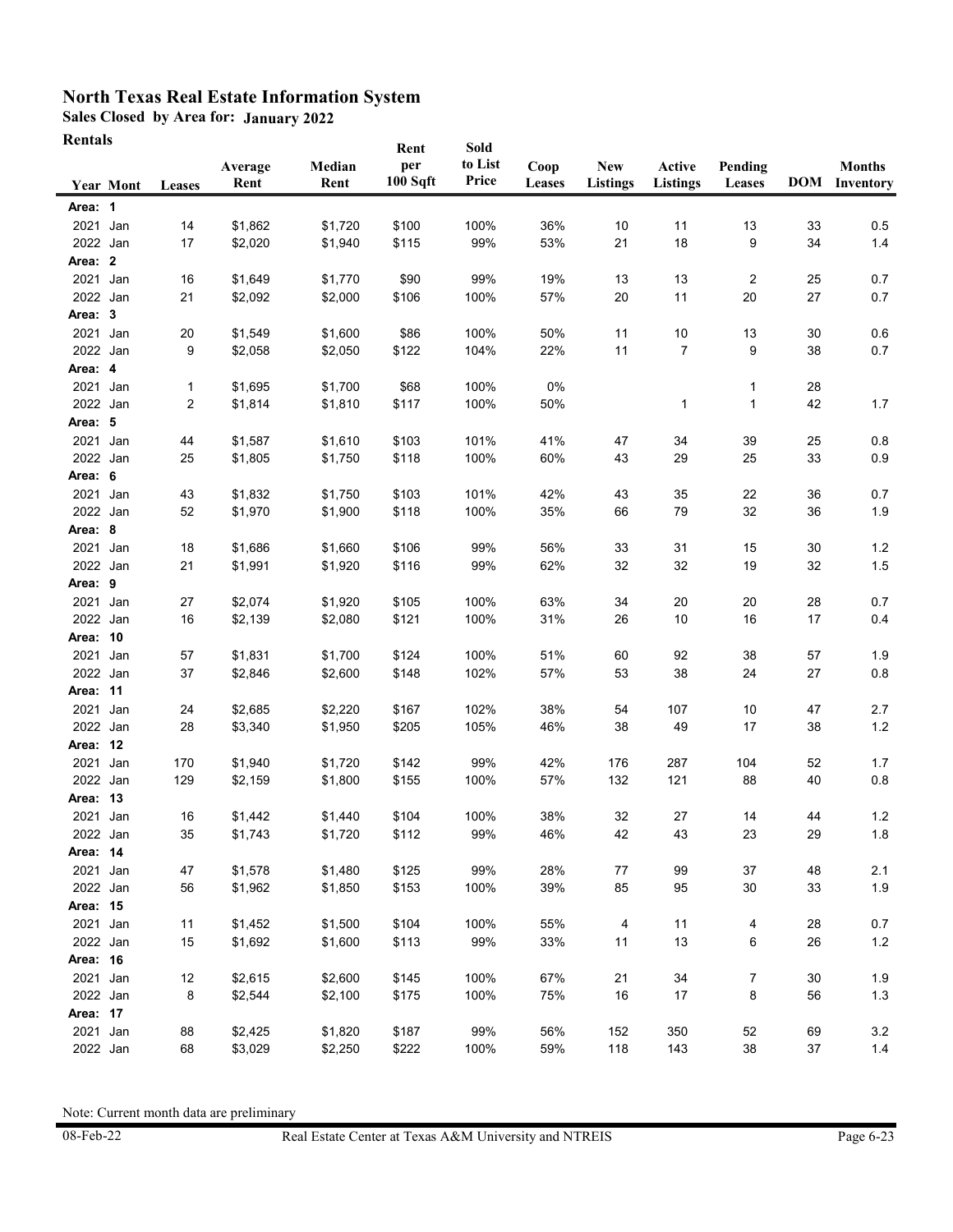**Sales Closed by Area for: January 2022**

| Rentals |
|---------|
|---------|

|                      | <b>Year Mont</b> | Leases   | Average<br>Rent    | Median<br>Rent     | Rent<br>per<br>100 Sqft | Sold<br>to List<br>Price | Coop<br>Leases | <b>New</b><br><b>Listings</b> | Active<br><b>Listings</b> | Pending<br>Leases |          | <b>Months</b><br><b>DOM</b> Inventory |
|----------------------|------------------|----------|--------------------|--------------------|-------------------------|--------------------------|----------------|-------------------------------|---------------------------|-------------------|----------|---------------------------------------|
| Area: 18             |                  |          |                    |                    |                         |                          |                |                               |                           |                   |          |                                       |
| 2021                 | Jan              | 32       | \$1,286            | \$1,000            | \$119                   | 100%                     | 44%            | 53                            | 79                        | 19                | 42       | 2.2                                   |
| 2022 Jan             |                  | 27       | \$1,717            | \$1,650            | \$144                   | 100%                     | 52%            | 36                            | 24                        | 24                | 39       | 0.7                                   |
| Area: 19             |                  |          |                    |                    |                         |                          |                |                               |                           |                   |          |                                       |
| 2022 Jan             |                  | 1        | \$2,400            | \$2,400            | \$88                    | 100%                     | 100%           | 1                             | 3                         |                   | 51       | 3.0                                   |
| Area:                | 20               |          |                    |                    |                         |                          |                |                               |                           |                   |          |                                       |
| 2021                 | Jan              | 114      | \$2,353            | \$2,020            | \$111                   | 100%                     | 70%            | 148                           | 119                       | 78                | 34       | 0.7                                   |
| 2022 Jan             |                  | 136      | \$2,694            | \$2,500            | \$120                   | 100%                     | 70%            | 161                           | 116                       | 86                | 30       | 0.8                                   |
| Area: 21             |                  |          |                    |                    |                         |                          |                |                               |                           |                   |          |                                       |
| 2021 Jan             |                  | 15       | \$2,410            | \$2,100            | \$110                   | 99%                      | 53%            | 22                            | 22                        | 13                | 61       | 0.9                                   |
| 2022 Jan             |                  | 20       | \$2,720            | \$2,600            | \$131                   | 100%                     | 55%            | 18                            | 14                        | 18                | 36       | 0.7                                   |
| Area: 22             |                  |          |                    |                    |                         |                          |                |                               |                           |                   |          |                                       |
| 2021                 | Jan              | 59       | \$1,968            | \$1,850            | \$115                   | 100%                     | 61%            | 91                            | 66                        | 40                | 31       | 1.0                                   |
| 2022 Jan             |                  | 55       | \$2,420            | \$2,290            | \$127                   | 101%                     | 62%            | 60                            | 37                        | 46                | 27       | 0.6                                   |
| Area: 23             |                  |          |                    |                    |                         |                          |                |                               |                           |                   |          |                                       |
| 2021                 | Jan              | 44       | \$1,855            | \$1,880            | \$112                   | 100%                     | 57%            | 54                            | 61                        | 24                | 44       | 1.1                                   |
| 2022 Jan             |                  | 39       | \$2,246            | \$2,200            | \$130                   | 100%                     | 69%            | 41                            | 32                        | 30                | 35       | 0.6                                   |
| Area: 24             |                  |          |                    |                    |                         |                          |                |                               |                           |                   |          |                                       |
| 2021                 | Jan              | 56       | \$1,616            | \$1,600            | \$105                   | 100%                     | 50%            | 58                            | 46                        | 40                | 33       | 0.6                                   |
| 2022 Jan             |                  | 58       | \$1,901            | \$1,800            | \$118                   | 100%                     | 52%            | 71                            | 48                        | 33                | 26       | 0.9                                   |
| Area: 25             |                  |          |                    |                    |                         |                          |                |                               |                           |                   |          |                                       |
| 2021 Jan             |                  | 37       | \$3,683            | \$2,980            | \$190                   | 99%                      | 51%            | 51                            | 100                       | 24                | 48       | 2.2                                   |
| 2022 Jan<br>Area: 26 |                  | 23       | \$3,732            | \$3,420            | \$219                   | 100%                     | 39%            | 43                            | 57                        | 14                | 43       | 1.3                                   |
|                      |                  |          |                    |                    |                         |                          |                |                               |                           |                   |          |                                       |
| 2021<br>2022 Jan     | Jan              | 52<br>56 | \$2,111<br>\$2,404 | \$2,120<br>\$2,420 | \$112<br>\$132          | 100%<br>101%             | 46%<br>46%     | 76<br>53                      | 80<br>46                  | 31<br>39          | 45<br>33 | 1.3<br>0.8                            |
| Area: 28             |                  |          |                    |                    |                         |                          |                |                               |                           |                   |          |                                       |
| 2021                 | Jan              | 13       | \$1,745            | \$1,750            | \$94                    | 100%                     | 46%            | 14                            | 13                        | 6                 | 34       | 0.9                                   |
| 2022                 | Jan              | 5        | \$1,750            | \$1,850            | \$111                   | 100%                     | 60%            | 10                            | 10                        | 5                 | 47       | 0.9                                   |
| Area:                | 31               |          |                    |                    |                         |                          |                |                               |                           |                   |          |                                       |
| 2021                 | Jan              | 160      | \$1,881            | \$1,800            | \$101                   | 100%                     | 44%            | 177                           | 169                       | 101               | 26       | 0.7                                   |
| 2022 Jan             |                  | 224      | \$2,180            | \$2,100            | \$115                   | 99%                      | 54%            | 232                           | 211                       | 142               | 32       | 1.0                                   |
| Area: 33             |                  |          |                    |                    |                         |                          |                |                               |                           |                   |          |                                       |
| 2021 Jan             |                  | 31       | \$1,449            | \$1,420            | \$92                    | 98%                      | 39%            | 49                            | 55                        | 21                | 37       | 2.0                                   |
| 2022 Jan             |                  | 50       | \$1,616            | \$1.600            | \$102                   | 99%                      | 30%            | 48                            | 67                        | 25                | 39       | 2.0                                   |
| Area: 34             |                  |          |                    |                    |                         |                          |                |                               |                           |                   |          |                                       |
| 2021 Jan             |                  | 49       | \$1,939            | \$1,900            | \$103                   | 101%                     | 51%            | 44                            | 46                        | $30\,$            | 30       | 0.8                                   |
| 2022 Jan             |                  | 69       | \$2,244            | \$2,200            | \$111                   | 100%                     | 52%            | 78                            | 88                        | 48                | 36       | 1.6                                   |
| Area: 35             |                  |          |                    |                    |                         |                          |                |                               |                           |                   |          |                                       |
| 2021 Jan             |                  | 41       | \$1,834            | \$1,840            | \$99                    | 101%                     | 39%            | 58                            | 43                        | 23                | 28       | $0.9\,$                               |
| 2022 Jan             |                  | 65       | \$2,022            | \$2,000            | \$110                   | 100%                     | 38%            | 103                           | 117                       | 46                | 34       | 1.9                                   |
| Area: 36             |                  |          |                    |                    |                         |                          |                |                               |                           |                   |          |                                       |
| 2021 Jan             |                  | 2        | \$1,075            | \$1,080            | \$101                   | 100%                     | 0%             | $\mathbf{1}$                  |                           | $\mathbf{1}$      | 38       |                                       |
| 2022 Jan             |                  | 2        | \$1,675            | \$1,680            | \$120                   | 103%                     | 0%             | 2                             | 2                         | 1                 | 26       | 2.7                                   |
| Area: 37             |                  |          |                    |                    |                         |                          |                |                               |                           |                   |          |                                       |
| 2021 Jan             |                  | 47       | \$1,326            | \$1,320            | \$99                    | 100%                     | 19%            | 51                            | 54                        | 24                | 29       | 1.1                                   |
| 2022 Jan             |                  | 72       | \$1,519            | \$1,450            | \$110                   | 100%                     | 19%            | 75                            | 65                        | 28                | 37       | $1.3$                                 |
| Area: 38             |                  |          |                    |                    |                         |                          |                |                               |                           |                   |          |                                       |
| 2021 Jan             |                  | 36       | \$1,628            | \$1,600            | \$95                    | 100%                     | 33%            | 33                            | 50                        | 16                | 30       | 1.1                                   |
| 2022 Jan             |                  | 38       | \$1,900            | \$1,930            | \$115                   | 101%                     | 13%            | 41                            | 34                        | 23                | 35       | 1.0                                   |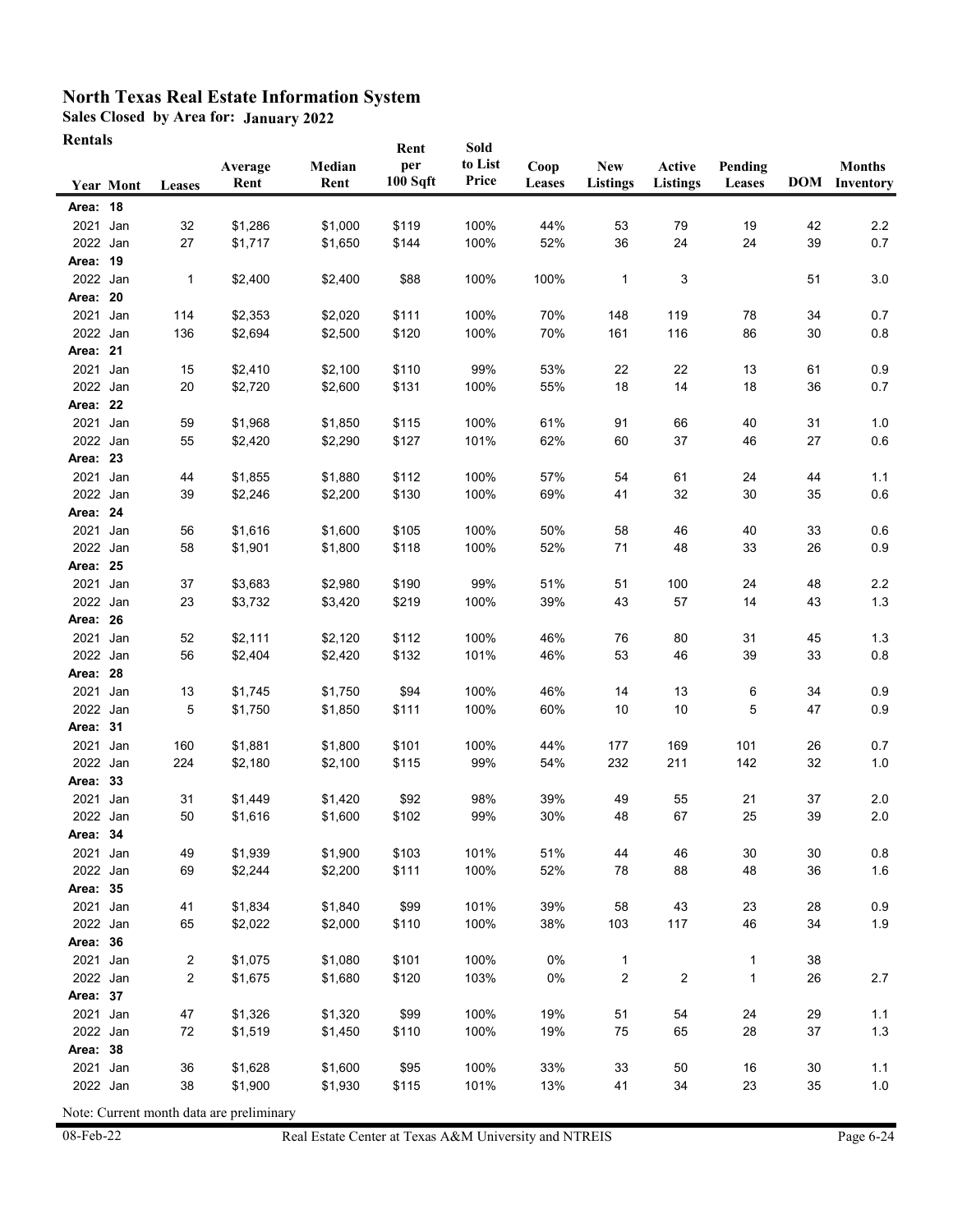**Sales Closed by Area for: January 2022**

| <b>Rentals</b> |                  |              |                 |                | Rent            | Sold             |                |                               |                           |                         |      |                                       |
|----------------|------------------|--------------|-----------------|----------------|-----------------|------------------|----------------|-------------------------------|---------------------------|-------------------------|------|---------------------------------------|
|                | <b>Year Mont</b> | Leases       | Average<br>Rent | Median<br>Rent | per<br>100 Sqft | to List<br>Price | Coop<br>Leases | <b>New</b><br><b>Listings</b> | Active<br><b>Listings</b> | Pending<br>Leases       |      | <b>Months</b><br><b>DOM</b> Inventory |
| Area: 41       |                  |              |                 |                |                 |                  |                |                               |                           |                         |      |                                       |
| 2021 Jan       |                  | 101          | \$2,214         | \$2,150        | \$109           | 99%              | 58%            | 107                           | 94                        | 74                      | 40   | 0.7                                   |
| 2022 Jan       |                  | 97           | \$2,525         | \$2,350        | \$122           | 100%             | 65%            | 121                           | 88                        | 75                      | 28   | 0.8                                   |
| Area: 42       |                  |              |                 |                |                 |                  |                |                               |                           |                         |      |                                       |
| 2021           | Jan              | 2            | \$1,450         | \$1,450        | \$129           | 104%             | 0%             | 4                             | 9                         | 1                       | 16   | 2.6                                   |
| 2022 Jan       |                  | 7            | \$1,211         | \$1,300        | \$94            | 100%             | 0%             | $10$                          | 10                        | 2                       | 31   | 2.4                                   |
| Area: 43       |                  |              |                 |                |                 |                  |                |                               |                           |                         |      |                                       |
| 2021           | Jan              | $\mathbf{1}$ | \$2,800         | \$2,800        | \$125           | 117%             | 0%             | 1                             | $\mathbf{1}$              |                         | 52   | 0.4                                   |
| 2022 Jan       |                  | 2            | \$1,038         | \$1,040        | \$113           | 100%             | 50%            | 2                             | $\mathbf{1}$              | 1                       | 30   | 0.4                                   |
| Area: 45       |                  |              |                 |                |                 |                  |                |                               |                           |                         |      |                                       |
| 2022 Jan       |                  | $\mathbf{1}$ | \$1,700         | \$1,700        | \$83            | 100%             | 0%             | 1                             | 1                         |                         | 68   | 4.0                                   |
| Area: 46       |                  |              |                 |                |                 |                  |                |                               |                           |                         |      |                                       |
| 2021 Jan       |                  | $\mathbf{1}$ | \$950           | \$950          | \$89            | 93%              | 0%             | 1                             | 1                         |                         | 46   | 3.0                                   |
| Area: 48       |                  |              |                 |                |                 |                  |                |                               |                           |                         |      |                                       |
| 2021 Jan       |                  | $\mathbf{1}$ | \$1,595         | \$1,600        | \$82            | 100%             | 0%             | 2                             | 2                         |                         | 10   | 0.8                                   |
| 2022 Jan       |                  | $\mathbf{1}$ | \$1,300         | \$1,300        | \$91            | 100%             | 100%           | 5                             | 6                         |                         | 5    | 3.0                                   |
| Area: 50       |                  |              |                 |                |                 |                  |                |                               |                           |                         |      |                                       |
| 2021           | Jan              | 24           | \$1,918         | \$1,880        | \$98            | 100%             | 67%            | 29                            | 11                        | 21                      | 28   | 0.3                                   |
| 2022 Jan       |                  | 33           | \$2,264         | \$2,100        | \$111           | 100%             | 55%            | 38                            | 42                        | 18                      | 40   | 1.5                                   |
| Area: 51       |                  |              |                 |                |                 |                  |                |                               |                           |                         |      |                                       |
| 2021           | Jan              | 46           | \$2,151         | \$2,000        | \$104           | 100%             | 70%            | 53                            | 33                        | 42                      | 28   | 0.6                                   |
| 2022 Jan       |                  | 46           | \$2,688         | \$2,580        | \$118           | 101%             | 70%            | 61                            | 45                        | 28                      | 29   | 0.8                                   |
| Area: 52       |                  |              |                 |                |                 |                  |                |                               |                           |                         |      |                                       |
| 2021           | Jan              | 6            | \$2,517         | \$1,950        | \$103           | 100%             | 50%            | 4                             | 3                         | 5                       | 33   | 0.4                                   |
| 2022 Jan       |                  | 5            | \$2,817         | \$2,390        | \$120           | 100%             | 80%            | 5                             | 3                         | 5                       | 16   | 0.5                                   |
| Area: 53       |                  |              |                 |                |                 |                  |                |                               |                           |                         |      |                                       |
| 2021 Jan       |                  | 75           | \$2,050         | \$1,980        | \$97            | 100%             | 64%            | 86                            | 51                        | 47                      | 27   | 0.5                                   |
| 2022 Jan       |                  | 80           | \$2,297         | \$2,300        | \$122           | 100%             | 49%            | 105                           | 81                        | 53                      | 26   | 0.9                                   |
| Area: 54       |                  |              |                 |                |                 |                  |                |                               |                           |                         |      |                                       |
| 2021           | Jan              | 31           | \$1,734         | \$1,750        | \$97            | 100%             | 42%            | 27                            | 25                        | 18                      | 27   | 1.0                                   |
| 2022 Jan       |                  | 54           | \$1,983         | \$1,980        | \$103           | 100%             | 57%            | 72                            | 53                        | 43                      | 26   | 1.3                                   |
| Area: 55       |                  |              |                 |                |                 |                  |                |                               |                           |                         |      |                                       |
| 2021           | Jan              | 134          | \$2,321         | \$2,150        | \$103           | 100%             | 60%            | 144                           | 84                        | 91                      | 30   | 0.4                                   |
| 2022           | Jan              | 152          | \$2,847         | \$2,600        | \$121           | 101%             | 68%            | 178                           | 130                       | 94                      | 29   | 0.8                                   |
| Area: 56       |                  |              |                 |                |                 |                  |                |                               |                           |                         |      |                                       |
| 2021 Jan       |                  | 2            | \$1,522         | \$1,520        | \$102           | 100%             | 0%             | 4                             | 3                         | $\overline{\mathbf{c}}$ | 26   | 0.6                                   |
| 2022 Jan       |                  | 6            | \$1,869         | \$1,920        | \$117           | 100%             | 50%            | 4                             | 1                         | 4                       | 40   | $0.2\,$                               |
| Area: 57       |                  |              |                 |                |                 |                  |                |                               |                           |                         |      |                                       |
| 2021 Jan       |                  | $\mathbf{1}$ | \$1,895         | \$1,900        | \$78            | 100%             | 0%             |                               | 2                         | 1                       | 30   | 1.0                                   |
| 2022 Jan       |                  | 2            | \$2,122         | \$2,120        | \$100           | 99%              | 50%            | 8                             | 13                        | 2                       | 48   | 5.4                                   |
| Area: 58       |                  |              |                 |                |                 |                  |                |                               |                           |                         |      |                                       |
| 2021 Jan       |                  | 5            | \$1,585         | \$1,680        | \$96            | 100%             | 40%            | 5                             | 6                         | 4                       | 26   | 1.9                                   |
| 2022 Jan       |                  | 2            | \$1,535         | \$1,540        | \$120           | 100%             | 50%            | 2                             | 2                         |                         | 34   | 0.7                                   |
| Area: 59       |                  |              |                 |                |                 |                  |                |                               |                           |                         |      |                                       |
| 2021 Jan       |                  | 15           | \$2,569         | \$2,400        | \$109           | 100%             | 93%            | 20                            | 12                        | $\overline{7}$          | 17   | 0.5                                   |
| 2022 Jan       |                  | 22           | \$2,793         | \$2,750        | \$126           | 100%             | 73%            | 28                            | 22                        | 14                      | 40   | 0.9                                   |
| Area: 60       |                  |              |                 |                |                 |                  |                |                               |                           |                         |      |                                       |
| 2021 Jan       |                  | 7            | \$2,100         | \$2,100        | \$105           | 101%             | 57%            | 18                            | 10                        | 4                       | 15   | 0.6                                   |
| 2022 Jan       |                  | 14           | \$2,458         | \$2,300        | \$121           | 101%             | 50%            | 26                            | 21                        | $\overline{7}$          | $18$ | 1.5                                   |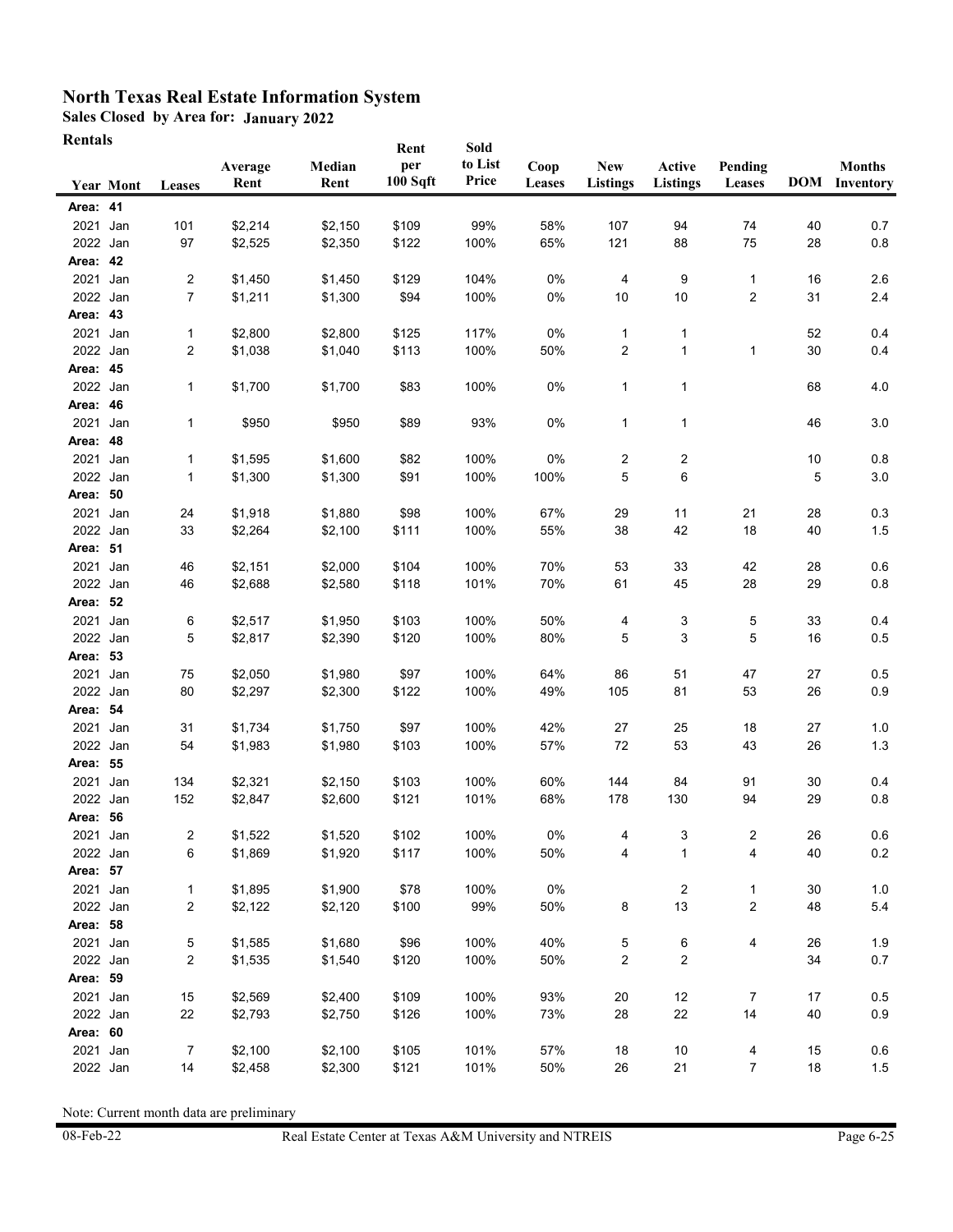**Sales Closed by Area for: January 2022**

| <b>Rentals</b> |                  |                |         |         | Rent     | Sold    |        |                 |                         |              |    |                      |
|----------------|------------------|----------------|---------|---------|----------|---------|--------|-----------------|-------------------------|--------------|----|----------------------|
|                |                  |                | Average | Median  | per      | to List | Coop   | New             | Active                  | Pending      |    | <b>Months</b>        |
|                | <b>Year Mont</b> | Leases         | Rent    | Rent    | 100 Sqft | Price   | Leases | <b>Listings</b> | <b>Listings</b>         | Leases       |    | <b>DOM</b> Inventory |
| Area: 63       |                  |                |         |         |          |         |        |                 |                         |              |    |                      |
| 2021 Jan       |                  | 28             | \$1,781 | \$1,750 | \$98     | 100%    | 71%    | 30              | 21                      | 19           | 27 | 0.8                  |
| 2022 Jan       |                  | 33             | \$2,115 | \$2,080 | \$113    | 100%    | 48%    | 43              | 48                      | 20           | 35 | 1.3                  |
| Area: 67       |                  |                |         |         |          |         |        |                 |                         |              |    |                      |
| 2021 Jan       |                  | 2              | \$1,324 | \$1,320 | \$120    | 100%    | 0%     | 1               | 2                       | $\mathbf{1}$ | 30 | 2.2                  |
| 2022 Jan       |                  | 1              | \$1,850 | \$1,850 | \$103    | 100%    | 0%     | 3               | $\overline{\mathbf{c}}$ | 2            | 58 | 2.7                  |
| Area: 68       |                  |                |         |         |          |         |        |                 |                         |              |    |                      |
| 2021           | Jan              | 14             | \$2,002 | \$2,050 | \$102    | 101%    | 71%    | 24              | 13                      | 5            | 18 | 0.9                  |
| 2022 Jan       |                  | 20             | \$2,453 | \$2,300 | \$113    | 99%     | 40%    | 14              | 17                      | 8            | 41 | 1.0                  |
| Area: 71       |                  |                |         |         |          |         |        |                 |                         |              |    |                      |
| 2021           | Jan              | 1              | \$1,399 | \$1,400 | \$88     | 100%    | 100%   | 1               | 4                       |              | 45 | 2.7                  |
| 2022 Jan       |                  | $\overline{c}$ | \$1,850 | \$1,850 | \$138    | 106%    | $0\%$  | 4               | 3                       |              | 8  | 1.7                  |
| Area: 72       |                  |                |         |         |          |         |        |                 |                         |              |    |                      |
| 2021 Jan       |                  | 12             | \$1,289 | \$1,280 | \$101    | 99%     | 25%    | 15              | 6                       | 4            | 38 | 0.5                  |
| 2022 Jan       |                  | 12             | \$1,740 | \$1,700 | \$114    | 99%     | 17%    | 16              | 9                       | 9            | 32 | 0.8                  |
| Area: 73       |                  |                |         |         |          |         |        |                 |                         |              |    |                      |
| 2021           | Jan              | 22             | \$1,562 | \$1,520 | \$106    | 99%     | 32%    | 20              | 24                      | 14           | 37 | 1.0                  |
| 2022 Jan       |                  | 27             | \$1,686 | \$1,700 | \$112    | 100%    | 44%    | 40              | 37                      | 9            | 23 | 1.9                  |
| Area: 74       |                  |                |         |         |          |         |        |                 |                         |              |    |                      |
| 2021           | Jan              | 1              | \$975   | \$980   | \$81     | 100%    | 0%     |                 | 1                       | $\mathbf{1}$ | 13 | 1.7                  |
| Area: 76       |                  |                |         |         |          |         |        |                 |                         |              |    |                      |
| 2021           | Jan              | 1              | \$1,475 | \$1,480 | \$88     | 100%    | 0%     | 2               | $\overline{c}$          |              | 51 | 1.5                  |
| Area: 78       |                  |                |         |         |          |         |        |                 |                         |              |    |                      |
| 2021           | Jan              | $\overline{c}$ | \$1,400 | \$1,400 | \$69     | 100%    | 0%     |                 | 8                       |              | 46 | 2.7                  |
| 2022 Jan       |                  | 3              | \$1,500 | \$1,600 | \$89     | 100%    | 0%     | 3               | 3                       | 2            | 31 | 1.0                  |
| Area: 82       |                  |                |         |         |          |         |        |                 |                         |              |    |                      |
| 2021 Jan       |                  | 24             | \$1,529 | \$1,260 | \$123    | 100%    | 46%    | 34              | 38                      | $10$         | 43 | 2.5                  |
| 2022 Jan       |                  | 15             | \$1,744 | \$1,500 | \$129    | 100%    | 60%    | 21              | 21                      | 7            | 33 | 1.6                  |
| Area: 83       |                  |                |         |         |          |         |        |                 |                         |              |    |                      |
| 2021 Jan       |                  | 8              | \$1,561 | \$1,600 | \$102    | 100%    | 63%    | 11              | 8                       | 5            | 30 | 0.4                  |
| 2022 Jan       |                  | 11             | \$1,570 | \$1,650 | \$116    | 100%    | 36%    | 13              | 18                      | 5            | 30 | 1.2                  |
| Area: 84       |                  |                |         |         |          |         |        |                 |                         |              |    |                      |
| 2021           | Jan              | 4              | \$1,229 | \$1,240 | \$108    | 100%    | 50%    | 4               | 2                       | 3            | 60 | 0.3                  |
| 2022 Jan       |                  | 9              | \$1,521 | \$1,640 | \$133    | 100%    | 22%    | 8               | 3                       | 4            | 37 | 0.4                  |
| Area: 85       |                  |                |         |         |          |         |        |                 |                         |              |    |                      |
| 2021 Jan       |                  | 19             | \$1,566 | \$1,600 | \$100    | 100%    | 58%    | 11              | 8                       | 12           | 32 | 0.4                  |
| 2022 Jan       |                  | 13             | \$1,988 | \$1,970 | \$112    | 100%    | 54%    | 22              | 16                      | 11           | 39 | 0.9                  |
| Area: 86       |                  |                |         |         |          |         |        |                 |                         |              |    |                      |
| 2021 Jan       |                  | 4              | \$1,458 | \$1,420 | \$105    | 100%    | 25%    | $\overline{7}$  | 6                       | 4            | 18 | 0.6                  |
| 2022 Jan       |                  | 7              | \$1,971 | \$2,000 | \$132    | 100%    | 29%    | 6               | 4                       | 2            | 26 | 0.5                  |
| Area: 87       |                  |                |         |         |          |         |        |                 |                         |              |    |                      |
| 2021 Jan       |                  | 18             | \$1,833 | \$1,760 | \$100    | 100%    | 61%    | 20              | 10                      | 18           | 19 | 0.4                  |
| 2022 Jan       |                  | 20             | \$2,102 | \$2,150 | \$115    | 99%     | 30%    | 20              | 12                      | $10$         | 36 | 0.7                  |
| Area: 88       |                  |                |         |         |          |         |        |                 |                         |              |    |                      |
| 2021 Jan       |                  | 39             | \$1,780 | \$1,780 | \$100    | 100%    | 44%    | 43              | 27                      | 27           | 58 | 0.6                  |
| 2022 Jan       |                  |                |         | \$2,010 | \$117    | 100%    | 49%    | 37              |                         |              | 36 | 0.5                  |
| Area: 89       |                  | 37             | \$2,081 |         |          |         |        |                 | 18                      | 38           |    |                      |
| 2021 Jan       |                  |                |         | \$2,190 |          | 101%    |        | 24              |                         |              |    |                      |
|                |                  | 20             | \$2,272 |         | \$97     |         | 30%    |                 | 27                      | 14           | 25 | 0.9                  |
| 2022 Jan       |                  | 25             | \$2,251 | \$2,250 | \$117    | 100%    | 52%    | $38\,$          | 34                      | 24           | 36 | 1.3                  |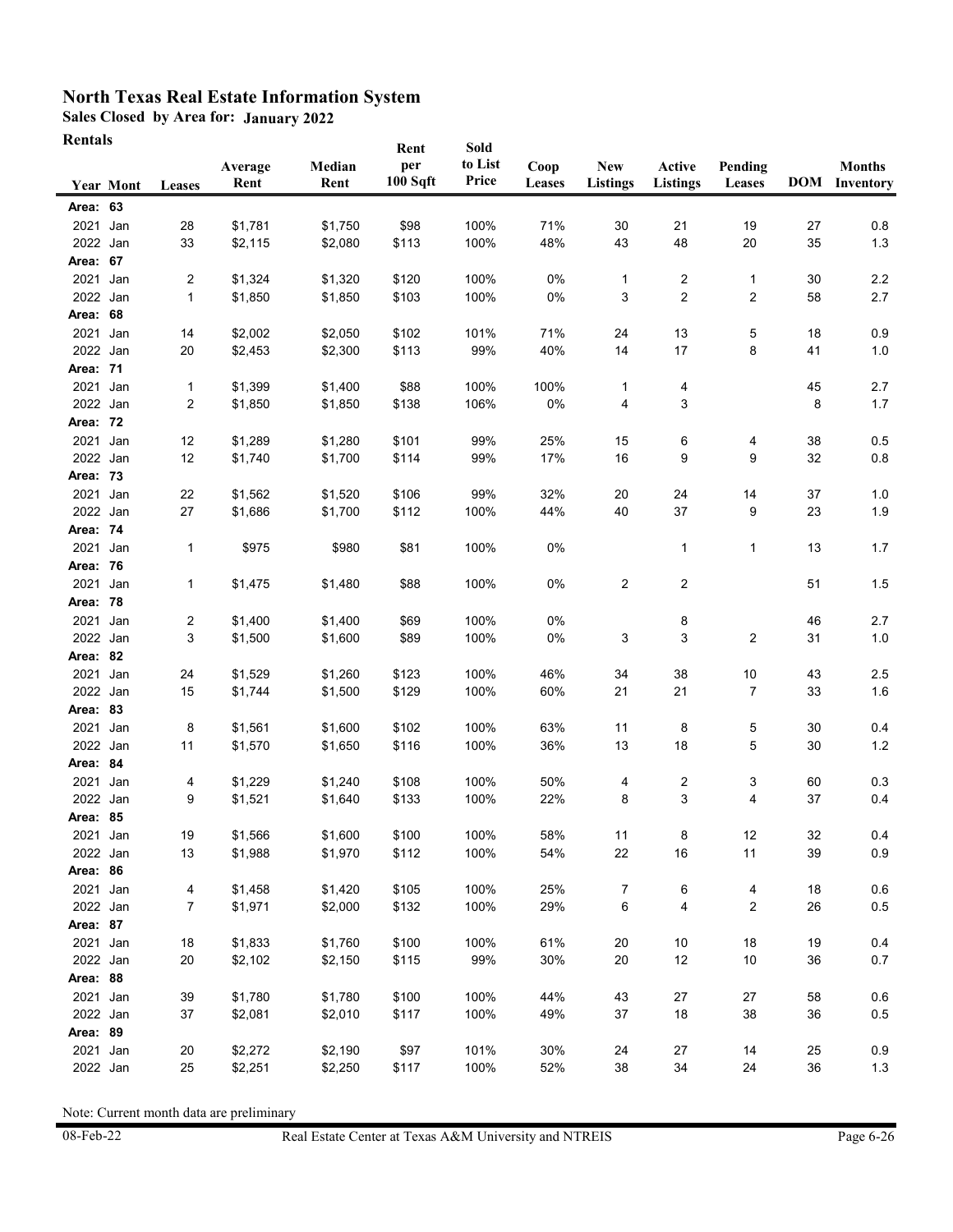**Sales Closed by Area for: January 2022**

| <b>Rentals</b>       |                  |                |                    |                    |               |                 |            |                 |                 |          |          |                      |
|----------------------|------------------|----------------|--------------------|--------------------|---------------|-----------------|------------|-----------------|-----------------|----------|----------|----------------------|
|                      |                  |                | Average            | Median             | Rent<br>per   | Sold<br>to List | Coop       | <b>New</b>      | Active          | Pending  |          | <b>Months</b>        |
|                      | <b>Year Mont</b> | Leases         | Rent               | Rent               | 100 Sqft      | Price           | Leases     | <b>Listings</b> | <b>Listings</b> | Leases   |          | <b>DOM</b> Inventory |
| Area: 90             |                  |                |                    |                    |               |                 |            |                 |                 |          |          |                      |
| 2021 Jan             |                  | $\mathbf{1}$   | \$1,250            | \$1,250            | \$118         | 100%            | 0%         | 5               | 5               |          | 33       | 1.5                  |
| 2022 Jan             |                  | 5              | \$1,433            | \$1,200            | \$65          | 100%            | 80%        | 5               | 3               | 3        | 22       | 0.8                  |
| Area: 92             |                  |                |                    |                    |               |                 |            |                 |                 |          |          |                      |
| 2021 Jan             |                  | $\mathbf{1}$   | \$650              | \$650              | \$109         | 100%            | 0%         |                 | 1               |          | 24       | 2.4                  |
| Area: 98             |                  |                |                    |                    |               |                 |            |                 |                 |          |          |                      |
| 2021                 | Jan              | 3              | \$1,722            | \$1,580            | \$93          | 101%            | 33%        | 3               | 2               |          | 22       | 0.9                  |
| Area: 101            |                  |                |                    |                    |               |                 |            |                 |                 |          |          |                      |
| 2021                 | Jan              | 8              | \$2,349            | \$2,050            | \$160         | 99%             | 38%        | 14              | 47              | 5        | 62       | 4.5                  |
| 2022 Jan             |                  | 2              | \$2,198            | \$2,200            | \$147         | 100%            | 50%        | 4               | 9               | 1        | 40       | 0.9                  |
| Area: 102            |                  |                |                    |                    |               |                 |            |                 |                 |          |          |                      |
| 2021                 | Jan              | 50             | \$1,747            | \$1,750            | \$96          | 100%            | 38%        | 68              | 62              | 23       | 35       | 0.8                  |
| 2022 Jan             |                  | 60             | \$2,025            | \$1,920            | \$114         | 100%            | 57%        | 73              | 70              | 33       | 35       | 1.1                  |
| Area: 104            |                  |                |                    |                    |               |                 |            |                 |                 |          |          |                      |
| 2021 Jan             |                  | 18             | \$1,483            | \$1,520            | \$95          | 100%            | 17%        | 20              | 15              | 11       | 41       | 0.9                  |
| 2022 Jan             |                  | 13             | \$2,196            | \$2,140            | \$121         | 100%            | 31%        | 20              | 17              | 16       | 36       | 1.2                  |
| Area: 105            |                  |                |                    |                    |               |                 |            |                 |                 |          |          |                      |
| 2021 Jan             |                  | 7              | \$1,488            | \$1,420            | \$113         | 101%            | 43%        | 10              | 6               | 7        | 18       | 0.6                  |
| 2022 Jan             |                  | $\overline{7}$ | \$1,434            | \$1,350            | \$113         | 101%            | 43%        | $10$            | 7               | 4        | 31       | 0.7                  |
| Area: 106            |                  |                |                    |                    |               |                 |            |                 |                 |          |          |                      |
| 2021                 | Jan              | 10             | \$1,357            | \$1,410            | \$111         | 100%            | 30%        | 10              | 8               | 6        | 48       | 0.7                  |
| 2022 Jan             |                  | 9              | \$1,648            | \$1,660            | \$113         | 99%             | 67%        | 6               | 7               | 5        | 38       | 0.7                  |
| Area: 107            |                  |                |                    |                    |               |                 |            |                 |                 |          |          |                      |
| 2021 Jan             |                  | 42             | \$1,815            | \$1,540            | \$119         | 99%             | 36%        | 47              | 118             | 18       | 64       | 2.8                  |
| 2022 Jan             |                  | 31             | \$2,094            | \$1,800            | \$142         | 99%             | 35%        | 40              | 77              | 13       | 41       | 2.1                  |
| Area: 108            |                  |                |                    |                    |               |                 |            |                 |                 |          |          |                      |
| 2021 Jan             |                  | 35             | \$1,577            | \$1,260            | \$122         | 98%             | 26%        | 44              | 73              | 16       | 47       | 1.7                  |
| 2022 Jan             |                  | 31             | \$1,723            | \$1,600            | \$144         | 99%             | 23%        | 40              | 37              | 17       | 31       | 1.0                  |
| Area: 109            |                  |                |                    |                    |               |                 |            |                 |                 |          |          |                      |
| 2021 Jan             |                  | 41             | \$1,700            | \$1,650            | \$100         | 99%             | 39%        | 60              | 43              | 23       | 22       | 0.9                  |
| 2022 Jan             |                  | 35             | \$1,919            | \$1,850            | \$111         | 100%            | 37%        | 44              | 40              | 21       | 39       | 0.9                  |
| Area: 111            |                  |                |                    |                    |               |                 |            |                 |                 |          |          |                      |
| 2021                 | Jan              | 70             | \$1,650            | \$1,650            | \$91          | 100%            | 36%        | 71              | 52              | 36       | 32       | 0.7                  |
| 2022 Jan             |                  | 62             | \$1,825            | \$1,800            | \$109         | 99%             | 35%        | 95              | 102             | 52       | 39       | 1.8                  |
| Area: 112            |                  |                |                    |                    |               |                 |            |                 |                 |          |          |                      |
| 2021 Jan<br>2022 Jan |                  | 38<br>26       | \$1,458<br>\$1,851 | \$1,540<br>\$1,900 | \$98<br>\$111 | 100%<br>100%    | 29%<br>27% | 26<br>32        | 26<br>24        | 19<br>18 | 37<br>28 | 0.7<br>0.9           |
| Area: 120            |                  |                |                    |                    |               |                 |            |                 |                 |          |          |                      |
| 2021 Jan             |                  | 10             | \$2,007            | \$1,960            | \$108         | 101%            | 20%        | 23              | $30\,$          | 5        | 28       | 1.8                  |
| 2022 Jan             |                  | 12             | \$2,064            | \$1,940            | \$128         | 100%            | 42%        | 13              | 5               | 12       | 21       | 0.4                  |
| Area: 121            |                  |                |                    |                    |               |                 |            |                 |                 |          |          |                      |
| 2021 Jan             |                  | 33             | \$2,042            | \$1,950            | \$110         | 100%            | 58%        | 32              | 22              | 20       | 32       | 0.8                  |
| 2022 Jan             |                  | 19             | \$2,144            | \$1,940            | \$126         | 100%            | 37%        | 20              | 15              | 9        | 31       | 0.6                  |
| Area: 122            |                  |                |                    |                    |               |                 |            |                 |                 |          |          |                      |
| 2021 Jan             |                  | 16             | \$1,965            | \$1,800            | \$109         | 100%            | 25%        | 16              | 9               | 12       | 33       | 0.5                  |
| 2022 Jan             |                  | 20             | \$2,070            | \$1,970            | \$113         | 100%            | 40%        | 26              | 19              | $16\,$   | 34       | 1.1                  |
| Area: 123            |                  |                |                    |                    |               |                 |            |                 |                 |          |          |                      |
| 2021 Jan             |                  | 5              | \$2,524            | \$2,080            | \$127         | 106%            | 60%        | 5               | 8               | 4        | 34       | 1.4                  |
| 2022 Jan             |                  | 4              | \$2,912            | \$3,120            | \$135         | 99%             | 50%        | 5               | 5               | 3        | 25       | 0.9                  |
|                      |                  |                |                    |                    |               |                 |            |                 |                 |          |          |                      |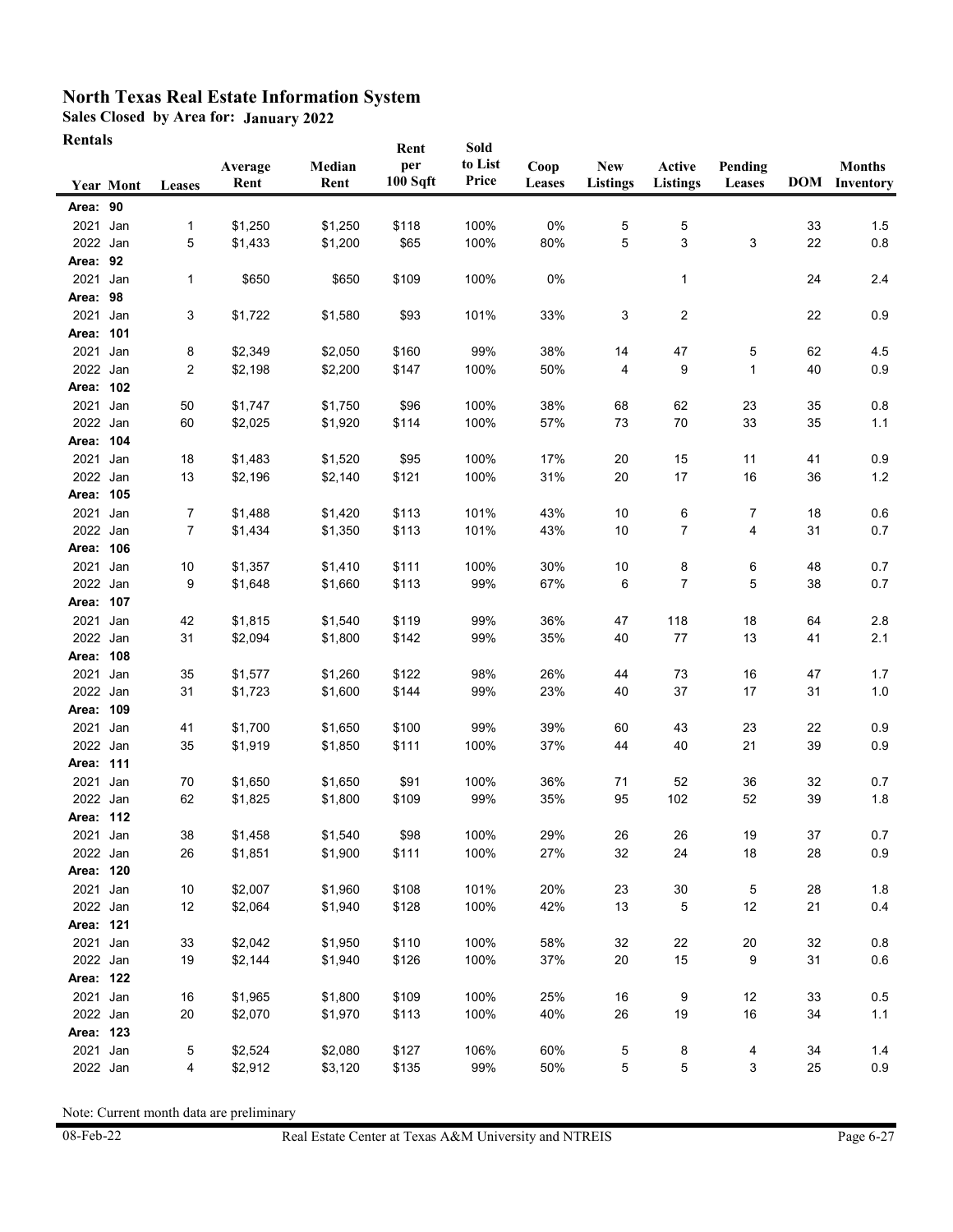**Sales Closed by Area for: January 2022**

**Rentals**

| іхспіаіз  |                  |        | Average | Median  | Rent<br>per<br>100 Sqft | Sold<br>to List<br>Price | Coop   | New             | Active          | Pending                 |        | <b>Months</b>        |
|-----------|------------------|--------|---------|---------|-------------------------|--------------------------|--------|-----------------|-----------------|-------------------------|--------|----------------------|
|           | <b>Year Mont</b> | Leases | Rent    | Rent    |                         |                          | Leases | <b>Listings</b> | <b>Listings</b> | Leases                  |        | <b>DOM</b> Inventory |
| Area: 124 |                  |        |         |         |                         |                          |        |                 |                 |                         |        |                      |
| 2021      | Jan              | 14     | \$2,424 | \$2,220 | \$134                   | 103%                     | 50%    | 18              | 21              | 12                      | 59     | 0.8                  |
| 2022 Jan  |                  | 16     | \$2,612 | \$2,500 | \$146                   | 99%                      | 50%    | 13              | 13              | 12                      | 34     | 0.6                  |
| Area: 125 |                  |        |         |         |                         |                          |        |                 |                 |                         |        |                      |
| 2021      | Jan              | 8      | \$4,299 | \$3,920 | \$134                   | 104%                     | 63%    | $\overline{7}$  | 6               | 2                       | 39     | 0.4                  |
| 2022 Jan  |                  | 13     | \$5,158 | \$5,350 | \$146                   | 100%                     | 46%    | 13              | 17              | 3                       | 42     | 1.7                  |
| Area: 126 |                  |        |         |         |                         |                          |        |                 |                 |                         |        |                      |
| 2021 Jan  |                  | 17     | \$1,959 | \$1,750 | \$93                    | 100%                     | 24%    | 19              | 12              | 4                       | 39     | 0.6                  |
| 2022 Jan  |                  | 20     | \$3,214 | \$2,800 | \$136                   | 100%                     | 45%    | 14              | 18              | 7                       | 38     | 1.1                  |
| Area: 127 |                  |        |         |         |                         |                          |        |                 |                 |                         |        |                      |
| 2021 Jan  |                  | 24     | \$1,656 | \$1,600 | \$104                   | 100%                     | 38%    | 29              | 24              | 13                      | 29     | 0.9                  |
| 2022 Jan  |                  | 19     | \$2,136 | \$2,000 | \$126                   | 100%                     | 37%    | 20              | 13              | 14                      | 27     | 0.6                  |
| Area: 128 |                  |        |         |         |                         |                          |        |                 |                 |                         |        |                      |
| 2021      | Jan              | 11     | \$1,729 | \$1,800 | \$109                   | 100%                     | 55%    | 5               | 5               | 2                       | 47     | 0.4                  |
| 2022 Jan  |                  | 11     | \$1,927 | \$1,880 | \$115                   | 101%                     | 27%    | $13$            | 8               | 12                      | 28     | 0.8                  |
| Area: 129 |                  |        |         |         |                         |                          |        |                 |                 |                         |        |                      |
| 2021      | Jan              | 6      | \$1,288 | \$1,280 | \$107                   | 99%                      | 33%    | 9               | 7               | 4                       | 30     | 0.8                  |
| 2022 Jan  |                  | 5      | \$1,587 | \$1,700 | \$79                    | 100%                     | 60%    | 5               | 9               | 4                       | 40     | 1.3                  |
| Area: 130 |                  |        |         |         |                         |                          |        |                 |                 |                         |        |                      |
| 2021 Jan  |                  | 85     | \$1,788 | \$1,720 | \$97                    | 100%                     | 58%    | 78              | 34              | 51                      | 30     | 0.4                  |
| 2022 Jan  |                  | 70     | \$2,211 | \$2,100 | \$109                   | 100%                     | 59%    | 83              | 64              | 48                      | 34     | 0.9                  |
| Area: 131 |                  |        |         |         |                         |                          |        |                 |                 |                         |        |                      |
| 2021      | Jan              | 5      | \$1,905 | \$1,760 | \$105                   | 99%                      | 40%    | 4               | 7               | 3                       | 30     | 0.6                  |
| 2022 Jan  |                  | 9      | \$2,777 | \$2,900 | \$114                   | 100%                     | 33%    | 9               | 6               | $\overline{7}$          | 32     | $0.6\,$              |
| Area: 132 |                  |        |         |         |                         |                          |        |                 |                 |                         |        |                      |
| 2021      | Jan              | 4      | \$2,888 | \$2,720 | \$125                   | 100%                     | 75%    | $\overline{7}$  | $\overline{7}$  | $\overline{\mathbf{c}}$ | 48     | 1.2                  |
| 2022 Jan  |                  | 5      | \$4,710 | \$4,100 | \$165                   | 113%                     | 0%     | 11              | 11              | 5                       | 35     | 2.3                  |
| Area: 140 |                  |        |         |         |                         |                          |        |                 |                 |                         |        |                      |
| 2021      | Jan              | 1      | \$995   | \$1,000 | \$111                   | 100%                     | 0%     | 4               | 5               | $\mathbf{1}$            | 16     | 1.4                  |
| 2022      | Jan              | 3      | \$1,930 | \$1,500 | \$133                   | 100%                     | 0%     | 5               | 18              | 3                       | 18     | $6.8\,$              |
| Area: 141 |                  |        |         |         |                         |                          |        |                 |                 |                         |        |                      |
| 2021      | Jan              | 1      | \$1,395 | \$1,400 | \$125                   | 100%                     | 0%     | 2               | $\mathbf{1}$    | 1                       | 53     | 0.4                  |
| 2022 Jan  |                  | 2      | \$1,150 | \$1,150 | \$131                   | 100%                     | 50%    | 3               | 3               |                         | 33     | 1.1                  |
| Area: 142 |                  |        |         |         |                         |                          |        |                 |                 |                         |        |                      |
| 2021      | Jan              | 1      | \$1,395 | \$1,400 | \$156                   | 100%                     | 100%   | 3               | $\overline{c}$  | 2                       | 7      | 1.2                  |
| Area: 143 |                  |        |         |         |                         |                          |        |                 |                 |                         |        |                      |
| 2021 Jan  |                  | 1      | \$995   | \$1,000 | \$96                    | 100%                     | 0%     | 3               | 2               | 1                       | $90\,$ | 4.8                  |
| 2022 Jan  |                  | 1      | \$1,890 | \$1,890 | \$124                   | 100%                     | $0\%$  | 2               |                 | 1                       | 2      |                      |
| Area: 145 |                  |        |         |         |                         |                          |        |                 |                 |                         |        |                      |
| 2021 Jan  |                  | 8      | \$1,798 | \$1,720 | \$118                   | 101%                     | 13%    | 6               | 1               | 4                       | 39     | $0.3\,$              |
| 2022 Jan  |                  | 2      | \$1,998 | \$2,000 | \$116                   | 100%                     | 50%    | 3               | 3               | 1                       | 9      | 1.5                  |
| Area: 146 |                  |        |         |         |                         |                          |        |                 |                 |                         |        |                      |
| 2021 Jan  |                  | 2      | \$2,050 | \$2,050 | \$92                    | 100%                     | 0%     | 2               | $\mathbf{1}$    | 1                       | 6      | 0.4                  |
| 2022 Jan  |                  | 2      | \$3,200 | \$3,200 | \$131                   | 100%                     | 100%   | 2               | 2               | 1                       | 36     | 1.8                  |
| Area: 147 |                  |        |         |         |                         |                          |        |                 |                 |                         |        |                      |
| 2021 Jan  |                  | 6      | \$2,561 | \$2,230 | \$102                   | 100%                     | 33%    | 4               | 2               | 6                       | 34     | 0.3                  |
| 2022 Jan  |                  | 5      | \$3,069 | \$2,550 | \$121                   | 101%                     | 40%    | 6               | 4               | $\overline{\mathbf{c}}$ | 22     | $0.8\,$              |
| Area: 148 |                  |        |         |         |                         |                          |        |                 |                 |                         |        |                      |
| 2021 Jan  |                  | 1      | \$2,200 | \$2,200 | \$110                   | 92%                      | $0\%$  |                 | 2               |                         | 38     | 1.4                  |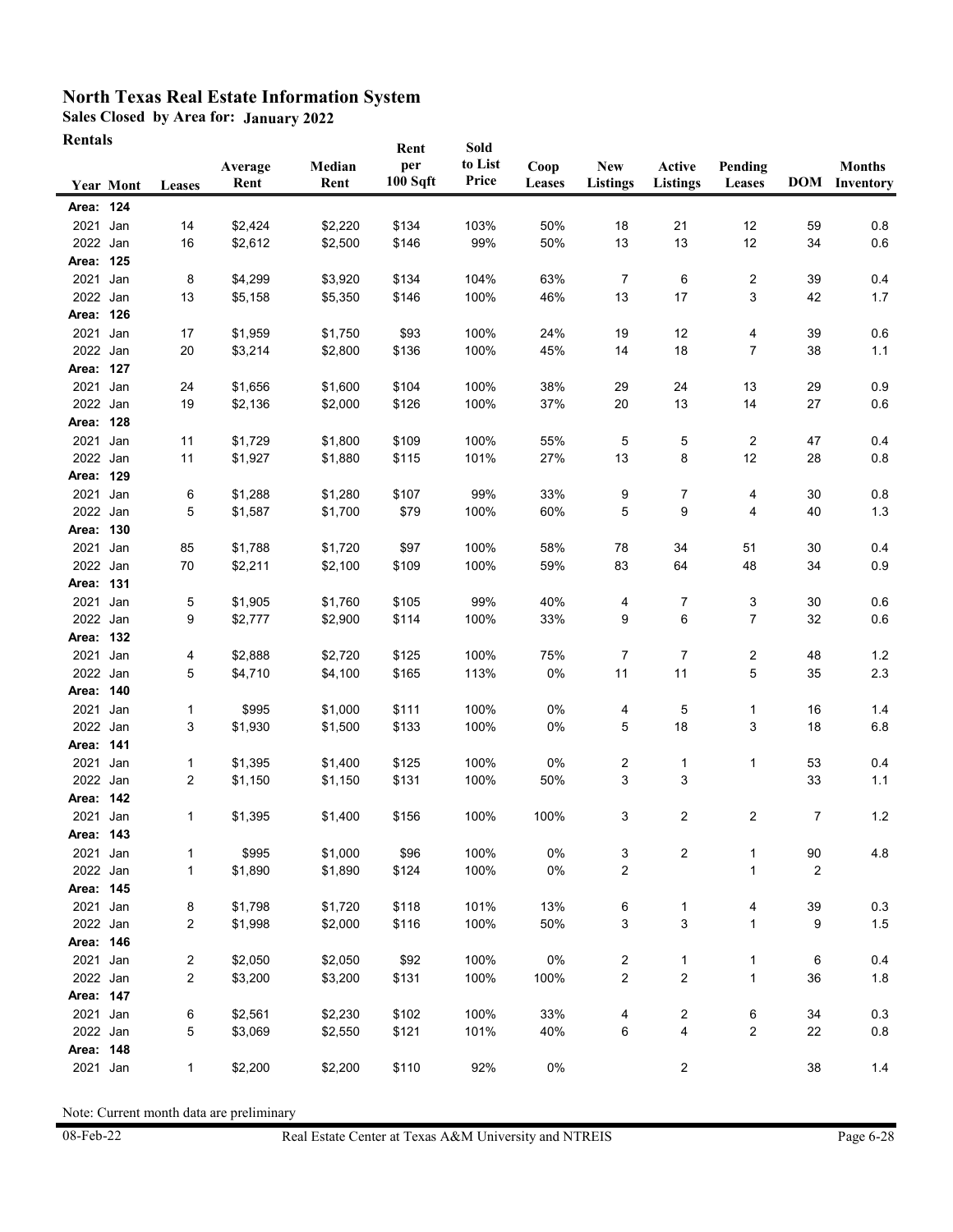**Sales Closed by Area for: January 2022**

| <b>Rentals</b>        |           |                                |         |                    | Rent          | Sold         |             |                 |                         |                         |         |                      |
|-----------------------|-----------|--------------------------------|---------|--------------------|---------------|--------------|-------------|-----------------|-------------------------|-------------------------|---------|----------------------|
|                       |           |                                | Average | Median             | per           | to List      | Coop        | New             | Active                  | Pending                 |         | <b>Months</b>        |
|                       | Year Mont | Leases                         | Rent    | Rent               | 100 Sqft      | Price        | Leases      | <b>Listings</b> | <b>Listings</b>         | Leases                  |         | <b>DOM</b> Inventory |
| Area: 149             |           |                                |         |                    |               |              |             |                 |                         |                         |         |                      |
| 2021 Jan              |           | $\overline{c}$                 | \$3,098 | \$3,100            | \$148         | 86%          | 0%          | 2               | 4                       | 2                       | 53      | 1.5                  |
| 2022 Jan              |           | $\mathbf{1}$                   | \$1,200 | \$1,200            | \$113         | 100%         | 0%          | 3               | $\mathbf{1}$            | $\overline{2}$          | 10      | 0.6                  |
| Area: 150             |           |                                |         |                    |               |              |             |                 |                         |                         |         |                      |
| 2022 Jan              |           | 1                              | \$800   | \$800              | \$94          | 100%         | 0%          | 1               |                         | $\mathbf{1}$            | 12      |                      |
| Area: 151             |           |                                |         |                    |               |              |             |                 |                         |                         |         |                      |
| 2021                  | Jan       | 1                              | \$1,600 | \$1,600            | \$102         | 100%         | 0%          | 1               | 1                       |                         | 8       | 0.8                  |
| Area: 153             |           |                                |         |                    |               |              |             |                 |                         |                         |         |                      |
| 2021                  | Jan       | 3                              | \$1,475 | \$1,520            | \$99          | 100%         | 0%          | 2               | $\mathbf 1$             |                         | 80      | 0.4                  |
| 2022 Jan              |           | 1                              | \$1,295 | \$1,300            | \$166         | 100%         | 0%          | $\mathbf{1}$    | $\overline{\mathbf{c}}$ | $\mathbf{1}$            | 43      | 1.3                  |
| Area: 154             |           |                                |         |                    |               |              |             |                 |                         |                         |         |                      |
| 2022 Jan<br>Area: 155 |           | 1                              | \$1,350 | \$1,350            | \$116         | 100%         | 0%          | 2               | $\overline{\mathbf{c}}$ |                         | 24      | 4.0                  |
|                       | Jan       |                                | \$1,448 |                    |               |              |             |                 |                         |                         |         |                      |
| 2021<br>2022 Jan      |           | $\overline{c}$<br>$\mathbf{1}$ | \$1,495 | \$1,450<br>\$1,500 | \$74<br>\$137 | 100%<br>100% | 50%<br>100% | 2<br>6          | 3<br>6                  |                         | 48<br>8 | 0.8<br>2.7           |
| Area: 156             |           |                                |         |                    |               |              |             |                 |                         |                         |         |                      |
| 2021 Jan              |           | 1                              | \$750   | \$750              | \$121         | 100%         | $0\%$       | 1               | 1                       |                         | 8       | 1.3                  |
| 2022 Jan              |           | 2                              | \$988   | \$990              | \$120         | 100%         | 100%        | 1               | $\overline{2}$          |                         | 34      | 1.6                  |
| Area: 157             |           |                                |         |                    |               |              |             |                 |                         |                         |         |                      |
| 2021                  | Jan       | 1                              | \$1,475 | \$1,480            | \$121         | 100%         | 0%          | 1               |                         | 1                       | 13      |                      |
| Area: 158             |           |                                |         |                    |               |              |             |                 |                         |                         |         |                      |
| 2021                  | Jan       | 1                              | \$825   | \$820              | \$53          | 100%         | 0%          | 1               |                         | 1                       | 17      |                      |
| Area: 271             |           |                                |         |                    |               |              |             |                 |                         |                         |         |                      |
| 2021                  | Jan       | 4                              | \$1,559 | \$1,520            | \$118         | 100%         | 25%         | 6               | 6                       | $\overline{\mathbf{c}}$ | 14      | 1.2                  |
| 2022 Jan              |           | 2                              | \$1,845 | \$1,840            | \$129         | 100%         | 100%        | 2               | 4                       | 1                       | 34      | 1.3                  |
| Area: 273             |           |                                |         |                    |               |              |             |                 |                         |                         |         |                      |
| 2021                  | Jan       | 6                              | \$1,482 | \$1,380            | \$106         | 100%         | 67%         | 5               | 3                       | 3                       | 54      | 0.6                  |
| 2022 Jan              |           | 4                              | \$1,550 | \$1,600            | \$138         | 101%         | 75%         | 4               | 3                       | 2                       | 29      | 0.6                  |
| Area: 274             |           |                                |         |                    |               |              |             |                 |                         |                         |         |                      |
| 2021 Jan              |           | 14                             | \$1,735 | \$1,780            | \$106         | 100%         | 43%         | $10$            | 8                       | 8                       | 26      | 0.7                  |
| 2022 Jan              |           | 8                              | \$1,984 | \$2,050            | \$118         | 99%          | 75%         | 8               | 7                       | 7                       | 22      | 0.8                  |
| Area: 275             |           |                                |         |                    |               |              |             |                 |                         |                         |         |                      |
| 2021                  | Jan       | 10                             | \$1,790 | \$1,710            | \$99          | 100%         | 50%         | 11              | 8                       | 11                      | 22      | 0.6                  |
| 2022 Jan              |           | 11                             | \$2,320 | \$2,170            | \$117         | 101%         | 18%         | 8               | 9                       | 7                       | 28      | 0.8                  |
| Area: 276             |           |                                |         |                    |               |              |             |                 |                         |                         |         |                      |
| 2021 Jan              |           | 8                              | \$2,844 | \$2,770            | \$97          | 102%         | 63%         | 9               | 6                       | 5                       | 31      | 0.8                  |
| 2022 Jan              |           | 3                              | \$2,922 | \$2,480            | \$101         | 100%         | 67%         | 6               | 8                       | 3                       | 39      | $1.2$                |
| Area: 301             |           |                                |         |                    |               |              |             |                 |                         |                         |         |                      |
| 2021 Jan              |           | 17                             | \$891   | \$900              | \$88          | 100%<br>98%  | $0\%$       | 15              | 15                      | 11                      | 33      | $1.0$                |
| 2022 Jan<br>Area: 302 |           | 15                             | \$1,138 | \$1,200            | \$86          |              | 7%          | 16              | 21                      | 9                       | 31      | $1.5$                |
| 2021 Jan              |           | 23                             | \$919   | \$850              | \$82          | 100%         | 4%          | 29              | 34                      |                         | 43      | $1.3$                |
| 2022 Jan              |           | 19                             | \$942   | \$900              | \$66          | 100%         | 0%          | 31              | 35                      | 7<br>8                  | 27      | 1.6                  |
| Area: 303             |           |                                |         |                    |               |              |             |                 |                         |                         |         |                      |
| 2021 Jan              |           | 49                             | \$1,128 | \$1,020            | \$86          | 100%         | 6%          | 41              | 46                      | 38                      | 41      | 0.9                  |
| 2022 Jan              |           | 51                             | \$1,343 | \$1,310            | \$95          | 100%         | 8%          | 50              | 52                      | 30                      | 29      | 1.1                  |
| Area: 304             |           |                                |         |                    |               |              |             |                 |                         |                         |         |                      |
| 2021 Jan              |           | 26                             | \$1,037 | \$1,000            | \$87          | 100%         | 8%          | 27              | 26                      | 14                      | 40      | 1.1                  |
| 2022 Jan              |           | 21                             | \$1,458 | \$1,500            | \$107         | 99%          | 5%          | 21              | $20\,$                  | $10$                    | 28      | $1.0$                |
|                       |           |                                |         |                    |               |              |             |                 |                         |                         |         |                      |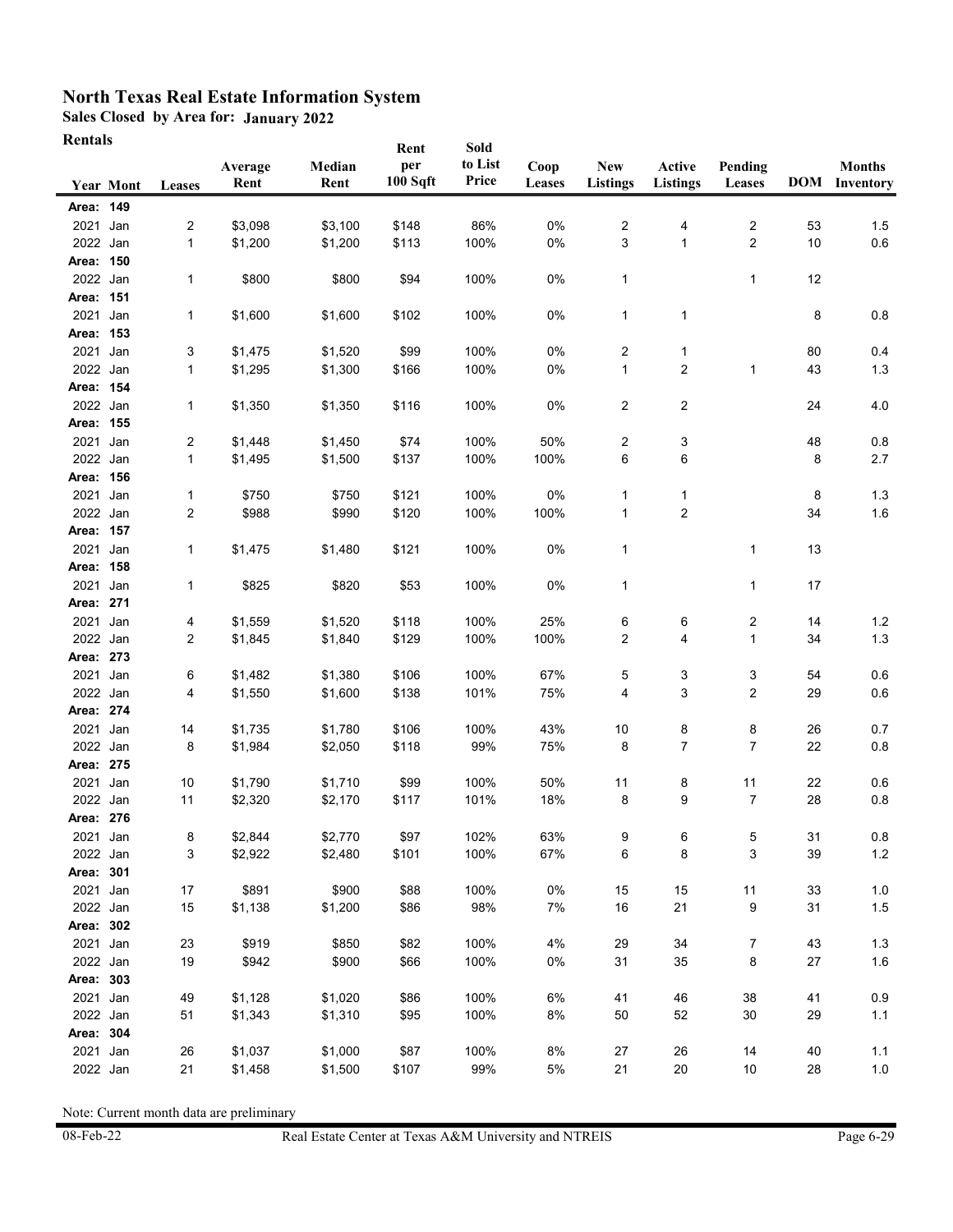**Sales Closed by Area for: January 2022**

| Rentals   |                  |                |                 |                | Rent            | Sold             |                |                               |                           |                   |            |                            |
|-----------|------------------|----------------|-----------------|----------------|-----------------|------------------|----------------|-------------------------------|---------------------------|-------------------|------------|----------------------------|
|           | <b>Year Mont</b> | Leases         | Average<br>Rent | Median<br>Rent | per<br>100 Sqft | to List<br>Price | Coop<br>Leases | <b>New</b><br><b>Listings</b> | Active<br><b>Listings</b> | Pending<br>Leases | <b>DOM</b> | <b>Months</b><br>Inventory |
| Area: 307 |                  |                |                 |                |                 |                  |                |                               |                           |                   |            |                            |
| 2021      | Jan              | 3              | \$1,213         | \$1.000        | \$83            | 100%             | 0%             | 6                             | 8                         | 3                 | 32         | 1.7                        |
| 2022      | Jan              | 4              | \$986           | \$900          | \$87            | 98%              | 25%            | 4                             | 4                         | $\mathbf{1}$      | 33         | 1.0                        |
| Area:     | 309              |                |                 |                |                 |                  |                |                               |                           |                   |            |                            |
| 2021      | Jan              | 3              | \$2,045         | \$2,500        | \$89            | 101%             | 0%             | 4                             | 2                         | 3                 | 8          | 0.8                        |
| 2022      | Jan              | $\overline{2}$ | \$1,995         | \$2,000        | \$85            | 100%             | 0%             | $\overline{4}$                | 3                         | $\overline{2}$    | 22         | 1.2                        |
| Area:     | 324              |                |                 |                |                 |                  |                |                               |                           |                   |            |                            |
| 2021      | Jan              | $\mathbf{1}$   | \$2,000         | \$2,000        | \$64            | 100%             | 0%             | $\overline{2}$                | 1                         |                   | 16         | 12.0                       |
| Area:     | 329              |                |                 |                |                 |                  |                |                               |                           |                   |            |                            |
| 2021      | Jan              | 5              | \$919           | \$720          | \$82            | 100%             | 0%             | $\overline{c}$                |                           | $\mathbf{1}$      | 32         |                            |
| 2022      | Jan              | 3              | \$1,073         | \$1,200        | \$87            | 100%             | 0%             | $\mathbf{1}$                  | 1                         | $\mathbf{1}$      | 41         | 0.5                        |
| Area:     | 600              |                |                 |                |                 |                  |                |                               |                           |                   |            |                            |
| 2022      | Jan              | $\overline{2}$ | \$1,998         | \$2,000        | \$130           | 100%             | $0\%$          | $\overline{c}$                | 7                         | $\mathbf{1}$      | 34         | 21.0                       |
| Area:     | 700              |                |                 |                |                 |                  |                |                               |                           |                   |            |                            |
| 2021      | Jan              | 2              | \$1,372         | \$1,370        | \$80            | 100%             | 50%            | $\overline{2}$                | 4                         | 1                 | 34         | 1.5                        |
| 2022      | Jan              | $\mathbf{1}$   | \$2,000         | \$2,000        | \$127           | 95%              | 0%             | $\mathbf{1}$                  |                           |                   | 37         |                            |
| Area:     | 800              |                |                 |                |                 |                  |                |                               |                           |                   |            |                            |
| 2021      | Jan              | 9              | \$556           | \$550          | \$90            | 95%              | 11%            | 2                             | 10                        | 1                 | 105        | 3.1                        |
| 2022      | Jan              | 2              | \$625           | \$620          | \$92            | 100%             | 100%           | $\overline{4}$                | 13                        |                   | 151        | 5.8                        |
| Area:     | 900              |                |                 |                |                 |                  |                |                               |                           |                   |            |                            |
| 2021      | Jan              | 1              | \$1,005         | \$1,000        | \$74            | 98%              | 0%             |                               |                           |                   | 65         |                            |
| Area:     | 999              |                |                 |                |                 |                  |                |                               |                           |                   |            |                            |
| 2021      | Jan              | 5              | \$1,669         | \$1,660        | \$108           | 100%             | 0%             | 5                             | 5                         | 3                 | 18         | 4.6                        |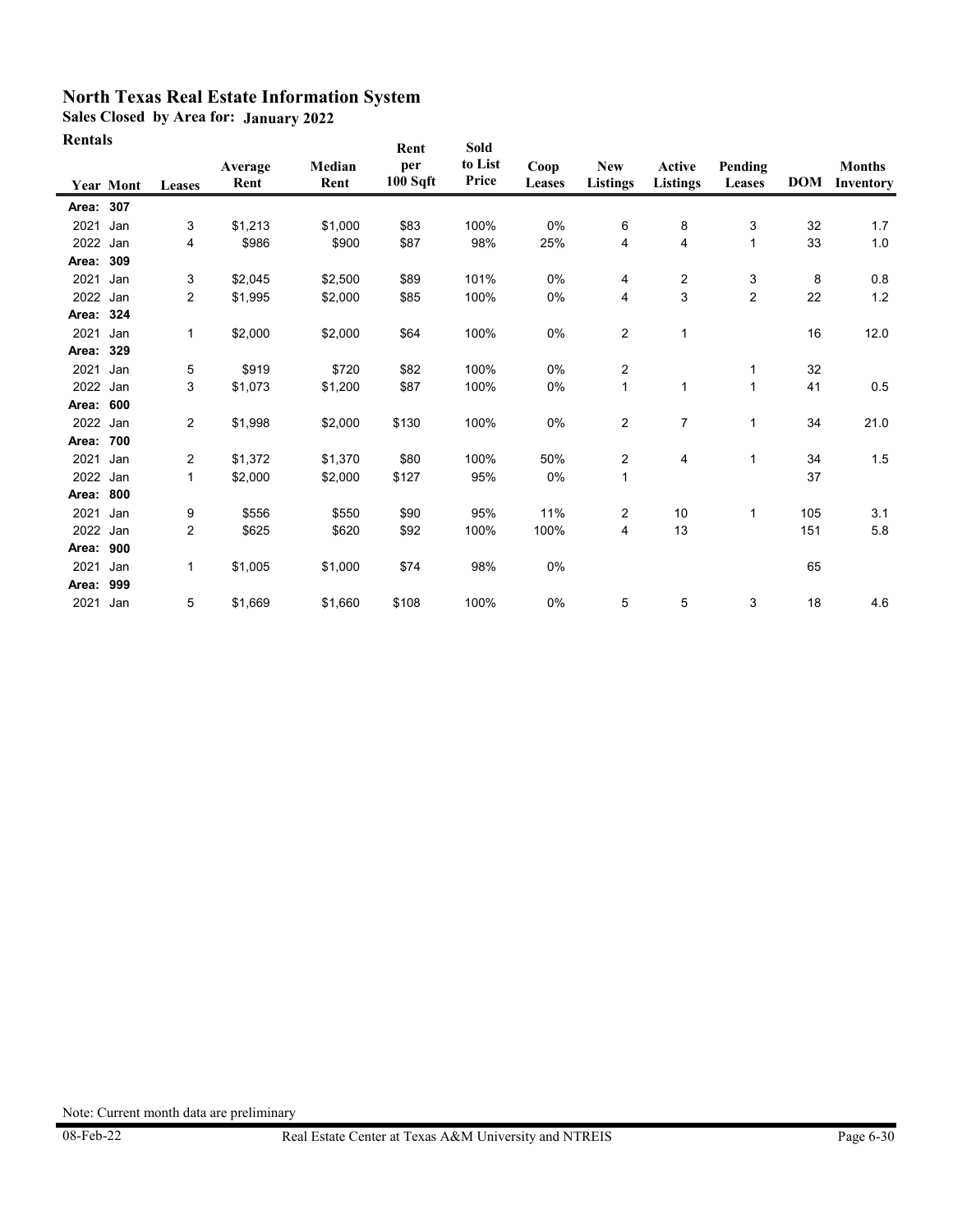**Year-to-Date Sales Closed by Area for: January 2022 Single Family**

|          | <b>Single Family</b> |              |                  |                 | <b>Sales</b>      | Sold             |                      |                               |                           |                         |     |                                |
|----------|----------------------|--------------|------------------|-----------------|-------------------|------------------|----------------------|-------------------------------|---------------------------|-------------------------|-----|--------------------------------|
|          | <b>Year Mont</b>     | <b>Sales</b> | Average<br>Price | Median<br>Price | Price<br>per Sqft | to List<br>Price | Coop<br><b>Sales</b> | <b>New</b><br><b>Listings</b> | Active<br><b>Listings</b> | Pending<br><b>Sales</b> |     | <b>Months</b><br>DOM Inventory |
| Area: 1  |                      |              |                  |                 |                   |                  |                      |                               |                           |                         |     |                                |
| 2021     | <b>YTD</b>           | 37           | \$309,746        | \$249,000       | \$129             | 99%              | 97%                  | 44                            | 24                        | 47                      | 37  | 0.5                            |
| 2022     | <b>YTD</b>           | 31           | \$422,162        | \$335,000       | \$167             | 103%             | 97%                  | 29                            | 13                        | 35                      | 20  | 0.3                            |
| Area: 2  |                      |              |                  |                 |                   |                  |                      |                               |                           |                         |     |                                |
| 2021     | <b>YTD</b>           | 50           | \$288,060        | \$268,500       | \$113             | 100%             | 90%                  | 43                            | 26                        | 58                      | 32  | 0.4                            |
| 2022     | <b>YTD</b>           | 44           | \$349,508        | \$336,750       | \$142             | 102%             | 95%                  | 73                            | 35                        | 62                      | 20  | 0.6                            |
| Area: 3  |                      |              |                  |                 |                   |                  |                      |                               |                           |                         |     |                                |
| 2021     | <b>YTD</b>           | 28           | \$234,929        | \$233,000       | \$111             | 100%             | 89%                  | 32                            | 14                        | 33                      | 28  | 0.4                            |
| 2022     | <b>YTD</b>           | 25           | \$285,226        | \$278,500       | \$154             | 102%             | 92%                  | 27                            | 15                        | 21                      | 20  | 0.5                            |
| Area: 4  |                      |              |                  |                 |                   |                  |                      |                               |                           |                         |     |                                |
| 2021     | <b>YTD</b>           | 5            | \$211,880        | \$210,000       | \$116             | 99%              | 80%                  | $\overline{2}$                | 2                         | 7                       | 32  | 0.3                            |
| 2022     | <b>YTD</b>           | 3            | \$376,333        | \$240,000       | \$165             | 109%             | 100%                 | 6                             | $\overline{7}$            | 5                       | 4   | 1.6                            |
| Area: 5  |                      |              |                  |                 |                   |                  |                      |                               |                           |                         |     |                                |
| 2021     | <b>YTD</b>           | 127          | \$214,046        | \$207,000       | \$124             | 100%             | 96%                  | 115                           | 68                        | 130                     | 29  | 0.5                            |
| 2022     | <b>YTD</b>           | 119          | \$271,005        | \$270,200       | \$156             | 101%             | 92%                  | 122                           | 56                        | 135                     | 25  | 0.4                            |
| Area: 6  |                      |              |                  |                 |                   |                  |                      |                               |                           |                         |     |                                |
| 2021     | <b>YTD</b>           | 187          | \$315,408        | \$299,800       | \$139             | 99%              | 91%                  | 220                           | 213                       | 260                     | 41  | 0.7                            |
| 2022     | <b>YTD</b>           | 222          | \$395,109        | \$377,820       | \$176             | 100%             | 92%                  | 268                           | 226                       | 300                     | 34  | 0.8                            |
| Area: 8  |                      |              |                  |                 |                   |                  |                      |                               |                           |                         |     |                                |
| 2021     | <b>YTD</b>           | 78           | \$323,779        | \$315,000       | \$134             | 99%              | 92%                  | 97                            | 83                        | 98                      | 39  | 0.8                            |
| 2022     | <b>YTD</b>           | 62           | \$402,716        | \$377,250       | \$169             | 102%             | 92%                  | 75                            | 54                        | 83                      | 19  | 0.5                            |
| Area: 9  |                      |              |                  |                 |                   |                  |                      |                               |                           |                         |     |                                |
| 2021     | <b>YTD</b>           | 36           | \$298,514        | \$273,560       | \$151             | 100%             | 97%                  | 29                            | 18                        | 35                      | 19  | 0.4                            |
| 2022     | <b>YTD</b>           | 30           | \$382,325        | \$348,250       | \$188             | 102%             | 93%                  | 30                            | 10                        | 34                      | 35  | $0.2\,$                        |
| Area: 10 |                      |              |                  |                 |                   |                  |                      |                               |                           |                         |     |                                |
| 2021     | <b>YTD</b>           | 76           | \$526,430        | \$459,950       | \$182             | 97%              | 87%                  | 95                            | 74                        | 94                      | 45  | 0.8                            |
| 2022     | <b>YTD</b>           | 64           | \$696,645        | \$597,000       | \$233             | 100%             | 92%                  | 69                            | 36                        | 79                      | 33  | 0.3                            |
| Area: 11 |                      |              |                  |                 |                   |                  |                      |                               |                           |                         |     |                                |
| 2021     | <b>YTD</b>           | 45           | \$1,363,006      | \$885,000       | \$307             | 95%              | 84%                  | 77                            | 153                       | 100                     | 102 | 2.4                            |
| 2022     | <b>YTD</b>           | 32           | \$1,346,059      | \$875,000       | \$362             | 100%             | 81%                  | 56                            | 41                        | 47                      | 32  | 0.6                            |
| Area: 12 |                      |              |                  |                 |                   |                  |                      |                               |                           |                         |     |                                |
| 2021     | <b>YTD</b>           | 159          | \$444,117        | \$388,000       | \$221             | 98%              | 92%                  | 241                           | 210                       | 268                     | 41  | 0.9                            |
| 2022     | <b>YTD</b>           | 161          | \$462,475        | \$375,000       | \$251             | 100%             | 90%                  | 197                           | 128                       | 209                     | 31  | 0.6                            |
| Area: 13 |                      |              |                  |                 |                   |                  |                      |                               |                           |                         |     |                                |
| 2021     | <b>YTD</b>           | 61           | \$188,489        | \$180,000       | \$125             | 99%              | 95%                  | 70                            | 67                        | 84                      | 44  | 0.9                            |
| 2022     | <b>YTD</b>           | 79           | \$244,183        | \$245,000       | \$158             | 101%             | 94%                  | 79                            | 46                        | 71                      | 24  | 0.6                            |
| Area: 14 |                      |              |                  |                 |                   |                  |                      |                               |                           |                         |     |                                |
| 2021     | <b>YTD</b>           | 105          | \$267,721        | \$232,000       | \$166             | 98%              | 90%                  | 171                           | 212                       | 167                     | 55  | 1.5                            |
| 2022     | <b>YTD</b>           | 106          | \$307,064        | \$266,000       | \$193             | 99%              | 83%                  | 151                           | 128                       | 158                     | 41  | $0.9\,$                        |
| Area: 15 |                      |              |                  |                 |                   |                  |                      |                               |                           |                         |     |                                |
| 2021     | <b>YTD</b>           | 35           | \$182,186        | \$185,000       | \$115             | 95%              | 97%                  | 41                            | 24                        | 44                      | 33  | 0.5                            |
| 2022     | <b>YTD</b>           | 37           | \$242,857        | \$225,500       | \$149             | 100%             | 89%                  | 60                            | 25                        | 59                      | 28  | $0.6\,$                        |
| Area: 16 |                      |              |                  |                 |                   |                  |                      |                               |                           |                         |     |                                |
| 2021     | <b>YTD</b>           | 37           | \$473,759        | \$400,000       | \$210             | 97%              | 86%                  | 69                            | 75                        | 79                      | 49  | 1.3                            |
| 2022     | <b>YTD</b>           | 42           | \$600,637        | \$487,500       | \$268             | 101%             | 93%                  | 50                            | 13                        | 73                      | 35  | $0.2\,$                        |
| Area: 17 |                      |              |                  |                 |                   |                  |                      |                               |                           |                         |     |                                |
| 2021     | <b>YTD</b>           | 11           | \$1,103,527      | \$700,000       | \$347             | 97%              | 64%                  | 15                            | 35                        | 20                      | 141 | 3.9                            |
| 2022     | <b>YTD</b>           | 9            | \$848,889        | \$700,000       | \$340             | 98%              | 89%                  | 11                            | 13                        | 9                       | 66  | $1.1$                          |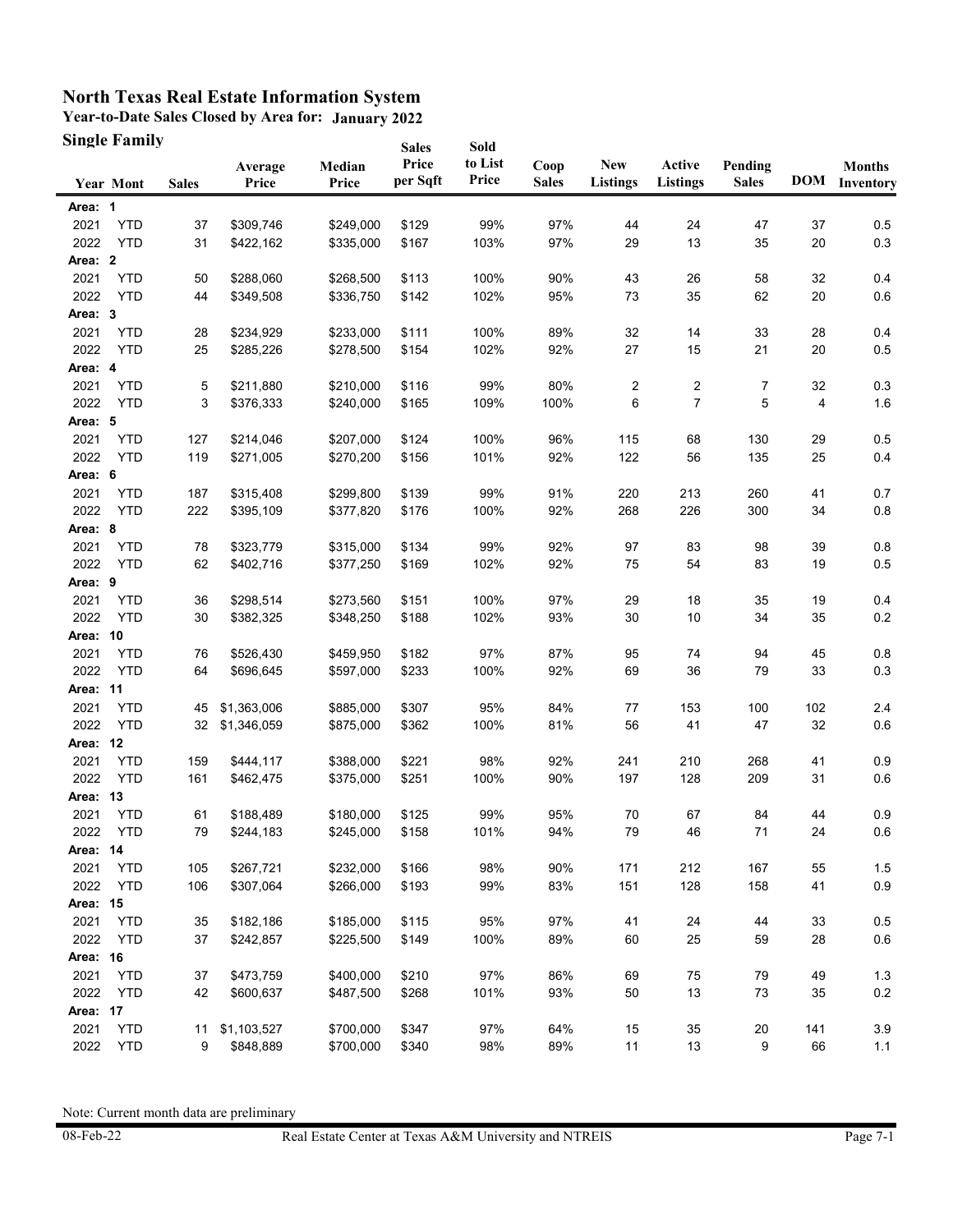**Year-to-Date Sales Closed by Area for: January 2022 Single Family**

|          | <b>Single Family</b> |              |                  |                 | <b>Sales</b>      | Sold             |                      |                               |                           |                         |        |                                |
|----------|----------------------|--------------|------------------|-----------------|-------------------|------------------|----------------------|-------------------------------|---------------------------|-------------------------|--------|--------------------------------|
|          | <b>Year Mont</b>     | <b>Sales</b> | Average<br>Price | Median<br>Price | Price<br>per Sqft | to List<br>Price | Coop<br><b>Sales</b> | <b>New</b><br><b>Listings</b> | Active<br><b>Listings</b> | Pending<br><b>Sales</b> |        | <b>Months</b><br>DOM Inventory |
| Area: 18 |                      |              |                  |                 |                   |                  |                      |                               |                           |                         |        |                                |
| 2021     | <b>YTD</b>           | 42           | \$469,777        | \$467,000       | \$192             | 98%              | 81%                  | 59                            | 60                        | 81                      | 52     | 0.8                            |
| 2022     | <b>YTD</b>           | 46           | \$557,800        | \$527,500       | \$231             | 100%             | 87%                  | 39                            | 25                        | 53                      | 37     | 0.4                            |
| Area: 19 |                      |              |                  |                 |                   |                  |                      |                               |                           |                         |        |                                |
| 2021     | <b>YTD</b>           | 9            | \$532,432        | \$405,000       | \$167             | 98%              | 89%                  | 9                             | 13                        | 13                      | 84     | 1.2                            |
| 2022     | <b>YTD</b>           | 2            | \$645,250        | \$645,250       | \$200             | 102%             | 100%                 | 2                             | $\overline{7}$            | $\overline{2}$          | 6      | 0.8                            |
| Area: 20 |                      |              |                  |                 |                   |                  |                      |                               |                           |                         |        |                                |
| 2021     | <b>YTD</b>           | 200          | \$470,546        | \$408,500       | \$162             | 99%              | 93%                  | 244                           | 102                       | 290                     | 37     | 0.3                            |
| 2022     | <b>YTD</b>           | 190          | \$572,178        | \$481,000       | \$203             | 104%             | 98%                  | 159                           | 50                        | 172                     | 23     | 0.2                            |
| Area: 21 |                      |              |                  |                 |                   |                  |                      |                               |                           |                         |        |                                |
| 2021     | <b>YTD</b>           | 24           | \$479,342        | \$481,000       | \$173             | 99%              | 88%                  | 24                            | 23                        | 36                      | 41     | 0.5                            |
| 2022     | <b>YTD</b>           | 22           | \$604,368        | \$570,000       | \$219             | 105%             | 100%                 | 30                            | 5                         | 26                      | 33     | 0.1                            |
| Area: 22 |                      |              |                  |                 |                   |                  |                      |                               |                           |                         |        |                                |
| 2021     | <b>YTD</b>           | 98           | \$358,138        | \$320,250       | \$161             | 99%              | 96%                  | 141                           | 64                        | 157                     | 34     | 0.4                            |
| 2022     | <b>YTD</b>           | 94           | \$443,841        | \$396,000       | \$200             | 103%             | 97%                  | 110                           | 30                        | 123                     | 28     | 0.2                            |
| Area: 23 |                      |              |                  |                 |                   |                  |                      |                               |                           |                         |        |                                |
| 2021     | <b>YTD</b>           | 69           | \$354,349        | \$330,000       | \$165             | 99%              | 96%                  | 91                            | 79                        | 105                     | 37     | 0.7                            |
| 2022     | <b>YTD</b>           | 81           | \$401,833        | \$380,000       | \$204             | 101%             | 93%                  | 79                            | 35                        | 85                      | 26     | 0.3                            |
| Area: 24 |                      |              |                  |                 |                   |                  |                      |                               |                           |                         |        |                                |
| 2021     | <b>YTD</b>           | 161          | \$246,861        | \$239,000       | \$132             | 100%             | 95%                  | 170                           | 86                        | 189                     | 28     | 0.5                            |
| 2022     | <b>YTD</b>           | 149          | \$308,233        | \$290,000       | \$169             | 101%             | 93%                  | 144                           | 56                        | 163                     | 23     | 0.3                            |
| Area: 25 |                      |              |                  |                 |                   |                  |                      |                               |                           |                         |        |                                |
| 2021     | <b>YTD</b>           | 39           | \$2,277,767      | \$1,240,000     | \$509             | 96%              | 79%                  | 74                            | 138                       | 81                      | 102    | 2.0                            |
| 2022     | <b>YTD</b>           | 27           | \$1,806,790      | \$1,212,500     | \$553             | 100%             | 81%                  | 51                            | 38                        | 52                      | 29     | 0.6                            |
| Area: 26 |                      |              |                  |                 |                   |                  |                      |                               |                           |                         |        |                                |
| 2021     | <b>YTD</b>           | 107          | \$379,437        | \$338,000       | \$156             | 99%              | 91%                  | 97                            | 68                        | 123                     | 37     | 0.6                            |
| 2022     | <b>YTD</b>           | 78           | \$412,917        | \$338,000       | \$187             | 100%             | 91%                  | 84                            | 34                        | 92                      | 29     | 0.3                            |
| Area: 28 |                      |              |                  |                 |                   |                  |                      |                               |                           |                         |        |                                |
| 2021     | <b>YTD</b>           | 37           | \$261,231        | \$235,000       | \$128             | 100%             | 95%                  | 50                            | 24                        | 47                      | 24     | 0.5                            |
| 2022     | <b>YTD</b>           | 37           | \$294,398        | \$275,000       | \$156             | 101%             | 92%                  | 45                            | 15                        | 56                      | 23     | 0.3                            |
| Area: 31 |                      |              |                  |                 |                   |                  |                      |                               |                           |                         |        |                                |
| 2021     | <b>YTD</b>           | 433          | \$336,862        | \$308,000       | \$148             | 99%              | 94%                  | 630                           | 385                       | 657                     | 41     | 0.6                            |
| 2022     | <b>YTD</b>           | 435          | \$441,946        | \$400,000       | \$196             | 102%             | 96%                  | 493                           | 167                       | 593                     | 26     | 0.3                            |
| Area: 33 |                      |              |                  |                 |                   |                  |                      |                               |                           |                         |        |                                |
| 2021     | <b>YTD</b>           | 98           | \$240,720        | \$213,900       | \$128             | 99%              | 94%                  | 114                           | 148                       | 146                     | 35     | $1.2$                          |
| 2022     | YTD                  | 117          | \$295,612        | \$279,500       | \$166             | 100%             | 96%                  | 143                           | 163                       | 158                     | 35     | 1.1                            |
| Area: 34 |                      |              |                  |                 |                   |                  |                      |                               |                           |                         |        |                                |
| 2021     | <b>YTD</b>           | 161          | \$361,899        | \$314,000       | \$143             | 98%              | 90%                  | 201                           | 178                       | 192                     | 36     | $0.8\,$                        |
| 2022     | <b>YTD</b>           | 174          | \$460,343        | \$395,000       | \$182             | 100%             | 97%                  | 157                           | 121                       | 164                     | 41     | $0.6\,$                        |
| Area: 35 |                      |              |                  |                 |                   |                  |                      |                               |                           |                         |        |                                |
| 2021     | <b>YTD</b>           | 220          | \$266,089        | \$255,900       | \$128             | 99%              | 94%                  | 282                           | 299                       | 317                     | 39     | 1.0                            |
| 2022     | <b>YTD</b>           | 269          | \$327,012        | \$310,900       | \$160             | 100%             | 97%                  | 282                           | 249                       | 350                     | 44     | $0.8\,$                        |
| Area: 36 |                      |              |                  |                 |                   |                  |                      |                               |                           |                         |        |                                |
| 2021     | <b>YTD</b>           | 31           | \$219,861        | \$228,000       | \$120             | 98%              | 87%                  | 34                            | 67                        | 51                      | 51     | 1.4                            |
| 2022     | <b>YTD</b>           | 47           | \$319,211        | \$291,000       | \$168             | 98%              | 89%                  | 48                            | 67                        | 53                      | 35     | $1.3$                          |
| Area: 37 |                      |              |                  |                 |                   |                  |                      |                               |                           |                         |        |                                |
| 2021     | <b>YTD</b>           | 166          | \$252,801        | \$214,200       | \$126             | 98%              | 87%                  | 185                           | 231                       | 208                     | 56     | $1.2$                          |
| 2022     | <b>YTD</b>           | 180          | \$325,974        | \$275,000       | \$173             | 100%             | 86%                  | 204                           | 200                       | 241                     | $30\,$ | $1.0\,$                        |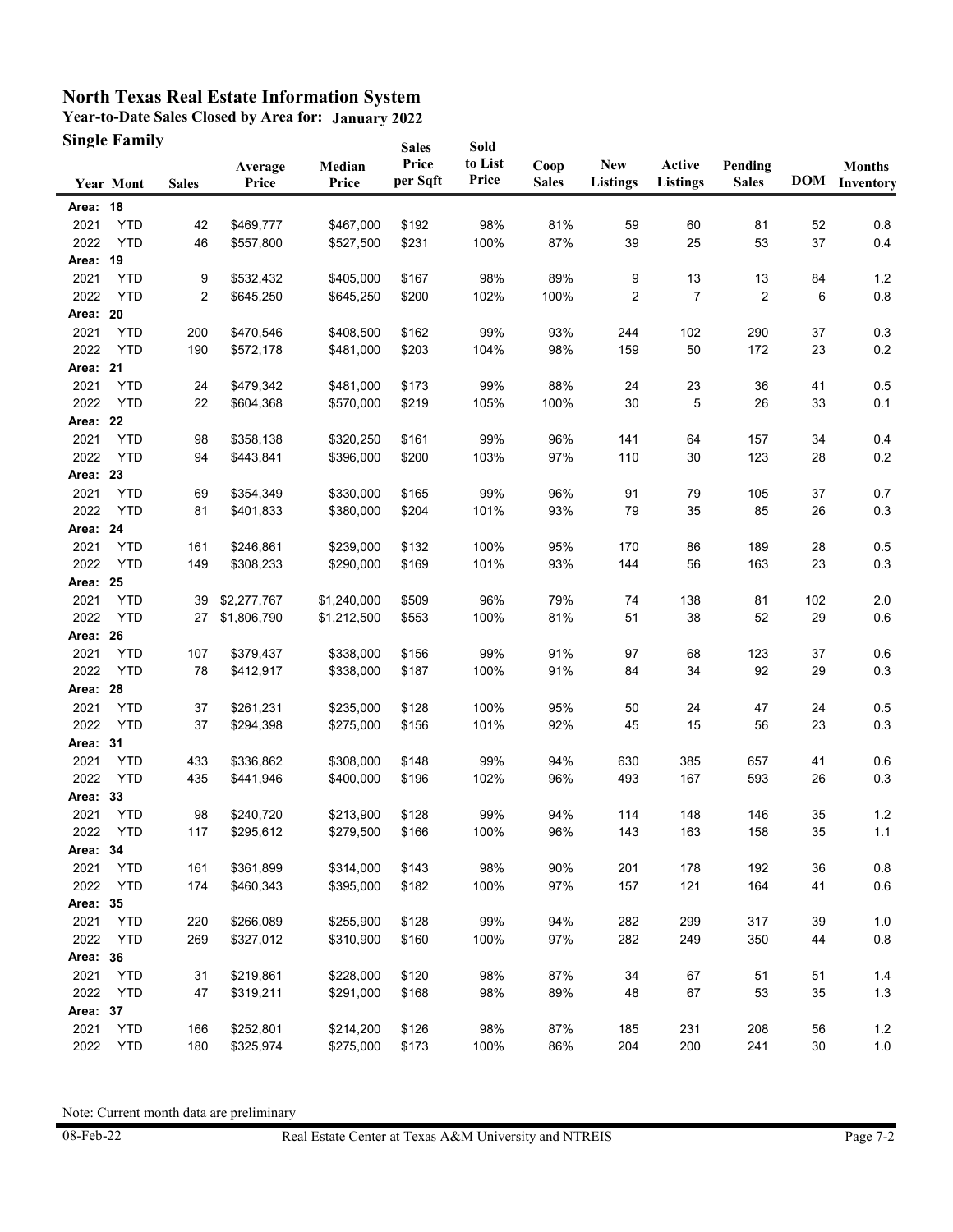**Year-to-Date Sales Closed by Area for: January 2022 Single Family**

|          | <b>Single Family</b> |              |                  |                 | <b>Sales</b>      | Sold             |                      |                               |                           |                         |     |                                |
|----------|----------------------|--------------|------------------|-----------------|-------------------|------------------|----------------------|-------------------------------|---------------------------|-------------------------|-----|--------------------------------|
|          | <b>Year Mont</b>     | <b>Sales</b> | Average<br>Price | Median<br>Price | Price<br>per Sqft | to List<br>Price | Coop<br><b>Sales</b> | <b>New</b><br><b>Listings</b> | Active<br><b>Listings</b> | Pending<br><b>Sales</b> |     | <b>Months</b><br>DOM Inventory |
| Area: 38 |                      |              |                  |                 |                   |                  |                      |                               |                           |                         |     |                                |
| 2021     | <b>YTD</b>           | 201          | \$251,870        | \$232,000       | \$129             | 99%              | 92%                  | 266                           | 224                       | 287                     | 40  | 0.8                            |
| 2022     | <b>YTD</b>           | 235          | \$324,515        | \$302,170       | \$167             | 101%             | 95%                  | 239                           | 170                       | 233                     | 28  | $0.6\,$                        |
| Area: 41 |                      |              |                  |                 |                   |                  |                      |                               |                           |                         |     |                                |
| 2021     | <b>YTD</b>           | 249          | \$461,571        | \$390,000       | \$165             | 99%              | 95%                  | 287                           | 200                       | 306                     | 37  | 0.5                            |
| 2022     | <b>YTD</b>           | 194          | \$552,982        | \$443,500       | \$210             | 102%             | 93%                  | 253                           | 92                        | 253                     | 23  | 0.3                            |
| Area: 42 |                      |              |                  |                 |                   |                  |                      |                               |                           |                         |     |                                |
| 2021     | <b>YTD</b>           | 56           | \$366,972        | \$270,000       | \$173             | 96%              | 79%                  | 77                            | 170                       | 102                     | 63  | 1.8                            |
| 2022     | <b>YTD</b>           | 61           | \$345,365        | \$255,500       | \$194             | 98%              | 77%                  | 94                            | 146                       | 118                     | 37  | $1.5$                          |
| Area: 43 |                      |              |                  |                 |                   |                  |                      |                               |                           |                         |     |                                |
| 2021     | <b>YTD</b>           | 27           | \$283,152        | \$194,000       | \$144             | 95%              | 85%                  | 36                            | 47                        | 39                      | 35  | 1.1                            |
| 2022     | <b>YTD</b>           | 28           | \$268,441        | \$265,000       | \$148             | 104%             | 86%                  | 36                            | 31                        | 35                      | 29  | 0.8                            |
| Area: 44 |                      |              |                  |                 |                   |                  |                      |                               |                           |                         |     |                                |
| 2021     | <b>YTD</b>           | 24           | \$187,521        | \$168,200       | \$115             | 96%              | 79%                  | 38                            | 61                        | 36                      | 77  | 2.0                            |
| 2022     | <b>YTD</b>           | 33           | \$203,794        | \$140,000       | \$128             | 97%              | 73%                  | 46                            | 67                        | 44                      | 44  | 1.7                            |
| Area: 45 |                      |              |                  |                 |                   |                  |                      |                               |                           |                         |     |                                |
| 2021     | <b>YTD</b>           | 25           | \$195,428        | \$164,000       | \$113             | 97%              | 56%                  | 27                            | 31                        | 27                      | 54  | 1.3                            |
| 2022     | <b>YTD</b>           | 28           | \$254,387        | \$207,000       | \$139             | 100%             | 86%                  | 26                            | 28                        | 28                      | 50  | $1.1$                          |
| Area: 46 |                      |              |                  |                 |                   |                  |                      |                               |                           |                         |     |                                |
| 2021     | <b>YTD</b>           | 19           | \$220,842        | \$189,000       | \$94              | 97%              | 47%                  | 17                            | 35                        | 22                      | 62  | 1.7                            |
| 2022     | <b>YTD</b>           | 22           | \$247,255        | \$221,850       | \$118             | 97%              | 64%                  | 26                            | 46                        | 20                      | 30  | 1.9                            |
| Area: 47 |                      |              |                  |                 |                   |                  |                      |                               |                           |                         |     |                                |
| 2021     | <b>YTD</b>           | 5            | \$267,300        | \$250,000       | \$109             | 94%              | 40%                  | 7                             | 4                         | 5                       | 105 | 1.0                            |
| 2022     | <b>YTD</b>           | 7            | \$303,529        | \$178,700       | \$145             | 98%              | 86%                  | 8                             | 6                         | 7                       | 54  | $1.2$                          |
| Area: 48 |                      |              |                  |                 |                   |                  |                      |                               |                           |                         |     |                                |
| 2021     | <b>YTD</b>           | 33           | \$249,462        | \$207,000       | \$130             | 100%             | 88%                  | 32                            | 36                        | 46                      | 28  | 1.0                            |
| 2022     | <b>YTD</b>           | 34           | \$307,063        | \$233,250       | \$172             | 98%              | 88%                  | 30                            | 46                        | 43                      | 61  | 1.1                            |
| Area: 49 |                      |              |                  |                 |                   |                  |                      |                               |                           |                         |     |                                |
| 2021     | YTD                  | 6            | \$119,567        | \$105,600       | \$76              | 94%              | 67%                  | 7                             | 10                        | 15                      | 45  | 1.3                            |
| 2022     | <b>YTD</b>           | 4            | \$101,396        | \$86,540        | \$38              | 90%              | 75%                  | 11                            | 15                        | 10                      | 64  | $2.0\,$                        |
| Area: 50 |                      |              |                  |                 |                   |                  |                      |                               |                           |                         |     |                                |
| 2021     | <b>YTD</b>           | 71           | \$360,811        | \$345,000       | \$147             | 100%             | 94%                  | 70                            | 31                        | 77                      | 34  | 0.3                            |
| 2022     | <b>YTD</b>           | 60           | \$448,022        | \$410,000       | \$182             | 102%             | 100%                 | 76                            | 22                        | 96                      | 25  | 0.2                            |
| Area: 51 |                      |              |                  |                 |                   |                  |                      |                               |                           |                         |     |                                |
| 2021     | <b>YTD</b>           | 85           | \$408,782        | \$380,000       | \$151             | 100%             | 93%                  | 95                            | 25                        | 98                      | 41  | 0.2                            |
| 2022     | YTD                  | 59           | \$515,030        | \$497,000       | \$202             | 104%             | 97%                  | 74                            | 25                        | 78                      | 30  | $0.2\,$                        |
| Area: 52 |                      |              |                  |                 |                   |                  |                      |                               |                           |                         |     |                                |
| 2021     | <b>YTD</b>           | 20           | \$827,160        | \$703,350       | \$202             | 98%              | 75%                  | 28                            | 23                        | 35                      | 46  | 0.7                            |
| 2022     | <b>YTD</b>           | 19           | \$1,075,367      | \$768,150       | \$286             | 99%              | 100%                 | 19                            | 12                        | 26                      | 51  | $0.3\,$                        |
| Area: 53 |                      |              |                  |                 |                   |                  |                      |                               |                           |                         |     |                                |
| 2021     | <b>YTD</b>           | 123          | \$457,839        | \$410,000       | \$155             | 99%              | 89%                  | 201                           | 109                       | 192                     | 33  | 0.4                            |
| 2022     | <b>YTD</b>           | 138          | \$523,939        | \$492,600       | \$206             | 104%             | 98%                  | 121                           | 40                        | 147                     | 27  | $0.2\,$                        |
| Area: 54 |                      |              |                  |                 |                   |                  |                      |                               |                           |                         |     |                                |
| 2021     | <b>YTD</b>           | 43           | \$283,310        | \$272,900       | \$129             | 99%              | 91%                  | 104                           | 100                       | 176                     | 20  | 2.1                            |
| 2022     | <b>YTD</b>           | 55           | \$328,859        | \$331,450       | \$168             | 102%             | 96%                  | 49                            | 21                        | 53                      | 14  | $0.3\,$                        |
| Area: 55 |                      |              |                  |                 |                   |                  |                      |                               |                           |                         |     |                                |
| 2021     | <b>YTD</b>           | 163          | \$522,925        | \$465,000       | \$162             | 99%              | 91%                  | 239                           | 107                       | 264                     | 46  | 0.3                            |
| 2022     | <b>YTD</b>           | 164          | \$685,864        | \$650,000       | \$226             | 105%             | 96%                  | 142                           | 43                        | 147                     | 22  | 0.1                            |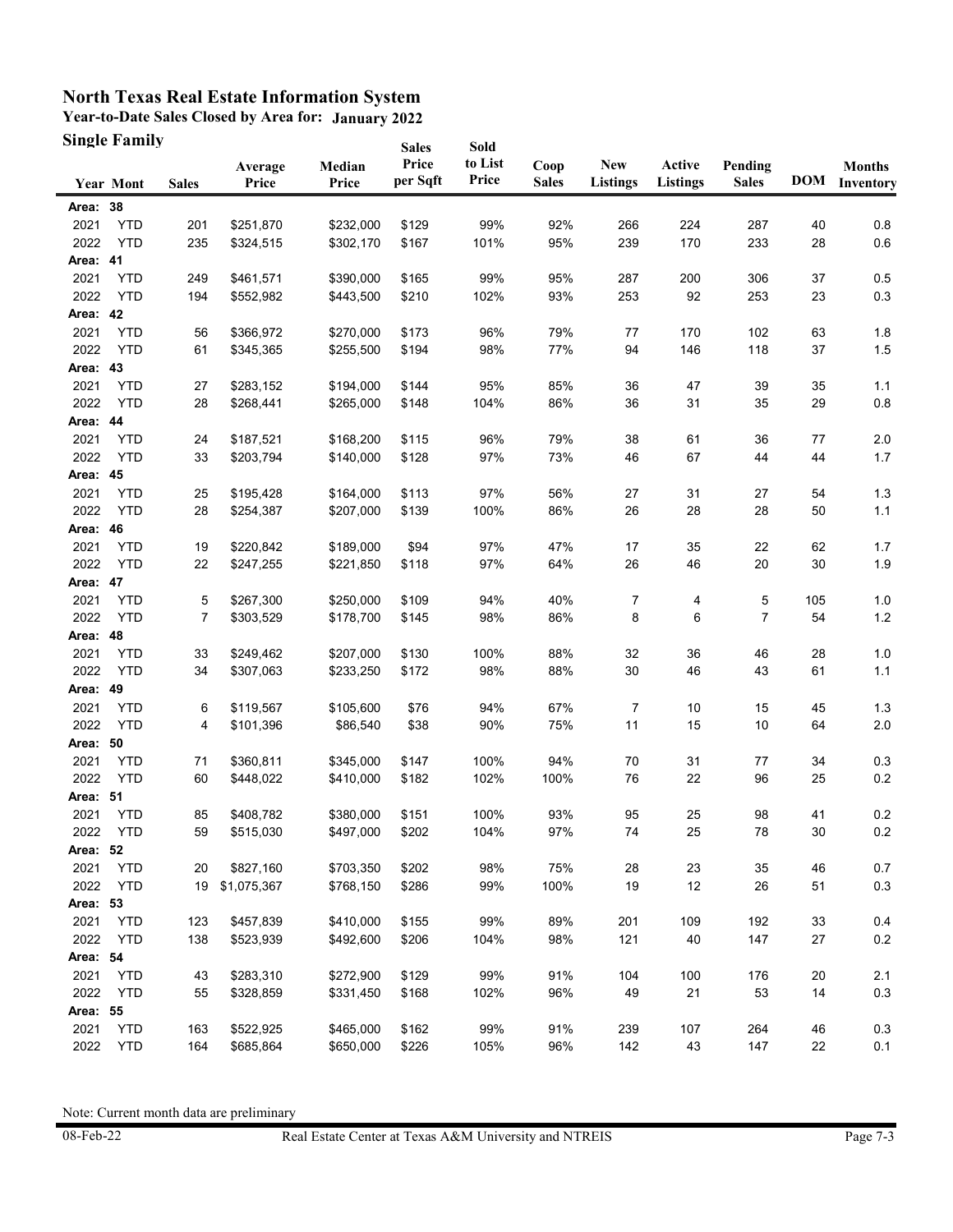**Year-to-Date Sales Closed by Area for: January 2022 Single Family**

|          | <b>Single Family</b> |              |                  |                 | <b>Sales</b>      | Sold             |                      |                               |                           |                         |    |                                |
|----------|----------------------|--------------|------------------|-----------------|-------------------|------------------|----------------------|-------------------------------|---------------------------|-------------------------|----|--------------------------------|
|          | <b>Year Mont</b>     | <b>Sales</b> | Average<br>Price | Median<br>Price | Price<br>per Sqft | to List<br>Price | Coop<br><b>Sales</b> | <b>New</b><br><b>Listings</b> | Active<br><b>Listings</b> | Pending<br><b>Sales</b> |    | <b>Months</b><br>DOM Inventory |
| Area: 56 |                      |              |                  |                 |                   |                  |                      |                               |                           |                         |    |                                |
| 2021     | <b>YTD</b>           | 32           | \$313,494        | \$304,210       | \$145             | 100%             | 94%                  | 36                            | 40                        | 39                      | 41 | 1.5                            |
| 2022     | <b>YTD</b>           | 21           | \$385,743        | \$384,050       | \$172             | 102%             | 86%                  | 29                            | 16                        | 31                      | 22 | $0.5\,$                        |
| Area: 57 |                      |              |                  |                 |                   |                  |                      |                               |                           |                         |    |                                |
| 2021     | <b>YTD</b>           | 6            | \$309,498        | \$266,000       | \$148             | 100%             | 67%                  | 6                             | 4                         | 13                      | 21 | 0.3                            |
| 2022     | <b>YTD</b>           | 5            | \$385,581        | \$324,000       | \$176             | 102%             | 100%                 | 13                            | 11                        | 19                      | 34 | 1.3                            |
| Area: 58 |                      |              |                  |                 |                   |                  |                      |                               |                           |                         |    |                                |
| 2021     | <b>YTD</b>           | 14           | \$276,111        | \$227,400       | \$133             | 98%              | 93%                  | 17                            | 19                        | 15                      | 48 | $1.2$                          |
| 2022     | <b>YTD</b>           | 17           | \$466,370        | \$462,300       | \$203             | 102%             | 88%                  | 24                            | 7                         | 22                      | 20 | 0.4                            |
| Area: 59 |                      |              |                  |                 |                   |                  |                      |                               |                           |                         |    |                                |
| 2021     | <b>YTD</b>           | 67           | \$525,681        | \$484,380       | \$173             | 99%              | 99%                  | 121                           | 67                        | 127                     | 53 | 0.5                            |
| 2022     | <b>YTD</b>           | 56           | \$807,742        | \$710,000       | \$239             | 106%             | 96%                  | 69                            | 27                        | 72                      | 27 | 0.2                            |
| Area: 60 |                      |              |                  |                 |                   |                  |                      |                               |                           |                         |    |                                |
| 2021     | <b>YTD</b>           | 43           | \$427,744        | \$412,760       | \$162             | 97%              | 98%                  | 48                            | 36                        | 54                      | 62 | 0.6                            |
| 2022     | <b>YTD</b>           | 50           | \$595,633        | \$581,460       | \$219             | 102%             | 94%                  | 40                            | 20                        | 45                      | 80 | 0.4                            |
| Area: 61 |                      |              |                  |                 |                   |                  |                      |                               |                           |                         |    |                                |
| 2021     | <b>YTD</b>           | 8            | \$259,812        | \$212,750       | \$131             | 97%              | 100%                 | 16                            | 20                        | 20                      | 24 | 1.5                            |
| 2022     | <b>YTD</b>           | 20           | \$409.945        | \$390,000       | \$202             | 101%             | 100%                 | 12                            | 19                        | 17                      | 61 | 1.3                            |
| Area: 63 |                      |              |                  |                 |                   |                  |                      |                               |                           |                         |    |                                |
| 2021     | <b>YTD</b>           | 44           | \$290,497        | \$279,950       | \$136             | 100%             | 100%                 | 72                            | 11                        | 83                      | 32 | 0.2                            |
| 2022     | <b>YTD</b>           | 44           | \$374,701        | \$354,900       | \$184             | 103%             | 89%                  | 49                            | 26                        | 65                      | 12 | 0.5                            |
| Area: 66 |                      |              |                  |                 |                   |                  |                      |                               |                           |                         |    |                                |
| 2021     | <b>YTD</b>           | 2            | \$296,500        | \$296,500       | \$119             | 96%              | 50%                  | 1                             | 3                         | 1                       | 74 | 2.4                            |
| 2022     | <b>YTD</b>           | 7            | \$376,257        | \$368,800       | \$173             | 99%              | 57%                  | 1                             |                           | 3                       | 39 |                                |
| Area: 67 |                      |              |                  |                 |                   |                  |                      |                               |                           |                         |    |                                |
| 2021     | <b>YTD</b>           | 6            | \$193,186        | \$190,000       | \$132             | 94%              | 100%                 | 6                             | 3                         | 8                       | 47 | 0.7                            |
| 2022     | <b>YTD</b>           | 1            | \$260,000        | \$260,000       | \$196             | 104%             | 100%                 | 5                             | 5                         | 9                       | 46 | $1.3$                          |
| Area: 68 |                      |              |                  |                 |                   |                  |                      |                               |                           |                         |    |                                |
| 2021     | YTD                  | 40           | \$375,808        | \$360,940       | \$144             | 99%              | 98%                  | 45                            | 20                        | 43                      | 54 | 0.4                            |
| 2022     | <b>YTD</b>           | 33           | \$529,779        | \$491,410       | \$202             | 102%             | 91%                  | 29                            | 8                         | 39                      | 52 | 0.2                            |
| Area: 69 |                      |              |                  |                 |                   |                  |                      |                               |                           |                         |    |                                |
| 2021     | <b>YTD</b>           | 3            | \$202,333        | \$189,000       | \$105             | 100%             | 100%                 | 2                             | 5                         | 3                       | 44 | 1.3                            |
| 2022     | <b>YTD</b>           | 5            | \$186,675        | \$168,380       | \$100             | 93%              | 80%                  | 9                             | 7                         | 5                       | 53 | 1.6                            |
| Area: 71 |                      |              |                  |                 |                   |                  |                      |                               |                           |                         |    |                                |
| 2021     | <b>YTD</b>           | 25           | \$206,540        | \$200,000       | \$112             | 98%              | 92%                  | 31                            | 49                        | 35                      | 63 | 1.9                            |
| 2022     | <b>YTD</b>           | 33           | \$282,548        | \$282,000       | \$152             | 99%              | 91%                  | 27                            | 118                       | 30                      | 38 | 3.7                            |
| Area: 72 |                      |              |                  |                 |                   |                  |                      |                               |                           |                         |    |                                |
| 2021     | <b>YTD</b>           | 63           | \$312,014        | \$272,500       | \$147             | 99%              | 90%                  | 109                           | 117                       | 115                     | 59 | $1.3$                          |
| 2022     | <b>YTD</b>           | 65           | \$378,128        | \$333,200       | \$179             | 99%              | 91%                  | 115                           | 94                        | 109                     | 55 | $1.0\,$                        |
| Area: 73 |                      |              |                  |                 |                   |                  |                      |                               |                           |                         |    |                                |
| 2021     | <b>YTD</b>           | 97           | \$295,790        | \$264,000       | \$152             | 98%              | 79%                  | 135                           | 127                       | 143                     | 40 | 1.0                            |
| 2022     | <b>YTD</b>           | 128          | \$363,684        | \$330,000       | \$186             | 99%              | 89%                  | 126                           | 102                       | 126                     | 33 | 0.7                            |
| Area: 74 |                      |              |                  |                 |                   |                  |                      |                               |                           |                         |    |                                |
| 2021     | <b>YTD</b>           | 21           | \$243,090        | \$239,500       | \$123             | 98%              | 71%                  | 32                            | 46                        | 31                      | 61 | 1.4                            |
| 2022     | <b>YTD</b>           | 36           | \$353,409        | \$272,000       | \$167             | 97%              | 78%                  | 45                            | 67                        | 43                      | 51 | 1.8                            |
| Area: 75 |                      |              |                  |                 |                   |                  |                      |                               |                           |                         |    |                                |
| 2021     | <b>YTD</b>           | 10           | \$325,580        | \$339,450       | \$159             | 100%             | 90%                  | 6                             | 10                        | 8                       | 59 | 1.5                            |
| 2022     | <b>YTD</b>           | 8            | \$355,812        | \$344,500       | \$177             | 96%              | 75%                  | $\overline{7}$                | 9                         | 9                       | 44 | 0.9                            |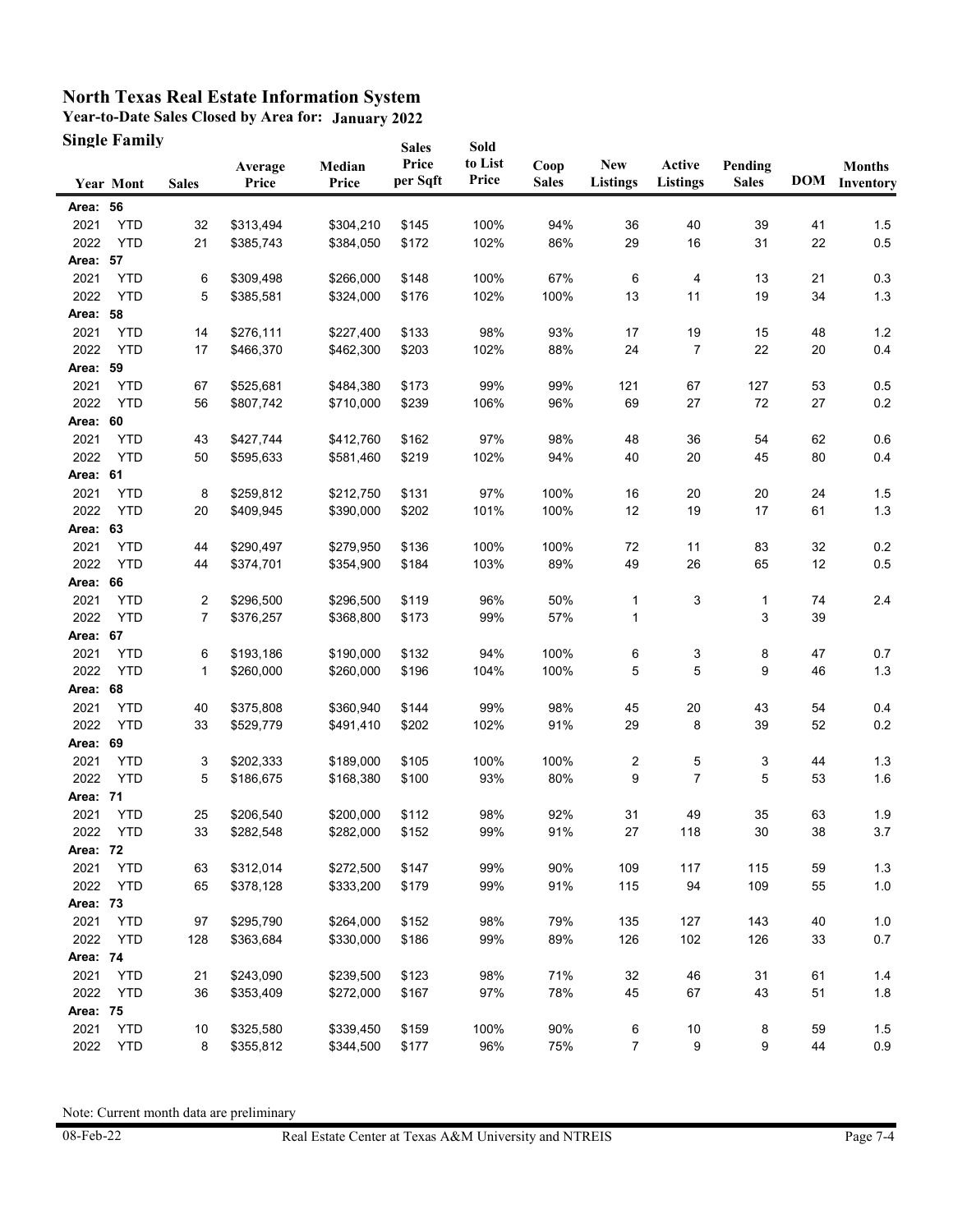**Year-to-Date Sales Closed by Area for: January 2022 Single Family**

|          | <b>Single Family</b> |              |                  |                 | <b>Sales</b>      | Sold             |                      |                               |                           |                         |     |                                |
|----------|----------------------|--------------|------------------|-----------------|-------------------|------------------|----------------------|-------------------------------|---------------------------|-------------------------|-----|--------------------------------|
|          | <b>Year Mont</b>     | <b>Sales</b> | Average<br>Price | Median<br>Price | Price<br>per Sqft | to List<br>Price | Coop<br><b>Sales</b> | <b>New</b><br><b>Listings</b> | Active<br><b>Listings</b> | Pending<br><b>Sales</b> |     | <b>Months</b><br>DOM Inventory |
| Area: 76 |                      |              |                  |                 |                   |                  |                      |                               |                           |                         |     |                                |
| 2021     | <b>YTD</b>           | 25           | \$311,660        | \$205,000       | \$161             | 96%              | 80%                  | 64                            | 101                       | 41                      | 71  | 2.9                            |
| 2022     | <b>YTD</b>           | 32           | \$257,052        | \$211,000       | \$170             | 93%              | 81%                  | 36                            | 64                        | 33                      | 47  | 1.6                            |
| Area: 77 |                      |              |                  |                 |                   |                  |                      |                               |                           |                         |     |                                |
| 2021     | <b>YTD</b>           | 4            | \$366,250        | \$345,000       | \$219             | 96%              | 100%                 | 4                             | 7                         | 19                      | 29  | 1.6                            |
| 2022     | <b>YTD</b>           | 1            | \$184,500        | \$184,500       | \$92              | 101%             | 100%                 | 7                             | 14                        | 8                       | 4   | 2.8                            |
| Area: 78 |                      |              |                  |                 |                   |                  |                      |                               |                           |                         |     |                                |
| 2021     | <b>YTD</b>           | 35           | \$214,251        | \$182,000       | \$119             | 96%              | 77%                  | 33                            | 46                        | 35                      | 72  | 1.3                            |
| 2022     | <b>YTD</b>           | 40           | \$310,194        | \$261,500       | \$180             | 97%              | 88%                  | 26                            | 44                        | 24                      | 48  | 1.0                            |
| Area: 79 |                      |              |                  |                 |                   |                  |                      |                               |                           |                         |     |                                |
| 2021     | <b>YTD</b>           | 3            | \$190,500        | \$170,000       | \$107             | 99%              | 33%                  | 3                             | 9                         | 6                       | 29  | 2.3                            |
| 2022     | <b>YTD</b>           | 3            | \$276,133        | \$229,900       | \$139             | 96%              | 67%                  | 4                             | 8                         | 5                       | 64  | 2.1                            |
| Area: 81 |                      |              |                  |                 |                   |                  |                      |                               |                           |                         |     |                                |
| 2021     | <b>YTD</b>           | 12           | \$211,708        | \$153,750       | \$118             | 96%              | 67%                  | 14                            | 30                        | 15                      | 73  | 2.6                            |
| 2022     | <b>YTD</b>           | 9            | \$150,656        | \$121,000       | \$108             | 90%              | 56%                  | 21                            | 33                        | 14                      | 46  | 2.9                            |
| Area: 82 |                      |              |                  |                 |                   |                  |                      |                               |                           |                         |     |                                |
| 2021     | <b>YTD</b>           | 26           | \$343,285        | \$322,500       | \$134             | 99%              | 81%                  | 28                            | 18                        | 31                      | 34  | 0.5                            |
| 2022     | <b>YTD</b>           | 30           | \$377,577        | \$360,500       | \$169             | 102%             | 87%                  | 33                            | 16                        | 30                      | 25  | 0.4                            |
| Area: 83 |                      |              |                  |                 |                   |                  |                      |                               |                           |                         |     |                                |
| 2021     | <b>YTD</b>           | 33           | \$278,492        | \$241,250       | \$124             | 98%              | 91%                  | 29                            | 14                        | 43                      | 45  | 0.3                            |
| 2022     | <b>YTD</b>           | 40           | \$341,021        | \$292,500       | \$163             | 102%             | 98%                  | 31                            | 12                        | 37                      | 26  | 0.3                            |
| Area: 84 |                      |              |                  |                 |                   |                  |                      |                               |                           |                         |     |                                |
| 2021     | <b>YTD</b>           | 18           | \$192,094        | \$194,000       | \$134             | 99%              | 94%                  | 18                            | 4                         | 26                      | 24  | 0.2                            |
| 2022     | <b>YTD</b>           | 14           | \$237,596        | \$238,000       | \$161             | 103%             | 100%                 | 20                            | 9                         | 31                      | 21  | 0.4                            |
| Area: 85 |                      |              |                  |                 |                   |                  |                      |                               |                           |                         |     |                                |
| 2021     | <b>YTD</b>           | 34           | \$287,206        | \$264,000       | \$133             | 100%             | 91%                  | 37                            | 24                        | 44                      | 20  | 0.5                            |
| 2022     | <b>YTD</b>           | 34           | \$407,343        | \$330,750       | \$161             | 100%             | 94%                  | 38                            | 18                        | 35                      | 32  | 0.3                            |
| Area: 86 |                      |              |                  |                 |                   |                  |                      |                               |                           |                         |     |                                |
| 2021     | <b>YTD</b>           | 20           | \$212,448        | \$216,720       | \$136             | 101%             | 95%                  | 15                            | 9                         | 20                      | 20  | 0.5                            |
| 2022     | <b>YTD</b>           | 11           | \$258,225        | \$257,500       | \$171             | 104%             | 100%                 | 11                            | 7                         | 16                      | 33  | 0.4                            |
| Area: 87 |                      |              |                  |                 |                   |                  |                      |                               |                           |                         |     |                                |
| 2021     | <b>YTD</b>           | 42           | \$326,511        | \$256,000       | \$147             | 99%              | 98%                  | 61                            | 24                        | 52                      | 22  | 0.4                            |
| 2022     | <b>YTD</b>           | 45           | \$362,701        | \$341,500       | \$157             | 102%             | 96%                  | 50                            | 18                        | 53                      | 31  | 0.3                            |
| Area: 88 |                      |              |                  |                 |                   |                  |                      |                               |                           |                         |     |                                |
| 2021     | <b>YTD</b>           | 65           | \$259,491        | \$255,000       | \$128             | 101%             | 94%                  | 68                            | 24                        | 69                      | 20  | 0.3                            |
| 2022     | YTD                  | 53           | \$316,956        | \$317,000       | \$154             | 102%             | 96%                  | 63                            | 24                        | 60                      | 17  | 0.3                            |
| Area: 89 |                      |              |                  |                 |                   |                  |                      |                               |                           |                         |     |                                |
| 2021     | <b>YTD</b>           | 67           | \$372,861        | \$377,000       | \$133             | 99%              | 94%                  | 76                            | 57                        | 90                      | 30  | $0.5\,$                        |
| 2022     | <b>YTD</b>           | 74           | \$434,006        | \$423,910       | \$172             | 102%             | 95%                  | 86                            | 57                        | 103                     | 21  | $0.5\,$                        |
| Area: 90 |                      |              |                  |                 |                   |                  |                      |                               |                           |                         |     |                                |
| 2021     | <b>YTD</b>           | 7            | \$306,336        | \$262,250       | \$151             | 100%             | 86%                  | 7                             | 12                        | 7                       | 9   | $1.2$                          |
| 2022     | <b>YTD</b>           | 11           | \$366,398        | \$370,900       | \$177             | 103%             | 100%                 | 5                             | 3                         | 7                       | 36  | 0.3                            |
| Area: 91 |                      |              |                  |                 |                   |                  |                      |                               |                           |                         |     |                                |
| 2021     | <b>YTD</b>           | 3            | \$154,667        | \$164,000       | \$89              | 99%              | 100%                 | 13                            | 30                        | 7                       | 139 | 4.6                            |
| 2022     | <b>YTD</b>           | 4            | \$277,475        | \$140,000       | \$163             | 99%              | 75%                  | 5                             | 9                         | 4                       | 86  | $1.1$                          |
| Area: 92 |                      |              |                  |                 |                   |                  |                      |                               |                           |                         |     |                                |
| 2021     | <b>YTD</b>           | 7            | \$207,086        | \$156,600       | \$109             | 96%              | 86%                  | 8                             | 27                        | 14                      | 91  | 2.3                            |
| 2022     | <b>YTD</b>           | 12           | \$213,565        | \$125,000       | \$125             | 94%              | 92%                  | 16                            | 27                        | 17                      | 38  | 2.1                            |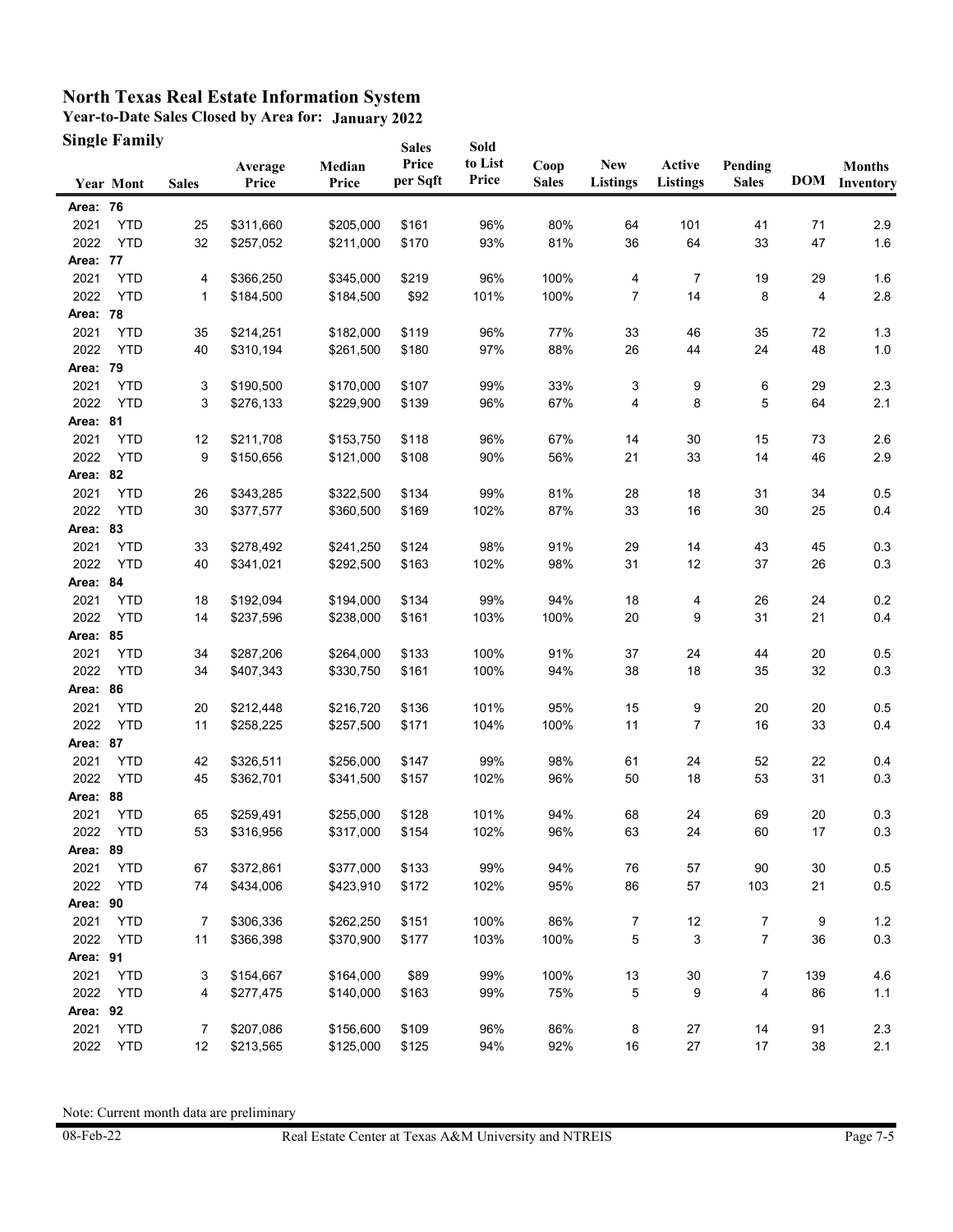**Year-to-Date Sales Closed by Area for: January 2022 Single Family**

|                   | <b>Single Family</b> |              |                        |                 | <b>Sales</b>      | Sold             |                      |                               |                           |                         |     |                                |
|-------------------|----------------------|--------------|------------------------|-----------------|-------------------|------------------|----------------------|-------------------------------|---------------------------|-------------------------|-----|--------------------------------|
|                   | <b>Year Mont</b>     | <b>Sales</b> | Average<br>Price       | Median<br>Price | Price<br>per Sqft | to List<br>Price | Coop<br><b>Sales</b> | <b>New</b><br><b>Listings</b> | Active<br><b>Listings</b> | Pending<br><b>Sales</b> |     | <b>Months</b><br>DOM Inventory |
| Area: 93          |                      |              |                        |                 |                   |                  |                      |                               |                           |                         |     |                                |
| 2021              | <b>YTD</b>           | 4            | \$271,125              | \$189,000       | \$115             | 98%              | 50%                  | 7                             | 10                        | 4                       | 26  | 2.6                            |
| 2022              | <b>YTD</b>           | 2            | \$225,000              | \$225,000       | \$133             | 98%              | 50%                  | 8                             | 6                         | 5                       | 29  | $1.4$                          |
| Area: 94          |                      |              |                        |                 |                   |                  |                      |                               |                           |                         |     |                                |
| 2021              | <b>YTD</b>           | 8            | \$107,675              | \$67,500        | \$67              | 94%              | 50%                  | 14                            | 30                        | 14                      | 173 | $2.5\,$                        |
| 2022              | <b>YTD</b>           | 11           | \$147,920              | \$142,500       | \$91              | 94%              | 73%                  | 8                             | 15                        | 11                      | 76  | $1.1$                          |
| Area: 95          |                      |              |                        |                 |                   |                  |                      |                               |                           |                         |     |                                |
| 2021              | <b>YTD</b>           | 5            | \$203,600              | \$190,000       | \$92              | 91%              | 80%                  | 13                            | 31                        | 15                      | 13  | 3.1                            |
| 2022              | <b>YTD</b>           | 5            | \$171,000              | \$60,000        | \$114             | 95%              | 60%                  | 8                             | 43                        | 9                       | 22  | 2.9                            |
| Area: 96          |                      |              |                        |                 |                   |                  |                      |                               |                           |                         |     |                                |
| 2021              | <b>YTD</b>           | 14           | \$251,357              | \$180,000       | \$128             | 94%              | 57%                  | 25                            | 33                        | 27                      | 74  | 1.7                            |
| 2022              | <b>YTD</b>           | 31           | \$238,838              | \$170,000       | \$133             | 98%              | 74%                  | 21                            | 32                        | 29                      | 41  | 1.4                            |
| Area: 97          |                      |              |                        |                 |                   |                  |                      |                               |                           |                         |     |                                |
| 2022              | <b>YTD</b>           | 1            | \$175,000              | \$175,000       | \$85              | 90%              | 100%                 | 3                             | 7                         |                         | 28  | 21.0                           |
| Area: 98          |                      |              |                        |                 |                   |                  |                      |                               |                           |                         |     |                                |
| 2021              | <b>YTD</b>           | 47           | \$323,703              | \$280,000       | \$135             | 97%              | 79%                  | 66                            | 109                       | 85                      | 44  | 1.6                            |
| 2022              | <b>YTD</b>           | 37           | \$342,522              | \$275,000       | \$153             | 98%              | 89%                  | 48                            | 73                        | 43                      | 29  | $1.2$                          |
| Area: 99          |                      |              |                        |                 |                   |                  |                      |                               |                           |                         |     |                                |
| 2021              | <b>YTD</b>           | 4            | \$184,612              | \$201,720       | \$99              | 98%              | 75%                  | 4                             | 24                        | 7                       | 64  | $3.2\,$                        |
| 2022              | <b>YTD</b>           | 6            | \$131,808              | \$93,950        | \$95              | 98%              | 50%                  | $\overline{7}$                | 25                        | 8                       | 72  | $3.2\,$                        |
| Area:             | 101                  |              |                        |                 |                   |                  |                      |                               |                           |                         |     |                                |
| 2021              | <b>YTD</b>           | 4            | \$135,975              | \$147,450       | \$98              | 104%             | 50%                  | 7                             | 12                        | 4                       | 53  | 4.1                            |
| 2022              | <b>YTD</b>           | 3            | \$310,633              | \$270,000       | \$202             | 102%             | 67%                  | 6                             | 9                         | 5                       | 3   | 2.1                            |
| Area: 102         |                      |              |                        |                 |                   |                  |                      |                               |                           |                         |     |                                |
| 2021              | <b>YTD</b>           | 166          | \$291,595              | \$280,000       | \$131             | 99%              | 93%                  | 253                           | 163                       | 244                     | 36  | 0.7                            |
| 2022              | <b>YTD</b>           | 193          | \$365,952              | \$345,450       | \$169             | 102%             | 97%                  | 186                           | 95                        | 239                     | 27  | 0.4                            |
| Area: 104         |                      |              |                        |                 |                   |                  |                      |                               |                           |                         |     |                                |
| 2021              | <b>YTD</b>           | 48           | \$249,761              | \$236,500       | \$124             | 99%              | 88%                  | 84                            | 45                        | 91                      | 35  | 0.7                            |
| 2022              | <b>YTD</b>           | 55           | \$284,091              | \$275,000       | \$158             | 103%             | 96%                  | 61                            | 21                        | 59                      | 25  | 0.3                            |
| Area: 105         |                      |              |                        |                 |                   |                  |                      |                               |                           |                         |     |                                |
| 2021              | <b>YTD</b>           | 30           | \$167,152              | \$171,500       | \$120             | 98%              | 83%                  | 45                            | 22                        | 41                      | 31  | 0.5                            |
| 2022              | <b>YTD</b>           | 41           | \$198,776              | \$200,000       | \$139             | 100%             | 95%                  | 54                            | 31                        | 58                      | 29  | 0.7                            |
| Area: 106         |                      |              |                        |                 |                   |                  |                      |                               |                           |                         |     |                                |
| 2021              | <b>YTD</b>           | 28           | \$239,002              | \$212,750       | \$127             | 99%              | 89%                  | 32                            | 18                        | 24                      | 32  | 0.6                            |
| 2022              | <b>YTD</b>           | 17           | \$202,206              | \$218,250       | \$142             | 102%             | 94%                  | 21                            | 10                        | 30                      | 17  | 0.4                            |
| Area: 107         |                      |              |                        |                 |                   |                  |                      |                               |                           |                         |     |                                |
| 2021              | <b>YTD</b>           | 44           | \$401,410<br>\$418,537 | \$256,500       | \$221             | 97%              | 91%                  | 65                            | 79                        | ${\bf 75}$              | 58  | $1.2$                          |
| 2022<br>Area: 108 | <b>YTD</b>           | 52           |                        | \$325,000       | \$221             | 97%              | 88%                  | 54                            | 31                        | 72                      | 35  | $0.5\,$                        |
| 2021              | <b>YTD</b>           | 53           | \$494,793              | \$385,000       | \$203             | 95%              | 87%                  | 91                            | 119                       | 81                      | 57  | $1.5$                          |
| 2022              | <b>YTD</b>           | 56           | \$453,122              | \$325,000       | \$218             | 98%              | 100%                 | 80                            | 82                        | 69                      | 37  | $1.0\,$                        |
| Area: 109         |                      |              |                        |                 |                   |                  |                      |                               |                           |                         |     |                                |
| 2021              | <b>YTD</b>           | 127          | \$271,209              | \$245,500       | \$135             | 99%              | 95%                  | 172                           | 112                       | 208                     | 35  | $0.6\,$                        |
| 2022              | <b>YTD</b>           | 133          | \$346,918              | \$315,000       | \$172             | 100%             | 93%                  | 159                           | 82                        | 171                     | 26  | $0.5\,$                        |
| Area: 111         |                      |              |                        |                 |                   |                  |                      |                               |                           |                         |     |                                |
| 2021              | <b>YTD</b>           | 135          | \$258,665              | \$245,730       | \$120             | 100%             | 96%                  | 181                           | 81                        | 223                     | 22  | 0.4                            |
| 2022              | <b>YTD</b>           | 193          | \$306,818              | \$304,900       | \$154             | 101%             | 97%                  | 158                           | 62                        | 206                     | 23  | $0.3\,$                        |
| Area:             | 112                  |              |                        |                 |                   |                  |                      |                               |                           |                         |     |                                |
| 2021              | <b>YTD</b>           | 103          | \$281,792              | \$241,000       | \$143             | 99%              | 85%                  | 137                           | 106                       | 156                     | 29  | $0.8\,$                        |
| 2022              | <b>YTD</b>           | 103          | \$373,825              | \$339,500       | \$175             | 100%             | 96%                  | 120                           | 77                        | 138                     | 53  | $0.5\,$                        |
|                   |                      |              |                        |                 |                   |                  |                      |                               |                           |                         |     |                                |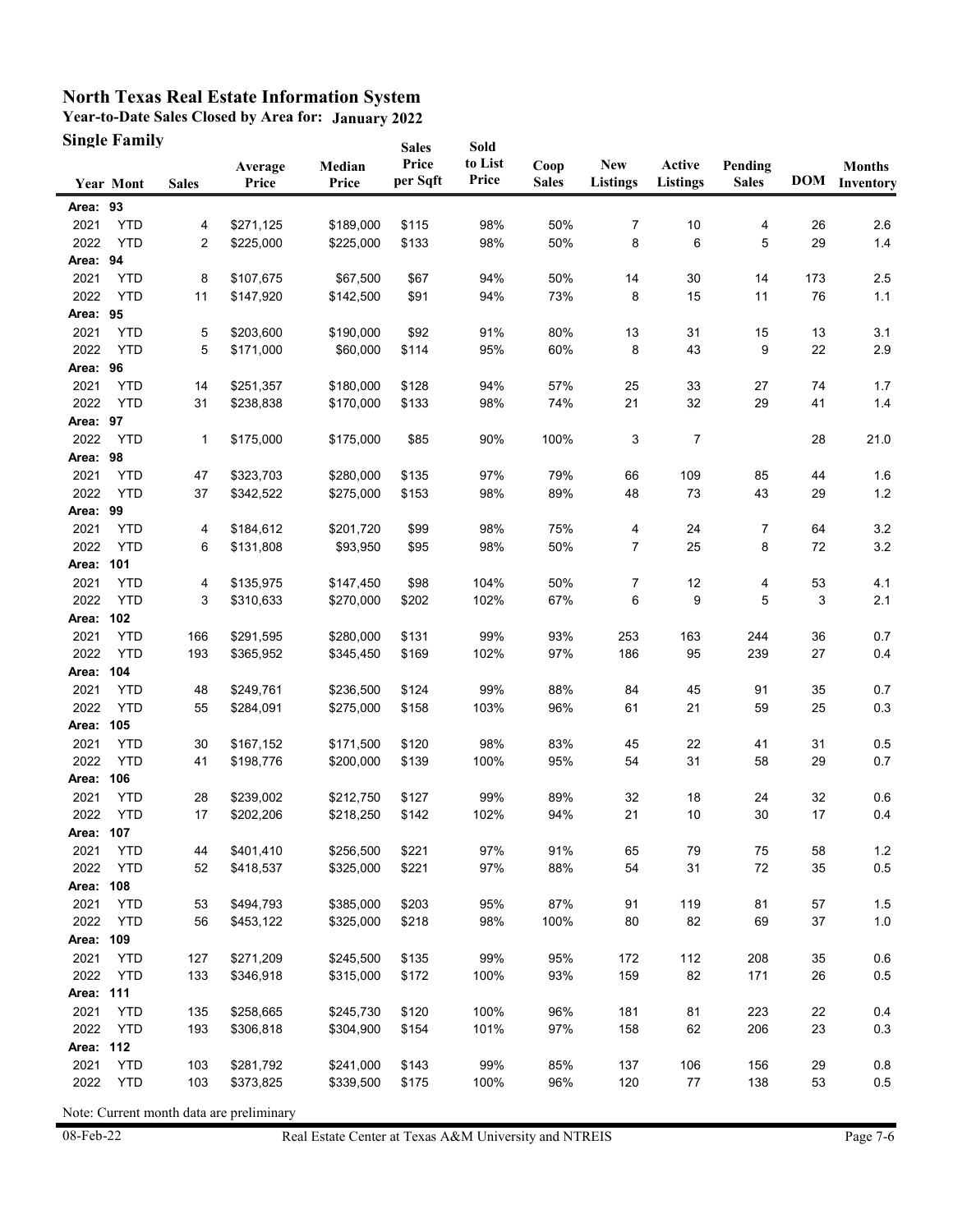**Year-to-Date Sales Closed by Area for: January 2022 Single Family**

|              | <b>Single Family</b> |              |                  |                        | <b>Sales</b>      | Sold             |                      |                               |                           |                         |    |                                       |
|--------------|----------------------|--------------|------------------|------------------------|-------------------|------------------|----------------------|-------------------------------|---------------------------|-------------------------|----|---------------------------------------|
|              | <b>Year Mont</b>     | <b>Sales</b> | Average<br>Price | Median<br>Price        | Price<br>per Sqft | to List<br>Price | Coop<br><b>Sales</b> | <b>New</b><br><b>Listings</b> | Active<br><b>Listings</b> | Pending<br><b>Sales</b> |    | <b>Months</b><br><b>DOM</b> Inventory |
| Area: 120    |                      |              |                  |                        |                   |                  |                      |                               |                           |                         |    |                                       |
| 2021         | <b>YTD</b>           | 22           | \$297,157        | \$292,450              | \$152             | 100%             | 86%                  | 30                            | 12                        | 36                      | 37 | 0.2                                   |
| 2022         | <b>YTD</b>           | 43           | \$352,330        | \$335,000              | \$186             | 101%             | 98%                  | 34                            | 18                        | 35                      | 26 | 0.4                                   |
| Area: 121    |                      |              |                  |                        |                   |                  |                      |                               |                           |                         |    |                                       |
| 2021         | <b>YTD</b>           | 45           | \$331,067        | \$294,500              | \$147             | 99%              | 96%                  | 57                            | 49                        | 62                      | 31 | 1.0                                   |
| 2022         | <b>YTD</b>           | 37           | \$383,988        | \$361,000              | \$187             | 103%             | 100%                 | 32                            | 10                        | 42                      | 31 | $0.2\,$                               |
| Area: 122    |                      |              |                  |                        |                   |                  |                      |                               |                           |                         |    |                                       |
| 2021         | <b>YTD</b>           | 40           | \$341,751        | \$289,500              | \$151             | 99%              | 93%                  | 29                            | 8                         | 39                      | 27 | 0.1                                   |
| 2022         | <b>YTD</b>           | 45           | \$375,821        | \$350,000              | \$181             | 104%             | 98%                  | 44                            | 13                        | 50                      | 21 | 0.2                                   |
| Area: 123    |                      |              |                  |                        |                   |                  |                      |                               |                           |                         |    |                                       |
| 2021         | <b>YTD</b>           | 23           | \$624,920        | \$550,000              | \$176             | 99%              | 96%                  | 34                            | 28                        | 31                      | 32 | 0.7                                   |
| 2022         | <b>YTD</b>           | 18           | \$919,412        | \$750,000              | \$231             | 101%             | 100%                 | 23                            | 14                        | 21                      | 42 | 0.4                                   |
| Area: 124    |                      |              |                  |                        |                   |                  |                      |                               |                           |                         |    |                                       |
| 2021         | <b>YTD</b>           | 20           | \$388,806        | \$365,000              | \$177             | 98%              | 85%                  | 28                            | 23                        | 41                      | 52 | 0.5                                   |
| 2022         | <b>YTD</b>           | 24           | \$501,281        | \$472,000              | \$243             | 102%             | 100%                 | 35                            | 16                        | 33                      | 28 | 0.3                                   |
| Area: 125    |                      |              |                  |                        |                   |                  |                      |                               |                           |                         |    |                                       |
| 2021         | <b>YTD</b>           | 28           | \$1,036,815      | \$781,750              | \$233             | 98%              | 82%                  | 39                            | 25                        | 49                      | 44 | 0.5                                   |
| 2022         | <b>YTD</b>           | 24           | \$1,253,387      | \$1,100,000            | \$276             | 97%              | 88%                  | 21                            | 15                        | 24                      | 32 | 0.3                                   |
| Area: 126    |                      |              |                  |                        |                   |                  |                      |                               |                           |                         |    |                                       |
| 2021         | <b>YTD</b>           | 53           | \$470,820        | \$440,000              | \$160             | 100%             | 91%                  | 51                            | 36                        | 64                      | 37 | 0.5                                   |
| 2022         | <b>YTD</b>           | 45           | \$747,158        | \$605,000              | \$230             | 101%             | 84%                  | 52                            | 17                        | 68                      | 29 | 0.2                                   |
| Area: 127    |                      |              |                  |                        |                   |                  |                      |                               |                           |                         |    |                                       |
| 2021         | <b>YTD</b>           | 65           | \$294,083        | \$260,000              | \$146             | 99%              | 97%                  | 58                            | 63                        | 69                      | 37 | 0.7                                   |
| 2022         | <b>YTD</b>           | 57           | \$369,592        | \$327,500              | \$182             | 103%             | 95%                  | 70                            | 18                        | 76                      | 17 | $0.2\,$                               |
| Area: 128    |                      |              |                  |                        |                   |                  |                      |                               |                           |                         |    |                                       |
| 2021         | <b>YTD</b>           | 21           | \$226,138        | \$220,000              | \$151             | 102%             | 95%                  | 24                            | 8                         | 28                      | 13 | 0.2                                   |
| 2022         | <b>YTD</b>           | 22           | \$260,643        | \$255,000              | \$181             | 101%             | 91%                  | 20                            | 14                        | 19                      | 20 | 0.4                                   |
| Area: 129    |                      |              |                  |                        |                   |                  |                      |                               |                           |                         |    |                                       |
| 2021         | <b>YTD</b>           | 34           | \$204,413        | \$187,000              | \$131             | 100%             | 97%                  | 42                            | 34                        | 48                      | 28 | 0.9                                   |
| 2022         | <b>YTD</b>           | 34           | \$245,147        | \$240,000              | \$168             | 101%             | 97%                  | 39                            | 27                        | 45                      | 18 | 0.7                                   |
| Area: 130    |                      |              |                  |                        |                   |                  |                      |                               |                           |                         |    |                                       |
| 2021         | <b>YTD</b>           | 103          | \$288,132        | \$279,140              | \$126             | 100%             | 95%                  | 125                           | 40                        | 137                     | 28 | 0.2                                   |
| 2022         | <b>YTD</b>           | 115          | \$383,231        | \$360,000              | \$163             | 102%             | 94%                  | 97                            | 26                        | 114                     | 20 | $0.2\,$                               |
| Area: 131    |                      |              |                  |                        |                   |                  |                      |                               |                           |                         |    |                                       |
| 2021         | <b>YTD</b>           | 16           | \$390,589        | \$381,000              | \$156             | 100%             | 100%                 | 29                            | 21                        | 26                      | 56 | 0.6                                   |
| 2022         | <b>YTD</b>           | 18           | \$455,820        | \$395,000              | \$180             | 104%             | 89%                  | $20\,$                        | 14                        | $16\,$                  | 35 | $0.5\,$                               |
| Area: 132    |                      |              |                  |                        |                   |                  |                      |                               |                           |                         |    |                                       |
| 2021         | <b>YTD</b>           | 24           | \$1,083,081      | \$586,500              | \$256             | 96%              | 96%                  | 20                            | 18                        | 22                      | 80 | $0.6\,$                               |
| 2022         | <b>YTD</b>           | 16           | \$1,406,227      | \$700,000              | \$350             | 99%              | 88%                  | 17                            | 4                         | 21                      | 18 | $0.2\,$                               |
| Area: 140    |                      |              |                  |                        |                   |                  |                      |                               |                           |                         |    |                                       |
| 2021         | <b>YTD</b>           | 27           | \$290,372        | \$291,000              | \$140             | 98%              | 89%                  | 30                            | 24                        | 30                      | 49 | $1.2$                                 |
| 2022         | <b>YTD</b>           | 28           | \$444,067        | \$405,000              | \$199             | 98%              | 93%                  | 43                            | 51                        | 40                      | 63 | 1.9                                   |
| Area: 141    |                      |              |                  |                        |                   |                  |                      |                               |                           |                         |    |                                       |
| 2021         | <b>YTD</b>           | 17           | \$330,007        | \$247,500<br>\$222,000 | \$167             | 98%              | 82%                  | 21                            | 20                        | 12                      | 43 | 1.5                                   |
| 2022         | <b>YTD</b>           | 8            | \$235,206        |                        | \$162             | 99%              | 100%                 | 12                            | 10                        | 17                      | 40 | $0.8\,$                               |
| Area: 142    |                      |              |                  |                        |                   |                  |                      |                               |                           |                         |    |                                       |
| 2021<br>2022 | <b>YTD</b>           | 4            | \$296,975        | \$309,950              | \$140             | 95%              | 100%                 | 7                             | 9                         | 8                       | 71 | 1.6                                   |
|              | <b>YTD</b>           | 6            | \$255,667        | \$227,500              | \$165             | 99%              | 83%                  | 10                            | 3                         | 15                      | 56 | 0.4                                   |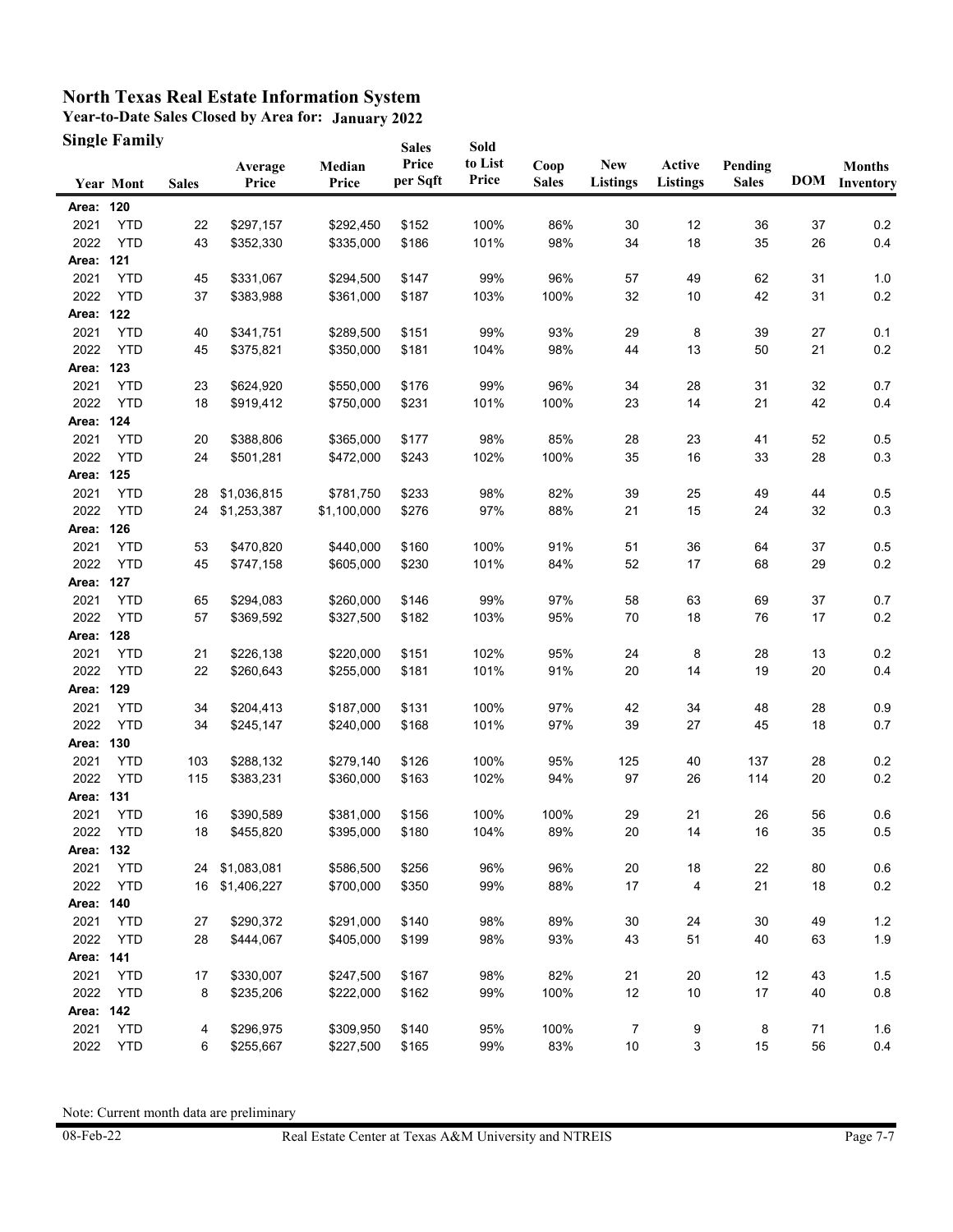**Year-to-Date Sales Closed by Area for: January 2022 Single Family**

|           | <b>Single Family</b> |              |                  |                 | <b>Sales</b>      | Sold             |                      |                               |                           |                         |    |                                |
|-----------|----------------------|--------------|------------------|-----------------|-------------------|------------------|----------------------|-------------------------------|---------------------------|-------------------------|----|--------------------------------|
|           | <b>Year Mont</b>     | <b>Sales</b> | Average<br>Price | Median<br>Price | Price<br>per Sqft | to List<br>Price | Coop<br><b>Sales</b> | <b>New</b><br><b>Listings</b> | Active<br><b>Listings</b> | Pending<br><b>Sales</b> |    | <b>Months</b><br>DOM Inventory |
| Area: 143 |                      |              |                  |                 |                   |                  |                      |                               |                           |                         |    |                                |
| 2021      | <b>YTD</b>           | 6            | \$215,450        | \$192,500       | \$138             | 100%             | 100%                 | 4                             | 5                         | 6                       | 25 | 0.7                            |
| 2022      | <b>YTD</b>           | 9            | \$266,173        | \$244,900       | \$165             | 96%              | 78%                  | 8                             | 5                         | 12                      | 35 | 0.7                            |
| Area: 144 |                      |              |                  |                 |                   |                  |                      |                               |                           |                         |    |                                |
| 2021      | <b>YTD</b>           | 3            | \$356,050        | \$397,150       | \$161             | 103%             | 67%                  | 4                             | 3                         | 2                       | 14 | 0.5                            |
| 2022      | <b>YTD</b>           | 5            | \$429,800        | \$490,000       | \$200             | 98%              | 100%                 | 6                             | 5                         | 5                       | 58 | 0.7                            |
| Area: 145 |                      |              |                  |                 |                   |                  |                      |                               |                           |                         |    |                                |
| 2021      | <b>YTD</b>           | 20           | \$461,732        | \$399,920       | \$164             | 98%              | 95%                  | 18                            | 19                        | 23                      | 54 | 0.7                            |
| 2022      | <b>YTD</b>           | 19           | \$479,223        | \$464,950       | \$195             | 102%             | 84%                  | 13                            | 19                        | 23                      | 24 | 0.8                            |
| Area: 146 |                      |              |                  |                 |                   |                  |                      |                               |                           |                         |    |                                |
| 2021      | <b>YTD</b>           | 20           | \$422,724        | \$379,500       | \$162             | 98%              | 85%                  | 19                            | 31                        | 29                      | 57 | 1.3                            |
| 2022      | <b>YTD</b>           | 23           | \$486,749        | \$452,260       | \$193             | 101%             | 91%                  | 20                            | 17                        | 27                      | 39 | 0.6                            |
| Area: 147 |                      |              |                  |                 |                   |                  |                      |                               |                           |                         |    |                                |
| 2021      | <b>YTD</b>           | 12           | \$545,854        | \$448,500       | \$173             | 98%              | 100%                 | 25                            | 10                        | 31                      | 58 | 0.4                            |
| 2022      | <b>YTD</b>           | 12           | \$548,618        | \$430,500       | \$209             | 100%             | 92%                  | 13                            | 5                         | 18                      | 51 | 0.2                            |
| Area: 148 |                      |              |                  |                 |                   |                  |                      |                               |                           |                         |    |                                |
| 2021      | <b>YTD</b>           | 19           | \$377,602        | \$295,000       | \$144             | 98%              | 95%                  | 19                            | 18                        | 23                      | 46 | 0.7                            |
| 2022      | <b>YTD</b>           | 17           | \$591,409        | \$520,650       | \$195             | 99%              | 82%                  | 25                            | 16                        | 30                      | 50 | 0.7                            |
| Area:     | 149                  |              |                  |                 |                   |                  |                      |                               |                           |                         |    |                                |
| 2021      | <b>YTD</b>           | 14           | \$377,386        | \$351,000       | \$160             | 98%              | 79%                  | 24                            | 32                        | 16                      | 53 | 1.7                            |
| 2022      | <b>YTD</b>           | 19           | \$369,707        | \$339,970       | \$179             | 100%             | 100%                 | $\overline{7}$                | 12                        | 17                      | 43 | 0.5                            |
| Area: 150 |                      |              |                  |                 |                   |                  |                      |                               |                           |                         |    |                                |
| 2021      | <b>YTD</b>           | 5            | \$415,800        | \$399,000       | \$171             | 99%              | 100%                 | 1                             | 6                         | 6                       | 42 | 0.7                            |
| 2022      | <b>YTD</b>           | 2            | \$521,750        | \$521,750       | \$200             | 99%              | 100%                 | 4                             | 5                         | 5                       | 64 | 0.8                            |
| Area: 151 |                      |              |                  |                 |                   |                  |                      |                               |                           |                         |    |                                |
| 2021      | <b>YTD</b>           | 12           | \$315,000        | \$281,250       | \$140             | 100%             | 83%                  | 16                            | 17                        | 10                      | 50 | 1.4                            |
| 2022      | <b>YTD</b>           | 12           | \$552,118        | \$410,000       | \$276             | 100%             | 100%                 | 17                            | 12                        | 22                      | 30 | 0.9                            |
| Area: 152 |                      |              |                  |                 |                   |                  |                      |                               |                           |                         |    |                                |
| 2021      | <b>YTD</b>           | 1            | \$309,000        | \$309,000       | \$123             | 100%             | 0%                   | 12                            | 13                        | 11                      | 3  | 1.8                            |
| 2022      | <b>YTD</b>           | 4            | \$326,125        | \$307,500       | \$181             | 99%              | 100%                 | 9                             | 15                        | 8                       | 15 | 2.1                            |
| Area: 153 |                      |              |                  |                 |                   |                  |                      |                               |                           |                         |    |                                |
| 2021      | <b>YTD</b>           | 3            | \$370,833        | \$400,000       | \$170             | 100%             | 100%                 | 4                             | 7                         | 6                       | 14 | 0.9                            |
| 2022      | <b>YTD</b>           | 9            | \$612,489        | \$535,000       | \$231             | 98%              | 89%                  | 13                            | 11                        | 19                      | 62 | 1.3                            |
| Area: 154 |                      |              |                  |                 |                   |                  |                      |                               |                           |                         |    |                                |
| 2021      | <b>YTD</b>           | 14           | \$273,021        | \$262,500       | \$142             | 100%             | 100%                 | 10                            | 15                        | 18                      | 40 | 0.9                            |
| 2022      | <b>YTD</b>           | 14           | \$338,185        | \$360,000       | \$166             | 99%              | 100%                 | 23                            | 14                        | 31                      | 60 | $0.8\,$                        |
| Area: 155 |                      |              |                  |                 |                   |                  |                      |                               |                           |                         |    |                                |
| 2021      | <b>YTD</b>           | 36           | \$278,432        | \$260,000       | \$147             | 100%             | 100%                 | 59                            | 46                        | 55                      | 38 | 1.0                            |
| 2022      | <b>YTD</b>           | 46           | \$381,921        | \$393,500       | \$186             | 99%              | 91%                  | 58                            | 66                        | 62                      | 27 | $1.5$                          |
| Area: 156 |                      |              |                  |                 |                   |                  |                      |                               |                           |                         |    |                                |
| 2021      | <b>YTD</b>           | 6            | \$115,250        | \$139,000       | \$84              | 98%              | 67%                  | 8                             | 18                        | 10                      | 28 | 3.0                            |
| 2022      | <b>YTD</b>           | 8            | \$303,424        | \$233,000       | \$181             | 100%             | 75%                  | 12                            | 18                        | 17                      | 27 | 1.9                            |
| Area: 157 |                      |              |                  |                 |                   |                  |                      |                               |                           |                         |    |                                |
| 2021      | <b>YTD</b>           | 2            | \$236,250        | \$236,250       | \$91              | 95%              | 50%                  | 4                             | 10                        | 1                       | 36 | 4.8                            |
| 2022      | <b>YTD</b>           | 11           | \$199,350        | \$141,300       | \$89              | 94%              | 55%                  | 6                             | 13                        | 7                       | 65 | $2.5\,$                        |
| Area: 158 |                      |              |                  |                 |                   |                  |                      |                               |                           |                         |    |                                |
| 2021      | <b>YTD</b>           | 12           | \$125,650        | \$103,000       | \$71              | 91%              | 75%                  | 13                            | 22                        | 12                      | 82 | 1.8                            |
| 2022      | <b>YTD</b>           | 13           | \$205,958        | \$227,000       | \$95              | 94%              | 92%                  | 14                            | 37                        | 11                      | 45 | $2.5\,$                        |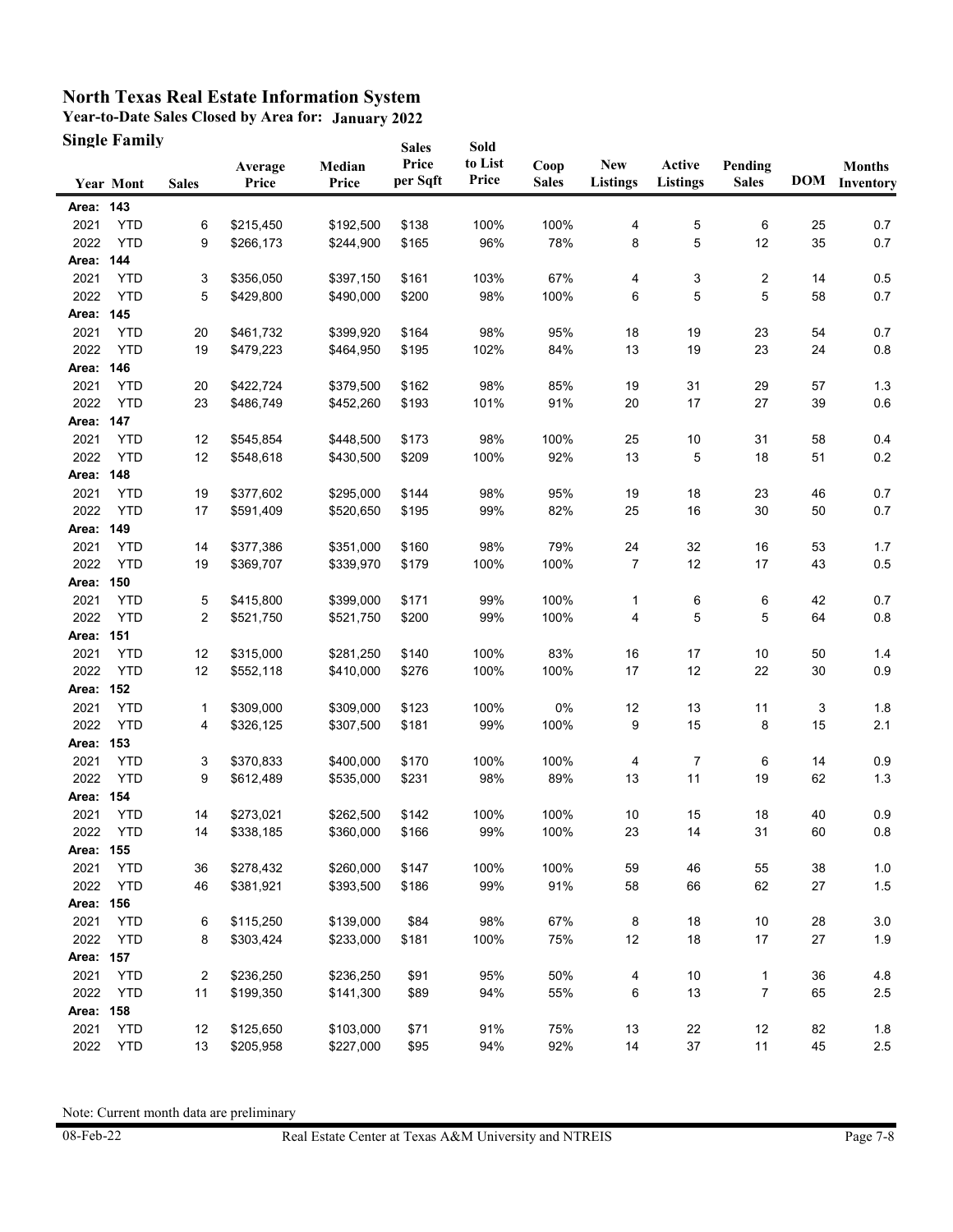**Year-to-Date Sales Closed by Area for: January 2022 Single Family**

|           | <b>Single Family</b> |              |                  |                 | <b>Sales</b>      | Sold             |                      |                                           |                           |                         |     |                                |
|-----------|----------------------|--------------|------------------|-----------------|-------------------|------------------|----------------------|-------------------------------------------|---------------------------|-------------------------|-----|--------------------------------|
|           | Year Mont            | <b>Sales</b> | Average<br>Price | Median<br>Price | Price<br>per Sqft | to List<br>Price | Coop<br><b>Sales</b> | <b>New</b><br><b>Listings</b>             | Active<br><b>Listings</b> | Pending<br><b>Sales</b> |     | <b>Months</b><br>DOM Inventory |
| Area: 271 |                      |              |                  |                 |                   |                  |                      |                                           |                           |                         |     |                                |
| 2021      | <b>YTD</b>           | 12           | \$265,875        | \$267,500       | \$123             | 99%              | 75%                  | 14                                        | 6                         | 14                      | 38  | 0.4                            |
| 2022      | <b>YTD</b>           | 15           | \$365,638        | \$345,000       | \$157             | 101%             | 93%                  | 13                                        | 3                         | 19                      | 29  | $0.2\,$                        |
| Area: 272 |                      |              |                  |                 |                   |                  |                      |                                           |                           |                         |     |                                |
| 2021      | <b>YTD</b>           | 2            | \$189,745        | \$189,740       | \$143             | 101%             | 100%                 | 5                                         | 5                         | 3                       | 32  | 1.5                            |
| 2022      | <b>YTD</b>           | 1            | \$175,000        | \$175,000       | \$177             | 100%             | 100%                 | 5                                         | $\overline{2}$            | 4                       | 93  | 0.4                            |
| Area: 273 |                      |              |                  |                 |                   |                  |                      |                                           |                           |                         |     |                                |
| 2021      | <b>YTD</b>           | 15           | \$229,567        | \$235,000       | \$121             | 100%             | 80%                  | 26                                        | 14                        | 27                      | 17  | 0.8                            |
| 2022      | <b>YTD</b>           | 20           | \$254,173        | \$253,000       | \$178             | 103%             | 95%                  | 17                                        | 6                         | 16                      | 15  | 0.3                            |
| Area: 274 |                      |              |                  |                 |                   |                  |                      |                                           |                           |                         |     |                                |
| 2021      | <b>YTD</b>           | 21           | \$275,452        | \$265,000       | \$129             | 99%              | 100%                 | 18                                        | 6                         | 20                      | 29  | $0.2\,$                        |
| 2022      | <b>YTD</b>           | 16           | \$324,620        | \$300,000       | \$159             | 104%             | 94%                  | 18                                        | 3                         | 15                      | 14  | 0.1                            |
| Area: 275 |                      |              |                  |                 |                   |                  |                      |                                           |                           |                         |     |                                |
| 2021      | <b>YTD</b>           | 28           | \$299,882        | \$292,450       | \$120             | 101%             | 89%                  | 36                                        | 14                        | 37                      | 20  | 0.4                            |
| 2022      | <b>YTD</b>           | 19           | \$342,411        | \$334,000       | \$151             | 102%             | 95%                  | 19                                        | 8                         | 22                      | 17  | 0.2                            |
| Area: 276 |                      |              |                  |                 |                   |                  |                      |                                           |                           |                         |     |                                |
| 2021      | <b>YTD</b>           | 20           | \$406,571        | \$352,500       | \$126             | 100%             | 95%                  | 29                                        | 15                        | 26                      | 17  | 0.5                            |
| 2022      | <b>YTD</b>           | 20           | \$473,644        | \$447,000       | \$156             | 102%             | 95%                  | 24                                        | 19                        | 23                      | 30  | 0.7                            |
| Area:     | 301                  |              |                  |                 |                   |                  |                      |                                           |                           |                         |     |                                |
| 2021      | <b>YTD</b>           | 13           | \$134,669        | \$137,000       | \$83              | 98%              | 69%                  | 13                                        | 13                        | 15                      | 29  | 0.8                            |
| 2022      | <b>YTD</b>           | 18           | \$146,905        | \$157,500       | \$96              | 98%              | 78%                  | 20                                        | 17                        | 22                      | 48  | 0.9                            |
| Area: 302 |                      |              |                  |                 |                   |                  |                      |                                           |                           |                         |     |                                |
| 2021      | <b>YTD</b>           | 10           | \$155,680        | \$167,950       | \$92              | 97%              | 70%                  | 13                                        | 27                        | 15                      | 53  | 1.8                            |
| 2022      | <b>YTD</b>           | 8            | \$193,000        | \$198,750       | \$117             | 97%              | 75%                  | 24                                        | 21                        | 23                      | 48  | 1.1                            |
| Area:     | 303                  |              |                  |                 |                   |                  |                      |                                           |                           |                         |     |                                |
| 2021      | <b>YTD</b>           | 53           | \$189,475        | \$180,000       | \$105             | 99%              | 77%                  | 64                                        | 52                        | 79                      | 41  | 0.6                            |
| 2022      | <b>YTD</b>           | 77           | \$237,539        | \$242,800       | \$133             | 99%              | 71%                  | 79                                        | 59                        | 85                      | 30  | 0.7                            |
| Area: 304 |                      |              |                  |                 |                   |                  |                      |                                           |                           |                         |     |                                |
| 2021      | <b>YTD</b>           | 35           | \$232,674        | \$229,300       | \$120             | 99%              | 60%                  | 38                                        | 32                        | 57                      | 38  | 0.7                            |
| 2022      | <b>YTD</b>           | 30           | \$217,355        | \$185,250       | \$138             | 100%             | 80%                  | 52                                        | 28                        | 46                      | 25  | $0.6\,$                        |
| Area: 305 |                      |              |                  |                 |                   |                  |                      |                                           |                           |                         |     |                                |
| 2021      | <b>YTD</b>           | 3            | \$175,333        | \$225,000       | \$118             |                  | 100%                 |                                           | 4                         |                         | 32  |                                |
| 2022      | <b>YTD</b>           | 1            | \$445,000        | \$445,000       | \$123             | 104%<br>97%      | 100%                 | $\overline{\mathbf{c}}$<br>$\overline{c}$ | $\overline{4}$            | 2<br>$\overline{2}$     | 4   | 3.0<br>1.7                     |
| Area: 306 |                      |              |                  |                 |                   |                  |                      |                                           |                           |                         |     |                                |
| 2021      | <b>YTD</b>           | 1            | \$179,000        | \$179,000       | \$108             | 100%             | 100%                 |                                           |                           | 1                       |     |                                |
| Area: 307 |                      |              |                  |                 |                   |                  |                      |                                           |                           |                         | 8   |                                |
|           |                      |              |                  |                 |                   |                  |                      |                                           |                           |                         |     |                                |
| 2021      | <b>YTD</b>           | 8            | \$283,200        | \$247,000       | \$126             | 99%              | 63%                  | 21                                        | 30                        | 19                      | 63  | 1.5                            |
| 2022      | <b>YTD</b>           | 16           | \$360,960        | \$335,000       | \$149             | 97%              | 56%                  | 18                                        | 25                        | 20                      | 89  | $1.2$                          |
| Area:     | 309                  |              |                  | \$351,450       |                   |                  |                      |                                           |                           |                         |     |                                |
| 2021      | <b>YTD</b>           | 10           | \$336,880        |                 | \$137             | 98%              | 100%                 | 11                                        | 12                        | 13                      | 94  | 0.8                            |
| 2022      | <b>YTD</b>           | 17           | \$351,314        | \$338,280       | \$165             | 99%              | 71%                  | 15                                        | 16                        | 15                      | 37  | 1.0                            |
| Area: 321 |                      |              |                  |                 |                   |                  |                      |                                           |                           |                         |     |                                |
| 2021      | <b>YTD</b>           | 3            | \$59,667         | \$42,000        | \$36              | 83%              | $0\%$                | 7                                         | $18$                      | 5                       | 116 | 4.9                            |
| 2022      | <b>YTD</b>           | 2            | \$92,500         | \$92,500        | \$69              | 96%              | 50%                  | 6                                         | 13                        | 4                       | 9   | 2.7                            |
| Area: 323 |                      |              |                  |                 |                   |                  |                      |                                           |                           |                         |     |                                |
| 2021      | <b>YTD</b>           | 1            | \$86,000         | \$86,000        | \$83              | 96%              | 0%                   |                                           | 1                         | 2                       | 46  | $3.0\,$                        |
| Area: 324 |                      |              |                  |                 |                   |                  |                      |                                           |                           |                         |     |                                |
| 2022      | <b>YTD</b>           | 1            | \$255,000        | \$255,000       | \$110             | 155%             | 100%                 | 3                                         | 5                         | $\overline{2}$          | 22  | 2.9                            |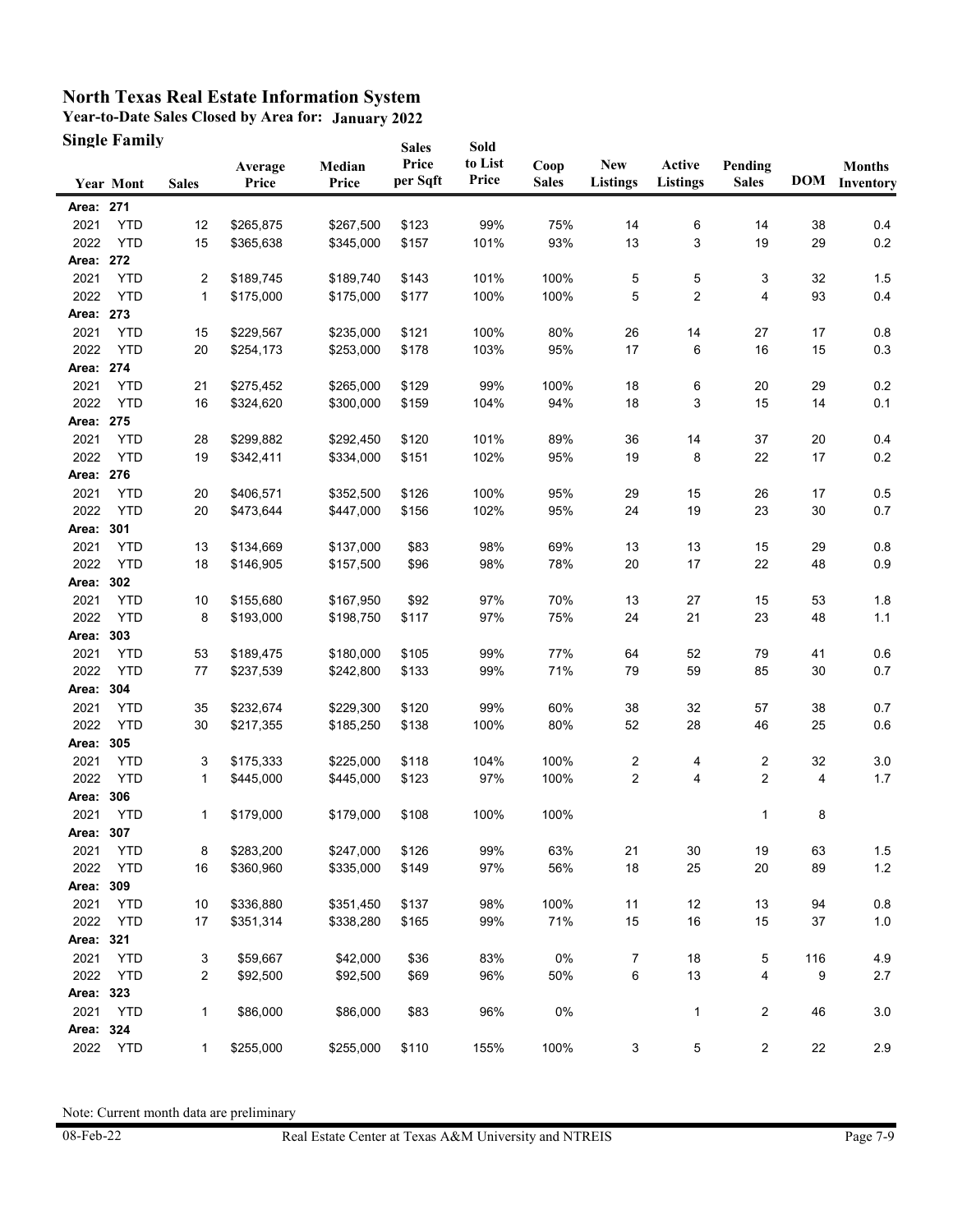**Year-to-Date Sales Closed by Area for: January 2022 Single Family**  $S = 1$ 

|           | <b>Single Family</b><br><b>Year Mont</b> | <b>Sales</b>   | Average<br>Price | Median<br>Price | <b>Sales</b><br>Price<br>per Sqft | Sold<br>to List<br>Price | Coop<br><b>Sales</b> | <b>New</b><br><b>Listings</b> | Active<br><b>Listings</b> | Pending<br><b>Sales</b> | <b>DOM</b> | <b>Months</b><br>Inventory |
|-----------|------------------------------------------|----------------|------------------|-----------------|-----------------------------------|--------------------------|----------------------|-------------------------------|---------------------------|-------------------------|------------|----------------------------|
| Area: 325 |                                          |                |                  |                 |                                   |                          |                      |                               |                           |                         |            |                            |
| 2021      | <b>YTD</b>                               | 6              | \$85,667         | \$82,000        | \$52                              | 101%                     | 67%                  | 10                            | 23                        | 6                       | 60         | 1.9                        |
| 2022      | <b>YTD</b>                               | 11             | \$170,844        | \$162,500       | \$97                              | 96%                      | 64%                  | 21                            | 29                        | 17                      | 64         | $2.2\,$                    |
| Area: 326 |                                          |                |                  |                 |                                   |                          |                      |                               |                           |                         |            |                            |
| 2021      | <b>YTD</b>                               | 1              | \$160,000        | \$160,000       | \$85                              | 100%                     | 100%                 |                               | 6                         |                         | 1          | 6.0                        |
| Area: 329 |                                          |                |                  |                 |                                   |                          |                      |                               |                           |                         |            |                            |
| 2021      | <b>YTD</b>                               | 7              | \$142,000        | \$150,000       | \$99                              | 99%                      | 86%                  | 6                             | 14                        | 13                      | 88         | 1.1                        |
| 2022      | <b>YTD</b>                               | 7              | \$128,909        | \$120,000       | \$97                              | 93%                      | 57%                  | 12                            | 14                        | 14                      | 74         | 1.1                        |
| Area: 330 |                                          |                |                  |                 |                                   |                          |                      |                               |                           |                         |            |                            |
| 2021      | <b>YTD</b>                               | 1              | \$150,000        | \$150,000       | \$51                              | 79%                      | 100%                 |                               | 1                         |                         | 175        | 2.4                        |
| Area: 331 |                                          |                |                  |                 |                                   |                          |                      |                               |                           |                         |            |                            |
| 2021      | <b>YTD</b>                               | 3              | \$161,667        | \$75,000        | \$96                              | 99%                      | 33%                  | 8                             | 31                        | 7                       | 88         | 4.7                        |
| 2022      | <b>YTD</b>                               | $\overline{7}$ | \$104,571        | \$60,000        | \$76                              | 99%                      | 14%                  | 3                             | 24                        | 4                       | 51         | 3.5                        |
| Area:     | 332                                      |                |                  |                 |                                   |                          |                      |                               |                           |                         |            |                            |
| 2021      | <b>YTD</b>                               | 42             | \$178,159        | \$126,250       | \$102                             | 93%                      | 69%                  | 43                            | 71                        | 52                      | 99         | 1.8                        |
| 2022      | <b>YTD</b>                               | 23             | \$249,591        | \$197,500       | \$126                             | 97%                      | 61%                  | 37                            | 72                        | 46                      | 77         | 1.8                        |
| Area: 333 |                                          |                |                  |                 |                                   |                          |                      |                               |                           |                         |            |                            |
| 2021      | <b>YTD</b>                               | 1              | \$100,920        | \$100,920       | \$101                             | 92%                      | 100%                 |                               | 4                         | 2                       | 24         | 2.8                        |
| 2022      | <b>YTD</b>                               | 2              | \$335,000        | \$335,000       | \$144                             | 97%                      | 100%                 |                               | 3                         | $\mathbf{1}$            | 82         | 2.8                        |
| Area:     | 335                                      |                |                  |                 |                                   |                          |                      |                               |                           |                         |            |                            |
| 2021      | <b>YTD</b>                               | 8              | \$164,738        | \$199,450       | \$80                              | 98%                      | 25%                  | 2                             | 12                        | 3                       | 131        | 2.4                        |
| 2022      | <b>YTD</b>                               | 2              | \$141,500        | \$141,500       | \$96                              | 103%                     | 0%                   | 7                             | 12                        | 3                       | 4          | 2.6                        |
| Area: 336 |                                          |                |                  |                 |                                   |                          |                      |                               |                           |                         |            |                            |
| 2021      | <b>YTD</b>                               | 2              | \$152,500        | \$152,500       | \$105                             | 97%                      | 0%                   | 4                             | 11                        | 2                       | 114        | 6.6                        |
| 2022      | <b>YTD</b>                               | 2              | \$317,500        | \$317,500       | \$135                             | 95%                      | 50%                  | 1                             | $\boldsymbol{2}$          | 3                       | 111        | 0.7                        |
| Area: 337 |                                          |                |                  |                 |                                   |                          |                      |                               |                           |                         |            |                            |
| 2021      | <b>YTD</b>                               | 1              | \$365,000        | \$365,000       | \$298                             | 91%                      | 0%                   |                               | 1                         |                         | 76         | 3.0                        |
| 2022      | <b>YTD</b>                               | 3              | \$241,633        | \$254,900       | \$129                             | 95%                      | 100%                 | 6                             | 8                         | $\overline{c}$          | 38         | 10.7                       |
| Area: 338 |                                          |                |                  |                 |                                   |                          |                      |                               |                           |                         |            |                            |
| 2021      | <b>YTD</b>                               | 2              | \$51,700         | \$51,700        | \$45                              | 95%                      | 50%                  |                               | $\mathbf 1$               | $\mathbf{1}$            | 144        | 0.8                        |
| Area: 600 |                                          |                |                  |                 |                                   |                          |                      |                               |                           |                         |            |                            |
| 2021      | <b>YTD</b>                               | 5              | \$131,600        | \$134,000       | \$81                              | 96%                      | $0\%$                | 3                             | 22                        | 4                       | 115        | 2.8                        |
| 2022      | <b>YTD</b>                               | 4              | \$289,250        | \$275,000       | \$117                             | 98%                      | 50%                  | 10                            | 18                        | 19                      | 35         | 2.7                        |
| Area: 700 |                                          |                |                  |                 |                                   |                          |                      |                               |                           |                         |            |                            |
| 2021      | <b>YTD</b>                               | 4              | \$234,438        | \$235,000       | \$130                             | 95%                      | 50%                  | 9                             | 37                        | 12                      | 58         | 3.0                        |
| 2022      | <b>YTD</b>                               | 6              | \$245,835        | \$223,750       | \$128                             | 98%                      | 83%                  | 3                             | 25                        | 4                       | 37         | 2.6                        |
| Area: 800 |                                          |                |                  |                 |                                   |                          |                      |                               |                           |                         |            |                            |
| 2021      | <b>YTD</b>                               | 15             | \$211,777        | \$143,000       | \$116                             | 95%                      | 80%                  | 38                            | 94                        | 30                      | 60         | 3.8                        |
| 2022      | <b>YTD</b>                               | 16             | \$235,960        | \$229,900       | \$110                             | 94%                      | 81%                  | 38                            | 64                        | 32                      | 59         | 2.2                        |
| Area: 900 |                                          |                |                  |                 |                                   |                          |                      |                               |                           |                         |            |                            |
| 2021      | <b>YTD</b>                               | 10             | \$527,150        | \$527,500       | \$265                             | 99%                      | 60%                  | 4                             | 6                         | 8                       | 22         | $1.2$                      |
| Area: 999 |                                          |                |                  |                 |                                   |                          |                      |                               |                           |                         |            |                            |
| 2021      | <b>YTD</b>                               | $\mathbf{7}$   | \$183,486        | \$210,000       | \$109                             | 96%                      | 57%                  | 19                            | 32                        | 16                      | 62         | $2.4\,$                    |
|           |                                          |                |                  |                 |                                   |                          |                      |                               |                           |                         |            |                            |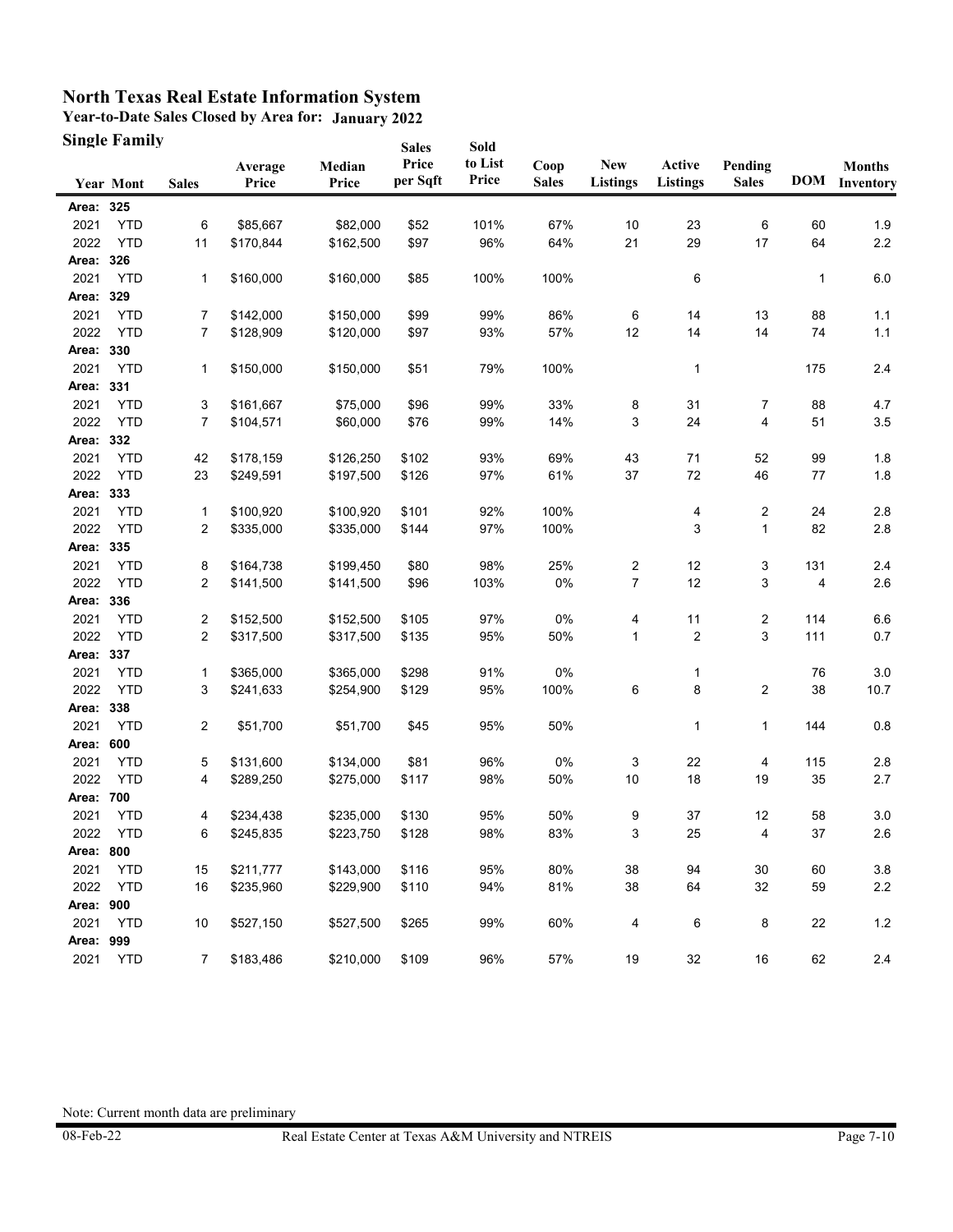**Year-to-Date Sales Closed by Area for: January 2022**

|          | <b>Condos and Townhomes</b> |              |                  |                 | <b>Sales</b>      | Sold             |                      |                               |                           |                         |            |                            |
|----------|-----------------------------|--------------|------------------|-----------------|-------------------|------------------|----------------------|-------------------------------|---------------------------|-------------------------|------------|----------------------------|
|          | <b>Year Mont</b>            | <b>Sales</b> | Average<br>Price | Median<br>Price | Price<br>per Sqft | to List<br>Price | Coop<br><b>Sales</b> | <b>New</b><br><b>Listings</b> | Active<br><b>Listings</b> | Pending<br><b>Sales</b> | <b>DOM</b> | <b>Months</b><br>Inventory |
| Area: 5  |                             |              |                  |                 |                   |                  |                      |                               |                           |                         |            |                            |
| 2021     | <b>YTD</b>                  | 1            | \$130,000        | \$130,000       | \$157             | 96%              | 100%                 | 3                             | 3                         | 3                       | 18         | 1.6                        |
| 2022     | <b>YTD</b>                  | 6            | \$248,535        | \$284,240       | \$165             | 102%             | 100%                 | 15                            | 4                         | 11                      | 10         | 0.8                        |
| Area: 6  |                             |              |                  |                 |                   |                  |                      |                               |                           |                         |            |                            |
| 2021     | <b>YTD</b>                  | 1            | \$167,500        | \$167,500       | \$119             | 100%             | 100%                 |                               |                           |                         | 55         |                            |
| Area: 8  |                             |              |                  |                 |                   |                  |                      |                               |                           |                         |            |                            |
| 2022     | <b>YTD</b>                  | 3            | \$303,594        | \$305,680       | \$161             | 101%             | 100%                 | 9                             | 2                         | 10                      | 116        | $1.0$                      |
| Area: 9  |                             |              |                  |                 |                   |                  |                      |                               |                           |                         |            |                            |
| 2021     | <b>YTD</b>                  | 2            | \$272,500        | \$272,500       | \$164             | 101%             | 100%                 | 1                             | 3                         | 2                       | 22         | 1.9                        |
| 2022     | <b>YTD</b>                  | $\mathbf{1}$ | \$325,000        | \$325,000       | \$181             | 96%              | 100%                 | 3                             | 2                         | 2                       | 47         | $1.1$                      |
| Area: 10 |                             |              |                  |                 |                   |                  |                      |                               |                           |                         |            |                            |
| 2021     | <b>YTD</b>                  | 33           | \$253,936        | \$235,000       | \$178             | 98%              | 100%                 | 64                            | 88                        | 58                      | 50         | 2.1                        |
| 2022     | <b>YTD</b>                  | 37           | \$254,663        | \$220,000       | \$196             | 99%              | 86%                  | 39                            | 21                        | 49                      | 37         | 0.4                        |
| Area: 11 |                             |              |                  |                 |                   |                  |                      |                               |                           |                         |            |                            |
| 2021     | <b>YTD</b>                  | 17           | \$270,474        | \$226,000       | \$169             | 96%              | 88%                  | 25                            | 90                        | 29                      | 84         | 4.4                        |
| 2022     | <b>YTD</b>                  | 21           | \$229,738        | \$221,990       | \$197             | 99%              | 86%                  | 32                            | 18                        | 41                      | 36         | 0.6                        |
| Area: 12 |                             |              |                  |                 |                   |                  |                      |                               |                           |                         |            |                            |
| 2021     | <b>YTD</b>                  | 40           | \$299,972        | \$288,250       | \$218             | 98%              | 98%                  | 82                            | 116                       | 85                      | 74         | 2.1                        |
| 2022     | <b>YTD</b>                  | 54           | \$419,780        | \$465,000       | \$262             | 100%             | 93%                  | 49                            | 16                        | 66                      | 36         | 0.2                        |
| Area: 13 |                             |              |                  |                 |                   |                  |                      |                               |                           |                         |            |                            |
| 2021     | <b>YTD</b>                  | 2            | \$87,500         | \$87,500        | \$79              | 91%              | 100%                 | $\overline{\mathbf{c}}$       | 1                         | 2                       | 34         | 0.7                        |
| 2022     | <b>YTD</b>                  | 3            | \$213,000        | \$210,000       | \$165             | 97%              | 100%                 | 5                             | 1                         | 6                       | 60         | 0.9                        |
| Area: 14 |                             |              |                  |                 |                   |                  |                      |                               |                           |                         |            |                            |
| 2021     | <b>YTD</b>                  | 6            | \$151,000        | \$130,000       | \$109             | 98%              | 100%                 | 12                            | 26                        | 14                      | 66         | 2.9                        |
| 2022     | <b>YTD</b>                  | 11           | \$501,508        | \$491,950       | \$260             | 99%              | 100%                 | 18                            | 12                        | 22                      | 57         | 0.8                        |
| Area: 15 |                             |              |                  |                 |                   |                  |                      |                               |                           |                         |            |                            |
| 2021     | <b>YTD</b>                  | 1            | \$232,500        | \$232,500       | \$115             | 91%              | 100%                 | $\mathbf{1}$                  |                           | 1                       | 17         |                            |
| Area: 16 |                             |              |                  |                 |                   |                  |                      |                               |                           |                         |            |                            |
| 2021     | <b>YTD</b>                  | 2            | \$124,000        | \$124,000       | \$126             | 98%              | 100%                 | 3                             | 8                         | 4                       | 68         | 2.0                        |
| 2022     | <b>YTD</b>                  | 4            | \$166,252        | \$115,000       | \$152             | 97%              | 100%                 | 8                             | 4                         | 12                      | 86         | 0.8                        |
| Area: 17 |                             |              |                  |                 |                   |                  |                      |                               |                           |                         |            |                            |
| 2021     | <b>YTD</b>                  | 72           | \$468,556        | \$352,450       | \$295             | 95%              | 96%                  | 167                           | 395                       | 123                     | 86         | 4.6                        |
| 2022     | <b>YTD</b>                  | 78           | \$530,242        | \$374,900       | \$336             | 97%              | 94%                  | 103                           | 92                        | 121                     | 44         | 0.7                        |
| Area:    | 18                          |              |                  |                 |                   |                  |                      |                               |                           |                         |            |                            |
| 2021     | <b>YTD</b>                  | 26           | \$142,881        | \$119,800       | \$127             | 98%              | 88%                  | 40                            | 55                        | 42                      | 46         | 1.9                        |
| 2022     | YTD                         | 30           | \$164,716        | \$168,950       | \$158             | 99%              | 93%                  | 47                            | 22                        | 38                      | 26         | 0.6                        |
| Area: 20 |                             |              |                  |                 |                   |                  |                      |                               |                           |                         |            |                            |
| 2021     | <b>YTD</b>                  | 23           | \$297,304        | \$280,000       | \$183             | 98%              | 83%                  | 31                            | 29                        | 41                      | 44         | 1.4                        |
| 2022     | <b>YTD</b>                  | 20           | \$406,187        | \$385,000       | \$220             | 101%             | 90%                  | 26                            | 24                        | 27                      | 27         | $0.8\,$                    |
| Area: 21 |                             |              |                  |                 |                   |                  |                      |                               |                           |                         |            |                            |
| 2021     | <b>YTD</b>                  | 3            | \$188,667        | \$190,000       | \$150             | 95%              | 100%                 | $\mathbf{1}$                  |                           | 2                       | $38\,$     |                            |
| 2022     | <b>YTD</b>                  | 1            | \$387,500        | \$387,500       | \$202             | 105%             | 100%                 |                               | 1                         |                         | 12         | 0.4                        |
| Area: 22 |                             |              |                  |                 |                   |                  |                      |                               |                           |                         |            |                            |
| 2021     | <b>YTD</b>                  | 17           | \$294,537        | \$324,000       | \$161             | 99%              | 88%                  | 27                            | 40                        | 25                      | 58         | $2.2\,$                    |
| 2022     | <b>YTD</b>                  | 16           | \$310,209        | \$333,000       | \$197             | 103%             | 100%                 | 23                            | 12                        | 29                      | 19         | $0.5\,$                    |
| Area: 23 |                             |              |                  |                 |                   |                  |                      |                               |                           |                         |            |                            |
| 2021     | <b>YTD</b>                  | 12           | \$181,367        | \$171,500       | \$147             | 98%              | 100%                 | 26                            | 31                        | 18                      | 59         | 1.7                        |
| 2022     | <b>YTD</b>                  | 11           | \$171,590        | \$133,700       | \$172             | 99%              | 100%                 | 15                            | 6                         | 19                      | 20         | $0.3\,$                    |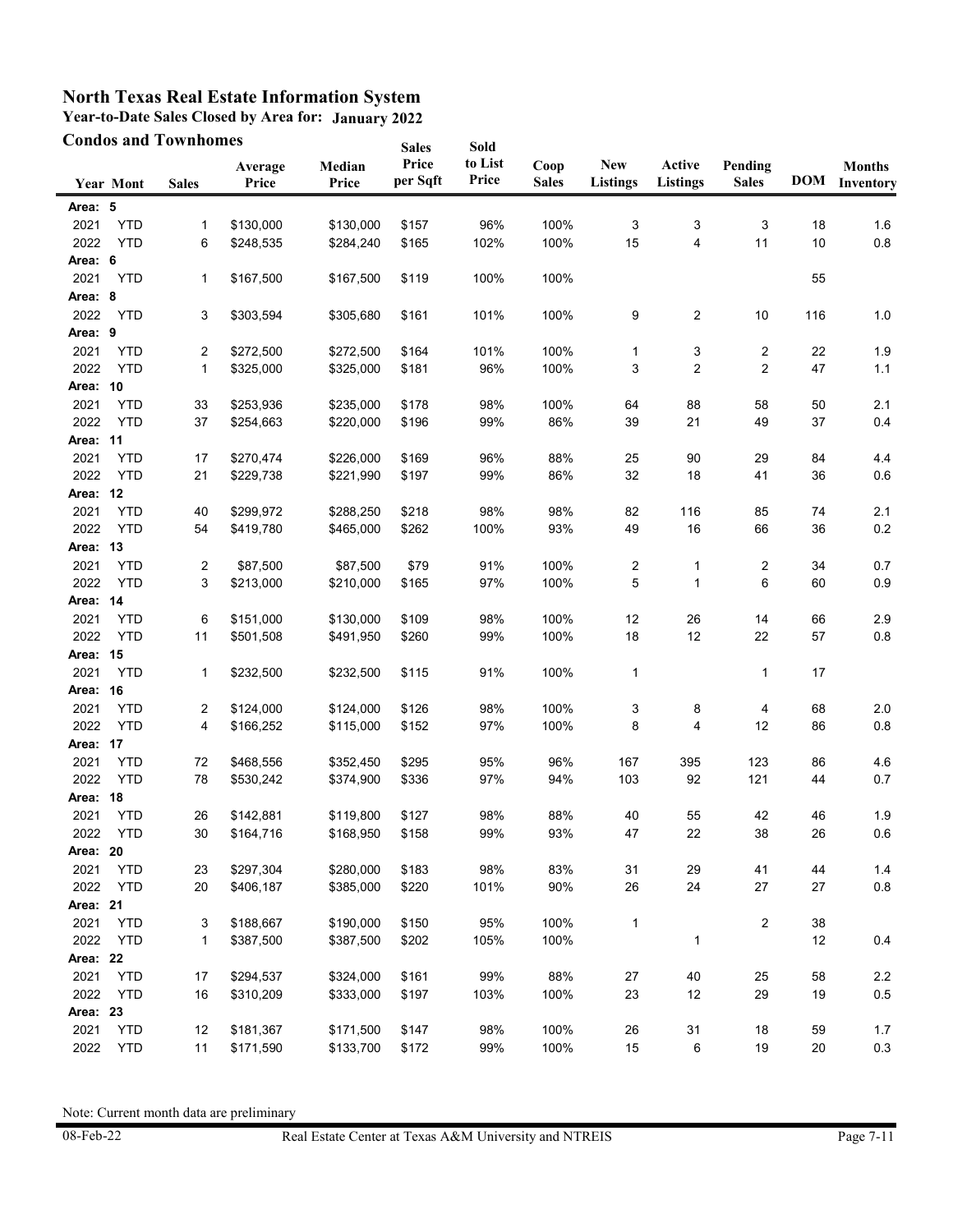**Year-to-Date Sales Closed by Area for: January 2022**

|          |                  | <b>Condos and Townhomes</b> |                  |                 | <b>Sales</b>      | Sold             |                      |                               |                           |                         |        |                            |
|----------|------------------|-----------------------------|------------------|-----------------|-------------------|------------------|----------------------|-------------------------------|---------------------------|-------------------------|--------|----------------------------|
|          | <b>Year Mont</b> | <b>Sales</b>                | Average<br>Price | Median<br>Price | Price<br>per Sqft | to List<br>Price | Coop<br><b>Sales</b> | <b>New</b><br><b>Listings</b> | Active<br><b>Listings</b> | Pending<br><b>Sales</b> | DOM    | <b>Months</b><br>Inventory |
| Area: 24 |                  |                             |                  |                 |                   |                  |                      |                               |                           |                         |        |                            |
| 2021     | <b>YTD</b>       | 10                          | \$194,392        | \$190,540       | \$131             | 99%              | 100%                 | 21                            | 13                        | 28                      | 51     | 0.8                        |
| 2022     | <b>YTD</b>       | 18                          | \$209,514        | \$185,000       | \$165             | 99%              | 89%                  | 18                            | 5                         | 19                      | 33     | 0.3                        |
| Area: 25 |                  |                             |                  |                 |                   |                  |                      |                               |                           |                         |        |                            |
| 2021     | <b>YTD</b>       | 16                          | \$449,992        | \$365,440       | \$252             | 95%              | 94%                  | 24                            | 40                        | 22                      | 71     | 3.4                        |
| 2022     | <b>YTD</b>       | 5                           | \$449,780        | \$504,900       | \$228             | 97%              | 80%                  | 16                            | 16                        | 13                      | 57     | 0.9                        |
| Area: 26 |                  |                             |                  |                 |                   |                  |                      |                               |                           |                         |        |                            |
| 2021     | <b>YTD</b>       | 36                          | \$247,190        | \$190,000       | \$161             | 98%              | 78%                  | 41                            | 51                        | 42                      | 50     | 1.6                        |
| 2022     | <b>YTD</b>       | 32                          | \$323,747        | \$327,500       | \$185             | 101%             | 100%                 | 34                            | 15                        | 44                      | 39     | 0.4                        |
| Area: 28 |                  |                             |                  |                 |                   |                  |                      |                               |                           |                         |        |                            |
| 2021     | <b>YTD</b>       | $\mathbf{1}$                | \$124,000        | \$124,000       | \$118             | 95%              | 100%                 |                               |                           |                         | 2      |                            |
| 2022     | <b>YTD</b>       | $\mathbf{1}$                | \$140,000        | \$140,000       | \$129             | 88%              | 100%                 | 2                             |                           | 2                       | 25     |                            |
| Area: 31 |                  |                             |                  |                 |                   |                  |                      |                               |                           |                         |        |                            |
| 2021     | <b>YTD</b>       | 15                          | \$279,215        | \$288,000       | \$165             | 99%              | 80%                  | 10                            | 35                        | 13                      | 17     | 2.8                        |
| 2022     | <b>YTD</b>       | 13                          | \$286,823        | \$298,500       | \$212             | 100%             | 100%                 | 29                            | 14                        | 33                      | 220    | $0.9\,$                    |
| Area: 33 |                  |                             |                  |                 |                   |                  |                      |                               |                           |                         |        |                            |
| 2022     | <b>YTD</b>       | $\overline{c}$              | \$255,566        | \$255,570       | \$131             | 99%              | 100%                 | 9                             | 15                        | 5                       | 26     | 7.2                        |
| Area: 34 |                  |                             |                  |                 |                   |                  |                      |                               |                           |                         |        |                            |
| 2021     | <b>YTD</b>       | 4                           | \$199,125        | \$168,750       | \$146             | 99%              | 100%                 | 6                             | 5                         | 5                       | 103    | 1.0                        |
| 2022     | <b>YTD</b>       | 7                           | \$233,986        | \$219,900       | \$213             | 99%              | 71%                  | 9                             | 6                         | 11                      | 19     | 0.8                        |
| Area: 37 |                  |                             |                  |                 |                   |                  |                      |                               |                           |                         |        |                            |
| 2022     | <b>YTD</b>       | 2                           | \$228,000        | \$228,000       | \$151             | 101%             | 100%                 | 1                             | 1                         | 1                       | 26     | 0.9                        |
| Area: 38 |                  |                             |                  |                 |                   |                  |                      |                               |                           |                         |        |                            |
| 2021     | <b>YTD</b>       | $\mathbf{1}$                | \$260,000        | \$260,000       | \$143             | 98%              | 100%                 |                               | 1                         |                         | $20\,$ | 2.4                        |
| 2022     | <b>YTD</b>       | $\mathbf{1}$                | \$273,000        | \$273,000       | \$144             | 99%              | 100%                 | 2                             | 1                         | 1                       | 11     | 1.7                        |
| Area: 41 |                  |                             |                  |                 |                   |                  |                      |                               |                           |                         |        |                            |
| 2021     | <b>YTD</b>       | 13                          | \$290,209        | \$295,000       | \$155             | 98%              | 92%                  | 29                            | 28                        | 35                      | 27     | 1.7                        |
| 2022     | <b>YTD</b>       | 8                           | \$364,875        | \$362,500       | \$193             | 103%             | 100%                 | 18                            | 12                        | 26                      | 12     | 0.6                        |
| Area: 42 |                  |                             |                  |                 |                   |                  |                      |                               |                           |                         |        |                            |
| 2021     | <b>YTD</b>       | $\overline{c}$              | \$104,500        | \$104,500       | \$87              | 86%              | 100%                 | 2                             | 1                         | 4                       | 188    | 0.9                        |
| Area:    | 50               |                             |                  |                 |                   |                  |                      |                               |                           |                         |        |                            |
| 2021     | <b>YTD</b>       | 2                           | \$270,390        | \$270,390       | \$176             | 96%              | 100%                 | 2                             | 11                        | 3                       | 42     | 8.3                        |
| 2022     | <b>YTD</b>       | 9                           | \$336,075        | \$356,220       | \$207             | 100%             | 100%                 | 5                             | 1                         | 5                       | 29     | 0.2                        |
| Area: 51 |                  |                             |                  |                 |                   |                  |                      |                               |                           |                         |        |                            |
| 2021     | <b>YTD</b>       | 3                           | \$298,333        | \$310,000       | \$170             | 98%              | 100%                 | 18                            | 25                        | 17                      | 144    | $3.0\,$                    |
| 2022     | YTD              | 9                           | \$446,085        | \$447,150       | \$263             | 101%             | 100%                 | 8                             | 12                        | 4                       | 164    | 1.1                        |
| Area: 53 |                  |                             |                  |                 |                   |                  |                      |                               |                           |                         |        |                            |
| 2021     | <b>YTD</b>       | 18                          | \$335,575        | \$276,350       | \$174             | 97%              | 83%                  | 34                            | $20\,$                    | 43                      | 67     | 1.2                        |
| 2022     | <b>YTD</b>       | 8                           | \$429,476        | \$391,000       | \$232             | 102%             | 100%                 | 18                            | 2                         | 20                      | 6      | 0.1                        |
| Area: 55 |                  |                             |                  |                 |                   |                  |                      |                               |                           |                         |        |                            |
| 2021     | <b>YTD</b>       | 16                          | \$333,484        | \$332,880       | \$179             | 98%              | 94%                  | 20                            | 14                        | 24                      | 54     | 0.6                        |
| 2022     | <b>YTD</b>       | 17                          | \$387,578        | \$381,130       | \$204             | 103%             | 100%                 | 24                            | 8                         | 15                      | 17     | 0.3                        |
| Area: 59 |                  |                             |                  |                 |                   |                  |                      |                               |                           |                         |        |                            |
| 2021     | YTD              | 2                           | \$316,500        | \$316,500       | \$196             | 98%              | 100%                 | 2                             | 3                         | 1                       | 68     | 1.3                        |
| Area: 72 |                  |                             |                  |                 |                   |                  |                      |                               |                           |                         |        |                            |
| 2021     | <b>YTD</b>       | 2                           | \$144,500        | \$144,500       | \$90              | 95%              | 50%                  | 1                             | 1                         | 2                       | 112    | 0.7                        |
| Area: 73 |                  |                             |                  |                 |                   |                  |                      |                               |                           |                         |        |                            |
| 2021     | <b>YTD</b>       | 1                           | \$306,000        | \$306,000       | \$125             | 91%              | 100%                 | 7                             | 3                         | 3                       | 272    | 0.9                        |
| 2022     | <b>YTD</b>       | $\mathbf{1}$                | \$109,500        | \$109,500       | \$75              | 100%             | 0%                   | 4                             | 1                         | 2                       | 0      | 0.4                        |
|          |                  |                             |                  |                 |                   |                  |                      |                               |                           |                         |        |                            |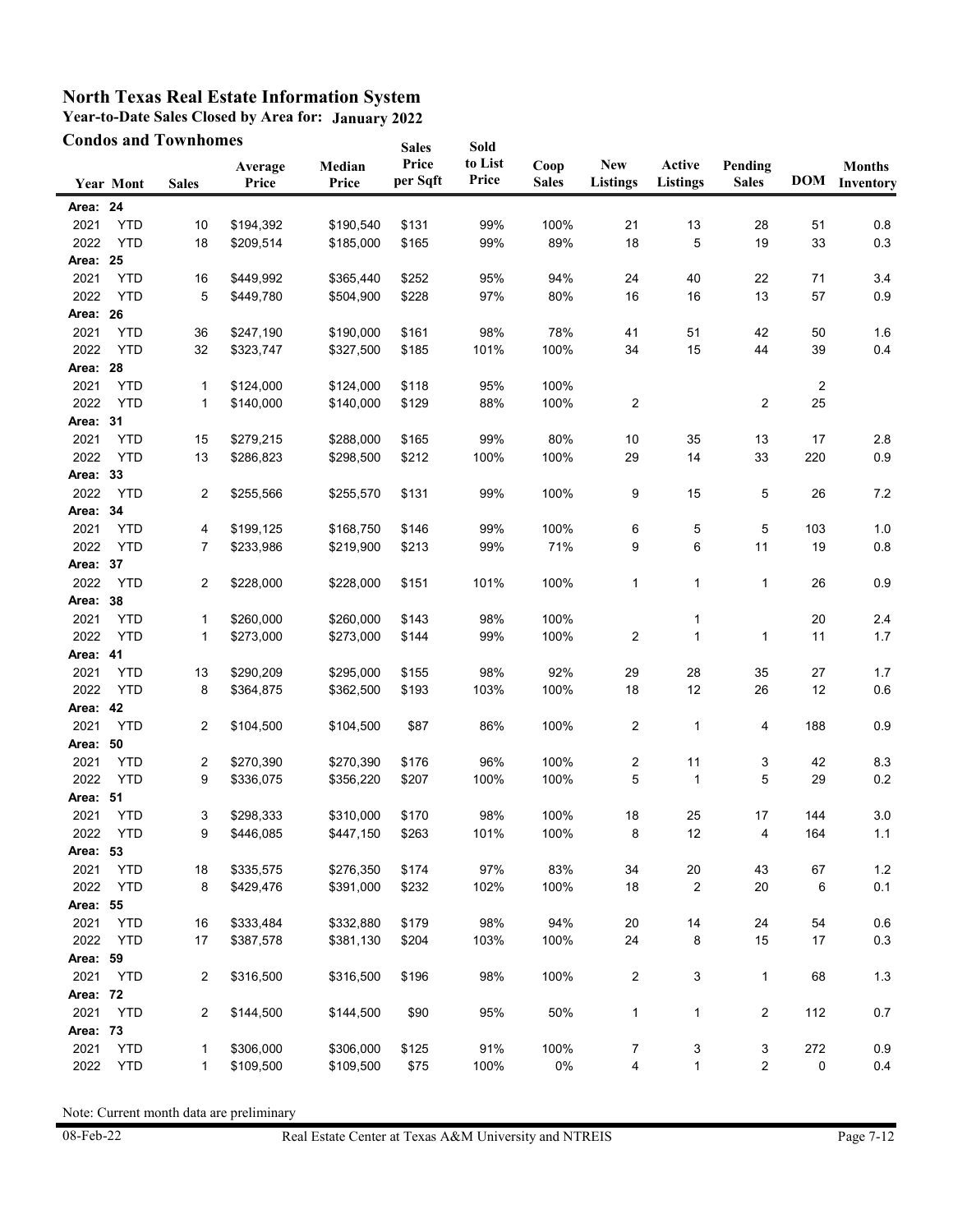**Year-to-Date Sales Closed by Area for: January 2022**

|           |                  | <b>Condos and Townhomes</b> |                  |                 | <b>Sales</b>      | Sold             |                      |                               |                           |                         |            |                            |
|-----------|------------------|-----------------------------|------------------|-----------------|-------------------|------------------|----------------------|-------------------------------|---------------------------|-------------------------|------------|----------------------------|
|           | <b>Year Mont</b> | <b>Sales</b>                | Average<br>Price | Median<br>Price | Price<br>per Sqft | to List<br>Price | Coop<br><b>Sales</b> | <b>New</b><br><b>Listings</b> | Active<br><b>Listings</b> | Pending<br><b>Sales</b> | <b>DOM</b> | <b>Months</b><br>Inventory |
| Area: 74  |                  |                             |                  |                 |                   |                  |                      |                               |                           |                         |            |                            |
| 2022      | <b>YTD</b>       | 1                           | \$125,000        | \$125,000       | \$71              | 94%              | 100%                 | $\overline{\mathbf{c}}$       |                           | $\overline{c}$          | 25         |                            |
| Area: 76  |                  |                             |                  |                 |                   |                  |                      |                               |                           |                         |            |                            |
| 2021      | <b>YTD</b>       | 1                           | \$400,000        | \$400,000       | \$206             | 92%              | 0%                   | 3                             | 8                         | 4                       | 46         | 1.7                        |
| Area: 82  |                  |                             |                  |                 |                   |                  |                      |                               |                           |                         |            |                            |
| 2021      | <b>YTD</b>       | 10                          | \$158,550        | \$139,500       | \$139             | 98%              | 100%                 | 21                            | 10                        | 16                      | 35         | 0.8                        |
| 2022      | <b>YTD</b>       | 8                           | \$176,156        | \$143,500       | \$182             | 100%             | 88%                  | 13                            | 6                         | 15                      | 29         | 0.4                        |
| Area: 83  |                  |                             |                  |                 |                   |                  |                      |                               |                           |                         |            |                            |
| 2021      | <b>YTD</b>       | 6                           | \$178,917        | \$171,500       | \$116             | 97%              | 100%                 | 6                             | 4                         | 8                       | 14         | 1.1                        |
| 2022      | <b>YTD</b>       | 4                           | \$281,250        | \$247,500       | \$150             | 100%             | 75%                  | $\mathbf{1}$                  | 3                         | $\overline{2}$          | 81         | 0.5                        |
| Area: 84  |                  |                             |                  |                 |                   |                  |                      |                               |                           |                         |            |                            |
| 2022      | <b>YTD</b>       | 2                           | \$291,500        | \$291,500       | \$228             | 102%             | 50%                  |                               |                           |                         | 14         |                            |
| Area: 85  |                  |                             |                  |                 |                   |                  |                      |                               |                           |                         |            |                            |
| 2021      | <b>YTD</b>       | 1                           | \$257,500        | \$257,500       | \$175             | 97%              | 100%                 | 1                             | 1                         | $\mathbf{1}$            | 122        | 0.4                        |
| 2022      | <b>YTD</b>       | 1                           | \$254,000        | \$254,000       | \$138             | 98%              | 100%                 | 2                             |                           | $\mathbf{1}$            | 42         |                            |
| Area: 86  |                  |                             |                  |                 |                   |                  |                      |                               |                           |                         |            |                            |
| 2022      | <b>YTD</b>       | 1                           | \$200,000        | \$200,000       | \$125             | 91%              | 100%                 | 3                             |                           | 3                       | 24         |                            |
| Area: 89  |                  |                             |                  |                 |                   |                  |                      |                               |                           |                         |            |                            |
| 2021      | <b>YTD</b>       | 1                           | \$372,000        | \$372,000       | \$158             | 98%              | 100%                 | $\mathbf{1}$                  | 4                         |                         | 45         | 16.0                       |
| Area: 93  |                  |                             |                  |                 |                   |                  |                      |                               |                           |                         |            |                            |
| 2022      | <b>YTD</b>       | 1                           | \$180,000        | \$180,000       | \$91              | 90%              | 0%                   | 1                             | $\mathbf{1}$              | $\mathbf{1}$            | 110        | 6.0                        |
| Area: 98  |                  |                             |                  |                 |                   |                  |                      |                               |                           |                         |            |                            |
| 2021      | <b>YTD</b>       | 1                           | \$263,000        | \$263,000       | \$105             | 99%              | 100%                 | 3                             | 10                        | 3                       | 336        | 5.7                        |
| 2022      | <b>YTD</b>       | 2                           | \$183,000        | \$183,000       | \$129             | 97%              | 50%                  | $\mathbf{1}$                  |                           | 3                       | 31         |                            |
| Area: 101 |                  |                             |                  |                 |                   |                  |                      |                               |                           |                         |            |                            |
| 2021      | <b>YTD</b>       | 16                          | \$389,544        | \$276,500       | \$274             | 88%              | 100%                 | 11                            | 53                        | 14                      | 80         | 7.1                        |
| 2022      | <b>YTD</b>       | 12                          | \$342,591        | \$340,000       | \$260             | 98%              | 100%                 | 12                            | 16                        | 16                      | 64         | 1.4                        |
| Area: 102 |                  |                             |                  |                 |                   |                  |                      |                               |                           |                         |            |                            |
| 2022      | <b>YTD</b>       | 3                           | \$219,300        | \$235,000       | \$157             | 99%              | 100%                 | 1                             |                           | $\overline{c}$          | 23         |                            |
| Area:     | 104              |                             |                  |                 |                   |                  |                      |                               |                           |                         |            |                            |
| 2021      | <b>YTD</b>       | 1                           | \$207,000        | \$207,000       | \$125             | 100%             | 100%                 | 5                             | 4                         | 3                       | 125        | 0.9                        |
| 2022      | <b>YTD</b>       | 3                           | \$136,000        | \$113,000       | \$113             | 95%              | 100%                 | 12                            | 6                         | 8                       | 124        | $1.2$                      |
| Area:     | 105              |                             |                  |                 |                   |                  |                      |                               |                           |                         |            |                            |
| 2022      | <b>YTD</b>       | 1                           | \$343,500        | \$343,500       | \$267             | 100%             | 0%                   |                               |                           |                         | 110        |                            |
| Area: 106 |                  |                             |                  |                 |                   |                  |                      |                               |                           |                         |            |                            |
| 2022      | YTD              | 1                           | \$181,000        | \$181,000       | \$133             | 98%              | 100%                 |                               | $\overline{c}$            |                         | 31         | 3.4                        |
| Area:     | 107              |                             |                  |                 |                   |                  |                      |                               |                           |                         |            |                            |
| 2021      | <b>YTD</b>       | 5                           | \$257,040        | \$230,000       | \$182             | 98%              | 100%                 | $\,6\,$                       | 7                         | 3                       | 74         | 1.4                        |
| 2022      | <b>YTD</b>       | 8                           | \$309,938        | \$347,500       | \$209             | 98%              | 88%                  | 8                             | 5                         | 6                       | 45         | 0.9                        |
| Area: 108 |                  |                             |                  |                 |                   |                  |                      |                               |                           |                         |            |                            |
| 2021      | <b>YTD</b>       | 14                          | \$396,464        | \$402,950       | \$215             | 95%              | 79%                  | 24                            | 76                        | 17                      | 59         | 5.2                        |
| 2022      | <b>YTD</b>       | 12                          | \$378,536        | \$390,000       | \$206             | 99%              | 75%                  | 17                            | 22                        | 17                      | 60         | 1.0                        |
| Area: 109 |                  |                             |                  |                 |                   |                  |                      |                               |                           |                         |            |                            |
| 2021      | <b>YTD</b>       | 1                           | \$251,250        | \$251,250       | \$126             | 99%              | 100%                 |                               | 1                         | 1                       | 98         | 0.6                        |
| 2022      | <b>YTD</b>       | 1                           | \$217,500        | \$217,500       | \$149             | 99%              | 100%                 | 3                             | $\boldsymbol{2}$          | $\overline{\mathbf{c}}$ | 92         | 2.0                        |
| Area: 111 |                  |                             |                  |                 |                   |                  |                      |                               |                           |                         |            |                            |
| 2021      | <b>YTD</b>       | 4                           | \$287,217        | \$285,780       | \$150             | 99%              | 75%                  | 6                             | $\overline{\mathbf{c}}$   | 3                       | 61         | $1.3$                      |
| Area: 112 |                  |                             |                  |                 |                   |                  |                      |                               |                           |                         |            |                            |
| 2022      | <b>YTD</b>       | 5                           | \$238,280        | \$205,000       | \$152             | 100%             | 100%                 |                               | 1                         |                         | 25         | 0.7                        |
|           |                  |                             |                  |                 |                   |                  |                      |                               |                           |                         |            |                            |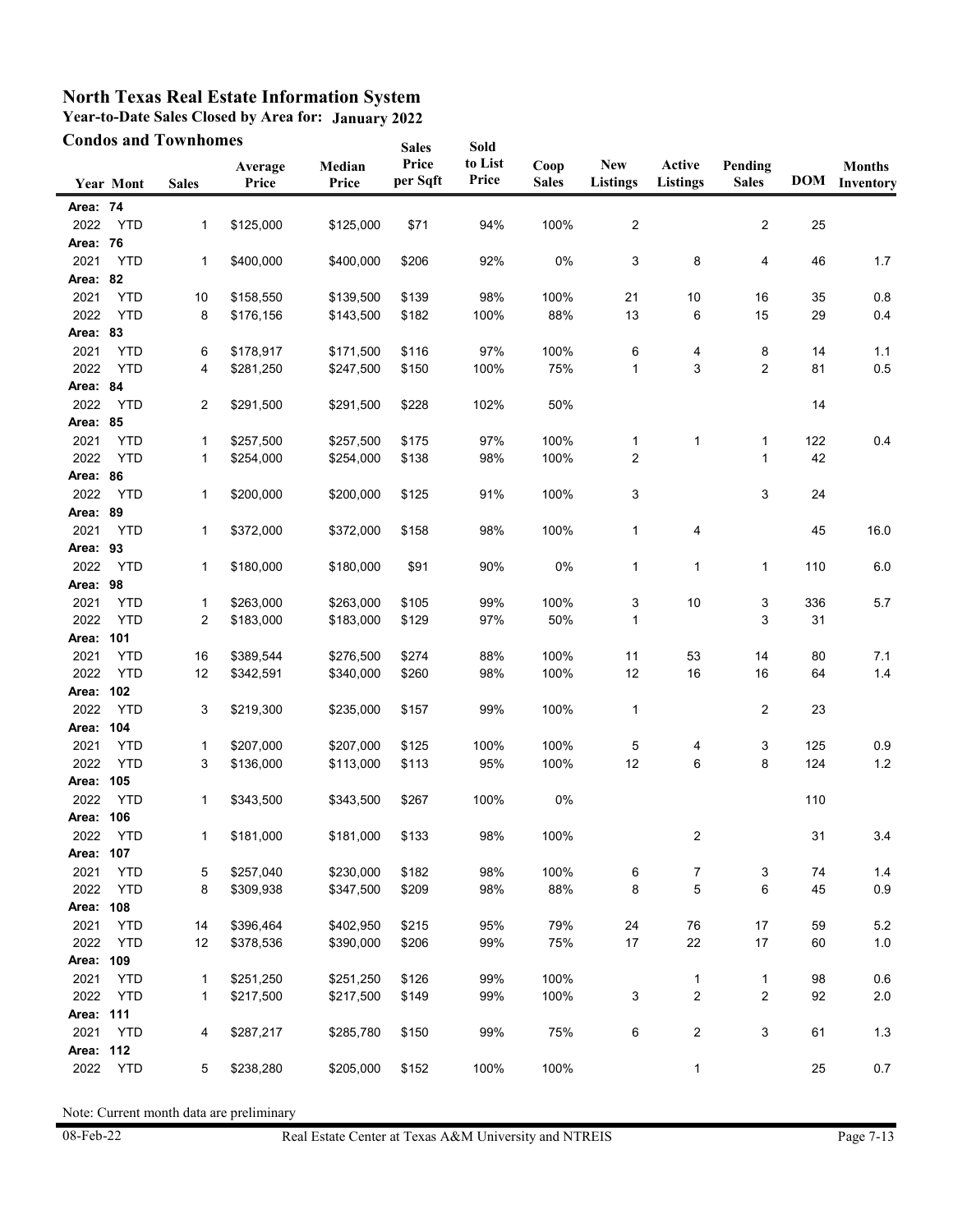**Year-to-Date Sales Closed by Area for: January 2022**

|                   |                  | <b>Condos and Townhomes</b> |                  |                 | <b>Sales</b>      | Sold             |                      |                               |                           |                         |                  |                            |
|-------------------|------------------|-----------------------------|------------------|-----------------|-------------------|------------------|----------------------|-------------------------------|---------------------------|-------------------------|------------------|----------------------------|
|                   | <b>Year Mont</b> | <b>Sales</b>                | Average<br>Price | Median<br>Price | Price<br>per Sqft | to List<br>Price | Coop<br><b>Sales</b> | <b>New</b><br><b>Listings</b> | Active<br><b>Listings</b> | Pending<br><b>Sales</b> | <b>DOM</b>       | <b>Months</b><br>Inventory |
| Area: 120         |                  |                             |                  |                 |                   |                  |                      |                               |                           |                         |                  |                            |
| 2021              | <b>YTD</b>       | 1                           | \$230,000        | \$230,000       | \$155             | 100%             | 100%                 | 1                             | 2                         | 1                       | 1                | 0.5                        |
| 2022              | <b>YTD</b>       | 3                           | \$260,667        | \$245,000       | \$172             | 100%             | 67%                  | 5                             | 1                         | 5                       | 38               | $0.2\,$                    |
| Area: 121         |                  |                             |                  |                 |                   |                  |                      |                               |                           |                         |                  |                            |
| 2021              | <b>YTD</b>       | 6                           | \$288,583        | \$289,750       | \$152             | 99%              | 100%                 | 13                            | 11                        | 18                      | 53               | 1.1                        |
| 2022              | <b>YTD</b>       | 9                           | \$357,556        | \$340,000       | \$208             | 97%              | 100%                 | 6                             |                           | 8                       | 48               |                            |
| Area: 122         |                  |                             |                  |                 |                   |                  |                      |                               |                           |                         |                  |                            |
| 2021              | <b>YTD</b>       | 3                           | \$174,000        | \$162,000       | \$144             | 97%              | 100%                 | $\mathbf 1$                   |                           | 2                       | 12               |                            |
| 2022              | <b>YTD</b>       | 5                           | \$159,300        | \$155,000       | \$195             | 98%              | 40%                  |                               | 1                         |                         | 56               | 0.4                        |
| Area: 124         |                  |                             |                  |                 |                   |                  |                      |                               |                           |                         |                  |                            |
| 2021              | <b>YTD</b>       | $\overline{c}$              | \$408,700        | \$408,700       | \$201             | 98%              | 100%                 | 6                             | 5                         | 4                       | 48               | 1.5                        |
| Area: 125         |                  |                             |                  |                 |                   |                  |                      |                               |                           |                         |                  |                            |
| 2021              | <b>YTD</b>       | 2                           | \$412,500        | \$412,500       | \$195             | 99%              | 50%                  | 5                             | 8                         |                         | 94               | 4.0                        |
| 2022              | <b>YTD</b>       | 4                           | \$689,000        | \$443,500       | \$363             | 99%              | 75%                  | 3                             | 5                         | 4                       | 134              | 1.9                        |
| Area: 126         |                  |                             |                  |                 |                   |                  |                      |                               |                           |                         |                  |                            |
| 2021              | <b>YTD</b>       | 1                           | \$409,000        | \$409,000       | \$192             | 98%              | $0\%$                |                               |                           |                         | 26               |                            |
| Area:             | 127              |                             |                  |                 |                   |                  |                      |                               |                           |                         |                  |                            |
| 2021              | <b>YTD</b>       | 3                           | \$276,833        | \$280,500       | \$148             | 99%              | 100%                 | 8                             | 10                        | 10                      | 56               | $1.5$                      |
| 2022              | <b>YTD</b>       | 6                           | \$376,806        | \$383,750       | \$192             | 99%              | 100%                 | 7                             | 9                         | 6                       | 22               | $1.2$                      |
| Area: 130         |                  |                             |                  |                 |                   |                  |                      |                               |                           |                         |                  |                            |
| 2021              | <b>YTD</b>       | 1                           | \$210,000        | \$210,000       | \$140             | 100%             | 100%                 | 3                             | 1                         | 3                       | 137              | 0.5                        |
| Area: 131         |                  |                             |                  |                 |                   |                  |                      |                               |                           |                         |                  |                            |
| 2022              | <b>YTD</b>       | 1                           | \$799,167        | \$799,170       | \$270             | 105%             | 100%                 |                               |                           |                         | 379              |                            |
| Area: 141         |                  |                             |                  |                 |                   |                  |                      |                               |                           |                         |                  |                            |
| 2021              | <b>YTD</b>       | 1                           | \$185,000        | \$185,000       | \$156             | 99%              | 100%                 |                               |                           |                         | 2                |                            |
| 2022              | <b>YTD</b>       | 1                           | \$279,900        | \$279,900       | \$150             | 100%             | 100%                 |                               |                           | 1                       | 5                |                            |
| Area: 146         |                  |                             |                  |                 |                   |                  |                      |                               |                           |                         |                  |                            |
| 2022              | <b>YTD</b>       | $\overline{c}$              | \$412,539        | \$412,540       | \$254             | 101%             | 100%                 |                               | 1                         | 1                       | 210              | 0.9                        |
| Area:             | 156              |                             |                  |                 |                   |                  |                      |                               |                           |                         |                  |                            |
| 2022              | <b>YTD</b>       | 1                           | \$173,500        | \$173,500       | \$116             | 92%              | 100%                 |                               |                           | 1                       | 87               |                            |
| Area: 271         |                  |                             |                  |                 |                   |                  |                      |                               |                           |                         |                  |                            |
| 2021              | <b>YTD</b>       | 2                           | \$214,500        | \$214,500       | \$147             | 99%              | 100%                 | 2                             | 2                         |                         | 14               | $0.8\,$                    |
| 2022              | <b>YTD</b>       | 2                           | \$208,500        | \$208,500       | \$149             | 100%             | 100%                 | 8                             |                           | 7                       | 8                |                            |
| Area: 273         |                  |                             |                  |                 |                   |                  |                      |                               |                           |                         |                  |                            |
| 2022              | <b>YTD</b>       | 1                           | \$201,000        | \$201,000       | \$122             | 112%             | 100%                 | 1                             |                           | 2                       | 5                |                            |
|                   |                  |                             |                  |                 |                   |                  |                      |                               |                           |                         |                  |                            |
| Area: 274<br>2021 | <b>YTD</b>       | 1                           | \$138,000        | \$138,000       | \$85              | 97%              | 100%                 | 2                             | 1                         | 2                       | $36\,$           | $0.5\,$                    |
| Area: 275         |                  |                             |                  |                 |                   |                  |                      |                               |                           |                         |                  |                            |
|                   | <b>YTD</b>       |                             |                  |                 |                   |                  |                      |                               |                           |                         |                  |                            |
| 2022              |                  | 1                           | \$278,000        | \$278,000       | \$196             | 96%              | 100%                 |                               |                           |                         | $\boldsymbol{7}$ |                            |
| Area: 276         |                  |                             |                  |                 |                   |                  |                      |                               |                           |                         |                  |                            |
| 2021              | <b>YTD</b>       | 1                           | \$278,000        | \$278,000       | \$139             | 99%              | 100%                 | 9                             | $10$                      | $\overline{7}$          | 47               | $6.0\,$                    |
| Area: 303         |                  |                             |                  |                 |                   |                  |                      |                               |                           |                         |                  |                            |
| 2022              | <b>YTD</b>       | 1                           | \$150,000        | \$150,000       | \$134             | 91%              | 100%                 |                               | 1                         |                         | 34               | 2.4                        |
| Area:             | 304              |                             |                  |                 |                   |                  |                      |                               |                           |                         |                  |                            |
| 2022              | <b>YTD</b>       | 1                           | \$130,000        | \$130,000       | \$134             | 103%             | 100%                 | $\mathbf{1}$                  |                           | 2                       | 0                |                            |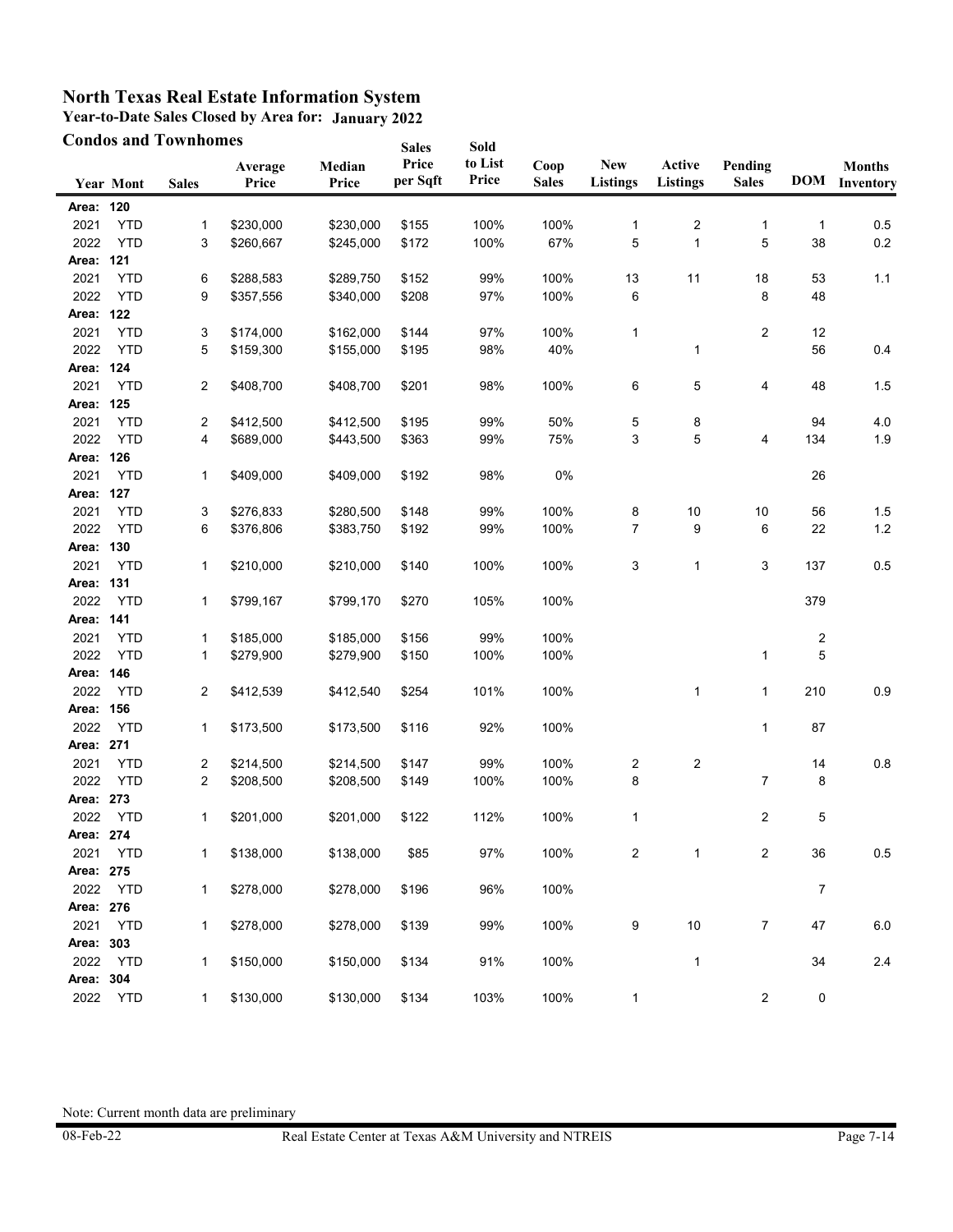**Year-to-Date Sales Closed by Area for: January 2022**

| <b>Lots and Vacant Land</b> |                  |              |                          | <b>Sales</b>    | Sold              |                  |                      |                               |                           |                         |            |                            |
|-----------------------------|------------------|--------------|--------------------------|-----------------|-------------------|------------------|----------------------|-------------------------------|---------------------------|-------------------------|------------|----------------------------|
|                             | <b>Year Mont</b> | <b>Sales</b> | Average<br>Price         | Median<br>Price | Price<br>per Sqft | to List<br>Price | Coop<br><b>Sales</b> | <b>New</b><br><b>Listings</b> | Active<br><b>Listings</b> | Pending<br><b>Sales</b> | <b>DOM</b> | <b>Months</b><br>Inventory |
| Area: 1                     |                  |              |                          |                 |                   |                  |                      |                               |                           |                         |            |                            |
| 2021                        | <b>YTD</b>       | 13           | \$153,577                | \$103,000       |                   | 93%              | 77%                  | 9                             | 28                        | 16                      | 107        | 2.6                        |
| 2022                        | <b>YTD</b>       | $\mathbf{1}$ | \$200,000                | \$200,000       |                   | 67%              | 100%                 | 19                            | 30                        | 12                      | 112        | 3.2                        |
| Area: 2                     |                  |              |                          |                 |                   |                  |                      |                               |                           |                         |            |                            |
| 2021                        | <b>YTD</b>       | 4            | \$130,750                | \$92,500        |                   | 82%              | 75%                  | $\mathbf{1}$                  | 13                        | 4                       | 88         | 4.6                        |
| 2022                        | <b>YTD</b>       | 3            | \$72,500                 | \$75,000        |                   | 85%              | 33%                  | 6                             | 15                        | 4                       | 119        | 5.3                        |
| Area: 3                     |                  |              |                          |                 |                   |                  |                      |                               |                           |                         |            |                            |
| 2021                        | <b>YTD</b>       | 2            | \$49,750                 | \$49,750        |                   | 125%             | 50%                  | 3                             | 18                        | 2                       | 12         | 6.8                        |
| 2022                        | <b>YTD</b>       | $\mathbf{1}$ | \$96,000                 | \$96,000        |                   | 107%             | 100%                 | 10                            | 18                        | 4                       | 8          | 6.4                        |
| Area: 4                     |                  |              |                          |                 |                   |                  |                      |                               |                           |                         |            |                            |
| 2021                        | <b>YTD</b>       | 2            | \$211,875                | \$211,880       |                   | 100%             | 0%                   | 5                             | 10                        | 2                       | 133        | 7.1                        |
| 2022                        | <b>YTD</b>       | 1            | \$160,000                | \$160,000       |                   | 80%              | 0%                   | 1                             | 9                         | $\mathbf{1}$            | 54         | 12.0                       |
| Area: 5                     |                  |              |                          |                 |                   |                  |                      |                               |                           |                         |            |                            |
| 2021                        | <b>YTD</b>       | $\mathbf{1}$ | \$20,000                 | \$20,000        |                   | 68%              | 100%                 | 6                             | 51                        | 5                       | 409        | 24.5                       |
| 2022                        | <b>YTD</b>       | 1            | \$275,000                | \$275,000       |                   | 102%             | 100%                 | 3                             | 38                        | 2                       | 233        | 9.5                        |
| Area: 6                     |                  |              |                          |                 |                   |                  |                      |                               |                           |                         |            |                            |
| 2021                        | <b>YTD</b>       | 21           | \$276,318                | \$123,880       |                   | 77%              | 81%                  | 62                            | 244                       | 31                      | 265        | 8.2                        |
| 2022                        | <b>YTD</b>       | 42           | \$309,961                | \$126,000       |                   | 96%              | 83%                  | 72                            | 251                       | 48                      | 110        | 7.3                        |
| Area: 8                     |                  |              |                          |                 |                   |                  |                      |                               |                           |                         |            |                            |
| 2022                        | <b>YTD</b>       | 2            | \$190,000                | \$190.000       |                   | 90%              | 100%                 | 11                            | 45                        | 5                       | 16         | 12.6                       |
| Area: 9                     |                  |              |                          |                 |                   |                  |                      |                               |                           |                         |            |                            |
| 2021                        | <b>YTD</b>       | 1            | \$325,000                | \$325,000       |                   | 93%              | 100%                 | $\mathbf{1}$                  | 4                         |                         | 601        | 4.4                        |
| Area: 10                    |                  |              |                          |                 |                   |                  |                      |                               |                           |                         |            |                            |
| 2021                        | <b>YTD</b>       | $\mathbf{1}$ | \$515,000                | \$515,000       |                   | 90%              | 100%                 | 6                             | 9                         | 1                       | 104        | 21.6                       |
| 2022                        | <b>YTD</b>       | 2            | \$362,500                | \$362,500       |                   | 91%              | 100%                 | 1                             | $\mathbf 1$               | $\mathbf{1}$            | 116        | 1.5                        |
| Area: 11                    |                  |              |                          |                 |                   |                  |                      |                               |                           |                         |            |                            |
| 2021                        | <b>YTD</b>       | 6            | \$884,767                | \$792,500       |                   | 95%              | 67%                  | 8                             | 33                        | 8                       | 138        | 5.6                        |
| 2022                        | <b>YTD</b>       | 4            | \$850,000                | \$825,000       |                   | 93%              | 100%                 | 6                             | 15                        | 5                       | 85         | 2.9                        |
| Area: 12                    |                  |              |                          |                 |                   |                  |                      |                               |                           |                         |            |                            |
| 2021                        | <b>YTD</b>       | 10           | \$230,221                | \$163,610       |                   | 88%              | 90%                  | 29                            | 76                        | 20                      | 70         | 5.2                        |
| 2022                        | <b>YTD</b>       | 16           | \$220,133                | \$65,000        |                   | 95%              | 81%                  | 31                            | 75                        | 20                      | 100        | 5.2                        |
| Area: 13                    |                  |              |                          |                 |                   |                  |                      |                               |                           |                         |            |                            |
| 2021                        | <b>YTD</b>       | 9            | \$89,922                 | \$62,000        |                   | 95%              | 78%                  | 17                            | 48                        | 16                      | 26         | 6.8                        |
| 2022                        | <b>YTD</b>       | 9            | \$63,944                 | \$63,000        |                   | 91%              | 89%                  | 19                            | 51                        | 17                      | 61         | 6.7                        |
| Area: 14                    |                  |              |                          |                 |                   |                  |                      |                               |                           |                         |            |                            |
| 2021                        | <b>YTD</b>       | 24           | \$70,883                 | \$52,500        |                   | 97%              | 83%                  | 34                            | 93                        | 33                      | 77         | 6.1                        |
| 2022                        | <b>YTD</b>       | 8            | \$105,750                | \$117,500       |                   | 90%              | 50%                  | 39                            | 91                        | 26                      | $77 \,$    | 4.9                        |
| Area: 15                    |                  |              |                          |                 |                   |                  |                      |                               |                           |                         |            |                            |
| 2021                        | <b>YTD</b>       | 7            | \$43,357                 | \$49,000        |                   | 89%              | 29%                  | 24                            | 33                        | 11                      | 17         | 5.5                        |
| 2022                        | <b>YTD</b>       | 4            | \$83,475                 | \$60,950        |                   | 95%              | 100%                 | 13                            | 52                        | 8                       | 114        | 7.3                        |
| Area: 16                    |                  |              |                          |                 |                   |                  |                      |                               |                           |                         |            |                            |
| 2022                        | YTD              | 2            | \$359,000                | \$359,000       |                   | 92%              | 100%                 | 2                             | $\overline{\mathbf{c}}$   |                         | 36         | 1.8                        |
| Area: 17                    |                  |              |                          |                 |                   |                  |                      |                               |                           |                         |            |                            |
| 2021                        | <b>YTD</b>       | 2            | \$531,000                | \$531,000       |                   | 92%              | 100%                 | 2                             | 10                        | 3                       | 141        | 5.5                        |
| 2022                        | <b>YTD</b>       | 1            | \$879,000                | \$879,000       |                   | 98%              | 100%                 | $\mathbf{1}$                  | 6                         | 4                       | 31         | $5.5\,$                    |
| Area: 19                    |                  |              |                          |                 |                   |                  |                      |                               |                           |                         |            |                            |
| 2021                        | <b>YTD</b>       | 1            | \$160,000                | \$160,000       |                   | 107%             | 100%                 | $\mathbf{1}$                  | 25                        | 6                       | 5          | 25.0                       |
| Area: 20                    |                  |              |                          |                 |                   |                  |                      |                               |                           |                         |            |                            |
| 2021                        | <b>YTD</b>       |              |                          | \$152,500       |                   | 94%              | 100%                 |                               |                           |                         |            |                            |
| 2022                        | <b>YTD</b>       | 2<br>1       | \$152,500<br>\$1,635,000 | \$1,635,000     |                   | 91%              | 100%                 | 4<br>5                        | 22<br>8                   | 2<br>2                  | 29<br>132  | 11.5<br>3.4                |
|                             |                  |              |                          |                 |                   |                  |                      |                               |                           |                         |            |                            |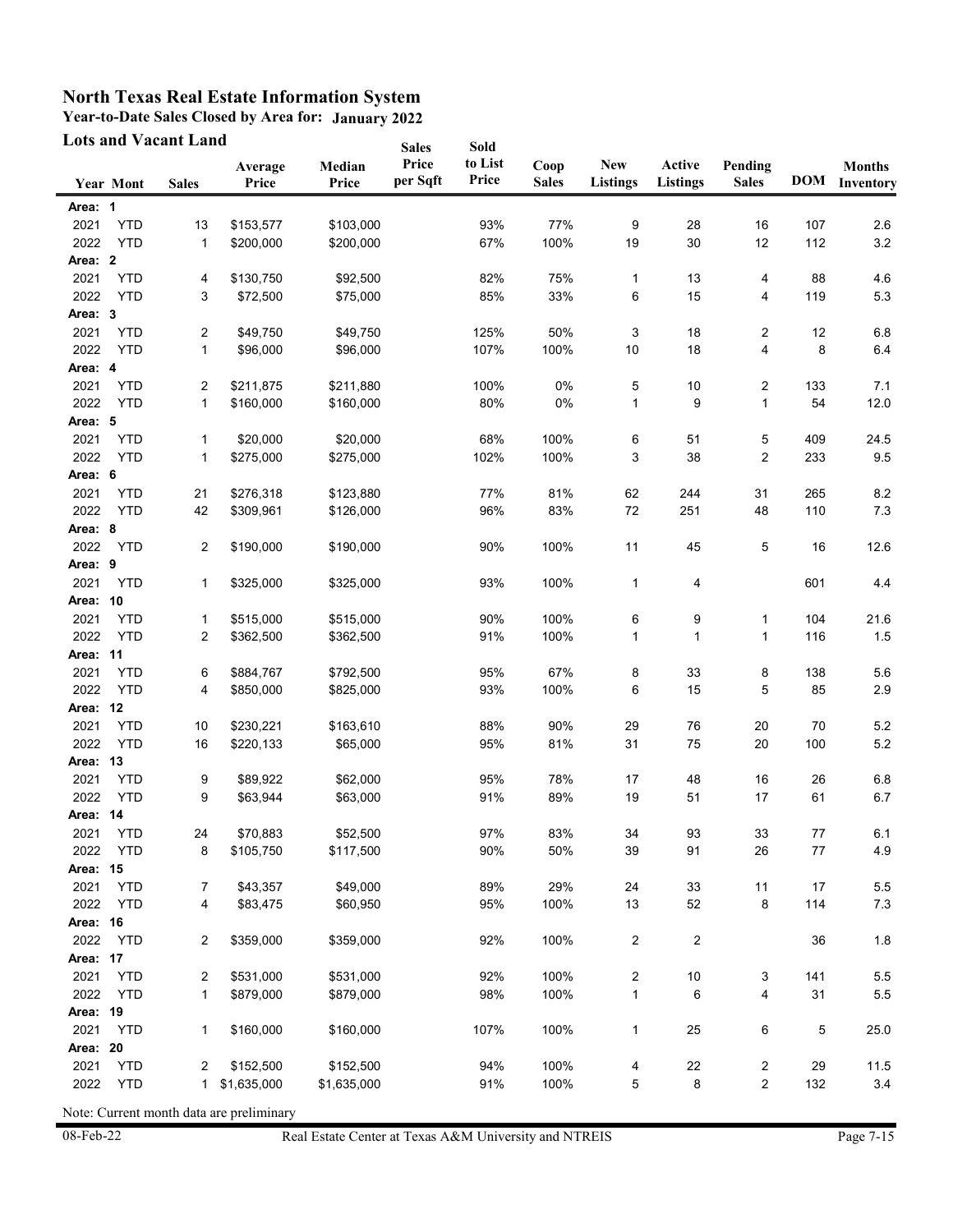**Year-to-Date Sales Closed by Area for: January 2022**

|          | <b>Lots and Vacant Land</b> |                      |                  | <b>Sales</b>    | Sold              |                  |                      |                               |                           |                         |     |                                |
|----------|-----------------------------|----------------------|------------------|-----------------|-------------------|------------------|----------------------|-------------------------------|---------------------------|-------------------------|-----|--------------------------------|
|          | <b>Year Mont</b>            | <b>Sales</b>         | Average<br>Price | Median<br>Price | Price<br>per Sqft | to List<br>Price | Coop<br><b>Sales</b> | <b>New</b><br><b>Listings</b> | Active<br><b>Listings</b> | Pending<br><b>Sales</b> |     | <b>Months</b><br>DOM Inventory |
| Area: 21 |                             |                      |                  |                 |                   |                  |                      |                               |                           |                         |     |                                |
| 2021     | <b>YTD</b>                  | 1                    | \$950,000        | \$950,000       |                   | 87%              | $0\%$                | $\overline{c}$                | 4                         | $\mathbf{1}$            | 240 | 24.0                           |
| Area: 22 |                             |                      |                  |                 |                   |                  |                      |                               |                           |                         |     |                                |
| 2022     | <b>YTD</b>                  | 2                    | \$212,500        | \$212,500       |                   | 102%             | 100%                 | 3                             | 15                        |                         | 202 | 8.6                            |
| Area: 24 |                             |                      |                  |                 |                   |                  |                      |                               |                           |                         |     |                                |
| 2021     | <b>YTD</b>                  | 4                    | \$76,250         | \$80,000        |                   | 92%              | 75%                  | $\overline{\mathbf{c}}$       | 22                        | 3                       | 101 | 13.9                           |
| 2022     | <b>YTD</b>                  | $\mathbf{2}^{\circ}$ | \$1,893,207      | \$1,893,210     |                   | 91%              | 100%                 | $\overline{2}$                | 15                        | 3                       | 260 | 6.4                            |
| Area: 25 |                             |                      |                  |                 |                   |                  |                      |                               |                           |                         |     |                                |
| 2021     | <b>YTD</b>                  | 1                    | \$635,000        | \$635,000       |                   | 98%              | 100%                 | 10                            | 23                        | 6                       | 34  | 6.9                            |
| 2022     | <b>YTD</b>                  | 1                    | \$1,300,000      | \$1,300,000     |                   | 100%             | 0%                   | 7                             | 8                         | 4                       | 9   | 2.2                            |
| Area: 26 |                             |                      |                  |                 |                   |                  |                      |                               |                           |                         |     |                                |
| 2021     | <b>YTD</b>                  | 2                    | \$163,625        | \$163,620       |                   | 95%              | 100%                 | $\overline{2}$                | 14                        | 3                       | 6   | 6.2                            |
| 2022     | <b>YTD</b>                  | 1                    | \$400,000        | \$400,000       |                   | 100%             | 100%                 | 4                             | 9                         | 1                       | 180 | 4.5                            |
| Area: 28 |                             |                      |                  |                 |                   |                  |                      |                               |                           |                         |     |                                |
| 2021     | <b>YTD</b>                  | 3                    | \$247,333        | \$67,000        |                   | 74%              | 67%                  | $\mathbf{1}$                  | 10                        | 1                       | 72  | 5.7                            |
| 2022     | <b>YTD</b>                  | $\mathbf{1}$         | \$145,000        | \$145,000       |                   | 97%              | 100%                 | 5                             | 13                        | $\mathbf{1}$            | 36  | 15.6                           |
| Area: 31 |                             |                      |                  |                 |                   |                  |                      |                               |                           |                         |     |                                |
| 2021     | <b>YTD</b>                  | 27                   | \$235,956        | \$146,480       |                   | 93%              | 56%                  | 55                            | 227                       | 45                      | 226 | 8.0                            |
| 2022     | <b>YTD</b>                  | 31                   | \$792,969        | \$500,000       |                   | 98%              | 74%                  | 46                            | 121                       | 41                      | 163 | 3.8                            |
| Area: 33 |                             |                      |                  |                 |                   |                  |                      |                               |                           |                         |     |                                |
| 2021     | <b>YTD</b>                  | 54                   | \$131,843        | \$93,750        |                   | 99%              | 76%                  | 101                           | 265                       | 68                      | 87  | 5.9                            |
| 2022     | <b>YTD</b>                  | 44                   | \$197,426        | \$77,500        |                   | 95%              | 82%                  | 94                            | 260                       | 93                      | 72  | 4.8                            |
| Area: 34 |                             |                      |                  |                 |                   |                  |                      |                               |                           |                         |     |                                |
| 2021     | <b>YTD</b>                  | 17                   | \$213,825        | \$189,640       |                   | 94%              | 71%                  | 14                            | 118                       | 23                      | 172 | 8.7                            |
| 2022     | <b>YTD</b>                  | 5                    | \$205,600        | \$120,000       |                   | 97%              | 100%                 | 19                            | 86                        | 16                      | 100 | 6.4                            |
| Area: 35 |                             |                      |                  |                 |                   |                  |                      |                               |                           |                         |     |                                |
| 2021     | <b>YTD</b>                  | 30                   | \$84,202         | \$58,500        |                   | 91%              | 77%                  | 51                            | 234                       | 52                      | 96  | 8.2                            |
| 2022     | <b>YTD</b>                  | 31                   | \$307,606        | \$150,000       |                   | 89%              | 74%                  | 65                            | 192                       | 42                      | 108 | 5.2                            |
| Area: 36 |                             |                      |                  |                 |                   |                  |                      |                               |                           |                         |     |                                |
| 2021     | <b>YTD</b>                  | 23                   | \$144,170        | \$90,000        |                   | 96%              | 65%                  | 56                            | 199                       | 35                      | 118 | 8.0                            |
| 2022     | <b>YTD</b>                  | 25                   | \$179,467        | \$100,000       |                   | 89%              | 56%                  | 50                            | 175                       | 53                      | 88  | 4.7                            |
| Area: 37 |                             |                      |                  |                 |                   |                  |                      |                               |                           |                         |     |                                |
| 2021     | <b>YTD</b>                  | 75                   | \$233,866        | \$125,000       |                   | 89%              | 60%                  | 125                           | 592                       | 139                     | 218 | 9.0                            |
| 2022     | <b>YTD</b>                  | 81                   | \$422,851        | \$130,000       |                   | 95%              | 77%                  | 115                           | 394                       | 113                     | 92  | 4.4                            |
| Area: 38 |                             |                      |                  |                 |                   |                  |                      |                               |                           |                         |     |                                |
| 2021     | <b>YTD</b>                  | 45                   | \$191,262        | \$79,500        |                   | 92%              | 56%                  | 76                            | 420                       | 77                      | 174 | $9.8\,$                        |
| 2022     | <b>YTD</b>                  | 27                   | \$352,733        | \$126,250       |                   | 97%              | 85%                  | 103                           | 410                       | 45                      | 139 | $\bf 8.5$                      |
| Area: 41 |                             |                      |                  |                 |                   |                  |                      |                               |                           |                         |     |                                |
| 2021     | <b>YTD</b>                  | 13                   | \$368,343        | \$144,000       |                   | 94%              | 77%                  | 9                             | 88                        | 16                      | 127 | 10.6                           |
| 2022     | <b>YTD</b>                  | 7                    | \$280,064        | \$275,950       |                   | 104%             | 57%                  | 9                             | 47                        | 24                      | 138 | $3.9\,$                        |
| Area: 42 |                             |                      |                  |                 |                   |                  |                      |                               |                           |                         |     |                                |
| 2021     | <b>YTD</b>                  | 38                   | \$89,946         | \$49,500        |                   | 94%              | 76%                  | 41                            | 283                       | 65                      | 118 | 8.8                            |
| 2022     | <b>YTD</b>                  | 36                   | \$109,958        | \$52,120        |                   | 94%              | 50%                  | 122                           | 263                       | 68                      | 60  | 5.3                            |
| Area: 43 |                             |                      |                  |                 |                   |                  |                      |                               |                           |                         |     |                                |
| 2021     | <b>YTD</b>                  | 20                   | \$316,290        | \$114,500       |                   | 97%              | 85%                  | 44                            | 125                       | 40                      | 134 | 6.2                            |
| 2022     | <b>YTD</b>                  | 22                   | \$324,971        | \$226,240       |                   | 98%              | 55%                  | 50                            | 97                        | 47                      | 127 | 4.1                            |
| Area: 44 |                             |                      |                  |                 |                   |                  |                      |                               |                           |                         |     |                                |
| 2021     | <b>YTD</b>                  | 44                   | \$99,560         | \$17,390        |                   | 95%              | 77%                  | 71                            | 344                       | 63                      | 144 | 12.0                           |
| 2022     | <b>YTD</b>                  | 26                   | \$173,325        | \$135,000       |                   | 96%              | 85%                  | 99                            | 375                       | 56                      | 118 | 7.4                            |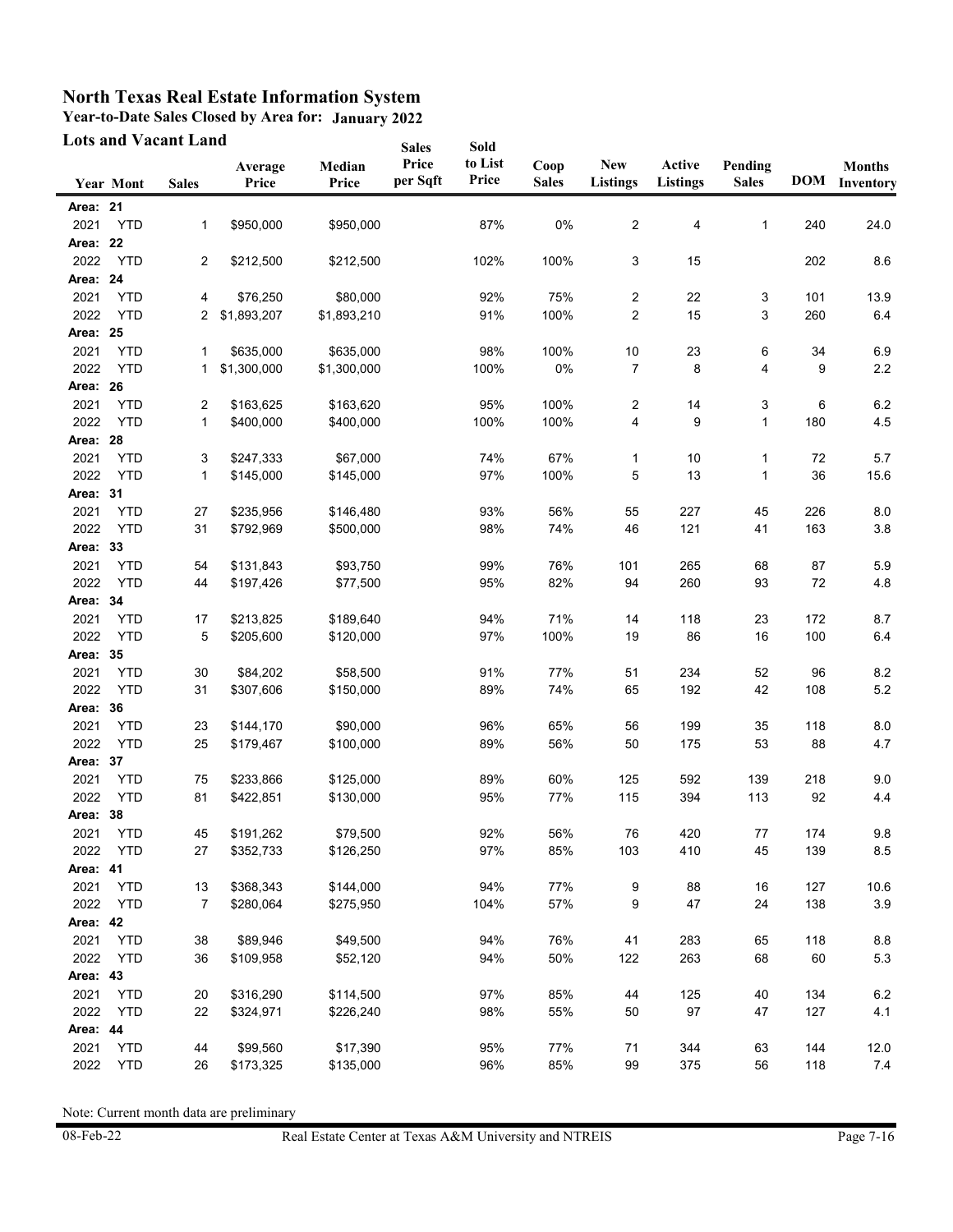**Year-to-Date Sales Closed by Area for: January 2022**

| Pending<br><b>Sales</b><br>23<br>22 | <b>DOM</b><br>250                 | <b>Months</b><br>Inventory                                           |
|-------------------------------------|-----------------------------------|----------------------------------------------------------------------|
|                                     |                                   |                                                                      |
|                                     |                                   |                                                                      |
|                                     |                                   | 8.7                                                                  |
|                                     | 92                                | 5.8                                                                  |
|                                     |                                   |                                                                      |
| 3                                   | 59                                | 13.0                                                                 |
| 15                                  | 83                                | 6.3                                                                  |
|                                     |                                   |                                                                      |
| 9                                   | 234                               | 2.0                                                                  |
| 3                                   | 91                                | 4.0                                                                  |
|                                     |                                   |                                                                      |
| 29                                  | 86                                | 3.7                                                                  |
| 38                                  | 249                               | 3.6                                                                  |
|                                     |                                   |                                                                      |
| 5                                   | 185                               | 2.3                                                                  |
|                                     |                                   |                                                                      |
| 3                                   | 29                                | 8.7                                                                  |
|                                     |                                   |                                                                      |
| 6                                   | 111                               | 7.1                                                                  |
| 6                                   | 39                                | 5.8                                                                  |
|                                     |                                   |                                                                      |
| 18                                  | 396                               | 8.0                                                                  |
| 10                                  | 160                               | 3.5                                                                  |
|                                     |                                   |                                                                      |
| 3                                   | 101                               | 9.0                                                                  |
| 4                                   | 32                                | 3.1                                                                  |
|                                     |                                   |                                                                      |
| 6                                   | 54                                | 3.2                                                                  |
|                                     |                                   |                                                                      |
| 12                                  | 56                                | 8.9                                                                  |
|                                     |                                   |                                                                      |
| 1                                   | 25                                | 2.0                                                                  |
| 1                                   |                                   | 6.0                                                                  |
|                                     |                                   |                                                                      |
| 3                                   | 1,286                             | 7.0                                                                  |
|                                     |                                   | 4.9                                                                  |
|                                     |                                   |                                                                      |
|                                     |                                   | 16.0                                                                 |
|                                     |                                   |                                                                      |
| 44                                  |                                   | 9.8                                                                  |
|                                     |                                   | 2.1                                                                  |
|                                     |                                   |                                                                      |
|                                     |                                   | 5.4                                                                  |
|                                     |                                   | $6.8\,$                                                              |
|                                     |                                   |                                                                      |
|                                     |                                   | 4.4                                                                  |
|                                     |                                   | $6.0\,$                                                              |
|                                     |                                   |                                                                      |
|                                     |                                   | $5.0\,$                                                              |
|                                     |                                   |                                                                      |
| 4                                   |                                   | 4.3                                                                  |
|                                     | 6<br>3<br>14<br>15<br>7<br>5<br>8 | 10<br>737<br>45<br>367<br>129<br>334<br>50<br>311<br>63<br>84<br>118 |

08-Feb-22 Real Estate Center at Texas A&M University and NTREIS Page 7-17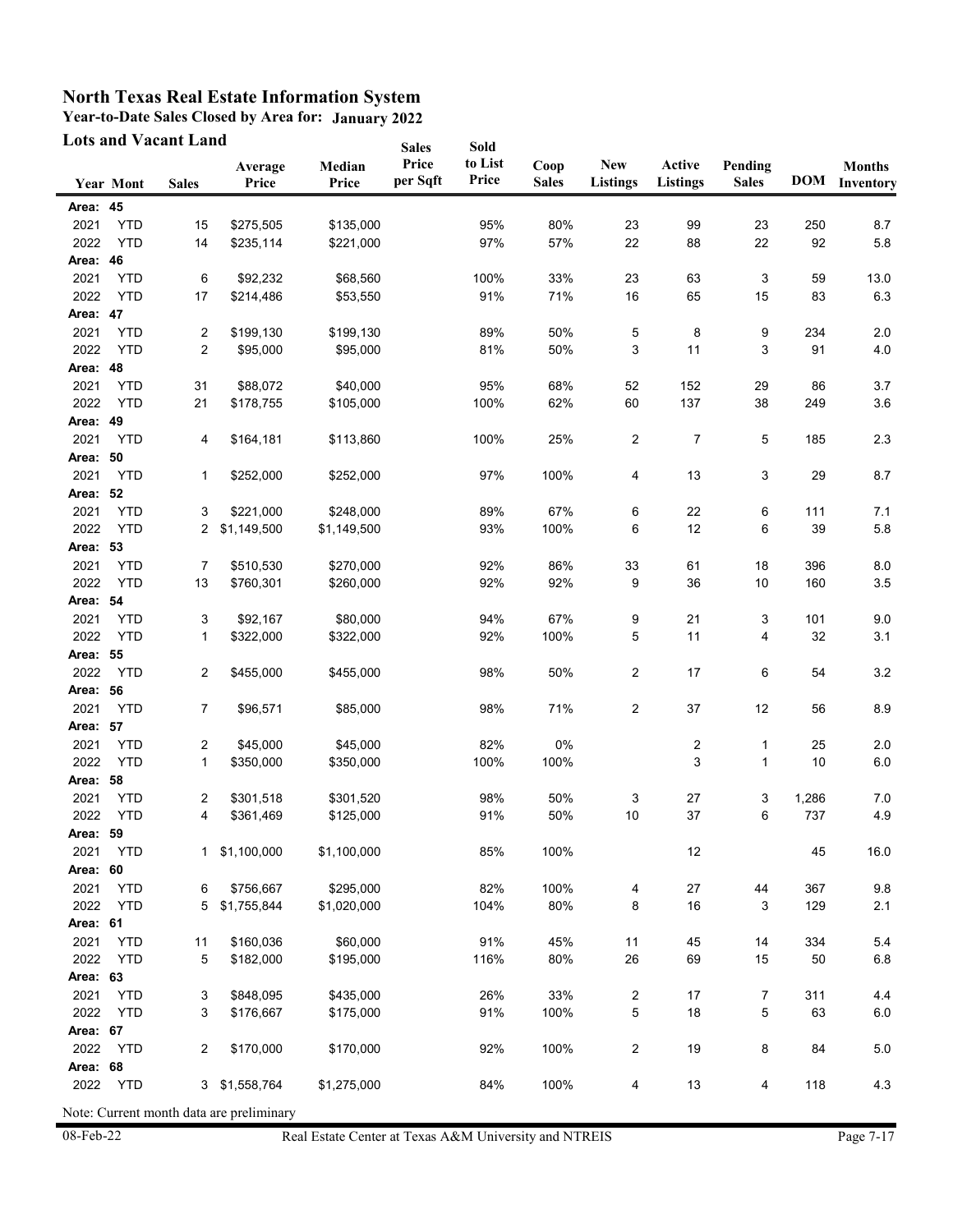**Year-to-Date Sales Closed by Area for: January 2022**

|          |                  | <b>Lots and Vacant Land</b> |                  |                 | <b>Sales</b>      | Sold             |                      |                               |                           |                         |            |                            |
|----------|------------------|-----------------------------|------------------|-----------------|-------------------|------------------|----------------------|-------------------------------|---------------------------|-------------------------|------------|----------------------------|
|          | <b>Year Mont</b> | <b>Sales</b>                | Average<br>Price | Median<br>Price | Price<br>per Sqft | to List<br>Price | Coop<br><b>Sales</b> | <b>New</b><br><b>Listings</b> | Active<br><b>Listings</b> | Pending<br><b>Sales</b> | <b>DOM</b> | <b>Months</b><br>Inventory |
| Area: 69 |                  |                             |                  |                 |                   |                  |                      |                               |                           |                         |            |                            |
| 2021     | <b>YTD</b>       | 3                           | \$228,090        | \$41,000        |                   | 85%              | 0%                   | 2                             | 26                        | 7                       | 154        | 8.0                        |
| 2022     | <b>YTD</b>       | 2                           | \$220,000        | \$220,000       |                   | 85%              | 50%                  | 5                             | 8                         |                         | 98         | 2.4                        |
| Area: 71 |                  |                             |                  |                 |                   |                  |                      |                               |                           |                         |            |                            |
| 2021     | <b>YTD</b>       | 11                          | \$133,882        | \$127,700       |                   | 98%              | 73%                  | 18                            | 90                        | 19                      | 49         | 5.7                        |
| 2022     | <b>YTD</b>       | 20                          | \$279,583        | \$265,000       |                   | 92%              | 85%                  | 19                            | 90                        | 39                      | 294        | 3.9                        |
| Area: 72 |                  |                             |                  |                 |                   |                  |                      |                               |                           |                         |            |                            |
| 2021     | <b>YTD</b>       | 46                          | \$105,887        | \$91,000        |                   | 94%              | 48%                  | 54                            | 596                       | 76                      | 687        | 13.3                       |
| 2022     | <b>YTD</b>       | 35                          | \$236,077        | \$109,900       |                   | 98%              | 57%                  | 55                            | 296                       | 58                      | 214        | 4.4                        |
| Area: 73 |                  |                             |                  |                 |                   |                  |                      |                               |                           |                         |            |                            |
| 2021     | <b>YTD</b>       | 34                          | \$179,179        | \$68,500        |                   | 94%              | 68%                  | 42                            | 156                       | 46                      | 109        | 5.7                        |
| 2022     | <b>YTD</b>       | 38                          | \$98,233         | \$20,750        |                   | 94%              | 74%                  | 58                            | 142                       | 62                      | 100        | $3.5\,$                    |
| Area: 74 |                  |                             |                  |                 |                   |                  |                      |                               |                           |                         |            |                            |
| 2021     | <b>YTD</b>       | 23                          | \$60,461         | \$37,000        |                   | 91%              | 43%                  | 20                            | 111                       | 25                      | 151        | 8.1                        |
| 2022     | <b>YTD</b>       | 12                          | \$93,591         | \$59,000        |                   | 97%              | 50%                  | 14                            | 102                       | 14                      | 133        | 5.6                        |
| Area: 75 |                  |                             |                  |                 |                   |                  |                      |                               |                           |                         |            |                            |
| 2021     | <b>YTD</b>       | 6                           | \$166,167        | \$66,500        |                   | 84%              | 83%                  | 4                             | 57                        | 3                       | 55         | 9.8                        |
| 2022     | <b>YTD</b>       | 6                           | \$184,483        | \$97,000        |                   | 92%              | 33%                  | 13                            | 53                        | 18                      | 300        | 9.4                        |
| Area: 76 |                  |                             |                  |                 |                   |                  |                      |                               |                           |                         |            |                            |
| 2021     | <b>YTD</b>       | 16                          | \$236,888        | \$65,000        |                   | 88%              | 56%                  | 72                            | 402                       | 35                      | 314        | 15.1                       |
| 2022     | <b>YTD</b>       | 40                          | \$136,199        | \$50,000        |                   | 92%              | 55%                  | 93                            | 347                       | 57                      | 254        | 8.4                        |
| Area: 77 |                  |                             |                  |                 |                   |                  |                      |                               |                           |                         |            |                            |
| 2021     | <b>YTD</b>       | 7                           | \$250,570        | \$168,000       |                   | 96%              | 57%                  | 3                             | 17                        | 5                       | 194        | 4.4                        |
| 2022     | <b>YTD</b>       | 9                           | \$316,791        | \$155,000       |                   | 94%              | 89%                  | 32                            | 47                        | 11                      | 60         | $8.8\,$                    |
| Area: 78 |                  |                             |                  |                 |                   |                  |                      |                               |                           |                         |            |                            |
| 2021     | <b>YTD</b>       | 20                          | \$167,139        | \$47,500        |                   | 95%              | 70%                  | 24                            | 111                       | 32                      | 136        | 5.9                        |
| 2022     | <b>YTD</b>       | 20                          | \$253,933        | \$75,000        |                   | 87%              | 65%                  | 44                            | 117                       | 33                      | 145        | 4.4                        |
| Area: 79 |                  |                             |                  |                 |                   |                  |                      |                               |                           |                         |            |                            |
| 2021     | <b>YTD</b>       | 2                           | \$107,500        | \$107,500       |                   | 90%              | 100%                 | 3                             | 18                        | 9                       | 59         | 6.2                        |
| 2022     | <b>YTD</b>       | 3                           | \$203,333        | \$150,000       |                   | 94%              | 100%                 | 5                             | 28                        | 5                       | 53         | 11.6                       |
| Area: 80 |                  |                             |                  |                 |                   |                  |                      |                               |                           |                         |            |                            |
| 2021     | <b>YTD</b>       | 2                           | \$656,188        | \$656,190       |                   | 93%              | 0%                   |                               | 5                         | 1                       | 76         | 6.7                        |
| 2022     | <b>YTD</b>       | 4                           | \$508,465        | \$192,130       |                   | 76%              | 75%                  | $\overline{2}$                | $\overline{7}$            | $\overline{2}$          | 20         | 9.3                        |
| Area: 81 |                  |                             |                  |                 |                   |                  |                      |                               |                           |                         |            |                            |
| 2021     | <b>YTD</b>       | 19                          | \$244,964        | \$162,500       |                   | 90%              | 26%                  | 20                            | 48                        | 18                      | 158        | 4.8                        |
|          | 2022 YTD         | 7                           | \$308,025        | \$292,300       |                   | 97%              | 57%                  | $\overline{7}$                | 62                        | 17                      | 99         | 5.8                        |
| Area: 82 |                  |                             |                  |                 |                   |                  |                      |                               |                           |                         |            |                            |
| 2022     | <b>YTD</b>       | 1                           | \$350,000        | \$350,000       |                   | 89%              | 100%                 |                               | 1                         | $\overline{\mathbf{c}}$ | 559        | $1.3$                      |
| Area: 83 |                  |                             |                  |                 |                   |                  |                      |                               |                           |                         |            |                            |
| 2022     | <b>YTD</b>       | 1                           | \$124,000        | \$124,000       |                   | 95%              | 100%                 |                               | 2                         |                         | 191        | 2.4                        |
| Area: 84 |                  |                             |                  |                 |                   |                  |                      |                               |                           |                         |            |                            |
| 2021     | <b>YTD</b>       | 1                           |                  | \$36,500        |                   | 122%             | 100%                 | $\mathbf 1$                   | 4                         | $\mathbf{1}$            |            |                            |
| Area: 85 |                  |                             | \$36,500         |                 |                   |                  |                      |                               |                           |                         | 6          | 12.0                       |
|          |                  |                             |                  |                 |                   |                  |                      |                               |                           |                         |            |                            |
| 2021     | <b>YTD</b>       | 1                           | \$139,000        | \$139,000       |                   | 100%             | 100%                 | 3                             | 5                         | 4                       | 62         | 3.0                        |
| Area: 87 |                  |                             |                  |                 |                   |                  |                      |                               |                           |                         |            |                            |
| 2021     | <b>YTD</b>       | 1                           | \$127,500        | \$127,500       |                   | 94%              | 100%                 | $\mathbf{1}$                  | 5                         | 4                       | 0          | 2.5                        |
| 2022     | <b>YTD</b>       | 1                           | \$121,500        | \$121,500       |                   | 94%              | 100%                 | 1                             | 17                        | $\mathbf{1}$            | 0          | 9.7                        |
| Area: 88 |                  |                             |                  |                 |                   |                  |                      |                               |                           |                         |            |                            |
| 2021     | <b>YTD</b>       | 2                           | \$930,000        | \$930,000       |                   | 73%              | 100%                 | $\mathbf 1$                   | 6                         | 2                       | 200        | 18.0                       |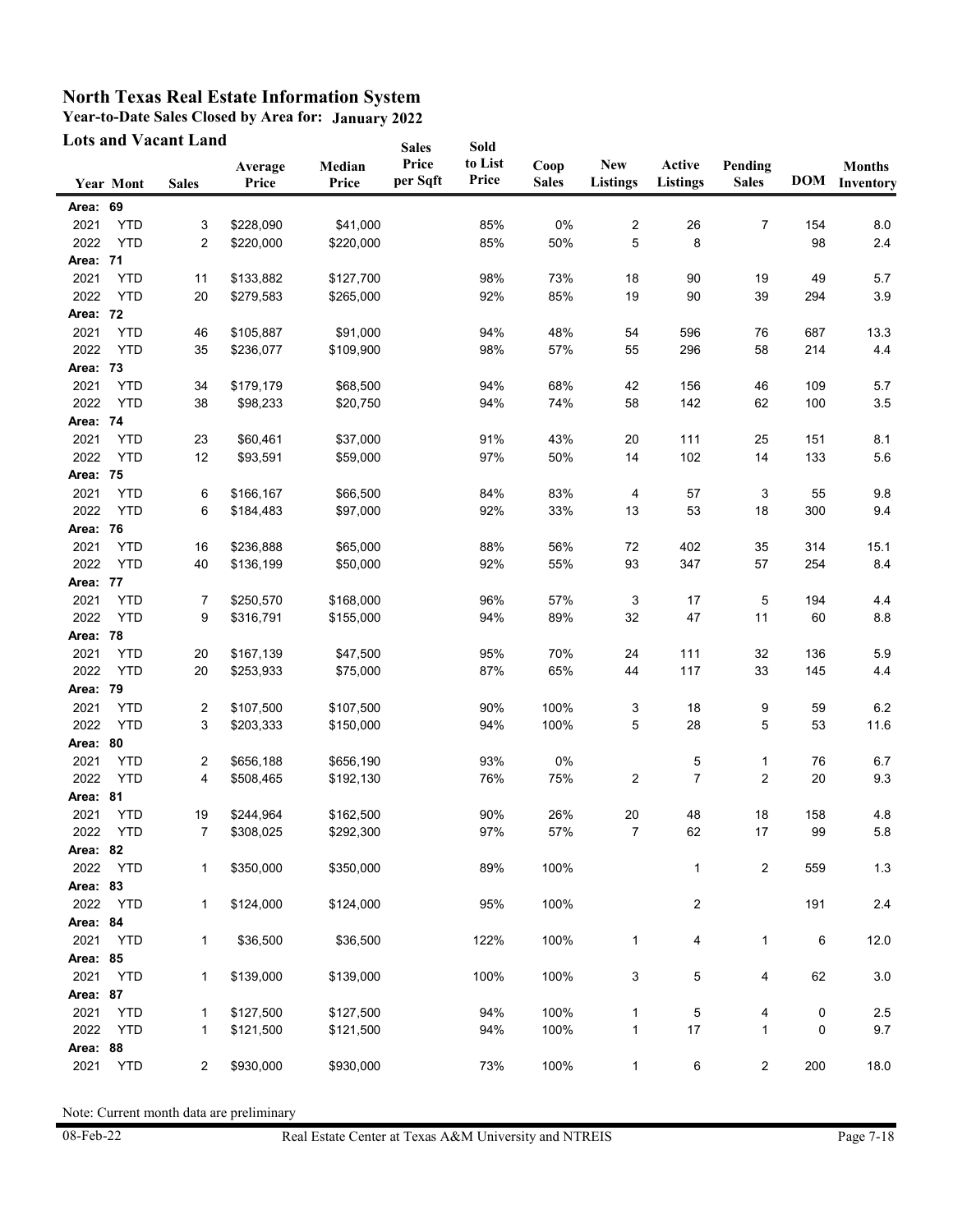**Year-to-Date Sales Closed by Area for: January 2022**

| <b>Lots and Vacant Land</b> |                  |              |                  | <b>Sales</b>    | Sold              |                  |                      |                               |                           |                         |            |                            |
|-----------------------------|------------------|--------------|------------------|-----------------|-------------------|------------------|----------------------|-------------------------------|---------------------------|-------------------------|------------|----------------------------|
|                             | <b>Year Mont</b> | <b>Sales</b> | Average<br>Price | Median<br>Price | Price<br>per Sqft | to List<br>Price | Coop<br><b>Sales</b> | <b>New</b><br><b>Listings</b> | Active<br><b>Listings</b> | Pending<br><b>Sales</b> | <b>DOM</b> | <b>Months</b><br>Inventory |
| Area: 89                    |                  |              |                  |                 |                   |                  |                      |                               |                           |                         |            |                            |
| 2021                        | <b>YTD</b>       | 3            | \$142,667        | \$139,000       |                   | 90%              | 100%                 | 12                            | 36                        | 4                       | 151        | 11.1                       |
| 2022                        | <b>YTD</b>       | 2            | \$412,500        | \$412,500       |                   | 100%             | 100%                 | 9                             | 36                        | 6                       | 86         | 8.2                        |
| Area: 90                    |                  |              |                  |                 |                   |                  |                      |                               |                           |                         |            |                            |
| 2021                        | <b>YTD</b>       | 1            | \$55,000         | \$55,000        |                   | 92%              | 100%                 |                               | 2                         | 2                       | 52         | 2.7                        |
| Area: 91                    |                  |              |                  |                 |                   |                  |                      |                               |                           |                         |            |                            |
| 2021                        | <b>YTD</b>       | 5            | \$350,400        | \$100,000       |                   | 93%              | 20%                  | 16                            | 54                        | 5                       | 100        | 10.6                       |
| 2022                        | <b>YTD</b>       | 4            | \$198,634        | \$170,500       |                   | 96%              | 25%                  | 20                            | 46                        | 12                      | 122        | 4.7                        |
| Area: 92                    |                  |              |                  |                 |                   |                  |                      |                               |                           |                         |            |                            |
| 2021                        | <b>YTD</b>       | 12           | \$784,726        | \$57,500        |                   | 93%              | 17%                  | 18                            | 52                        | 8                       | 289        | 5.6                        |
| 2022                        | <b>YTD</b>       | 5            | \$87,200         | \$80,000        |                   | 88%              | 60%                  | 17                            | 60                        | 8                       | 76         | 7.5                        |
| Area: 94                    |                  |              |                  |                 |                   |                  |                      |                               |                           |                         |            |                            |
| 2021                        | <b>YTD</b>       | 8            | \$316,553        | \$231,420       |                   | 97%              | 50%                  | 3                             | 14                        | 4                       | 233        | $4.2\,$                    |
| 2022                        | <b>YTD</b>       | 2            | \$262,000        | \$262,000       |                   | 98%              | 50%                  | 5                             | 21                        | 3                       | 194        | 4.8                        |
| Area: 95                    |                  |              |                  |                 |                   |                  |                      |                               |                           |                         |            |                            |
| 2021                        | <b>YTD</b>       | 8            | \$253,208        | \$276,390       |                   | 96%              | 38%                  | 14                            | 42                        | 14                      | 129        | 6.6                        |
| 2022                        | <b>YTD</b>       | 4            | \$568,432        | \$457,360       |                   | 93%              | 50%                  | 11                            | 59                        | 5                       | 81         | 7.5                        |
| Area: 96                    |                  |              |                  |                 |                   |                  |                      |                               |                           |                         |            |                            |
| 2021                        | <b>YTD</b>       | 29           | \$183,768        | \$157,500       |                   | 92%              | 62%                  | 27                            | 86                        | 23                      | 85         | 5.4                        |
| 2022                        | <b>YTD</b>       | 22           | \$260,970        | \$127,500       |                   | 97%              | 68%                  | 36                            | 124                       | 36                      | 54         | 6.0                        |
| Area: 97                    |                  |              |                  |                 |                   |                  |                      |                               |                           |                         |            |                            |
| 2021                        | <b>YTD</b>       | $\mathbf{1}$ | \$40,000         | \$40,000        |                   | 89%              | 100%                 | $\mathbf{1}$                  | 10                        | 5                       | 37         | 4.3                        |
| 2022                        | <b>YTD</b>       | 1            | \$179,800        | \$179,800       |                   | 97%              | 100%                 | 15                            | 26                        | $\mathbf 1$             | 43         | 9.2                        |
| Area: 98                    |                  |              |                  |                 |                   |                  |                      |                               |                           |                         |            |                            |
| 2021                        | <b>YTD</b>       | 11           | \$126,877        | \$74,900        |                   | 95%              | 27%                  | 21                            | 180                       | 26                      | 93         | 18.8                       |
| 2022                        | <b>YTD</b>       | 6            | \$116,000        | \$95,500        |                   | 97%              | 50%                  | 28                            | 121                       | 20                      | 110        | 8.6                        |
| Area: 99                    |                  |              |                  |                 |                   |                  |                      |                               |                           |                         |            |                            |
| 2021                        | <b>YTD</b>       | 4            | \$1,141,082      | \$904,660       |                   | 94%              | 75%                  | 3                             | 27                        | 3                       | 106        | 10.1                       |
| 2022                        | <b>YTD</b>       | 1            | \$52,000         | \$52,000        |                   | 87%              | 0%                   | $\boldsymbol{2}$              | 14                        | 4                       | 21         | 4.2                        |
| Area:                       | 101              |              |                  |                 |                   |                  |                      |                               |                           |                         |            |                            |
| 2021                        | <b>YTD</b>       | 3            | \$110,000        | \$30,000        |                   | 100%             | 33%                  | 7                             | 26                        | 10                      | 24         | 5.7                        |
| 2022                        | <b>YTD</b>       | 4            | \$51,500         | \$50,500        |                   | 93%              | 50%                  | 4                             | 9                         | 6                       | 45         | 2.0                        |
| Area:                       | 102              |              |                  |                 |                   |                  |                      |                               |                           |                         |            |                            |
| 2021                        | <b>YTD</b>       | 4            | \$62,500         | \$56,000        |                   | 100%             | 75%                  | 6                             | 18                        | 14                      | 22         | 5.5                        |
| 2022                        | <b>YTD</b>       | 2            | \$31,500         | \$31,500        |                   | 90%              | 100%                 | 9                             | 23                        | 4                       | 70         | 5.5                        |
| Area: 104                   |                  |              |                  |                 |                   |                  |                      |                               |                           |                         |            |                            |
| 2021                        | <b>YTD</b>       | 4            | \$69,250         | \$68,500        |                   | 96%              | 50%                  | 15                            | 20                        | 16                      | 77         | 6.7                        |
| Area: 105                   |                  |              |                  |                 |                   |                  |                      |                               |                           |                         |            |                            |
| 2021                        | <b>YTD</b>       | 7            | \$61,000         | \$37,500        |                   | 95%              | 57%                  | 8                             | 40                        | $10$                    | 60         | 6.8                        |
| 2022                        | <b>YTD</b>       | 7            | \$79,286         | \$55,000        |                   | 101%             | 86%                  | 8                             | 35                        | 14                      | 100        | 4.0                        |
| Area: 106                   |                  |              |                  |                 |                   |                  |                      |                               |                           |                         |            |                            |
| 2022                        | <b>YTD</b>       | 3            | \$130,167        | \$100,000       |                   | 69%              | 100%                 | 2                             | 7                         |                         | 47         | 4.9                        |
| Area: 107                   |                  |              |                  |                 |                   |                  |                      |                               |                           |                         |            |                            |
| 2021                        | <b>YTD</b>       | 1            | \$515,000        | \$515,000       |                   | 91%              | $0\%$                | 6                             | 13                        | 2                       | 408        | 6.0                        |
| Area: 108                   |                  |              |                  |                 |                   |                  |                      |                               |                           |                         |            |                            |
|                             |                  |              |                  |                 |                   |                  |                      |                               |                           |                         |            |                            |
| 2021                        | <b>YTD</b>       | 2            | \$151,250        | \$151,250       |                   | 85%              | 50%                  | 8                             | 55                        | 10                      | 684        | 18.3                       |
| Area:                       | 109              |              |                  |                 |                   |                  |                      |                               |                           |                         |            |                            |
| 2021                        | <b>YTD</b>       | 8            | \$118,612        | \$116,000       |                   | 90%              | 75%                  | 6                             | 55                        | 10                      | 94         | $7.2\,$                    |
| 2022                        | <b>YTD</b>       | 19           | \$109,583        | \$76,500        |                   | 96%              | 79%                  | 17                            | 43                        | 15                      | 66         | $4.0\,$                    |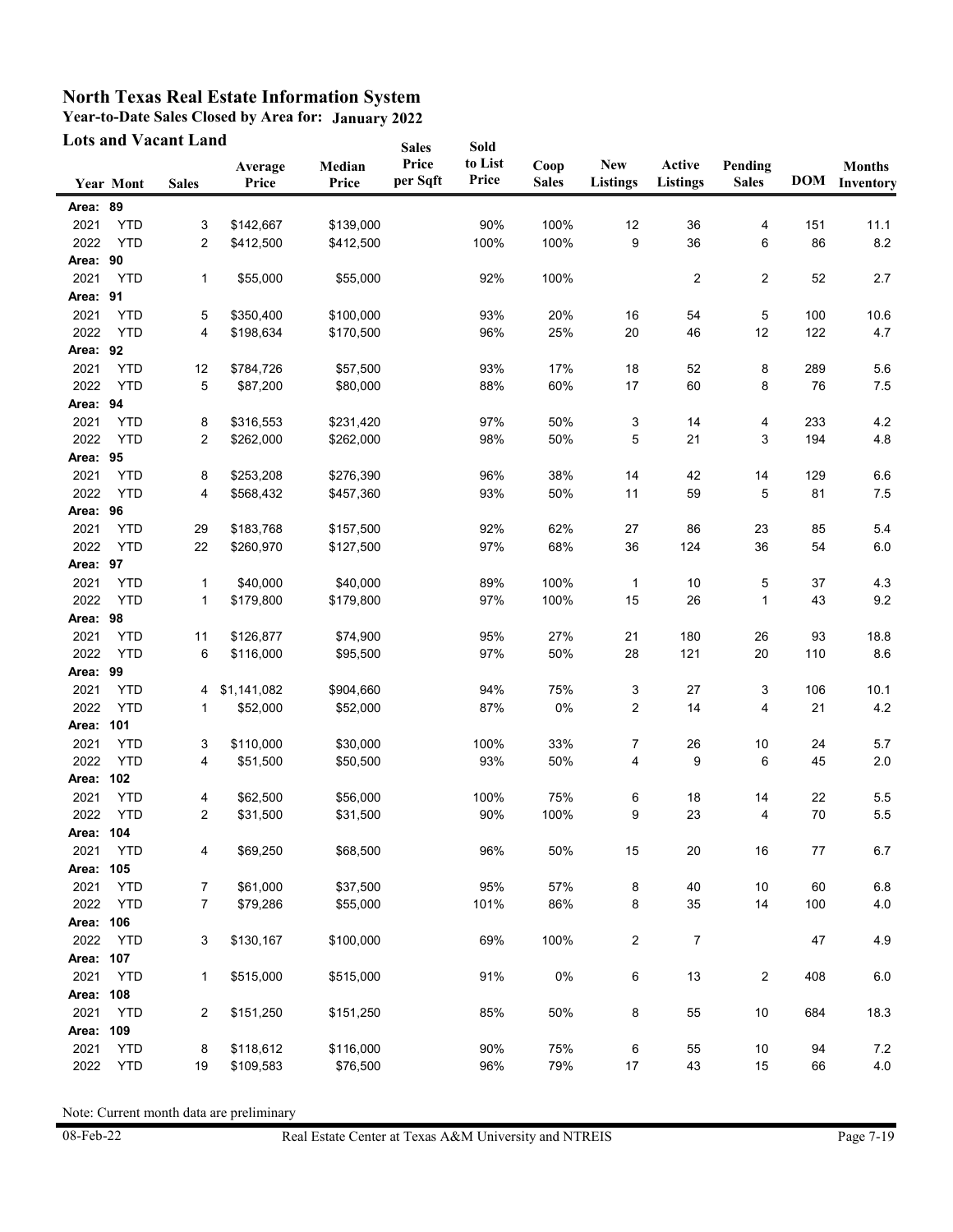**Year-to-Date Sales Closed by Area for: January 2022**

|                   | <b>Lots and Vacant Land</b> |                |                  | <b>Sales</b>    | Sold              |                  |                      |                               |                           |                         |           |                                |
|-------------------|-----------------------------|----------------|------------------|-----------------|-------------------|------------------|----------------------|-------------------------------|---------------------------|-------------------------|-----------|--------------------------------|
|                   | <b>Year Mont</b>            | <b>Sales</b>   | Average<br>Price | Median<br>Price | Price<br>per Sqft | to List<br>Price | Coop<br><b>Sales</b> | <b>New</b><br><b>Listings</b> | Active<br><b>Listings</b> | Pending<br><b>Sales</b> |           | <b>Months</b><br>DOM Inventory |
| Area: 111         |                             |                |                  |                 |                   |                  |                      |                               |                           |                         |           |                                |
|                   |                             |                |                  | \$302,420       |                   |                  |                      |                               |                           |                         |           |                                |
| 2021              | <b>YTD</b>                  | $\overline{c}$ | \$302,425        |                 |                   | 98%              | 0%                   | 5<br>4                        | 25<br>19                  | 2<br>12                 | 256<br>79 | 12.0                           |
| 2022<br>Area: 112 | <b>YTD</b>                  | 11             | \$188,926        | \$32,500        |                   | 98%              | 82%                  |                               |                           |                         |           | 4.5                            |
|                   |                             |                |                  |                 |                   |                  |                      |                               |                           |                         |           |                                |
| 2021              | <b>YTD</b><br><b>YTD</b>    | 4              | \$125,625        | \$111,250       |                   | 96%              | 75%                  | 8<br>6                        | 38                        | 11                      | 34        | 6.3                            |
| 2022<br>Area: 121 |                             | 5              | \$171,500        | \$155,000       |                   | 95%              | 40%                  |                               | 36                        | 10                      | 121       | 6.5                            |
|                   |                             |                |                  |                 |                   |                  |                      |                               |                           |                         |           |                                |
| 2022              | <b>YTD</b>                  | 2              | \$35,000         | \$35,000        |                   | 88%              | 0%                   | 4                             | 4                         | 4                       | 7         | 8.0                            |
| Area: 123         |                             |                |                  |                 |                   |                  |                      |                               |                           |                         |           |                                |
| 2021              | <b>YTD</b>                  | 2              | \$474,500        | \$474,500       |                   | 73%              | 100%                 | $\mathbf{1}$                  | 6                         |                         | 384       | 4.5                            |
| Area: 125         |                             |                |                  |                 |                   |                  |                      |                               |                           |                         |           |                                |
| 2021              | <b>YTD</b>                  | 3              | \$508,000        | \$510,000       |                   | 90%              | 100%                 | 6                             | 28                        | 4                       | 120       | 9.3                            |
| 2022              | <b>YTD</b>                  | 7              | \$1,380,714      | \$720,000       |                   | 87%              | 86%                  | 8                             | 16                        | 3                       | 156       | 4.0                            |
| Area: 126         |                             |                |                  |                 |                   |                  |                      |                               |                           |                         |           |                                |
| 2021              | <b>YTD</b>                  | 5              | \$256,280        | \$255,000       |                   | 98%              | 100%                 | 4                             | 34                        | 4                       | 83        | 7.8                            |
| 2022              | <b>YTD</b>                  | $\mathbf{1}$   | \$90,000         | \$90,000        |                   | 86%              | 100%                 | $\overline{c}$                | 37                        | 2                       | 103       | 12.0                           |
| Area: 127         |                             |                |                  |                 |                   |                  |                      |                               |                           |                         |           |                                |
| 2022              | <b>YTD</b>                  | 1              | \$117,420        | \$117,420       |                   | 85%              | 100%                 | 5                             | 17                        | 2                       | 23        | 7.8                            |
| Area: 129         |                             |                |                  |                 |                   |                  |                      |                               |                           |                         |           |                                |
| 2022              | <b>YTD</b>                  | 2              | \$80,000         | \$80,000        |                   | 87%              | 100%                 | 5                             | 13                        | 4                       | 81        | 5.4                            |
| Area: 131         |                             |                |                  |                 |                   |                  |                      |                               |                           |                         |           |                                |
| 2022              | <b>YTD</b>                  | 1              | \$370,000        | \$370,000       |                   | 93%              | 100%                 |                               | 18                        |                         | 124       | 19.6                           |
| Area: 132         |                             |                |                  |                 |                   |                  |                      |                               |                           |                         |           |                                |
| 2021              | <b>YTD</b>                  | 3              | \$775,000        | \$750,000       |                   | 98%              | 33%                  | 6                             | 27                        | 4                       | 355       | 11.2                           |
| 2022              | <b>YTD</b>                  | 1              | \$1,795,000      | \$1,795,000     |                   | 100%             | 100%                 | 6                             | 11                        | 2                       | 1,408     | 3.8                            |
| Area: 140         |                             |                |                  |                 |                   |                  |                      |                               |                           |                         |           |                                |
| 2021              | <b>YTD</b>                  | 7              | \$411,000        | \$125,000       |                   | 100%             | 57%                  | 17                            | 25                        | 14                      | 61        | 7.5                            |
| 2022              | <b>YTD</b>                  | 3              | \$131,675        | \$108,120       |                   | 90%              | 67%                  | 26                            | 42                        | $\overline{7}$          | 26        | 3.3                            |
| Area: 141         |                             |                |                  |                 |                   |                  |                      |                               |                           |                         |           |                                |
| 2022              | <b>YTD</b>                  | 1              | \$326,000        | \$326,000       |                   | 82%              | 100%                 | 5                             | 26                        | 3                       | 21        | 13.0                           |
| Area: 143         |                             |                |                  |                 |                   |                  |                      |                               |                           |                         |           |                                |
| 2021              | <b>YTD</b>                  | 1              | \$40,000         | \$40,000        |                   | 89%              | 0%                   | $\mathbf 1$                   | 9                         | 2                       | 54        | 12.0                           |
| Area: 145         |                             |                |                  |                 |                   |                  |                      |                               |                           |                         |           |                                |
| 2021              | <b>YTD</b>                  | 1              | \$191,750        | \$191,750       |                   | 96%              | 100%                 | $\overline{\mathbf{c}}$       | 24                        | 4                       | 1         | 7.0                            |
| 2022              | <b>YTD</b>                  | 1              | \$160,000        | \$160,000       |                   | 94%              | 100%                 | 3                             | 14                        | 2                       | 78        | 4.1                            |
| Area: 146         |                             |                |                  |                 |                   |                  |                      |                               |                           |                         |           |                                |
| 2021              | <b>YTD</b>                  | 4              | \$122,500        | \$90,000        |                   | 101%             | 100%                 |                               | 32                        |                         | 117       | 15.4                           |
| 2022              | <b>YTD</b>                  | 2              | \$267,000        | \$267,000       |                   | 96%              | 50%                  | 4                             | 12                        | 3                       | 515       | 5.5                            |
| Area:             | 147                         |                |                  |                 |                   |                  |                      |                               |                           |                         |           |                                |
| 2022              | <b>YTD</b>                  | 5              | \$164,600        | \$185,000       |                   | 100%             | 80%                  | $\overline{c}$                | 7                         | $\overline{2}$          | 440       | 2.4                            |
| Area:             | 148                         |                |                  |                 |                   |                  |                      |                               |                           |                         |           |                                |
| 2021              | <b>YTD</b>                  | 2              | \$107,500        | \$107,500       |                   | 90%              | 50%                  | 11                            | 40                        | 7                       | 192       | 7.4                            |
| 2022              | <b>YTD</b>                  | 5              | \$274,720        | \$220,000       |                   | 93%              | 60%                  | 12                            | 79                        | 9                       | 216       | 12.3                           |
| Area: 149         |                             |                |                  |                 |                   |                  |                      |                               |                           |                         |           |                                |
| 2021              | <b>YTD</b>                  | 2              | \$307,500        | \$307,500       |                   | 87%              | 50%                  | 7                             | 53                        | 5                       | 396       | 9.2                            |
| 2022              | <b>YTD</b>                  | 11             | \$120,505        | \$110,000       |                   | 99%              | 55%                  | 38                            | 49                        | 34                      | 105       | $3.8\,$                        |
| Area:             | 150                         |                |                  |                 |                   |                  |                      |                               |                           |                         |           |                                |
| 2021              | <b>YTD</b>                  | 6              | \$212,750        | \$76,500        |                   | 98%              | 33%                  | 1                             | 73                        | 4                       | 157       | 26.5                           |
| 2022              | <b>YTD</b>                  | 3              | \$205,167        | \$260,000       |                   | 94%              | 100%                 | $\overline{\mathbf{c}}$       | 33                        | 5                       | 96        | 7.5                            |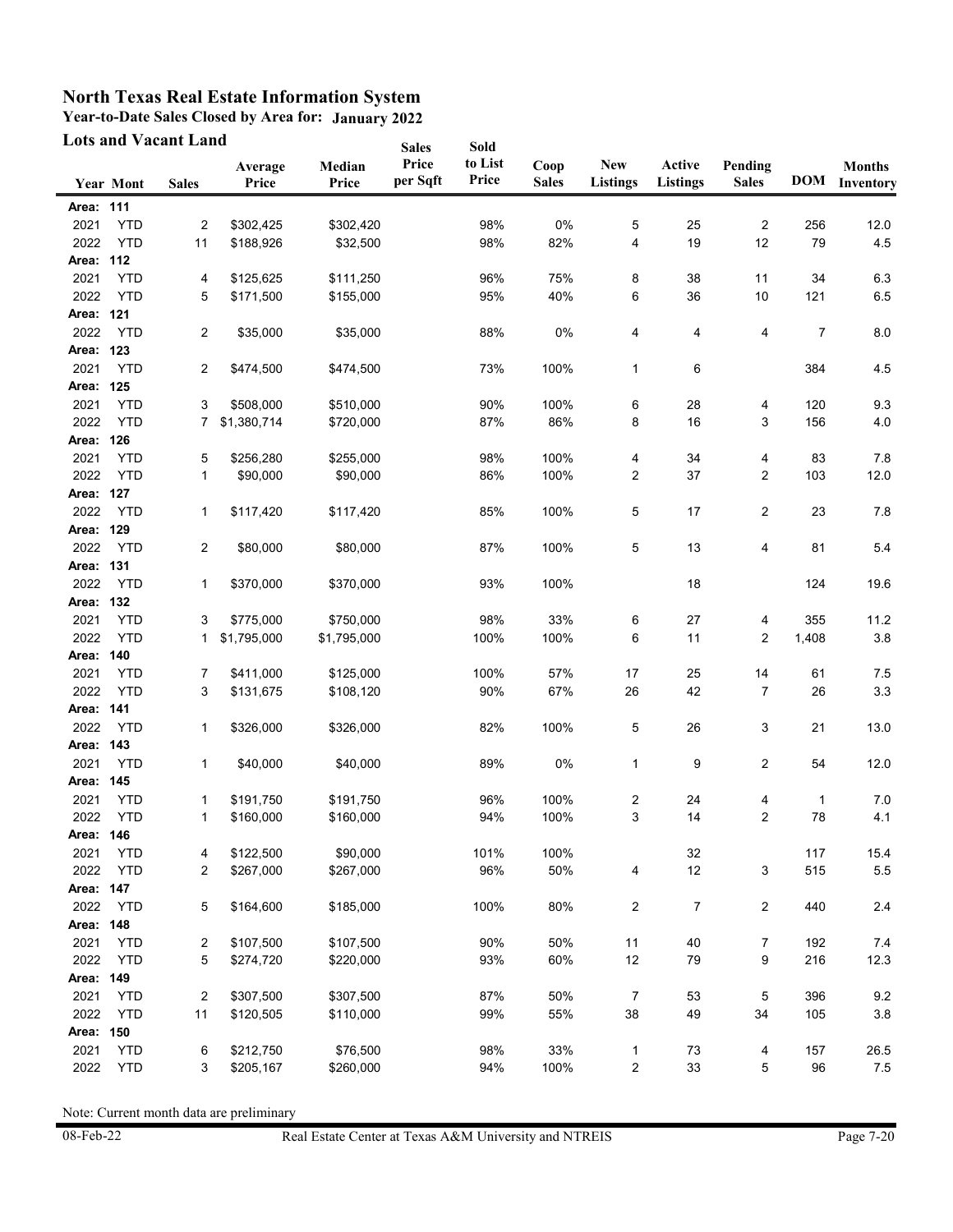**Year-to-Date Sales Closed by Area for: January 2022**

|           | <b>Lots and Vacant Land</b> |              |                  |                 | <b>Sales</b>      | Sold             |                      |                               |                           |                         |     |                                |
|-----------|-----------------------------|--------------|------------------|-----------------|-------------------|------------------|----------------------|-------------------------------|---------------------------|-------------------------|-----|--------------------------------|
|           | <b>Year Mont</b>            | <b>Sales</b> | Average<br>Price | Median<br>Price | Price<br>per Sqft | to List<br>Price | Coop<br><b>Sales</b> | <b>New</b><br><b>Listings</b> | Active<br><b>Listings</b> | Pending<br><b>Sales</b> |     | <b>Months</b><br>DOM Inventory |
|           |                             |              |                  |                 |                   |                  |                      |                               |                           |                         |     |                                |
| Area: 151 |                             |              |                  |                 |                   |                  |                      |                               |                           |                         |     |                                |
| 2021      | <b>YTD</b>                  | 4            | \$60,875         | \$57,500        |                   | 91%              | 0%                   | 4                             | 22                        | 5                       | 102 | 7.8                            |
| 2022      | <b>YTD</b>                  | 3            | \$273,333        | \$175,000       |                   | 98%              | 100%                 | $\overline{7}$                | 26                        | 6                       | 125 | 7.8                            |
| Area: 152 |                             |              |                  |                 |                   |                  |                      |                               |                           |                         |     |                                |
| 2021      | <b>YTD</b>                  | 4            | \$146,162        | \$97,500        |                   | 90%              | 75%                  | 8                             | 37                        | 8                       | 394 | 9.9                            |
| 2022      | <b>YTD</b>                  | 4            | \$178,025        | \$174,750       |                   | 93%              | 50%                  | 4                             | 20                        | 6                       | 268 | 3.3                            |
| Area: 153 |                             |              |                  |                 |                   |                  |                      |                               |                           |                         |     |                                |
| 2021      | <b>YTD</b>                  | 3            | \$200,750        | \$188,500       |                   | 97%              | 0%                   | 4                             | 10                        | 6                       | 58  | 1.5                            |
| 2022      | <b>YTD</b>                  | 5            | \$154,980        | \$135,000       |                   | 97%              | 40%                  | 25                            | 27                        | 9                       | 98  | 4.9                            |
| Area: 154 |                             |              |                  |                 |                   |                  |                      |                               |                           |                         |     |                                |
| 2021      | <b>YTD</b>                  | 5            | \$245,800        | \$160,000       |                   | 98%              | 100%                 | 14                            | 25                        | 11                      | 161 | 5.5                            |
| 2022      | <b>YTD</b>                  | 2            | \$42,500         | \$42,500        |                   | 83%              | 100%                 | 5                             | 30                        | 3                       | 116 | 6.8                            |
| Area: 155 |                             |              |                  |                 |                   |                  |                      |                               |                           |                         |     |                                |
| 2021      | <b>YTD</b>                  | 4            | \$116,825        | \$49,900        |                   | 89%              | 75%                  | 5                             | 29                        | 2                       | 48  | 5.3                            |
| 2022      | <b>YTD</b>                  | 4            | \$193,000        | \$210,000       |                   | 98%              | 75%                  | 5                             | 20                        | 5                       | 98  | 3.3                            |
| Area: 156 |                             |              |                  |                 |                   |                  |                      |                               |                           |                         |     |                                |
| 2021      | <b>YTD</b>                  | 1            | \$241,000        | \$241,000       |                   | 93%              | 100%                 | 6                             | 16                        | 6                       | 24  | 13.7                           |
| Area: 158 |                             |              |                  |                 |                   |                  |                      |                               |                           |                         |     |                                |
| 2021      | <b>YTD</b>                  | 5            | \$117,882        | \$124,000       |                   | 93%              | 40%                  | 11                            | 37                        | 10                      | 43  | 4.0                            |
| 2022      | <b>YTD</b>                  | 7            | \$419,216        | \$100,710       |                   | 92%              | 100%                 | 12                            | 32                        | 7                       | 83  | $3.0\,$                        |
| Area: 271 |                             |              |                  |                 |                   |                  |                      |                               |                           |                         |     |                                |
| 2021      | <b>YTD</b>                  | 3            | \$343,333        | \$110,000       |                   | 94%              | 67%                  |                               | 6                         | 1                       | 498 | 7.2                            |
| 2022      | <b>YTD</b>                  | 2            | \$40,500         | \$40,500        |                   | 98%              | 50%                  | 3                             | 8                         | 5                       | 6   | 16.0                           |
| Area: 273 |                             |              |                  |                 |                   |                  |                      |                               |                           |                         |     |                                |
| 2021      | <b>YTD</b>                  | 1            | \$30,000         | \$30,000        |                   | 120%             | 100%                 |                               | 4                         |                         | 5   | $3.2\,$                        |
| 2022      | <b>YTD</b>                  | 2            | \$80,000         | \$80,000        |                   | 100%             | 0%                   | 3                             | 6                         | 1                       | 1   | $7.2\,$                        |
| Area: 275 |                             |              |                  |                 |                   |                  |                      |                               |                           |                         |     |                                |
| 2021      | <b>YTD</b>                  | 1            | \$55,000         | \$55,000        |                   | 92%              | 100%                 | $\mathbf 1$                   | 2                         | 1                       | 5   | 24.0                           |
| Area: 302 |                             |              |                  |                 |                   |                  |                      |                               |                           |                         |     |                                |
| 2022      | <b>YTD</b>                  | 1            | \$52,500         | \$52,500        |                   | 81%              | 100%                 | 5                             | 27                        | 2                       | 0   | 29.5                           |
| Area: 303 |                             |              |                  |                 |                   |                  |                      |                               |                           |                         |     |                                |
| 2021      | <b>YTD</b>                  | 8            | \$25,750         | \$28,500        |                   | 93%              | 13%                  | 3                             | 69                        | 8                       | 2   | 24.4                           |
| 2022      | <b>YTD</b>                  | 2            | \$15,000         | \$15,000        |                   | 77%              | 50%                  | $\overline{2}$                | 53                        | 3                       | 5   | 12.0                           |
| Area:     | 304                         |              |                  |                 |                   |                  |                      |                               |                           |                         |     |                                |
| 2021      | <b>YTD</b>                  | 1            | \$573,397        | \$573,400       |                   | 31%              | 100%                 | $\mathbf 1$                   | 41                        | $\mathbf{1}$            | 521 | 44.7                           |
| 2022      | YTD                         | 4            | \$280,750        | \$229,500       |                   | 91%              | 50%                  | 3                             | 43                        | $\overline{7}$          | 403 | 24.6                           |
| Area: 305 |                             |              |                  |                 |                   |                  |                      |                               |                           |                         |     |                                |
| 2021      | <b>YTD</b>                  | 2            | \$422,100        | \$422,100       |                   | 92%              | 50%                  | 4                             | 12                        | 2                       | 199 | 7.6                            |
| 2022      | <b>YTD</b>                  | 1            | \$60,995         | \$61,000        |                   | 100%             | 0%                   | 4                             | 6                         |                         | 66  | $2.5\,$                        |
| Area: 306 |                             |              |                  |                 |                   |                  |                      |                               |                           |                         |     |                                |
| 2022      | <b>YTD</b>                  | 1            | \$142,781        | \$142,780       |                   | 101%             | 0%                   | $\overline{\mathbf{c}}$       | 6                         |                         | 11  | 10.3                           |
| Area: 307 |                             |              |                  |                 |                   |                  |                      |                               |                           |                         |     |                                |
| 2021      | <b>YTD</b>                  | 7            | \$173,107        | \$45,000        |                   | 88%              | 86%                  | 28                            | 77                        | 17                      | 475 | 10.3                           |
| 2022      | <b>YTD</b>                  | 3            | \$221,047        | \$258,140       |                   | 92%              | 67%                  | 6                             | 63                        | 5                       | 55  | 8.1                            |
| Area: 309 |                             |              |                  |                 |                   |                  |                      |                               |                           |                         |     |                                |
| 2021      | <b>YTD</b>                  | 3            | \$138,713        | \$110,000       |                   | 97%              | 100%                 | 24                            | 34                        | 5                       | 14  | 12.0                           |
| 2022      | <b>YTD</b>                  | 3            | \$164,156        | \$105,470       |                   | 96%              | 67%                  | $\overline{2}$                | 15                        | 3                       | 167 | 3.7                            |
| Area: 320 |                             |              |                  |                 |                   |                  |                      |                               |                           |                         |     |                                |
| 2021      | <b>YTD</b>                  |              | 1 \$2,692,767    | \$2,692,770     |                   | 91%              | 100%                 | $\mathbf{1}$                  | 3                         |                         | 416 | 7.2                            |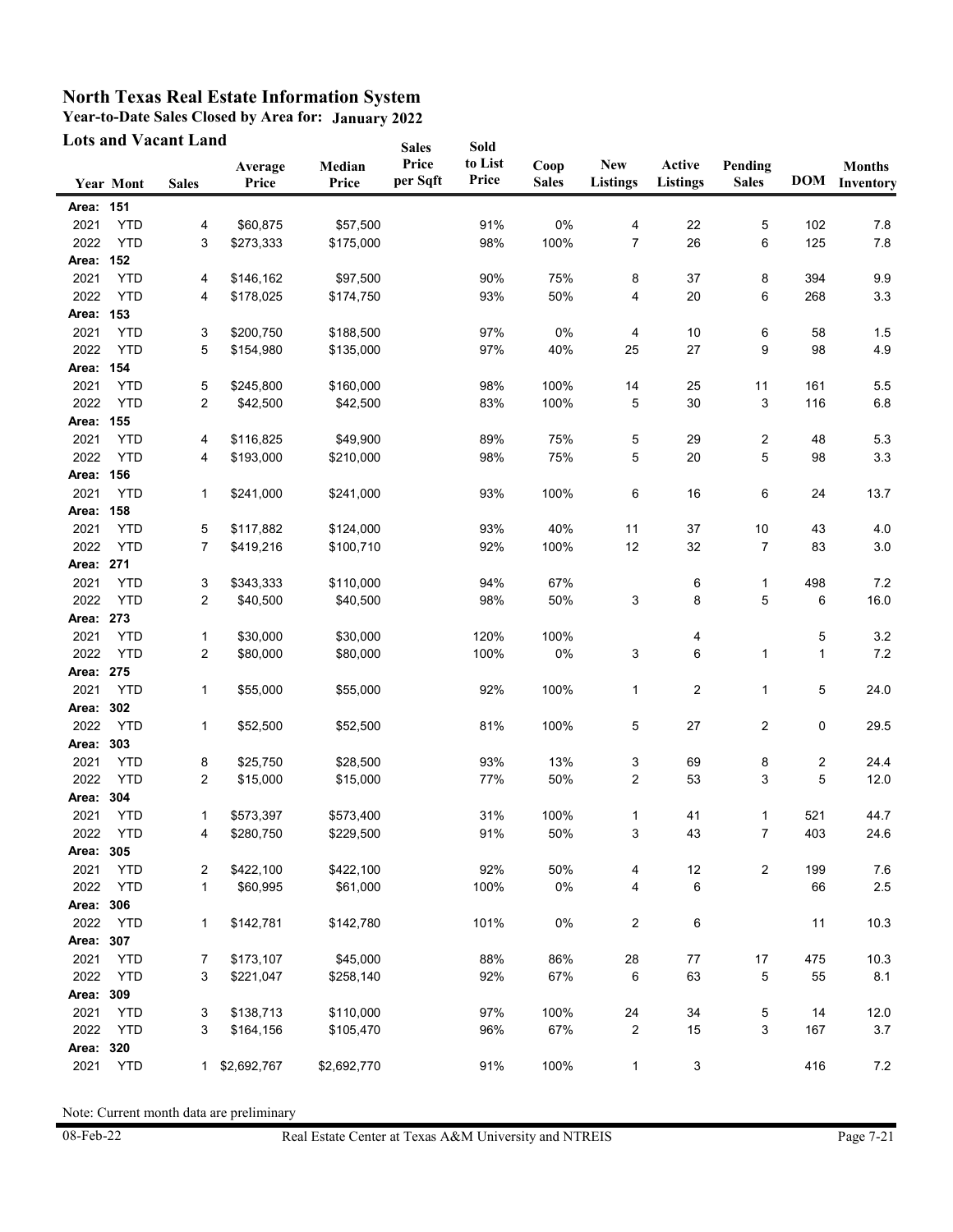**Year-to-Date Sales Closed by Area for: January 2022 Lots and Vacant Land**

|              |                          | Lots and Vacant Land |                  |                 | <b>Sales</b>      | Sold             |                      |                               |                           |                         |            |                            |
|--------------|--------------------------|----------------------|------------------|-----------------|-------------------|------------------|----------------------|-------------------------------|---------------------------|-------------------------|------------|----------------------------|
|              | Year Mont                | <b>Sales</b>         | Average<br>Price | Median<br>Price | Price<br>per Sqft | to List<br>Price | Coop<br><b>Sales</b> | <b>New</b><br><b>Listings</b> | Active<br><b>Listings</b> | Pending<br><b>Sales</b> | <b>DOM</b> | <b>Months</b><br>Inventory |
| Area: 321    |                          |                      |                  |                 |                   |                  |                      |                               |                           |                         |            |                            |
| 2021         | <b>YTD</b>               | 3                    | \$337,233        | \$240,000       |                   | 94%              | 0%                   | $\overline{\mathbf{c}}$       | 10                        | 6                       | 310        | 4.3                        |
| 2022         | <b>YTD</b>               | 1                    | \$4,900          | \$4,900         |                   | 100%             | 0%                   | 3                             | 14                        | 5                       | 23         | 4.9                        |
| Area: 322    |                          |                      |                  |                 |                   |                  |                      |                               |                           |                         |            |                            |
|              |                          |                      |                  |                 |                   |                  |                      |                               |                           |                         |            |                            |
| 2021<br>2022 | <b>YTD</b><br><b>YTD</b> | 1                    | \$308,000        | \$308,000       |                   | 90%              | 100%<br>$0\%$        |                               | 7                         |                         | 17         | 21.0                       |
|              |                          | 1                    | \$452,556        | \$452,560       |                   | 98%              |                      |                               |                           |                         | 14         |                            |
| Area: 324    |                          |                      |                  |                 |                   |                  |                      |                               |                           |                         |            |                            |
| 2021         | <b>YTD</b>               | 1                    | \$120,480        | \$120,480       |                   | 80%              | $0\%$                | $\mathbf 1$                   | 11                        | 2                       | 10         | 11.0                       |
| 2022         | <b>YTD</b>               | 3                    | \$621,762        | \$202,100       |                   | 97%              | 33%                  |                               | 4                         | $\overline{4}$          | 151        | 3.2                        |
| Area:        | 325                      |                      |                  |                 |                   |                  |                      |                               |                           |                         |            |                            |
| 2021         | <b>YTD</b>               | 3                    | \$400,931        | \$380,000       |                   | 91%              | 33%                  | 18                            | 42                        | 3                       | 142        | 12.9                       |
| 2022         | <b>YTD</b>               | 5                    | \$120,200        | \$135,000       |                   | 89%              | 0%                   | 12                            | 60                        | 13                      | 114        | 9.5                        |
| Area: 329    |                          |                      |                  |                 |                   |                  |                      |                               |                           |                         |            |                            |
| 2021         | <b>YTD</b>               | 2                    | \$510,496        | \$510,500       |                   | 91%              | 50%                  | 11                            | 43                        | 1                       | 166        | 14.3                       |
| 2022         | <b>YTD</b>               | 6                    | \$417,523        | \$222,320       |                   | 96%              | 67%                  | 5                             | 32                        | 6                       | 369        | 4.6                        |
| Area:        | 331                      |                      |                  |                 |                   |                  |                      |                               |                           |                         |            |                            |
| 2021         | <b>YTD</b>               | 3                    | \$237,500        | \$300,000       |                   | 94%              | 0%                   | 7                             | 32                        | 5                       | 22         | 9.4                        |
| 2022         | <b>YTD</b>               | 4                    | \$225,370        | \$184,690       |                   | 94%              | 25%                  | 8                             | 33                        | 11                      | 37         | 6.6                        |
| Area: 332    |                          |                      |                  |                 |                   |                  |                      |                               |                           |                         |            |                            |
| 2021         | <b>YTD</b>               | 12                   | \$185,815        | \$94,000        |                   | 92%              | 42%                  | 12                            | 154                       | 21                      | 157        | 9.6                        |
| 2022         | <b>YTD</b>               | 19                   | \$232,705        | \$134,250       |                   | 96%              | 32%                  | 48                            | 202                       | 21                      | 82         | 11.1                       |
| Area: 333    |                          |                      |                  |                 |                   |                  |                      |                               |                           |                         |            |                            |
| 2022         | <b>YTD</b>               | 2                    | \$290,000        | \$290,000       |                   | 97%              | 100%                 | 3                             | 7                         | 4                       | 12         | $2.0\,$                    |
| Area: 335    |                          |                      |                  |                 |                   |                  |                      |                               |                           |                         |            |                            |
| 2022         | <b>YTD</b>               | 3                    | \$1,516,000      | \$500,000       |                   | 92%              | 33%                  | 9                             | 18                        | 5                       | 57         | 13.5                       |
| Area: 336    |                          |                      |                  |                 |                   |                  |                      |                               |                           |                         |            |                            |
| 2021         | <b>YTD</b>               | 2                    | \$185,000        | \$185,000       |                   | 99%              | 50%                  | $\mathbf{1}$                  | 5                         | 1                       | 16         | $6.0\,$                    |
| 2022         | <b>YTD</b>               | 2                    | \$564,000        | \$564,000       |                   | 96%              | 0%                   | $\mathbf{1}$                  | $\overline{7}$            | $\mathbf{1}$            | 888        | 5.6                        |
| Area: 337    |                          |                      |                  |                 |                   |                  |                      |                               |                           |                         |            |                            |
| 2022         | <b>YTD</b>               | 1                    | \$415,460        | \$415,460       |                   | 92%              | 100%                 | 3                             | 13                        | 5                       | 34         | 11.1                       |
| Area: 338    |                          |                      |                  |                 |                   |                  |                      |                               |                           |                         |            |                            |
| 2021         | <b>YTD</b>               | 1                    | \$175,014        | \$175,010       |                   | 89%              | 0%                   | $\boldsymbol{2}$              | 5                         | 4                       | 2          | 4.0                        |
| 2022         | <b>YTD</b>               | 4                    | \$141,875        | \$158,750       |                   | 92%              | 50%                  | 6                             | 13                        | 4                       | 98         | 5.6                        |
| Area:        | 354                      |                      |                  |                 |                   |                  |                      |                               |                           |                         |            |                            |
| 2022         | <b>YTD</b>               | 1                    | \$35,000         | \$35,000        |                   | 100%             | 0%                   | $\mathbf 1$                   | 2                         |                         | 7          | 2.7                        |
| Area: 600    |                          |                      |                  |                 |                   |                  |                      |                               |                           |                         |            |                            |
| 2021         | <b>YTD</b>               | 2                    | \$124,250        | \$124,250       |                   | 98%              | 0%                   | 10                            | 41                        | 9                       | 8          | 12.3                       |
| 2022         | <b>YTD</b>               | 2                    | \$300,000        | \$300,000       |                   | 74%              | $0\%$                | 5                             | 24                        | 3                       | 20         | $5.9\,$                    |
| Area: 700    |                          |                      |                  |                 |                   |                  |                      |                               |                           |                         |            |                            |
| 2021         | <b>YTD</b>               | 12                   | \$147,722        | \$92,000        |                   | 90%              | 33%                  | 23                            | 155                       | 14                      | 78         | 15.9                       |
| 2022         | <b>YTD</b>               | 6                    | \$976,082        | \$390,520       |                   | 95%              | 67%                  | 10                            | 95                        | 18                      | 157        | $8.2\,$                    |
| Area: 800    |                          |                      |                  |                 |                   |                  |                      |                               |                           |                         |            |                            |
|              |                          |                      |                  |                 |                   |                  |                      |                               |                           |                         |            |                            |
| 2021         | <b>YTD</b>               | 12                   | \$118,975        | \$50,750        |                   | 91%              | 75%                  | 26                            | 165                       | 19                      | 231        | 11.1                       |
| 2022         | <b>YTD</b>               | 18                   | \$91,812         | \$63,000        |                   | 90%              | 78%                  | 41                            | 186                       | 18                      | 91         | 11.4                       |
| Area: 900    |                          |                      |                  |                 |                   |                  |                      |                               |                           |                         |            |                            |
| 2021         | <b>YTD</b>               | 3                    | \$1,547,389      | \$442,170       |                   | 92%              | 67%                  | 3                             | $18$                      | 2                       | 288        | 8.6                        |
| Area:        | 999                      |                      |                  |                 |                   |                  |                      |                               |                           |                         |            |                            |
| 2021         | <b>YTD</b>               | 4                    | \$103,802        | \$80,500        |                   | 89%              | 75%                  | 8                             | 55                        | 10                      | 64         | 12.9                       |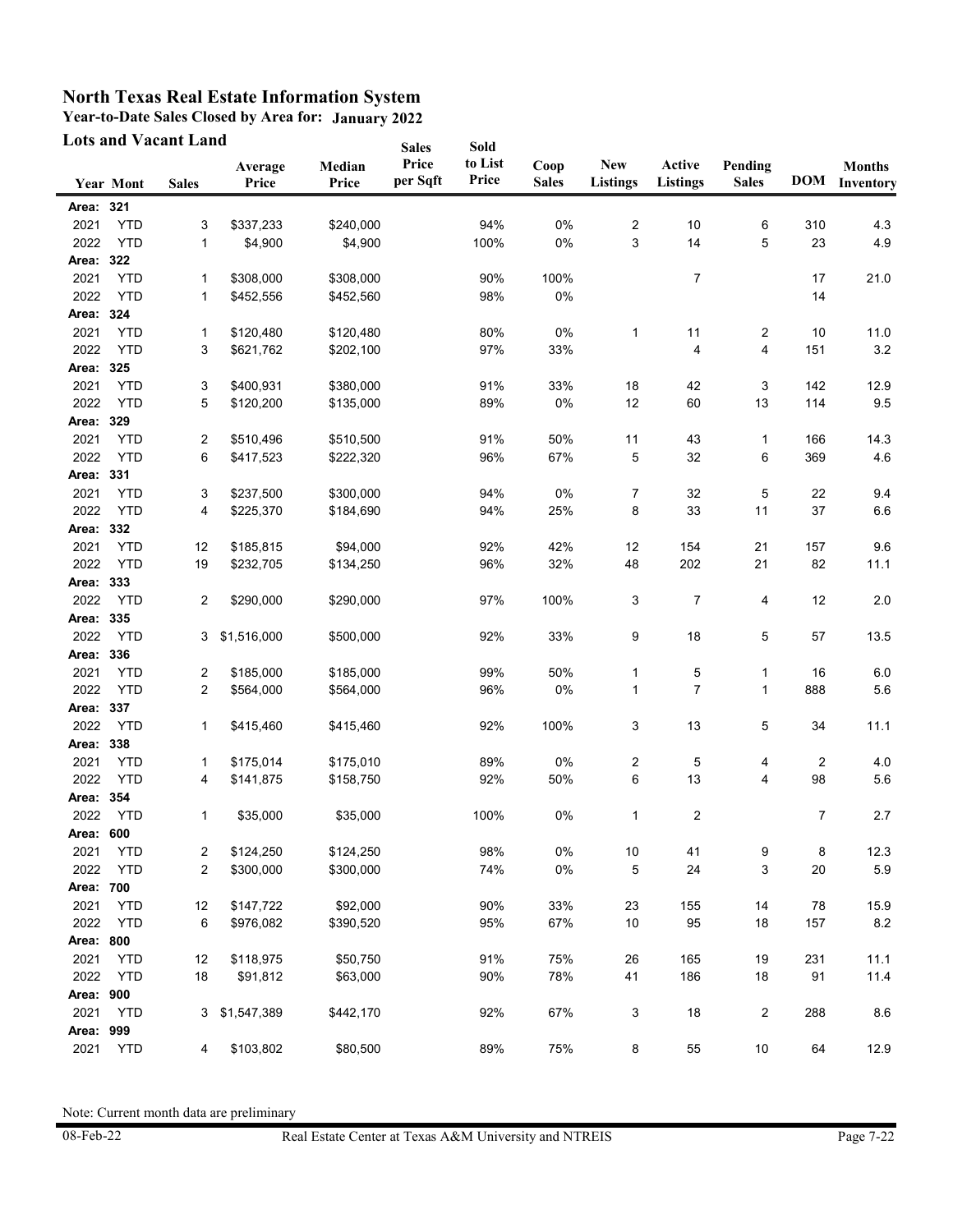**Year-to-Date Sales Closed by Area for: January 2022 Rentals**

| Rentals  |                  |        |                 |                | Rent                         | Sold             |                |                               |                           |                   |    |                                       |
|----------|------------------|--------|-----------------|----------------|------------------------------|------------------|----------------|-------------------------------|---------------------------|-------------------|----|---------------------------------------|
|          | <b>Year Mont</b> | Leases | Average<br>Rent | Median<br>Rent | per<br>100 S <sub>q</sub> ft | to List<br>Price | Coop<br>Leases | <b>New</b><br><b>Listings</b> | Active<br><b>Listings</b> | Pending<br>Leases |    | <b>Months</b><br><b>DOM</b> Inventory |
| Area: 1  |                  |        |                 |                |                              |                  |                |                               |                           |                   |    |                                       |
| 2021     | <b>YTD</b>       | 14     | \$1,862         | \$1,720        | \$100                        | 100%             | 36%            | 10                            | 11                        | 13                | 33 | 0.5                                   |
| 2022     | <b>YTD</b>       | 17     | \$2,020         | \$1,940        | \$115                        | 99%              | 53%            | 21                            | 18                        | 9                 | 34 | $1.4$                                 |
| Area: 2  |                  |        |                 |                |                              |                  |                |                               |                           |                   |    |                                       |
| 2021     | <b>YTD</b>       | 16     | \$1,649         | \$1,770        | \$90                         | 99%              | 19%            | 13                            | 13                        | 2                 | 25 | 0.7                                   |
| 2022     | <b>YTD</b>       | 21     | \$2,092         | \$2,000        | \$106                        | 100%             | 57%            | 20                            | 11                        | 20                | 27 | 0.7                                   |
| Area: 3  |                  |        |                 |                |                              |                  |                |                               |                           |                   |    |                                       |
| 2021     | <b>YTD</b>       | 20     | \$1,549         | \$1,600        | \$86                         | 100%             | 50%            | 11                            | 10                        | 13                | 30 | 0.6                                   |
| 2022     | <b>YTD</b>       | 9      | \$2,058         | \$2,050        | \$122                        | 104%             | 22%            | 11                            | 7                         | 9                 | 38 | 0.7                                   |
| Area: 4  |                  |        |                 |                |                              |                  |                |                               |                           |                   |    |                                       |
| 2021     | <b>YTD</b>       | 1      | \$1,695         | \$1,700        | \$68                         | 100%             | 0%             |                               |                           | 1                 | 28 |                                       |
| 2022     | <b>YTD</b>       | 2      | \$1,814         | \$1,810        | \$117                        | 100%             | 50%            |                               | 1                         | 1                 | 42 | 1.7                                   |
| Area: 5  |                  |        |                 |                |                              |                  |                |                               |                           |                   |    |                                       |
| 2021     | <b>YTD</b>       | 44     | \$1,587         | \$1,610        | \$103                        | 101%             | 41%            | 47                            | 34                        | 39                | 25 | 0.8                                   |
| 2022     | <b>YTD</b>       | 25     | \$1,805         | \$1,750        | \$118                        | 100%             | 60%            | 43                            | 29                        | 25                | 33 | 0.9                                   |
| Area: 6  |                  |        |                 |                |                              |                  |                |                               |                           |                   |    |                                       |
| 2021     | <b>YTD</b>       | 43     | \$1,832         | \$1,750        | \$103                        | 101%             | 42%            | 43                            | 35                        | 22                | 36 | 0.7                                   |
| 2022     | <b>YTD</b>       | 52     | \$1,970         | \$1,900        | \$118                        | 100%             | 35%            | 66                            | 79                        | 32                | 36 | 1.9                                   |
| Area: 8  |                  |        |                 |                |                              |                  |                |                               |                           |                   |    |                                       |
| 2021     | <b>YTD</b>       | 18     | \$1,686         | \$1,660        | \$106                        | 99%              | 56%            | 33                            | 31                        | 15                | 30 | 1.2                                   |
| 2022     | <b>YTD</b>       | 21     | \$1,991         | \$1,920        | \$116                        | 99%              | 62%            | 32                            | 32                        | 19                | 32 | 1.5                                   |
| Area: 9  |                  |        |                 |                |                              |                  |                |                               |                           |                   |    |                                       |
| 2021     | <b>YTD</b>       | 27     | \$2,074         | \$1,920        | \$105                        | 100%             | 63%            | 34                            | 20                        | 20                | 28 | 0.7                                   |
| 2022     | <b>YTD</b>       | 16     | \$2,139         | \$2,080        | \$121                        | 100%             | 31%            | 26                            | 10                        | 16                | 17 | 0.4                                   |
| Area: 10 |                  |        |                 |                |                              |                  |                |                               |                           |                   |    |                                       |
| 2021     | <b>YTD</b>       | 57     | \$1,831         | \$1,700        | \$124                        | 100%             | 51%            | 60                            | 92                        | 38                | 57 | 1.9                                   |
| 2022     | <b>YTD</b>       | 37     | \$2,846         | \$2,600        | \$148                        | 102%             | 57%            | 53                            | 38                        | 24                | 27 | $0.8\,$                               |
| Area: 11 |                  |        |                 |                |                              |                  |                |                               |                           |                   |    |                                       |
| 2021     | <b>YTD</b>       | 24     | \$2,685         | \$2,220        | \$167                        | 102%             | 38%            | 54                            | 107                       | 10                | 47 | 2.7                                   |
| 2022     | <b>YTD</b>       | 28     | \$3,340         | \$1,950        | \$205                        | 105%             | 46%            | 38                            | 49                        | 17                | 38 | $1.2$                                 |
| Area: 12 |                  |        |                 |                |                              |                  |                |                               |                           |                   |    |                                       |
| 2021     | <b>YTD</b>       | 170    | \$1,940         | \$1,720        | \$142                        | 99%              | 42%            | 176                           | 287                       | 104               | 52 | 1.7                                   |
| 2022     | <b>YTD</b>       | 129    | \$2,159         | \$1,800        | \$155                        | 100%             | 57%            | 132                           | 121                       | 88                | 40 | $0.8\,$                               |
| Area: 13 |                  |        |                 |                |                              |                  |                |                               |                           |                   |    |                                       |
| 2021     | <b>YTD</b>       | 16     | \$1,442         | \$1,440        | \$104                        | 100%             | 38%            | 32                            | 27                        | 14                | 44 | 1.2                                   |
| 2022     | <b>YTD</b>       | 35     | \$1,743         | \$1,720        | \$112                        | 99%              | 46%            | 42                            | 43                        | 23                | 29 | $1.8\,$                               |
| Area: 14 |                  |        |                 |                |                              |                  |                |                               |                           |                   |    |                                       |
| 2021     | <b>YTD</b>       | 47     | \$1,578         | \$1,480        | \$125                        | 99%              | 28%            | 77                            | 99                        | 37                | 48 | 2.1                                   |
| 2022     | <b>YTD</b>       | 56     | \$1,962         | \$1,850        | \$153                        | 100%             | 39%            | 85                            | 95                        | 30                | 33 | 1.9                                   |
| Area: 15 |                  |        |                 |                |                              |                  |                |                               |                           |                   |    |                                       |
| 2021     | <b>YTD</b>       | 11     | \$1,452         | \$1,500        | \$104                        | 100%             | 55%            | 4                             | 11                        | 4                 | 28 | 0.7                                   |
| 2022     | <b>YTD</b>       | 15     | \$1,692         | \$1,600        | \$113                        | 99%              | 33%            | 11                            | 13                        | 6                 | 26 | $1.2\,$                               |
| Area: 16 |                  |        |                 |                |                              |                  |                |                               |                           |                   |    |                                       |
| 2021     | <b>YTD</b>       | 12     | \$2,615         | \$2,600        | \$145                        | 100%             | 67%            | 21                            | 34                        | 7                 | 30 | 1.9                                   |
| 2022     | <b>YTD</b>       | 8      | \$2,544         | \$2,100        | \$175                        | 100%             | 75%            | 16                            | 17                        | 8                 | 56 | 1.3                                   |
| Area: 17 |                  |        |                 |                |                              |                  |                |                               |                           |                   |    |                                       |
| 2021     | <b>YTD</b>       | 88     | \$2,425         | \$1,820        | \$187                        | 99%              | 56%            | 152                           | 350                       | 52                | 69 | $3.2\,$                               |
| 2022     | <b>YTD</b>       | 68     | \$3,029         | \$2,250        | \$222                        | 100%             | 59%            | 118                           | 143                       | 38                | 37 | $1.4$                                 |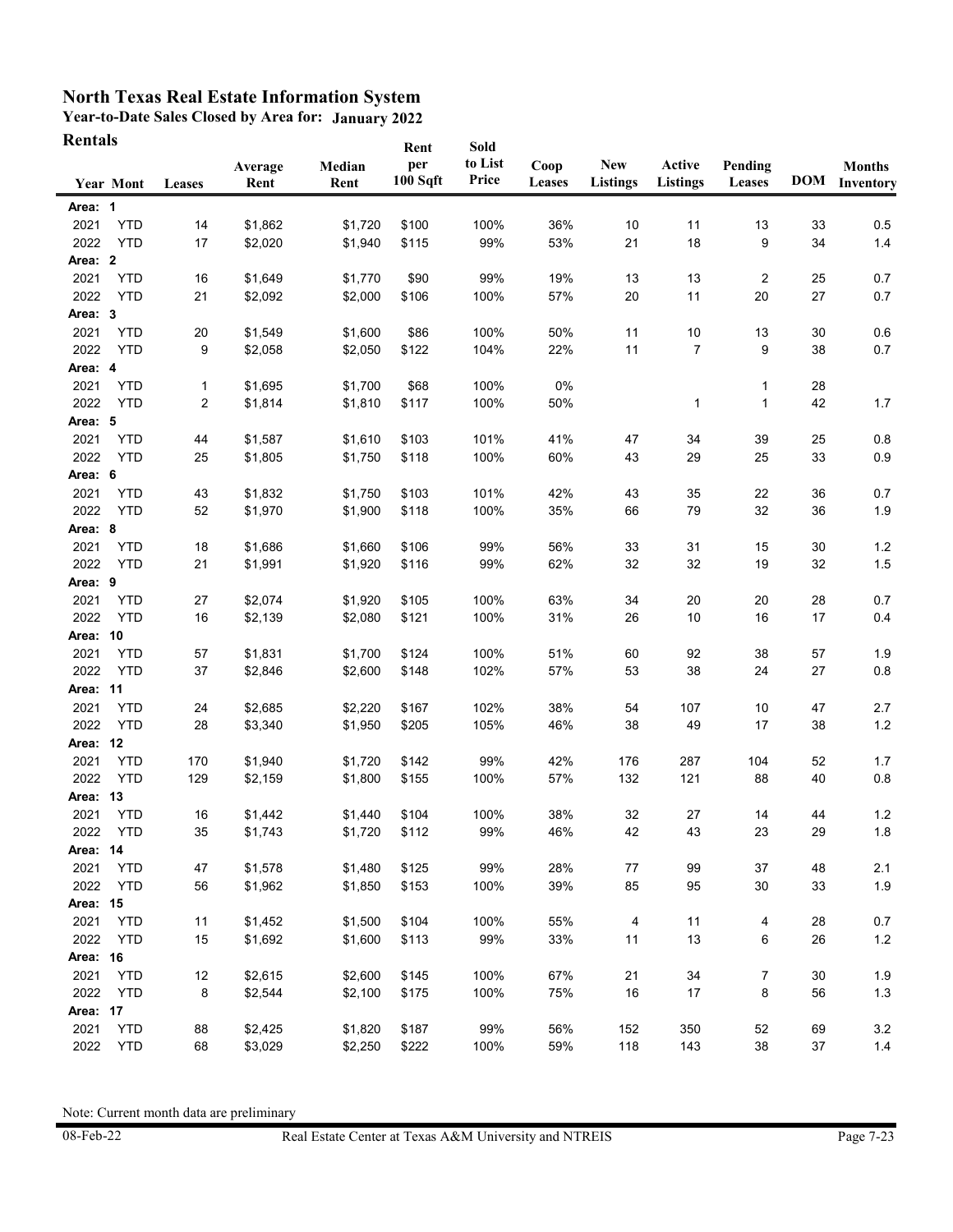**Year-to-Date Sales Closed by Area for: January 2022 Rentals**

| <b>Rentals</b> |                  |        |                 |                | Rent                         | Sold             |                |                               |                           |                   |    |                                       |
|----------------|------------------|--------|-----------------|----------------|------------------------------|------------------|----------------|-------------------------------|---------------------------|-------------------|----|---------------------------------------|
|                | <b>Year Mont</b> | Leases | Average<br>Rent | Median<br>Rent | per<br>100 S <sub>q</sub> ft | to List<br>Price | Coop<br>Leases | <b>New</b><br><b>Listings</b> | Active<br><b>Listings</b> | Pending<br>Leases |    | <b>Months</b><br><b>DOM</b> Inventory |
| Area: 18       |                  |        |                 |                |                              |                  |                |                               |                           |                   |    |                                       |
| 2021           | <b>YTD</b>       | 32     | \$1,286         | \$1,000        | \$119                        | 100%             | 44%            | 53                            | 79                        | 19                | 42 | $2.2\,$                               |
| 2022           | <b>YTD</b>       | 27     | \$1,717         | \$1,650        | \$144                        | 100%             | 52%            | 36                            | 24                        | 24                | 39 | 0.7                                   |
| Area: 19       |                  |        |                 |                |                              |                  |                |                               |                           |                   |    |                                       |
| 2022           | <b>YTD</b>       | 1      | \$2,400         |                | \$88                         | 100%             | 100%           | $\mathbf 1$                   | 3                         |                   | 51 |                                       |
| Area: 20       |                  |        |                 | \$2,400        |                              |                  |                |                               |                           |                   |    | 3.0                                   |
| 2021           | <b>YTD</b>       | 114    | \$2,353         | \$2,020        | \$111                        | 100%             | 70%            | 148                           | 119                       | 78                | 34 | 0.7                                   |
| 2022           | <b>YTD</b>       | 136    | \$2,694         | \$2,500        | \$120                        | 100%             | 70%            | 161                           | 116                       | 86                | 30 | $0.8\,$                               |
| Area: 21       |                  |        |                 |                |                              |                  |                |                               |                           |                   |    |                                       |
| 2021           | <b>YTD</b>       | 15     | \$2,410         | \$2,100        | \$110                        | 99%              | 53%            | 22                            | 22                        | 13                | 61 | 0.9                                   |
| 2022           | <b>YTD</b>       | 20     | \$2,720         | \$2,600        | \$131                        | 100%             | 55%            | 18                            | 14                        | 18                | 36 | 0.7                                   |
| Area: 22       |                  |        |                 |                |                              |                  |                |                               |                           |                   |    |                                       |
| 2021           | <b>YTD</b>       | 59     | \$1,968         | \$1,850        | \$115                        | 100%             | 61%            | 91                            | 66                        | 40                | 31 | 1.0                                   |
| 2022           | <b>YTD</b>       | 55     | \$2,420         | \$2,290        | \$127                        | 101%             | 62%            | 60                            | 37                        | 46                | 27 | 0.6                                   |
| Area: 23       |                  |        |                 |                |                              |                  |                |                               |                           |                   |    |                                       |
| 2021           | <b>YTD</b>       | 44     | \$1,855         | \$1,880        | \$112                        | 100%             | 57%            | 54                            | 61                        | 24                | 44 | 1.1                                   |
| 2022           | <b>YTD</b>       | 39     | \$2,246         | \$2,200        | \$130                        | 100%             | 69%            | 41                            | 32                        | 30                | 35 | 0.6                                   |
| Area: 24       |                  |        |                 |                |                              |                  |                |                               |                           |                   |    |                                       |
| 2021           | <b>YTD</b>       | 56     | \$1,616         | \$1,600        | \$105                        | 100%             | 50%            | 58                            | 46                        | 40                | 33 | 0.6                                   |
| 2022           | <b>YTD</b>       | 58     | \$1,901         | \$1,800        | \$118                        | 100%             | 52%            | 71                            | 48                        | 33                | 26 | $0.9\,$                               |
| Area: 25       |                  |        |                 |                |                              |                  |                |                               |                           |                   |    |                                       |
| 2021           | <b>YTD</b>       | 37     | \$3,683         | \$2,980        | \$190                        | 99%              | 51%            | 51                            | 100                       | 24                | 48 | 2.2                                   |
| 2022           | <b>YTD</b>       | 23     | \$3,732         | \$3,420        | \$219                        | 100%             | 39%            | 43                            | 57                        | 14                | 43 | $1.3$                                 |
| Area: 26       |                  |        |                 |                |                              |                  |                |                               |                           |                   |    |                                       |
| 2021           | <b>YTD</b>       | 52     | \$2,111         | \$2,120        | \$112                        | 100%             | 46%            | 76                            | 80                        | 31                | 45 | 1.3                                   |
| 2022           | <b>YTD</b>       | 56     | \$2,404         | \$2,420        | \$132                        | 101%             | 46%            | 53                            | 46                        | 39                | 33 | $0.8\,$                               |
| Area: 28       |                  |        |                 |                |                              |                  |                |                               |                           |                   |    |                                       |
| 2021           | <b>YTD</b>       | 13     | \$1,745         | \$1,750        | \$94                         | 100%             | 46%            | 14                            | 13                        | 6                 | 34 | 0.9                                   |
| 2022           | <b>YTD</b>       | 5      | \$1,750         | \$1,850        | \$111                        | 100%             | 60%            | 10                            | 10                        | 5                 | 47 | 0.9                                   |
| Area: 31       |                  |        |                 |                |                              |                  |                |                               |                           |                   |    |                                       |
| 2021           | <b>YTD</b>       | 160    | \$1,881         | \$1,800        | \$101                        | 100%             | 44%            | 177                           | 169                       | 101               | 26 | 0.7                                   |
| 2022           | <b>YTD</b>       | 224    | \$2,180         | \$2,100        | \$115                        | 99%              | 54%            | 232                           | 211                       | 142               | 32 | 1.0                                   |
| Area: 33       |                  |        |                 |                |                              |                  |                |                               |                           |                   |    |                                       |
| 2021           | <b>YTD</b>       | 31     | \$1,449         | \$1,420        | \$92                         | 98%              | 39%            | 49                            | 55                        | 21                | 37 | 2.0                                   |
| 2022           | <b>YTD</b>       | 50     | \$1,616         | \$1,600        | \$102                        | 99%              | 30%            | 48                            | 67                        | 25                | 39 | 2.0                                   |
| Area: 34       |                  |        |                 |                |                              |                  |                |                               |                           |                   |    |                                       |
| 2021           | <b>YTD</b>       | 49     | \$1,939         | \$1,900        | \$103                        | 101%             | 51%            | 44                            | 46                        | 30                | 30 | 0.8                                   |
| 2022           | <b>YTD</b>       | 69     | \$2,244         | \$2,200        | \$111                        | 100%             | 52%            | 78                            | 88                        | 48                | 36 | 1.6                                   |
| Area: 35       |                  |        |                 |                |                              |                  |                |                               |                           |                   |    |                                       |
| 2021           | <b>YTD</b>       | 41     | \$1,834         | \$1,840        | \$99                         | 101%             | 39%            | 58                            | 43                        | 23                | 28 | 0.9                                   |
| 2022           | <b>YTD</b>       | 65     | \$2,022         | \$2,000        | \$110                        | 100%             | 38%            | 103                           | 117                       | 46                | 34 | 1.9                                   |
| Area: 36       |                  |        |                 |                |                              |                  |                |                               |                           |                   |    |                                       |
| 2021           | <b>YTD</b>       | 2      | \$1,075         | \$1,080        | \$101                        | 100%             | 0%             | $\mathbf{1}$                  |                           | 1                 | 38 |                                       |
| 2022           | <b>YTD</b>       | 2      | \$1,675         | \$1,680        | \$120                        | 103%             | 0%             | $\overline{\mathbf{c}}$       | $\overline{\mathbf{c}}$   | $\mathbf{1}$      | 26 | 2.7                                   |
| Area: 37       |                  |        |                 |                |                              |                  |                |                               |                           |                   |    |                                       |
| 2021           | <b>YTD</b>       | 47     | \$1,326         | \$1,320        | \$99                         | 100%             | 19%            | 51                            | 54                        | 24                | 29 | 1.1                                   |
| 2022           | <b>YTD</b>       | 72     | \$1,519         | \$1,450        | \$110                        | 100%             | 19%            | 75                            | 65                        | 28                | 37 | $1.3$                                 |
| Area: 38       |                  |        |                 |                |                              |                  |                |                               |                           |                   |    |                                       |
| 2021           | <b>YTD</b>       | 36     | \$1,628         | \$1,600        | \$95                         | 100%             | 33%            | 33                            | 50                        | 16                | 30 | 1.1                                   |
| 2022           | <b>YTD</b>       | 38     | \$1,900         | \$1,930        | \$115                        | 101%             | 13%            | 41                            | 34                        | 23                | 35 | 1.0                                   |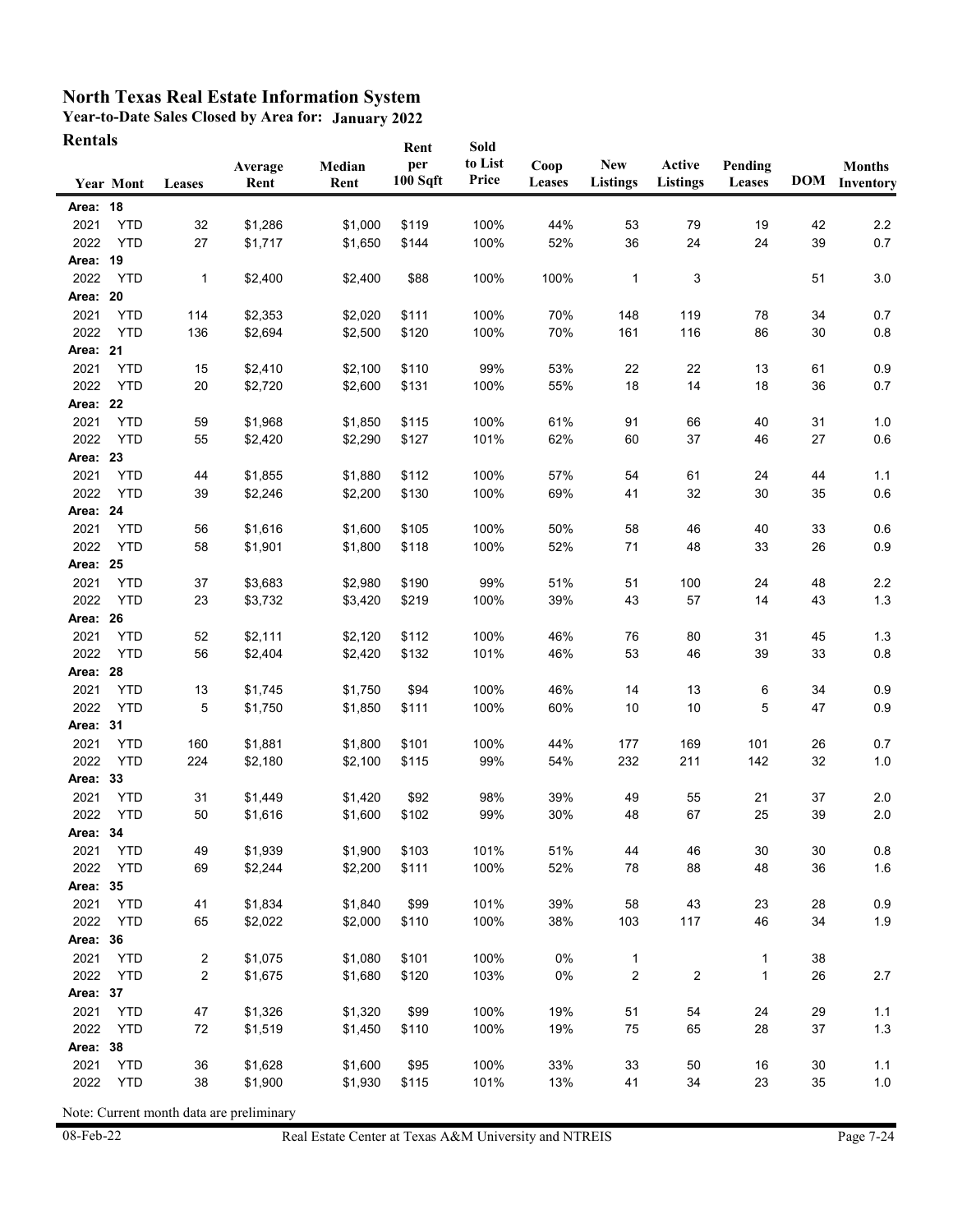**Year-to-Date Sales Closed by Area for: January 2022 Rentals**

| Rentals  |                  |                |         |         | Rent     | Sold    |               |                  |                 |                         |    |                      |
|----------|------------------|----------------|---------|---------|----------|---------|---------------|------------------|-----------------|-------------------------|----|----------------------|
|          |                  |                | Average | Median  | per      | to List | Coop          | <b>New</b>       | Active          | Pending                 |    | <b>Months</b>        |
|          | <b>Year Mont</b> | Leases         | Rent    | Rent    | 100 Sqft | Price   | <b>Leases</b> | <b>Listings</b>  | <b>Listings</b> | Leases                  |    | <b>DOM</b> Inventory |
| Area: 41 |                  |                |         |         |          |         |               |                  |                 |                         |    |                      |
| 2021     | <b>YTD</b>       | 101            | \$2,214 | \$2,150 | \$109    | 99%     | 58%           | 107              | 94              | 74                      | 40 | 0.7                  |
| 2022     | <b>YTD</b>       | 97             | \$2,525 | \$2,350 | \$122    | 100%    | 65%           | 121              | 88              | 75                      | 28 | 0.8                  |
| Area: 42 |                  |                |         |         |          |         |               |                  |                 |                         |    |                      |
| 2021     | <b>YTD</b>       | 2              | \$1,450 | \$1,450 | \$129    | 104%    | 0%            | 4                | 9               | 1                       | 16 | 2.6                  |
| 2022     | <b>YTD</b>       | 7              | \$1,211 | \$1,300 | \$94     | 100%    | 0%            | 10               | 10              | $\overline{\mathbf{c}}$ | 31 | $2.4\,$              |
| Area: 43 |                  |                |         |         |          |         |               |                  |                 |                         |    |                      |
| 2021     | <b>YTD</b>       | $\mathbf{1}$   | \$2,800 | \$2,800 | \$125    | 117%    | 0%            | $\mathbf{1}$     | 1               |                         | 52 | 0.4                  |
| 2022     | <b>YTD</b>       | 2              | \$1,038 | \$1,040 | \$113    | 100%    | 50%           | $\boldsymbol{2}$ | $\mathbf{1}$    | $\mathbf 1$             | 30 | 0.4                  |
| Area: 45 |                  |                |         |         |          |         |               |                  |                 |                         |    |                      |
| 2022     | <b>YTD</b>       | $\mathbf{1}$   | \$1,700 | \$1,700 | \$83     | 100%    | 0%            | $\mathbf 1$      | 1               |                         | 68 | 4.0                  |
| Area: 46 |                  |                |         |         |          |         |               |                  |                 |                         |    |                      |
| 2021     | <b>YTD</b>       | 1              | \$950   | \$950   | \$89     | 93%     | 0%            | $\mathbf{1}$     | 1               |                         | 46 | 3.0                  |
| Area: 48 |                  |                |         |         |          |         |               |                  |                 |                         |    |                      |
| 2021     | <b>YTD</b>       | $\mathbf{1}$   | \$1,595 | \$1,600 | \$82     | 100%    | 0%            | $\overline{c}$   | 2               |                         | 10 | 0.8                  |
| 2022     | <b>YTD</b>       | 1              | \$1,300 | \$1,300 | \$91     | 100%    | 100%          | 5                | 6               |                         | 5  | 3.0                  |
| Area: 50 |                  |                |         |         |          |         |               |                  |                 |                         |    |                      |
| 2021     | <b>YTD</b>       | 24             | \$1,918 | \$1,880 | \$98     | 100%    | 67%           | 29               | 11              | 21                      | 28 | 0.3                  |
| 2022     | <b>YTD</b>       | 33             | \$2,264 | \$2,100 | \$111    | 100%    | 55%           | 38               | 42              | 18                      | 40 | 1.5                  |
| Area: 51 |                  |                |         |         |          |         |               |                  |                 |                         |    |                      |
| 2021     | <b>YTD</b>       | 46             | \$2,151 | \$2,000 | \$104    | 100%    | 70%           | 53               | 33              | 42                      | 28 | 0.6                  |
| 2022     | <b>YTD</b>       | 46             | \$2,688 | \$2,580 | \$118    | 101%    | 70%           | 61               | 45              | 28                      | 29 | 0.8                  |
| Area: 52 |                  |                |         |         |          |         |               |                  |                 |                         |    |                      |
| 2021     | <b>YTD</b>       | 6              | \$2,517 | \$1,950 | \$103    | 100%    | 50%           | 4                | 3               | 5                       | 33 | 0.4                  |
| 2022     | <b>YTD</b>       | 5              | \$2,817 | \$2,390 | \$120    | 100%    | 80%           | 5                | 3               | 5                       | 16 | $0.5\,$              |
| Area: 53 |                  |                |         |         |          |         |               |                  |                 |                         |    |                      |
| 2021     | <b>YTD</b>       | 75             | \$2,050 | \$1,980 | \$97     | 100%    | 64%           | 86               | 51              | 47                      | 27 | 0.5                  |
| 2022     | <b>YTD</b>       | 80             | \$2,297 | \$2,300 | \$122    | 100%    | 49%           | 105              | 81              | 53                      | 26 | 0.9                  |
| Area: 54 |                  |                |         |         |          |         |               |                  |                 |                         |    |                      |
| 2021     | <b>YTD</b>       | 31             | \$1,734 | \$1,750 | \$97     | 100%    | 42%           | 27               | 25              | 18                      | 27 | 1.0                  |
| 2022     | <b>YTD</b>       | 54             | \$1,983 | \$1,980 | \$103    | 100%    | 57%           | 72               | 53              | 43                      | 26 | $1.3$                |
| Area: 55 |                  |                |         |         |          |         |               |                  |                 |                         |    |                      |
| 2021     | <b>YTD</b>       | 134            | \$2,321 | \$2,150 | \$103    | 100%    | 60%           | 144              | 84              | 91                      | 30 | 0.4                  |
| 2022     | <b>YTD</b>       | 152            | \$2,847 | \$2,600 | \$121    | 101%    | 68%           | 178              | 130             | 94                      | 29 | 0.8                  |
| Area: 56 |                  |                |         |         |          |         |               |                  |                 |                         |    |                      |
| 2021     | YTD              | 2              | \$1,522 | \$1,520 | \$102    | 100%    | 0%            | 4                | 3               | 2                       | 26 | 0.6                  |
| 2022     | YTD              | 6              | \$1,869 | \$1,920 | \$117    | 100%    | 50%           | 4                | 1               | 4                       | 40 | 0.2                  |
| Area: 57 |                  |                |         |         |          |         |               |                  |                 |                         |    |                      |
| 2021     | <b>YTD</b>       | $\mathbf 1$    | \$1,895 | \$1,900 | \$78     | 100%    | 0%            |                  | 2               | 1                       | 30 | 1.0                  |
| 2022     | <b>YTD</b>       | 2              | \$2,122 | \$2,120 | \$100    | 99%     | 50%           | 8                | 13              | 2                       | 48 | 5.4                  |
| Area: 58 |                  |                |         |         |          |         |               |                  |                 |                         |    |                      |
| 2021     | <b>YTD</b>       | 5              | \$1,585 | \$1,680 | \$96     | 100%    | 40%           | 5                | 6               | 4                       | 26 | 1.9                  |
| 2022     | <b>YTD</b>       | 2              | \$1,535 | \$1,540 | \$120    | 100%    | 50%           | 2                | $\overline{2}$  |                         | 34 | 0.7                  |
| Area: 59 |                  |                |         |         |          |         |               |                  |                 |                         |    |                      |
| 2021     | <b>YTD</b>       | 15             | \$2,569 | \$2,400 | \$109    | 100%    | 93%           | 20               | 12              | 7                       | 17 | 0.5                  |
| 2022     | <b>YTD</b>       | 22             | \$2,793 | \$2,750 | \$126    | 100%    | 73%           | 28               | 22              | 14                      | 40 | 0.9                  |
| Area: 60 |                  |                |         |         |          |         |               |                  |                 |                         |    |                      |
| 2021     | <b>YTD</b>       | $\overline{7}$ | \$2,100 | \$2,100 | \$105    | 101%    | 57%           | 18               | 10              | 4                       | 15 | 0.6                  |
| 2022     | <b>YTD</b>       | 14             | \$2,458 | \$2,300 | \$121    | 101%    | 50%           | 26               | 21              | 7                       | 18 | 1.5                  |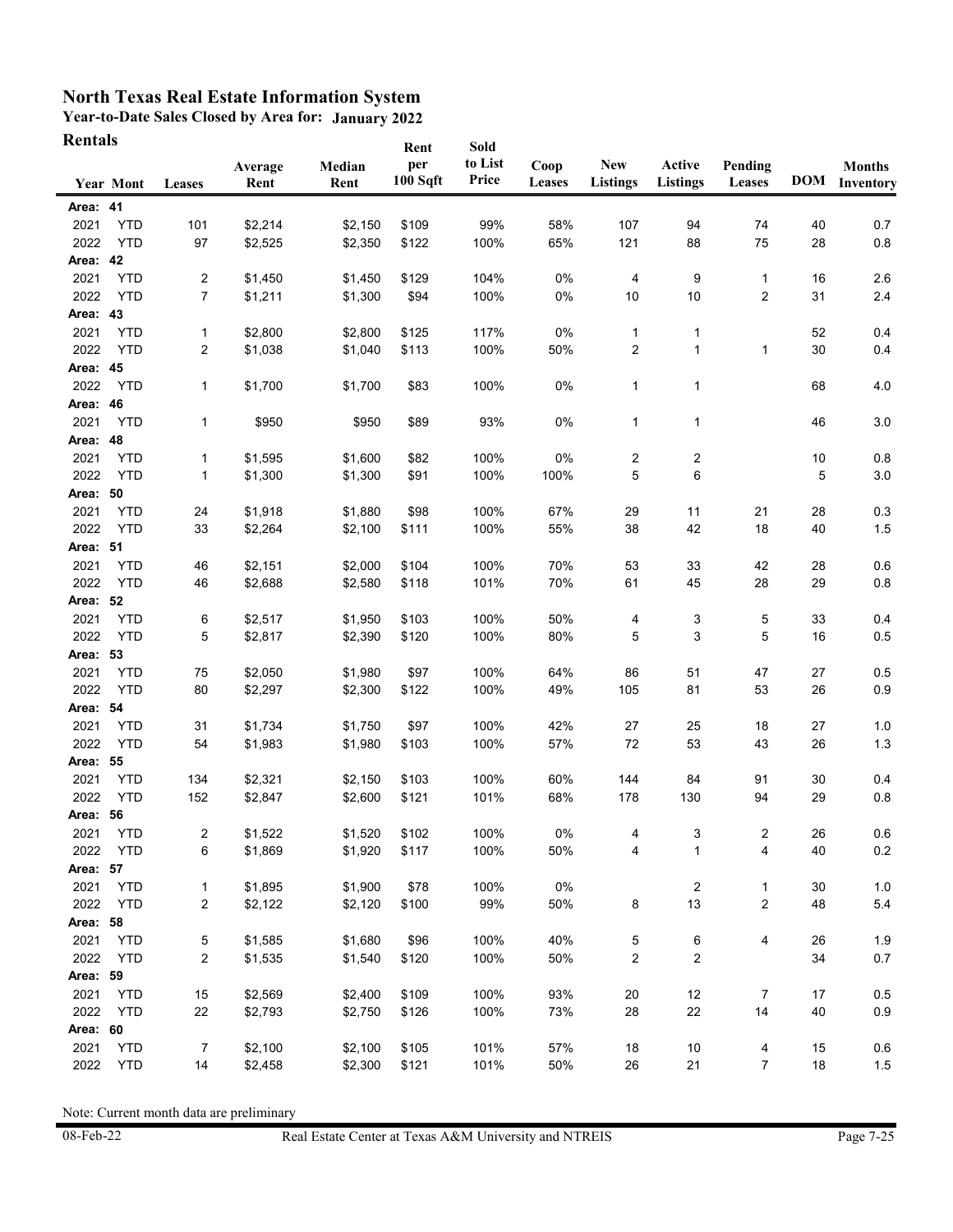**Year-to-Date Sales Closed by Area for: January 2022 Rentals**

| Rentals  |                  |              |                 |                | Rent                         | Sold             |                |                               |                           |                   |    |                                       |
|----------|------------------|--------------|-----------------|----------------|------------------------------|------------------|----------------|-------------------------------|---------------------------|-------------------|----|---------------------------------------|
|          | <b>Year Mont</b> | Leases       | Average<br>Rent | Median<br>Rent | per<br>100 S <sub>q</sub> ft | to List<br>Price | Coop<br>Leases | <b>New</b><br><b>Listings</b> | Active<br><b>Listings</b> | Pending<br>Leases |    | <b>Months</b><br><b>DOM</b> Inventory |
| Area: 63 |                  |              |                 |                |                              |                  |                |                               |                           |                   |    |                                       |
| 2021     | <b>YTD</b>       | 28           | \$1,781         | \$1,750        | \$98                         | 100%             | 71%            | 30                            | 21                        | 19                | 27 | 0.8                                   |
| 2022     | <b>YTD</b>       | 33           | \$2,115         | \$2,080        | \$113                        | 100%             | 48%            | 43                            | 48                        | 20                | 35 | 1.3                                   |
| Area: 67 |                  |              |                 |                |                              |                  |                |                               |                           |                   |    |                                       |
| 2021     | <b>YTD</b>       | 2            | \$1,324         | \$1,320        | \$120                        | 100%             | 0%             | $\mathbf 1$                   | 2                         | 1                 | 30 | 2.2                                   |
| 2022     | <b>YTD</b>       | $\mathbf{1}$ | \$1,850         | \$1,850        | \$103                        | 100%             | 0%             | 3                             | $\overline{2}$            | 2                 | 58 | 2.7                                   |
| Area: 68 |                  |              |                 |                |                              |                  |                |                               |                           |                   |    |                                       |
| 2021     | <b>YTD</b>       | 14           | \$2,002         | \$2,050        | \$102                        | 101%             | 71%            | 24                            | 13                        | 5                 | 18 | 0.9                                   |
| 2022     | <b>YTD</b>       | 20           | \$2,453         | \$2,300        | \$113                        | 99%              | 40%            | 14                            | 17                        | 8                 | 41 | 1.0                                   |
| Area: 71 |                  |              |                 |                |                              |                  |                |                               |                           |                   |    |                                       |
| 2021     | <b>YTD</b>       | 1            | \$1,399         | \$1,400        | \$88                         | 100%             | 100%           | $\mathbf 1$                   | 4                         |                   | 45 | 2.7                                   |
| 2022     | <b>YTD</b>       | 2            | \$1,850         | \$1,850        | \$138                        | 106%             | 0%             | 4                             | 3                         |                   | 8  | 1.7                                   |
| Area: 72 |                  |              |                 |                |                              |                  |                |                               |                           |                   |    |                                       |
| 2021     | <b>YTD</b>       | 12           | \$1,289         | \$1,280        | \$101                        | 99%              | 25%            | 15                            | 6                         | 4                 | 38 | 0.5                                   |
| 2022     | <b>YTD</b>       | 12           | \$1,740         | \$1,700        | \$114                        | 99%              | 17%            | 16                            | 9                         | 9                 | 32 | 0.8                                   |
| Area: 73 |                  |              |                 |                |                              |                  |                |                               |                           |                   |    |                                       |
| 2021     | <b>YTD</b>       | 22           | \$1,562         | \$1,520        | \$106                        | 99%              | 32%            | 20                            | 24                        | 14                | 37 | 1.0                                   |
| 2022     | <b>YTD</b>       | 27           | \$1,686         | \$1,700        | \$112                        | 100%             | 44%            | 40                            | 37                        | 9                 | 23 | 1.9                                   |
| Area: 74 |                  |              |                 |                |                              |                  |                |                               |                           |                   |    |                                       |
| 2021     | <b>YTD</b>       | 1            | \$975           | \$980          | \$81                         | 100%             | 0%             |                               | 1                         | 1                 | 13 | 1.7                                   |
| Area: 76 |                  |              |                 |                |                              |                  |                |                               |                           |                   |    |                                       |
| 2021     | <b>YTD</b>       | 1            | \$1,475         | \$1,480        | \$88                         | 100%             | 0%             | $\overline{\mathbf{c}}$       | 2                         |                   | 51 | 1.5                                   |
| Area: 78 |                  |              |                 |                |                              |                  |                |                               |                           |                   |    |                                       |
| 2021     | <b>YTD</b>       | 2            | \$1,400         | \$1,400        | \$69                         | 100%             | 0%             |                               | 8                         |                   | 46 | 2.7                                   |
| 2022     | <b>YTD</b>       | 3            | \$1,500         | \$1,600        | \$89                         | 100%             | 0%             | 3                             | 3                         | 2                 | 31 | 1.0                                   |
| Area: 82 |                  |              |                 |                |                              |                  |                |                               |                           |                   |    |                                       |
| 2021     | <b>YTD</b>       | 24           | \$1,529         | \$1,260        | \$123                        | 100%             | 46%            | 34                            | 38                        | 10                | 43 | $2.5\,$                               |
| 2022     | <b>YTD</b>       | 15           | \$1,744         | \$1,500        | \$129                        | 100%             | 60%            | 21                            | 21                        | 7                 | 33 | 1.6                                   |
| Area: 83 |                  |              |                 |                |                              |                  |                |                               |                           |                   |    |                                       |
| 2021     | <b>YTD</b>       | 8            | \$1,561         | \$1,600        | \$102                        | 100%             | 63%            | 11                            | 8                         | 5                 | 30 | 0.4                                   |
| 2022     | <b>YTD</b>       | 11           | \$1,570         | \$1,650        | \$116                        | 100%             | 36%            | 13                            | 18                        | 5                 | 30 | $1.2$                                 |
| Area: 84 |                  |              |                 |                |                              |                  |                |                               |                           |                   |    |                                       |
| 2021     | <b>YTD</b>       | 4            | \$1,229         | \$1,240        | \$108                        | 100%             | 50%            | 4                             | 2                         | 3                 | 60 | 0.3                                   |
| 2022     | <b>YTD</b>       | 9            | \$1,521         | \$1,640        | \$133                        | 100%             | 22%            | 8                             | 3                         | 4                 | 37 | 0.4                                   |
| Area: 85 |                  |              |                 |                |                              |                  |                |                               |                           |                   |    |                                       |
| 2021     | YTD              | 19           | \$1,566         | \$1,600        | \$100                        | 100%             | 58%            | 11                            | 8                         | 12                | 32 | 0.4                                   |
| 2022     | <b>YTD</b>       | 13           | \$1,988         | \$1,970        | \$112                        | 100%             | 54%            | 22                            | 16                        | 11                | 39 | 0.9                                   |
| Area: 86 |                  |              |                 |                |                              |                  |                |                               |                           |                   |    |                                       |
| 2021     | <b>YTD</b>       | 4            | \$1,458         | \$1,420        | \$105                        | 100%             | 25%            | $\overline{7}$                | 6                         | 4                 | 18 | $0.6\,$                               |
| 2022     | <b>YTD</b>       | 7            | \$1,971         | \$2,000        | \$132                        | 100%             | 29%            | 6                             | 4                         | 2                 | 26 | $0.5\,$                               |
| Area: 87 |                  |              |                 |                |                              |                  |                |                               |                           |                   |    |                                       |
| 2021     | <b>YTD</b>       | 18           | \$1,833         | \$1,760        | \$100                        | 100%             | 61%            | 20                            | 10                        | 18                | 19 | 0.4                                   |
| 2022     | <b>YTD</b>       | 20           | \$2,102         | \$2,150        | \$115                        | 99%              | 30%            | 20                            | 12                        | 10                | 36 | 0.7                                   |
| Area: 88 |                  |              |                 |                |                              |                  |                |                               |                           |                   |    |                                       |
| 2021     | <b>YTD</b>       | 39           | \$1,780         | \$1,780        | \$100                        | 100%             | 44%            | 43                            | 27                        | 27                | 58 | 0.6                                   |
| 2022     | <b>YTD</b>       | 37           | \$2,081         | \$2,010        | \$117                        | 100%             | 49%            | 37                            | 18                        | 38                | 36 | 0.5                                   |
| Area: 89 |                  |              |                 |                |                              |                  |                |                               |                           |                   |    |                                       |
| 2021     | <b>YTD</b>       | 20           | \$2,272         | \$2,190        | \$97                         | 101%             | 30%            | 24                            | 27                        | 14                | 25 | 0.9                                   |
| 2022     | <b>YTD</b>       | 25           | \$2,251         | \$2,250        | \$117                        | 100%             | 52%            | 38                            | 34                        | 24                | 36 | 1.3                                   |
|          |                  |              |                 |                |                              |                  |                |                               |                           |                   |    |                                       |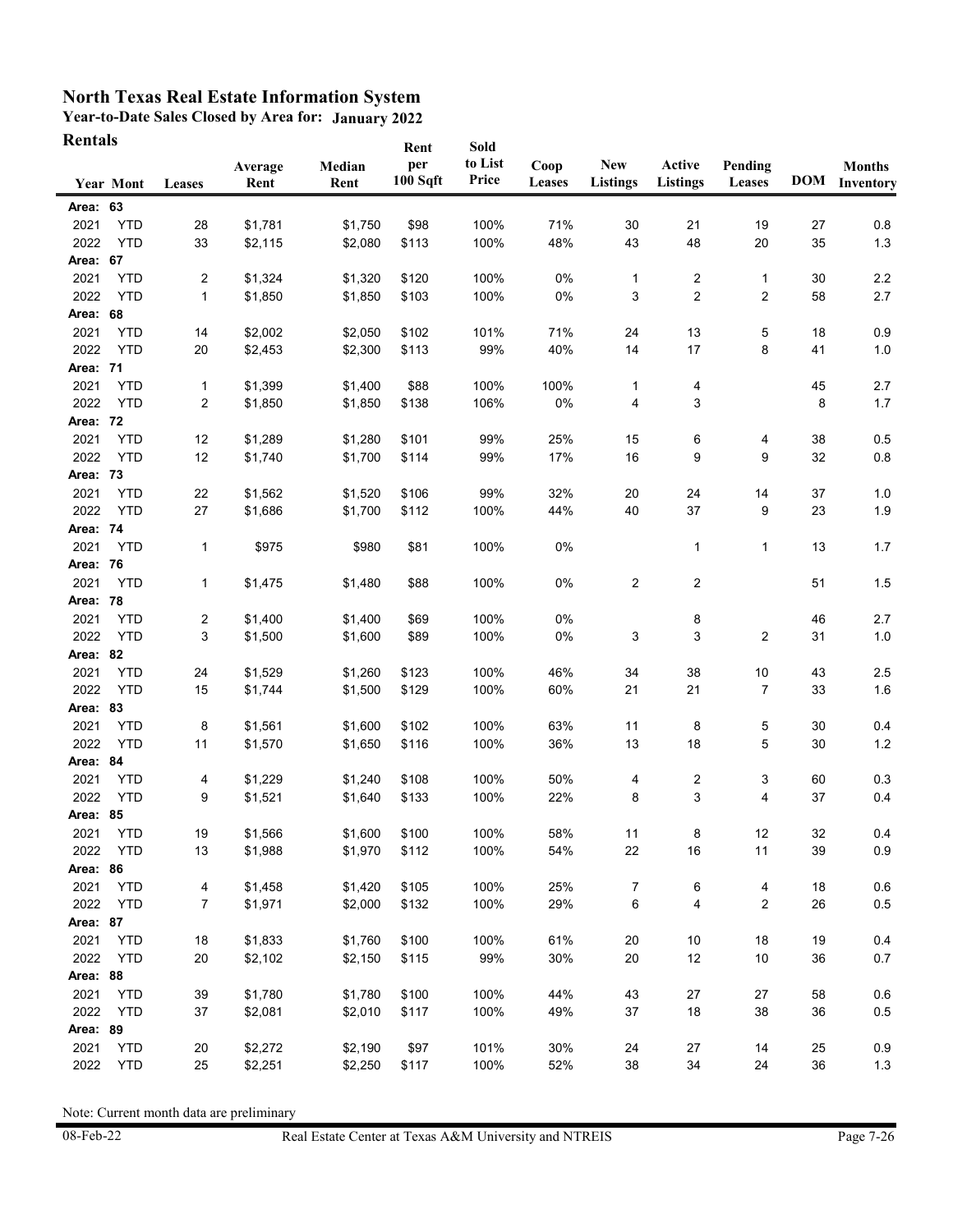**Year-to-Date Sales Closed by Area for: January 2022 Rentals**

| Rentals   |                  |        |                 |                | Rent                         | Sold             |                |                               |                           |                   |    |                                       |
|-----------|------------------|--------|-----------------|----------------|------------------------------|------------------|----------------|-------------------------------|---------------------------|-------------------|----|---------------------------------------|
|           | <b>Year Mont</b> | Leases | Average<br>Rent | Median<br>Rent | per<br>100 S <sub>q</sub> ft | to List<br>Price | Coop<br>Leases | <b>New</b><br><b>Listings</b> | Active<br><b>Listings</b> | Pending<br>Leases |    | <b>Months</b><br><b>DOM</b> Inventory |
| Area: 90  |                  |        |                 |                |                              |                  |                |                               |                           |                   |    |                                       |
| 2021      | <b>YTD</b>       | 1      | \$1,250         | \$1,250        | \$118                        | 100%             | 0%             | 5                             | 5                         |                   | 33 | 1.5                                   |
| 2022      | <b>YTD</b>       | 5      | \$1,433         | \$1,200        | \$65                         | 100%             | 80%            | 5                             | 3                         | 3                 | 22 | $0.8\,$                               |
| Area: 92  |                  |        |                 |                |                              |                  |                |                               |                           |                   |    |                                       |
| 2021      | <b>YTD</b>       | 1      | \$650           | \$650          | \$109                        | 100%             | 0%             |                               | 1                         |                   | 24 | 2.4                                   |
| Area: 98  |                  |        |                 |                |                              |                  |                |                               |                           |                   |    |                                       |
| 2021      | <b>YTD</b>       | 3      | \$1,722         | \$1,580        | \$93                         | 101%             | 33%            | 3                             | $\overline{2}$            |                   | 22 | 0.9                                   |
| Area: 101 |                  |        |                 |                |                              |                  |                |                               |                           |                   |    |                                       |
| 2021      | <b>YTD</b>       | 8      | \$2,349         | \$2,050        | \$160                        | 99%              | 38%            | 14                            | 47                        | 5                 | 62 | 4.5                                   |
| 2022      | <b>YTD</b>       | 2      | \$2,198         | \$2,200        | \$147                        | 100%             | 50%            | 4                             | 9                         | $\mathbf 1$       | 40 | 0.9                                   |
| Area: 102 |                  |        |                 |                |                              |                  |                |                               |                           |                   |    |                                       |
| 2021      | <b>YTD</b>       | 50     | \$1,747         | \$1,750        | \$96                         | 100%             | 38%            | 68                            | 62                        | 23                | 35 | 0.8                                   |
| 2022      | <b>YTD</b>       | 60     | \$2,025         | \$1,920        | \$114                        | 100%             | 57%            | 73                            | 70                        | 33                | 35 | 1.1                                   |
| Area:     | 104              |        |                 |                |                              |                  |                |                               |                           |                   |    |                                       |
| 2021      | <b>YTD</b>       | 18     | \$1,483         | \$1,520        | \$95                         | 100%             | 17%            | 20                            | 15                        | 11                | 41 | 0.9                                   |
| 2022      | <b>YTD</b>       | 13     | \$2,196         | \$2,140        | \$121                        | 100%             | 31%            | 20                            | 17                        | 16                | 36 | $1.2$                                 |
| Area: 105 |                  |        |                 |                |                              |                  |                |                               |                           |                   |    |                                       |
| 2021      | <b>YTD</b>       | 7      | \$1,488         | \$1,420        | \$113                        | 101%             | 43%            | 10                            | 6                         | 7                 | 18 | 0.6                                   |
| 2022      | <b>YTD</b>       | 7      | \$1,434         | \$1,350        | \$113                        | 101%             | 43%            | 10                            | 7                         | 4                 | 31 | 0.7                                   |
| Area:     | 106              |        |                 |                |                              |                  |                |                               |                           |                   |    |                                       |
| 2021      | <b>YTD</b>       | 10     | \$1,357         | \$1,410        | \$111                        | 100%             | 30%            | 10                            | 8                         | 6                 | 48 | 0.7                                   |
| 2022      | <b>YTD</b>       | 9      | \$1,648         | \$1,660        | \$113                        | 99%              | 67%            | 6                             | 7                         | 5                 | 38 | 0.7                                   |
| Area: 107 |                  |        |                 |                |                              |                  |                |                               |                           |                   |    |                                       |
| 2021      | <b>YTD</b>       | 42     | \$1,815         | \$1,540        | \$119                        | 99%              | 36%            | 47                            | 118                       | 18                | 64 | 2.8                                   |
| 2022      | <b>YTD</b>       | 31     | \$2,094         | \$1,800        | \$142                        | 99%              | 35%            | 40                            | 77                        | 13                | 41 | 2.1                                   |
| Area: 108 |                  |        |                 |                |                              |                  |                |                               |                           |                   |    |                                       |
| 2021      | <b>YTD</b>       | 35     | \$1,577         | \$1,260        | \$122                        | 98%              | 26%            | 44                            | 73                        | 16                | 47 | $1.7$                                 |
| 2022      | <b>YTD</b>       | 31     | \$1,723         | \$1,600        | \$144                        | 99%              | 23%            | 40                            | 37                        | 17                | 31 | $1.0$                                 |
| Area: 109 |                  |        |                 |                |                              |                  |                |                               |                           |                   |    |                                       |
| 2021      | <b>YTD</b>       | 41     | \$1,700         | \$1,650        | \$100                        | 99%              | 39%            | 60                            | 43                        | 23                | 22 | 0.9                                   |
| 2022      | <b>YTD</b>       | 35     | \$1,919         | \$1,850        | \$111                        | 100%             | 37%            | 44                            | 40                        | 21                | 39 | 0.9                                   |
| Area: 111 |                  |        |                 |                |                              |                  |                |                               |                           |                   |    |                                       |
| 2021      | <b>YTD</b>       | 70     | \$1,650         | \$1,650        | \$91                         | 100%             | 36%            | 71                            | 52                        | 36                | 32 | 0.7                                   |
| 2022      | <b>YTD</b>       | 62     | \$1,825         | \$1,800        | \$109                        | 99%              | 35%            | 95                            | 102                       | 52                | 39 | 1.8                                   |
| Area: 112 |                  |        |                 |                |                              |                  |                |                               |                           |                   |    |                                       |
| 2021      | YTD              | 38     | \$1,458         | \$1,540        | \$98                         | 100%             | 29%            | 26                            | 26                        | 19                | 37 | 0.7                                   |
| 2022      | <b>YTD</b>       | 26     | \$1,851         | \$1,900        | \$111                        | 100%             | 27%            | 32                            | 24                        | 18                | 28 | 0.9                                   |
| Area: 120 |                  |        |                 |                |                              |                  |                |                               |                           |                   |    |                                       |
| 2021      | <b>YTD</b>       | 10     | \$2,007         | \$1,960        | \$108                        | 101%             | 20%            | 23                            | $30\,$                    | 5                 | 28 | 1.8                                   |
| 2022      | <b>YTD</b>       | 12     | \$2,064         | \$1,940        | \$128                        | 100%             | 42%            | 13                            | 5                         | 12                | 21 | 0.4                                   |
| Area: 121 |                  |        |                 |                |                              |                  |                |                               |                           |                   |    |                                       |
| 2021      | <b>YTD</b>       | 33     | \$2,042         | \$1,950        | \$110                        | 100%             | 58%            | 32                            | 22                        | 20                | 32 | 0.8                                   |
| 2022      | <b>YTD</b>       | 19     | \$2,144         | \$1,940        | \$126                        | 100%             | 37%            | 20                            | 15                        | 9                 | 31 | $0.6\,$                               |
| Area: 122 |                  |        |                 |                |                              |                  |                |                               |                           |                   |    |                                       |
| 2021      | <b>YTD</b>       | 16     | \$1,965         | \$1,800        | \$109                        | 100%             | 25%            | 16                            | 9                         | 12                | 33 | 0.5                                   |
| 2022      | <b>YTD</b>       | 20     | \$2,070         | \$1,970        | \$113                        | 100%             | 40%            | 26                            | 19                        | 16                | 34 | $1.1$                                 |
| Area: 123 |                  |        |                 |                |                              |                  |                |                               |                           |                   |    |                                       |
| 2021      | <b>YTD</b>       | 5      | \$2,524         | \$2,080        | \$127                        | 106%             | 60%            | $\,$ 5 $\,$                   | 8                         | 4                 | 34 | 1.4                                   |
| 2022      | <b>YTD</b>       | 4      | \$2,912         | \$3,120        | \$135                        | 99%              | 50%            | 5                             | 5                         | 3                 | 25 | $0.9\,$                               |
|           |                  |        |                 |                |                              |                  |                |                               |                           |                   |    |                                       |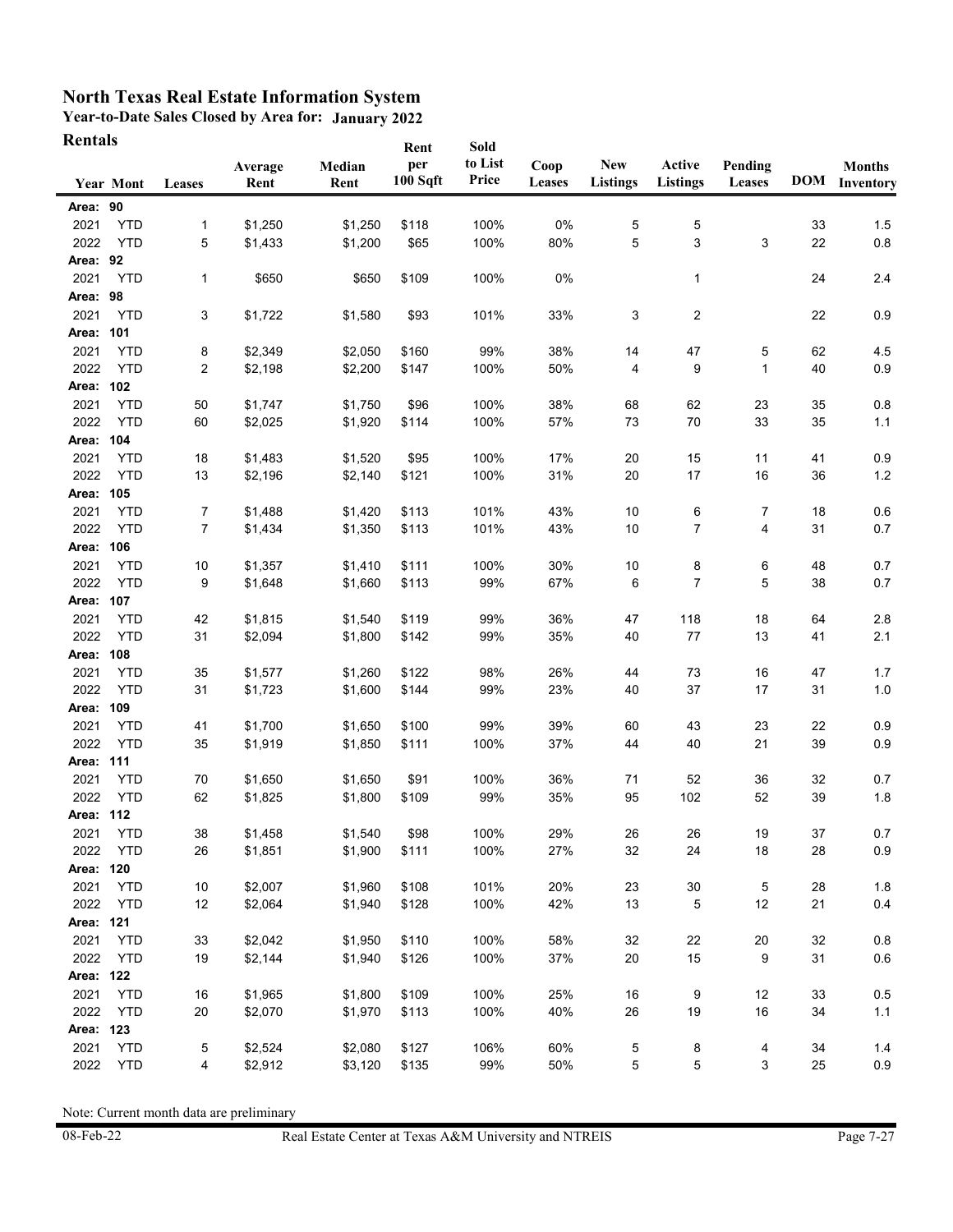## **North Texas Real Estate Information System**

**Year-to-Date Sales Closed by Area for: January 2022 Rentals**

| Rentals      |                          |              |                 |                    | Rent            | Sold             |                |                               |                           |                   |                |                                |
|--------------|--------------------------|--------------|-----------------|--------------------|-----------------|------------------|----------------|-------------------------------|---------------------------|-------------------|----------------|--------------------------------|
|              | <b>Year Mont</b>         | Leases       | Average<br>Rent | Median<br>Rent     | per<br>100 Sqft | to List<br>Price | Coop<br>Leases | <b>New</b><br><b>Listings</b> | Active<br><b>Listings</b> | Pending<br>Leases |                | <b>Months</b><br>DOM Inventory |
| Area: 124    |                          |              |                 |                    |                 |                  |                |                               |                           |                   |                |                                |
| 2021         | <b>YTD</b>               | 14           | \$2,424         | \$2,220            | \$134           | 103%             | 50%            | 18                            | 21                        | 12                | 59             | 0.8                            |
| 2022         | <b>YTD</b>               | 16           | \$2,612         | \$2,500            | \$146           | 99%              | 50%            | 13                            | 13                        | 12                | 34             | $0.6\,$                        |
| Area: 125    |                          |              |                 |                    |                 |                  |                |                               |                           |                   |                |                                |
| 2021         | <b>YTD</b>               | 8            | \$4,299         | \$3,920            | \$134           | 104%             | 63%            | $\overline{7}$                | 6                         | 2                 | 39             | 0.4                            |
| 2022         | <b>YTD</b>               | 13           | \$5,158         | \$5,350            | \$146           | 100%             | 46%            | 13                            | 17                        | 3                 | 42             | 1.7                            |
| Area: 126    |                          |              |                 |                    |                 |                  |                |                               |                           |                   |                |                                |
| 2021         | <b>YTD</b>               | 17           | \$1,959         | \$1,750            | \$93            | 100%             | 24%            | 19                            | 12                        | 4                 | 39             | 0.6                            |
| 2022         | <b>YTD</b>               | 20           | \$3,214         | \$2,800            | \$136           | 100%             | 45%            | 14                            | 18                        | $\overline{7}$    | 38             | $1.1$                          |
| Area: 127    |                          |              |                 |                    |                 |                  |                |                               |                           |                   |                |                                |
| 2021         | <b>YTD</b>               | 24           | \$1,656         | \$1,600            | \$104           | 100%             | 38%            | 29                            | 24                        | 13                | 29             | 0.9                            |
| 2022         | <b>YTD</b>               | 19           | \$2,136         | \$2,000            | \$126           | 100%             | 37%            | 20                            | 13                        | 14                | 27             | 0.6                            |
| Area:        | 128                      |              |                 |                    |                 |                  |                |                               |                           |                   |                |                                |
| 2021         | <b>YTD</b>               | 11           | \$1,729         | \$1,800            | \$109           | 100%             | 55%            | 5                             | 5                         | 2                 | 47             | 0.4                            |
| 2022         | <b>YTD</b>               | 11           | \$1,927         | \$1,880            | \$115           | 101%             | 27%            | 13                            | 8                         | 12                | 28             | 0.8                            |
| Area: 129    |                          |              |                 |                    |                 |                  |                |                               |                           |                   |                |                                |
| 2021         | <b>YTD</b>               | 6            | \$1,288         | \$1,280            | \$107           | 99%              | 33%            | 9                             | 7                         | 4                 | 30             | 0.8                            |
| 2022         | <b>YTD</b>               | 5            | \$1,587         | \$1,700            | \$79            | 100%             | 60%            | 5                             | 9                         | 4                 | 40             | 1.3                            |
| Area:        | 130                      |              |                 |                    |                 |                  |                |                               |                           |                   |                |                                |
| 2021<br>2022 | <b>YTD</b><br><b>YTD</b> | 85<br>70     | \$1,788         | \$1,720<br>\$2,100 | \$97<br>\$109   | 100%<br>100%     | 58%<br>59%     | 78<br>83                      | 34<br>64                  | 51<br>48          | 30<br>34       | 0.4<br>0.9                     |
| Area: 131    |                          |              | \$2,211         |                    |                 |                  |                |                               |                           |                   |                |                                |
| 2021         | <b>YTD</b>               | 5            | \$1,905         | \$1,760            | \$105           | 99%              | 40%            | 4                             | 7                         | 3                 | 30             | 0.6                            |
| 2022         | <b>YTD</b>               | 9            | \$2,777         | \$2,900            | \$114           | 100%             | 33%            | 9                             | 6                         | 7                 | 32             | $0.6\,$                        |
| Area:        | 132                      |              |                 |                    |                 |                  |                |                               |                           |                   |                |                                |
| 2021         | <b>YTD</b>               | 4            | \$2,888         | \$2,720            | \$125           | 100%             | 75%            | 7                             | 7                         | 2                 | 48             | $1.2$                          |
| 2022         | <b>YTD</b>               | 5            | \$4,710         | \$4,100            | \$165           | 113%             | 0%             | 11                            | 11                        | 5                 | 35             | 2.3                            |
| Area: 140    |                          |              |                 |                    |                 |                  |                |                               |                           |                   |                |                                |
| 2021         | <b>YTD</b>               | 1            | \$995           | \$1,000            | \$111           | 100%             | 0%             | 4                             | 5                         | 1                 | 16             | 1.4                            |
| 2022         | <b>YTD</b>               | 3            | \$1,930         | \$1,500            | \$133           | 100%             | 0%             | 5                             | 18                        | 3                 | 18             | $6.8\,$                        |
| Area: 141    |                          |              |                 |                    |                 |                  |                |                               |                           |                   |                |                                |
| 2021         | <b>YTD</b>               | 1            | \$1,395         | \$1,400            | \$125           | 100%             | 0%             | $\overline{\mathbf{c}}$       | 1                         | 1                 | 53             | 0.4                            |
| 2022         | <b>YTD</b>               | 2            | \$1,150         | \$1,150            | \$131           | 100%             | 50%            | 3                             | 3                         |                   | 33             | $1.1$                          |
| Area: 142    |                          |              |                 |                    |                 |                  |                |                               |                           |                   |                |                                |
| 2021         | <b>YTD</b>               | 1            | \$1,395         | \$1,400            | \$156           | 100%             | 100%           | 3                             | 2                         | 2                 | 7              | $1.2$                          |
| Area: 143    |                          |              |                 |                    |                 |                  |                |                               |                           |                   |                |                                |
| 2021         | <b>YTD</b>               | 1            | \$995           | \$1,000            | \$96            | 100%             | 0%             | 3                             | $\overline{\mathbf{c}}$   | 1                 | 90             | 4.8                            |
| 2022         | <b>YTD</b>               | $\mathbf{1}$ | \$1,890         | \$1,890            | \$124           | 100%             | 0%             | $\boldsymbol{2}$              |                           | 1                 | $\overline{2}$ |                                |
| Area: 145    |                          |              |                 |                    |                 |                  |                |                               |                           |                   |                |                                |
| 2021         | <b>YTD</b>               | 8            | \$1,798         | \$1,720            | \$118           | 101%             | 13%            | 6                             | 1                         | 4                 | 39             | 0.3                            |
| 2022         | <b>YTD</b>               | 2            | \$1,998         | \$2,000            | \$116           | 100%             | 50%            | 3                             | 3                         | $\mathbf{1}$      | 9              | $1.5$                          |
| Area: 146    |                          |              |                 |                    |                 |                  |                |                               |                           |                   |                |                                |
| 2021         | <b>YTD</b>               | 2            | \$2,050         | \$2,050            | \$92            | 100%             | 0%             | $\overline{\mathbf{c}}$       | 1                         | 1                 | 6              | 0.4                            |
| 2022         | <b>YTD</b>               | 2            | \$3,200         | \$3,200            | \$131           | 100%             | 100%           | $\overline{c}$                | $\overline{c}$            | $\mathbf{1}$      | 36             | 1.8                            |
| Area: 147    |                          |              |                 |                    |                 |                  |                |                               |                           |                   |                |                                |
| 2021         | <b>YTD</b>               | 6            | \$2,561         | \$2,230            | \$102           | 100%             | 33%            | 4                             | 2                         | 6                 | 34             | 0.3                            |
| 2022         | <b>YTD</b>               | 5            | \$3,069         | \$2,550            | \$121           | 101%             | 40%            | 6                             | 4                         | 2                 | 22             | 0.8                            |
| Area:        | 148                      |              |                 |                    |                 |                  |                |                               |                           |                   |                |                                |
| 2021         | <b>YTD</b>               | 1            | \$2,200         | \$2,200            | \$110           | 92%              | 0%             |                               | 2                         |                   | 38             | 1.4                            |

Note: Current month data are preliminary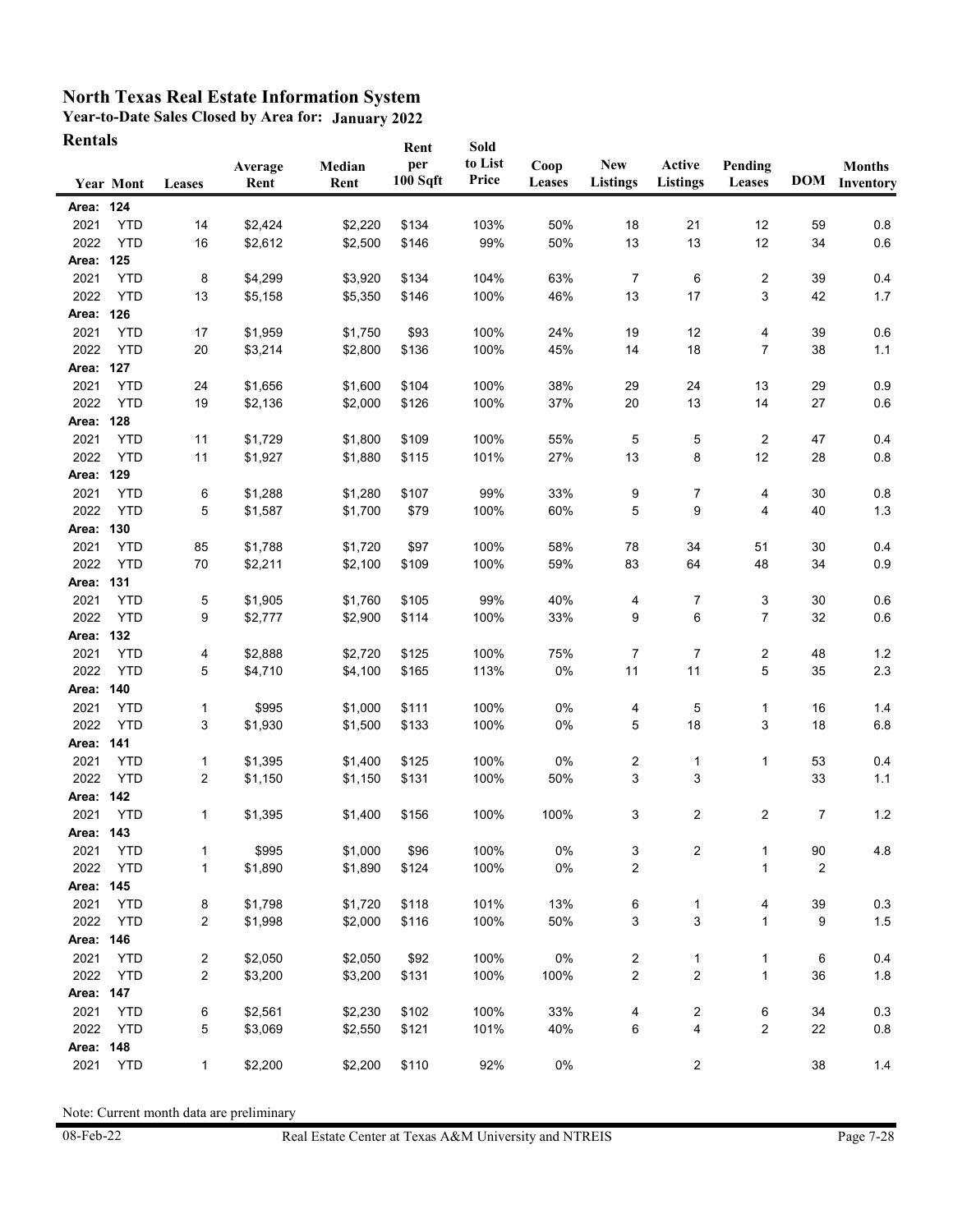## **North Texas Real Estate Information System**

**Year-to-Date Sales Closed by Area for: January 2022 Rentals**

| Rentals   |                  |              |                 |                | Rent                         | Sold             |                |                               |                           |                   |    |                                       |
|-----------|------------------|--------------|-----------------|----------------|------------------------------|------------------|----------------|-------------------------------|---------------------------|-------------------|----|---------------------------------------|
|           | <b>Year Mont</b> | Leases       | Average<br>Rent | Median<br>Rent | per<br>100 S <sub>q</sub> ft | to List<br>Price | Coop<br>Leases | <b>New</b><br><b>Listings</b> | Active<br><b>Listings</b> | Pending<br>Leases |    | <b>Months</b><br><b>DOM</b> Inventory |
| Area: 149 |                  |              |                 |                |                              |                  |                |                               |                           |                   |    |                                       |
| 2021      | <b>YTD</b>       | 2            | \$3,098         | \$3,100        | \$148                        | 86%              | 0%             | 2                             | 4                         | 2                 | 53 | 1.5                                   |
| 2022      | <b>YTD</b>       | 1            | \$1,200         | \$1,200        | \$113                        | 100%             | 0%             | 3                             | $\mathbf{1}$              | $\overline{2}$    | 10 | $0.6\,$                               |
| Area: 150 |                  |              |                 |                |                              |                  |                |                               |                           |                   |    |                                       |
| 2022      | <b>YTD</b>       | 1            | \$800           | \$800          | \$94                         | 100%             | 0%             | $\mathbf{1}$                  |                           | $\mathbf{1}$      | 12 |                                       |
| Area: 151 |                  |              |                 |                |                              |                  |                |                               |                           |                   |    |                                       |
| 2021      | <b>YTD</b>       | 1            | \$1,600         | \$1,600        | \$102                        | 100%             | 0%             | $\mathbf 1$                   | $\mathbf 1$               |                   | 8  | 0.8                                   |
| Area: 153 |                  |              |                 |                |                              |                  |                |                               |                           |                   |    |                                       |
| 2021      | <b>YTD</b>       | 3            | \$1,475         | \$1,520        | \$99                         | 100%             | 0%             | $\overline{\mathbf{c}}$       | 1                         |                   | 80 | 0.4                                   |
| 2022      | <b>YTD</b>       | 1            | \$1,295         | \$1,300        | \$166                        | 100%             | 0%             | 1                             | $\overline{2}$            | 1                 | 43 | $1.3$                                 |
| Area: 154 |                  |              |                 |                |                              |                  |                |                               |                           |                   |    |                                       |
| 2022      | <b>YTD</b>       | 1            | \$1,350         | \$1,350        | \$116                        | 100%             | 0%             | $\overline{c}$                | 2                         |                   | 24 | 4.0                                   |
| Area: 155 |                  |              |                 |                |                              |                  |                |                               |                           |                   |    |                                       |
| 2021      | <b>YTD</b>       | 2            | \$1,448         | \$1,450        | \$74                         | 100%             | 50%            | $\overline{c}$                | 3                         |                   | 48 | 0.8                                   |
| 2022      | <b>YTD</b>       | $\mathbf{1}$ | \$1,495         | \$1,500        | \$137                        | 100%             | 100%           | 6                             | 6                         |                   | 8  | 2.7                                   |
| Area:     | 156              |              |                 |                |                              |                  |                |                               |                           |                   |    |                                       |
| 2021      | <b>YTD</b>       | 1            | \$750           | \$750          | \$121                        | 100%             | 0%             | 1                             | 1                         |                   | 8  | 1.3                                   |
| 2022      | <b>YTD</b>       | 2            | \$988           | \$990          | \$120                        | 100%             | 100%           | $\mathbf 1$                   | $\overline{2}$            |                   | 34 | 1.6                                   |
| Area: 157 |                  |              |                 |                |                              |                  |                |                               |                           |                   |    |                                       |
| 2021      | <b>YTD</b>       | 1            | \$1,475         | \$1,480        | \$121                        | 100%             | 0%             | $\mathbf{1}$                  |                           | 1                 | 13 |                                       |
| Area:     | 158              |              |                 |                |                              |                  |                |                               |                           |                   |    |                                       |
| 2021      | <b>YTD</b>       | 1            | \$825           | \$820          | \$53                         | 100%             | 0%             | $\mathbf{1}$                  |                           | 1                 | 17 |                                       |
| Area: 271 |                  |              |                 |                |                              |                  |                |                               |                           |                   |    |                                       |
| 2021      | <b>YTD</b>       | 4            | \$1,559         | \$1,520        | \$118                        | 100%             | 25%            | 6                             | 6                         | 2                 | 14 | $1.2$                                 |
| 2022      | <b>YTD</b>       | 2            | \$1,845         | \$1,840        | \$129                        | 100%             | 100%           | $\overline{\mathbf{c}}$       | 4                         | 1                 | 34 | 1.3                                   |
| Area: 273 |                  |              |                 |                |                              |                  |                |                               |                           |                   |    |                                       |
| 2021      | <b>YTD</b>       | 6            | \$1,482         | \$1,380        | \$106                        | 100%             | 67%            | 5                             | 3                         | 3                 | 54 | 0.6                                   |
| 2022      | <b>YTD</b>       | 4            | \$1,550         | \$1,600        | \$138                        | 101%             | 75%            | 4                             | 3                         | 2                 | 29 | $0.6\,$                               |
| Area: 274 |                  |              |                 |                |                              |                  |                |                               |                           |                   |    |                                       |
| 2021      | <b>YTD</b>       | 14           | \$1,735         | \$1,780        | \$106                        | 100%             | 43%            | 10                            | 8                         | 8                 | 26 | 0.7                                   |
| 2022      | <b>YTD</b>       | 8            | \$1,984         | \$2,050        | \$118                        | 99%              | 75%            | 8                             | 7                         | $\overline{7}$    | 22 | $0.8\,$                               |
| Area: 275 |                  |              |                 |                |                              |                  |                |                               |                           |                   |    |                                       |
| 2021      | <b>YTD</b>       | 10           | \$1,790         | \$1,710        | \$99                         | 100%             | 50%            | 11                            | 8                         | 11                | 22 | 0.6                                   |
| 2022      | <b>YTD</b>       | 11           | \$2,320         | \$2,170        | \$117                        | 101%             | 18%            | 8                             | 9                         | $\overline{7}$    | 28 | 0.8                                   |
| Area: 276 |                  |              |                 |                |                              |                  |                |                               |                           |                   |    |                                       |
| 2021      | YTD              | 8            | \$2,844         | \$2,770        | \$97                         | 102%             | 63%            | 9                             | 6                         | 5                 | 31 | $0.8\,$                               |
| 2022      | YTD              | 3            | \$2,922         | \$2,480        | \$101                        | 100%             | 67%            | 6                             | 8                         | 3                 | 39 | $1.2$                                 |
| Area: 301 |                  |              |                 |                |                              |                  |                |                               |                           |                   |    |                                       |
| 2021      | <b>YTD</b>       | 17           | \$891           | \$900          | \$88                         | 100%             | 0%             | 15                            | 15                        | 11                | 33 | 1.0                                   |
| 2022      | <b>YTD</b>       | 15           | \$1,138         | \$1,200        | \$86                         | 98%              | 7%             | 16                            | 21                        | 9                 | 31 | $1.5$                                 |
| Area: 302 |                  |              |                 |                |                              |                  |                |                               |                           |                   |    |                                       |
| 2021      | <b>YTD</b>       | 23           | \$919           | \$850          | \$82                         | 100%             | 4%             | 29                            | 34                        | 7                 | 43 | $1.3$                                 |
| 2022      | <b>YTD</b>       | 19           | \$942           | \$900          | \$66                         | 100%             | 0%             | 31                            | 35                        | 8                 | 27 | 1.6                                   |
| Area: 303 |                  |              |                 |                |                              |                  |                |                               |                           |                   |    |                                       |
| 2021      | <b>YTD</b>       | 49           | \$1,128         | \$1,020        | \$86                         | 100%             | 6%             | 41                            | 46                        | 38                | 41 | 0.9                                   |
| 2022      | <b>YTD</b>       | 51           | \$1,343         | \$1,310        | \$95                         | 100%             | 8%             | 50                            | 52                        | 30                | 29 | $1.1$                                 |
| Area: 304 |                  |              |                 |                |                              |                  |                |                               |                           |                   |    |                                       |
| 2021      | <b>YTD</b>       | 26           | \$1,037         | \$1,000        | \$87                         | 100%             | 8%             | 27                            | 26                        | 14                | 40 | 1.1                                   |
| 2022      | <b>YTD</b>       | 21           | \$1,458         | \$1,500        | \$107                        | 99%              | 5%             | 21                            | 20                        | 10                | 28 | $1.0\,$                               |

Note: Current month data are preliminary